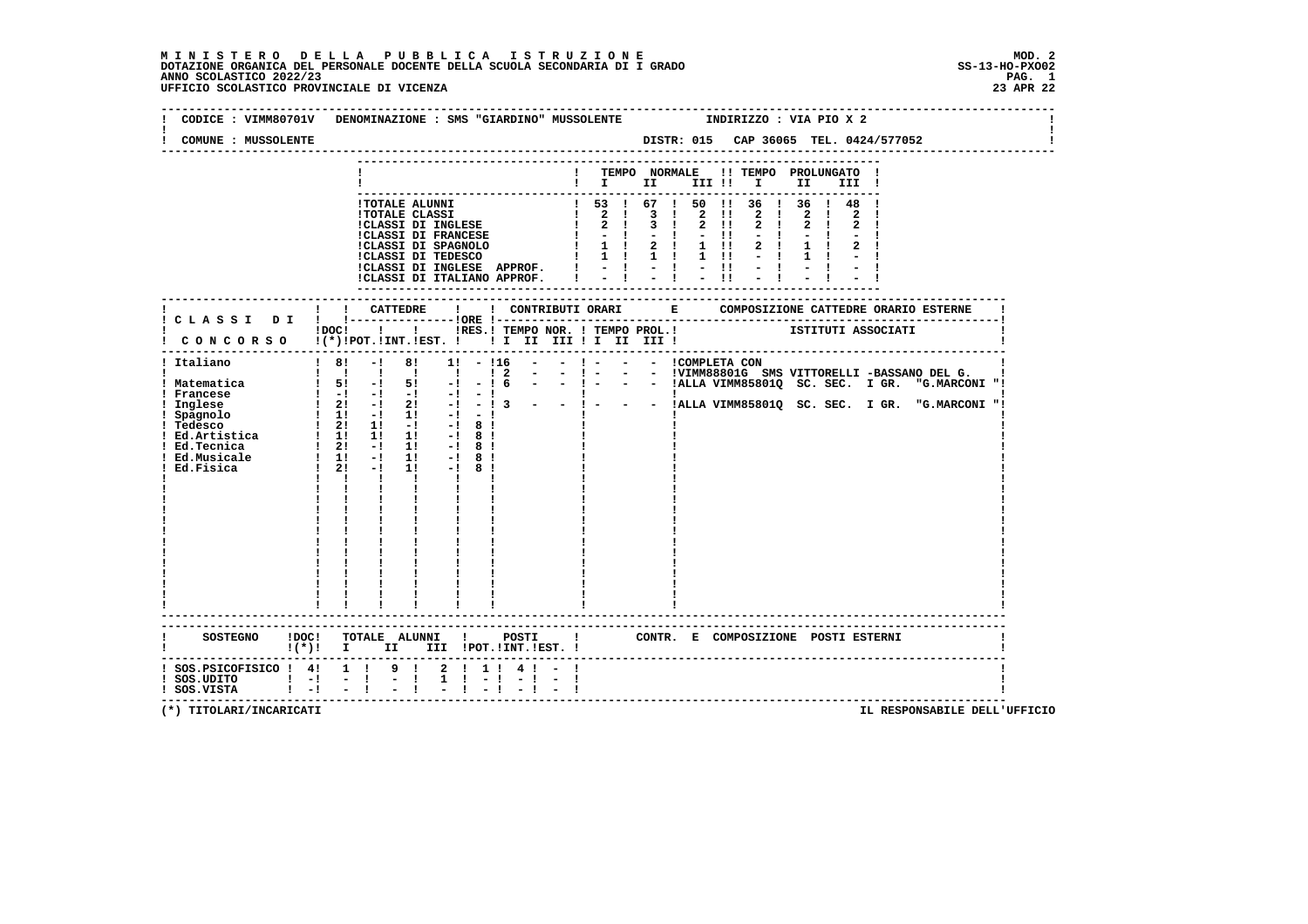### **M I N I S T E R O D E L L A P U B B L I C A I S T R U Z I O N E MOD. 2**DOTAZIONE ORGANICA DEL PERSONALE DOCENTE DELLA SCUOLA SECONDARIA DI I GRADO **SCOLASTICO SCOLASTICO 2022/23 PAG-**<br>PAG ANNO SCOLASTICO 2022/23 PAG. 2<br>23 APR 22 UFFICIO SCOLASTICO PROVINCIALE DI VICENZA

|                                              | INDIRIZZO : VIA MARANO N.53<br>CODICE: VIMM80801P DENOMINAZIONE: SMS "CISCATO" MALO                                                                                                        |               |
|----------------------------------------------|--------------------------------------------------------------------------------------------------------------------------------------------------------------------------------------------|---------------|
| COMUNE : MALO                                |                                                                                                                                                                                            |               |
|                                              | ! TEMPO NORMALE !! TEMPO PROLUNGATO !<br>$\mathbf{I}$ is the set of $\mathbf{I}$<br>III !! I                                                                                               | II a<br>III ! |
|                                              |                                                                                                                                                                                            |               |
|                                              | ! ! CATTEDRE<br>$\mathbf{I}$                                                                                                                                                               |               |
|                                              | ! CLASSI DI ! !----------------!ORE !--<br>: .------------<br>IDOC! !! IRES.I TEMPO NOR. ! TEMPO PROL.! ISTITUTI ASSOCIATI<br>CONCORSO !(*) IPOT. IINT. IEST. ! I II III II III III III II |               |
| ! Italiano                                   | $1 \t7! -1 \t12!$<br>$-1$ 4 1<br>Ţ.<br>$\begin{array}{ccccccccccccccccc}\n1 & 1 & 1 & 1 & 1\n\end{array}$                                                                                  |               |
|                                              | $!(*)!$ I II III !POT.!INT.!EST. !                                                                                                                                                         |               |
| 1 SOS.UDITO 1 -1 - 1<br>1 SOS.VISTA 1 -1 - 1 | ! SOS.PSICOFISICO ! 6! 4 ! 9 ! 8 ! - ! 8 ! - !<br>$-1$<br>1                                                                                                                                |               |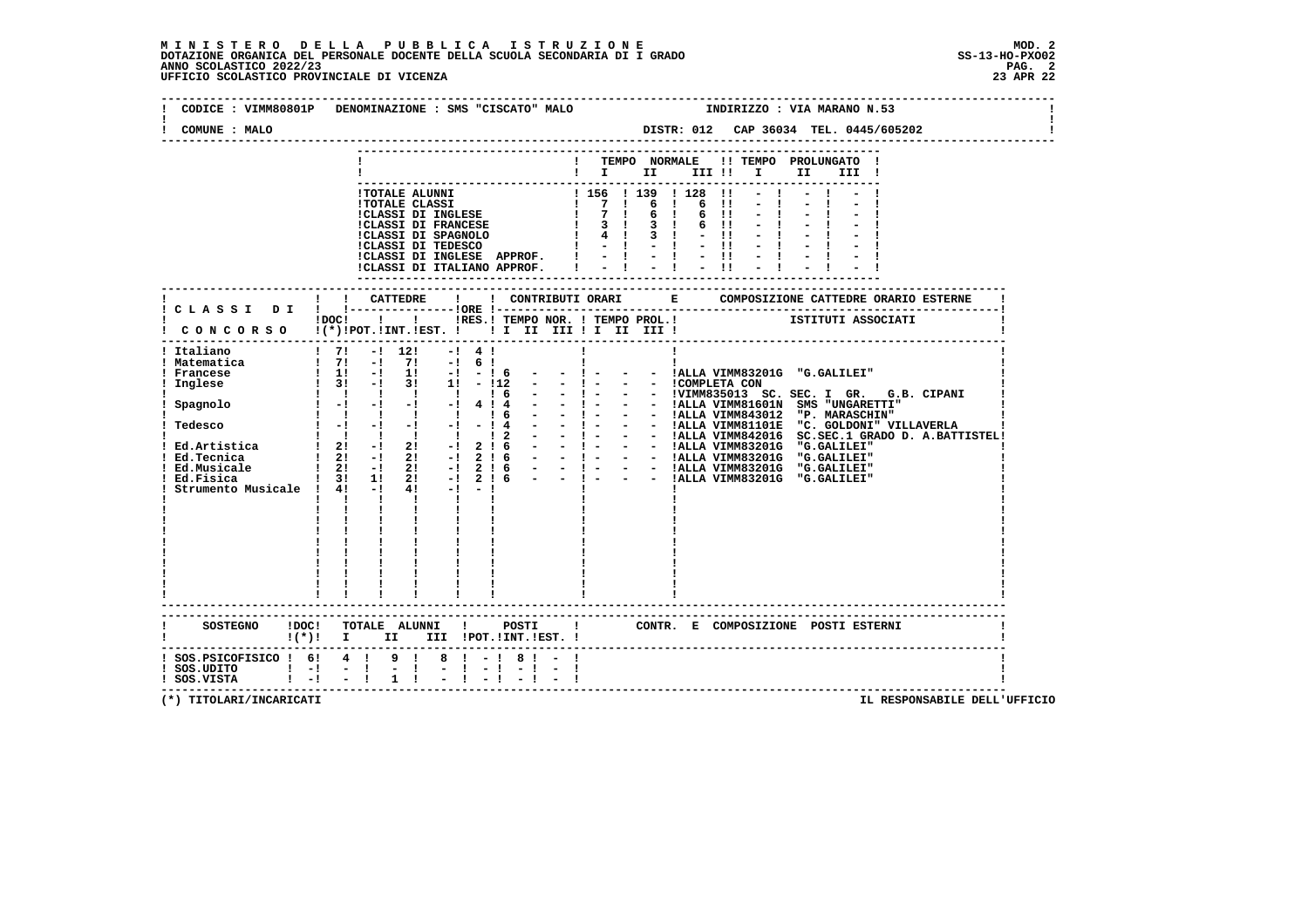# **M I N I S T E R O D E L L A P U B B L I C A I S T R U Z I O N E MOD. 2**DOTAZIONE ORGANICA DEL PERSONALE DOCENTE DELLA SCUOLA SECONDARIA DI I GRADO **SCOLASTICO 2022/23 PAGE DELLA SCOLASTICO 2022/23**<br>PANO SCOLASTICO 2022/23 PAG. 3<br>23 APR 22 UFFICIO SCOLASTICO PROVINCIALE DI VICENZA

| --------------------------------------<br>VTMM80801P<br>CODTCE | <b>MALC</b><br>SMS<br>DENOMINAZIONE<br>"CISCATO" | VIA MARANO N.53<br><b>INDIRIZZO</b>            |  |
|----------------------------------------------------------------|--------------------------------------------------|------------------------------------------------|--|
| <b>MALO</b><br>COMUNE                                          |                                                  | TEL. 0445/605202<br>012<br>CAP 36034<br>DISTR: |  |

 **NUMERO DI CORSI ATTIVATI SULLA SCUOLA: 1**

| IS T R U M E N T I  | DOC! |     | POSTI                 |      | ! ORE                    |        | !CONTR. ORARI E COMPOSIZIONE POSTI ORARIO ESTERNI |
|---------------------|------|-----|-----------------------|------|--------------------------|--------|---------------------------------------------------|
| IMUSICALI           | (*)! |     | !POT. ! INT. ! EST. ! |      | -1 - -<br>$IRES.IORE$ !  | !UTIL! | ISTITUTI ASSOCIATI                                |
| ! ARPA              | - 1  | - 1 | - 1                   | - 1  | - !                      |        |                                                   |
| ! CHITARRA          | - 1  | - ! | 1!                    | - !  | - 1                      |        |                                                   |
| ! CLARINETTO        | 1!   | - 1 | 11                    | - 1  | - 1                      |        |                                                   |
| ! CORNO             | - 1  | - ! | - 1                   | - 1  | - 1                      |        |                                                   |
| ! FAGOTTO           | - 1  | - ! | - 1                   | - 1  | - 1                      |        |                                                   |
| <b>!FISARMONICA</b> | - 1  | - ! | - !                   | - 1  | - 1                      |        |                                                   |
| ! FLAUTO            | 1!   | - ! | 11                    | - !  | - 1                      |        |                                                   |
| ! OBOE              | - 1  | - ! | - 1                   | - 1  | - 1                      |        |                                                   |
| <b>!PERCUSSIONI</b> | - 1  | - 1 | - 1                   | - 1  | - 1                      |        |                                                   |
| <b>!PIANOFORTE</b>  | 2!   | 11  | 11                    | - 1  | - 1                      |        |                                                   |
| ! SAXOFONO          | - 1  | - 1 | - !                   | - 1  | $\overline{\phantom{0}}$ |        |                                                   |
| ! TROMBA            | - 1  | - ! | - 1                   | - 1  | - 1                      |        |                                                   |
| ! VIOLINO           | - 1  | - 1 | - !                   | $-1$ | - 1                      |        |                                                   |
| ! VIOLONCELLO       | - 1  | - 1 | - 1                   | - '  | - 1                      |        |                                                   |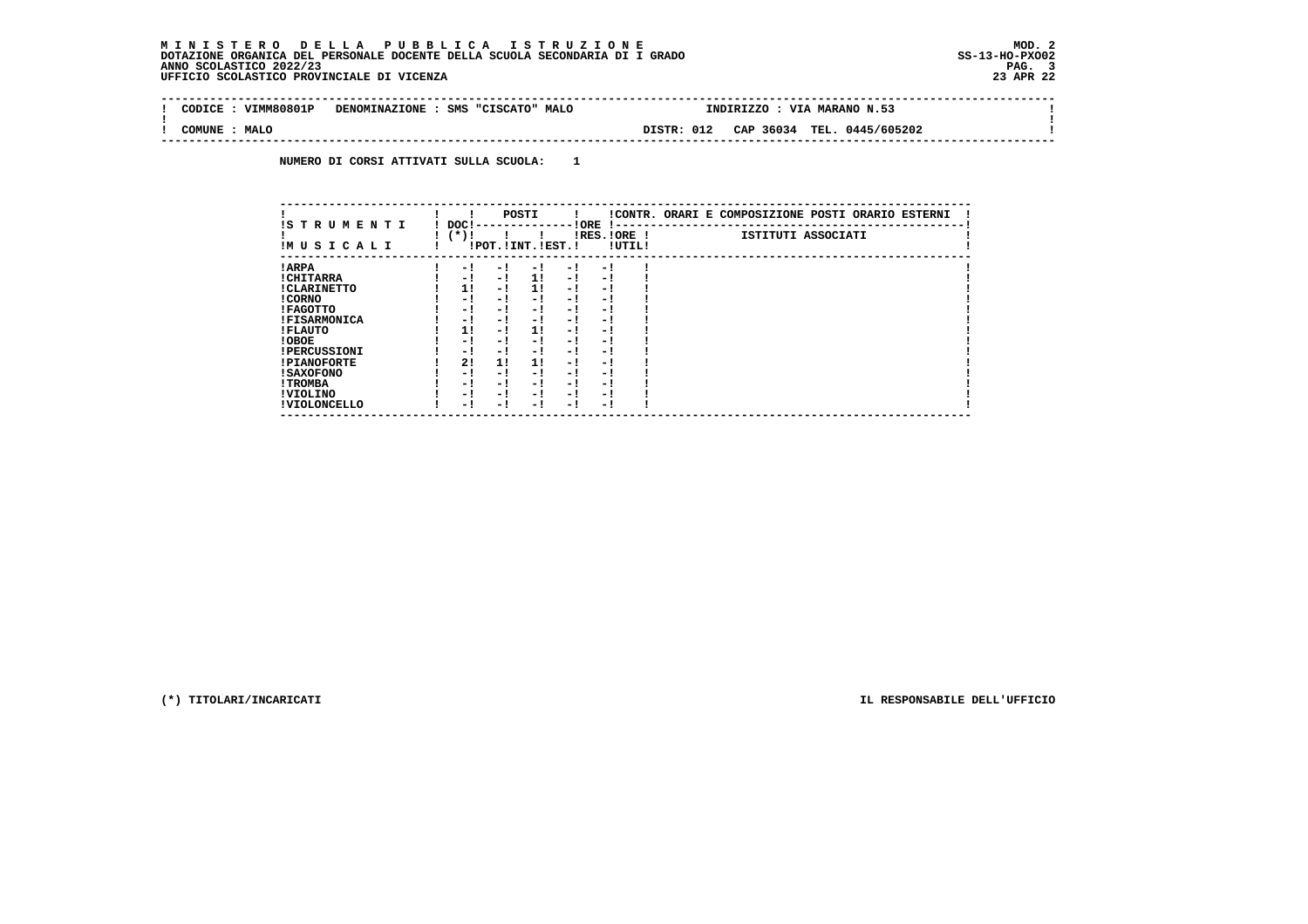#### **M I N I S T E R O D E L L A P U B B L I C A I S T R U Z I O N E MOD. 2**DOTAZIONE ORGANICA DEL PERSONALE DOCENTE DELLA SCUOLA SECONDARIA DI I GRADO **SCOLASTICO SCOLASTICO 2022/23 PAG. 4**<br>23 ANNO SCOLASTICO 2022/23 PAG. 4<br>23 APR 22 UFFICIO SCOLASTICO PROVINCIALE DI VICENZA

|                                                                                                                                                  | CODICE : VIMM80802Q DENOMINAZIONE : SMS MONTE DI MALO                                                                                                                                                                                                                                                                                                                                                                                                                                                                                                                                                                                                                   |                      |  |  |  |                      | INDIRIZZO : VIA EUROPA, 15                              |                                       |
|--------------------------------------------------------------------------------------------------------------------------------------------------|-------------------------------------------------------------------------------------------------------------------------------------------------------------------------------------------------------------------------------------------------------------------------------------------------------------------------------------------------------------------------------------------------------------------------------------------------------------------------------------------------------------------------------------------------------------------------------------------------------------------------------------------------------------------------|----------------------|--|--|--|----------------------|---------------------------------------------------------|---------------------------------------|
| COMUNE : MONTE DI MALO                                                                                                                           |                                                                                                                                                                                                                                                                                                                                                                                                                                                                                                                                                                                                                                                                         |                      |  |  |  |                      |                                                         | DISTR: 012 CAP 36030 TEL. 0445/610588 |
|                                                                                                                                                  |                                                                                                                                                                                                                                                                                                                                                                                                                                                                                                                                                                                                                                                                         |                      |  |  |  |                      | ! TEMPO NORMALE !! TEMPO PROLUNGATO !<br>$\blacksquare$ |                                       |
|                                                                                                                                                  | ! TOTALE ALUNNI<br>! TOTALE CLASSI<br>! 1 0 1 21 1 1 5 11<br>!CLASSI DI INGLESE $\begin{array}{cccccc} & 1 & 1 & 1 & 1 & 1 & 1 \\ 1 & 1 & 1 & 1 & 1 & 1 \\ 1 & 1 & 1 & 1 & 1 & 1 \\ 1 & 1 & 1 & 1 & 1 & 1 \\ 1 & 1 & 1 & 1 & 1 & 1 \\ 1 & 1 & 1 & 1 & 1 & 1 \\ 1 & 1 & 1 & 1 & 1 & 1 \\ 1 & 1 & 1 & 1 &$<br>CLASSI DI INGLESE APPROF. ! - ! - !  <br> CLASSI DI INGLESE APPROF. ! - ! - !                                                                                                                                                                                                                                                                               |                      |  |  |  | $-1$<br>$-1$<br>$-1$ |                                                         |                                       |
|                                                                                                                                                  | !DOC! !!!!RES.! TEMPO NOR. ! TEMPO PROL.!                                                                                                                                                                                                                                                                                                                                                                                                                                                                                                                                                                                                                               |                      |  |  |  |                      |                                                         | ISTITUTI ASSOCIATI                    |
| ! Italiano<br>! Matematica<br>! Francese<br>! Inglese<br>! Spagnolo<br>! Tedesco<br>! Ed.Artistica<br>! Ed.Tecnica<br>! Ed.Musicale<br>Ed.Fisica | $\begin{bmatrix} 1 & -1 & -1 & -1 \end{bmatrix}$<br>$-1 - 1$<br>$\begin{bmatrix} 1 & -1 & -1 & -1 & -1 & -1 \end{bmatrix}$<br>$\begin{bmatrix} 1 & -1 & -1 & -1 & -1 & -1 \end{bmatrix}$<br>$1 - 1 - 1 - 1 - 1$<br>$-1 - -1$<br>$1 - 1 - 1 - 1 - 1 - 1$<br>$\begin{bmatrix} 1 & -1 & -1 & -1 \end{bmatrix}$<br>$-1$ $-1$<br>$\frac{1}{2}$ $\frac{1}{2}$ $\frac{1}{2}$ $\frac{1}{2}$ $\frac{1}{2}$ $\frac{1}{2}$ $\frac{1}{2}$ $\frac{1}{2}$<br>$-1 - -1$<br>$1 - 1 - 1 - 1 - 1 - 1$<br>$1 - 1 - 1$<br>$-1$ $-$<br>$-1 - -1$<br>$\mathbf{1}$ $\mathbf{1}$ $\mathbf{1}$<br>$\mathbf{I}$ and $\mathbf{I}$<br>$\mathbf{I}$<br>$\frac{1}{4}$ , $\frac{1}{4}$ , $\frac{1}{4}$ |                      |  |  |  |                      |                                                         |                                       |
|                                                                                                                                                  | $\frac{1}{1}$ $\frac{1}{1}$ $\frac{1}{1}$<br>$1 - 1$<br>SOSTEGNO !DOC! TOTALE ALUNNI ! POSTI ! CONTR. E COMPOSIZIONE POSTI ESTERNI                                                                                                                                                                                                                                                                                                                                                                                                                                                                                                                                      |                      |  |  |  |                      |                                                         |                                       |
|                                                                                                                                                  | !(*)! I II III !POT.!INT.!EST.!<br>$:$ SOS.PSICOFISICO $:$ - $:$ 2 $:$ - $:$ - $:$ - $:$<br>$\mathbb{Z} \times \mathbb{R}$<br>$\frac{1}{2}$ $\frac{1}{2}$ $\frac{1}{2}$ $\frac{1}{2}$                                                                                                                                                                                                                                                                                                                                                                                                                                                                                   | $-1$ $-$<br>$-1 - 1$ |  |  |  |                      |                                                         |                                       |
| $\frac{1}{1}$ SOS.UDITO $\frac{1}{1}$ - $\frac{1}{1}$ - $\frac{1}{1}$ - $\frac{1}{1}$                                                            |                                                                                                                                                                                                                                                                                                                                                                                                                                                                                                                                                                                                                                                                         | $-1$ $-1$            |  |  |  |                      |                                                         |                                       |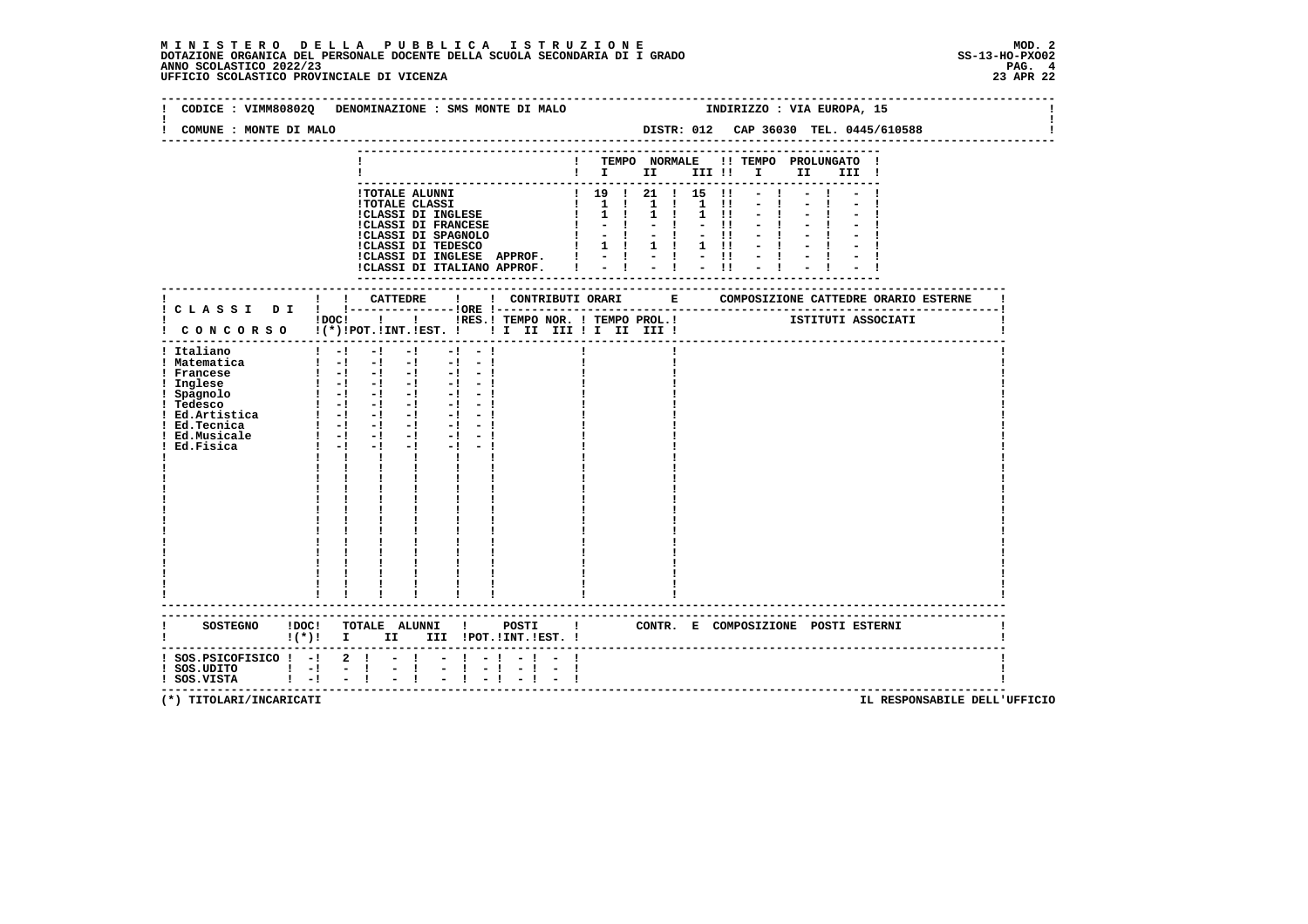# **M I N I S T E R O D E L L A P U B B L I C A I S T R U Z I O N E MOD. 2**DOTAZIONE ORGANICA DEL PERSONALE DOCENTE DELLA SCUOLA SECONDARIA DI I GRADO<br>ANNO SCOLASTICO 2022/23 PAG. 5<br>23 APR 22 UFFICIO SCOLASTICO PROVINCIALE DI VICENZA

| COMUNE : CARRE'                              | CODICE : VIMM80901E DENOMINAZIONE : SMS "REZZARA" CARRE'             INDIRIZZO : VIA MONTE PAU', 1            |
|----------------------------------------------|---------------------------------------------------------------------------------------------------------------|
|                                              |                                                                                                               |
|                                              | ! TEMPO NORMALE !! TEMPO PROLUNGATO !<br>$\mathbf{I}$ is the set of $\mathbf{I}$<br>III !! I<br>II a<br>III ! |
|                                              |                                                                                                               |
|                                              |                                                                                                               |
|                                              |                                                                                                               |
| ! Italiano                                   | $-!$ 4 ! 6 - - ! - - - !ALLA VIMM827014 SMS "FOGAZZARO" PIOVENE R.<br>$! 10! -1 10!$                          |
|                                              | $!(*)!$ I II III !POT.!INT.!EST. !                                                                            |
| ! SOS.UDITO ! -! - !<br>! SOS.VISTA ! -! - ! | ! SOS.PSICOFISICO ! 1! 2 ! 2 ! 2 ! - ! 3 ! - !<br>$-1 - 1 - 1 - 1$<br>$-1$                                    |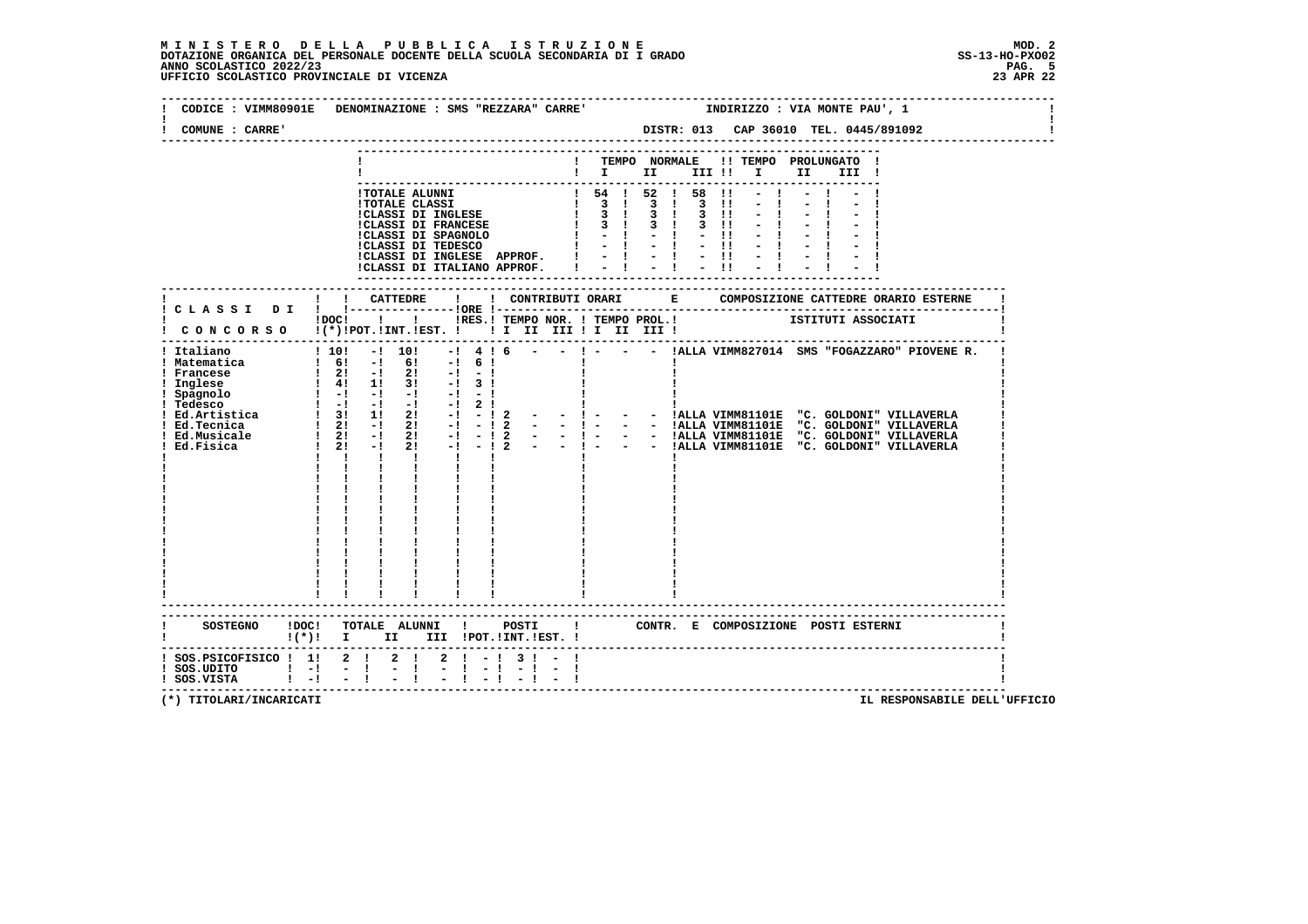|                                                                                                                                                                      | CODICE : VIMM80902G DENOMINAZIONE : SMS ZANE'                                                                                                                                                                                                                                                                                                                                                                                                                                                                                                               | INDIRIZZO : VIA A. DE GASPERI, 3                                                                                                                                                                                                                            |
|----------------------------------------------------------------------------------------------------------------------------------------------------------------------|-------------------------------------------------------------------------------------------------------------------------------------------------------------------------------------------------------------------------------------------------------------------------------------------------------------------------------------------------------------------------------------------------------------------------------------------------------------------------------------------------------------------------------------------------------------|-------------------------------------------------------------------------------------------------------------------------------------------------------------------------------------------------------------------------------------------------------------|
| COMUNE : ZANE'                                                                                                                                                       |                                                                                                                                                                                                                                                                                                                                                                                                                                                                                                                                                             | DISTR: 013 CAP 36010 TEL. 0445/314023                                                                                                                                                                                                                       |
|                                                                                                                                                                      |                                                                                                                                                                                                                                                                                                                                                                                                                                                                                                                                                             | TEMPO NORMALE !! TEMPO PROLUNGATO !<br>$\mathbf{I}$ is the set of $\mathbf{I}$ is the set of $\mathbf{I}$<br>II D<br>III !                                                                                                                                  |
|                                                                                                                                                                      | <b>!TOTALE ALUNNI</b><br><b>!TOTALE CLASSI</b><br><b>!CLASSI DI INGLESE</b><br><b>!CLASSI DI FRANCESE</b><br>!CLASS1 DI FRANCESE<br>!CLASSI DI INGLESE APPROF.<br>!CLASSI DI ITALIANO APPROF.                                                                                                                                                                                                                                                                                                                                                               | $182$ $177$ $160$<br>$\overline{11}$<br>$1 \t 4 \t 3 \t 1 \t 3 \t 11$<br>1 4 1 3 1 3 11<br>$1 \t3 \t1 \t3 \t1 \t3 \t11$<br>$1 - 1 - 1$<br>$-11$<br>$1 \t1 - 1 - 11$<br>$\frac{1}{2}$ $\frac{1}{2}$ $\frac{1}{2}$ $\frac{1}{2}$ $\frac{1}{2}$ $\frac{1}{11}$ |
|                                                                                                                                                                      |                                                                                                                                                                                                                                                                                                                                                                                                                                                                                                                                                             | --------------------<br>---------                                                                                                                                                                                                                           |
|                                                                                                                                                                      | $1\,\mathrm{DOC}$ $1\,\mathrm{ol}$<br>! CONCORSO !(*)!POT.!INT.!EST. !! I II III !I II III !                                                                                                                                                                                                                                                                                                                                                                                                                                                                |                                                                                                                                                                                                                                                             |
| ! Italiano<br>! Matematica<br>! Francese<br>! Inglese<br>! Spagnolo<br>! Tedesco<br>$!$ Ed.Artistica $!$ - $!$ - $!$ -<br>! Ed.Tecnica<br>! Ed.Musicale<br>Ed.Fisica | $1 - 1$<br>$-1$<br>$-1$<br>$-1$<br>$-1$<br>$\frac{1}{2}$ $\frac{1}{2}$ $\frac{1}{2}$ $\frac{1}{2}$ $\frac{1}{2}$ $\frac{1}{2}$ $\frac{1}{2}$ $\frac{1}{2}$<br>$-1 - -1$<br>$1 - 1 - 1 - 1$<br>$-1$<br>$-1$<br>$\begin{bmatrix} 1 & -1 & -1 & -1 & -1 & -1 \end{bmatrix}$<br>$1 - 1 - 1 - 1$<br>$-1 - -1$<br>$-1 - -1$<br>$\begin{bmatrix} 1 & -1 & -1 & -1 \end{bmatrix}$<br>$-1 - 1$<br>$1 - 1 - 1$<br>$-1$<br>$-1 - 1$<br>$1 - 1 - 1$<br>$-1$ $-$<br>$-1 - -1$<br>$\mathbf{I}$ $\mathbf{I}$ $\mathbf{I}$<br>$\mathbf{I}$<br>$\mathbf{I}$ and $\mathbf{I}$ |                                                                                                                                                                                                                                                             |
|                                                                                                                                                                      | SOSTEGNO !DOC! TOTALE ALUNNI ! POSTI<br>!(*)! I II III !POT.!INT.!EST. !                                                                                                                                                                                                                                                                                                                                                                                                                                                                                    | $\mathbf{I}$<br>CONTR. E COMPOSIZIONE POSTI_ESTERNI                                                                                                                                                                                                         |
| ! SOS.PSICOFISICO ! -! 7 !<br>$!$ SOS.UDITO $!$ -!<br>$\mathbf{I} = \mathbf{I}$<br>! SOS.VISTA                                                                       | $1 \quad 1$<br>$5 \t1 - 1 - 1 -$<br>$ -1$<br>$-1$                                                                                                                                                                                                                                                                                                                                                                                                                                                                                                           | ----------------------------------                                                                                                                                                                                                                          |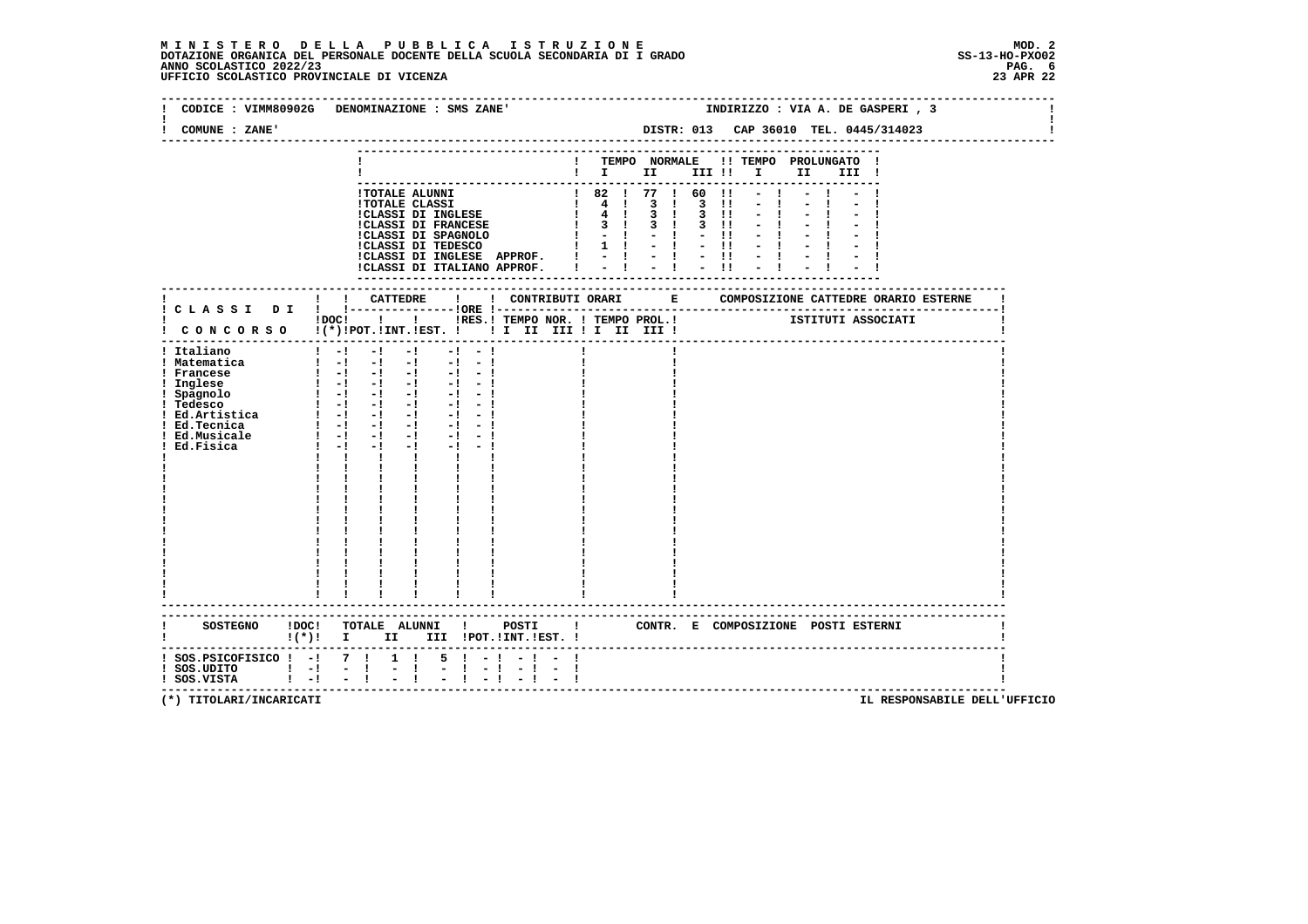| COMUNE : BREGANZE                                    | DISTR: 013 CAP 36042 TEL. 0445/873174<br>--------------------------                                                                                                                                                                                                     |
|------------------------------------------------------|-------------------------------------------------------------------------------------------------------------------------------------------------------------------------------------------------------------------------------------------------------------------------|
|                                                      | ! TEMPO NORMALE !! TEMPO PROLUNGATO !<br>II a<br>III !                                                                                                                                                                                                                  |
|                                                      |                                                                                                                                                                                                                                                                         |
|                                                      | IDOCI I I IRES.I TEMPO NOR. I TEMPO PROL.I ISTITUTI ASSOCIATI<br>CONCORSO !(*) POT. IINT. IEST. I I II III II III III III                                                                                                                                               |
| Italiano<br>Matematica<br>Strumento Musicale ! 5! -! | -----------------------------------<br>$!10!$ $-!11!$<br>$-1$ 2 1<br>$1\quad 5! \quad -1 \quad 6! \quad 1! \quad -112$<br>$  1 -$<br>- - ICOMPLETA CON<br>$4! -1 -1$<br>$\begin{array}{ccc} \cdot & \cdot & \cdot & \cdot \end{array}$<br>$\mathbf{I}$ and $\mathbf{I}$ |
|                                                      | SOSTEGNO !DOC! TOTALE ALUNNI ! POSTI<br>! CONTR. E COMPOSIZIONE POSTI ESTERNI                                                                                                                                                                                           |
| ! SOS.UDITO ! -! - !<br>! SOS.VISTA ! -! - !         | $!(*)!$ I II III !POT.!INT.!EST. !<br>! SOS. PSICOFISICO ! 1! 6 ! 2 ! 5 ! - ! 4 ! - !<br>$-1$                                                                                                                                                                           |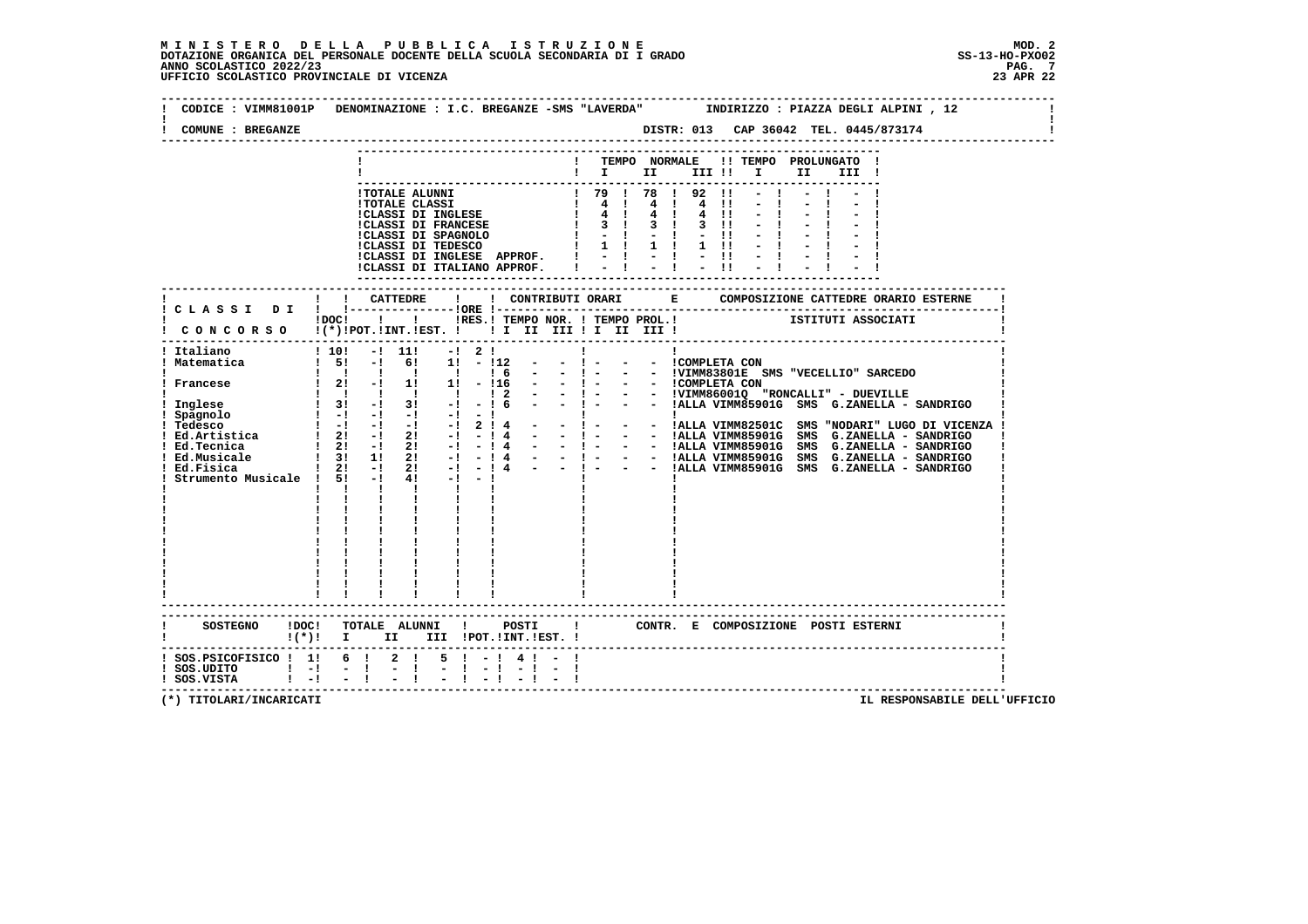#### **M I N I S T E R O D E L L A P U B B L I C A I S T R U Z I O N E MOD. 2DOTAZIONE ORGANICA DEL PERSONALE DOCENTE DELLA SCUOLA SECONDARIA DI I GRADO ANNO SCOLASTICO 2022/23 UFFICIO SCOLASTICO PROVINCIALE DI VICENZA 23 APR 22**

 $\mathbf{I}$ 

 $\mathbf{I}$ 

 **--------------------------------------------------------------------------------------------------------------------------------Contract Contract ! CODICE : VIMM81001P DENOMINAZIONE : I.C. BREGANZE -SMS "LAVERDA" INDIRIZZO : PIAZZA DEGLI ALPINI , 12 ! ! ! ! COMUNE : BREGANZE DISTR: 013 CAP 36042 TEL. 0445/873174 ! --------------------------------------------------------------------------------------------------------------------------------**

 **NUMERO DI CORSI ATTIVATI SULLA SCUOLA: 1**

| IS T R U M E N T I  | DOC! |     | POSTI                 |      | ! ORE<br>.    |        | !CONTR. ORARI E COMPOSIZIONE POSTI ORARIO ESTERNI |
|---------------------|------|-----|-----------------------|------|---------------|--------|---------------------------------------------------|
| IMUSICALI           | (*)! |     | !POT. ! INT. ! EST. ! |      | $IRES.IORE$ ! | !UTIL! | ISTITUTI ASSOCIATI                                |
| ! ARPA              | - 1  | - 1 | - 1                   | - 1  | - 1           |        |                                                   |
| ! CHITARRA          | 11   | - ! | 11                    | - !  | - 1           |        |                                                   |
| ! CLARINETTO        | - 1  | - 1 | - 1                   | - 1  | - 1           |        |                                                   |
| ! CORNO             | - 1  | - 1 | - !                   | - 1  | - 1           |        |                                                   |
| ! FAGOTTO           | - 1  | - 1 | - 1                   | - 1  | - 1           |        |                                                   |
| <b>!FISARMONICA</b> | - 1  | - 1 | - 1                   | - 1  | - 1           |        |                                                   |
| ! FLAUTO            | 1!   | - ! | 1!                    | - 1  | - 1           |        |                                                   |
| ! OBOE              | - 1  | - 1 | - !                   | $-1$ | - 1           |        |                                                   |
| <b>!PERCUSSIONI</b> | - 1  | - 1 | - 1                   | - 1  | - 1           |        |                                                   |
| <b>!PIANOFORTE</b>  | 2!   | 11  | 11                    | - 1  | - 1           |        |                                                   |
| <b>! SAXOFONO</b>   | - 1  | - 1 | - !                   | - 1  | - 1           |        |                                                   |
| ! TROMBA            | - 1  | - 1 | - 1                   | - 1  | - 1           |        |                                                   |
| ! VIOLINO           | 1!   | - 1 | 11                    | $-1$ | - 1           |        |                                                   |
| ! VIOLONCELLO       | - 1  | - ! | - 1                   | - 1  | - 1           |        |                                                   |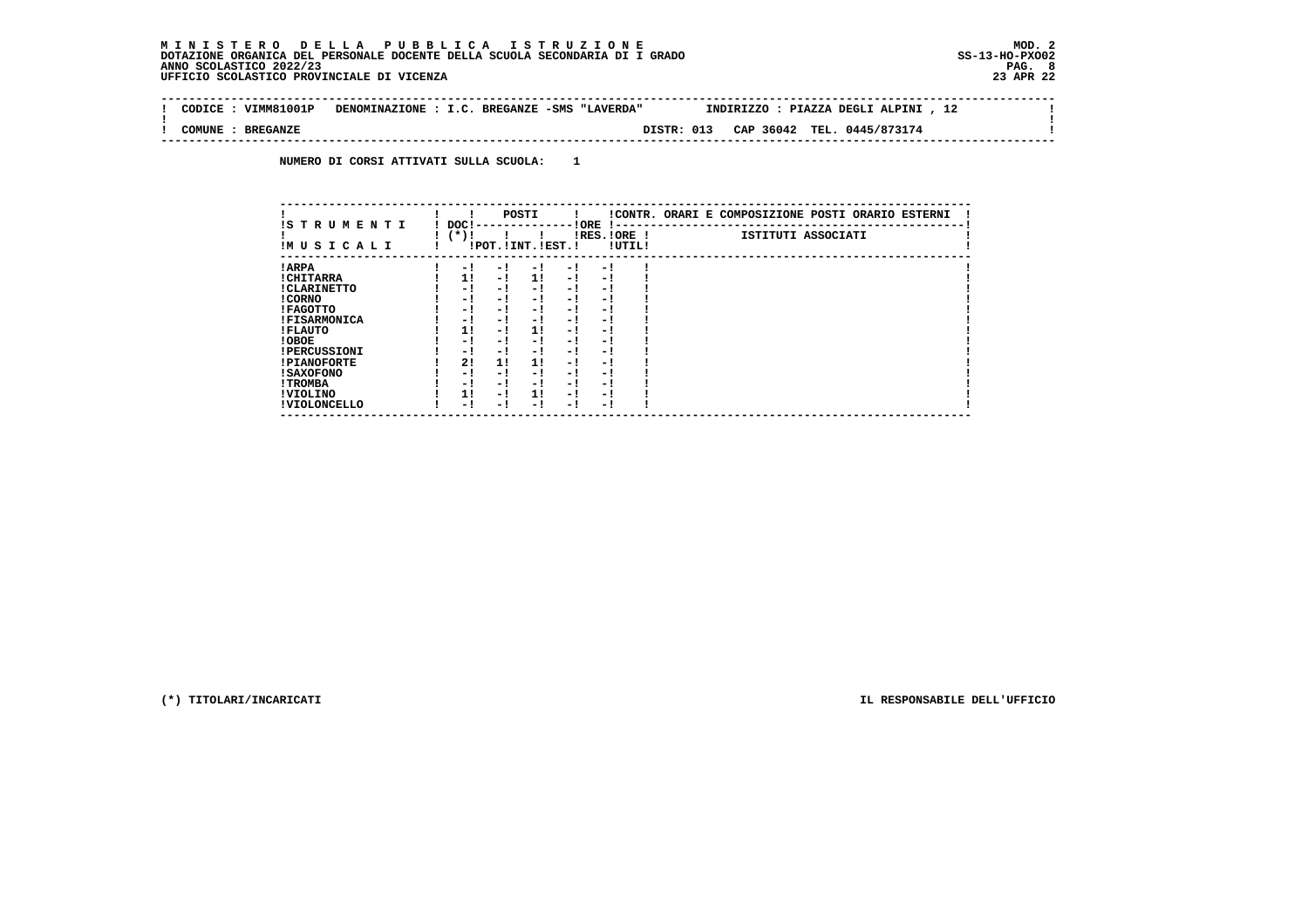# **M I N I S T E R O D E L L A P U B B L I C A I S T R U Z I O N E MOD. 2**DOTAZIONE ORGANICA DEL PERSONALE DOCENTE DELLA SCUOLA SECONDARIA DI I GRADO **SCOLASTICO SCOLASTICO 2022/23 PAG-**<br>PAG ANNO SCOLASTICO 2022/23 PAG. 9<br>23 APR 22 UFFICIO SCOLASTICO PROVINCIALE DI VICENZA

| CODICE: VIMM81002Q DENOMINAZIONE: I.C. BREGANZE SMS"DE GASPERI" INDIRIZZO: VIA NOGAREDO, 33 |                                                            |                                                                                                                                                      |                                                                                                                                                                                                                                |                 |           |                                            |           |                                                                                                                                        |               |          |                                     |      |       |                                   |  |
|---------------------------------------------------------------------------------------------|------------------------------------------------------------|------------------------------------------------------------------------------------------------------------------------------------------------------|--------------------------------------------------------------------------------------------------------------------------------------------------------------------------------------------------------------------------------|-----------------|-----------|--------------------------------------------|-----------|----------------------------------------------------------------------------------------------------------------------------------------|---------------|----------|-------------------------------------|------|-------|-----------------------------------|--|
| COMUNE : COLCERESA                                                                          |                                                            |                                                                                                                                                      |                                                                                                                                                                                                                                |                 |           |                                            |           |                                                                                                                                        |               |          |                                     |      |       | DISTR: 015 CAP 36064 TEL. /411784 |  |
|                                                                                             |                                                            |                                                                                                                                                      |                                                                                                                                                                                                                                |                 |           |                                            |           |                                                                                                                                        | TEMPO NORMALE |          | !! TEMPO PROLUNGATO !               |      |       |                                   |  |
|                                                                                             |                                                            |                                                                                                                                                      |                                                                                                                                                                                                                                |                 |           |                                            |           |                                                                                                                                        |               |          | $\blacksquare$                      | II D | III ! |                                   |  |
|                                                                                             |                                                            |                                                                                                                                                      |                                                                                                                                                                                                                                |                 |           |                                            |           |                                                                                                                                        |               |          |                                     |      |       |                                   |  |
|                                                                                             |                                                            |                                                                                                                                                      | !TOTALE ALUNNI                                                                                                                                                                                                                 |                 |           |                                            |           | $\begin{array}{ccccccccc}\n & 1 & 41 & 1 & 53 & 1 & 54 & 11 \\  & 2 & 1 & 3 & 1 & 3 & 11\n\end{array}$                                 |               |          |                                     |      |       |                                   |  |
|                                                                                             |                                                            |                                                                                                                                                      | <b>!TOTALE CLASSI</b>                                                                                                                                                                                                          |                 |           |                                            |           |                                                                                                                                        |               |          |                                     |      |       |                                   |  |
|                                                                                             |                                                            |                                                                                                                                                      | !CLASSI DI INGLESE                                                                                                                                                                                                             |                 |           |                                            |           | $1 \t2 \t1 \t3 \t1 \t3 \t11$<br>$1 \quad 2 \quad 1 \quad 3 \quad 1$                                                                    |               | $3$ $11$ |                                     |      |       |                                   |  |
|                                                                                             |                                                            |                                                                                                                                                      | <b>!CLASSI DI FRANCESE</b>                                                                                                                                                                                                     |                 |           |                                            |           | $\blacksquare$ $\blacksquare$ $\blacksquare$ $\blacksquare$ $\blacksquare$ $\blacksquare$ $\blacksquare$ $\blacksquare$ $\blacksquare$ |               | $-11$    |                                     |      |       |                                   |  |
|                                                                                             |                                                            |                                                                                                                                                      |                                                                                                                                                                                                                                |                 |           | CLASSI DI SPAGNOLO<br>!CLASSI DI SPAGNOLO  |           | $1 - 1 - 1 - 1$                                                                                                                        |               |          |                                     |      |       |                                   |  |
|                                                                                             |                                                            |                                                                                                                                                      |                                                                                                                                                                                                                                |                 |           |                                            |           |                                                                                                                                        |               |          |                                     |      |       |                                   |  |
|                                                                                             |                                                            |                                                                                                                                                      |                                                                                                                                                                                                                                |                 |           |                                            |           |                                                                                                                                        |               |          |                                     |      |       |                                   |  |
|                                                                                             |                                                            |                                                                                                                                                      |                                                                                                                                                                                                                                |                 |           |                                            |           |                                                                                                                                        |               |          |                                     |      |       |                                   |  |
|                                                                                             |                                                            |                                                                                                                                                      |                                                                                                                                                                                                                                |                 |           |                                            |           |                                                                                                                                        |               |          |                                     |      |       |                                   |  |
|                                                                                             |                                                            |                                                                                                                                                      |                                                                                                                                                                                                                                |                 |           |                                            |           |                                                                                                                                        |               |          |                                     |      |       |                                   |  |
| CONCORSO !(*)!POT.!INT.!EST. ! ! I III III II III II                                        |                                                            |                                                                                                                                                      |                                                                                                                                                                                                                                |                 |           | !DOC! ! ! !RES.! TEMPO NOR. ! TEMPO PROL.! |           |                                                                                                                                        |               |          |                                     |      |       | ISTITUTI ASSOCIATI                |  |
|                                                                                             |                                                            |                                                                                                                                                      |                                                                                                                                                                                                                                |                 |           |                                            |           |                                                                                                                                        |               |          |                                     |      |       |                                   |  |
| ! Italiano                                                                                  |                                                            |                                                                                                                                                      |                                                                                                                                                                                                                                |                 |           |                                            |           |                                                                                                                                        |               |          |                                     |      |       |                                   |  |
| ! Matematica                                                                                | $\begin{bmatrix} 1 & -1 & -1 & -1 & -1 & -1 \end{bmatrix}$ |                                                                                                                                                      |                                                                                                                                                                                                                                |                 |           |                                            |           |                                                                                                                                        |               |          |                                     |      |       |                                   |  |
| ! Francese                                                                                  | $1 - 1 - 1 - 1 - 1 - 1 - 1$                                |                                                                                                                                                      |                                                                                                                                                                                                                                |                 |           |                                            |           |                                                                                                                                        |               |          |                                     |      |       |                                   |  |
| ! Inglese                                                                                   | $\begin{bmatrix} 1 & -1 & -1 & -1 & -1 & -1 \end{bmatrix}$ |                                                                                                                                                      |                                                                                                                                                                                                                                |                 |           |                                            |           |                                                                                                                                        |               |          |                                     |      |       |                                   |  |
| : Ingered<br>! Spagnolo<br>! Tedesco                                                        |                                                            |                                                                                                                                                      |                                                                                                                                                                                                                                |                 |           |                                            |           |                                                                                                                                        |               |          |                                     |      |       |                                   |  |
| ! Ed.Artistica                                                                              | $1 - 1 - 1 - 1$<br>$1 - 1 - 1 - 1 - 1 - 1 - 1$             |                                                                                                                                                      |                                                                                                                                                                                                                                |                 | $-1 - -1$ |                                            |           |                                                                                                                                        |               |          |                                     |      |       |                                   |  |
| ! Ed.Tecnica                                                                                |                                                            | $1 - 1 - 1$                                                                                                                                          | $-1$                                                                                                                                                                                                                           |                 | $-1$ $-1$ |                                            |           |                                                                                                                                        |               |          |                                     |      |       |                                   |  |
| ! Ed.Musicale                                                                               | $1 - 1 - 1$                                                |                                                                                                                                                      |                                                                                                                                                                                                                                | $-1$ $-1$ $-1$  |           |                                            |           |                                                                                                                                        |               |          |                                     |      |       |                                   |  |
| Ed.Fisica                                                                                   |                                                            | $1 - 1 - 1$                                                                                                                                          |                                                                                                                                                                                                                                | $-1$ $-1$ $-1$  |           |                                            |           |                                                                                                                                        |               |          |                                     |      |       |                                   |  |
|                                                                                             |                                                            |                                                                                                                                                      |                                                                                                                                                                                                                                |                 |           |                                            |           |                                                                                                                                        |               |          |                                     |      |       |                                   |  |
|                                                                                             |                                                            |                                                                                                                                                      |                                                                                                                                                                                                                                |                 |           |                                            |           |                                                                                                                                        |               |          |                                     |      |       |                                   |  |
|                                                                                             |                                                            |                                                                                                                                                      |                                                                                                                                                                                                                                |                 |           |                                            |           |                                                                                                                                        |               |          |                                     |      |       |                                   |  |
|                                                                                             |                                                            |                                                                                                                                                      |                                                                                                                                                                                                                                |                 |           |                                            |           |                                                                                                                                        |               |          |                                     |      |       |                                   |  |
|                                                                                             |                                                            |                                                                                                                                                      |                                                                                                                                                                                                                                |                 |           |                                            |           |                                                                                                                                        |               |          |                                     |      |       |                                   |  |
|                                                                                             |                                                            |                                                                                                                                                      |                                                                                                                                                                                                                                |                 |           |                                            |           |                                                                                                                                        |               |          |                                     |      |       |                                   |  |
|                                                                                             |                                                            |                                                                                                                                                      |                                                                                                                                                                                                                                |                 |           |                                            |           |                                                                                                                                        |               |          |                                     |      |       |                                   |  |
|                                                                                             |                                                            |                                                                                                                                                      |                                                                                                                                                                                                                                |                 |           |                                            |           |                                                                                                                                        |               |          |                                     |      |       |                                   |  |
|                                                                                             |                                                            |                                                                                                                                                      | $\frac{1}{1}$<br>$\frac{1}{1}$<br>$\frac{1}{1}$<br>$\frac{1}{1}$<br>$\frac{1}{1}$<br>$\frac{1}{1}$                                                                                                                             |                 |           |                                            |           |                                                                                                                                        |               |          |                                     |      |       |                                   |  |
|                                                                                             |                                                            |                                                                                                                                                      |                                                                                                                                                                                                                                |                 |           |                                            |           |                                                                                                                                        |               |          |                                     |      |       |                                   |  |
|                                                                                             |                                                            |                                                                                                                                                      |                                                                                                                                                                                                                                |                 |           |                                            |           |                                                                                                                                        |               |          |                                     |      |       |                                   |  |
|                                                                                             |                                                            |                                                                                                                                                      |                                                                                                                                                                                                                                |                 |           |                                            |           |                                                                                                                                        |               |          |                                     |      |       |                                   |  |
|                                                                                             |                                                            | $\begin{array}{cccccccccc} 1 & & 1 & & 1 & & 1 & & 1 \\ 1 & & 1 & & 1 & & 1 & & 1 \\ - & & 1 & & 1 & & 1 & & 1 \\ - & & & & & & & & & 1 \end{array}$ |                                                                                                                                                                                                                                |                 |           |                                            |           |                                                                                                                                        |               |          |                                     |      |       |                                   |  |
|                                                                                             |                                                            |                                                                                                                                                      |                                                                                                                                                                                                                                |                 |           |                                            |           |                                                                                                                                        |               |          |                                     |      |       |                                   |  |
| <b>SOSTEGNO</b>                                                                             | !DOC!<br>$\mathbf{I}(\star)\mathbf{I}$ I                   | TOTALE ALUNNI !                                                                                                                                      | II and the set of the set of the set of the set of the set of the set of the set of the set of the set of the set of the set of the set of the set of the set of the set of the set of the set of the set of the set of the se |                 |           | POSTI<br>III !POT. !INT. !EST. !           |           | <b>Experience</b>                                                                                                                      |               |          | CONTR. E COMPOSIZIONE POSTI ESTERNI |      |       |                                   |  |
|                                                                                             |                                                            |                                                                                                                                                      |                                                                                                                                                                                                                                |                 |           |                                            |           |                                                                                                                                        |               |          |                                     |      |       |                                   |  |
| $:$ SOS.PSICOFISICO $:$ - $:$ 2 $:$                                                         |                                                            |                                                                                                                                                      | $1 \quad 1$                                                                                                                                                                                                                    | $2 \cdot 1 - 1$ |           |                                            | $-1 - -1$ |                                                                                                                                        |               |          |                                     |      |       |                                   |  |
| ! SOS.UDITO ! -! - !<br>! SOS.VISTA ! -! - !                                                |                                                            |                                                                                                                                                      | $\frac{1}{2}$                                                                                                                                                                                                                  | $-1 - 1$        |           |                                            | $-1 - -1$ |                                                                                                                                        |               |          |                                     |      |       |                                   |  |
|                                                                                             |                                                            |                                                                                                                                                      |                                                                                                                                                                                                                                | $1 \t-1$        |           |                                            | $-1$ $-1$ |                                                                                                                                        |               |          |                                     |      |       |                                   |  |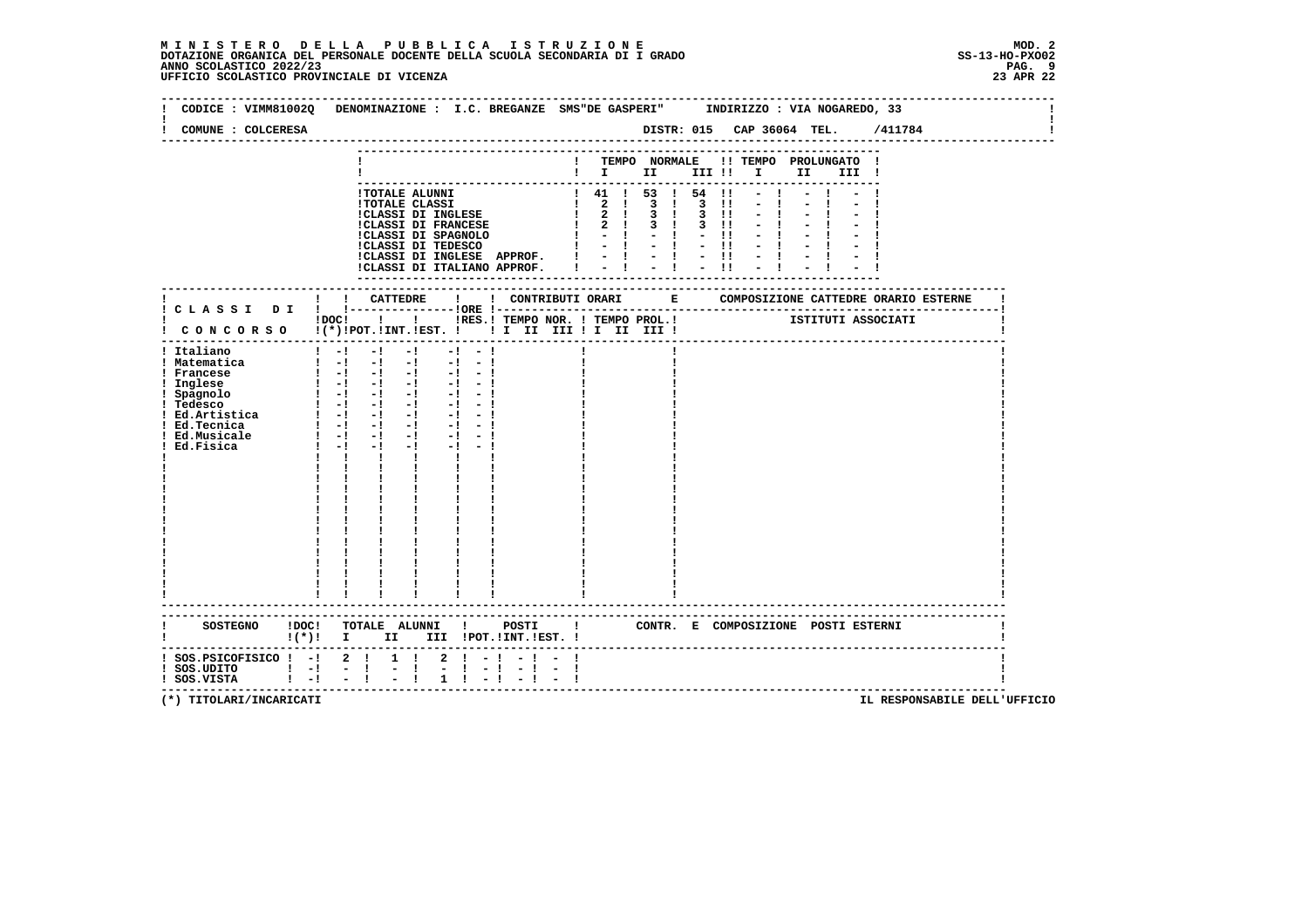### **M I N I S T E R O D E L L A P U B B L I C A I S T R U Z I O N E MOD. 2**DOTAZIONE ORGANICA DEL PERSONALE DOCENTE DELLA SCUOLA SECONDARIA DI I GRADO **SCOLASTICO ANNO SCOLASTICO 2022/23**<br>PAG ANNO SCOLASTICO 2022/23 PAG. 10<br>23 APR 22 UFFICIO SCOLASTICO PROVINCIALE DI VICENZA

| COMUNE : VILLAVERLA                        | CODICE : VIMM81101E DENOMINAZIONE : "C. GOLDONI" VILLAVERLA              INDIRIZZO : VIA GIOVANNI XXIII, 9                                                                          |
|--------------------------------------------|-------------------------------------------------------------------------------------------------------------------------------------------------------------------------------------|
|                                            | -------------<br>! TEMPO NORMALE !! TEMPO PROLUNGATO !<br>$\blacksquare$ $\blacksquare$ $\blacksquare$ $\blacksquare$ $\blacksquare$ $\blacksquare$ $\blacksquare$<br>II D<br>III ! |
|                                            |                                                                                                                                                                                     |
|                                            |                                                                                                                                                                                     |
|                                            |                                                                                                                                                                                     |
| ! Italiano                                 | $9!$ 1! $9!$ -! -! 8 - -! - - - IALLA VIMM83801E SMS "VECELLIO" SARCEDO                                                                                                             |
| ! Francese                                 |                                                                                                                                                                                     |
|                                            |                                                                                                                                                                                     |
|                                            |                                                                                                                                                                                     |
|                                            |                                                                                                                                                                                     |
|                                            |                                                                                                                                                                                     |
|                                            | $\frac{1}{1}$ $\frac{1}{1}$ $\frac{1}{1}$ $\frac{1}{1}$ $\frac{1}{1}$ $\frac{1}{1}$                                                                                                 |
|                                            | $!(*)!$ I II III POT. INT. IEST. I                                                                                                                                                  |
| ! SOS.UDITO ! -! -!<br>! SOS.VISTA ! -! -! | ! SOS.PSICOFISICO ! 3! 3 ! 3 ! - ! 1 ! 2 ! - !<br>$\frac{1}{2}$ $\frac{1}{4}$ $\frac{1}{2}$ $\frac{1}{4}$                                                                           |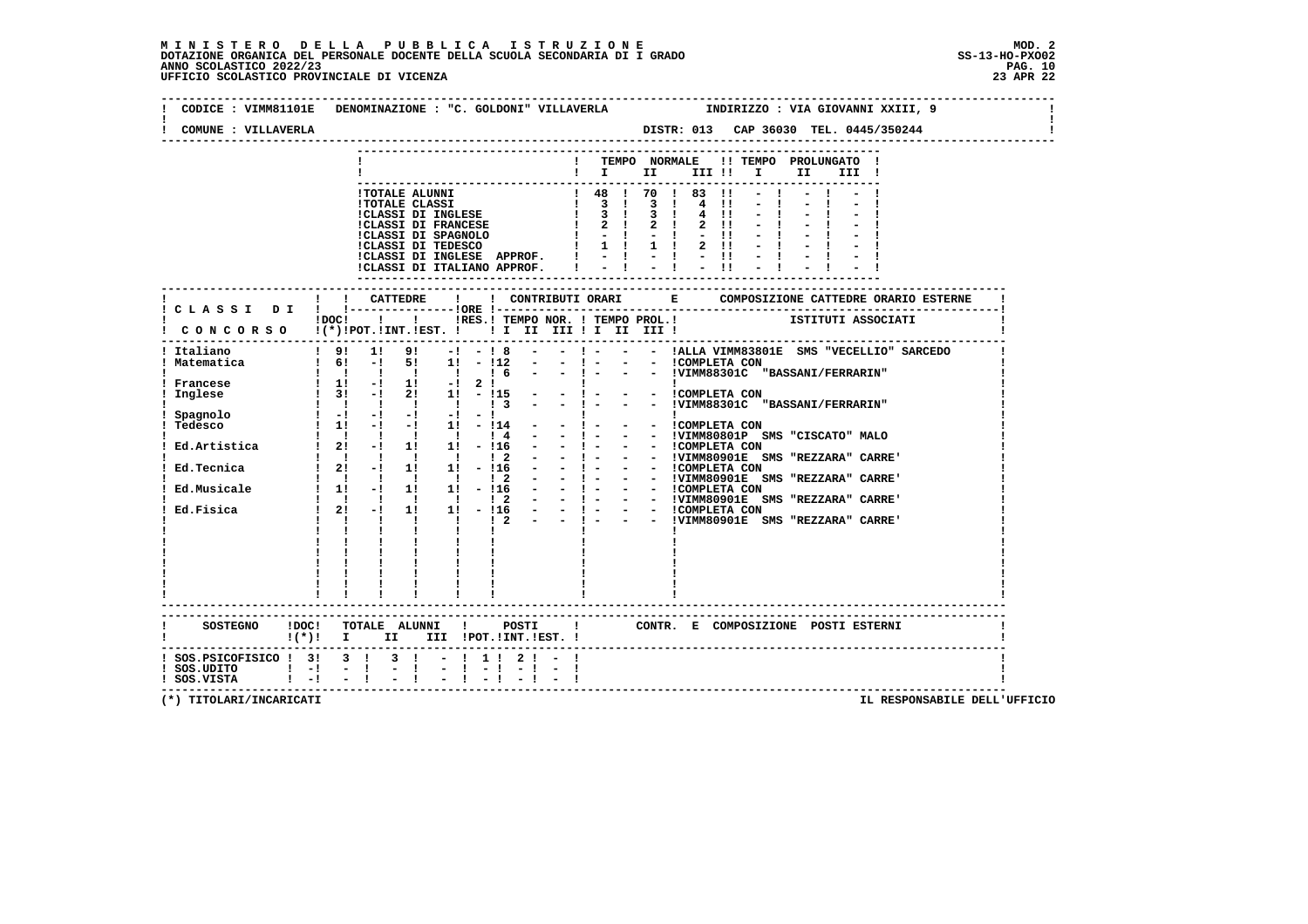## **M I N I S T E R O D E L L A P U B B L I C A I S T R U Z I O N E MOD. 2**DOTAZIONE ORGANICA DEL PERSONALE DOCENTE DELLA SCUOLA SECONDARIA DI I GRADO **SCOLASTICO SCOLASTICO 2022/23 PAG. 11**<br>PAG ANNO SCOLASTICO 2022/23 PAG. 11<br>23 APR 22 UFFICIO SCOLASTICO PROVINCIALE DI VICENZA

|                                                                                                                                | CODICE : VIMM81102G DENOMINAZIONE : GIACOMO LEOPARDI                                                                                                                                                                                                                                                                                                                                                                                                                                                                                                                                                                                                                                                                                                                                                                                | INDIRIZZO : VIA MURAZZO, 1                                                                                                                                                                                                                                                                                                                                                                                                                                                                            |
|--------------------------------------------------------------------------------------------------------------------------------|-------------------------------------------------------------------------------------------------------------------------------------------------------------------------------------------------------------------------------------------------------------------------------------------------------------------------------------------------------------------------------------------------------------------------------------------------------------------------------------------------------------------------------------------------------------------------------------------------------------------------------------------------------------------------------------------------------------------------------------------------------------------------------------------------------------------------------------|-------------------------------------------------------------------------------------------------------------------------------------------------------------------------------------------------------------------------------------------------------------------------------------------------------------------------------------------------------------------------------------------------------------------------------------------------------------------------------------------------------|
| COMUNE : MONTECCHIO PRECALCINO                                                                                                 |                                                                                                                                                                                                                                                                                                                                                                                                                                                                                                                                                                                                                                                                                                                                                                                                                                     | DISTR: 013 CAP 36030 TEL. 0445/864512                                                                                                                                                                                                                                                                                                                                                                                                                                                                 |
|                                                                                                                                |                                                                                                                                                                                                                                                                                                                                                                                                                                                                                                                                                                                                                                                                                                                                                                                                                                     | ! TEMPO NORMALE !! TEMPO PROLUNGATO !<br>$\blacksquare$                                                                                                                                                                                                                                                                                                                                                                                                                                               |
|                                                                                                                                | !TOTALE ALUNNI                                                                                                                                                                                                                                                                                                                                                                                                                                                                                                                                                                                                                                                                                                                                                                                                                      | $1$ 33 $1$ 43 $1$ 52 $11$<br>$\begin{tabular}{l c c c c c c} \hline {\tt ITOTALE\ CLASSI} & {\tt ICTALE\ CLASSI} & {\tt ICTAEST} & {\tt ICTAEST} & {\tt ICTAEST} & {\tt ICTAEST} & {\tt ICTAEST} & {\tt ICTAEST} & {\tt ICTAEST} & {\tt ICTAEST} & {\tt ICTAEST} & {\tt ICTAEST} & {\tt ICTAEST} & {\tt ICTAEST} & {\tt ICTAEST} & {\tt ICTAEST} & {\tt ICTAEST} & {\tt ICTAEST} & {\tt ICTAEST} & {\tt ICTAEST} & {\tt ICTAEST} & {\tt ICTAEST} & {\tt ICTASTA} & {\tt ICTA$<br>$-1$<br>$-1$<br>$-1$ |
|                                                                                                                                |                                                                                                                                                                                                                                                                                                                                                                                                                                                                                                                                                                                                                                                                                                                                                                                                                                     |                                                                                                                                                                                                                                                                                                                                                                                                                                                                                                       |
|                                                                                                                                |                                                                                                                                                                                                                                                                                                                                                                                                                                                                                                                                                                                                                                                                                                                                                                                                                                     | !DOC! ! ! !RES.! TEMPO NOR. ! TEMPO PROL.! [STITUTI ASSOCIATI<br>! CONCORSO !(*)!POT.!INT.!EST. ! ! I II III ! I III III !                                                                                                                                                                                                                                                                                                                                                                            |
| ! Italiano<br>! Matematica<br>! Francese<br>! Inglese<br>! Spagnolo<br>! Tedesco<br>! Ed.Tecnica<br>! Ed.Musicale<br>Ed.Fisica | $-1$<br>$1 - 1 - 1$<br>$-1 - -1$<br>$\begin{bmatrix} 1 & -1 & -1 & -1 & -1 & -1 \end{bmatrix}$<br>$\frac{1}{2}$ $\frac{1}{2}$ $\frac{1}{2}$ $\frac{1}{2}$ $\frac{1}{2}$ $\frac{1}{2}$ $\frac{1}{2}$ $\frac{1}{2}$ $\frac{1}{2}$ $\frac{1}{2}$<br>$\begin{bmatrix} 1 & -1 & -1 & -1 & -1 & -1 \end{bmatrix}$<br>$\frac{1}{2}$ $\frac{1}{2}$ $\frac{1}{2}$ $\frac{1}{2}$ $\frac{1}{2}$ $\frac{1}{2}$ $\frac{1}{2}$ $\frac{1}{2}$ $\frac{1}{2}$ $\frac{1}{2}$<br>$1 - 1 - 1 - 1$<br>$-1 - 1$<br>$\blacksquare$ $\blacksquare$ $\blacksquare$ $\blacksquare$ $\blacksquare$<br>$-1$<br>$-1 - 1$<br>$1 - 1 - 1$<br>$-1$ and $-1$<br>$-1 - 1$<br>$\mathbf{I}$ and $\mathbf{I}$ and $\mathbf{I}$<br>$\mathbf{I}$<br>$\mathbf{I}$ and $\mathbf{I}$<br>$\mathbf{I}$<br>$\begin{array}{c} 1 \\ 1 \\ 1 \end{array}$<br>----------------------- |                                                                                                                                                                                                                                                                                                                                                                                                                                                                                                       |
|                                                                                                                                | $!(*)!$ I II III !POT.!INT.!EST. !                                                                                                                                                                                                                                                                                                                                                                                                                                                                                                                                                                                                                                                                                                                                                                                                  | SOSTEGNO !DOC! TOTALE ALUNNI ! POSTI ! CONTR. E COMPOSIZIONE POSTI ESTERNI                                                                                                                                                                                                                                                                                                                                                                                                                            |
| $:$ SOS.PSICOFISICO $:$ - $:$ 1 $:$<br>$!$ SOS.UDITO $!$ $-!$<br>! SOS.VISTA   -! - !                                          | $2 \cdot 1$<br>$7 \cdot 1 - 1$<br>$-1$<br>$\frac{1}{2}$<br>$\blacksquare$                                                                                                                                                                                                                                                                                                                                                                                                                                                                                                                                                                                                                                                                                                                                                           | $-1$                                                                                                                                                                                                                                                                                                                                                                                                                                                                                                  |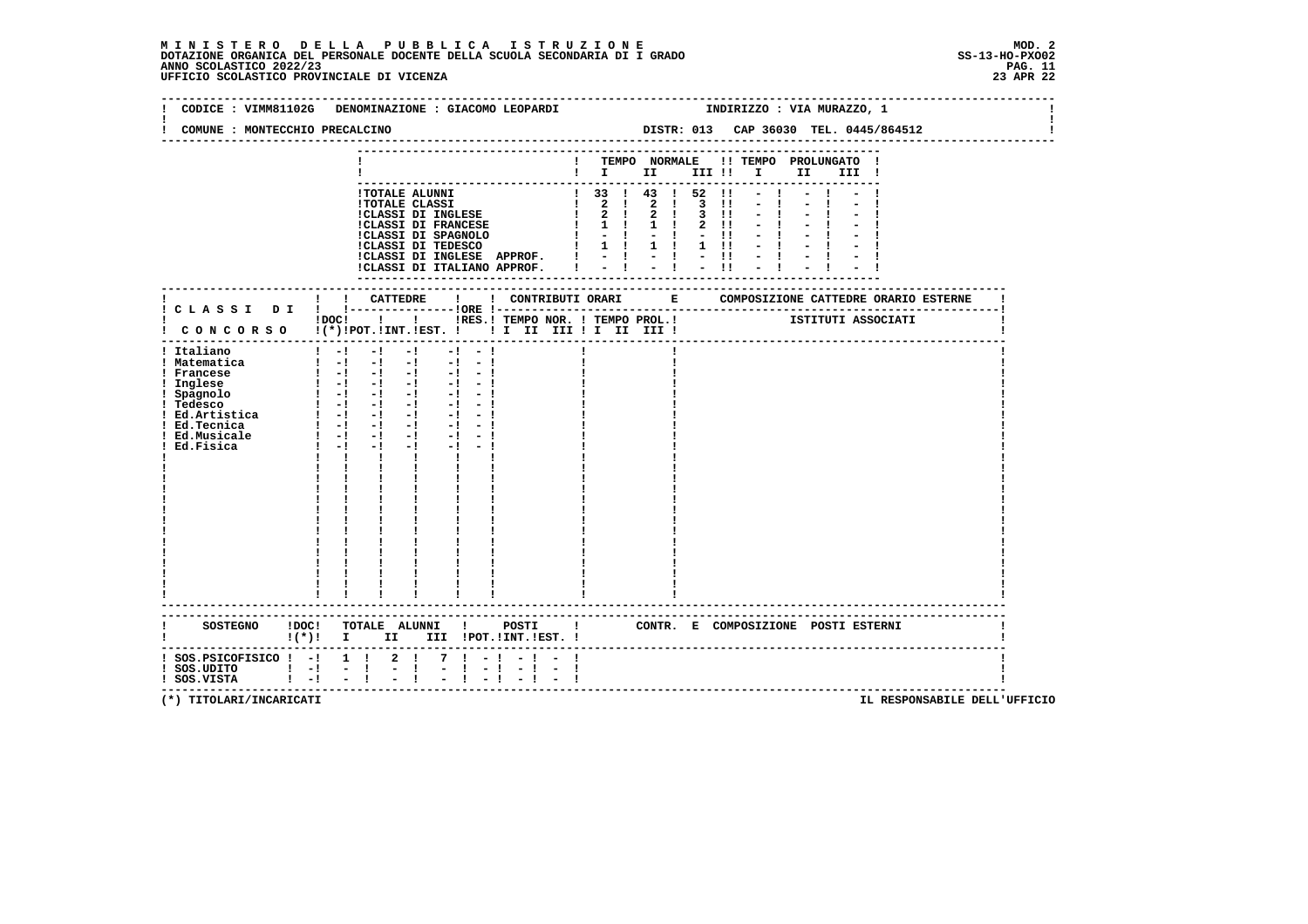| COMUNE : CASTELGOMBERTO                                                           | CODICE : VIMM81201A DENOMINAZIONE : SMS "FERMI" CASTELGOMBERTO      INDIRIZZO : VIA EUROPA, 14                                                                                                                                                                                                                                                                                                                                                                                                                                                                                                                                                                                                |  |
|-----------------------------------------------------------------------------------|-----------------------------------------------------------------------------------------------------------------------------------------------------------------------------------------------------------------------------------------------------------------------------------------------------------------------------------------------------------------------------------------------------------------------------------------------------------------------------------------------------------------------------------------------------------------------------------------------------------------------------------------------------------------------------------------------|--|
|                                                                                   | ! TEMPO NORMALE !! TEMPO PROLUNGATO !<br>$\blacksquare$ $\blacksquare$ $\blacksquare$ $\blacksquare$ $\blacksquare$ $\blacksquare$ $\blacksquare$ $\blacksquare$ $\blacksquare$ $\blacksquare$ $\blacksquare$<br>III !                                                                                                                                                                                                                                                                                                                                                                                                                                                                        |  |
|                                                                                   | 1 73 1 88 1 79<br>$-1$<br><b>!TOTALE ALUNNI</b><br>$\mathbf{H}$<br>1 TOTALE CLASSI<br>1 GUARGI DI INGLESE<br>1 4 1 4 1 4 1 4 1 4 1 1<br>1 CLASSI DI FRANCESE<br>1 1 1 1 1 2 11<br>1 CLASSI DI SPAGNOLO<br>1 1 1 1 2 11<br>1 CLASSI DI TEDESCO<br>1 3 1 3 1 2 11<br>$\blacksquare$<br>$-1$<br>$2 \quad 11$<br>$-1$<br>ICLASSI DI INGLESE APPROF. I<br>14 14 14 1<br>$-1$<br>!CLASSI DI ITALIANO APPROF. I                                                                                                                                                                                                                                                                                      |  |
|                                                                                   |                                                                                                                                                                                                                                                                                                                                                                                                                                                                                                                                                                                                                                                                                               |  |
|                                                                                   | <b>ISTITUTI ASSOCIATI : IRES. I TEMPO PROLOGIAL EXAMPLE SECONDENT SUBSOCIATI</b><br>$1DOCI$ $1$<br>CONCORSO !(*)!POT.!INT.!EST. !!! II III !I III III                                                                                                                                                                                                                                                                                                                                                                                                                                                                                                                                         |  |
| ! Italiano                                                                        | -------------------------------------<br>$1 \t6! -1 \t6!$<br>$1! - 12$<br>- ! - - - !VIMM819015 SMS "FOGAZZARO" TRISSINO<br>1 1 1 1 1 1 1 6                                                                                                                                                                                                                                                                                                                                                                                                                                                                                                                                                   |  |
| ! Matematica<br>! Francese<br>Inglese                                             | $1 \t1! \t-1 \t4! \t-1 \t-1$<br>$\begin{tabular}{cccccc} ! & & ! & & ! & \\ - & ! & - & - & !\\ \end{tabular} \begin{tabular}{lcccccc} \texttt{1} & & & ! & \\ \texttt{2} & & & - \\ \end{tabular} \begin{tabular}{lcccccc} \texttt{3} & & & . & \\ \texttt{4} & & & & . & \\ \end{tabular} \begin{tabular}{lcccccc} \texttt{2} & & & & . & \\ \texttt{3} & & & & . & \\ \end{tabular} \begin{tabular}{lcccccc} \texttt{2} & & & & . & \\ \texttt{3} & & & & . & \\ \end{tabular} \begin{tabular}{lcccccc} \texttt{2} & & & & . &$<br>$\begin{array}{cccccccc} 1 & -1 & -1 & -1 & -1 & 4 & 1 & 4 & - \\ 1 & -1 & -1 & -1 & -1 & 4 & 1 & 4 & - \\ 1 & 3 & 1 & 1 & 2 & -1 & -1 & - \end{array}$ |  |
| ! Spagnolo<br>! Tedesco                                                           | $1 - 1 - 1 - 1 - 1 - 1 - 1$<br><b>Contract Contract Contract</b><br>$\mathbf{I}$<br>: -: -: -: -: -: - - - - ICOMPLETA CON<br>! 1! -! -: 1! -:116 - - ! - - - ICOMPLETA CON<br>! ! ! ! ! ! 2 - - ! - - - IVIMM880011 SMS I.M.GARBIN<br>1 1 1 1 1 1 1 2<br>1 Ed.Artistica 1 1 1 - 1 1 1 - 1 6 1                                                                                                                                                                                                                                                                                                                                                                                                |  |
| Ed.Tecnica<br>Ed.Musicale<br>Ed.Fisica                                            | $1 \quad 1! \quad -1 \quad 1! \quad -1 \quad 6 \quad 1$<br>$\begin{array}{cccccccc} 1 & 1! & -1 & 1! & -1 & 6! \\ 1 & 1! & -1 & 1! & -1 & 6! \\ \end{array}$<br>$\frac{1}{2}$ 1: $\frac{1}{2}$<br>$1! -16!$<br>$\mathbf{I}$ and $\mathbf{I}$                                                                                                                                                                                                                                                                                                                                                                                                                                                  |  |
|                                                                                   | $\mathbf{I}$ and $\mathbf{I}$                                                                                                                                                                                                                                                                                                                                                                                                                                                                                                                                                                                                                                                                 |  |
|                                                                                   |                                                                                                                                                                                                                                                                                                                                                                                                                                                                                                                                                                                                                                                                                               |  |
|                                                                                   |                                                                                                                                                                                                                                                                                                                                                                                                                                                                                                                                                                                                                                                                                               |  |
|                                                                                   | -------------------------                                                                                                                                                                                                                                                                                                                                                                                                                                                                                                                                                                                                                                                                     |  |
| SOSTEGNO ! DOC!                                                                   | TOTALE ALUNNI ! POSTI ! CONTR. E COMPOSIZIONE POSTI_ESTERNI<br>!(*)! I II III !POT.!INT.!EST.!                                                                                                                                                                                                                                                                                                                                                                                                                                                                                                                                                                                                |  |
| ! SOS. PSICOFISICO ! 1! 7 ! 4 !<br>$!$ SOS.UDITO $!$ -!<br>$!$ SOS.VISTA $!$ $-!$ | $3 \cdot 1 - 1 \cdot 3 \cdot 1 -$<br>$-1$<br>$-1$<br>$\frac{1}{2}$<br>$-1$<br>$-1$                                                                                                                                                                                                                                                                                                                                                                                                                                                                                                                                                                                                            |  |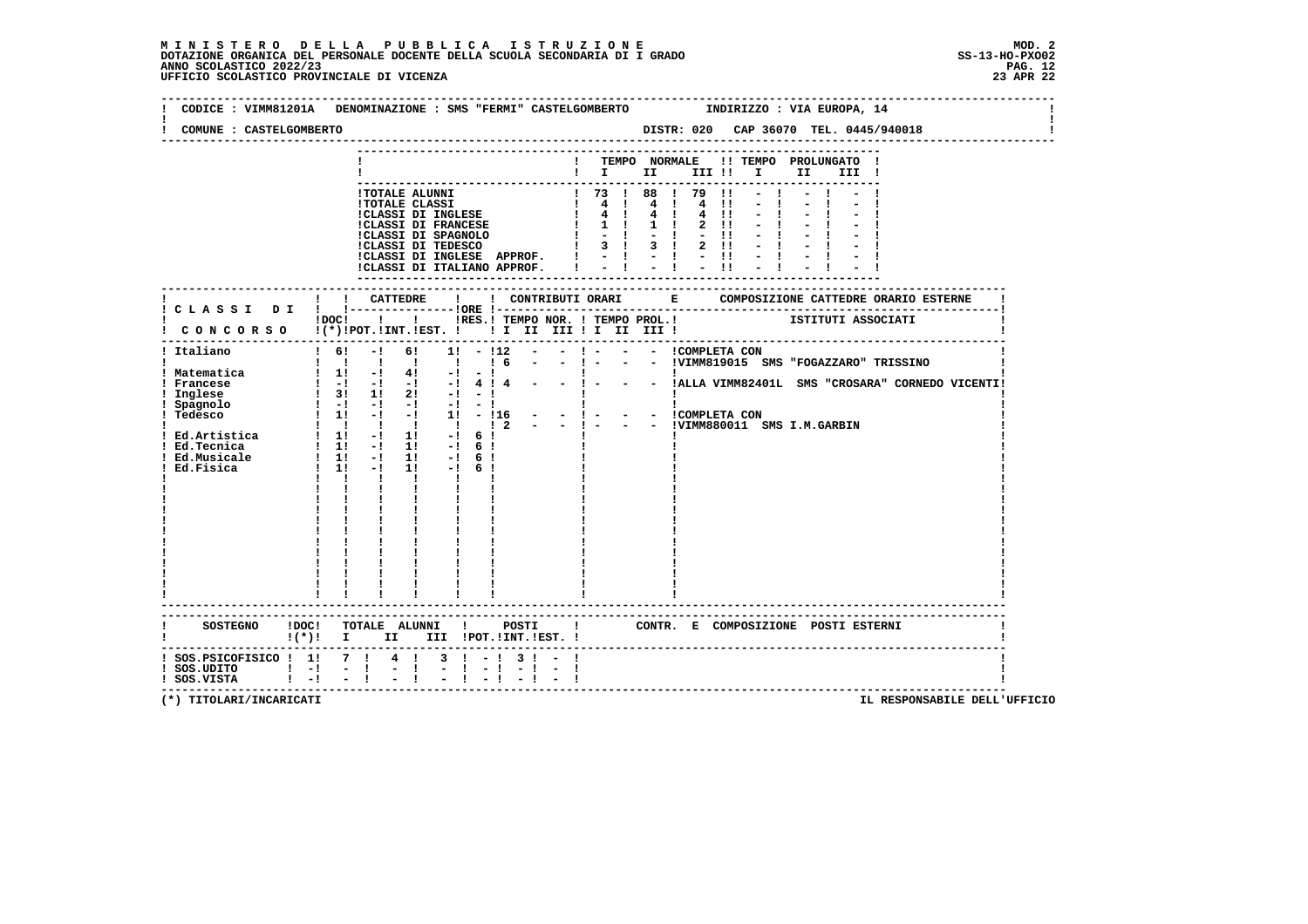#### **M I N I S T E R O D E L L A P U B B L I C A I S T R U Z I O N E MOD. 2**DOTAZIONE ORGANICA DEL PERSONALE DOCENTE DELLA SCUOLA SECONDARIA DI I GRADO **ANNO SCOLASTICO 2022/23** UFFICIO SCOLASTICO PROVINCIALE DI VICENZA

 **--------------------------------------------------------------------------------------------------------------------------------Contract Contract Contract Contract ! CODICE : VIMM813016 DENOMINAZIONE : F. MUTTONI MELEDO ! !** $\mathbf{I}$  **! COMUNE : SAREGO DISTR: 042 CAP 36040 TEL. 0444/820813 ! -------------------------------------------------------------------------------------------------------------------------------- --------------------------------------------------------------------------- ! ! TEMPO NORMALE !! TEMPO PROLUNGATO ! ! ! I II III !! I II III ! --------------------------------------------------------------------------- !TOTALE ALUNNI ! 60 ! 64 ! 64 !! - ! - ! - ! !TOTALE CLASSI ! 3 ! 3 ! 3 !! - ! - ! - ! !CLASSI DI INGLESE ! 3 ! 3 ! 3 !! - ! - ! - ! !CLASSI DI FRANCESE ! - ! - ! - !! - ! - ! - ! !CLASSI DI SPAGNOLO ! 3 ! 3 ! 3 !! - ! - ! - ! !CLASSI DI TEDESCO ! - ! - ! - !! - ! - ! - ! !CLASSI DI INGLESE APPROF. ! - ! - ! - !! - ! - ! - ! !CLASSI DI ITALIANO APPROF. ! - ! - ! - !! - ! - ! - ! --------------------------------------------------------------------------- ------------------------------------------------------------------------------------------------------------------------- ! ! ! CATTEDRE ! ! CONTRIBUTI ORARI E COMPOSIZIONE CATTEDRE ORARIO ESTERNE ! ! C L A S S I D I ! !---------------!ORE !------------------------------------------------------------------------! POC! !!! INES.! TEMPO NOR. ! TEMPO PROL.!** ISTITUTI ASSOCIATI  **! C O N C O R S O !(\*)!POT.!INT.!EST. ! ! I II III ! I II III ! ! ------------------------------------------------------------------------------------------------------------------------- ! Italiano ! 10! -! 10! 1! - !15 - - ! - - - !COMPLETA CON ! ! ! ! ! ! ! ! 3 - - ! - - - !VIMM814012 "A. PALLADIO" - POIANA M. - ! ! Matematica ! 5! -! 6! 1! - ! 9 - - ! - - - !COMPLETA CON ! ! ! ! ! ! ! ! 9 - - ! - - - !VIMM818019 SMS "RIDOLFI" LONIGO ! ! Francese ! 1! -! 1! -! 2 ! ! ! ! ! Inglese ! 2! -! 3! -! - ! 3 - - ! - - - !ALLA VIMM856025 A. PEDROLLO ! ! Spagnolo ! 1! -! 1! -! - ! ! ! ! ! Tedesco ! -! -! -! -! - ! ! ! ! ! Ed.Artistica ! 2! 1! 2! -! 2 ! ! ! ! ! Ed.Tecnica ! 2! -! 2! -! 2 ! ! ! ! ! Ed.Musicale ! 3! 1! 2! -! 2 ! ! ! ! ! Ed.Fisica ! 2! -! 2! -! 2 ! ! ! ! ! Strumento Musicale ! 4! -! 4! -! - ! ! ! ! ! ! ! ! ! ! ! ! ! ! ! ! ! ! ! ! ! ! ! ! ! ! ! ! ! ! ! ! ! ! ! ! ! ! ! ! ! ! ! ! ! ! ! ! ! ! ! ! ! ! ! ! ! ! ! ! ! ! ! ! ! ! ! ! ! ! ! ! ! ! ! ! ! ! ! ! ! ! ! ! ! ! ! ! ! ! ! ! ! ! ! ! ! ! ! ! ! ! ! ! ! ! ! ! ! ! ! ! ! ! ------------------------------------------------------------------------------------------------------------------------- ------------------------------------------------------------------------------------------------------------------------- ! SOSTEGNO !DOC! TOTALE ALUNNI ! POSTI ! CONTR. E COMPOSIZIONE POSTI ESTERNI ! ! !(\*)! I II III !POT.!INT.!EST. ! ! ------------------------------------------------------------------------------------------------------------------------- ! SOS.PSICOFISICO ! 2! 5 ! 2 ! 4 ! - ! 7 ! - ! !** $\blacksquare$  **! SOS.UDITO ! -! - ! - ! 1 ! - ! - ! - ! ! ! SOS.VISTA ! -! - ! - ! - ! - ! - ! - ! !**- 1  **-------------------------------------------------------------------------------------------------------------------------**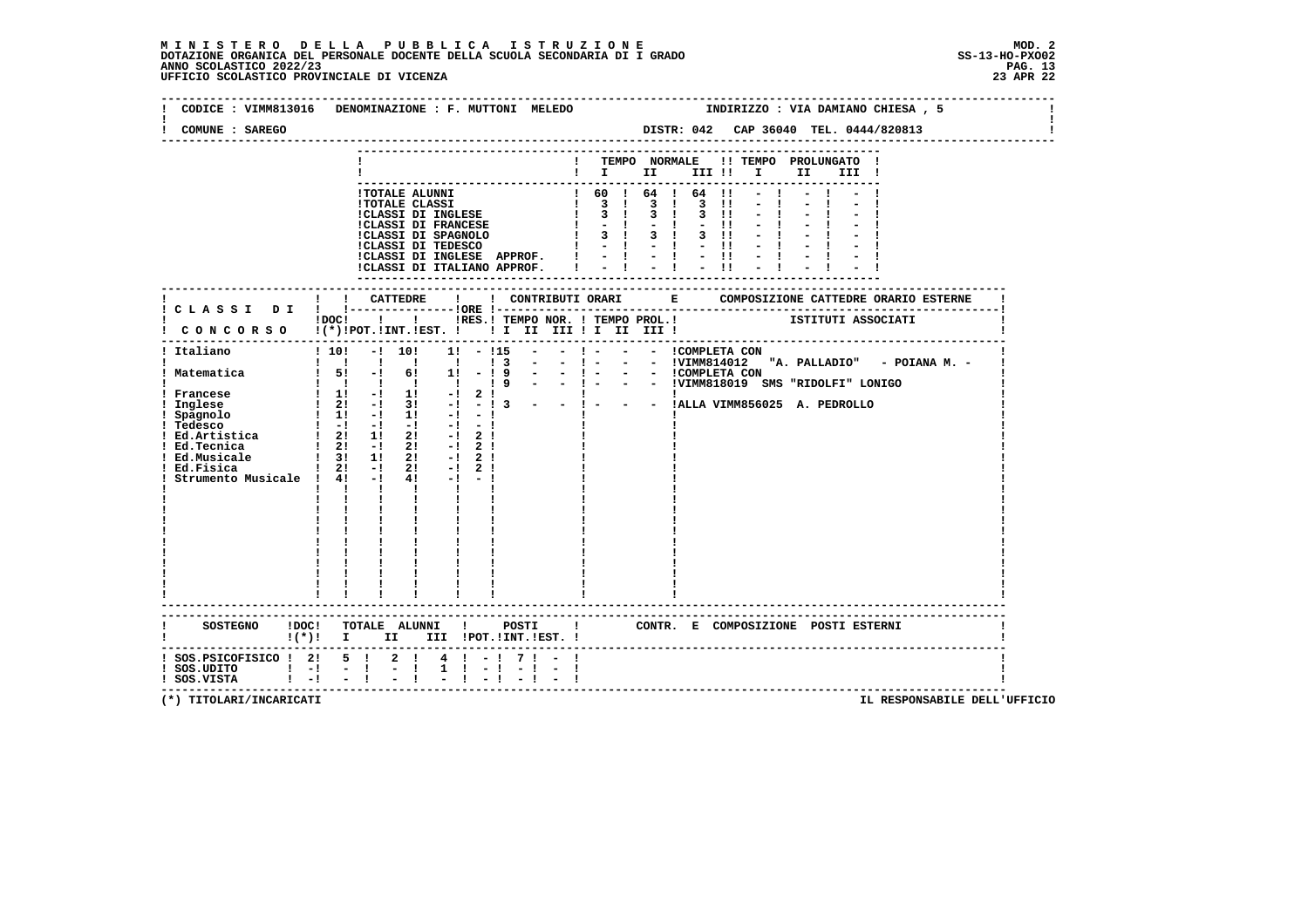#### **M I N I S T E R O D E L L A P U B B L I C A I S T R U Z I O N E MOD. 2 DOTAZIONE ORGANICA DEL PERSONALE DOCENTE DELLA SCUOLA SECONDARIA DI I GRADO SS-13-HO-PXO02 ANNO SCOLASTICO 2022/23 PAG. 14 UFFICIO SCOLASTICO PROVINCIALE DI VICENZA 23 APR 22**

| : VIMM813016<br>CODICE  | DENOMINAZIONE : F. MUTTONI MELEDO |            | INDIRIZZO : VIA DAMIANO CHIESA , 5 |  |
|-------------------------|-----------------------------------|------------|------------------------------------|--|
| <b>SAREGO</b><br>COMUNE |                                   | DISTR: 042 | CAP 36040 TEL. 0444/820813         |  |

 **NUMERO DI CORSI ATTIVATI SULLA SCUOLA: 1**

| IS T R U M E N T I  | DOC! |     | POSTI                 |      | ! ORE                    |        | !CONTR. ORARI E COMPOSIZIONE POSTI ORARIO ESTERNI |
|---------------------|------|-----|-----------------------|------|--------------------------|--------|---------------------------------------------------|
| IMUSICALI           | (*)! |     | !POT. ! INT. ! EST. ! |      | -1 - -<br>$IRES.IORE$ !  | !UTIL! | ISTITUTI ASSOCIATI                                |
| ! ARPA              | - 1  | - 1 | - 1                   | - 1  | - !                      |        |                                                   |
| ! CHITARRA          | 11   | - ! | 1!                    | - !  | - 1                      |        |                                                   |
| ! CLARINETTO        | 11   | - 1 | 11                    | - 1  | - 1                      |        |                                                   |
| ! CORNO             | - 1  | - ! | - 1                   | - !  | - 1                      |        |                                                   |
| ! FAGOTTO           | - 1  | - ! | - 1                   | - 1  | - 1                      |        |                                                   |
| <b>!FISARMONICA</b> | - 1  | - ! | - !                   | - 1  | - 1                      |        |                                                   |
| ! FLAUTO            | 1!   | - ! | 11                    | - !  | - 1                      |        |                                                   |
| ! OBOE              | - 1  | - ! | - 1                   | - 1  | - 1                      |        |                                                   |
| <b>!PERCUSSIONI</b> | - 1  | - 1 | - 1                   | - 1  | - 1                      |        |                                                   |
| <b>!PIANOFORTE</b>  | 1!   | - 1 | 1!                    | - 1  | - 1                      |        |                                                   |
| ! SAXOFONO          | - 1  | - ! | - !                   | - 1  | $\overline{\phantom{0}}$ |        |                                                   |
| ! TROMBA            | - 1  | - ! | - 1                   | - 1  | - 1                      |        |                                                   |
| ! VIOLINO           | - 1  | - 1 | - !                   | $-1$ | - 1                      |        |                                                   |
| ! VIOLONCELLO       | - 1  | - 1 | - 1                   | - '  | - 1                      |        |                                                   |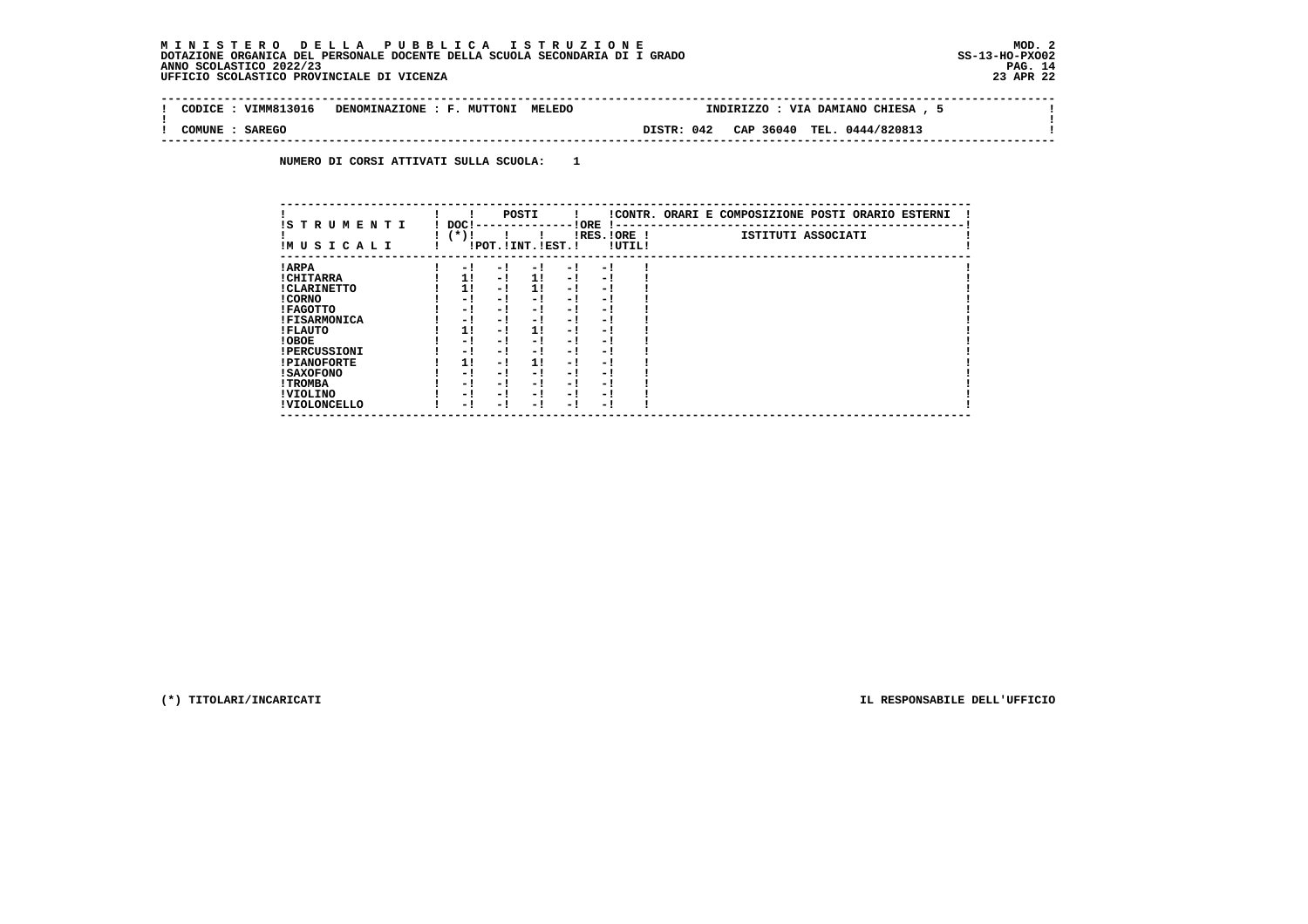# **M I N I S T E R O D E L L A P U B B L I C A I S T R U Z I O N E MOD. 2**DOTAZIONE ORGANICA DEL PERSONALE DOCENTE DELLA SCUOLA SECONDARIA DI I GRADO **SCOLASTICO SCOLASTICO 2022/23 PAG. 15**<br>23 ANNO SCOLASTICO 2022/23 PAG. 15<br>23 APR 22 UFFICIO SCOLASTICO PROVINCIALE DI VICENZA

| CODICE : VIMM813027                                                                                                            | DENOMINAZIONE : SMS "G. GALILEI" BRENDOLA MODIRIZZO : PIAZZETTA DEL DONATORE, 20                                                                                                                                                                                                                                                                                                                                                                                                                                     |                                    |                                                                                                                                   |  |                                                   |  |                                       |  |
|--------------------------------------------------------------------------------------------------------------------------------|----------------------------------------------------------------------------------------------------------------------------------------------------------------------------------------------------------------------------------------------------------------------------------------------------------------------------------------------------------------------------------------------------------------------------------------------------------------------------------------------------------------------|------------------------------------|-----------------------------------------------------------------------------------------------------------------------------------|--|---------------------------------------------------|--|---------------------------------------|--|
| COMUNE : BRENDOLA                                                                                                              |                                                                                                                                                                                                                                                                                                                                                                                                                                                                                                                      |                                    |                                                                                                                                   |  |                                                   |  | DISTR: 031 CAP 36040 TEL. 0444/400973 |  |
|                                                                                                                                |                                                                                                                                                                                                                                                                                                                                                                                                                                                                                                                      |                                    | ! TEMPO NORMALE !! TEMPO PROLUNGATO !<br>$\blacksquare$                                                                           |  |                                                   |  |                                       |  |
|                                                                                                                                | 1 TOTALE ALUNNI<br>1 TOTALE CLASSI<br>1 TOTALE CLASSI DI INGLESE<br>1 3 1 3 1 3 1 3 1<br>1 CLASSI DI FRANCESE<br>1 3 1 3 1 3 1<br>1 CLASSI DI FRANCESE<br>1 3 1 3 1 3 1<br>1 1 - 1 - 1 - 1<br>1 CLASSI DI TEDESCO<br>1 - 1 - 1 - 1 1<br>1 - 1 - 1 -<br>!CLASSI DI INGLESE APPROF. !<br>!CLASSI DI ITALIANO APPROF. !                                                                                                                                                                                                 |                                    | ! 53 ! 61 ! 59 ! 19 !<br>$\frac{1}{2}$ $\frac{1}{4}$ $\frac{1}{2}$ $\frac{1}{4}$ $\frac{1}{2}$ $\frac{11}{11}$<br>--------------- |  | $1 \quad 1$<br>$1 \quad 1$<br>$1 \quad 1$<br>$-1$ |  |                                       |  |
|                                                                                                                                |                                                                                                                                                                                                                                                                                                                                                                                                                                                                                                                      |                                    |                                                                                                                                   |  |                                                   |  |                                       |  |
|                                                                                                                                | IDOCI   I IRES.I TEMPO NOR. I TEMPO PROL.I ISTITUTI ASSOCIATI<br>! CONCORSO !(*)!POT.!INT.!EST. !!! II III !I III III !                                                                                                                                                                                                                                                                                                                                                                                              |                                    |                                                                                                                                   |  |                                                   |  |                                       |  |
| ! Italiano<br>! Matematica<br>! Francese<br>! Inglese<br>! Spagnolo<br>! Tedesco<br>! Ed.Tecnica<br>! Ed.Musicale<br>Ed.Fisica | $1 - 1 - 1 - 1$<br>$-1$ $-1$<br>$\begin{bmatrix} 1 & -1 & -1 & -1 & -1 & -1 \end{bmatrix}$<br>$\begin{array}{cccccccccc} 1 & -1 & -1 & -1 & -1 \\ 1 & 1 & -1 & -1 & -1 \\ \end{array}$<br>$-1 - 1$<br>$-1 - 1$<br>$1 - 1 - 1 - 1 - 1 - 1 - 1$<br>$-1$ $-1$<br>$-1 - -1$<br>$1 - 1 - 1$<br>$-1$ $-$<br>$\mathbf{1}$ $\mathbf{1}$ $\mathbf{1}$<br>$\mathbf{I}$ and $\mathbf{I}$<br>$\mathbf{I}$<br>$\begin{array}{cc} 1 & 1 \\ 1 & 1 \\ 1 & 1 \end{array}$<br>$\frac{1}{1}$ $\frac{1}{1}$<br>$\mathbf{I}$ $\mathbf{I}$ |                                    |                                                                                                                                   |  |                                                   |  |                                       |  |
|                                                                                                                                | !(*)! I II III !POT.!INT.!EST.!                                                                                                                                                                                                                                                                                                                                                                                                                                                                                      |                                    |                                                                                                                                   |  |                                                   |  |                                       |  |
| -----------------------------<br>$:$ SOS.PSICOFISICO $:$ - $:$ 6 $:$ 1 $:$<br>1 SOS.UDITO   -  -  <br>! SOS.UDITO   -  -       | $1 + 1 + 1 + 1 + 1 + 1$                                                                                                                                                                                                                                                                                                                                                                                                                                                                                              | $2 \cdot 1 - 1 - 1 -$<br>$-1 - -1$ |                                                                                                                                   |  |                                                   |  | ------------------------------------- |  |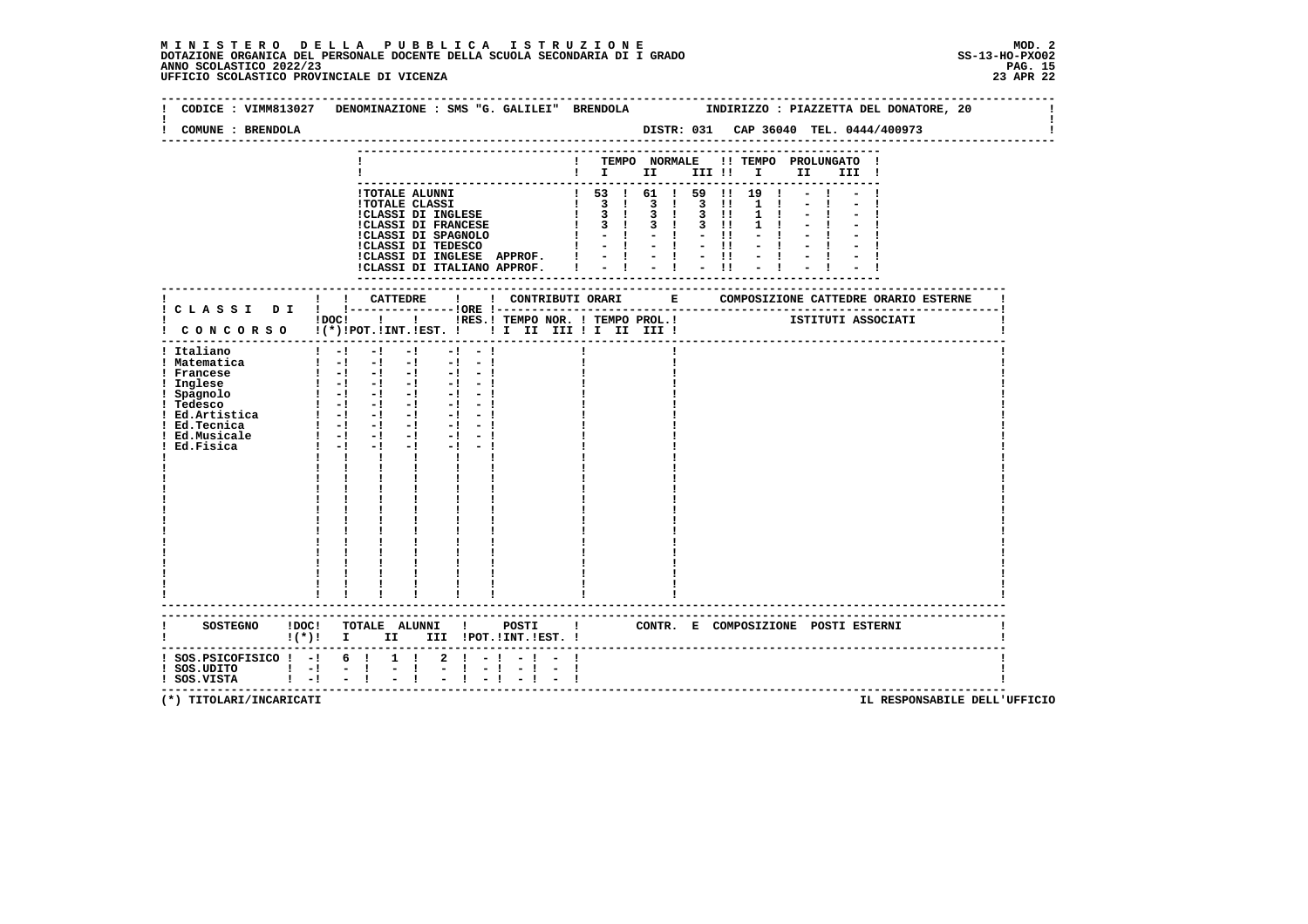# **M I N I S T E R O D E L L A P U B B L I C A I S T R U Z I O N E MOD. 2**DOTAZIONE ORGANICA DEL PERSONALE DOCENTE DELLA SCUOLA SECONDARIA DI I GRADO **SCOLASTICO ANNO SCOLASTICO 2022/23**<br>PAG ANNO SCOLASTICO 2022/23 PAG. 16<br>23 APR 22 UFFICIO SCOLASTICO PROVINCIALE DI VICENZA

|                                                                                               | CODICE : VIMM814012 DENOMINAZIONE : "A. PALLADIO" - POIANA M. -   INDIRIZZO : VIA D. ALIGHIERI, 4                                                                                                                                                                                                                                                                                                                                                                            |
|-----------------------------------------------------------------------------------------------|------------------------------------------------------------------------------------------------------------------------------------------------------------------------------------------------------------------------------------------------------------------------------------------------------------------------------------------------------------------------------------------------------------------------------------------------------------------------------|
| COMUNE : POJANA MAGGIORE                                                                      | DISTR: 049 CAP 36026 TEL. 0444/898025                                                                                                                                                                                                                                                                                                                                                                                                                                        |
|                                                                                               | ! TEMPO NORMALE !! TEMPO PROLUNGATO !<br>III !<br>$! 41 ! 38 ! - 1! 14 ! 21 ! 37 !$                                                                                                                                                                                                                                                                                                                                                                                          |
|                                                                                               | !CLASSI DI INGLESE APPROF. $  -   -   -  $<br>$-1$<br>!CLASSI DI ITALIANO APPROF.   -   -   -                                                                                                                                                                                                                                                                                                                                                                                |
|                                                                                               |                                                                                                                                                                                                                                                                                                                                                                                                                                                                              |
|                                                                                               | IDOC! ! ! IRES. ! TEMPO NOR. ! TEMPO PROL. !   ISTITUTI ASSOCIATI<br>! CONCORSO !(*)!POT.!INT.!EST. !!! II III !I III III !                                                                                                                                                                                                                                                                                                                                                  |
| ! Italiano<br>! Matematica<br>! Francese<br>Inglese<br>! Spagnolo<br>Ed.Musicale<br>Ed.Fisica | $19! - 113!$<br>$\begin{array}{ccccccc}\n1 & 11 & -1 & 11 & -1 & 4 & 1 & 6 \\ 1 & 41 & 11 & 31 & -1 & -1 & 6 \\ 1 & -1 & -1 & -1 & -1 & -1 & -1\n\end{array}$<br>- - !ALLA VIMM818019 SMS "RIDOLFI" LONIGO<br>$-1$ $-$<br>$1 - 1 - 1 - 1 - 1 - 1$<br>$1 - 1 - 1 - 11 - 112 - 1 - 1 - 1$<br>$1 - 12 - 1 - 1 - 1 - 12$<br>$\frac{1}{1}$ $\frac{31}{11}$ $\frac{11}{-1}$<br>$2! -14!$<br>$2! -14!$<br>$\mathbf{I}$ and $\mathbf{I}$<br>$\mathbf{I}$<br>------------------------ |
|                                                                                               | $!(*)!$ I II III !POT.!INT.!EST. !                                                                                                                                                                                                                                                                                                                                                                                                                                           |
| $!$ SOS.PSICOFISICO $!$ -! 1 !<br>$!$ SOS.UDITO $!$ -! -!<br>$!$ SOS.VISTA $!$ $-!$           | $2! - 18! - 1$<br>$4 \quad 1$<br>$\mathbf{I}$<br>$-1 - 1$<br>$\sim 100$<br>$-1 - -1$<br>$-1$                                                                                                                                                                                                                                                                                                                                                                                 |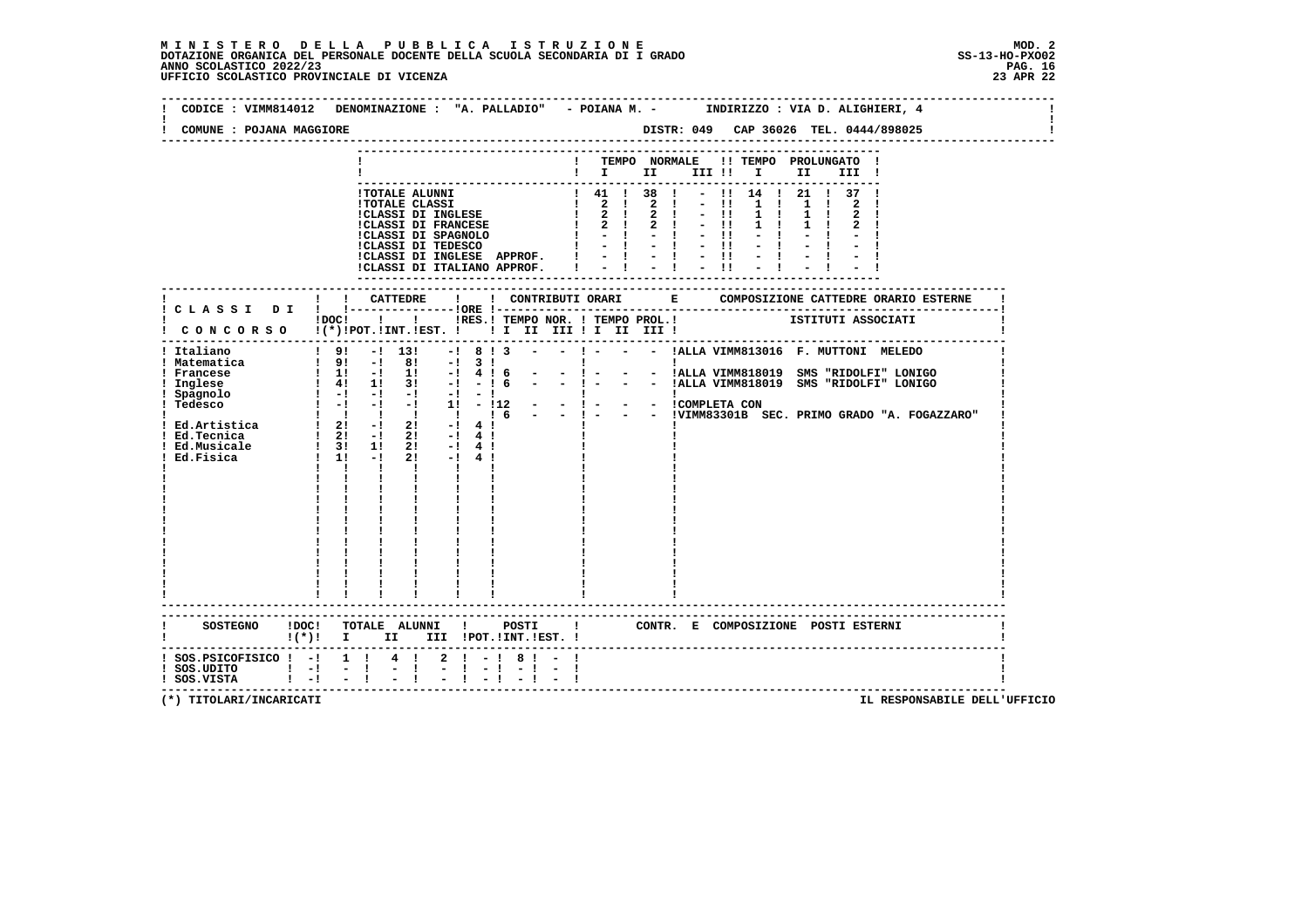# **M I N I S T E R O D E L L A P U B B L I C A I S T R U Z I O N E MOD. 2**DOTAZIONE ORGANICA DEL PERSONALE DOCENTE DELLA SCUOLA SECONDARIA DI I GRADO **SCOLASTICO SCOLASTICO 2022/23 PAG. 17**<br>23 PAG. 17 PAG. 17 UPS (17 D. 23 ANNO SCOLASTICO 2022/23 PAG. 17<br>23 APR 22 UFFICIO SCOLASTICO PROVINCIALE

| COMUNE : CAMPIGLIA DEI BERICI                                                                                                                    |                                                                                                                                                                                                                                                                                                                                                                                                                                                                                                                                                                                                |                                   |                                                         |  |  |      |  |  |
|--------------------------------------------------------------------------------------------------------------------------------------------------|------------------------------------------------------------------------------------------------------------------------------------------------------------------------------------------------------------------------------------------------------------------------------------------------------------------------------------------------------------------------------------------------------------------------------------------------------------------------------------------------------------------------------------------------------------------------------------------------|-----------------------------------|---------------------------------------------------------|--|--|------|--|--|
|                                                                                                                                                  |                                                                                                                                                                                                                                                                                                                                                                                                                                                                                                                                                                                                |                                   | ! TEMPO NORMALE !! TEMPO PROLUNGATO !<br>$\blacksquare$ |  |  |      |  |  |
|                                                                                                                                                  | 1 TOTALE ALUNNI<br>1 TOTALE CLASSI<br>1 2 2 2 2 1 - 1<br>1 2 2 2 2 1 - 1<br>1 2 2 2 2 1 - 1<br>1 2 2 2 2 1 - 1<br>1 2 2 2 2 1 - 1<br>1 2 2 2 2 1 - 1<br>1 2 2 2 1 2 1 - 1<br>1 CLASSI DI SPAGNOLO<br>1 - 1 - 1 - 1 - 1 - 1 - 1<br>CLASSI DI INGLESE APPROF. $  -   -   -   -  $<br>ICLASSI DI INGLESE APPROF. $  -   -   -   -  $                                                                                                                                                                                                                                                              |                                   |                                                         |  |  | $-1$ |  |  |
| ------------------<br>!                                                                                                                          |                                                                                                                                                                                                                                                                                                                                                                                                                                                                                                                                                                                                |                                   |                                                         |  |  |      |  |  |
|                                                                                                                                                  | IDOC! ! ! IRES.I TEMPO NOR. ! TEMPO PROL. ! [STITUTI ASSOCIATI<br>I CONCORSO I(*) IPOT. IINT. IEST. I I I III III II III III I                                                                                                                                                                                                                                                                                                                                                                                                                                                                 |                                   |                                                         |  |  |      |  |  |
| ! Italiano<br>! Matematica<br>! Francese<br>! Inglese<br>! Spagnolo<br>! Tedesco<br>! Ed.Artistica<br>! Ed.Tecnica<br>! Ed.Musicale<br>Ed.Fisica | $1 - 1 - 1 - 1$<br>$\frac{1}{2}$ $\frac{1}{2}$ $\frac{1}{2}$ $\frac{1}{2}$ $\frac{1}{2}$ $\frac{1}{2}$ $\frac{1}{2}$ $\frac{1}{2}$ $\frac{1}{2}$ $\frac{1}{2}$ $\frac{1}{2}$ $\frac{1}{2}$<br>$\begin{bmatrix} 1 & -1 & -1 & -1 & -1 & -1 \end{bmatrix}$<br>$\begin{bmatrix} 1 & -1 & -1 & -1 & -1 & -1 \end{bmatrix}$<br>$\begin{bmatrix} 1 & -1 & -1 & -1 & -1 & -1 \end{bmatrix}$<br>$1 - 1 - 1 - 1 - 1 - 1 - 1$<br>$1 - 1 - 1$<br>$-1$ and $-1$<br>$\mathbf{I}$<br>$\mathbf{I}$<br>$\mathbf{I}$ $\mathbf{I}$<br>$\mathbf{I}$ and $\mathbf{I}$<br>$\frac{1}{1}$<br>------------------------ | $-1 - -1$<br>$-1 - 1$             |                                                         |  |  |      |  |  |
|                                                                                                                                                  | ---------------------------------<br>SOSTEGNO ! DOC! TOTALE ALUNNI ! POSTI ! CONTR. E COMPOSIZIONE POSTI ESTERNI<br>$!(*)!$ I II III !POT.!INT.!EST. !                                                                                                                                                                                                                                                                                                                                                                                                                                         |                                   |                                                         |  |  |      |  |  |
| $:$ SOS.PSICOFISICO $:$ - $:$ 1 $:$<br>$!$ SOS.UDITO $!$ - $!$ - $!$<br>$!$ SOS.VISTA $!$ -! -!                                                  | $1 \quad 1$<br>$\frac{1}{2}$ $\frac{1}{1}$                                                                                                                                                                                                                                                                                                                                                                                                                                                                                                                                                     | $2 \cdot 1 - 1 - 1 -$<br>$-1 - 1$ |                                                         |  |  |      |  |  |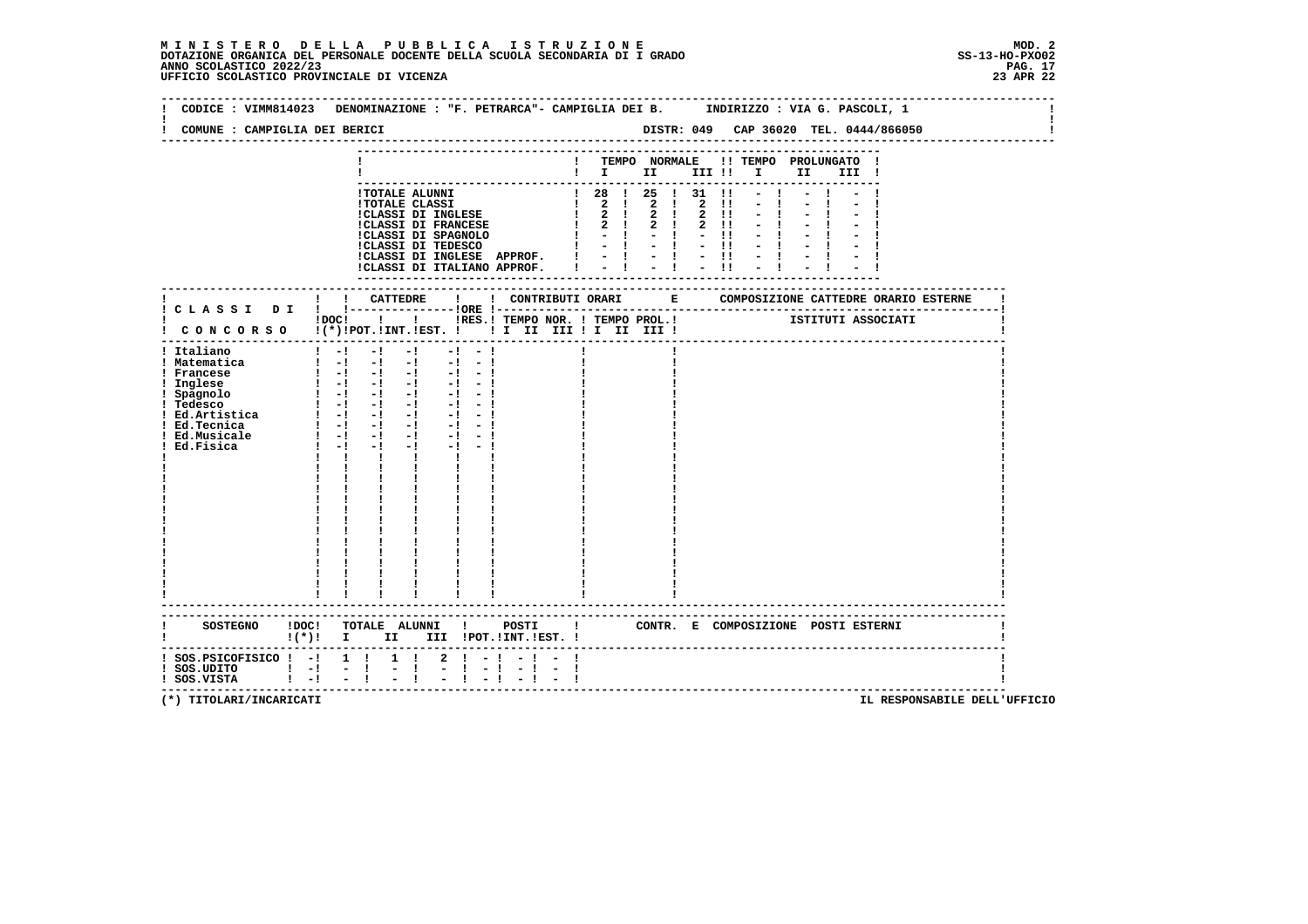## **M I N I S T E R O D E L L A P U B B L I C A I S T R U Z I O N E MOD. 2**DOTAZIONE ORGANICA DEL PERSONALE DOCENTE DELLA SCUOLA SECONDARIA DI I GRADO **SCOLASTICO ANNO SCOLASTICO 2022/23**<br>PAG ANNO SCOLASTICO 2022/23 PAG. 18<br>23 APR 22 UFFICIO SCOLASTICO PROVINCIALE DI VICENZA

| CODICE: VIMM814034                                                                                                                                                                                      | DENOMINAZIONE : G. PIOVENE                                                                                                                                                                                                                                                                                                                                                                                                                                                                                                                                                                          |                                                                                                                                                                                                                                                 |                                                                                                                       |                                                                                   |             |                                 | INDIRIZZO : VIA DANTE ALIGHIERI, 9    |  |
|---------------------------------------------------------------------------------------------------------------------------------------------------------------------------------------------------------|-----------------------------------------------------------------------------------------------------------------------------------------------------------------------------------------------------------------------------------------------------------------------------------------------------------------------------------------------------------------------------------------------------------------------------------------------------------------------------------------------------------------------------------------------------------------------------------------------------|-------------------------------------------------------------------------------------------------------------------------------------------------------------------------------------------------------------------------------------------------|-----------------------------------------------------------------------------------------------------------------------|-----------------------------------------------------------------------------------|-------------|---------------------------------|---------------------------------------|--|
| COMUNE : ORGIANO                                                                                                                                                                                        |                                                                                                                                                                                                                                                                                                                                                                                                                                                                                                                                                                                                     |                                                                                                                                                                                                                                                 | DISTR: 042 CAP 36040 TEL. 0444/874517                                                                                 |                                                                                   |             |                                 |                                       |  |
|                                                                                                                                                                                                         |                                                                                                                                                                                                                                                                                                                                                                                                                                                                                                                                                                                                     | $\blacksquare$ $\blacksquare$ $\blacksquare$ $\blacksquare$ $\blacksquare$ $\blacksquare$ $\blacksquare$ $\blacksquare$ $\blacksquare$ $\blacksquare$ $\blacksquare$ $\blacksquare$ $\blacksquare$ $\blacksquare$ $\blacksquare$ $\blacksquare$ | TEMPO NORMALE !! TEMPO PROLUNGATO !                                                                                   |                                                                                   |             |                                 |                                       |  |
|                                                                                                                                                                                                         | <b>!TOTALE ALUNNI</b><br><b>!TOTALE CLASSI</b><br>!CLASSI DI INGLESE<br>!CLASSI DI FRANCESE<br>!CLASSI DI SPAGNOLO  <br>!CLASSI DI TEDESCO  <br>!CLASSI DI INGLESE APPROF.<br>!CLASSI DI ITALIANO APPROF.                                                                                                                                                                                                                                                                                                                                                                                           | 1281<br>$\frac{1}{1}$ $\frac{1}{2}$ $\frac{1}{1}$ $\frac{1}{2}$ $\frac{1}{1}$ $\frac{1}{2}$ $\frac{11}{11}$                                                                                                                                     | $-1 - -1$<br>$1 \t1 - 1 - 11$<br>$\frac{1}{2}$ $\frac{1}{2}$ $\frac{1}{2}$ $\frac{1}{2}$ $\frac{1}{2}$ $\frac{1}{11}$ | $-1 - 11$ 1 1<br>$1 \quad 1$<br>$1 \quad 1$<br>$\sim$ $\sim$ $\sim$ $\sim$ $\sim$ | $2 \quad 1$ | $-!$ $-!!$ 18 $!$ 38 $!$ 33 $!$ |                                       |  |
|                                                                                                                                                                                                         |                                                                                                                                                                                                                                                                                                                                                                                                                                                                                                                                                                                                     |                                                                                                                                                                                                                                                 |                                                                                                                       |                                                                                   |             |                                 |                                       |  |
|                                                                                                                                                                                                         | !DOC! ! ! !RES.! TEMPO NOR. ! TEMPO PROL.! [STITUTI ASSOCIATI<br>! CONCORSO !(*)!POT.!INT.!EST. ! ! I III III II III !<br>------------------------------------                                                                                                                                                                                                                                                                                                                                                                                                                                      |                                                                                                                                                                                                                                                 |                                                                                                                       |                                                                                   |             |                                 |                                       |  |
| ! Italiano<br>! Matematica<br>! Francese<br>! Inglese<br>! Spagnolo<br>: 1 Tedesco<br>! Ed.Artistica   -! -! -!<br>! Ed.Artistica   -! -! -!<br>! Ed.Artistica   -! -! -!<br>! Ed.Musicale<br>Ed.Fisica | $1 - -1$<br>$-1$ and $-1$<br>$-1 - -1$<br>$-1$<br>$\begin{bmatrix} 1 & -1 & -1 & -1 & -1 & -1 \end{bmatrix}$<br>$\begin{bmatrix} 1 & -1 & -1 & -1 & -1 & -1 \end{bmatrix}$<br>$-1$ $-1$<br>$1 - 1 - 1$<br>$-1$ $-1$ $-1$<br>$1 - 1 - 1$<br>$-1$ and $-1$<br>$-1 - -1$<br>$\mathbf{I}$ $\mathbf{I}$ $\mathbf{I}$<br>$\mathbf{I}$ and $\mathbf{I}$<br>$\begin{array}{c} 1 \quad \  \, 1 \qquad \  \, 1 \\ 1 \quad \  \, 1 \qquad \  \, 1 \\ 1 \quad \  \, 1 \qquad \  \, 1 \qquad \  \, 1 \end{array}$<br>$\begin{array}{cc} 1 & 1 \\ 1 & 1 \\ 1 & 1 \\ 1 & 1 \end{array}$<br>----------------------- |                                                                                                                                                                                                                                                 |                                                                                                                       |                                                                                   |             |                                 |                                       |  |
|                                                                                                                                                                                                         | !(*)! I II III !POT.!INT.!EST.!                                                                                                                                                                                                                                                                                                                                                                                                                                                                                                                                                                     |                                                                                                                                                                                                                                                 |                                                                                                                       |                                                                                   |             |                                 |                                       |  |
| $:$ SOS.PSICOFISICO $:$ -! 1 !<br>$!$ SOS.UDITO $!$ $-!$<br>$1 - 1$<br>! SOS.VISTA                                                                                                                      | $3 \quad 1$<br>$1 \t-1$<br>$\frac{1}{2}$ , $\frac{1}{4}$<br>Ē,<br>$-1$<br>$-1$                                                                                                                                                                                                                                                                                                                                                                                                                                                                                                                      |                                                                                                                                                                                                                                                 |                                                                                                                       |                                                                                   |             |                                 | ------------------------------------- |  |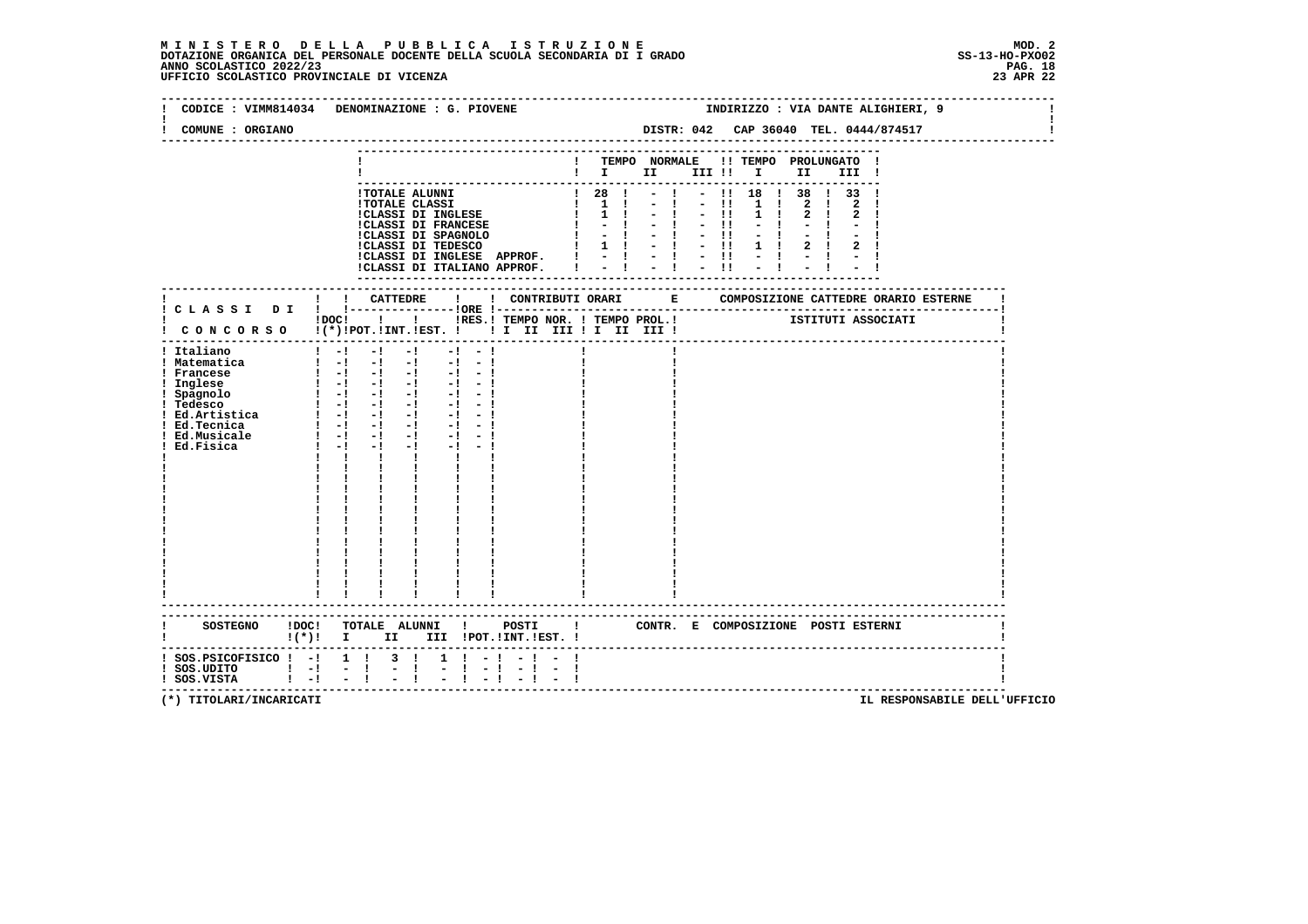| CODICE : VIMM81501T<br>COMUNE : CALDOGNO                                                                                                                                                                                                                                                                                                      |                                                                                                                                                                                |              |                                                                                                                                                                                       | DENOMINAZIONE : SCUOLA SEC. I GR. "D. ALIGHIERI" INDIRIZZO : VIA PAGELLO, 4       |                             |            |                  |                     |                            |                                                                                                                                                       |                          |  |  |  |       |  |  |  |
|-----------------------------------------------------------------------------------------------------------------------------------------------------------------------------------------------------------------------------------------------------------------------------------------------------------------------------------------------|--------------------------------------------------------------------------------------------------------------------------------------------------------------------------------|--------------|---------------------------------------------------------------------------------------------------------------------------------------------------------------------------------------|-----------------------------------------------------------------------------------|-----------------------------|------------|------------------|---------------------|----------------------------|-------------------------------------------------------------------------------------------------------------------------------------------------------|--------------------------|--|--|--|-------|--|--|--|
|                                                                                                                                                                                                                                                                                                                                               |                                                                                                                                                                                |              |                                                                                                                                                                                       |                                                                                   |                             |            |                  |                     |                            |                                                                                                                                                       |                          |  |  |  |       |  |  |  |
|                                                                                                                                                                                                                                                                                                                                               |                                                                                                                                                                                |              |                                                                                                                                                                                       |                                                                                   |                             |            |                  |                     |                            | ! TEMPO NORMALE !! TEMPO PROLUNGATO !                                                                                                                 |                          |  |  |  |       |  |  |  |
|                                                                                                                                                                                                                                                                                                                                               |                                                                                                                                                                                |              |                                                                                                                                                                                       |                                                                                   |                             |            |                  |                     |                            | $\blacksquare$ $\blacksquare$ $\blacksquare$ $\blacksquare$ $\blacksquare$ $\blacksquare$ $\blacksquare$ $\blacksquare$ $\blacksquare$ $\blacksquare$ |                          |  |  |  | III ! |  |  |  |
|                                                                                                                                                                                                                                                                                                                                               |                                                                                                                                                                                |              |                                                                                                                                                                                       |                                                                                   |                             |            |                  |                     |                            |                                                                                                                                                       |                          |  |  |  |       |  |  |  |
|                                                                                                                                                                                                                                                                                                                                               |                                                                                                                                                                                |              |                                                                                                                                                                                       | !TOTALE ALUNNI                                                                    |                             |            |                  |                     |                            | 1 97 1 93 1 94 11<br>1 5 1 4 1 5 11<br>1 5 1 4 1 5 11                                                                                                 |                          |  |  |  |       |  |  |  |
|                                                                                                                                                                                                                                                                                                                                               |                                                                                                                                                                                |              |                                                                                                                                                                                       | <b>!TOTALE CLASSI</b>                                                             |                             |            |                  |                     |                            |                                                                                                                                                       |                          |  |  |  |       |  |  |  |
|                                                                                                                                                                                                                                                                                                                                               |                                                                                                                                                                                |              |                                                                                                                                                                                       | :TOIALE CLASSI<br>!CLASSI DI INGLESE<br>!CLASSI DI FRANCESE                       |                             |            |                  |                     |                            | $1 - 1 - 1 - 1$                                                                                                                                       |                          |  |  |  |       |  |  |  |
|                                                                                                                                                                                                                                                                                                                                               |                                                                                                                                                                                |              |                                                                                                                                                                                       |                                                                                   |                             |            |                  |                     |                            |                                                                                                                                                       |                          |  |  |  |       |  |  |  |
|                                                                                                                                                                                                                                                                                                                                               |                                                                                                                                                                                |              |                                                                                                                                                                                       |                                                                                   |                             |            |                  |                     |                            |                                                                                                                                                       |                          |  |  |  |       |  |  |  |
|                                                                                                                                                                                                                                                                                                                                               |                                                                                                                                                                                |              |                                                                                                                                                                                       | CLASSI DI INGLESE APPROF. $\vert \ \vert$ - $\vert$ - $\vert$ - $\vert$ - $\vert$ |                             |            |                  |                     |                            |                                                                                                                                                       |                          |  |  |  |       |  |  |  |
|                                                                                                                                                                                                                                                                                                                                               |                                                                                                                                                                                |              |                                                                                                                                                                                       | !CLASSI DI ITALIANO APPROF.   -   -   -                                           |                             |            |                  |                     |                            |                                                                                                                                                       |                          |  |  |  |       |  |  |  |
|                                                                                                                                                                                                                                                                                                                                               |                                                                                                                                                                                |              |                                                                                                                                                                                       |                                                                                   |                             |            |                  | ------------------- |                            |                                                                                                                                                       |                          |  |  |  |       |  |  |  |
|                                                                                                                                                                                                                                                                                                                                               |                                                                                                                                                                                |              |                                                                                                                                                                                       |                                                                                   |                             |            |                  |                     |                            |                                                                                                                                                       |                          |  |  |  |       |  |  |  |
|                                                                                                                                                                                                                                                                                                                                               |                                                                                                                                                                                |              |                                                                                                                                                                                       |                                                                                   |                             |            |                  |                     |                            |                                                                                                                                                       |                          |  |  |  |       |  |  |  |
|                                                                                                                                                                                                                                                                                                                                               |                                                                                                                                                                                |              | IDOCI ! IRES. I TEMPO NOR. I TEMPO PROL. ! [STITUTI ASSOCIATI                                                                                                                         |                                                                                   |                             |            |                  |                     |                            |                                                                                                                                                       |                          |  |  |  |       |  |  |  |
| CONCORSO !(*)!POT.!INT.!EST. !! I II III !I II III !                                                                                                                                                                                                                                                                                          |                                                                                                                                                                                |              |                                                                                                                                                                                       |                                                                                   |                             |            |                  |                     |                            |                                                                                                                                                       |                          |  |  |  |       |  |  |  |
| Italiano                                                                                                                                                                                                                                                                                                                                      |                                                                                                                                                                                | $1 \quad 71$ | $-1$                                                                                                                                                                                  | 71                                                                                | $1! - 114$                  |            |                  |                     | $-1 - 1$                   | - - COMPLETA CON                                                                                                                                      |                          |  |  |  |       |  |  |  |
|                                                                                                                                                                                                                                                                                                                                               |                                                                                                                                                                                |              |                                                                                                                                                                                       |                                                                                   |                             | $1\quad 4$ | $\sim$ 100 $\mu$ |                     | $-1 - 1$                   | - - !VIMM83201G "G.GALILEI"                                                                                                                           |                          |  |  |  |       |  |  |  |
| . Matematica 1 51 11 41 11 - 112 -                                                                                                                                                                                                                                                                                                            |                                                                                                                                                                                |              |                                                                                                                                                                                       |                                                                                   |                             |            |                  |                     |                            |                                                                                                                                                       |                          |  |  |  |       |  |  |  |
|                                                                                                                                                                                                                                                                                                                                               |                                                                                                                                                                                |              | 1 1 1 1 1 1 1 6 -                                                                                                                                                                     |                                                                                   |                             |            |                  |                     |                            | $-$ ! $ -$ !VIMM87001A IC VICENZA 5 - A. GIURIOLO                                                                                                     |                          |  |  |  |       |  |  |  |
| Francese                                                                                                                                                                                                                                                                                                                                      | $\mathbf{r} = \mathbf{i} + \mathbf{j} + \mathbf{k}$ , $\mathbf{r} = \mathbf{i} + \mathbf{k}$ , $\mathbf{r} = \mathbf{i} + \mathbf{k}$ , $\mathbf{r} = \mathbf{i} + \mathbf{k}$ |              |                                                                                                                                                                                       |                                                                                   |                             |            |                  |                     | $\sim 10^{-10}$ km $^{-1}$ |                                                                                                                                                       |                          |  |  |  |       |  |  |  |
| Inglese                                                                                                                                                                                                                                                                                                                                       |                                                                                                                                                                                |              | $1 \quad 3! \quad 1! \quad 2! \quad -! \quad - \quad 16 \quad - \quad - \quad 1 - \quad - \quad 1$ ALLA VIMM82301R MARCONI                                                            |                                                                                   |                             |            |                  |                     |                            |                                                                                                                                                       |                          |  |  |  |       |  |  |  |
| Spagnolo                                                                                                                                                                                                                                                                                                                                      |                                                                                                                                                                                |              | $\begin{array}{ccccccccc}\n1 & 31 & 41 & 21 & -1 & -1 & -1 \\ 1 & -1 & -1 & -1 & -1 & -1 & -1 \\ \hline\n\vdots & \ddots & \ddots & \ddots & \ddots & \ddots & \ddots \\ \end{array}$ |                                                                                   |                             |            |                  |                     |                            |                                                                                                                                                       | <b>Contract Contract</b> |  |  |  |       |  |  |  |
| Tedesco                                                                                                                                                                                                                                                                                                                                       |                                                                                                                                                                                |              |                                                                                                                                                                                       |                                                                                   |                             |            |                  |                     |                            | - - !COMPLETA CON                                                                                                                                     |                          |  |  |  |       |  |  |  |
| Teasso $121 - 111 - 110 - - 1 - - - - 1 \t{COMPLEX A COM\nEd. Artistica 1 2! - 1 1! 1! - 110 - - 1 - - - - 1 \t{COMPLEX A CON\nEd. Tecnica 1 1! - 1 1! 1! - 110 - - 1 - - - - 1 \t{COMPLEX B O1A I C VICENZA 5 - A. GIURIOLO\nEd. Tecnica 1 1! - 1 1! 1! 10 10 - 1 - - - - - 1 \t{OMPLEX B O1A I C VICENZA 5 - A. GIURIOLO\nEd. Musicale 1 2$ |                                                                                                                                                                                |              |                                                                                                                                                                                       |                                                                                   |                             |            |                  |                     |                            |                                                                                                                                                       |                          |  |  |  |       |  |  |  |
|                                                                                                                                                                                                                                                                                                                                               |                                                                                                                                                                                |              |                                                                                                                                                                                       |                                                                                   |                             |            |                  |                     |                            |                                                                                                                                                       |                          |  |  |  |       |  |  |  |
|                                                                                                                                                                                                                                                                                                                                               |                                                                                                                                                                                |              |                                                                                                                                                                                       |                                                                                   |                             |            |                  |                     |                            |                                                                                                                                                       |                          |  |  |  |       |  |  |  |
|                                                                                                                                                                                                                                                                                                                                               |                                                                                                                                                                                |              |                                                                                                                                                                                       |                                                                                   |                             |            |                  |                     |                            |                                                                                                                                                       |                          |  |  |  |       |  |  |  |
|                                                                                                                                                                                                                                                                                                                                               |                                                                                                                                                                                |              |                                                                                                                                                                                       |                                                                                   |                             |            |                  |                     |                            |                                                                                                                                                       |                          |  |  |  |       |  |  |  |
|                                                                                                                                                                                                                                                                                                                                               |                                                                                                                                                                                |              |                                                                                                                                                                                       |                                                                                   |                             |            |                  |                     |                            |                                                                                                                                                       |                          |  |  |  |       |  |  |  |
|                                                                                                                                                                                                                                                                                                                                               |                                                                                                                                                                                |              |                                                                                                                                                                                       |                                                                                   |                             |            |                  |                     |                            |                                                                                                                                                       |                          |  |  |  |       |  |  |  |
|                                                                                                                                                                                                                                                                                                                                               |                                                                                                                                                                                |              |                                                                                                                                                                                       |                                                                                   |                             |            |                  |                     |                            |                                                                                                                                                       |                          |  |  |  |       |  |  |  |
|                                                                                                                                                                                                                                                                                                                                               |                                                                                                                                                                                |              |                                                                                                                                                                                       |                                                                                   |                             |            |                  |                     |                            |                                                                                                                                                       |                          |  |  |  |       |  |  |  |
|                                                                                                                                                                                                                                                                                                                                               |                                                                                                                                                                                |              | <b>The Company</b>                                                                                                                                                                    |                                                                                   |                             |            |                  |                     |                            |                                                                                                                                                       |                          |  |  |  |       |  |  |  |
|                                                                                                                                                                                                                                                                                                                                               |                                                                                                                                                                                |              |                                                                                                                                                                                       |                                                                                   |                             |            |                  |                     |                            |                                                                                                                                                       |                          |  |  |  |       |  |  |  |
|                                                                                                                                                                                                                                                                                                                                               |                                                                                                                                                                                |              |                                                                                                                                                                                       |                                                                                   |                             |            |                  |                     |                            |                                                                                                                                                       |                          |  |  |  |       |  |  |  |
|                                                                                                                                                                                                                                                                                                                                               |                                                                                                                                                                                |              |                                                                                                                                                                                       |                                                                                   |                             |            |                  |                     |                            |                                                                                                                                                       |                          |  |  |  |       |  |  |  |
|                                                                                                                                                                                                                                                                                                                                               |                                                                                                                                                                                |              |                                                                                                                                                                                       |                                                                                   |                             |            |                  |                     |                            |                                                                                                                                                       |                          |  |  |  |       |  |  |  |
|                                                                                                                                                                                                                                                                                                                                               |                                                                                                                                                                                |              |                                                                                                                                                                                       |                                                                                   |                             |            |                  |                     |                            |                                                                                                                                                       |                          |  |  |  |       |  |  |  |
| SOSTEGNO !DOC! TOTALE ALUNNI ! POSTI ! CONTR. E COMPOSIZIONE POSTI ESTERNI                                                                                                                                                                                                                                                                    |                                                                                                                                                                                |              |                                                                                                                                                                                       |                                                                                   |                             |            |                  |                     |                            |                                                                                                                                                       |                          |  |  |  |       |  |  |  |
| $!(*)!$ I II III !POT.!INT.!EST. !                                                                                                                                                                                                                                                                                                            |                                                                                                                                                                                |              |                                                                                                                                                                                       |                                                                                   |                             |            |                  |                     |                            |                                                                                                                                                       |                          |  |  |  |       |  |  |  |
|                                                                                                                                                                                                                                                                                                                                               |                                                                                                                                                                                |              |                                                                                                                                                                                       |                                                                                   | $4 \quad 1 \quad - \quad 1$ |            |                  |                     |                            |                                                                                                                                                       |                          |  |  |  |       |  |  |  |
| ! SOS.PSICOFISICO ! 2! 6 ! 4 !<br>! SOS.UDITO   -! - !<br>! SOS.VISTA   -! - !                                                                                                                                                                                                                                                                |                                                                                                                                                                                |              |                                                                                                                                                                                       | $= 1 -$                                                                           | $-1 - 1$                    |            | $4 \cdot 1 =$    | $-1 - -1$           |                            |                                                                                                                                                       |                          |  |  |  |       |  |  |  |
|                                                                                                                                                                                                                                                                                                                                               |                                                                                                                                                                                |              |                                                                                                                                                                                       |                                                                                   |                             |            |                  |                     |                            |                                                                                                                                                       |                          |  |  |  |       |  |  |  |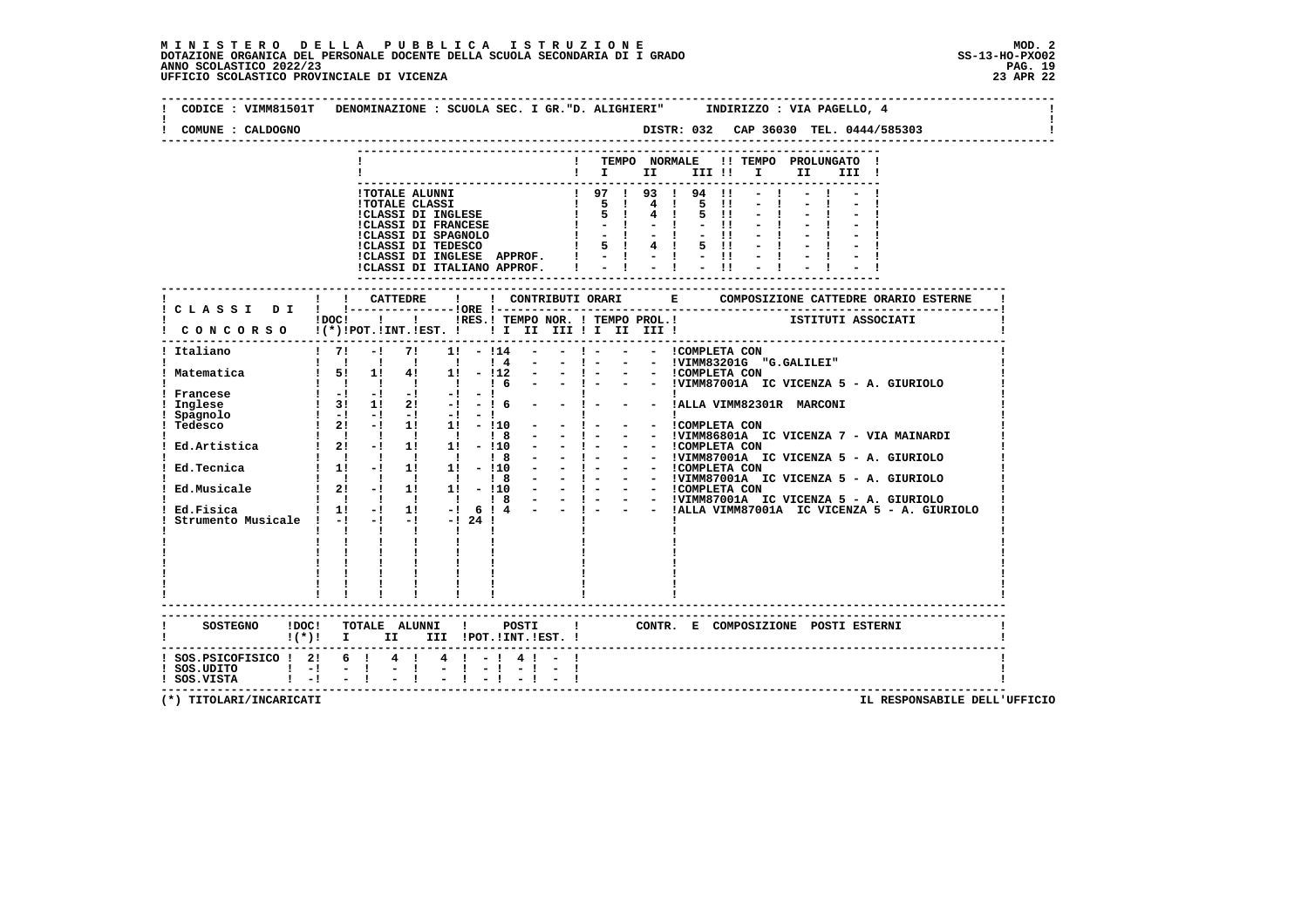#### **M I N I S T E R O D E L L A P U B B L I C A I S T R U Z I O N E MOD. 2DOTAZIONE ORGANICA DEL PERSONALE DOCENTE DELLA SCUOLA SECONDARIA DI I GRADO ANNO SCOLASTICO 2022/23 UFFICIO SCOLASTICO PROVINCIALE DI VICENZA 23 APR 22**

 $\sim$  1

 $\mathbf{I}$ 

 **-------------------------------------------------------------------------------------------------------------------------------- ! CODICE : VIMM81501T DENOMINAZIONE : SCUOLA SEC. I GR."D. ALIGHIERI" INDIRIZZO : VIA PAGELLO, 4 ! ! ! ! COMUNE : CALDOGNO DISTR: 032 CAP 36030 TEL. 0444/585303 ! --------------------------------------------------------------------------------------------------------------------------------**

 **NUMERO DI CORSI ATTIVATI SULLA SCUOLA: 1**

| IS T R U M E N T I  | POSTI<br>!CONTR. ORARI E COMPOSIZIONE POSTI ORARIO ESTERNI<br>DOC !<br>! ORE<br>. |                    |
|---------------------|-----------------------------------------------------------------------------------|--------------------|
| IMUSICALI           | (*)!<br>$IRES.IORE$ !<br>!POT. ! INT. ! EST. !<br>!UTIL!                          | ISTITUTI ASSOCIATI |
| ! ARPA              | - 1<br>- 1<br>- 1<br>- 1<br>- 1                                                   |                    |
| ! CHITARRA          | $-1$<br>- !<br>- 1<br>- 1<br>- 1                                                  |                    |
| ! CLARINETTO        | 6!<br>- 1<br>- 1<br>- 1<br>- 1                                                    |                    |
| ! CORNO             | - 1<br>- 1<br>- 1<br>- 1<br>- !                                                   |                    |
| ! FAGOTTO           | - 1<br>- 1<br>- 1<br>- 1<br>- 1                                                   |                    |
| <b>!FISARMONICA</b> | - 1<br>- 1<br>- !<br>- 1<br>- 1                                                   |                    |
| ! FLAUTO            | - !<br>- 1<br>- 1<br>- 1<br>- 1                                                   |                    |
| ! OBOE              | $-1$<br>- !<br>- 1<br>- 1<br>- 1                                                  |                    |
| <b>!PERCUSSIONI</b> | 6!<br>- 1<br>- 1<br>- 1<br>- 1                                                    |                    |
| <b>!PIANOFORTE</b>  | 6!<br>- 1<br>- 1<br>- 1<br>- 1                                                    |                    |
| <b>! SAXOFONO</b>   | - 1<br>- 1<br>- !<br>- 1<br>- 1                                                   |                    |
| ! TROMBA            | - 1<br>- 1<br>- 1<br>- 1<br>- 1                                                   |                    |
| ! VIOLINO           | 6!<br>$-1$<br>- 1<br>- 1<br>- 1                                                   |                    |
| ! VIOLONCELLO       | - 1<br>- 1<br>- !<br>- 1<br>- 1                                                   |                    |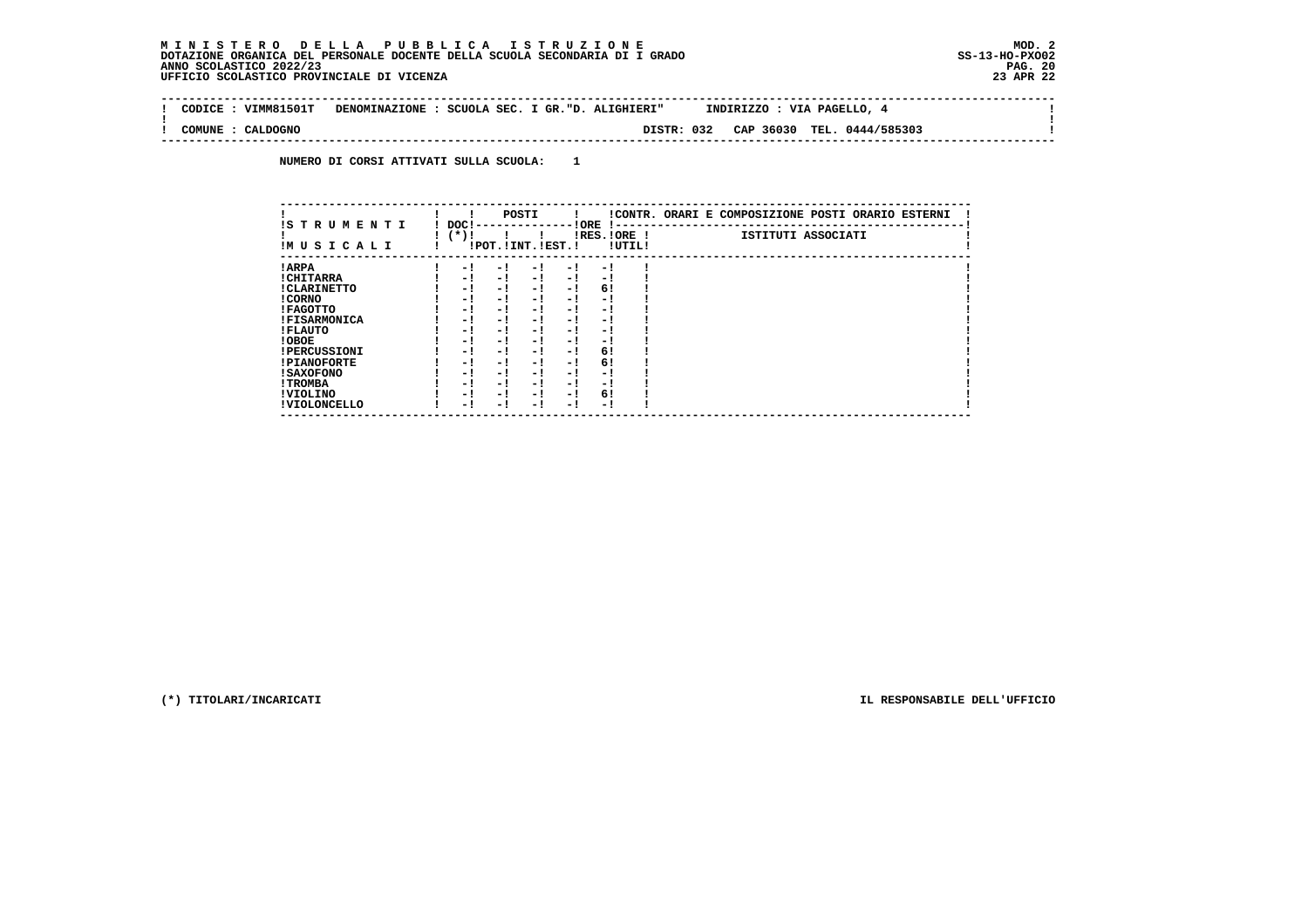#### **M I N I S T E R O D E L L A P U B B L I C A I S T R U Z I O N E MOD. 2**DOTAZIONE ORGANICA DEL PERSONALE DOCENTE DELLA SCUOLA SECONDARIA DI I GRADO **SCOLASTICO SCOLASTICO 2022/23 PAG. 21**<br>23 ANNO SCOLASTICO 2022/23 PAG. 21<br>23 APR 22 UFFICIO SCOLASTICO PROVINCIALE DI VICENZA

| COMUNE : COSTABISSARA                                        | CODICE : VIMM81601N DENOMINAZIONE : SMS "UNGARETTI"<br>DISTR: 032 CAP 36030 TEL. 0444/971163                                                                                                                                                                                                                                                                                                                                                                                                                                                                                                                          | INDIRIZZO : VIA MONTE PRIAFORA' 6            |
|--------------------------------------------------------------|-----------------------------------------------------------------------------------------------------------------------------------------------------------------------------------------------------------------------------------------------------------------------------------------------------------------------------------------------------------------------------------------------------------------------------------------------------------------------------------------------------------------------------------------------------------------------------------------------------------------------|----------------------------------------------|
|                                                              | ! TEMPO NORMALE !! TEMPO PROLUNGATO !<br>$\blacksquare$ $\blacksquare$ $\blacksquare$ $\blacksquare$ $\blacksquare$ $\blacksquare$ $\blacksquare$ $\blacksquare$                                                                                                                                                                                                                                                                                                                                                                                                                                                      | II I<br>III !                                |
|                                                              | $\blacksquare$<br>$\blacksquare$<br>$4 \quad 11$<br>$-11$<br>$4 \quad 11$<br>$-11$<br>ICLASSI DI INGLESE APPROF. $  \cdot   \cdot   \cdot   \cdot  $<br>ICLASSI DI ITALIANO APPROF. $  \cdot   \cdot   \cdot   \cdot  $                                                                                                                                                                                                                                                                                                                                                                                               | $-1$                                         |
|                                                              |                                                                                                                                                                                                                                                                                                                                                                                                                                                                                                                                                                                                                       |                                              |
|                                                              | ! !RES.! TEMPO NOR. ! TEMPO PROL.!<br>$1DOCI$ $1$<br>! CONCORSO !(*)!POT.!INT.!EST. !!! II III !I II III !                                                                                                                                                                                                                                                                                                                                                                                                                                                                                                            | ISTITUTI ASSOCIATI                           |
| ! Italiano                                                   | $1 \quad 71$<br>8!<br>$-1$<br>$1! - 116$<br>$\sim$ 100 $\mu$                                                                                                                                                                                                                                                                                                                                                                                                                                                                                                                                                          |                                              |
| ! Matematica<br>! Francese<br>Inglese                        | 1 1 1 1 1<br>$\frac{1}{2}$<br>$\overline{1}$ 51 -1 51 -1 -1 6 - -1 - - - $\overline{1}$ + $\overline{1}$ + $\overline{1}$ + $\overline{1}$ + $\overline{1}$ + $\overline{1}$ + $\overline{1}$ + $\overline{1}$ + $\overline{1}$ + $\overline{1}$ + $\overline{1}$ + $\overline{1}$ + $\overline{1}$ + $\overline{1}$ + $\overline{1}$ + $\overline{1}$ + $\overline{1}$<br>$1 - 1 - 1 - 1 - 1 - 1$<br>1 21 -1 21 11 - 112<br><b>Contract District</b><br><b>Contract Contract</b><br>$2!$ 1! - $112$<br>- - ICOMPLETA CON<br>$-1$ . The set of $\sim$<br>- - !VIMM83201G "G.GALILEI"<br>$-1 - 1$<br>1 1 1 1 1 1 1 6 - |                                              |
| Spagnolo                                                     | ! ! ! ! ! : ° - .<br>! 2! -! 1! 1! - !14 - - ! - - - ICOMPLETA CON<br>! ! ! ! ! ! ! 4 - - ! - - - IVIMM80801P SMS "CISCATO" MALO                                                                                                                                                                                                                                                                                                                                                                                                                                                                                      |                                              |
| Tedesco<br>Ed.Artistica                                      | $\begin{bmatrix} 1 & -1 & -1 & -1 & -1 & -1 \end{bmatrix}$<br>!  <br>- ! - - - !COMPLETA CON<br>- ! - - - !VIMM869016 IC VICENZA 10 - O. CALDERARI<br>$! 2! -! 1! 1! -! 14$                                                                                                                                                                                                                                                                                                                                                                                                                                           |                                              |
| Ed.Tecnica                                                   | 1 1 1 1 1 1 1 1 4<br>$! -! -! 1! 1! 1! - 114$                                                                                                                                                                                                                                                                                                                                                                                                                                                                                                                                                                         |                                              |
| Ed.Musicale                                                  | - 1 - - - IVIMM869016 IC VICENZA 10 - 0. CALDERARI<br>- 1 - - - IVIMM869016 IC VICENZA 10 - 0. CALDERARI<br>- 1 - - - IVIMM869016 IC VICENZA 1 ? BAROLINI<br>- 1 - - - IVIMM839014 IC VICENZA 4 ? BAROLINI<br>- 1 - - - IVIMM872012 IC VIC<br>1 1 1 1 1<br>$\frac{1}{4}$<br>$\sim 100$<br>$! 2! -! 1! 1! -! 14 -$<br>1 1 1 1 1 1 2                                                                                                                                                                                                                                                                                    |                                              |
|                                                              | $\mathbf{i}$ $\mathbf{j}$ $\mathbf{k}$ $\mathbf{l}$ $\mathbf{l}$ $\mathbf{l}$ $\mathbf{l}$ $\mathbf{l}$<br>$\frac{1}{2}$<br>Ed.Fisica $\frac{1}{1!}$ -1 1 1 1 -114 -<br>$-1 - 1$<br>1 1 1 1 1 1 1 1 4 -                                                                                                                                                                                                                                                                                                                                                                                                               | - - !VIMM869016 IC VICENZA 10 - O. CALDERARI |
|                                                              | Strumento Musicale ! $4!$ -! $4!$ -! -!<br>$\mathbf{I}$<br>$\mathbf{1}$ $\mathbf{1}$<br>$\mathbf{I}$ and $\mathbf{I}$                                                                                                                                                                                                                                                                                                                                                                                                                                                                                                 |                                              |
|                                                              | ------------------------<br>! CONTR. E COMPOSIZIONE POSTI ESTERNI<br>$!(*)!$ I II III !POT.!INT.!EST.!                                                                                                                                                                                                                                                                                                                                                                                                                                                                                                                |                                              |
| $!$ SOS.UDITO $!$ - $!$ - $!$<br>$!$ SOS.VISTA $!$ $-!$ $ !$ | $1$ SOS.PSICOFISICO $1$ 1 2 1 3 1 1 1 - 1 4 1 - 1<br>$-1$                                                                                                                                                                                                                                                                                                                                                                                                                                                                                                                                                             |                                              |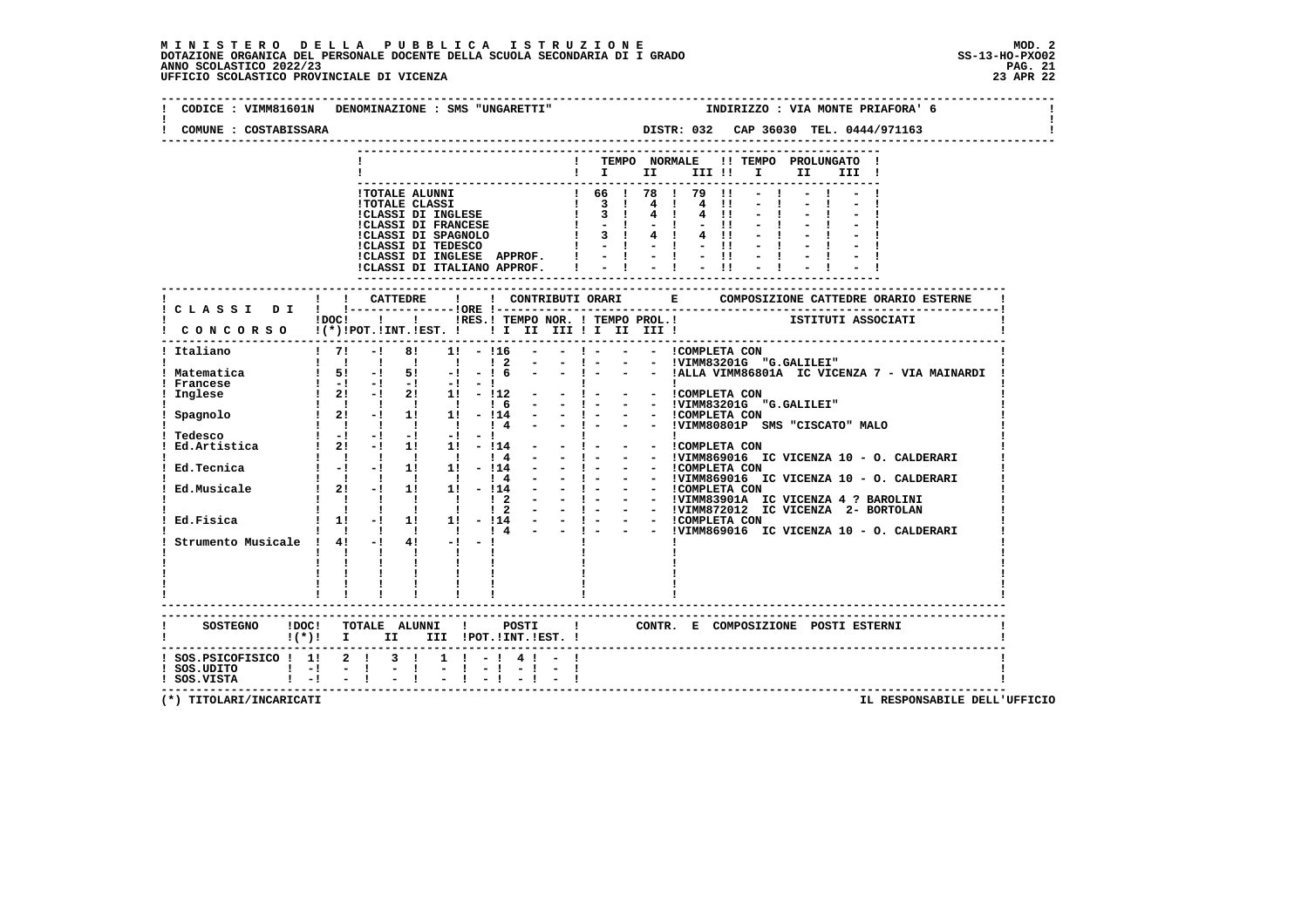#### **M I N I S T E R O D E L L A P U B B L I C A I S T R U Z I O N E MOD. 2 DOTAZIONE ORGANICA DEL PERSONALE DOCENTE DELLA SCUOLA SECONDARIA DI I GRADO ANNO SCOLASTICO 2022/23 UFFICIO SCOLASTICO PROVINCIALE DI VICENZA 23 APR 22**

÷i

| CODTCE | VTMM81601N   | DENOMINAZIONE : SMS "UNGARETTI" |            | TNDTRTZZO | VIA MONTE PRIAFORA' |  |
|--------|--------------|---------------------------------|------------|-----------|---------------------|--|
| COMUNE | COSTABISSARA |                                 | DISTR: 032 | CAP 36030 | TEL. 0444/971163    |  |

 **NUMERO DI CORSI ATTIVATI SULLA SCUOLA: 1**

| IS T R U M E N T I  | DOC! |     | POSTI                 |     | ! ORE<br>.    |        | !CONTR. ORARI E COMPOSIZIONE POSTI ORARIO ESTERNI |
|---------------------|------|-----|-----------------------|-----|---------------|--------|---------------------------------------------------|
| IMUSICALI           | (*)! |     | !POT. ! INT. ! EST. ! |     | $IRES.IORE$ ! | !UTIL! | ISTITUTI ASSOCIATI                                |
| ! ARPA              | - 1  | - 1 | - 1                   | - 1 | - 1           |        |                                                   |
| ! CHITARRA          | 11   | - ! | 11                    | - ! | - 1           |        |                                                   |
| ! CLARINETTO        | - 1  | - 1 | 11                    | - 1 | - 1           |        |                                                   |
| ! CORNO             | - 1  | - 1 | - !                   | - 1 | - 1           |        |                                                   |
| ! FAGOTTO           | - 1  | - 1 | - 1                   | - 1 | - 1           |        |                                                   |
| <b>!FISARMONICA</b> | - 1  | - 1 | - 1                   | - 1 | - 1           |        |                                                   |
| ! FLAUTO            | 1!   | - ! | 1!                    | - ! | - 1           |        |                                                   |
| ! OBOE              | - 1  | - 1 | - !                   | - 1 | - 1           |        |                                                   |
| <b>!PERCUSSIONI</b> | - 1  | - 1 | - 1                   | - 1 | - 1           |        |                                                   |
| <b>!PIANOFORTE</b>  | 2!   | 11  | 11                    | - 1 | - 1           |        |                                                   |
| <b>! SAXOFONO</b>   | - 1  | - 1 | - !                   | - 1 | - 1           |        |                                                   |
| ! TROMBA            | - 1  | - 1 | - 1                   | - 1 | - 1           |        |                                                   |
| ! VIOLINO           | - 1  | - 1 | - 1                   | - 1 | - 1           |        |                                                   |
| ! VIOLONCELLO       | - 1  | - ! | - 1                   | - ! | - 1           |        |                                                   |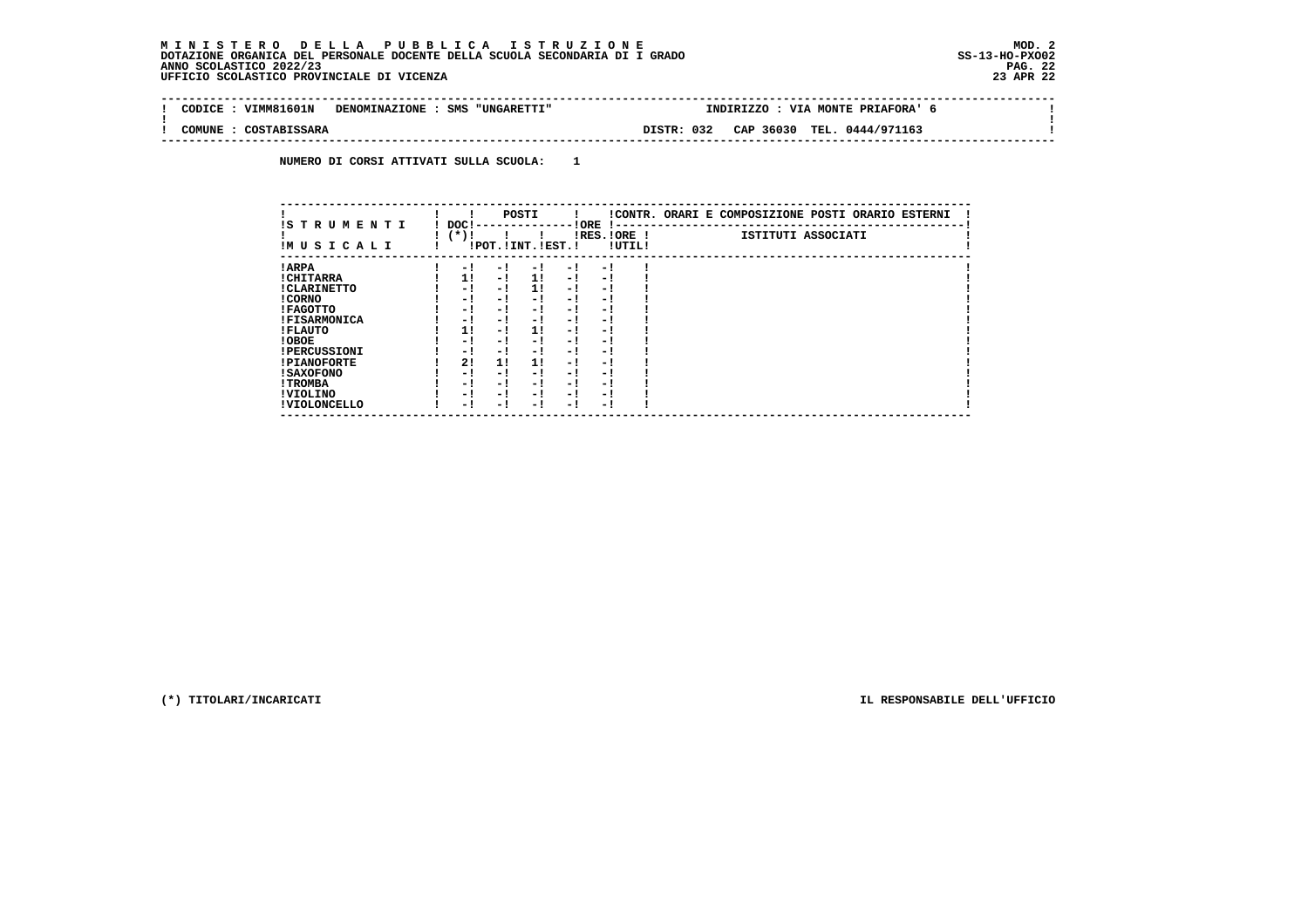### **M I N I S T E R O D E L L A P U B B L I C A I S T R U Z I O N E MOD. 2**DOTAZIONE ORGANICA DEL PERSONALE DOCENTE DELLA SCUOLA SECONDARIA DI I GRADO **SCOLASTICO SCOLASTICO 2022/23** SS-13-HO-PXO02<br>23 PAG 2022/23 PAG. 23<br>23 APR 22 UFFICIO SCOLASTICO PROVINCIALE DI VICENZA

|                                                                                                            | CODICE : VIMM81602P DENOMINAZIONE : SMS "UNGARETTI"                                                                                                                                                                                                                                                                                                                                                                                                                                                       |                               |                                                                               |  |                                       | INDIRIZZO : P.TTA BARUFFATO 3         |  |
|------------------------------------------------------------------------------------------------------------|-----------------------------------------------------------------------------------------------------------------------------------------------------------------------------------------------------------------------------------------------------------------------------------------------------------------------------------------------------------------------------------------------------------------------------------------------------------------------------------------------------------|-------------------------------|-------------------------------------------------------------------------------|--|---------------------------------------|---------------------------------------|--|
| COMUNE : MONTEVIALE                                                                                        |                                                                                                                                                                                                                                                                                                                                                                                                                                                                                                           |                               |                                                                               |  |                                       | DISTR: 032 CAP 36050 TEL. 0444/552051 |  |
|                                                                                                            |                                                                                                                                                                                                                                                                                                                                                                                                                                                                                                           |                               |                                                                               |  | ! TEMPO NORMALE !! TEMPO PROLUNGATO ! | III !                                 |  |
|                                                                                                            | !TOTALE ALUNNI<br>ITOTALE ALUMNI<br>ITOTALE CLASSI<br>ICLASSI DI INGLESE $\begin{bmatrix} 1 & 2 & 1 & 2 & 1 & 2 & 1 & - & 1 \\ 1 & 1 & 2 & 1 & 2 & 1 & - & 1 \\ 1 & 1 & 2 & 1 & 2 & 1 & - & 1 \\ 1 & 1 & 2 & 1 & 2 & 1 & - & 1 \\ 1 & 1 & 2 & 1 & 2 & 1 & - & 1 \\ 1 & 1 & 2 & 1 & 2 & 1 & - & 1 \\ 1 & 1 & 2 & 1 & 2 & 1 & - & 1$                                                                                                                                                                        |                               | $\frac{1}{22}$ $\frac{22}{128}$ $\frac{1}{28}$ $\frac{32}{11}$ $\frac{1}{21}$ |  |                                       |                                       |  |
|                                                                                                            | ! ! CATTEDRE<br>$\mathbf{I}$                                                                                                                                                                                                                                                                                                                                                                                                                                                                              |                               |                                                                               |  |                                       |                                       |  |
|                                                                                                            | !DOC! !!!!RES.! TEMPO NOR. ! TEMPO PROL.!<br>! CONCORSO !(*)!POT.!INT.!EST. ! ! I III III II III !                                                                                                                                                                                                                                                                                                                                                                                                        |                               |                                                                               |  |                                       | ISTITUTI ASSOCIATI                    |  |
| ! Italiano<br>! Matematica<br>! Francese<br>! Ed.Musicale<br>Ed.Fisica                                     | $1 - 1 - 1 - 1$<br>$-1 - -1$<br>$\mathbf{1}$ and $\mathbf{1}$ and $\mathbf{1}$ and $\mathbf{1}$ and $\mathbf{1}$ and $\mathbf{1}$ and $\mathbf{1}$<br>$\begin{bmatrix} 1 & -1 & -1 & -1 & -1 & -1 \end{bmatrix}$<br>1 Inglese<br>1 Inglese<br>1 Spagnolo<br>1 -1 -1 -1 -1 -1 -1 -1<br>1 Tedesco<br>1 -1 -1 -1 -1 -1 -1<br>1 Ed.Artistica<br>1 Ed.Tecnica<br>1 -1 -1 -1 -1 -1 -1<br>1 -1 -1 -1 -1 -1<br>$1 - 1 - 1 - 1 - 1 - 1$<br>$1 - 1 - 1$<br>$-1$ $-1$ $-1$<br>1 1 1<br>$\mathbf{I}$ and $\mathbf{I}$ |                               |                                                                               |  |                                       |                                       |  |
|                                                                                                            | !(*)! I II III !POT.!INT.!EST.!                                                                                                                                                                                                                                                                                                                                                                                                                                                                           |                               |                                                                               |  |                                       |                                       |  |
| $:$ SOS.PSICOFISICO $:$ - $:$ - $:$ 2 $:$<br>$!$ SOS.UDITO $!$ - $!$ - $!$<br>$!$ SOS.VISTA $!$ $-!$ $-$ ! | $\frac{1}{2}$                                                                                                                                                                                                                                                                                                                                                                                                                                                                                             | $1 \t1 - 1 - 1 -$<br>$-1 - 1$ |                                                                               |  |                                       |                                       |  |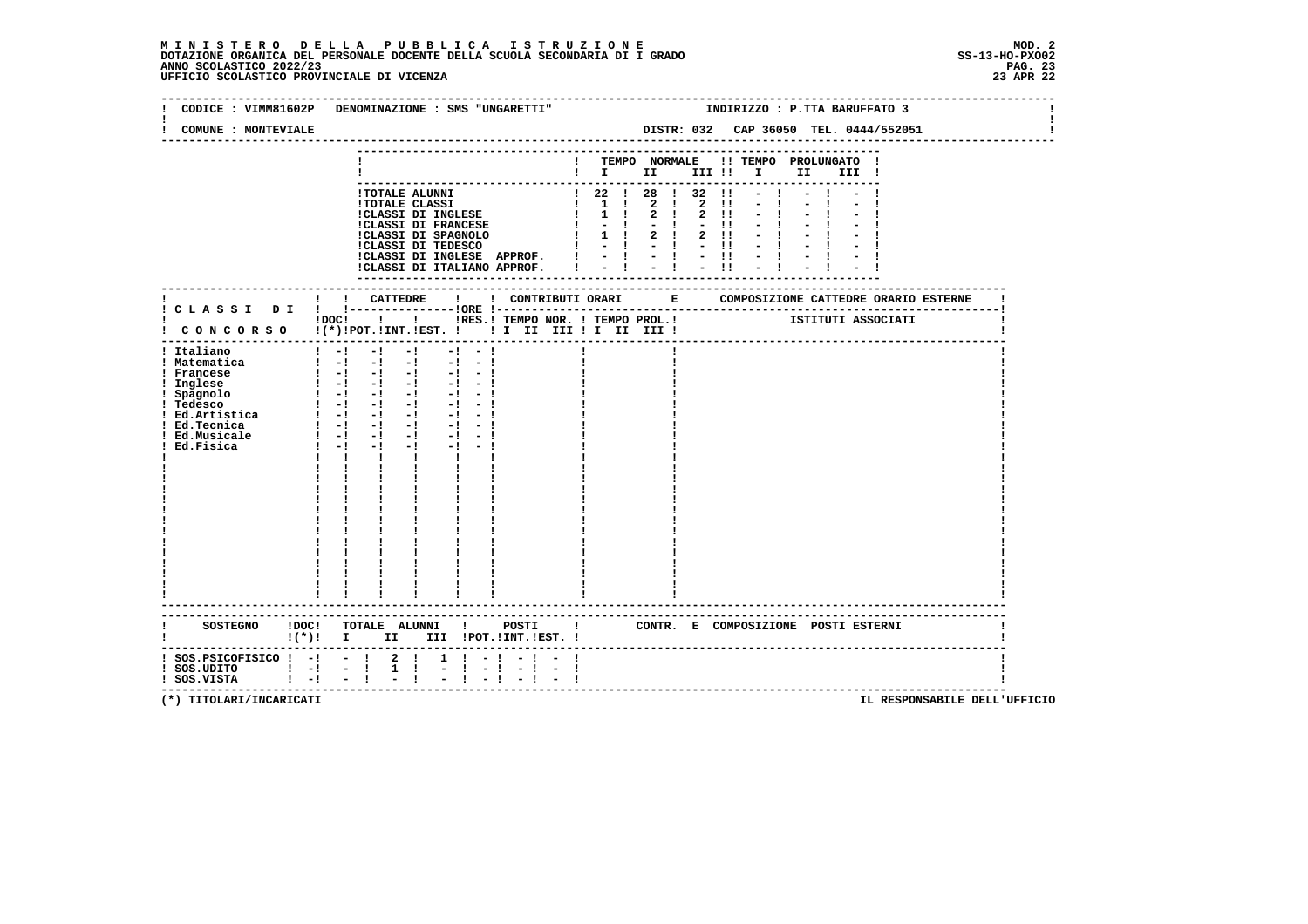### **M I N I S T E R O D E L L A P U B B L I C A I S T R U Z I O N E MOD. 2**DOTAZIONE ORGANICA DEL PERSONALE DOCENTE DELLA SCUOLA SECONDARIA DI I GRADO **SCOLASTICO SCOLASTICO 2022/23 PAG. 24**<br>23 ANNO SCOLASTICO 2022/23 PAG. 24<br>23 APR 22 UFFICIO SCOLASTICO PROVINCIALE DI VICENZA

| COMUNE : LONIGO         | CODICE : VIMM818019 DENOMINAZIONE : SMS "RIDOLFI" LONIGO<br>INDIRIZZO : VIALE DELLA REPUBBLICA, 4<br>DISTR: 042 CAP 36045 TEL. 0444/830244                                                                                                                                    |
|-------------------------|-------------------------------------------------------------------------------------------------------------------------------------------------------------------------------------------------------------------------------------------------------------------------------|
|                         | ! TEMPO NORMALE !! TEMPO PROLUNGATO !<br>$\blacksquare$ $\blacksquare$ $\blacksquare$ $\blacksquare$ $\blacksquare$ $\blacksquare$ $\blacksquare$ $\blacksquare$ $\blacksquare$ $\blacksquare$ $\blacksquare$<br>III !                                                        |
|                         | 22 1 17 1<br>ICLASSI DI INGLESE APPROF. $! \begin{array}{cccccc} & - & 1 & - & 1 & - & 11 \\ \text{ICLASSI} & \text{DI} & \text{ITALIANO} & \text{APPROF.} & &   & - &   & - & 1 & - & 11 \end{array}$                                                                        |
|                         | iDOCI ! I IRES. I TEMPO NOR. I TEMPO PROL. ! [STITUTI ASSOCIATI                                                                                                                                                                                                               |
|                         | CONCORSO !(*)!POT.!INT.!EST. ! ! I II III ! I III III !                                                                                                                                                                                                                       |
| Italiano<br>Matematica  | $1\ 10!$ $-1\ 13!$<br>$-1$ 1 1<br>$1 \t4! -1 \t7! -1$<br>$-16$<br>$-1 - 1$<br>- - !ALLA VIMM89001G D. ALIGHIERI<br>$-1 - 1$<br>- - !ALLA VIMM813016 F. MUTTONI MELEDO<br>19                                                                                                   |
| ! Francese<br>! Inglese | $\begin{array}{cccccccc}\n1 & 1 & 1 & 1 & 1 & 1 & 1 \\ 1 & 1 & -1 & -1 & 1 & 1 & -112\n\end{array}$<br>- - 1 - - - 1COMPLETA CON<br>- - 1 - - - 1COMPLETA CON "A. PALLADIO" - POIANA M. -<br>- - 1 - - - 1COMPLETA CON<br>- - 1 - - - 1VIMM814012 "A. PALLADIO" - POIANA M. - |
| Spagnolo                | 1 1 1 1 1 1 1 6 -                                                                                                                                                                                                                                                             |
| ! Tedesco               | $\mathbf{I}$ and $\mathbf{I}$ and $\mathbf{I}$<br>$\mathbf{I}$                                                                                                                                                                                                                |
|                         |                                                                                                                                                                                                                                                                               |
|                         |                                                                                                                                                                                                                                                                               |
|                         | SOSTEGNO !DOC! TOTALE ALUNNI ! POSTI<br>$\mathbf{I}$<br>CONTR. E COMPOSIZIONE POSTI ESTERNI<br>! (*)! I II III !POT.!INT.!EST.!                                                                                                                                               |
| $!$ SOS.UDITO $!$ -!    | $1$ SOS.PSICOFISICO $1$ 11 7 1 13 1 7 1 - 110 1 - 1<br>$1 \quad 1 \quad - \quad 1$                                                                                                                                                                                            |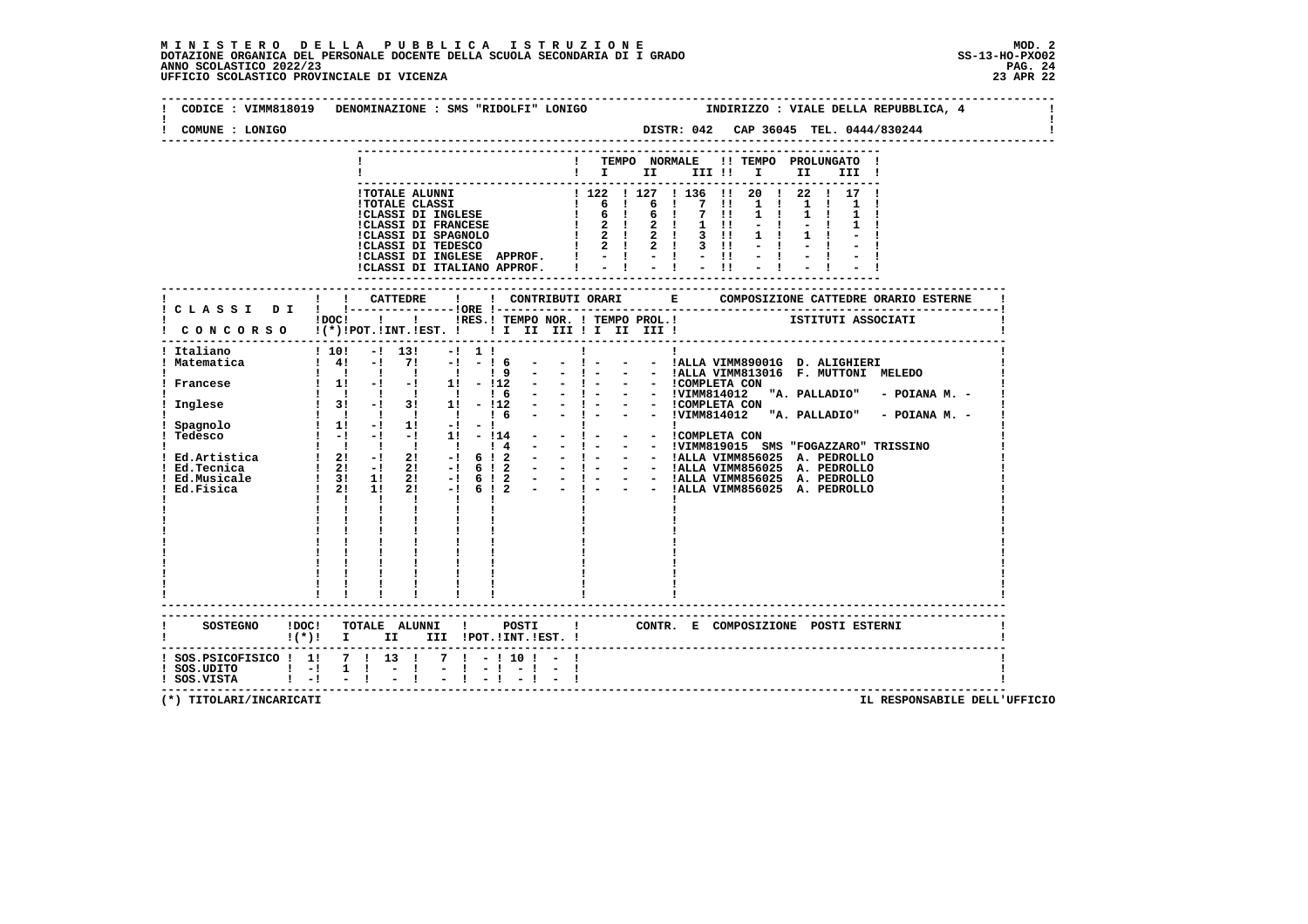| COMUNE : TRISSINO                          | CODICE: VIMM819015 DENOMINAZIONE: SMS "FOGAZZARO" TRISSINO INDIRIZZO: VIA ROMA, 29                             |
|--------------------------------------------|----------------------------------------------------------------------------------------------------------------|
|                                            | ! TEMPO NORMALE !! TEMPO PROLUNGATO !                                                                          |
|                                            | $\blacksquare$ $\blacksquare$ $\blacksquare$ $\blacksquare$<br>III !!!!!<br>II a<br>III !                      |
|                                            |                                                                                                                |
|                                            |                                                                                                                |
|                                            |                                                                                                                |
|                                            |                                                                                                                |
|                                            |                                                                                                                |
|                                            |                                                                                                                |
|                                            |                                                                                                                |
|                                            |                                                                                                                |
|                                            | !! CATTEDRE !                                                                                                  |
|                                            | ! C L A S S I D I ! !----------------!ORE !---                                                                 |
|                                            |                                                                                                                |
|                                            |                                                                                                                |
| ! Italiano                                 | ! 7! -! 7! -! 4 ! 6 - - ! - - - !ALLA VIMM81201A SMS "FERMI" CASTELGOMBERTO                                    |
|                                            |                                                                                                                |
|                                            |                                                                                                                |
|                                            |                                                                                                                |
|                                            |                                                                                                                |
| ! Francese                                 |                                                                                                                |
|                                            |                                                                                                                |
|                                            |                                                                                                                |
|                                            |                                                                                                                |
|                                            |                                                                                                                |
|                                            |                                                                                                                |
|                                            |                                                                                                                |
|                                            |                                                                                                                |
|                                            |                                                                                                                |
|                                            |                                                                                                                |
|                                            |                                                                                                                |
|                                            |                                                                                                                |
|                                            |                                                                                                                |
|                                            |                                                                                                                |
|                                            |                                                                                                                |
|                                            | ------------------------                                                                                       |
|                                            |                                                                                                                |
|                                            | SOSTEGNO IDOCI TOTALE ALUNNI I POSTI I CONTR. E COMPOSIZIONE POSTI ESTERNI<br>I(*)! I II III IPOT.IINT.IEST. I |
|                                            |                                                                                                                |
|                                            |                                                                                                                |
| ! SOS.UDITO   -  -  <br>! SOS.VISTA   -  - |                                                                                                                |
|                                            |                                                                                                                |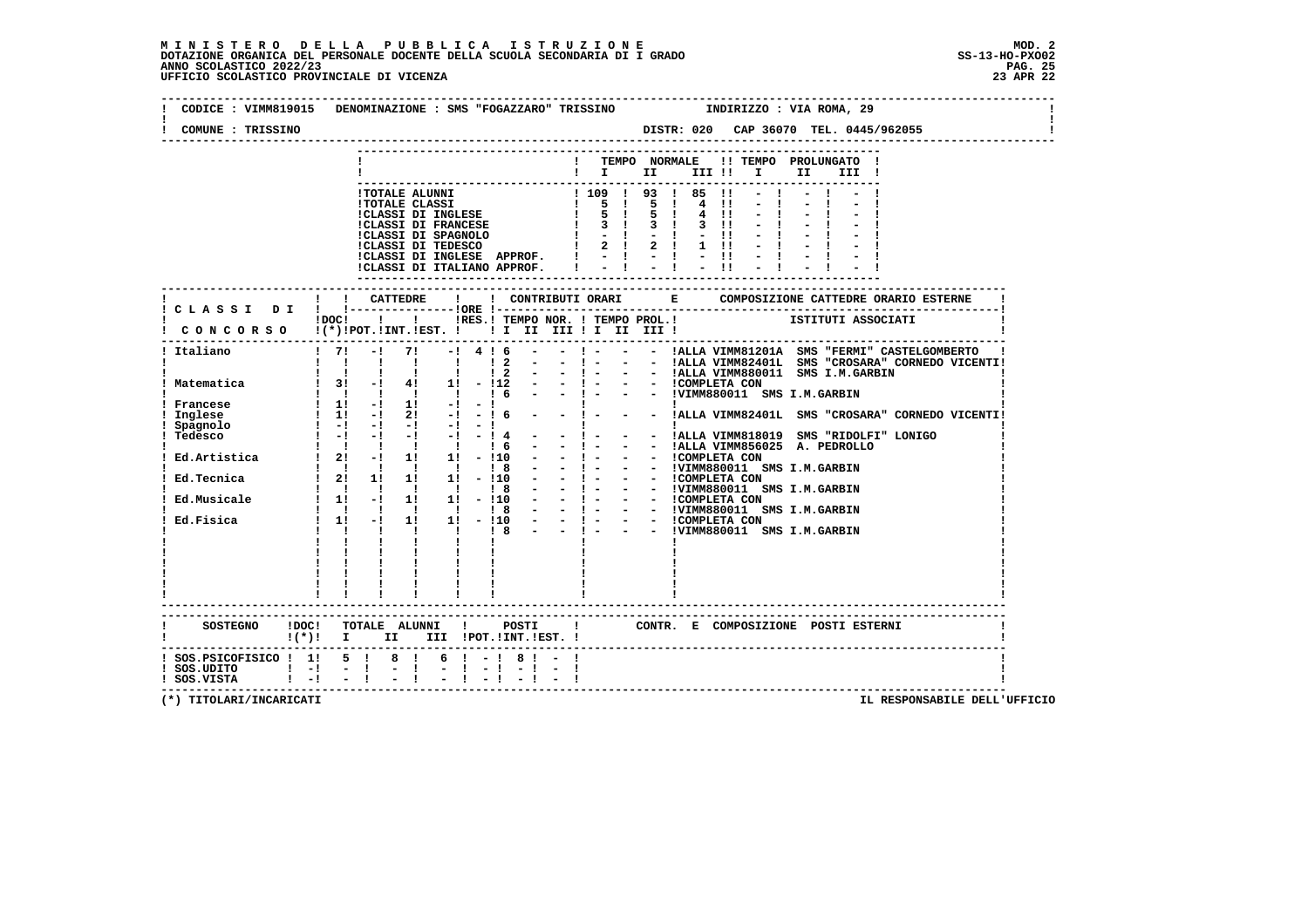### **M I N I S T E R O D E L L A P U B B L I C A I S T R U Z I O N E MOD. 2**DOTAZIONE ORGANICA DEL PERSONALE DOCENTE DELLA SCUOLA SECONDARIA DI I GRADO **SCOLASTICO SCOLASTICO 2022/23 PAG-**<br>23 PAG 2022/23 PAG. 26<br>23 DEFICIO SCOLASTICO PROVINCIALE DI VICENZA

| CODICE : VIMM820019<br>DENOMINAZIONE : G. ZANELLA                                                                                                                                                                                                                                                                                                                                                                                                                                                                                                                                                   | INDIRIZZO : VIA ROMA, 4                                                                 |
|-----------------------------------------------------------------------------------------------------------------------------------------------------------------------------------------------------------------------------------------------------------------------------------------------------------------------------------------------------------------------------------------------------------------------------------------------------------------------------------------------------------------------------------------------------------------------------------------------------|-----------------------------------------------------------------------------------------|
| COMUNE : BOLZANO VICENTINO                                                                                                                                                                                                                                                                                                                                                                                                                                                                                                                                                                          | DISTR: 033 CAP 36050 TEL. 0444/350282                                                   |
|                                                                                                                                                                                                                                                                                                                                                                                                                                                                                                                                                                                                     | ! TEMPO NORMALE !! TEMPO PROLUNGATO !<br>$\blacksquare$                                 |
| <b>!TOTALE ALUNNI</b><br><b>!TOTALE CLASSI</b><br>!CLASSI DI INGLESE<br>!CLASSI DI FRANCESE                                                                                                                                                                                                                                                                                                                                                                                                                                                                                                         | 1 53 1 53 1 67 11<br>1 3 1 3 1 3 11<br>1 3 1 3 1 3 11<br>$1 \t3 \t1 \t3 \t1 \t3 \t11$   |
|                                                                                                                                                                                                                                                                                                                                                                                                                                                                                                                                                                                                     | --------------------                                                                    |
| ! CONCORSO !(*)!POT.!INT.!EST. ! ! I III III II III III !                                                                                                                                                                                                                                                                                                                                                                                                                                                                                                                                           | !DOC! ! ! !RES.! TEMPO NOR. ! TEMPO PROL.! [STITUTI ASSOCIATI                           |
| $1 \t4! -1 \t10!$<br>! Italiano<br>$-1 - 1$<br>$\frac{1}{2}$ 71 11 61 -1 -1<br>! Matematica<br>$\begin{array}{ccccccccc}\n & 1 & 21 & -1 & 21 & -1 & -1 \\  & 21 & -1 & 31 & -1 & -1 \\  & -1 & -1 & -1 & -1 & -1 & -1\n\end{array}$<br>! Francese<br>! Inglese<br>$1 \quad 1 \quad 1$<br><b>The Common</b><br>$\mathbf{I}$<br>$\begin{array}{cccccc} 1 & 1 & 1 & 1 \\ 1 & 1 & 1 & 1 \\ 1 & 1 & 1 & 1 \\ 1 & 1 & 1 & 1 \\ 1 & 1 & 1 & 1 \\ 1 & 1 & 1 & 1 \\ 1 & 1 & 1 & 1 \\ \end{array}$<br>$\mathbf{I}$ and $\mathbf{I}$<br>$\frac{1}{2}$ , $\frac{1}{2}$ , $\frac{1}{2}$<br>-------------------- |                                                                                         |
| $!(*)!$ I II III !POT.!INT.!EST. !                                                                                                                                                                                                                                                                                                                                                                                                                                                                                                                                                                  | SOSTEGNO !DOC! TOTALE ALUNNI ! POSTI ! CONTR. E COMPOSIZIONE POSTI ESTERNI              |
| ! SOS.PSICOFISICO ! 2! 2 !<br>6 !<br>! SOS.UDITO ! -! -!<br>! SOS.VISTA ! -! -!<br>$\frac{1}{2}$<br>$1 \quad 1$                                                                                                                                                                                                                                                                                                                                                                                                                                                                                     | $6! - 112! - 1$<br>$-1 - 1 - 1 - 1$<br>$-1$ $-1$<br>----------------------------------- |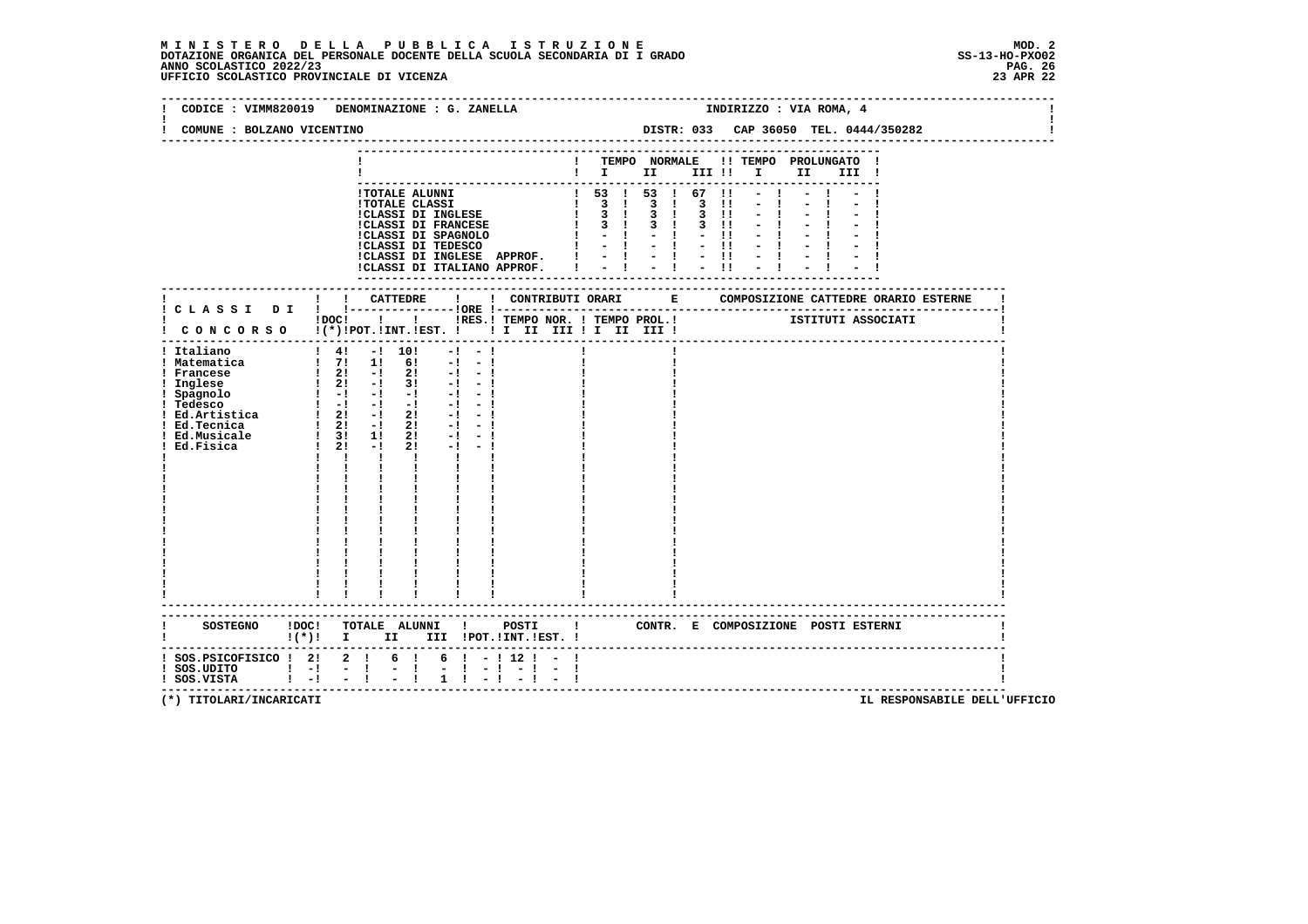|                                                                                        | CODICE : VIMM82002A DENOMINAZIONE : G.ZANELLA                                                                                                                                                                                                                                                                                                                                                                                                                                                                                                                                                                          |                                                                  |                                                                                                                                                                                                                                           |                                                                             |                                                         |                                              | INDIRIZZO : VIA MONS. EGIDIO NEGRIN, 17                   |  |
|----------------------------------------------------------------------------------------|------------------------------------------------------------------------------------------------------------------------------------------------------------------------------------------------------------------------------------------------------------------------------------------------------------------------------------------------------------------------------------------------------------------------------------------------------------------------------------------------------------------------------------------------------------------------------------------------------------------------|------------------------------------------------------------------|-------------------------------------------------------------------------------------------------------------------------------------------------------------------------------------------------------------------------------------------|-----------------------------------------------------------------------------|---------------------------------------------------------|----------------------------------------------|-----------------------------------------------------------|--|
| COMUNE : QUINTO VICENTINO                                                              |                                                                                                                                                                                                                                                                                                                                                                                                                                                                                                                                                                                                                        |                                                                  |                                                                                                                                                                                                                                           |                                                                             |                                                         | DISTR: 033 CAP 36050 TEL. 0444/356104        |                                                           |  |
|                                                                                        |                                                                                                                                                                                                                                                                                                                                                                                                                                                                                                                                                                                                                        |                                                                  | $\blacksquare$ $\blacksquare$ $\blacksquare$ $\blacksquare$ $\blacksquare$                                                                                                                                                                |                                                                             |                                                         | ! TEMPO NORMALE !! TEMPO PROLUNGATO<br>III ! |                                                           |  |
|                                                                                        |                                                                                                                                                                                                                                                                                                                                                                                                                                                                                                                                                                                                                        |                                                                  |                                                                                                                                                                                                                                           |                                                                             |                                                         |                                              |                                                           |  |
|                                                                                        | !TOTALE ALUNNI<br>!TOTALE CLASSI<br>CLASSI DI INGLESE<br><b>!CLASSI DI FRANCESE</b><br><b>!CLASSI DI SPAGNOLO<br/>!CLASSI DI TEDESCO</b><br>!CLASSI DI INGLESE APPROF.<br>!CLASSI DI ITALIANO APPROF. !                                                                                                                                                                                                                                                                                                                                                                                                                |                                                                  | $\frac{1}{20}$ $\frac{1}{20}$ $\frac{1}{20}$ $\frac{1}{20}$ $\frac{1}{20}$ $\frac{1}{20}$ $\frac{1}{20}$<br>$\frac{1}{3}$<br>$\begin{array}{ccc} 1 & 3 & 1 \end{array}$<br>3 <sub>1</sub><br>$\mathbf{I}$<br>$-1 - 1 - 1$<br>$-1 - 1 - 1$ | $3 \quad 1$<br>$\overline{3}$<br>$3 \quad 1$<br>$3 \quad 1$<br>$-1 - 1 - 1$ | $\blacksquare$<br>$3 \quad 11$<br>$3 \quad 11$<br>$-11$ |                                              |                                                           |  |
|                                                                                        | ! CATTEDRE                                                                                                                                                                                                                                                                                                                                                                                                                                                                                                                                                                                                             |                                                                  |                                                                                                                                                                                                                                           |                                                                             |                                                         |                                              | ! CONTRIBUTI ORARI E COMPOSIZIONE CATTEDRE ORARIO ESTERNE |  |
|                                                                                        | !DOC! ! ! !RES.! TEMPO NOR. ! TEMPO PROL.! [STITUTI ASSOCIATI<br>! CONCORSO !(*)!POT.!INT.!EST. !! I II III !I II III !                                                                                                                                                                                                                                                                                                                                                                                                                                                                                                |                                                                  |                                                                                                                                                                                                                                           |                                                                             |                                                         |                                              |                                                           |  |
| ! Italiano<br>! Matematica<br>! Francese<br>! Ed.Tecnica<br>! Ed.Musicale<br>Ed.Fisica | $1 - 1$<br>$-1$<br>$-1$<br>$-1 - 1$<br>$1 - 1 - 1 - 1$<br>$-1 - 1$<br>$\begin{bmatrix} 1 & -1 & -1 & -1 & -1 & -1 \end{bmatrix}$<br>1 Inglese $1 - 1 - 1 - 1 - 1 - 1$<br>1 Spagnolo $1 - 1 - 1 - 1 - 1 - 1$<br>1 Tedesco $1 - 1 - 1 - 1 - 1 - 1$<br>1 Ed. Artistica $1 - 1 - 1 - 1 - 1 - 1 - 1$<br>$1 - 1 - 1 - 1 - 1 - 1$<br>$\frac{1}{2}$ $\frac{1}{2}$ $\frac{1}{2}$ $\frac{1}{2}$ $\frac{1}{2}$ $\frac{1}{2}$ $\frac{1}{2}$ $\frac{1}{2}$ $\frac{1}{2}$<br>$-1 - -1$<br>$-1 - -1$<br>$1 - 1$<br>$-1$<br>$-1$ and $-1$<br>$\mathbf{I}$<br><b>The Contract of Contract Inc.</b><br>$\mathbf{I}$<br><b>The Common</b> |                                                                  |                                                                                                                                                                                                                                           |                                                                             |                                                         |                                              |                                                           |  |
|                                                                                        | SOSTEGNO !DOC! TOTALE ALUNNI ! POSTI ! CONTR. E COMPOSIZIONE POSTI ESTERNI<br>II III !POT.!INT.!EST. !<br>$\mathbf{I}(\star)\mathbf{I}$ I                                                                                                                                                                                                                                                                                                                                                                                                                                                                              |                                                                  |                                                                                                                                                                                                                                           |                                                                             |                                                         |                                              |                                                           |  |
| $:$ SOS.PSICOFISICO $:$ -! 8 $:$<br>! SOS.UDITO ! -! - !<br>! SOS.VISTA ! -! - !       | $4 \t-1$<br>$3 \quad 1$<br>$\mathbf{I}$<br>t.<br>$\sim$<br>$\mathbf{I}$<br>$-1$                                                                                                                                                                                                                                                                                                                                                                                                                                                                                                                                        | $\mathbf{I}$<br>-1<br>$\blacksquare$<br>$\overline{\phantom{a}}$ |                                                                                                                                                                                                                                           |                                                                             |                                                         | ---------------------------------            |                                                           |  |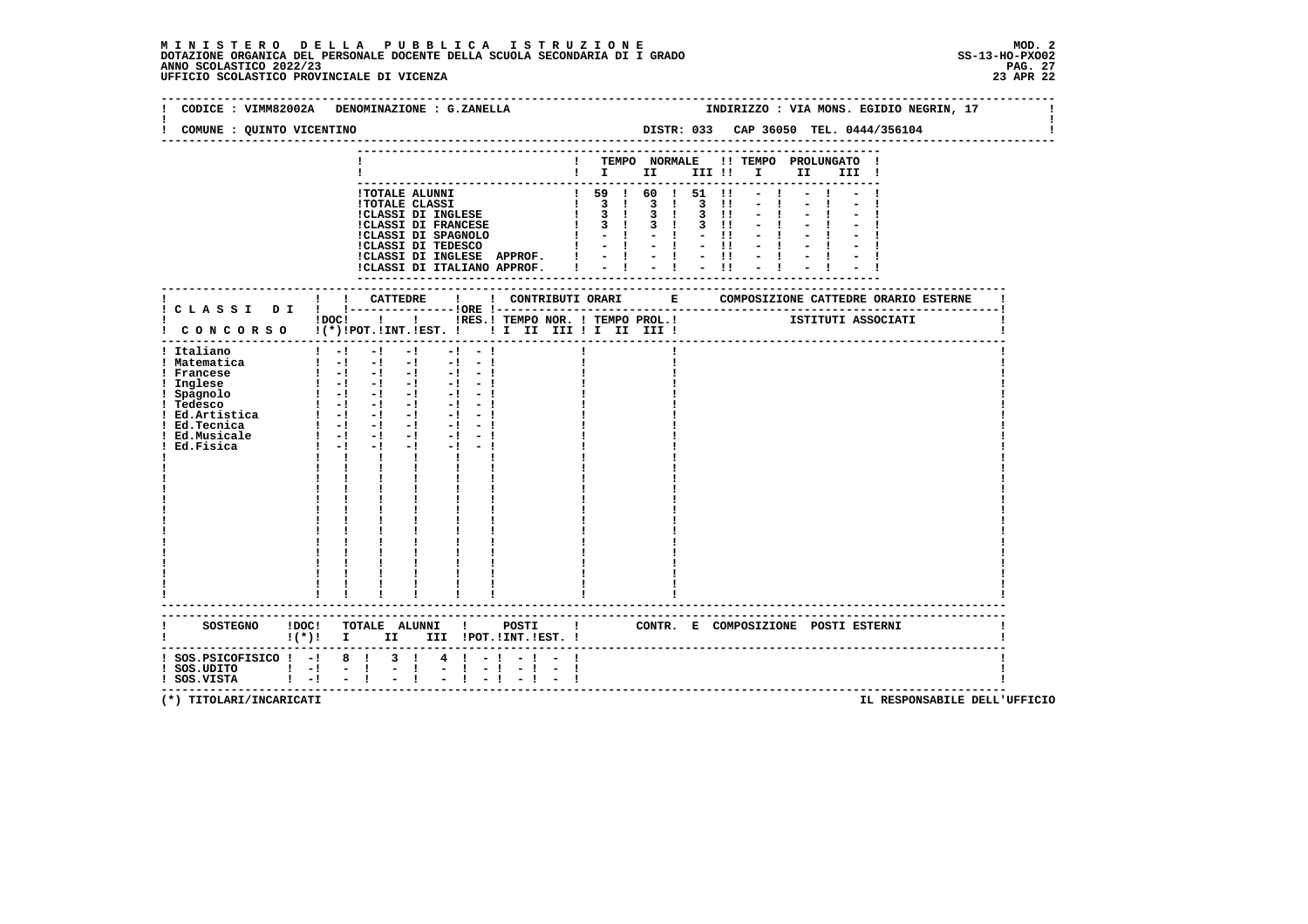# **M I N I S T E R O D E L L A P U B B L I C A I S T R U Z I O N E MOD. 2**DOTAZIONE ORGANICA DEL PERSONALE DOCENTE DELLA SCUOLA SECONDARIA DI I GRADO **SCOLASTICO SCOLASTICO 2022/23 PAG. 28**<br>23 ANNO SCOLASTICO 2022/23 PAG. 28<br>23 APR 22 UFFICIO SCOLASTICO PROVINCIALE DI VICENZA

| CODICE : VIMM821015 DENOMINAZIONE : SMS "MANZONI"                                                               |                           |                                                                                                                                                                                                                                        |          |                                                                                 |  | INDIRIZZO : VIA MANZONI, 1 |     |       |  |  |
|-----------------------------------------------------------------------------------------------------------------|---------------------------|----------------------------------------------------------------------------------------------------------------------------------------------------------------------------------------------------------------------------------------|----------|---------------------------------------------------------------------------------|--|----------------------------|-----|-------|--|--|
| COMUNE : CREAZZO                                                                                                |                           |                                                                                                                                                                                                                                        |          |                                                                                 |  |                            |     |       |  |  |
|                                                                                                                 |                           |                                                                                                                                                                                                                                        |          | ! TEMPO NORMALE !! TEMPO PROLUNGATO !<br>$\mathbf{I}$ $\mathbf{I}$ $\mathbf{I}$ |  | III !! I                   | II. | III ! |  |  |
|                                                                                                                 |                           |                                                                                                                                                                                                                                        |          |                                                                                 |  |                            |     |       |  |  |
|                                                                                                                 |                           |                                                                                                                                                                                                                                        |          |                                                                                 |  |                            |     |       |  |  |
|                                                                                                                 |                           |                                                                                                                                                                                                                                        |          |                                                                                 |  |                            |     |       |  |  |
|                                                                                                                 |                           |                                                                                                                                                                                                                                        |          |                                                                                 |  |                            |     |       |  |  |
|                                                                                                                 |                           |                                                                                                                                                                                                                                        |          |                                                                                 |  |                            |     |       |  |  |
|                                                                                                                 |                           |                                                                                                                                                                                                                                        |          |                                                                                 |  |                            |     |       |  |  |
|                                                                                                                 |                           | - COLAR CLASS (1999) 1999 11 27 1 1 23 1<br>1 TOTALE ALUNNI 1 79 1 105 1 99 11 27 1 17 1 23 1<br>1 TOTALE CLASSI DI INGLESE (1999) 11 27 1 1 1 1 1 1 1<br>1 CLASSI DI FRANCESE (1999) 1 1 1 1 1 1 1 1 1<br>1 CLASSI DI FRANCESE (1999) |          |                                                                                 |  |                            |     |       |  |  |
|                                                                                                                 | ! ! CATTEDRE              | $\mathbf{I}$                                                                                                                                                                                                                           |          |                                                                                 |  |                            |     |       |  |  |
| ! C L A S S I D I ! !-----------------!ORE !--                                                                  |                           |                                                                                                                                                                                                                                        |          |                                                                                 |  |                            |     |       |  |  |
|                                                                                                                 |                           |                                                                                                                                                                                                                                        |          |                                                                                 |  |                            |     |       |  |  |
|                                                                                                                 |                           |                                                                                                                                                                                                                                        |          |                                                                                 |  |                            |     |       |  |  |
|                                                                                                                 |                           |                                                                                                                                                                                                                                        |          |                                                                                 |  |                            |     |       |  |  |
|                                                                                                                 |                           |                                                                                                                                                                                                                                        |          |                                                                                 |  |                            |     |       |  |  |
|                                                                                                                 |                           |                                                                                                                                                                                                                                        |          |                                                                                 |  |                            |     |       |  |  |
|                                                                                                                 |                           |                                                                                                                                                                                                                                        |          |                                                                                 |  |                            |     |       |  |  |
|                                                                                                                 |                           |                                                                                                                                                                                                                                        |          |                                                                                 |  |                            |     |       |  |  |
|                                                                                                                 |                           |                                                                                                                                                                                                                                        |          |                                                                                 |  |                            |     |       |  |  |
|                                                                                                                 |                           |                                                                                                                                                                                                                                        |          |                                                                                 |  |                            |     |       |  |  |
|                                                                                                                 |                           |                                                                                                                                                                                                                                        |          |                                                                                 |  |                            |     |       |  |  |
|                                                                                                                 |                           |                                                                                                                                                                                                                                        |          |                                                                                 |  |                            |     |       |  |  |
|                                                                                                                 |                           |                                                                                                                                                                                                                                        |          |                                                                                 |  |                            |     |       |  |  |
|                                                                                                                 |                           |                                                                                                                                                                                                                                        |          |                                                                                 |  |                            |     |       |  |  |
|                                                                                                                 | $\mathbf{1}$ $\mathbf{1}$ | $\mathbf{1}$                                                                                                                                                                                                                           |          |                                                                                 |  |                            |     |       |  |  |
|                                                                                                                 |                           | $\frac{1}{1}$ $\frac{1}{1}$ $\frac{1}{1}$                                                                                                                                                                                              |          |                                                                                 |  |                            |     |       |  |  |
|                                                                                                                 |                           |                                                                                                                                                                                                                                        |          |                                                                                 |  |                            |     |       |  |  |
|                                                                                                                 |                           |                                                                                                                                                                                                                                        |          |                                                                                 |  |                            |     |       |  |  |
|                                                                                                                 |                           |                                                                                                                                                                                                                                        |          |                                                                                 |  |                            |     |       |  |  |
|                                                                                                                 |                           |                                                                                                                                                                                                                                        |          |                                                                                 |  |                            |     |       |  |  |
| SOSTEGNO !DOC! TOTALE ALUNNI ! POSTI ! CONTR. E COMPOSIZIONE POSTI ESTERNI<br>$!(*)!$ I II III !POT.!INT.!EST.! |                           |                                                                                                                                                                                                                                        |          |                                                                                 |  |                            |     |       |  |  |
| ! SOS.PSICOFISICO ! -! 4 ! 8 ! 6 ! -! 7 ! - !                                                                   |                           |                                                                                                                                                                                                                                        | $-1 - 1$ |                                                                                 |  |                            |     |       |  |  |
| ! SOS.UDITO   -! - !<br>! SOS.VISTA   -! - !                                                                    |                           | $\frac{1}{2}$                                                                                                                                                                                                                          |          |                                                                                 |  |                            |     |       |  |  |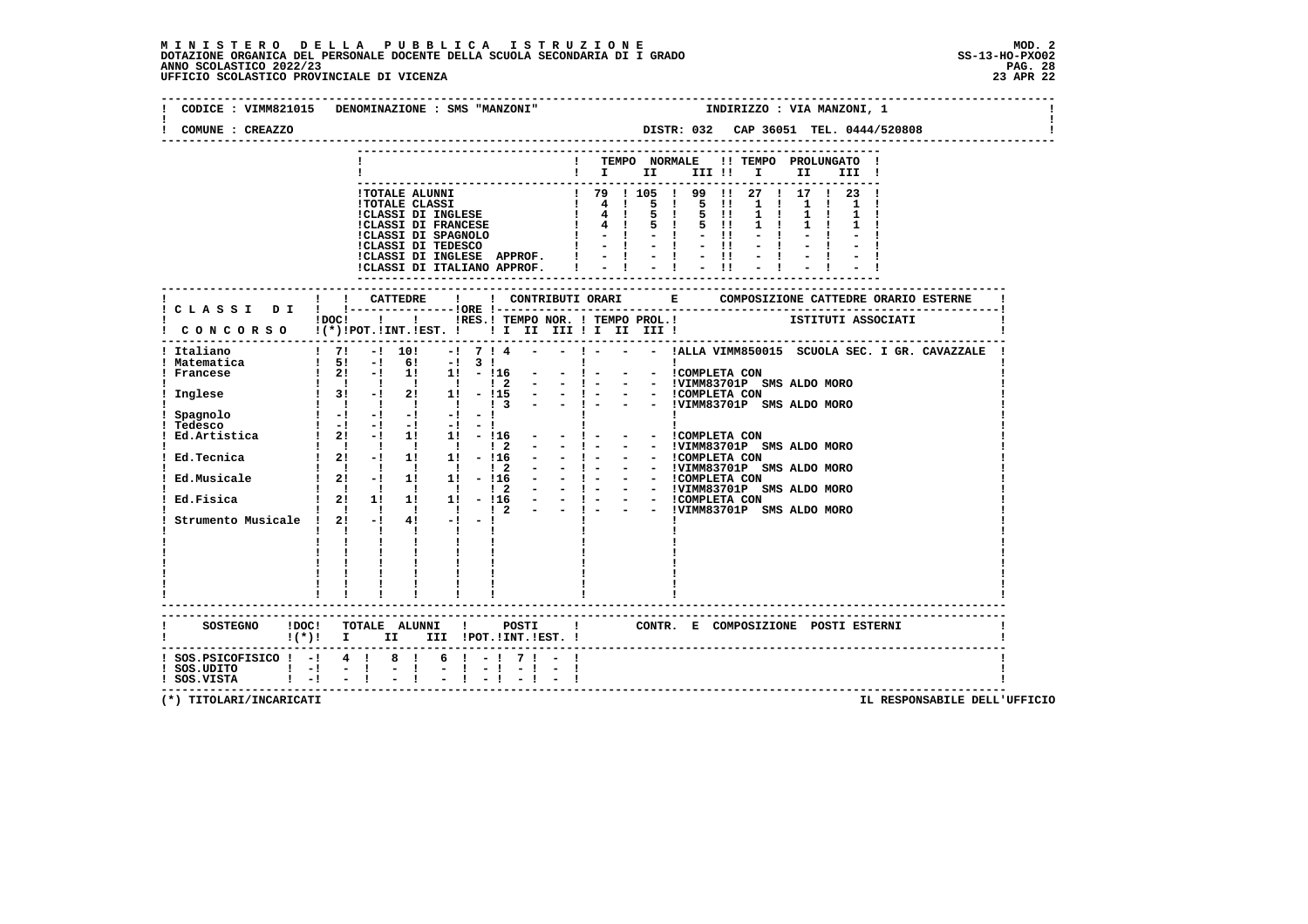# **M I N I S T E R O D E L L A P U B B L I C A I S T R U Z I O N E MOD. 2**DOTAZIONE ORGANICA DEL PERSONALE DOCENTE DELLA SCUOLA SECONDARIA DI I GRADO **SCOLASTICO SCOLASTICO 2022/23 PAG-**<br>PAG ANNO SCOLASTICO 2022/23 PAG. 29<br>23 APR 22 UFFICIO SCOLASTICO PROVINCIALE DI VICENZA

| VIMM821015<br>CODICE     | DENOMINAZIONE : SMS "MANZONI" | INDIRIZZO  | : VIA MANZONI, $\perp$     |  |
|--------------------------|-------------------------------|------------|----------------------------|--|
| <b>CREAZZO</b><br>COMUNE |                               | DISTR: 032 | CAP 36051 TEL. 0444/520808 |  |

 **NUMERO DI CORSI ATTIVATI SULLA SCUOLA: 1**

| IS TRUMENTI         | DOC! |      |      | POSTI                 |      | ! ORE                    |        | !CONTR. ORARI E COMPOSIZIONE POSTI ORARIO ESTERNI |
|---------------------|------|------|------|-----------------------|------|--------------------------|--------|---------------------------------------------------|
| IMUSICALI           |      | (*)! |      | !POT. ! INT. ! EST. ! |      | -1 - -<br>$IRES.IORE$ !  | !UTIL! | ISTITUTI ASSOCIATI                                |
| ! ARPA              |      | - 1  | - 1  | - 1                   | - 1  | - !                      |        |                                                   |
| ! CHITARRA          |      | - 1  | - !  | 1!                    | - !  | - 1                      |        |                                                   |
| ! CLARINETTO        |      | 1!   | - 1  | 11                    | - 1  | - 1                      |        |                                                   |
| ! CORNO             |      | - 1  | - !  | - 1                   | - 1  | - 1                      |        |                                                   |
| ! FAGOTTO           |      | - 1  | - !  | - 1                   | - 1  | - 1                      |        |                                                   |
| <b>!FISARMONICA</b> |      | - 1  | - !  | - 1                   | - 1  | - 1                      |        |                                                   |
| ! FLAUTO            |      | - 1  | - !  | - 1                   | - !  | - 1                      |        |                                                   |
| ! OBOE              |      | - 1  | - !  | - 1                   | - 1  | - 1                      |        |                                                   |
| <b>!PERCUSSIONI</b> |      | - 1  | - 1  | - 1                   | - 1  | - 1                      |        |                                                   |
| <b>!PIANOFORTE</b>  |      | - 1  | $-1$ | 1!                    | - !  | - 1                      |        |                                                   |
| ! SAXOFONO          |      | - 1  | - 1  | - !                   | - 1  | $\overline{\phantom{0}}$ |        |                                                   |
| ! TROMBA            |      | - 1  | - !  | - !                   | - 1  | - 1                      |        |                                                   |
| ! VIOLINO           |      | 1!   | - 1  | 11                    | $-1$ | - 1                      |        |                                                   |
| ! VIOLONCELLO       |      | - 1  | - 1  | - 1                   | - !  | - 1                      |        |                                                   |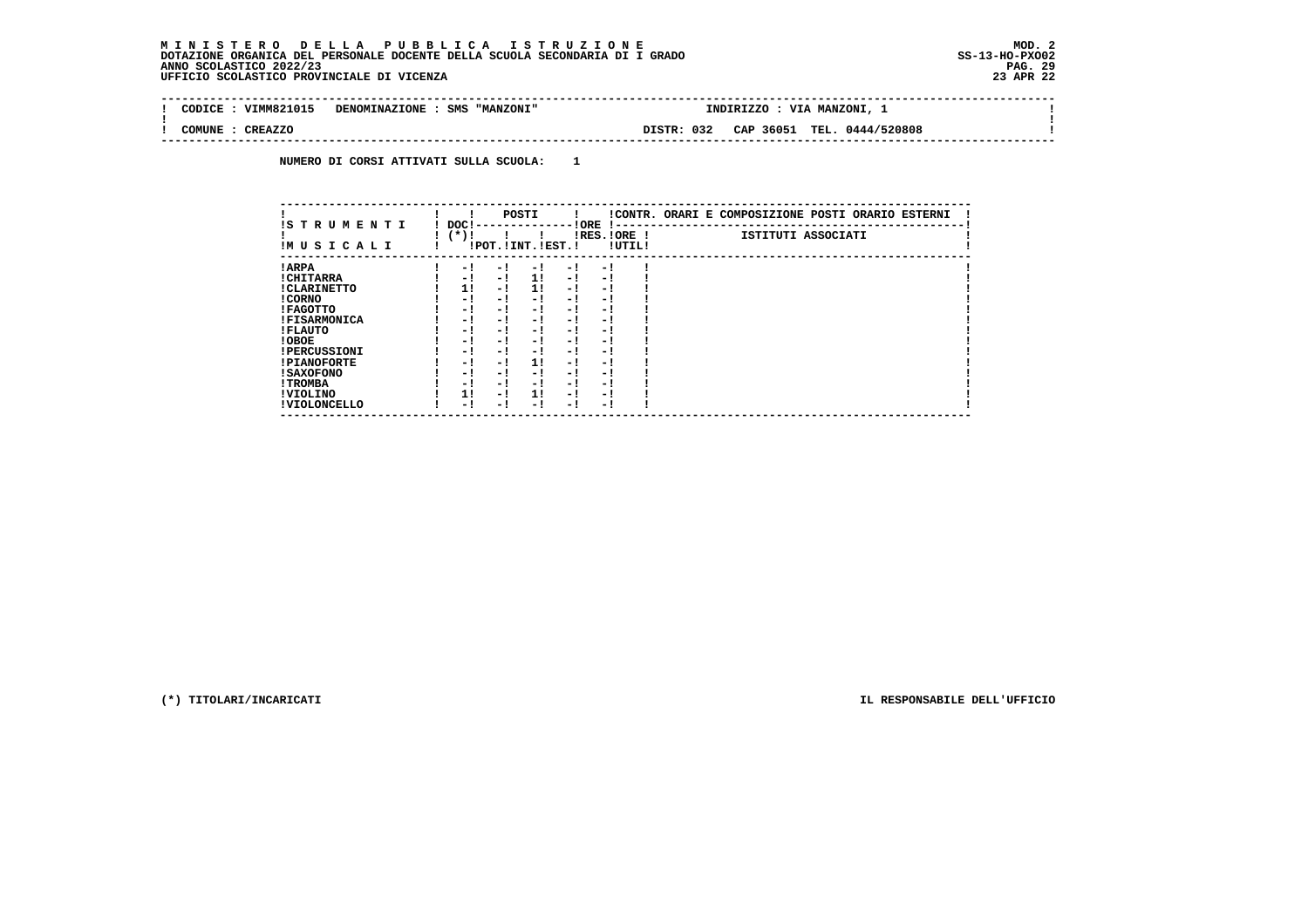# **M I N I S T E R O D E L L A P U B B L I C A I S T R U Z I O N E MOD. 2**DOTAZIONE ORGANICA DEL PERSONALE DOCENTE DELLA SCUOLA SECONDARIA DI I GRADO **SCOLASTICO ANNO SCOLASTICO 2022/23**<br>PAG ANNO SCOLASTICO 2022/23 PAG. 30<br>23 APR 22 UFFICIO SCOLASTICO PROVINCIALE DI VICENZA

|                                              | INDIRIZZO : VIA SATURNO, 4<br>CODICE : VIMM822011 DENOMINAZIONE : SMS "ANTONIBON" NOVE                                     |
|----------------------------------------------|----------------------------------------------------------------------------------------------------------------------------|
| COMUNE : NOVE                                |                                                                                                                            |
|                                              | ! TEMPO NORMALE !! TEMPO PROLUNGATO !<br>$\blacksquare$ $\blacksquare$ $\blacksquare$ $\blacksquare$<br>III II II<br>III ! |
|                                              |                                                                                                                            |
|                                              | !! CATTEDRE !<br>! CLASSI DI ! !---------------!ORE !--                                                                    |
| . _ _ _ _ _ _ _ _ .                          | IDOCI ! I IRES.I TEMPO NOR. I TEMPO PROL.! ISTITUTI ASSOCIATI<br>CONCORSO !(*)IPOT.IINT.IEST. ! ! IIIIIIIIIIIIII!          |
| ! Italiano                                   | $\mathbf{1}$ $\mathbf{1}$ $\mathbf{1}$<br>------------------------                                                         |
|                                              | SOSTEGNO !DOC! TOTALE ALUNNI ! POSTI ! CONTR. E COMPOSIZIONE POSTI ESTERNI<br>!(*)! I II III !POT.!INT.!EST.!              |
| ! SOS.UDITO ! -! - !<br>! SOS.VISTA ! -! - ! | ! SOS. PSICOFISICO ! 2! 2 ! 2 ! 2 ! - ! 8 ! - !<br>$\frac{1}{2}$                                                           |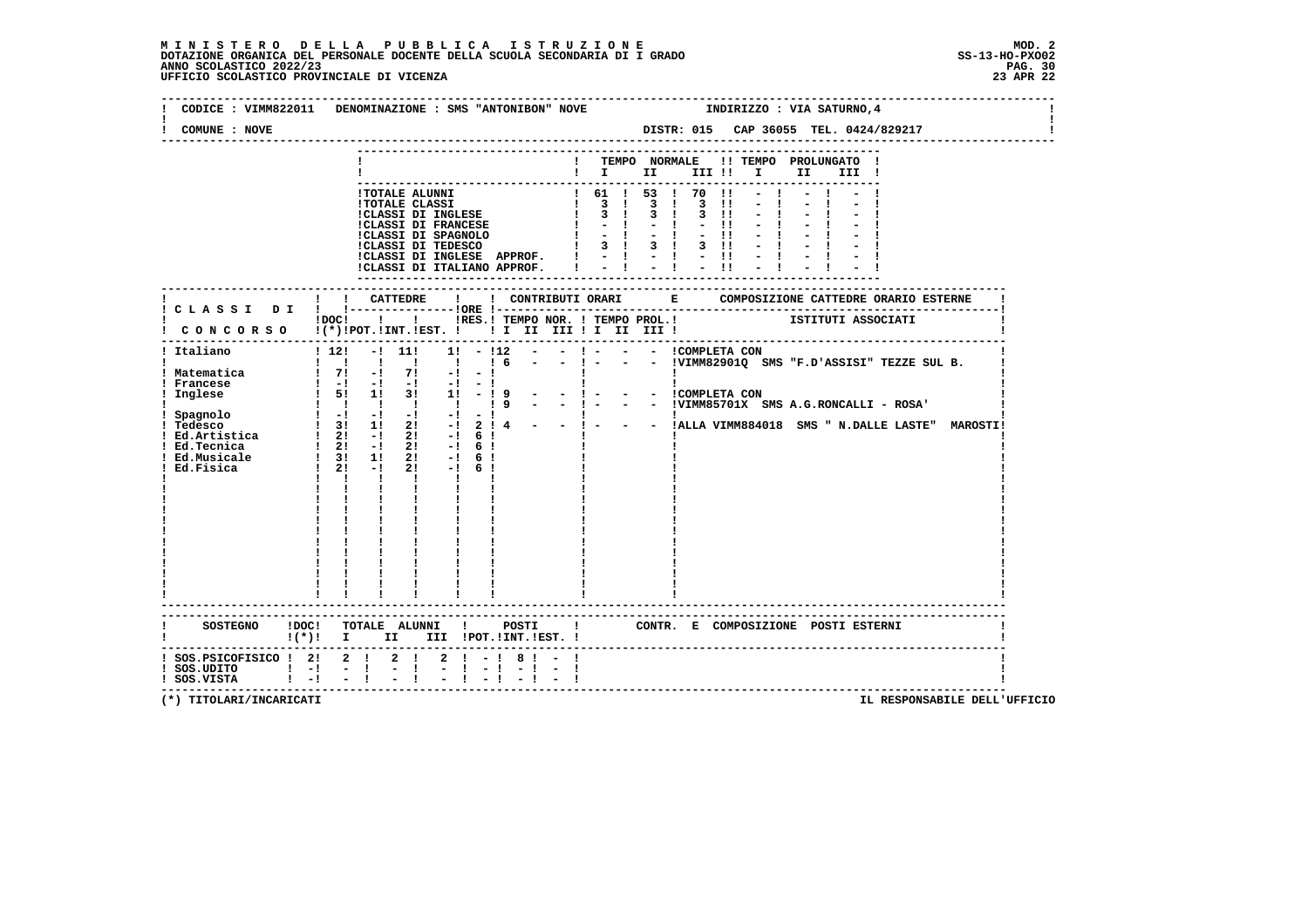### **M I N I S T E R O D E L L A P U B B L I C A I S T R U Z I O N E MOD. 2**DOTAZIONE ORGANICA DEL PERSONALE DOCENTE DELLA SCUOLA SECONDARIA DI I GRADO **SCOLASTICO SCOLASTICO 2022/23 PAG. 31**<br>23 ANNO SCOLASTICO 2022/23 PAG. 31<br>23 APR 22 UFFICIO SCOLASTICO PROVINCIALE DI VICENZA

|                                                                             | CODICE: VIMM822022 DENOMINAZIONE: SMS CARTIGLIANO J. FERRAZZI MODIRIZZO: VIA S.PIO X . 29                                                                                                                                                                                                                                                                                                                                                                                                                                                                   |
|-----------------------------------------------------------------------------|-------------------------------------------------------------------------------------------------------------------------------------------------------------------------------------------------------------------------------------------------------------------------------------------------------------------------------------------------------------------------------------------------------------------------------------------------------------------------------------------------------------------------------------------------------------|
| COMUNE : CARTIGLIANO                                                        |                                                                                                                                                                                                                                                                                                                                                                                                                                                                                                                                                             |
|                                                                             | ! TEMPO NORMALE !! TEMPO PROLUNGATO !<br>$\mathbf{I}$ is the set of $\mathbf{I}$<br>III !                                                                                                                                                                                                                                                                                                                                                                                                                                                                   |
|                                                                             | 1 107ALE ALUNNI<br>1 107ALE ALUNNI<br>1 107ALE CLASSI   1 4 1 3 8 1 5 3 1 1 - 1 - 1 - 1<br>107ALE CLASSI DI INGLESE   2 1 2 1 3 1 1 - 1 - 1 - 1<br>1CLASSI DI FRANCESE   2 1 2 1 3 1 1 - 1 - 1 - 1 - 1<br>1CLASSI DI FRANCESE   2 1 2 1                                                                                                                                                                                                                                                                                                                     |
|                                                                             | ! ! CATTEDRE<br>$\mathbf{I}$<br>: 1990)<br>1990: 1 1 1888.1 TEMPO NOR. 1 TEMPO PROL. 1 1991 15TITUTI ASSOCIATI<br>! CONCORSO !(*)!POT.!INT.!EST. ! ! I II III II II III !                                                                                                                                                                                                                                                                                                                                                                                   |
| ! Italiano<br>! Matematica<br>! Francese<br>! Ed.Fisica                     | $\begin{bmatrix} 1 & -1 & -1 & -1 & -1 & -1 \end{bmatrix}$<br>$\begin{array}{cccccccccccccc} 1 & 1 & -1 & -1 & -1 & -1 & -1 & -1 & -1 \\ 1 & -1 & -1 & -1 & -1 & -1 & -1 & -1 \end{array}$<br>- Andrews (1992)<br>1 Inglese (1992)<br>1 Spagnolo (1992)<br>1 Tedesco (1992)<br>1 Ped. Artistica (1992)<br>1 Ed. Artistica (1992)<br>1 Ped. Musica (1992)<br>1 Ped. Musica (1992)<br>1 Ped. Musica (1992)<br>1 Ped. Musica (1992)<br>1 Ped. Music<br>$1 - 1 - 1 - 1 - 1 - 1 - 1$<br>$\mathbf{I}$ and $\mathbf{I}$<br>$\frac{1}{1}$<br>---------------------- |
| $\mathbf{I}(\star)$ i $\mathbf{I}$                                          | SOSTEGNO IDOC! TOTALE ALUNNI ! POSTI ! CONTR. E COMPOSIZIONE POSTI ESTERNI<br>II III !POT.!INT.!EST. !                                                                                                                                                                                                                                                                                                                                                                                                                                                      |
| $!$ SOS.PSICOFISICO $!$ -! 3 !<br>  SOS.UDITO   -  - <br>  SOS.VISTA   -  1 | $2 \cdot 1$<br>$\frac{1}{2}$<br>$\frac{1}{2}$ $\frac{1}{2}$ $\frac{1}{2}$ $\frac{1}{2}$<br>$-1 - 1$                                                                                                                                                                                                                                                                                                                                                                                                                                                         |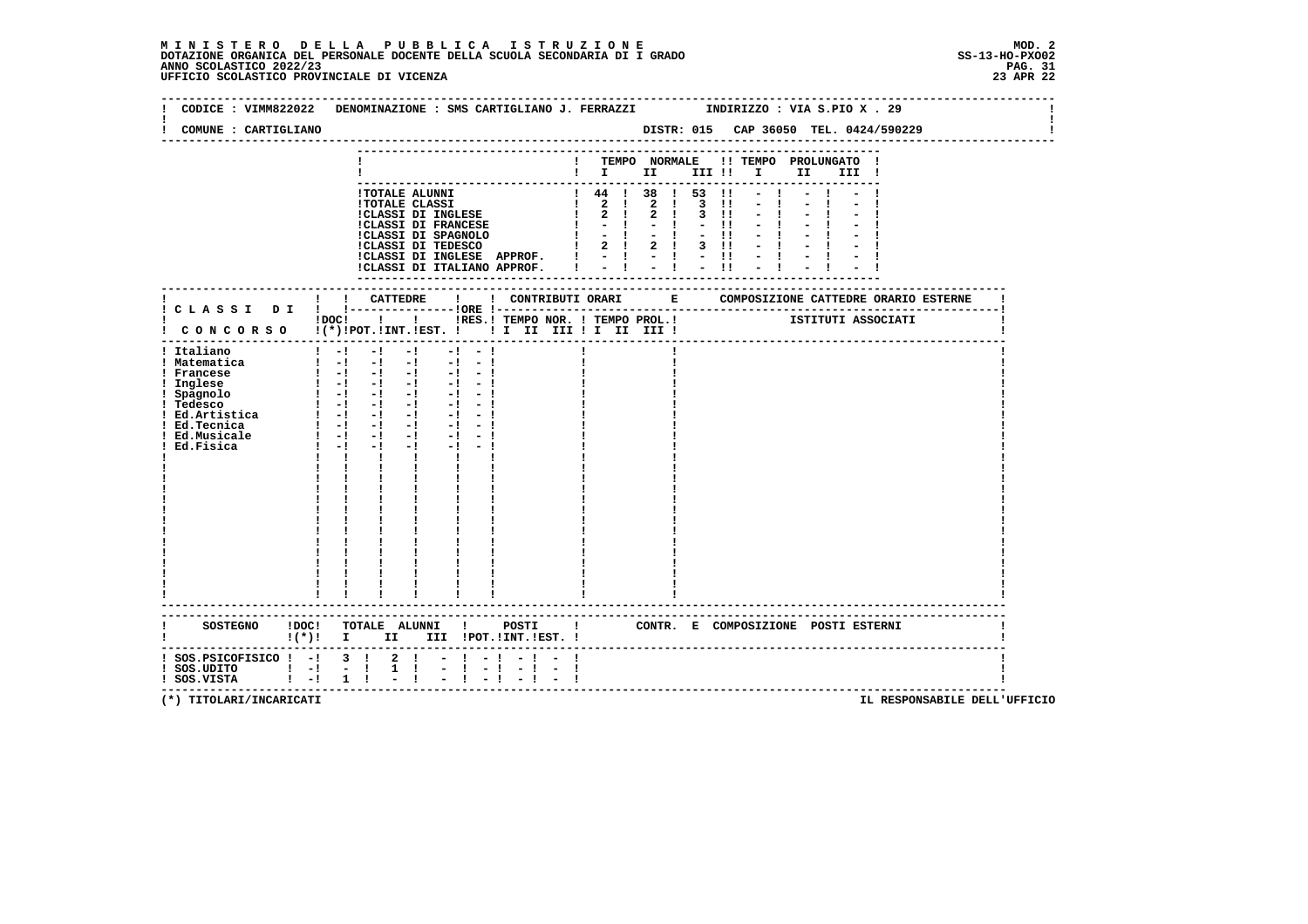| COMUNE : POZZOLEONE                                                                                                                                                                                  |                                                                                                                                                                                                                                                                                                                                                                                                                     |           | CODICE : VIMM822033 DENOMINAZIONE : SCUOLA UNICA GIOVANNI PAOLO II INDIRIZZO : VIA CASONA, 30                                                                      |
|------------------------------------------------------------------------------------------------------------------------------------------------------------------------------------------------------|---------------------------------------------------------------------------------------------------------------------------------------------------------------------------------------------------------------------------------------------------------------------------------------------------------------------------------------------------------------------------------------------------------------------|-----------|--------------------------------------------------------------------------------------------------------------------------------------------------------------------|
|                                                                                                                                                                                                      |                                                                                                                                                                                                                                                                                                                                                                                                                     |           | ! TEMPO NORMALE !! TEMPO PROLUNGATO !<br>$\blacksquare$ $\blacksquare$ $\blacksquare$ $\blacksquare$ $\blacksquare$ $\blacksquare$ $\blacksquare$<br>II I<br>III ! |
|                                                                                                                                                                                                      | !CLASSI DI INGLESE APPROF. $! \t - \t - \t - \t !\t - \t !\t$<br>!CLASSI DI ITALIANO APPROF. $! \t - \t - \t !\t - \t !\t + \t !\t$                                                                                                                                                                                                                                                                                 |           | ! 26 ! 37 ! 24 !1<br>$-1$<br>$1 \quad 11$<br>$-1$<br>$1 \quad 11$<br>$-11$<br>$-11$<br>$1 \quad 11$                                                                |
|                                                                                                                                                                                                      |                                                                                                                                                                                                                                                                                                                                                                                                                     |           | IDOCI ! IRES. I TEMPO NOR. I TEMPO PROL. ! [STITUTI ASSOCIATI                                                                                                      |
| ! Italiano<br>! Matematica<br>! Francese<br>! Inglese<br>! Spagnolo<br>! Tedesco<br>1 Tedesco 1 -1 -1 -1<br>1 Ed.Artistica 1 -1 -1 -1<br>1 -1 -1 -1 -1<br>! Ed.Tecnica<br>! Ed.Musicale<br>Ed.Fisica | $1 - 1 - 1 - 1$<br>$-1 - 1$<br>$\begin{bmatrix} 1 & -1 & -1 & -1 & -1 & -1 \end{bmatrix}$<br>$\begin{bmatrix} 1 & -1 & -1 & -1 & -1 & -1 \end{bmatrix}$<br>$\begin{bmatrix} 1 & -1 & -1 & -1 & -1 & -1 \end{bmatrix}$<br>- 1 레 레 레<br>$-1 - -1$<br>$-1 - -1$<br>$1 - 1 - 1$<br>$-1$<br>$-1 - -1$<br>$-1$<br>$1 - 1 - 1$<br>$1 - 1 - 1$<br>$-1$ $-$<br>$\mathbf{I}$<br>$\mathbf{I}$ and $\mathbf{I}$<br>$\mathbf{I}$ |           |                                                                                                                                                                    |
| SOSTEGNO ! DOC!                                                                                                                                                                                      | -----------------------<br>TOTALE ALUNNI ! POSTI !                                                                                                                                                                                                                                                                                                                                                                  |           | CONTR. E COMPOSIZIONE POSTI_ESTERNI                                                                                                                                |
| $:$ SOS. PSICOFISICO $:$ - $:$ 4 $:$<br>$!$ SOS.UDITO $!$ -!<br>$\mathbf{I}$ $-\mathbf{I}$<br>! SOS.VISTA                                                                                            | $5 \quad 1$<br>$3 \cdot 1 - 1$<br>$\sim$ $-1$<br>-1<br>$-1$                                                                                                                                                                                                                                                                                                                                                         | $-1$ $-1$ | --------------------------------------                                                                                                                             |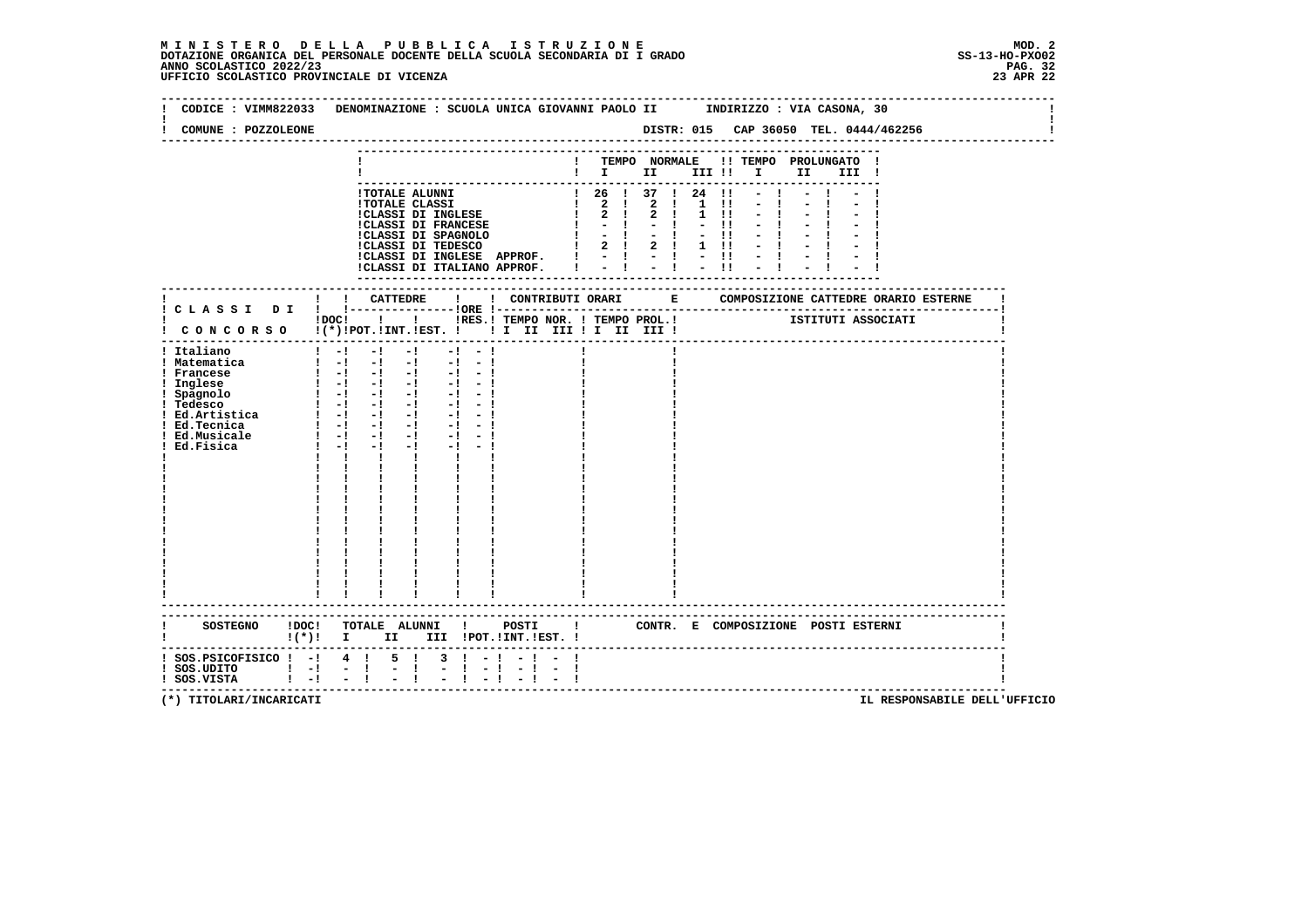| CODICE : VIMM82301R          | DENOMINAZIONE : MARCONI<br>INDIRIZZO : PIAZZA DELLA LIBERTA', 21                                                                                                                                                                                                                                                                                                                    |
|------------------------------|-------------------------------------------------------------------------------------------------------------------------------------------------------------------------------------------------------------------------------------------------------------------------------------------------------------------------------------------------------------------------------------|
| COMUNE : ALTAVILLA VICENTINA | DISTR: 032 CAP 36077 TEL. 044/572088                                                                                                                                                                                                                                                                                                                                                |
|                              | -----------------                                                                                                                                                                                                                                                                                                                                                                   |
|                              | TEMPO NORMALE !! TEMPO PROLUNGATO<br>$\mathbf{I}$ $\mathbf{I}$ $\mathbf{II}$<br>III !!<br>$\mathbf{I}$ and $\mathbf{I}$<br>II D<br>III !                                                                                                                                                                                                                                            |
|                              |                                                                                                                                                                                                                                                                                                                                                                                     |
|                              | !TOTALE ALUNNI<br>1 100 1 112 1 134 11<br>1 5 1 5 1 6 11<br>1 5 1 5 1 6 11                                                                                                                                                                                                                                                                                                          |
|                              |                                                                                                                                                                                                                                                                                                                                                                                     |
|                              | !TOTALE CLASSI<br>!CLASSI DI INGLESE<br>!CLASSI DI FRANCESE<br>$-1 - -11$                                                                                                                                                                                                                                                                                                           |
|                              | CLASSI DI SPAGNOLO<br>ICLASSI DI TEDESCO<br>5 ! 5 ! 6 !!<br>$\mathbf{I}$<br>$-1 - 1 - 11$                                                                                                                                                                                                                                                                                           |
|                              | $-1$ $-1$ $-11$ $-1$<br>!CLASSI DI INGLESE APPROF.                                                                                                                                                                                                                                                                                                                                  |
|                              | !CLASSI DI ITALIANO APPROF.                                                                                                                                                                                                                                                                                                                                                         |
|                              |                                                                                                                                                                                                                                                                                                                                                                                     |
|                              |                                                                                                                                                                                                                                                                                                                                                                                     |
|                              |                                                                                                                                                                                                                                                                                                                                                                                     |
|                              | $1DC!$ $1$ $1$<br>CONCORSO !(*)!POT.!INT.!EST. !! I II III !I II III !                                                                                                                                                                                                                                                                                                              |
|                              |                                                                                                                                                                                                                                                                                                                                                                                     |
| Italiano                     | $-1$ 81<br>- ! - - - ICOMPLETA CON<br>$1 \quad 91$<br>$1! - 116$                                                                                                                                                                                                                                                                                                                    |
| Matematica                   | - 1 - - - IVIMM83701P SMS ALDO MORO<br>- 1 - - - IALLA VIMM86601P IC VICENZA 8 - G.G.TRISSINO<br>1 1 1 1 1 1 2                                                                                                                                                                                                                                                                      |
| Francese                     |                                                                                                                                                                                                                                                                                                                                                                                     |
| Inglese                      | 1 31 -1 51 -1 -1 6 - - 1 - - - ALLA VIRTACON<br>1 -1 -1 -1 -1 -1 -1<br>1 21 -1 21 1 -12 - - - - - - COMPLETA CON                                                                                                                                                                                                                                                                    |
|                              | $\begin{tabular}{cccccccc} 1 & 21 & -1 & 21 & 11 & -112 & - & - & - & - & 1COMPLETA CON \\ 1 & 1 & 11 & 11 & 14 & - & - & 1 & - & - & - & 1 COMPLETA CON \\ 1 & 21 & -1 & 11 & 11 & 12 & - & - & - & - & 1 COMPLETA CON \\ 1 & 1 & 1 & 1 & 12 & - & - & - & - & 1 VIMM84001E TC VICENZA 3 & - & "SCAMOZZI" \\ 1 & 1 & 1 & 1 & 12 & - & - & - & - & 1 VIMM872012 TC VICENZA 2 & - &$ |
| Spagnolo                     |                                                                                                                                                                                                                                                                                                                                                                                     |
|                              |                                                                                                                                                                                                                                                                                                                                                                                     |
|                              |                                                                                                                                                                                                                                                                                                                                                                                     |
|                              |                                                                                                                                                                                                                                                                                                                                                                                     |
| Ed.Tecnica                   | $\begin{array}{cccccccc} 1 & 1 & 1 & 1 & 1 & 1 & 4 \\ 1 & 21 & -1 & 11 & 11 & -114 \end{array}$                                                                                                                                                                                                                                                                                     |
|                              |                                                                                                                                                                                                                                                                                                                                                                                     |
|                              |                                                                                                                                                                                                                                                                                                                                                                                     |
| Ed.Fisica                    |                                                                                                                                                                                                                                                                                                                                                                                     |
|                              | - - !VIMM83701P SMS ALDO MORO                                                                                                                                                                                                                                                                                                                                                       |
|                              |                                                                                                                                                                                                                                                                                                                                                                                     |
|                              |                                                                                                                                                                                                                                                                                                                                                                                     |
|                              |                                                                                                                                                                                                                                                                                                                                                                                     |
|                              |                                                                                                                                                                                                                                                                                                                                                                                     |
|                              |                                                                                                                                                                                                                                                                                                                                                                                     |
|                              |                                                                                                                                                                                                                                                                                                                                                                                     |
|                              | $\mathbf{I}$<br>CONTR. E COMPOSIZIONE POSTI ESTERNI<br>$!(*)!$ I II III !POT.!INT.!EST. !                                                                                                                                                                                                                                                                                           |
|                              |                                                                                                                                                                                                                                                                                                                                                                                     |
| ! SOS.PSICOFISICO ! 2! 4 !   | $2 \t1 \t4 \t1 \t1 \t2 \t1 -$                                                                                                                                                                                                                                                                                                                                                       |
| $!$ SOS.UDITO $!$ -!         | $-1$<br>$1 \quad 1$                                                                                                                                                                                                                                                                                                                                                                 |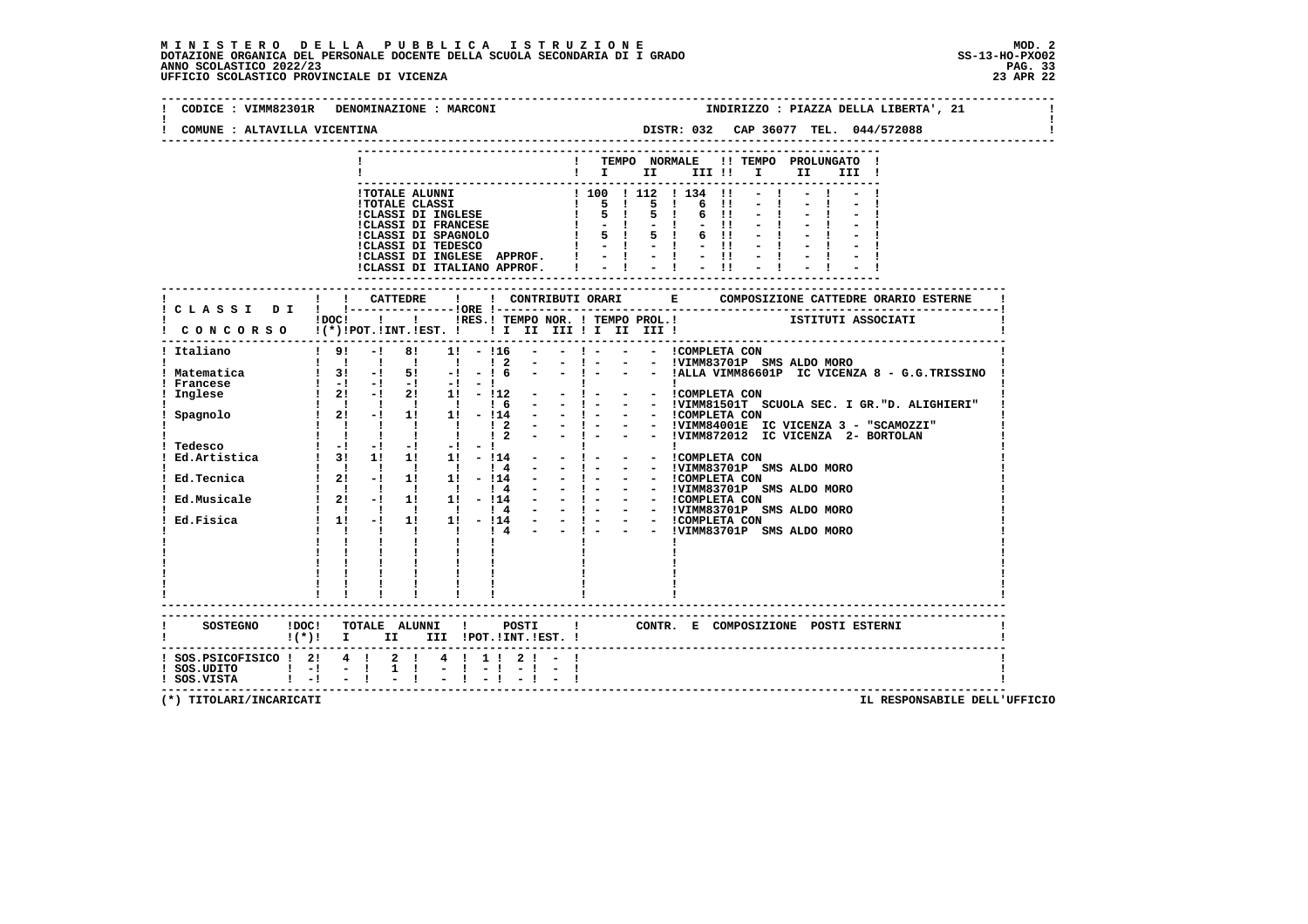| COMUNE : CORNEDO VICENTINO                                                                                                           |                                                |                                                                                                                                                                                                                                                                                                              |                                               |                     |  |                   |          |                                                                                                                           |  |                                                         |  |  |
|--------------------------------------------------------------------------------------------------------------------------------------|------------------------------------------------|--------------------------------------------------------------------------------------------------------------------------------------------------------------------------------------------------------------------------------------------------------------------------------------------------------------|-----------------------------------------------|---------------------|--|-------------------|----------|---------------------------------------------------------------------------------------------------------------------------|--|---------------------------------------------------------|--|--|
|                                                                                                                                      |                                                |                                                                                                                                                                                                                                                                                                              |                                               |                     |  |                   |          |                                                                                                                           |  | ! TEMPO NORMALE !! TEMPO PROLUNGATO !<br>$\blacksquare$ |  |  |
|                                                                                                                                      |                                                | !TOTALE ALUNNI<br>!TOTALE CLASSI $\begin{array}{ccccccccc} 1 & 92 & 1 & 102 & 1 & 12 & 11 \\ 1 & 92 & 1 & 12 & 1 & 12 & 11 \\ 1 & 10 & 1 & 10 & 1 & 12 & 1 \\ 1 & 5 & 1 & 5 & 1 & 6 & 11 \\ 1 & 6 & 11 & 10 & 11 & 1 & 1 \\ 1 & 7 & 10 & 11 & 1 & 1 & 1 \\ 1 & 8 & 1 & 5 & 1 & 6 & 1 \\ 1 & 10 & 10 & 10 & $ |                                               |                     |  |                   |          |                                                                                                                           |  | $-1$ $-1$ $-1$ $-1$                                     |  |  |
|                                                                                                                                      |                                                |                                                                                                                                                                                                                                                                                                              |                                               |                     |  |                   |          |                                                                                                                           |  |                                                         |  |  |
|                                                                                                                                      |                                                |                                                                                                                                                                                                                                                                                                              |                                               |                     |  |                   |          |                                                                                                                           |  |                                                         |  |  |
|                                                                                                                                      |                                                |                                                                                                                                                                                                                                                                                                              |                                               |                     |  |                   |          | $-1$                                                                                                                      |  |                                                         |  |  |
|                                                                                                                                      |                                                |                                                                                                                                                                                                                                                                                                              |                                               |                     |  |                   |          |                                                                                                                           |  |                                                         |  |  |
|                                                                                                                                      |                                                | !CLASSI DI INGLESE APPROF. !                                                                                                                                                                                                                                                                                 |                                               |                     |  |                   |          | $\begin{array}{cccccccccccccc} 1 & 1 & 1 & 1 & 1 & 1 & 1 & 1 & 1 \\ 1 & 1 & 1 & 1 & 1 & 1 & 1 & 1 & 1 & 1 \\ \end{array}$ |  |                                                         |  |  |
|                                                                                                                                      |                                                | !CLASSI DI ITALIANO APPROF. !                                                                                                                                                                                                                                                                                |                                               |                     |  |                   |          |                                                                                                                           |  |                                                         |  |  |
|                                                                                                                                      |                                                |                                                                                                                                                                                                                                                                                                              |                                               |                     |  |                   |          |                                                                                                                           |  |                                                         |  |  |
|                                                                                                                                      |                                                |                                                                                                                                                                                                                                                                                                              |                                               |                     |  |                   |          |                                                                                                                           |  |                                                         |  |  |
|                                                                                                                                      |                                                | !DOC! ! ! !RES.! TEMPO NOR. ! TEMPO PROL.! ISTITUTI ASSOCIATI                                                                                                                                                                                                                                                |                                               |                     |  |                   |          |                                                                                                                           |  |                                                         |  |  |
| ! CONCORSO !(*)!POT.!INT.!EST. ! ! I III III II III III !                                                                            |                                                |                                                                                                                                                                                                                                                                                                              |                                               |                     |  |                   |          |                                                                                                                           |  |                                                         |  |  |
| ! Italiano                                                                                                                           |                                                | $-!$ 8! 1! $-!$ 16                                                                                                                                                                                                                                                                                           |                                               |                     |  |                   |          |                                                                                                                           |  |                                                         |  |  |
|                                                                                                                                      |                                                | !!!!!!!!? - - ! - - - !VIMM819015 SMS "FOGAZZARO" TRISSINO                                                                                                                                                                                                                                                   |                                               |                     |  |                   |          |                                                                                                                           |  |                                                         |  |  |
| ! Matematica 1 6! - 1 5! 1! - 1 6 - - 1 - - - COMPLETA CON                                                                           |                                                |                                                                                                                                                                                                                                                                                                              |                                               |                     |  |                   |          |                                                                                                                           |  |                                                         |  |  |
| Francese                                                                                                                             |                                                | 1 1 1 1 12 - - 1 - - IVIMM82801X SECONDARIA 1 GRADO - NOVALE<br>1 21 - 1 11 11 - 114 - - 1 - - - ICOMPLETA CON<br>1 1 1 1 1 1 1 1 1 + 1 - - 1 - - - IVIMM81201A SMS "FERMI" CASTELGOMBERTO                                                                                                                   |                                               |                     |  |                   |          |                                                                                                                           |  |                                                         |  |  |
|                                                                                                                                      |                                                |                                                                                                                                                                                                                                                                                                              |                                               |                     |  |                   |          |                                                                                                                           |  |                                                         |  |  |
| Inglese                                                                                                                              |                                                | : 1 1 21 1 - 112 - - - - - ICOMPLETA CON<br>! 4! 1! 2! 1! - 112 - - ! - - - ICOMPLETA CON                                                                                                                                                                                                                    |                                               |                     |  |                   |          |                                                                                                                           |  |                                                         |  |  |
| Spagnolo                                                                                                                             |                                                | $\mathbf{1}$ and $\mathbf{1}$ and $\mathbf{1}$ and $\mathbf{1}$ and $\mathbf{1}$ and $\mathbf{1}$                                                                                                                                                                                                            |                                               |                     |  |                   |          |                                                                                                                           |  |                                                         |  |  |
|                                                                                                                                      |                                                |                                                                                                                                                                                                                                                                                                              |                                               |                     |  |                   |          |                                                                                                                           |  |                                                         |  |  |
| Tedesco $1 -1 -1 -1 -1 -1 -1 -1$<br>Ed.Artistica $1 2! -1 1! 1! -114 -11$                                                            |                                                |                                                                                                                                                                                                                                                                                                              |                                               |                     |  | - - ICOMPLETA CON |          |                                                                                                                           |  |                                                         |  |  |
| Ed.Tecnica                                                                                                                           |                                                |                                                                                                                                                                                                                                                                                                              |                                               |                     |  |                   |          |                                                                                                                           |  | - - !VIMM880011 SMS I.M.GARBIN                          |  |  |
|                                                                                                                                      |                                                |                                                                                                                                                                                                                                                                                                              |                                               |                     |  |                   |          |                                                                                                                           |  |                                                         |  |  |
| Ed.Musicale                                                                                                                          |                                                |                                                                                                                                                                                                                                                                                                              |                                               |                     |  |                   |          |                                                                                                                           |  |                                                         |  |  |
|                                                                                                                                      |                                                |                                                                                                                                                                                                                                                                                                              |                                               |                     |  |                   |          |                                                                                                                           |  |                                                         |  |  |
| Ed.Fisica 1 2! -! 1! 1! - 114 - - 1 - - - ICOMPLETA CON                                                                              |                                                | $1 \quad 1 \quad 1 \quad 1 \quad 1 \quad 1 \quad 1 \quad 4 \quad - \quad - \quad 1 \quad -$                                                                                                                                                                                                                  |                                               |                     |  |                   |          |                                                                                                                           |  | - - !VIMM880011 SMS I.M.GARBIN                          |  |  |
| Strumento Musicale ! 3! -!                                                                                                           |                                                |                                                                                                                                                                                                                                                                                                              | $4! -1 -1$                                    |                     |  |                   |          |                                                                                                                           |  |                                                         |  |  |
|                                                                                                                                      | $\mathbf{1}$ $\mathbf{1}$                      |                                                                                                                                                                                                                                                                                                              | $\mathbf{I}$ and $\mathbf{I}$<br>$\mathbf{I}$ |                     |  |                   |          |                                                                                                                           |  |                                                         |  |  |
|                                                                                                                                      | $\mathbf{I}$ and $\mathbf{I}$ and $\mathbf{I}$ |                                                                                                                                                                                                                                                                                                              | $\mathbf{1}$ $\mathbf{1}$                     |                     |  |                   |          |                                                                                                                           |  |                                                         |  |  |
|                                                                                                                                      |                                                | $\mathbf{1}$ $\mathbf{1}$                                                                                                                                                                                                                                                                                    |                                               |                     |  |                   |          |                                                                                                                           |  |                                                         |  |  |
|                                                                                                                                      |                                                |                                                                                                                                                                                                                                                                                                              |                                               |                     |  |                   |          |                                                                                                                           |  |                                                         |  |  |
|                                                                                                                                      |                                                |                                                                                                                                                                                                                                                                                                              |                                               |                     |  |                   | -------- |                                                                                                                           |  |                                                         |  |  |
| SOSTEGNO IDOCI TOTALE ALUNNI I POSTI I CONTR. E COMPOSIZIONE POSTI——————————————————————————————————<br>I(*)! I IIIIIPOT.IINT.IEST.I |                                                |                                                                                                                                                                                                                                                                                                              |                                               |                     |  |                   |          |                                                                                                                           |  |                                                         |  |  |
|                                                                                                                                      |                                                |                                                                                                                                                                                                                                                                                                              |                                               |                     |  |                   |          |                                                                                                                           |  |                                                         |  |  |
| $1$ SOS.PSICOFISICO $1$ 4! 8 ! 7 ! 5 ! - ! 7 ! - !<br>$!$ SOS.UDITO $!$ - $!$ - $!$ - $!$ - $!$                                      |                                                |                                                                                                                                                                                                                                                                                                              |                                               | $-1$ $-1$ $-1$ $-1$ |  |                   |          |                                                                                                                           |  |                                                         |  |  |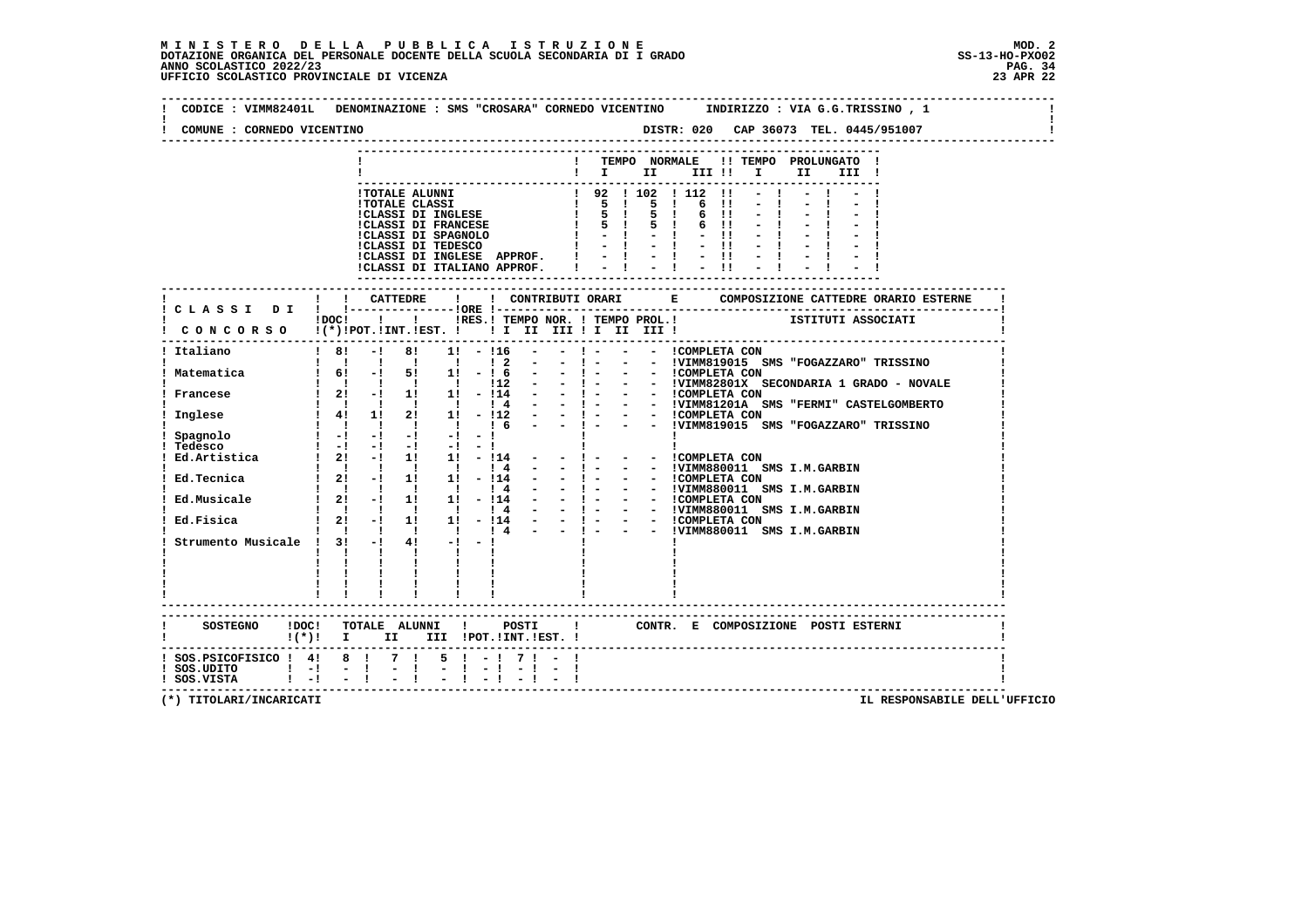#### **M I N I S T E R O D E L L A P U B B L I C A I S T R U Z I O N E MOD. 2DOTAZIONE ORGANICA DEL PERSONALE DOCENTE DELLA SCUOLA SECONDARIA DI I GRADO** ANNO SCOLASTICO 2022/23  **UFFICIO SCOLASTICO PROVINCIALE DI VICENZA 23 APR 22**

 $\sim$  100  $\pm$ 

 $\mathbf{I}$ 

 $\mathbf{I}$ 

 **-------------------------------------------------------------------------------------------------------------------------------- ! CODICE : VIMM82401L DENOMINAZIONE : SMS "CROSARA" CORNEDO VICENTINO INDIRIZZO : VIA G.G.TRISSINO , 1 ! ! ! ! COMUNE : CORNEDO VICENTINO DISTR: 020 CAP 36073 TEL. 0445/951007 ! --------------------------------------------------------------------------------------------------------------------------------**

 **NUMERO DI CORSI ATTIVATI SULLA SCUOLA: 1**

| IS T R U M E N T I  | DOC! |     | POSTI                 |     | ! ORE<br>.    |        | !CONTR. ORARI E COMPOSIZIONE POSTI ORARIO ESTERNI |
|---------------------|------|-----|-----------------------|-----|---------------|--------|---------------------------------------------------|
| IMUSICALI           | (*)! |     | !POT. ! INT. ! EST. ! |     | $IRES.IORE$ ! | !UTIL! | ISTITUTI ASSOCIATI                                |
| ! ARPA              | - 1  | - 1 | - 1                   | - 1 | - 1           |        |                                                   |
| ! CHITARRA          | - 1  | - ! | 11                    | - ! | - 1           |        |                                                   |
| ! CLARINETTO        | 11   | - 1 | 11                    | - 1 | - 1           |        |                                                   |
| ! CORNO             | - 1  | - 1 | - !                   | - 1 | - 1           |        |                                                   |
| ! FAGOTTO           | - 1  | - 1 | - 1                   | - 1 | - 1           |        |                                                   |
| <b>!FISARMONICA</b> | - 1  | - 1 | - 1                   | - 1 | - 1           |        |                                                   |
| ! FLAUTO            | 1!   | - ! | 1!                    | - ! | - 1           |        |                                                   |
| ! OBOE              | - 1  | - 1 | - !                   | - 1 | - 1           |        |                                                   |
| <b>!PERCUSSIONI</b> | - 1  | - 1 | - 1                   | - 1 | - 1           |        |                                                   |
| <b>!PIANOFORTE</b>  | 11   | - 1 | 11                    | - 1 | - 1           |        |                                                   |
| <b>! SAXOFONO</b>   | - 1  | - 1 | - 1                   | - 1 | - 1           |        |                                                   |
| ! TROMBA            | - 1  | - 1 | - 1                   | - 1 | - 1           |        |                                                   |
| ! VIOLINO           | - 1  | - 1 | - 1                   | - 1 | - 1           |        |                                                   |
| ! VIOLONCELLO       | - 1  | - ! | - 1                   | - ! | - 1           |        |                                                   |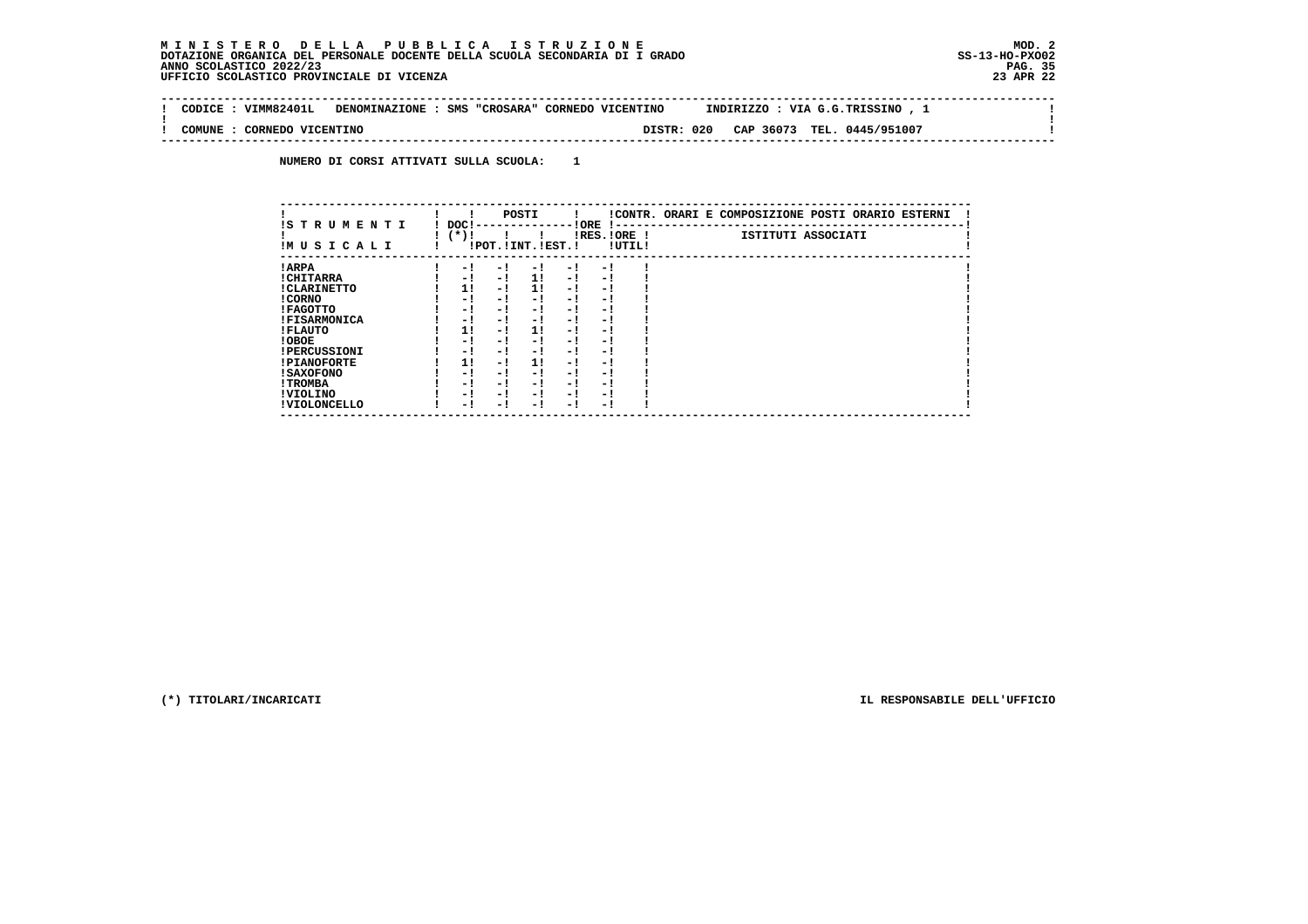| COMUNE : LUGO DI VICENZA                                                                       |                                                                                                                                                                                                                                                                                                                                                                                                                                                                                                                                                                                                                         | CODICE: VIMM82501C DENOMINAZIONE: SMS "NODARI" LUGO DI VICENZA INDIRIZZO: VIA MATTEOTTI, 28                                                                     |
|------------------------------------------------------------------------------------------------|-------------------------------------------------------------------------------------------------------------------------------------------------------------------------------------------------------------------------------------------------------------------------------------------------------------------------------------------------------------------------------------------------------------------------------------------------------------------------------------------------------------------------------------------------------------------------------------------------------------------------|-----------------------------------------------------------------------------------------------------------------------------------------------------------------|
|                                                                                                |                                                                                                                                                                                                                                                                                                                                                                                                                                                                                                                                                                                                                         | ! TEMPO NORMALE !! TEMPO PROLUNGATO !<br>$\blacksquare$                                                                                                         |
|                                                                                                | 1 TOTALE ALUNNI<br>1 TOTALE CLASSI DI INGLESE   1 3 1 2 1 2 11<br>1 3 1 2 1 2 11<br>1 3 1 2 1 2 11<br>1 CLASSI DI FRANCESE   3 1 2 1 2 11<br>1 CLASSI DI SPAGNOLO   - 1 - 1 - 1 1<br>1 CLASSI DI SPAGNOLO   - 1 - 1 - 1 1<br>1 CLASSI DI TED                                                                                                                                                                                                                                                                                                                                                                            | $-1$                                                                                                                                                            |
|                                                                                                |                                                                                                                                                                                                                                                                                                                                                                                                                                                                                                                                                                                                                         |                                                                                                                                                                 |
|                                                                                                | ! CONCORSO !(*)!POT.!INT.!EST. !! II III III II III !                                                                                                                                                                                                                                                                                                                                                                                                                                                                                                                                                                   | !DOC! ! ! RES.! TEMPO NOR. ! TEMPO PROL.! ISTITUTI ASSOCIATI                                                                                                    |
| ! Italiano<br>! Matematica<br>! Francese<br>: 11191000<br>! Spagnolo<br>! Tedesco<br>Ed.Fisica | $1 \t6! - 1 \t7! - 1 \t4!$<br>$! 4! -1 4! -1 6!$<br><b>Contract Contract District</b><br>1 1 -1 -1 1 -112 - - 1 - - - ICOMPLETA CON<br>1 1 1 1 1 1 1 6 - - 1 - - - IVIMM843012 "P. MARASCHIN"<br>$\frac{1}{2}$ Inglese $\frac{1}{2}$ $\frac{2}{2}$ $\frac{1}{2}$ $\frac{2}{2}$ $\frac{1}{2}$ $\frac{3}{2}$ $\frac{1}{2}$<br>$\begin{bmatrix} 1 & -1 & -1 & -1 & -1 & -1 \end{bmatrix}$<br>$\mathbf{I}$<br>  Ed.Artistica   11 - 11 - 18  <br>  Ed.Tecnica   11 - 11 - 18  <br>  Ed.Musicale   21 11 11 - 18  <br>$\frac{1}{1!}$ $\frac{1}{1!}$ $\frac{1}{1!}$<br>$1! -18!$<br>$\mathbf{I}$<br>------------------------- | - - !COMPLETA CON<br>$\mathbf{I}$<br>1 1 1 - 1 1 - 11 - 114 - - 1 - - - ICOMPLETA CON<br>1 1 1 1 1 1 1 1 4 - - 1 - - - IVIMM81001P I.C. BREGANZE -SMS "LAVERDA" |
|                                                                                                | ! (*)! I II III !POT.!INT.!EST.!                                                                                                                                                                                                                                                                                                                                                                                                                                                                                                                                                                                        | SOSTEGNO ! DOC! TOTALE ALUNNI ! POSTI ! CONTR. E COMPOSIZIONE POSTI ESTERNI                                                                                     |
| $:$ SOS.PSICOFISICO $:$ 1! 6 !<br>$!$ SOS.UDITO $!$ $-!$<br>$!$ SOS.VISTA $!$ $-!$ $-$ !       | $-!$ 2 $-!$ 2 $-!$<br>$\mathbb{Z} \setminus \mathbb{R}$<br>$-1 - 1$<br>$\sim$ 1.                                                                                                                                                                                                                                                                                                                                                                                                                                                                                                                                        |                                                                                                                                                                 |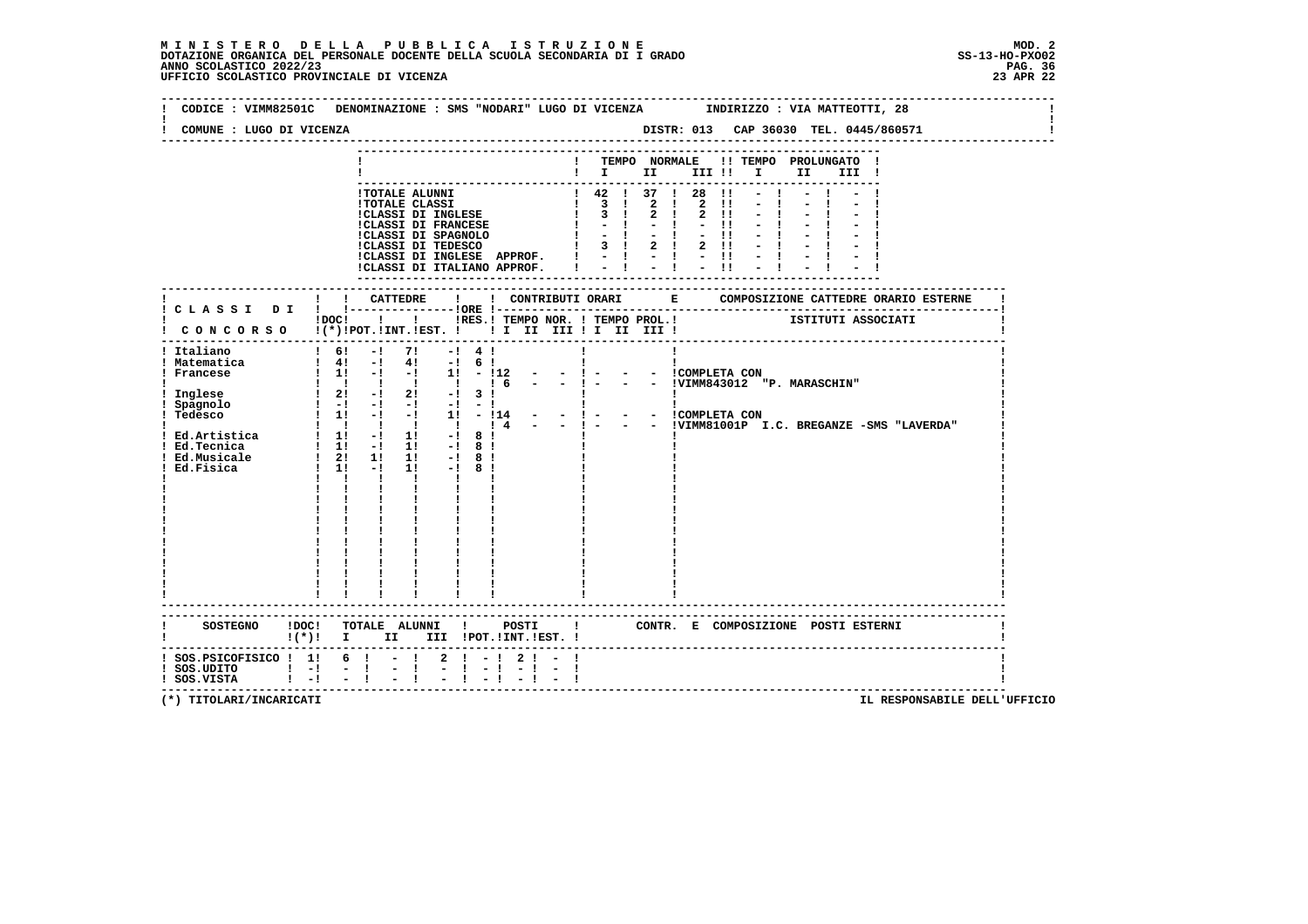### **M I N I S T E R O D E L L A P U B B L I C A I S T R U Z I O N E MOD. 2**DOTAZIONE ORGANICA DEL PERSONALE DOCENTE DELLA SCUOLA SECONDARIA DI I GRADO **SCOLASTICO SCOLASTICO 2022/23 PAG. 37**<br>PAG ANNO SCOLASTICO 2022/23 PAG. 37<br>23 APR 22 UFFICIO SCOLASTICO PROVINCIALE DI VICENZA

|                                                                                                                                                              | CODICE : VIMM82502D DENOMINAZIONE : SMS FARA VICENTINO                                                                                                                                                                                                                                                                                                                                                                                        |                       | INDIRIZZO : VIA G.MARCONI, 32<br>DISTR: 013 CAP 36030 TEL. 0445/897096                                                                                                                                                                                                                                                 |                             |  |  |  |  |  |
|--------------------------------------------------------------------------------------------------------------------------------------------------------------|-----------------------------------------------------------------------------------------------------------------------------------------------------------------------------------------------------------------------------------------------------------------------------------------------------------------------------------------------------------------------------------------------------------------------------------------------|-----------------------|------------------------------------------------------------------------------------------------------------------------------------------------------------------------------------------------------------------------------------------------------------------------------------------------------------------------|-----------------------------|--|--|--|--|--|
| COMUNE : FARA VICENTINO                                                                                                                                      |                                                                                                                                                                                                                                                                                                                                                                                                                                               |                       |                                                                                                                                                                                                                                                                                                                        |                             |  |  |  |  |  |
|                                                                                                                                                              |                                                                                                                                                                                                                                                                                                                                                                                                                                               |                       | ! TEMPO NORMALE !! TEMPO PROLUNGATO !<br>$\blacksquare$ $\blacksquare$ $\blacksquare$ $\blacksquare$ $\blacksquare$ $\blacksquare$ $\blacksquare$ $\blacksquare$ $\blacksquare$ $\blacksquare$ $\blacksquare$ $\blacksquare$ $\blacksquare$ $\blacksquare$ $\blacksquare$ $\blacksquare$ $\blacksquare$ $\blacksquare$ |                             |  |  |  |  |  |
|                                                                                                                                                              | !CLASSI DI INGLESE APPROF. !<br>!CLASSI DI ITALIANO APPROF. I                                                                                                                                                                                                                                                                                                                                                                                 |                       | $1$ 33 1 34 1 40 11 - 1 - 1 - 1<br>$-1$<br>$= 1 + 1 + 1$<br>$-1$                                                                                                                                                                                                                                                       |                             |  |  |  |  |  |
|                                                                                                                                                              |                                                                                                                                                                                                                                                                                                                                                                                                                                               |                       |                                                                                                                                                                                                                                                                                                                        |                             |  |  |  |  |  |
|                                                                                                                                                              | IDOCI   I IRES. I TEMPO NOR. I TEMPO PROL. I   ISTITUTI ASSOCIATI<br>! CONCORSO !(*)!POT.!INT.!EST. !! I II III !I III III                                                                                                                                                                                                                                                                                                                    |                       |                                                                                                                                                                                                                                                                                                                        |                             |  |  |  |  |  |
| ! Italiano<br>! Matematica<br>! Francese<br>! Inglese<br>! Spagnolo<br>! Tedesco<br>! Ed. Artistica   -! -! -!<br>! Ed.Tecnica<br>! Ed.Musicale<br>Ed.Fisica | $\frac{1}{2}$ $\frac{1}{2}$ $\frac{1}{2}$ $\frac{1}{2}$ $\frac{1}{2}$<br>$-1$ $-1$<br>$-1 - 1$<br>$1 - 1 - 1 - 1 - 1 - 1$<br>$-1 - 1$<br>$\begin{bmatrix} 1 & -1 & -1 & -1 \end{bmatrix}$<br>$-1 - 1$<br>$\begin{bmatrix} 1 & -1 & -1 & -1 \end{bmatrix}$<br>$-1 - 1$<br>$1 - 1 - 1$<br>$-1$ $-$<br>$-1 - -1$<br>$1 - 1 - 1$<br>$-1$<br>$-1$ $-1$<br>$\mathbf{1}$ $\mathbf{1}$ $\mathbf{1}$<br>$\mathbf{I}$ and $\mathbf{I}$<br>$\frac{1}{1}$ |                       |                                                                                                                                                                                                                                                                                                                        |                             |  |  |  |  |  |
|                                                                                                                                                              | SOSTEGNO !DOC! TOTALE ALUNNI ! POSTI ! CONTR. E COMPOSIZIONE POSTI ESTERNI<br>$!(*)!$ I II III !POT.!INT.!EST. !                                                                                                                                                                                                                                                                                                                              | ------                |                                                                                                                                                                                                                                                                                                                        |                             |  |  |  |  |  |
| $:$ SOS. PSICOFISICO $:$ - $:$ - $:$ 2 $:$<br>! SOS.UDITO ! -! - ! - !<br>! SOS.VISTA ! -! - ! - !                                                           | $1 \t-1 \t-1 \t-1$<br>$-1 - 1$                                                                                                                                                                                                                                                                                                                                                                                                                | $-1 - 1$<br>$-1 - -1$ |                                                                                                                                                                                                                                                                                                                        | --------------------------- |  |  |  |  |  |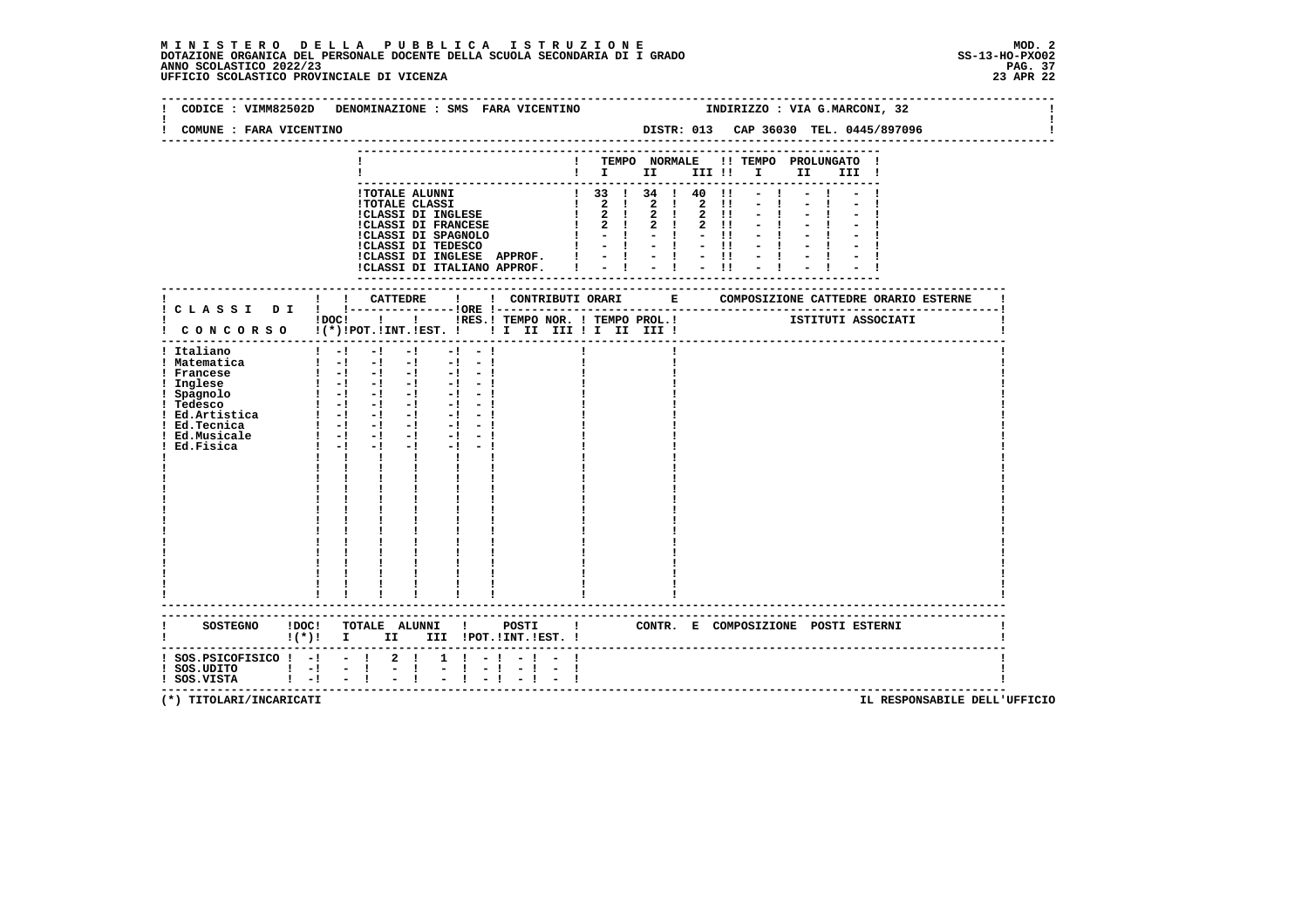### **M I N I S T E R O D E L L A P U B B L I C A I S T R U Z I O N E MOD. 2**DOTAZIONE ORGANICA DEL PERSONALE DOCENTE DELLA SCUOLA SECONDARIA DI I GRADO **SCOLASTICO SCOLASTICO 2022/23 PAG. 38**<br>23 ANNO SCOLASTICO 2022/23 PAG. 38<br>23 APR 22 UFFICIO SCOLASTICO PROVINCIALE DI VICENZA

| COMUNE : MONTEGALDA                                 |                                                                                                                                                                                                                    |
|-----------------------------------------------------|--------------------------------------------------------------------------------------------------------------------------------------------------------------------------------------------------------------------|
|                                                     | ! TEMPO NORMALE !! TEMPO PROLUNGATO !<br>$\blacksquare$ $\blacksquare$ $\blacksquare$ $\blacksquare$ $\blacksquare$ $\blacksquare$ $\blacksquare$<br>II a<br>III !                                                 |
|                                                     | $\mathbf{H} = \mathbf{H}$<br>$1! - 1$<br>ICLASSI DI INGLESE APPROF. $1 - 1 - 1 - 11 - 1$<br>ICLASSI DI ITALIANO APPROF. $1 - 1 - 1 - 11 - 1$                                                                       |
|                                                     |                                                                                                                                                                                                                    |
|                                                     | ! CONCORSO !(*)!POT.!INT.!EST. ! ! I II III ! I III III !                                                                                                                                                          |
| ! Italiano<br>! Matematica<br>! Francese<br>Inglese | $\frac{1}{2}$ 4! $\frac{1}{2}$ 6! $\frac{1}{2}$ - 12<br>- ! - - - !ALLA VIMM864013 VIRGILIO<br>$\mathbf{I}$ and $\mathbf{I}$<br>$1 \quad 1 \quad$<br>$\mathbf{I}$<br>$\mathbf{I}$<br>$\mathbf{I}$ and $\mathbf{I}$ |
|                                                     | SOSTEGNO !DOC! TOTALE ALUNNI ! POSTI<br>! CONTR. E COMPOSIZIONE POSTI ESTERNI<br>$!(*)!$ I II III !POT.!INT.!EST. !                                                                                                |
| ! SOS.UDITO ! -! - !<br>! SOS.VISTA ! -! - !        | ! SOS.PSICOFISICO ! 1! 2 ! 3 ! - ! - ! 2 ! -<br>$-1$                                                                                                                                                               |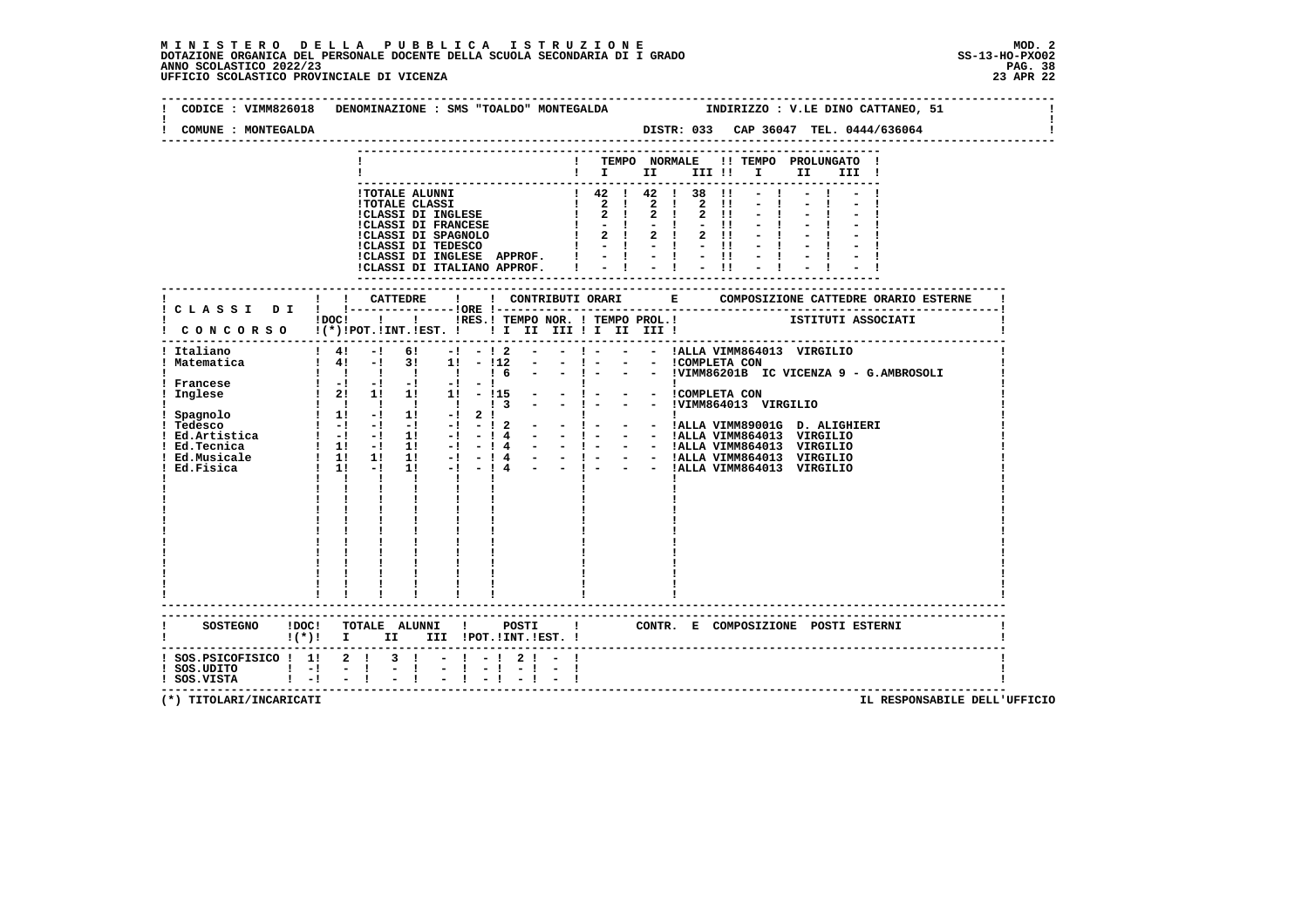### **M I N I S T E R O D E L L A P U B B L I C A I S T R U Z I O N E MOD. 2**DOTAZIONE ORGANICA DEL PERSONALE DOCENTE DELLA SCUOLA SECONDARIA DI I GRADO **SCOLASTICO SCOLASTICO 2022/23 PAG-**<br>PAG ANNO SCOLASTICO 2022/23 PAG. 39<br>23 APR 22 UFFICIO SCOLASTICO PROVINCIALE DI VICENZA

| CODICE: VIMM826029 DENOMINAZIONE: SMS GRISIGNANO DI ZOCCO                                                                                                                                                             |                                                            |                                            |                                        |  |       |  |  |  | INDIRIZZO : VIA PAVESE , 1                                                                                                                                                                                                                                                                                                   |  |  |  |
|-----------------------------------------------------------------------------------------------------------------------------------------------------------------------------------------------------------------------|------------------------------------------------------------|--------------------------------------------|----------------------------------------|--|-------|--|--|--|------------------------------------------------------------------------------------------------------------------------------------------------------------------------------------------------------------------------------------------------------------------------------------------------------------------------------|--|--|--|
| COMUNE : GRISIGNANO DI ZOCCO                                                                                                                                                                                          |                                                            |                                            |                                        |  |       |  |  |  |                                                                                                                                                                                                                                                                                                                              |  |  |  |
|                                                                                                                                                                                                                       |                                                            |                                            |                                        |  |       |  |  |  | ! TEMPO NORMALE !! TEMPO PROLUNGATO !                                                                                                                                                                                                                                                                                        |  |  |  |
|                                                                                                                                                                                                                       |                                                            |                                            |                                        |  |       |  |  |  | $\blacksquare$                                                                                                                                                                                                                                                                                                               |  |  |  |
|                                                                                                                                                                                                                       |                                                            |                                            |                                        |  |       |  |  |  |                                                                                                                                                                                                                                                                                                                              |  |  |  |
|                                                                                                                                                                                                                       |                                                            |                                            |                                        |  |       |  |  |  | ! TOTALE ALUNNI<br>! TOTALE ALUNNI<br>! TOTALE CLASSI DI INGLESE $\begin{array}{cccccccccccccccc} 1 & 1 & 2 & 1 & 1 & 2 & 1 & - & 1 & - & 1 \\ 1 & 2 & 1 & 1 & 2 & 1 & - & 1 & - & 1 \\ 1 & 2 & 1 & 1 & 2 & 1 & - & 1 & - & 1 \\ 1 & 2 & 1 & 1 & 2 & 1 & - & 1 & - & 1 \\ 1 & 2 & 1 & 1 & 2 & 1 & - & 1 & - & 1 \\ 1 & 2 & $ |  |  |  |
|                                                                                                                                                                                                                       |                                                            |                                            |                                        |  |       |  |  |  | $1 - 1 - 1 - 11 - 1 - 1$                                                                                                                                                                                                                                                                                                     |  |  |  |
|                                                                                                                                                                                                                       |                                                            |                                            |                                        |  |       |  |  |  |                                                                                                                                                                                                                                                                                                                              |  |  |  |
|                                                                                                                                                                                                                       |                                                            |                                            |                                        |  |       |  |  |  |                                                                                                                                                                                                                                                                                                                              |  |  |  |
|                                                                                                                                                                                                                       |                                                            |                                            |                                        |  |       |  |  |  | ICLASSI DI INGLESE APPROF. $1 - 1 - 1 - 1 - 1 - 1$<br>ICLASSI DI ITALIANO APPROF. $1 - 1 - 1 - 1 - 1 - 1$                                                                                                                                                                                                                    |  |  |  |
|                                                                                                                                                                                                                       |                                                            |                                            |                                        |  |       |  |  |  |                                                                                                                                                                                                                                                                                                                              |  |  |  |
|                                                                                                                                                                                                                       |                                                            |                                            |                                        |  |       |  |  |  |                                                                                                                                                                                                                                                                                                                              |  |  |  |
|                                                                                                                                                                                                                       |                                                            |                                            |                                        |  |       |  |  |  |                                                                                                                                                                                                                                                                                                                              |  |  |  |
| ! CONCORSO !(*)!POT.!INT.!EST. !!! II III !I II III !                                                                                                                                                                 |                                                            | !DOC! ! ! !RES.! TEMPO NOR. ! TEMPO PROL.! |                                        |  |       |  |  |  | ISTITUTI ASSOCIATI                                                                                                                                                                                                                                                                                                           |  |  |  |
|                                                                                                                                                                                                                       |                                                            |                                            |                                        |  |       |  |  |  |                                                                                                                                                                                                                                                                                                                              |  |  |  |
| ! Italiano<br>! Matematica                                                                                                                                                                                            | $1 - 1 - 1 - 1 - 1 - 1 - 1$<br>$1 - 1 - 1 - 1 - 1 - 1$     |                                            |                                        |  |       |  |  |  |                                                                                                                                                                                                                                                                                                                              |  |  |  |
| ! Francese                                                                                                                                                                                                            |                                                            |                                            |                                        |  |       |  |  |  |                                                                                                                                                                                                                                                                                                                              |  |  |  |
| ! Inglese                                                                                                                                                                                                             | $\begin{bmatrix} 1 & -1 & -1 & -1 & -1 & -1 \end{bmatrix}$ |                                            |                                        |  |       |  |  |  |                                                                                                                                                                                                                                                                                                                              |  |  |  |
|                                                                                                                                                                                                                       |                                                            |                                            |                                        |  |       |  |  |  |                                                                                                                                                                                                                                                                                                                              |  |  |  |
|                                                                                                                                                                                                                       |                                                            |                                            |                                        |  |       |  |  |  |                                                                                                                                                                                                                                                                                                                              |  |  |  |
| ! Ed.Tecnica                                                                                                                                                                                                          | $\begin{bmatrix} 1 & -1 & -1 & -1 & -1 & -1 \end{bmatrix}$ |                                            |                                        |  |       |  |  |  |                                                                                                                                                                                                                                                                                                                              |  |  |  |
| ! Ed.Musicale<br>Ed.Fisica                                                                                                                                                                                            |                                                            |                                            |                                        |  |       |  |  |  |                                                                                                                                                                                                                                                                                                                              |  |  |  |
|                                                                                                                                                                                                                       |                                                            | $1 \quad 1 \quad 1 \quad 1 \quad 1$        |                                        |  |       |  |  |  |                                                                                                                                                                                                                                                                                                                              |  |  |  |
|                                                                                                                                                                                                                       |                                                            |                                            |                                        |  |       |  |  |  |                                                                                                                                                                                                                                                                                                                              |  |  |  |
|                                                                                                                                                                                                                       |                                                            |                                            |                                        |  |       |  |  |  |                                                                                                                                                                                                                                                                                                                              |  |  |  |
|                                                                                                                                                                                                                       |                                                            | $\frac{1}{1}$                              |                                        |  |       |  |  |  |                                                                                                                                                                                                                                                                                                                              |  |  |  |
|                                                                                                                                                                                                                       |                                                            |                                            |                                        |  |       |  |  |  |                                                                                                                                                                                                                                                                                                                              |  |  |  |
|                                                                                                                                                                                                                       |                                                            |                                            |                                        |  |       |  |  |  |                                                                                                                                                                                                                                                                                                                              |  |  |  |
|                                                                                                                                                                                                                       |                                                            |                                            |                                        |  |       |  |  |  |                                                                                                                                                                                                                                                                                                                              |  |  |  |
|                                                                                                                                                                                                                       |                                                            |                                            |                                        |  |       |  |  |  |                                                                                                                                                                                                                                                                                                                              |  |  |  |
|                                                                                                                                                                                                                       |                                                            | $\mathbf{I}$                               | $\mathbf{i}$ $\mathbf{j}$ $\mathbf{k}$ |  |       |  |  |  |                                                                                                                                                                                                                                                                                                                              |  |  |  |
|                                                                                                                                                                                                                       |                                                            |                                            |                                        |  |       |  |  |  |                                                                                                                                                                                                                                                                                                                              |  |  |  |
|                                                                                                                                                                                                                       | <u>              </u>                                      |                                            |                                        |  |       |  |  |  |                                                                                                                                                                                                                                                                                                                              |  |  |  |
| <b>SOSTEGNO</b>                                                                                                                                                                                                       | !DOC! TOTALE ALUNNI !                                      |                                            |                                        |  | POSTI |  |  |  |                                                                                                                                                                                                                                                                                                                              |  |  |  |
| !(*)! I II III !POT.!INT.!EST.!                                                                                                                                                                                       |                                                            |                                            |                                        |  |       |  |  |  | ! CONTR. E COMPOSIZIONE POSTI ESTERNI                                                                                                                                                                                                                                                                                        |  |  |  |
| --------------------<br>! SOS.PSICOFISICO ! -! 3 ! 1 ! 1 ! -! - ! - !                                                                                                                                                 |                                                            |                                            |                                        |  |       |  |  |  |                                                                                                                                                                                                                                                                                                                              |  |  |  |
| $\frac{1}{1}$ SOS.UDITO $\frac{1}{1}$ - $\frac{1}{1}$ - $\frac{1}{1}$ - $\frac{1}{1}$ - $\frac{1}{1}$ - $\frac{1}{1}$ - $\frac{1}{1}$ - $\frac{1}{1}$ - $\frac{1}{1}$ - $\frac{1}{1}$ - $\frac{1}{1}$ - $\frac{1}{1}$ |                                                            |                                            |                                        |  |       |  |  |  |                                                                                                                                                                                                                                                                                                                              |  |  |  |
|                                                                                                                                                                                                                       |                                                            |                                            |                                        |  |       |  |  |  |                                                                                                                                                                                                                                                                                                                              |  |  |  |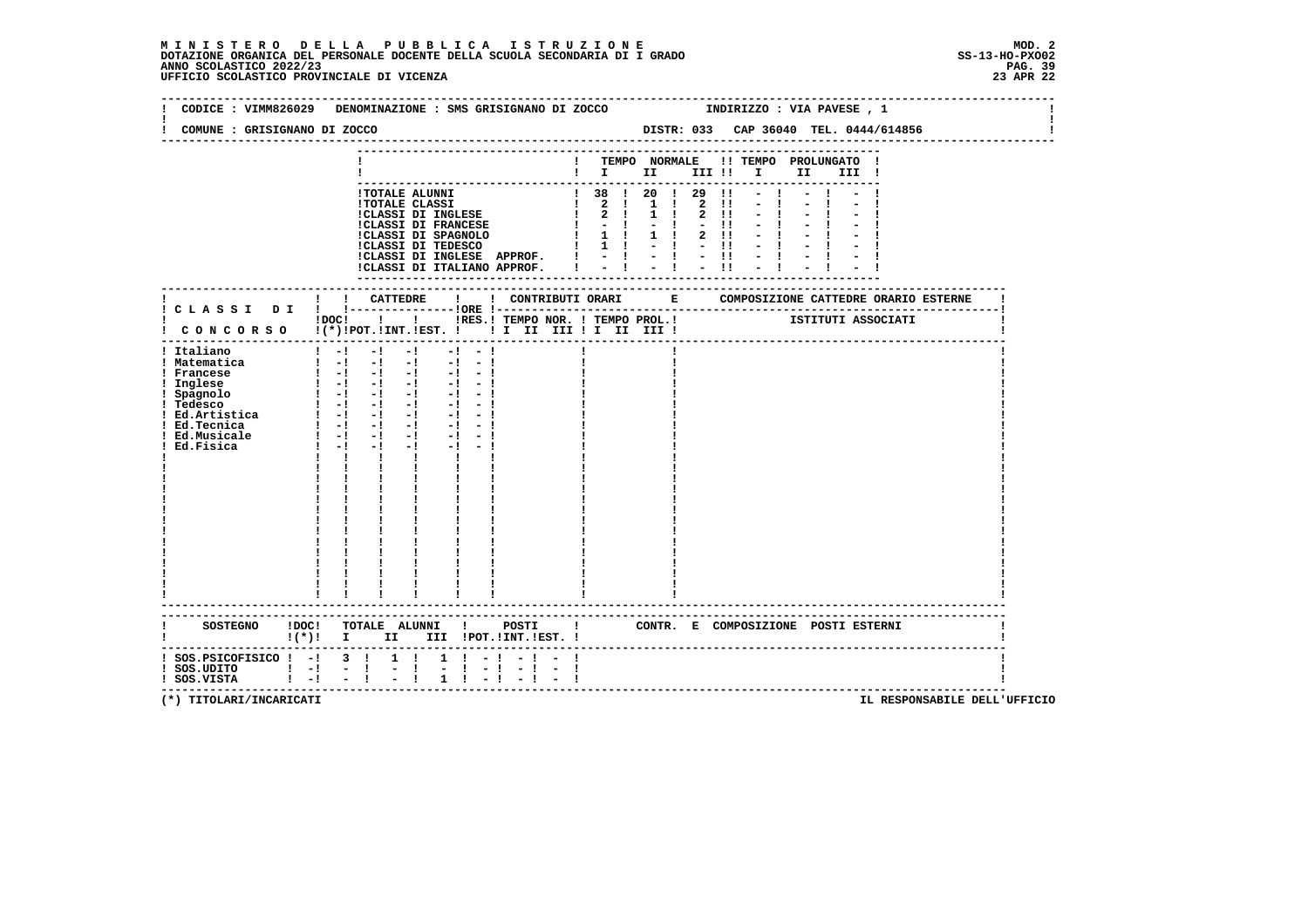| COMUNE : PIOVENE ROCCHETTE                                                                            |                                                                                                                                                                                                                                                                                                                                                                                                                                                                                                                                                                                 | CODICE : VIMM827014 DENOMINAZIONE : SMS "FOGAZZARO" PIOVENE R.          INDIRIZZO : VIALE MATTEOTTI, N. 8                                                                 |
|-------------------------------------------------------------------------------------------------------|---------------------------------------------------------------------------------------------------------------------------------------------------------------------------------------------------------------------------------------------------------------------------------------------------------------------------------------------------------------------------------------------------------------------------------------------------------------------------------------------------------------------------------------------------------------------------------|---------------------------------------------------------------------------------------------------------------------------------------------------------------------------|
|                                                                                                       |                                                                                                                                                                                                                                                                                                                                                                                                                                                                                                                                                                                 | ! TEMPO NORMALE !! TEMPO PROLUNGATO !<br>$\blacksquare$<br>II<br>III !                                                                                                    |
|                                                                                                       | !TOTALE ALUNNI<br>1707ALE CLASSI<br>1707ALE CLASSI<br>1707ALE CLASSI<br>1707ALE CLASSI<br>1707ALE CLASSI<br>1707ALE CLASSI<br>1712<br>1712<br>1712<br>1712<br>1712<br>1712<br>1712<br>1712<br>1712<br>1712<br>1712<br>1712<br>1712<br>1712<br>1712<br>1712<br>1712<br>1712<br>1712<br>1712<br>1712<br><br>!CLASSI DI INGLESE APPROF. !<br>!CLASSI DI ITALIANO APPROF.                                                                                                                                                                                                           | $! 76 ! 76 ! 90 !1 - 1$<br>4 11<br>$-1$<br>$4 \t11 - 1$<br>$1 \t3 \t1 \t3 \t1 \t3 \t11 \t-1$<br>$1 \t11 - 1$<br>$-11$<br>$-1$<br>$-1$ $-1$<br>$-11$<br>$-1$ $-1$<br>$-11$ |
|                                                                                                       |                                                                                                                                                                                                                                                                                                                                                                                                                                                                                                                                                                                 | !DOC! ! ! !RES.! TEMPO NOR. ! TEMPO PROL.! [STITUTI ASSOCIATI                                                                                                             |
| ! Italiano<br>! Matematica<br>! Francese<br>! Inglese<br>! Ed.Tecnica<br>! Ed.Musicale<br>! Ed.Fisica | ! CONCORSO !(*)!POT.!INT.!EST. ! ! I II III II III III !<br>$15! -1$<br>61<br>$1! - 112 - -$<br>$1\,6$<br>$\begin{array}{ccccccccc} & 1 & 41 & -1 & 41 & -1 & -1 \\ 1 & 11 & -1 & 11 & -1 & -1 \\ 1 & 21 & -1 & 21 & -1 & -1 \\ 1 & -1 & -1 & -1 & -1 & -1 \end{array}$<br>$-1$<br>1 Spagnolo 1 - 1 - 1 - 1 - 1<br>1 Tedesco 1 - 1 - 1 - 1 - 1<br>1 Ed.Artistica 1 1 - 1 1 - 1<br>-16<br>the contract of<br>$\mathbf{i}$ $\mathbf{j}$ $\mathbf{k}$ $\mathbf{k}$<br>$\mathbf{I}$ and $\mathbf{I}$ and $\mathbf{I}$ and $\mathbf{I}$<br>$\frac{1}{1}$ $\frac{1}{1}$ $\frac{1}{1}$ | - - !VIMM80901E SMS "REZZARA" CARRE'<br>$-1$ $-1$<br>- - !ALLA VIMM855018 SMS "A. FUSINATO"                                                                               |
|                                                                                                       | $\mathbf{I}$ and $\mathbf{I}$<br>-------------------------<br>SOSTEGNO !DOC! TOTALE ALUNNI ! POSTI<br>!(*)! I II III !POT.!INT.!EST.!                                                                                                                                                                                                                                                                                                                                                                                                                                           | ! CONTR. E COMPOSIZIONE POSTI ESTERNI                                                                                                                                     |
| ! SOS.PSICOFISICO ! 1! 7 !<br>$!$ SOS.UDITO $!$ $-!$ $-$ !<br>! SOS.VISTA   -! - !                    | $4! - 15! - 1$<br>5 1<br>$-1$<br>$-1$ $-1$ $-1$ $-1$                                                                                                                                                                                                                                                                                                                                                                                                                                                                                                                            |                                                                                                                                                                           |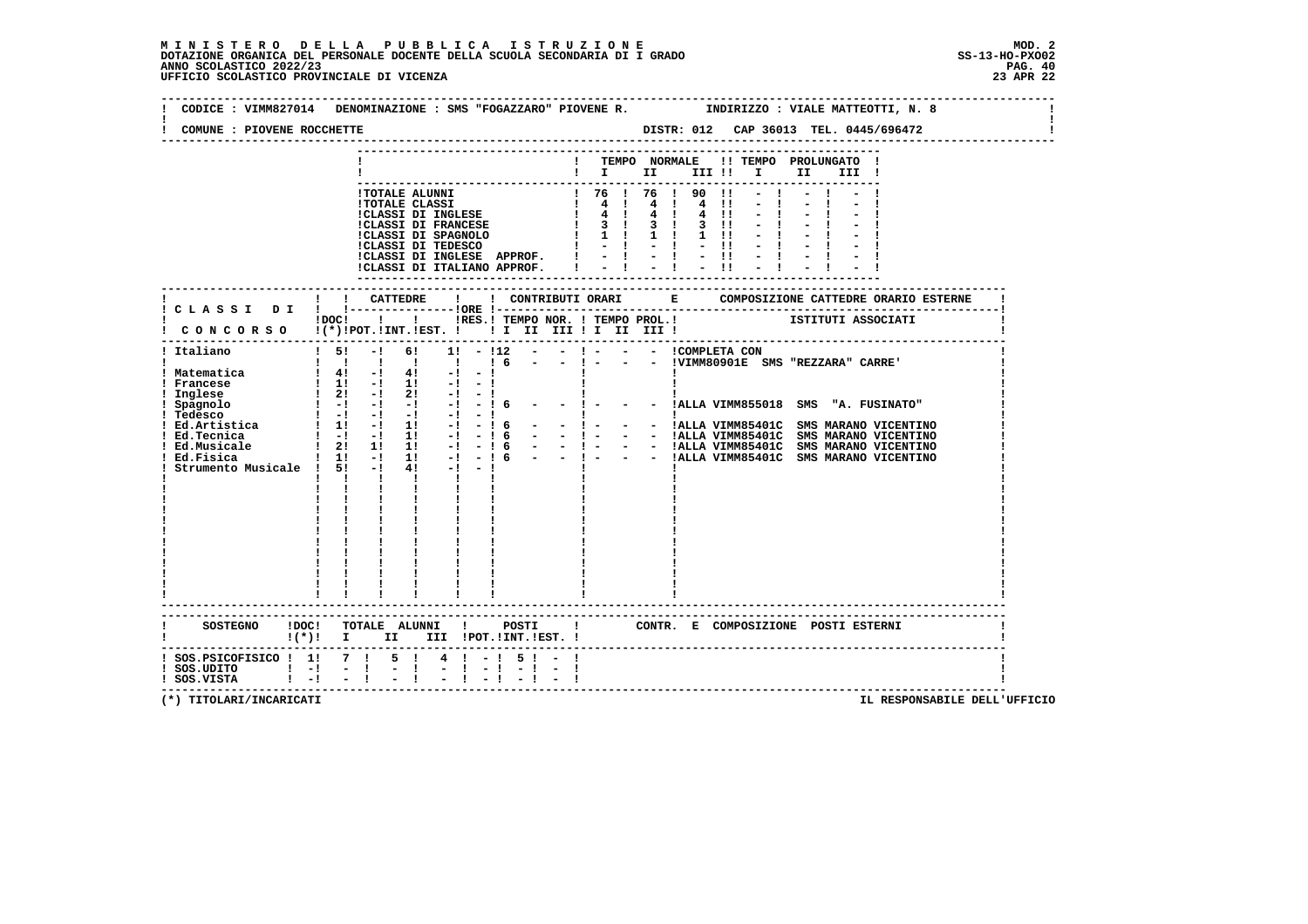#### **M I N I S T E R O D E L L A P U B B L I C A I S T R U Z I O N E MOD. 2DOTAZIONE ORGANICA DEL PERSONALE DOCENTE DELLA SCUOLA SECONDARIA DI I GRADO ANNO SCOLASTICO 2022/23 UFFICIO SCOLASTICO PROVINCIALE DI VICENZA 23 APR 22**

 $\mathbf{I}$ 

 **--------------------------------------------------------------------------------------------------------------------------------** $\sim$  100  $\pm$  **! CODICE : VIMM827014 DENOMINAZIONE : SMS "FOGAZZARO" PIOVENE R. INDIRIZZO : VIALE MATTEOTTI, N. 8 ! ! ! ! COMUNE : PIOVENE ROCCHETTE DISTR: 012 CAP 36013 TEL. 0445/696472 ! --------------------------------------------------------------------------------------------------------------------------------**

 **NUMERO DI CORSI ATTIVATI SULLA SCUOLA: 1**

| IS TRUMENTI         | DOC! |     | POSTI                 |      | ! ORE       |        | !CONTR. ORARI E COMPOSIZIONE POSTI ORARIO ESTERNI |
|---------------------|------|-----|-----------------------|------|-------------|--------|---------------------------------------------------|
| IMUSICALI           | (*)! |     | !POT. ! INT. ! EST. ! |      | IRES.IORE ! | !UTIL! | ISTITUTI ASSOCIATI                                |
| ! ARPA              | - 1  | - 1 | - !                   | $-1$ | - 1         |        |                                                   |
| ! CHITARRA          | 1!   | - ! | 11                    | $-1$ | - 1         |        |                                                   |
| ! CLARINETTO        | - !  | - ! | - 1                   | - 1  | - 1         |        |                                                   |
| ! CORNO             | - 1  | - 1 | - 1                   | - 1  | - 1         |        |                                                   |
| ! FAGOTTO           | - 1  | - 1 | - 1                   | - 1  | - 1         |        |                                                   |
| <b>!FISARMONICA</b> | - 1  | - 1 | - 1                   | - 1  | - 1         |        |                                                   |
| ! FLAUTO            | 11   | - ! | 11                    | - !  | - 1         |        |                                                   |
| ! OBOE              | - 1  | - ! | - 1                   | $-1$ | - 1         |        |                                                   |
| <b>!PERCUSSIONI</b> | - !  | - 1 | - 1                   | - 1  | - 1         |        |                                                   |
| <b>!PIANOFORTE</b>  | 2!   | 11  | 11                    | - 1  | - 1         |        |                                                   |
| <b>! SAXOFONO</b>   | - 1  | - 1 | - 1                   | - 1  | - 1         |        |                                                   |
| ! TROMBA            | - 1  | - ! | - 1                   | - 1  | - 1         |        |                                                   |
| ! VIOLINO           | 1!   | - 1 | 11                    | - 1  | - 1         |        |                                                   |
| ! VIOLONCELLO       | - 1  | - 1 | - 1                   | - 1  | - 1         |        |                                                   |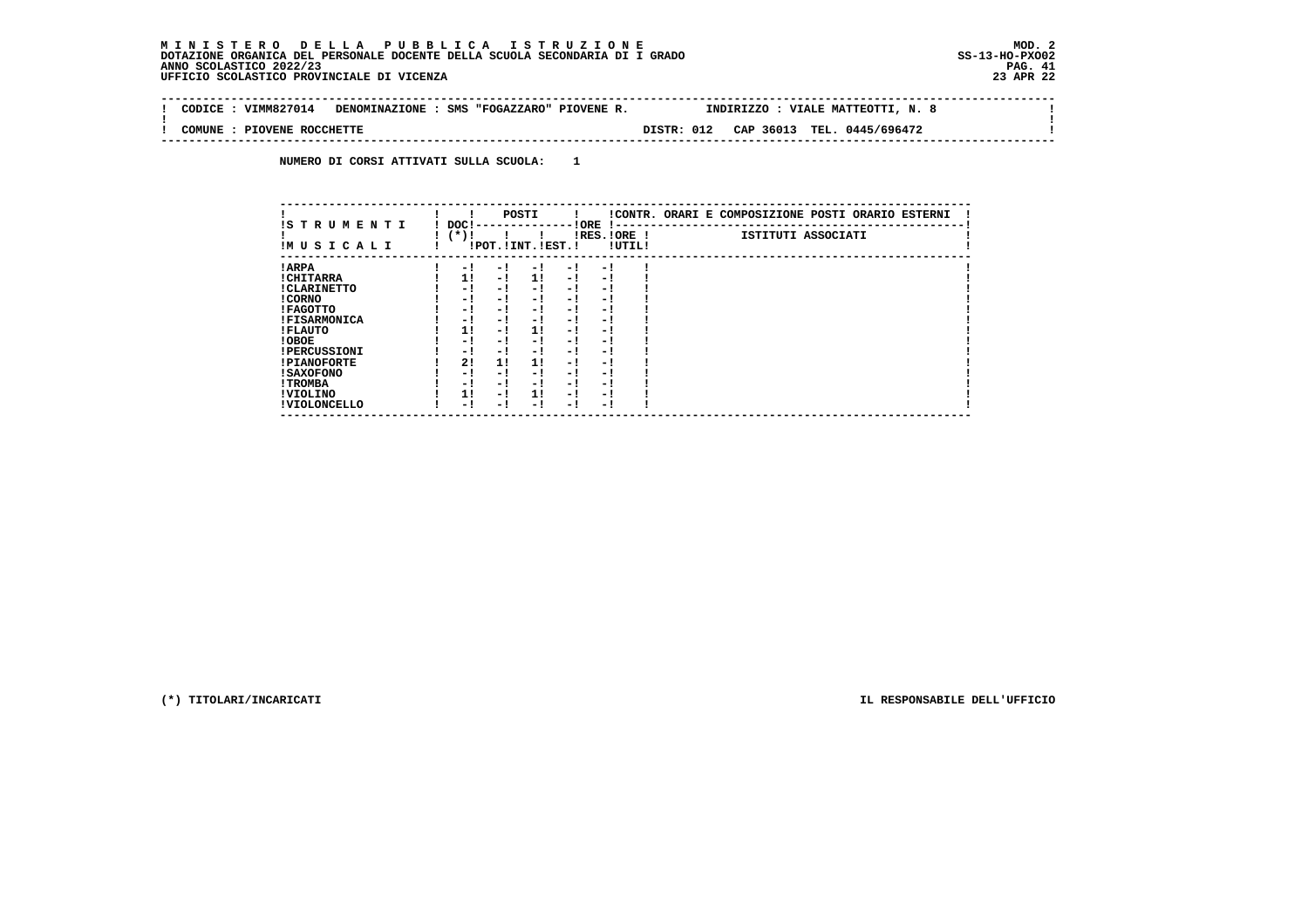| COMUNE : VALDAGNO                                                     | CODICE: VIMM82801X DENOMINAZIONE: SECONDARIA 1 GRADO - NOVALE INDIRIZZO: VIA PASUBIO, 171<br>DISTR: 020 CAP 36078 TEL. 0445/410428                                                                                                                                                                                                                                                                                                                                                                                                                                                                                                           |
|-----------------------------------------------------------------------|----------------------------------------------------------------------------------------------------------------------------------------------------------------------------------------------------------------------------------------------------------------------------------------------------------------------------------------------------------------------------------------------------------------------------------------------------------------------------------------------------------------------------------------------------------------------------------------------------------------------------------------------|
|                                                                       | ! TEMPO NORMALE !! TEMPO PROLUNGATO !<br>$\blacksquare$ $\blacksquare$ $\blacksquare$ $\blacksquare$ $\blacksquare$ $\blacksquare$ $\blacksquare$ $\blacksquare$<br>II I<br>III !                                                                                                                                                                                                                                                                                                                                                                                                                                                            |
|                                                                       | ! 77 ! 75 ! 98<br>$-1$<br>I TOTALE ALUNNI<br>I TOTALE CLASSI<br>I TOTALE CLASSI DI INGLESE<br>I 4 ! 3<br>I CLASSI DI FRANCESE<br>I 4 ! 2<br>I CLASSI DI TEDESCO<br>I 4 ! 2<br>I CLASSI DI TEDESCO<br>I - ! -<br>$\blacksquare$<br>$3 \quad 1$<br>4<br>$\blacksquare$<br>$4 \quad 11$<br>$-11$<br>$4 \quad 11$<br>$-11$<br>!CLASSI DI INGLESE APPROF. $ $ - $ $ 1 ! - !!<br>!CLASSI DI ITALIANO APPROF.   -   -   -                                                                                                                                                                                                                           |
|                                                                       | ISTITUTI ASSOCIATI<br>! !RES.! TEMPO NOR. ! TEMPO PROL.!<br>$1DOCI$ $1$                                                                                                                                                                                                                                                                                                                                                                                                                                                                                                                                                                      |
| ! Italiano<br>! Matematica<br>! Francese<br>! Inglese<br>! Ed.Tecnica | I CONCORSO I(*)IPOT.IINT.IEST. ! ! I II III ! I III III !<br>- ! - - - !ALLA VIMM848015 SMS "FLORIANI"<br>$\frac{1}{3}$<br>$-1$<br>61<br>$-!$ $ 12$ $-$<br>! 1! -! 3! -! - !12 - - ! - - - !ALLA VIMM82401L SMS "CROSARA" CORNEDO VICENTI!<br>$1 - 1 - 1 - 1 - 1 - 1 - 1$<br>- ! - - - !COMPLETA CON<br>- ! - - - !COMPLETA CON<br>- ! - - - !VIMM880011 SMS I.M.GARBIN<br>$1 \quad 11 \quad -1 \quad 11 \quad 11 \quad -117$<br>1 1 1 1 1 1 1 1 1<br> <br>   <br> -   - -  ALLA VIMM848015 SMS "FLORIANI"<br> -   - -  ALLA VIMM848015 SMS "FLORIANI"<br>$\mathbf{1}$ $\mathbf{1}$ $\mathbf{1}$<br><b>Contract Contract</b><br>$\mathbf{I}$ |
|                                                                       | ------------------------<br>$\mathbf{I}$<br>CONTR. E COMPOSIZIONE POSTI_ESTERNI<br>$!(*)!$ I II III !POT.!INT.!EST. !                                                                                                                                                                                                                                                                                                                                                                                                                                                                                                                        |
| $!$ SOS.UDITO $!$ -! -!!<br>! SOS.VISTA ! -! - !                      | $1$ SOS.PSICOFISICO $1$ 2 1 2 1 2 1 - 1 2 1 - 1<br>$-1$<br>$-1 - 1$                                                                                                                                                                                                                                                                                                                                                                                                                                                                                                                                                                          |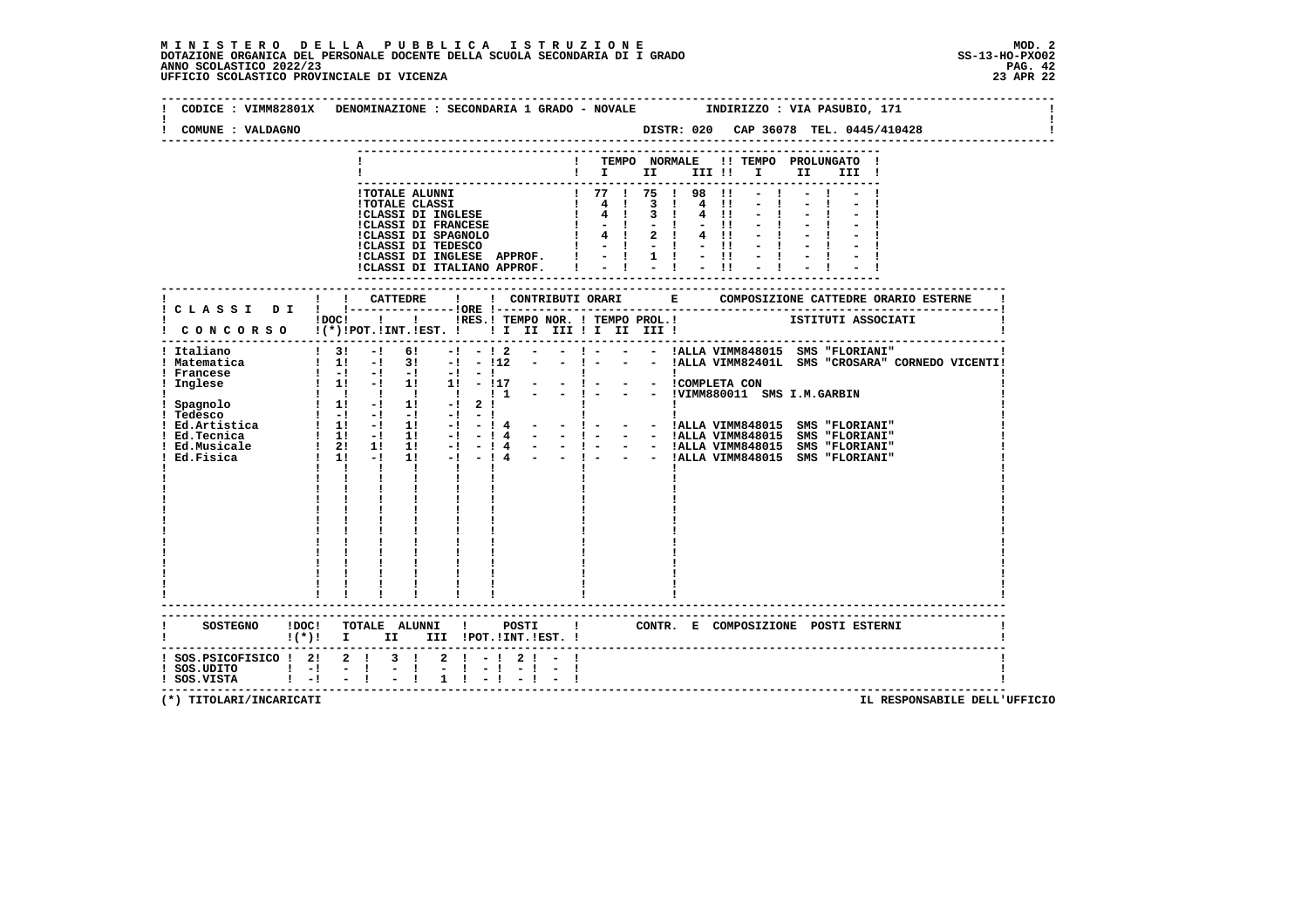| COMUNE : TEZZE SUL BRENTA     |                                                                                                                                                                                                                                                                                                    |  |
|-------------------------------|----------------------------------------------------------------------------------------------------------------------------------------------------------------------------------------------------------------------------------------------------------------------------------------------------|--|
|                               | ! TEMPO NORMALE !! TEMPO PROLUNGATO !<br>!!! II II!!!! II II!!                                                                                                                                                                                                                                     |  |
|                               |                                                                                                                                                                                                                                                                                                    |  |
|                               | !TOTALE ALUNNI<br>!TOTALE CLASSI<br>!CLASSI DI INGLESE<br>! 6 ! 6 ! 5 !!<br>!CLASSI DI INGLESE<br>! 6 ! 6 ! 5 !!<br>!CLASSI DI FRANCESE<br>! 6 ! 6 ! 5 !!<br>!CLASSI DI FRANCESE<br>! - ! - ! - !!<br>!CLASSI DI FRANCESE<br>! - ! - ! - !!<br>!CLASSI                                             |  |
|                               |                                                                                                                                                                                                                                                                                                    |  |
|                               |                                                                                                                                                                                                                                                                                                    |  |
|                               |                                                                                                                                                                                                                                                                                                    |  |
|                               | !CLASSI DI INGLESE APPROF. !<br>$\frac{1}{2}$ $\frac{1}{2}$ $\frac{1}{2}$ $\frac{1}{2}$ $\frac{1}{2}$ $\frac{11}{11}$ $\frac{11}{2}$ $\frac{11}{11}$                                                                                                                                               |  |
|                               | !CLASSI DI ITALIANO APPROF.                                                                                                                                                                                                                                                                        |  |
|                               |                                                                                                                                                                                                                                                                                                    |  |
|                               |                                                                                                                                                                                                                                                                                                    |  |
|                               | iDOCI ! ! IRES. I TEMPO NOR. ! TEMPO PROL. !       ISTITUTI ASSOCIATI                                                                                                                                                                                                                              |  |
|                               |                                                                                                                                                                                                                                                                                                    |  |
| Italiano                      | $9! - 9! - 1216$<br>- ! - - - !ALLA VIMM822011 SMS "ANTONIBON" NOVE<br>$\sim$ 100 $\mu$                                                                                                                                                                                                            |  |
| ! Matematica                  | $1\quad 51\quad -1\quad 51\quad -1\quad 6\quad 1\quad 6$                                                                                                                                                                                                                                           |  |
| ! Francese                    | $\frac{1}{2!}$ - $\frac{1}{1!}$ $\frac{1}{1!}$ - $\frac{1}{1!}$ - $\frac{1}{1!}$ - $\frac{1}{1!}$ - $\frac{1}{1!}$ - $\frac{1}{1!}$ - $\frac{1}{1!}$ - $\frac{1}{1!}$ - $\frac{1}{1!}$ - $\frac{1}{1!}$ - $\frac{1}{1!}$ - $\frac{1}{1!}$ - $\frac{1}{1!}$ - $\frac{1}{1!}$ - $\frac{1}{1!}$ - $\$ |  |
| Inglese                       |                                                                                                                                                                                                                                                                                                    |  |
|                               |                                                                                                                                                                                                                                                                                                    |  |
| Spagnolo                      | $\alpha = \frac{1}{1-\alpha}$<br>$\mathbf{I}$                                                                                                                                                                                                                                                      |  |
| Tedesco                       | $1 - 1 - 1 - 1 - 1 - 1 - 1$<br>Ed. Artistica $\begin{array}{ccccccccc} 1 & 2 & -1 & 1 & 1 & -16 & - & - & 1 \end{array}$<br>- - COMPLETA CON                                                                                                                                                       |  |
|                               | 1 1 1 1 1 1 1 2 - - 1 -<br>- - !VIMM85301L SMS DE GASPERI                                                                                                                                                                                                                                          |  |
|                               | Ed. Tecnica $1 \t2! -1 \t1! -11 -116 - -1 -$<br>- - ICOMPLETA CON                                                                                                                                                                                                                                  |  |
| Ed.Musicale                   | $\begin{array}{ccccccccc} 1 & 1 & 1 & 1 & 1 & 1 & 2 \\ 1 & -1 & -1 & 11 & 11 & -116 \end{array}$                                                                                                                                                                                                   |  |
|                               |                                                                                                                                                                                                                                                                                                    |  |
| Ed.Fisica                     | $\begin{array}{ccccccccc}\n1 & 1 & 1 & 2 & - & - & 1 & - & 1 \\ 11 & 11 & - & 116 & - & - & 1 & - & 1 \\ 11 & 11 & - & 12 & - & - & 1 & - & 1\n\end{array}$<br>$\begin{array}{cccc} & 1 & 1 & 1 \\ 1 & 31 & 11 \end{array}$                                                                        |  |
|                               | $1 \quad 1 \quad 1$<br>$\mathbf{I}$ and $\mathbf{I}$ and $\mathbf{I}$                                                                                                                                                                                                                              |  |
|                               | $1 - 1$<br>$\mathbf{I}$                                                                                                                                                                                                                                                                            |  |
|                               |                                                                                                                                                                                                                                                                                                    |  |
|                               |                                                                                                                                                                                                                                                                                                    |  |
|                               |                                                                                                                                                                                                                                                                                                    |  |
|                               |                                                                                                                                                                                                                                                                                                    |  |
|                               |                                                                                                                                                                                                                                                                                                    |  |
|                               |                                                                                                                                                                                                                                                                                                    |  |
|                               | SOSTEGNO ! DOC! TOTALE ALUNNI ! POSTI ! CONTR. E COMPOSIZIONE POSTI ESTERNI                                                                                                                                                                                                                        |  |
|                               | !(*)! I II III !POT.!INT.!EST.!                                                                                                                                                                                                                                                                    |  |
|                               | $1$ SOS.PSICOFISICO $1$ 4! 1 ! 2 ! 3 ! 2 ! - ! - !                                                                                                                                                                                                                                                 |  |
| $!$ SOS.UDITO $!$ - $!$ - $!$ | $-1$<br>$-1 - 1$<br>$-1 - 1$                                                                                                                                                                                                                                                                       |  |
| $!$ SOS.VISTA $!$ $-!$ $-$ !  |                                                                                                                                                                                                                                                                                                    |  |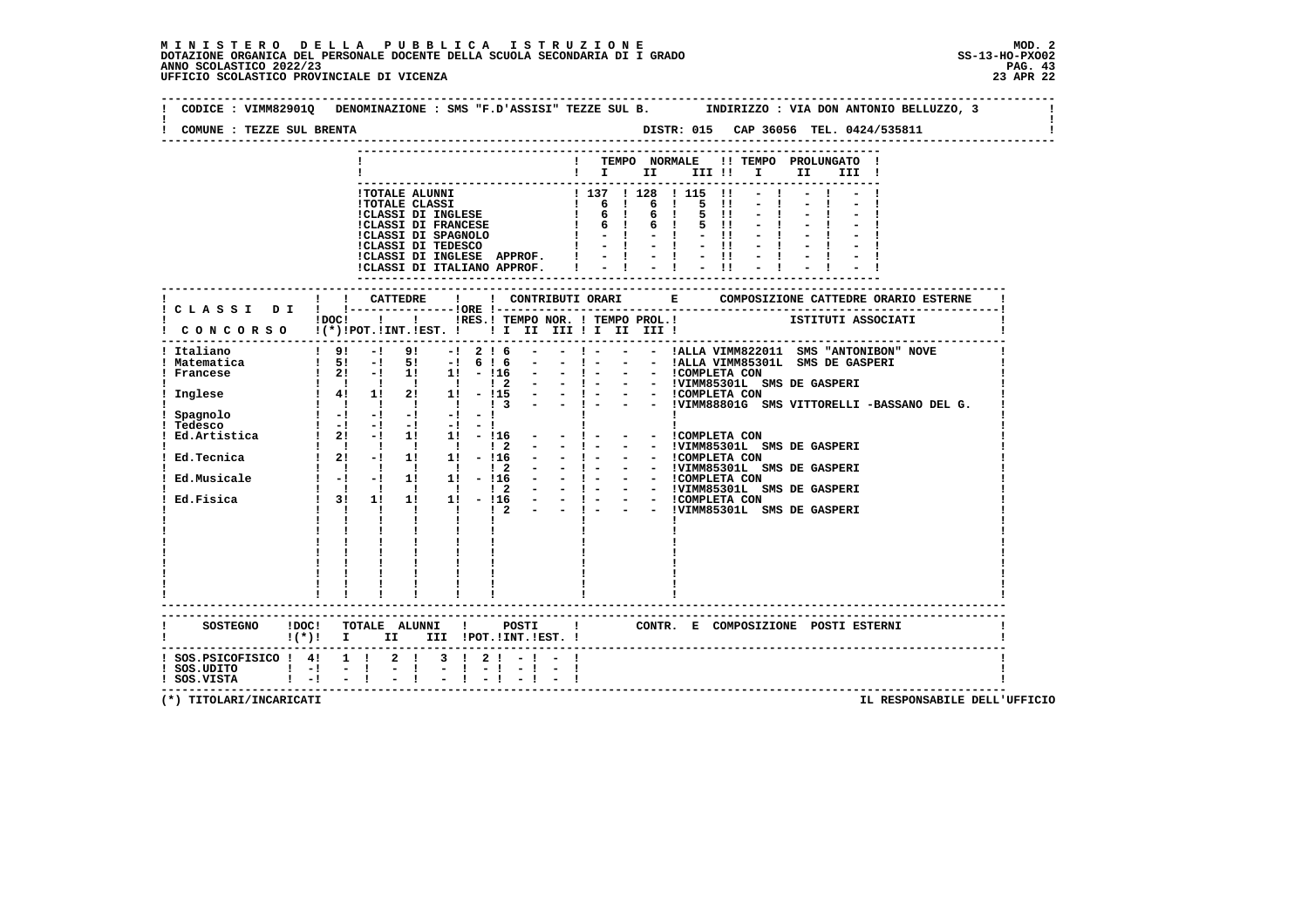| COMUNE : ISOLA VICENTINA         | CODICE : VIMM83201G DENOMINAZIONE : "G.GALILEI"<br>INDIRIZZO : VIA DELLO SPORT, 1                                                                                                                                                                                                                                                                                                                                                             |
|----------------------------------|-----------------------------------------------------------------------------------------------------------------------------------------------------------------------------------------------------------------------------------------------------------------------------------------------------------------------------------------------------------------------------------------------------------------------------------------------|
|                                  |                                                                                                                                                                                                                                                                                                                                                                                                                                               |
|                                  | ! TEMPO NORMALE !! TEMPO PROLUNGATO !                                                                                                                                                                                                                                                                                                                                                                                                         |
|                                  | $\blacksquare$ $\blacksquare$ $\blacksquare$ $\blacksquare$ $\blacksquare$ $\blacksquare$ $\blacksquare$ $\blacksquare$<br>II<br>III !                                                                                                                                                                                                                                                                                                        |
|                                  |                                                                                                                                                                                                                                                                                                                                                                                                                                               |
|                                  |                                                                                                                                                                                                                                                                                                                                                                                                                                               |
|                                  |                                                                                                                                                                                                                                                                                                                                                                                                                                               |
|                                  |                                                                                                                                                                                                                                                                                                                                                                                                                                               |
|                                  |                                                                                                                                                                                                                                                                                                                                                                                                                                               |
|                                  | !CLASSI DI INGLESE APPROF. !                                                                                                                                                                                                                                                                                                                                                                                                                  |
|                                  | $\frac{1}{2}$ $\frac{1}{2}$ $\frac{1}{2}$ $\frac{1}{2}$ $\frac{1}{2}$ $\frac{1}{2}$ $\frac{1}{2}$ $\frac{1}{2}$<br>!CLASSI DI ITALIANO APPROF.                                                                                                                                                                                                                                                                                                |
|                                  |                                                                                                                                                                                                                                                                                                                                                                                                                                               |
|                                  |                                                                                                                                                                                                                                                                                                                                                                                                                                               |
|                                  |                                                                                                                                                                                                                                                                                                                                                                                                                                               |
|                                  | ISTITUTI ASSOCIATI<br>!DOC! ! ! !RES.! TEMPO NOR. ! TEMPO PROL.!                                                                                                                                                                                                                                                                                                                                                                              |
|                                  | ! CONCORSO !(*)!POT.!INT.!EST. ! ! I III III II III !                                                                                                                                                                                                                                                                                                                                                                                         |
| ! Italiano                       | $18! - 18!$<br>-! - ! 4 - - ! - - - !ALLA VIMM81501T SCUOLA SEC. I GR. "D. ALIGHIER!                                                                                                                                                                                                                                                                                                                                                          |
|                                  | - ! - - - !ALLA VIMM81601N SMS "UNGARETTI"<br>$\begin{array}{ccccccccccccccccc}\n1 & 1 & 1 & 1 & 1 & 1\n\end{array}$<br>$\frac{1}{2}$                                                                                                                                                                                                                                                                                                         |
| ! Matematica                     | $1 \t4! -1 \t5! -1 -1$<br>$\mathbf{I}$                                                                                                                                                                                                                                                                                                                                                                                                        |
| ! Francese                       | : 21 - 11 11 - 112 - - 1 - - - ICOMPLETACON<br>1 1 1 1 1 1 16 - - 1 - - IVIMM80801P SMS "CISCATO" MALO<br>1 21 - 1 21 - 1 3 1 6 - - 1 - - - IALLA VIMM81601N SMS "UNGARETI"                                                                                                                                                                                                                                                                   |
|                                  |                                                                                                                                                                                                                                                                                                                                                                                                                                               |
| ! Inglese                        | $1 - 1 = 1 - -1 = -1 = -1 = 1$<br><b>Contract Contract</b>                                                                                                                                                                                                                                                                                                                                                                                    |
| Spagnolo<br>Tadaana<br>! Tedesco | $\alpha = 1$ , $\frac{1}{2}$ , $\frac{1}{2}$                                                                                                                                                                                                                                                                                                                                                                                                  |
|                                  | - - ICOMPLETA CON                                                                                                                                                                                                                                                                                                                                                                                                                             |
|                                  | - - !VIMM80801P SMS "CISCATO" MALO                                                                                                                                                                                                                                                                                                                                                                                                            |
|                                  |                                                                                                                                                                                                                                                                                                                                                                                                                                               |
|                                  | $\begin{array}{ccccccccc} 1 & 1 & 1 & 1 & 1 & 1 & 6 \\ 1 & 31 & 11 & 11 & 11 & -112 \end{array}$                                                                                                                                                                                                                                                                                                                                              |
| Ed.Musicale                      |                                                                                                                                                                                                                                                                                                                                                                                                                                               |
| Ed.Fisica                        | $  1 -$                                                                                                                                                                                                                                                                                                                                                                                                                                       |
|                                  |                                                                                                                                                                                                                                                                                                                                                                                                                                               |
|                                  | - 1 - - - 1 VIMMBOBOLP SMS "CISCATO" MALO<br>- 1 - - - 1 VIMMBOBOLP SMS "CISCATO" MALO<br>- 1 - - - 1 COMPLETA CON<br>- 1 - - - 1 VIMMBOBOLP SMS "CISCATO" MALO<br>- 1 - - - 1 VIMMBOBOLP SMS "CISCATO" MALO<br>- 1 - - - 1 VIMMBOBOLP SMS "C<br>$\begin{array}{cccccccc} 1 & 1 & 1 & 1 & 1 & 1 & 1 & 1 \\ 1 & 1 & 1 & 1 & 1 & 1 & 1 \\ 1 & 2 & -1 & 11 & 1 & 1 & 1 \\ 1 & 1 & 1 & 1 & 1 & 1 & 1 \\ 1 & 1 & 1 & 1 & 1 & 1 & 1 \\ \end{array}$ |
|                                  |                                                                                                                                                                                                                                                                                                                                                                                                                                               |
|                                  | $\frac{1}{1}$ $\frac{1}{1}$ $\frac{1}{1}$                                                                                                                                                                                                                                                                                                                                                                                                     |
|                                  |                                                                                                                                                                                                                                                                                                                                                                                                                                               |
|                                  |                                                                                                                                                                                                                                                                                                                                                                                                                                               |
|                                  |                                                                                                                                                                                                                                                                                                                                                                                                                                               |
|                                  |                                                                                                                                                                                                                                                                                                                                                                                                                                               |
|                                  | ------------------------                                                                                                                                                                                                                                                                                                                                                                                                                      |
|                                  |                                                                                                                                                                                                                                                                                                                                                                                                                                               |
|                                  | SOSTEGNO IDOC! TOTALE ALUNNI ! POSTI ! CONTR. E COMPOSIZIONE POSTI ESTERNI<br>$!(*)!$ I II III !POT.!INT.!EST. !                                                                                                                                                                                                                                                                                                                              |
|                                  |                                                                                                                                                                                                                                                                                                                                                                                                                                               |
|                                  | $1$ SOS.PSICOFISICO $1$ 3! 4 ! 5 ! 5 ! - ! 3 ! -                                                                                                                                                                                                                                                                                                                                                                                              |
| $!$ SOS.UDITO $!$ - $!$ - $!$    | $-1$                                                                                                                                                                                                                                                                                                                                                                                                                                          |
| $!$ SOS.VISTA $!$ -! -!          |                                                                                                                                                                                                                                                                                                                                                                                                                                               |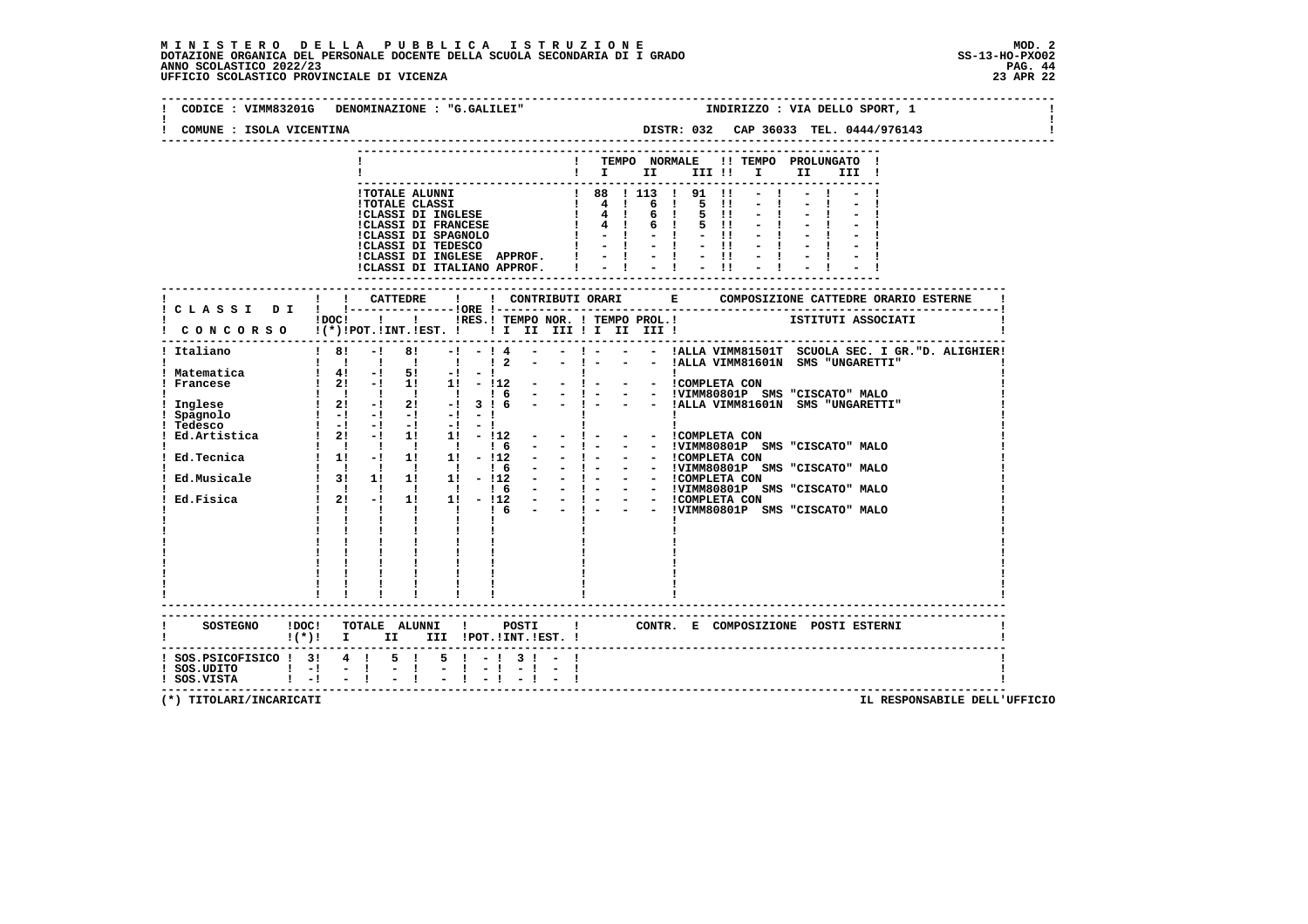| COMUNE : NOVENTA VICENTINA                                                 |                                     |                                                |              |                                                                                                                                     |                                       |              |  |                   |  |  |  |                                       |                                                               |                                                      |  |
|----------------------------------------------------------------------------|-------------------------------------|------------------------------------------------|--------------|-------------------------------------------------------------------------------------------------------------------------------------|---------------------------------------|--------------|--|-------------------|--|--|--|---------------------------------------|---------------------------------------------------------------|------------------------------------------------------|--|
|                                                                            |                                     |                                                |              |                                                                                                                                     |                                       |              |  |                   |  |  |  |                                       |                                                               |                                                      |  |
|                                                                            |                                     |                                                |              |                                                                                                                                     |                                       |              |  |                   |  |  |  | ! TEMPO NORMALE !! TEMPO PROLUNGATO ! |                                                               |                                                      |  |
|                                                                            |                                     |                                                |              |                                                                                                                                     |                                       |              |  |                   |  |  |  | $\blacksquare$                        |                                                               |                                                      |  |
|                                                                            |                                     |                                                |              |                                                                                                                                     |                                       |              |  |                   |  |  |  |                                       |                                                               |                                                      |  |
|                                                                            |                                     |                                                |              | !TOTALE ALUNNI                                                                                                                      |                                       |              |  | ! 81 ! 82 ! 74 !1 |  |  |  |                                       |                                                               |                                                      |  |
|                                                                            |                                     |                                                |              |                                                                                                                                     |                                       |              |  |                   |  |  |  |                                       |                                                               |                                                      |  |
|                                                                            |                                     |                                                |              |                                                                                                                                     |                                       |              |  |                   |  |  |  |                                       |                                                               |                                                      |  |
|                                                                            |                                     |                                                |              |                                                                                                                                     |                                       |              |  |                   |  |  |  |                                       |                                                               |                                                      |  |
|                                                                            |                                     |                                                |              |                                                                                                                                     |                                       |              |  |                   |  |  |  |                                       |                                                               |                                                      |  |
|                                                                            |                                     |                                                |              |                                                                                                                                     |                                       |              |  |                   |  |  |  |                                       |                                                               |                                                      |  |
|                                                                            |                                     |                                                |              | CLASSI DI INGLESE APPROF.<br>ICLASSI DI INGLESE APPROF.<br>I - I - II - II                                                          |                                       |              |  |                   |  |  |  |                                       |                                                               |                                                      |  |
|                                                                            |                                     |                                                |              |                                                                                                                                     |                                       |              |  |                   |  |  |  |                                       |                                                               |                                                      |  |
|                                                                            |                                     |                                                |              |                                                                                                                                     |                                       |              |  |                   |  |  |  |                                       |                                                               |                                                      |  |
|                                                                            |                                     |                                                |              |                                                                                                                                     |                                       |              |  |                   |  |  |  |                                       |                                                               |                                                      |  |
|                                                                            |                                     |                                                |              |                                                                                                                                     |                                       |              |  |                   |  |  |  |                                       |                                                               |                                                      |  |
|                                                                            |                                     |                                                |              |                                                                                                                                     |                                       |              |  |                   |  |  |  |                                       | IDOCI ! IRES. I TEMPO NOR. I TEMPO PROL. ! ISTITUTI ASSOCIATI |                                                      |  |
| CONCORSO !(*)!POT.!INT.!EST. !!!!!!!!!!!!!!!!                              |                                     |                                                |              |                                                                                                                                     |                                       |              |  |                   |  |  |  |                                       |                                                               |                                                      |  |
| ! Italiano                                                                 | $1 \t6! \t1!$                       |                                                |              | 6!                                                                                                                                  | $1! - 112 - - 1 - - - 1$ COMPLETA CON |              |  |                   |  |  |  |                                       |                                                               |                                                      |  |
|                                                                            |                                     |                                                |              | 1 1 1 1 1 1 1 6                                                                                                                     |                                       |              |  |                   |  |  |  | - - ! - - - !VIMM89001G D. ALIGHIERI  |                                                               |                                                      |  |
| ! Matematica                                                               |                                     |                                                |              | $1 \quad 4! \quad -1 \quad 4! \quad -1 \quad -1$                                                                                    |                                       |              |  |                   |  |  |  |                                       |                                                               |                                                      |  |
| ! Francese                                                                 |                                     |                                                |              |                                                                                                                                     |                                       |              |  |                   |  |  |  |                                       |                                                               |                                                      |  |
| ! Inglese                                                                  |                                     |                                                |              | $\begin{array}{ccccccccc} & 1 & 11 & -1 & 11 & -1 & -1 \\ & 1 & 21 & -1 & 21 & -1 & -1 \\ & 1 & -1 & -1 & -1 & -1 & -1 \end{array}$ |                                       |              |  |                   |  |  |  |                                       |                                                               |                                                      |  |
|                                                                            |                                     |                                                |              |                                                                                                                                     | $-1 - -1$                             |              |  |                   |  |  |  |                                       |                                                               |                                                      |  |
|                                                                            |                                     |                                                |              |                                                                                                                                     | $-! - 16$                             |              |  |                   |  |  |  |                                       |                                                               | - ! - - - !ALLA VIMM814012 "A. PALLADIO" - POIANA M. |  |
|                                                                            |                                     |                                                |              |                                                                                                                                     | $-!$ 6 !                              |              |  |                   |  |  |  |                                       |                                                               |                                                      |  |
| ! Ed.Tecnica                                                               | $\frac{1}{1!}$ 1! $\frac{1}{1!}$ 1! |                                                |              |                                                                                                                                     | $-1$ 6 1                              |              |  |                   |  |  |  |                                       |                                                               |                                                      |  |
| Ed.Musicale                                                                | $\frac{1}{2!}$ 1: 1:                |                                                |              |                                                                                                                                     | $-1$ 6 1                              |              |  |                   |  |  |  |                                       |                                                               |                                                      |  |
| Ed.Fisica                                                                  | $1 \t11 - 1 \t11$                   |                                                |              |                                                                                                                                     | $-!$ 6!                               |              |  |                   |  |  |  |                                       |                                                               |                                                      |  |
| Strumento Musicale ! 4! -!                                                 |                                     |                                                |              | 4 !                                                                                                                                 | $-1$                                  |              |  |                   |  |  |  |                                       |                                                               |                                                      |  |
|                                                                            |                                     | $\mathbf{I}$ and $\mathbf{I}$ and $\mathbf{I}$ |              |                                                                                                                                     |                                       |              |  |                   |  |  |  |                                       |                                                               |                                                      |  |
|                                                                            |                                     |                                                | $\mathbf{I}$ | $\mathbf{I}$ and $\mathbf{I}$                                                                                                       |                                       |              |  |                   |  |  |  |                                       |                                                               |                                                      |  |
|                                                                            |                                     |                                                |              |                                                                                                                                     |                                       |              |  |                   |  |  |  |                                       |                                                               |                                                      |  |
|                                                                            |                                     |                                                |              |                                                                                                                                     |                                       |              |  |                   |  |  |  |                                       |                                                               |                                                      |  |
|                                                                            |                                     |                                                |              |                                                                                                                                     |                                       |              |  |                   |  |  |  |                                       |                                                               |                                                      |  |
|                                                                            |                                     |                                                |              |                                                                                                                                     |                                       |              |  |                   |  |  |  |                                       |                                                               |                                                      |  |
|                                                                            |                                     |                                                |              |                                                                                                                                     |                                       |              |  |                   |  |  |  |                                       |                                                               |                                                      |  |
|                                                                            |                                     |                                                |              |                                                                                                                                     |                                       |              |  |                   |  |  |  |                                       |                                                               |                                                      |  |
|                                                                            |                                     |                                                |              |                                                                                                                                     |                                       |              |  |                   |  |  |  |                                       |                                                               |                                                      |  |
|                                                                            |                                     |                                                |              |                                                                                                                                     |                                       |              |  |                   |  |  |  |                                       |                                                               |                                                      |  |
|                                                                            |                                     |                                                |              |                                                                                                                                     |                                       |              |  |                   |  |  |  |                                       |                                                               |                                                      |  |
|                                                                            |                                     |                                                |              |                                                                                                                                     |                                       |              |  |                   |  |  |  |                                       |                                                               |                                                      |  |
|                                                                            |                                     |                                                |              |                                                                                                                                     |                                       |              |  |                   |  |  |  |                                       |                                                               |                                                      |  |
| SOSTEGNO !DOC! TOTALE ALUNNI ! POSTI ! CONTR. E COMPOSIZIONE POSTI ESTERNI |                                     |                                                |              |                                                                                                                                     |                                       |              |  |                   |  |  |  |                                       |                                                               |                                                      |  |
| $(*)!$ I                                                                   |                                     |                                                |              | II III !POT.!INT.!EST. !                                                                                                            |                                       |              |  |                   |  |  |  |                                       |                                                               |                                                      |  |
|                                                                            |                                     |                                                |              |                                                                                                                                     |                                       |              |  |                   |  |  |  |                                       |                                                               |                                                      |  |
| ! SOS.PSICOFISICO ! 2! 6 ! 7 ! 10 ! 2 ! 5 ! - !                            |                                     |                                                |              |                                                                                                                                     |                                       |              |  |                   |  |  |  |                                       |                                                               |                                                      |  |
|                                                                            |                                     |                                                |              |                                                                                                                                     | $-1$                                  | $-1 - 1 - 1$ |  |                   |  |  |  |                                       |                                                               |                                                      |  |
| ! SOS.UDITO ! -! - !<br>! SOS.VISTA ! -! - !                               |                                     |                                                | 1 中国         |                                                                                                                                     |                                       |              |  |                   |  |  |  |                                       |                                                               |                                                      |  |
|                                                                            |                                     |                                                |              |                                                                                                                                     |                                       |              |  |                   |  |  |  |                                       |                                                               | --------------------------------------               |  |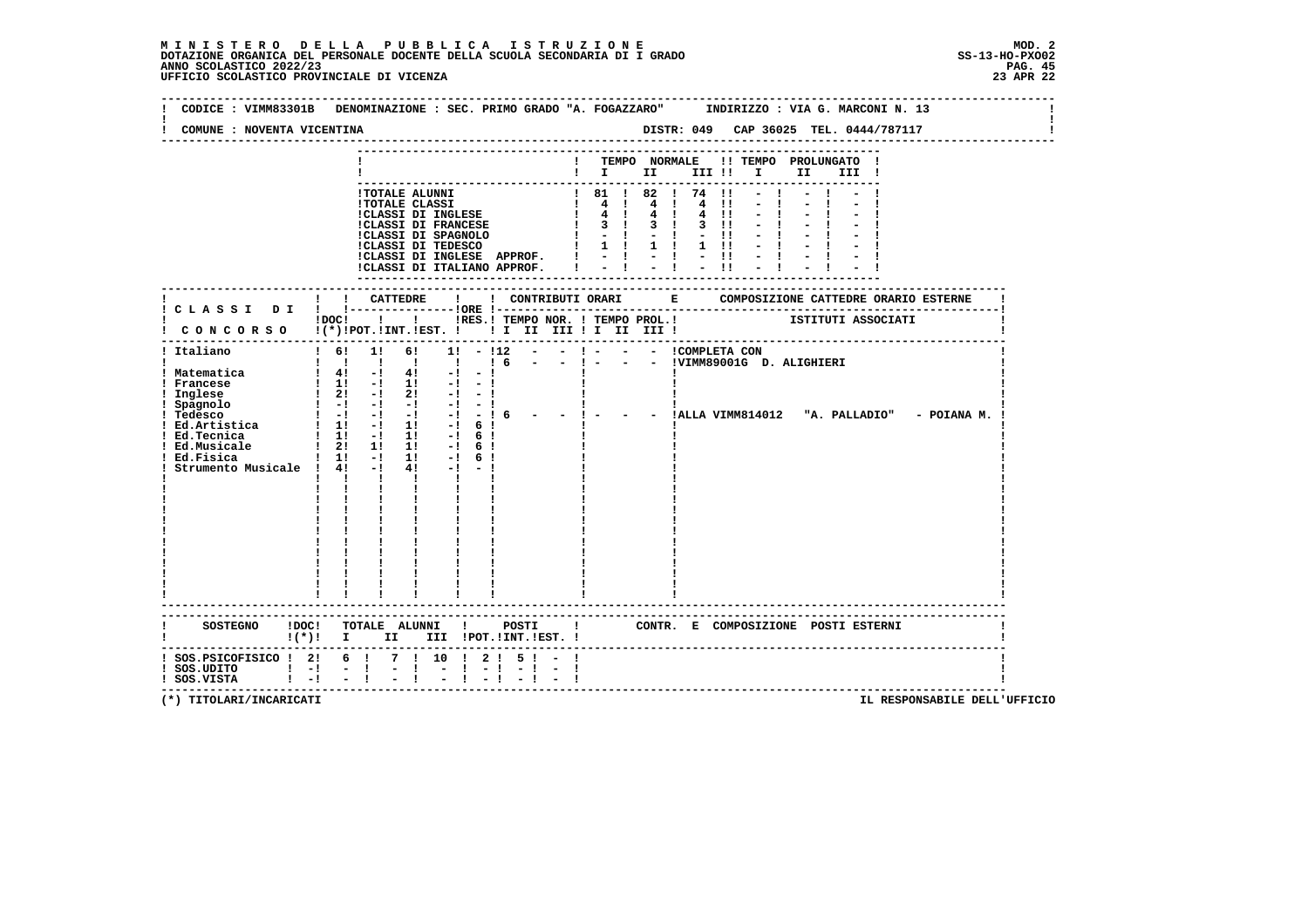#### **M I N I S T E R O D E L L A P U B B L I C A I S T R U Z I O N E MOD. 2DOTAZIONE ORGANICA DEL PERSONALE DOCENTE DELLA SCUOLA SECONDARIA DI I GRADO ANNO SCOLASTICO 2022/23 UFFICIO SCOLASTICO PROVINCIALE DI VICENZA 23 APR 22**

 $\sim$ 

 $\mathbf{I}$ 

 $\mathbf{I}$ 

 **-------------------------------------------------------------------------------------------------------------------------------- ! CODICE : VIMM83301B DENOMINAZIONE : SEC. PRIMO GRADO "A. FOGAZZARO" INDIRIZZO : VIA G. MARCONI N. 13 ! ! ! ! COMUNE : NOVENTA VICENTINA DISTR: 049 CAP 36025 TEL. 0444/787117 ! --------------------------------------------------------------------------------------------------------------------------------**

 **NUMERO DI CORSI ATTIVATI SULLA SCUOLA: 1**

| IS TRUMENTI         |                  |     | POSTI                 |     |                       |        | !CONTR. ORARI E COMPOSIZIONE POSTI ORARIO ESTERNI |
|---------------------|------------------|-----|-----------------------|-----|-----------------------|--------|---------------------------------------------------|
| IMUSICALI           | DOC !<br>( * ) ! |     | !POT. ! INT. ! EST. ! |     | ! ORE<br>IRES. IORE ! | !UTIL! | ISTITUTI ASSOCIATI                                |
| ! ARPA              | $-1$             | - 1 | - 1                   | - 1 | - 1                   |        |                                                   |
| ! CHITARRA          | 11               | - ! | 11                    | - 1 | - 1                   |        |                                                   |
| ! CLARINETTO        | - 1              | - ! | - 1                   | - 1 | - 1                   |        |                                                   |
| ! CORNO             | - 1              | - 1 | - 1                   | - 1 | - 1                   |        |                                                   |
| ! FAGOTTO           | - 1              | - ! | - !                   | - 1 | - 1                   |        |                                                   |
| <b>!FISARMONICA</b> | - 1              | - 1 | - 1                   | - 1 | - 1                   |        |                                                   |
| ! FLAUTO            | 1!               | - ! | 1!                    | - ! | - 1                   |        |                                                   |
| ! OBOE              | - 1              | - 1 | - !                   | - 1 | - 1                   |        |                                                   |
| <b>!PERCUSSIONI</b> | - 1              | - 1 | - 1                   | - 1 | - 1                   |        |                                                   |
| <b>!PIANOFORTE</b>  | 1!               | - ! | 1!                    | - ! | - 1                   |        |                                                   |
| <b>! SAXOFONO</b>   | - 1              | - 1 | - !                   | - 1 | - 1                   |        |                                                   |
| ! TROMBA            | - 1              | - 1 | - 1                   | - 1 | - 1                   |        |                                                   |
| ! VIOLINO           | 1!               | - 1 | 11                    | - 1 | - 1                   |        |                                                   |
| ! VIOLONCELLO       | - 1              | - ! | - 1                   | - 1 | - 1                   |        |                                                   |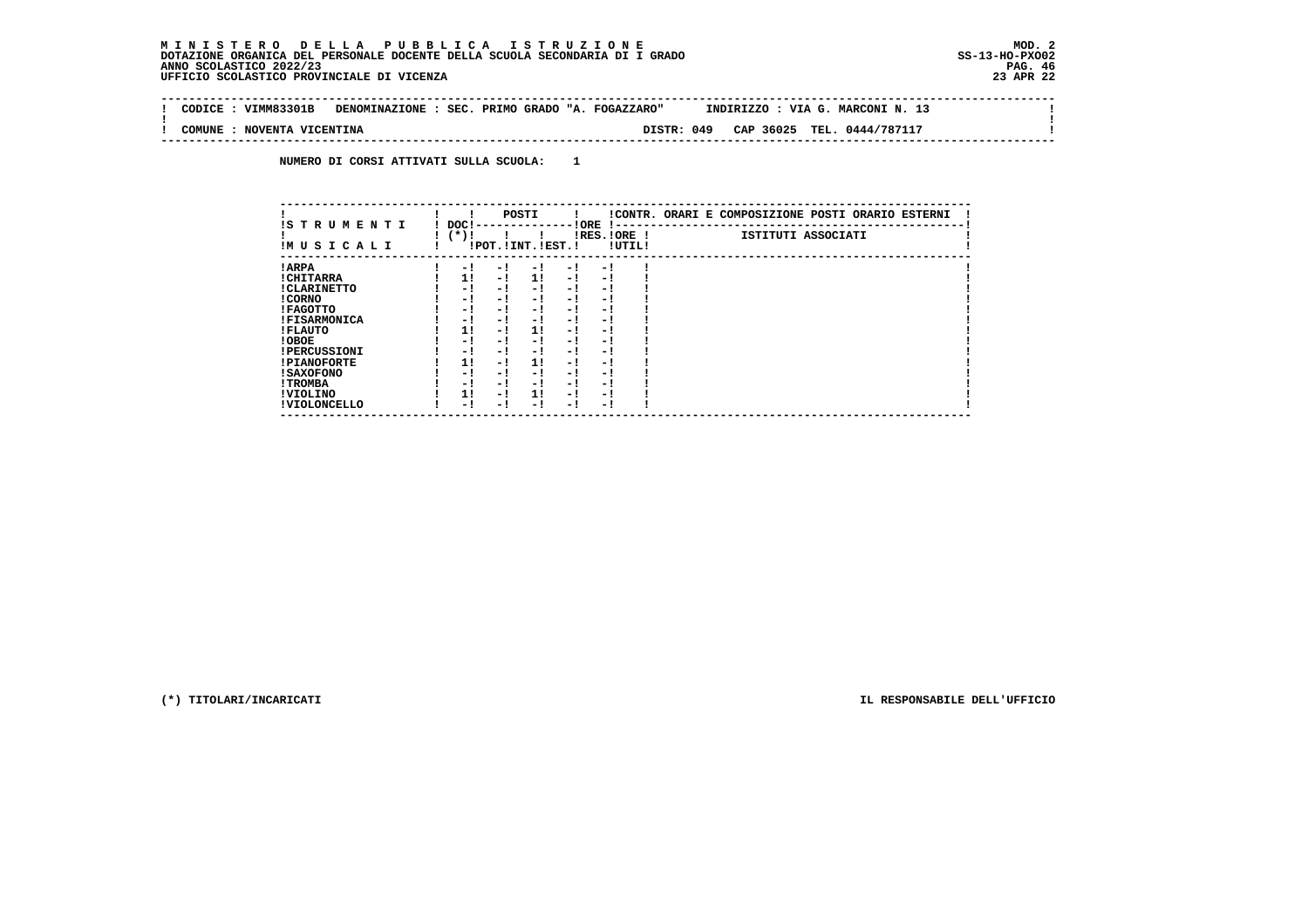### **M I N I S T E R O D E L L A P U B B L I C A I S T R U Z I O N E MOD. 2**DOTAZIONE ORGANICA DEL PERSONALE DOCENTE DELLA SCUOLA SECONDARIA DI I GRADO **SCOLASTICO ANNO SCOLASTICO 2022/23**<br>PAG ANNO SCOLASTICO 2022/23 PAG. 47<br>23 APR 22 UFFICIO SCOLASTICO PROVINCIALE DI VICENZA

| CODICE: VIMM834017<br>COMUNE : LONGARE | DENOMINAZIONE : SMS "BIZIO" LONGARE<br>INDIRIZZO : VIA RAGAZZI DEL 99, 2<br>DISTR: 033 CAP 36023 TEL. 0444/555243                 |
|----------------------------------------|-----------------------------------------------------------------------------------------------------------------------------------|
|                                        |                                                                                                                                   |
|                                        | TEMPO NORMALE<br>!! TEMPO PROLUNGATO !                                                                                            |
|                                        | III !                                                                                                                             |
|                                        |                                                                                                                                   |
|                                        | ! 24 ! 20 ! 24 !! 24 ! 19 ! 23 !<br><b>!TOTALE ALUNNI</b><br>$\frac{1}{2}$ 1 1 1 1 1 1 1 1 1<br><b>!TOTALE CLASSI</b>             |
|                                        | $\mathbf{I}$<br>$1 \quad 1$<br>$1 \quad 1 \quad 1 \quad 11$<br><b>!CLASSI DI INGLESE</b><br>$1 \quad 1$                           |
|                                        | <b>!CLASSI DI FRANCESE</b><br>$\begin{array}{cccccccccc} - & 1 & & - & 1 & & - & 11 \\ 1 & 1 & & 1 & 1 & & 1 & 11 \end{array}$    |
|                                        | !CLASSI DI SPAGNOLO    <br>!CLASSI DI TEDESCO    <br>$1 \quad 1$                                                                  |
|                                        | $-1$ $-11$                                                                                                                        |
|                                        | !CLASSI DI INGLESE APPROF. !<br>$-1 - 1 - 1$                                                                                      |
|                                        | !CLASSI DI ITALIANO APPROF.                                                                                                       |
|                                        | -------------------                                                                                                               |
|                                        |                                                                                                                                   |
|                                        |                                                                                                                                   |
|                                        | $1\,\mathrm{DOC}$ $1\phantom{000}$<br>IRES. I TEMPO NOR. ! TEMPO PROL. ! [STITUTI ASSOCIATI                                       |
|                                        | ! CONCORSO !(*)!POT.!INT.!EST. ! ! I II III ! I III III !                                                                         |
| Italiano                               | - ! - - - !ALLA VIMM84001E IC VICENZA 3 - "SCAMOZZI"<br>$\overline{1}$ 81<br>$-1$ 9! $-1$ 2! 1                                    |
| ! Matematica                           | $-1 -$<br>- - ICOMPLETA CON<br>$15! -15!$ 11<br>$-19$                                                                             |
|                                        | $1 \quad 1 \quad 1 \quad 1$<br>19<br>$\blacksquare$                                                                               |
| Francese                               | $\mathbf{1}$ and $\mathbf{1}$ and $\mathbf{1}$ and $\mathbf{1}$ and $\mathbf{1}$<br>$-1$ and $-1$                                 |
| Inglese                                | !<br> - - ! - -  ALLA VIMM87301T SMS "R.FABIANI" - BARBARANO V!<br>$1 \quad 1! \quad -1 \quad 2! \quad -1 \quad -19$              |
| Spagnolo                               | $\frac{1}{2!}$ - $\frac{1}{2!}$ 1 $\frac{1}{2!}$ - $\frac{1}{2!}$                                                                 |
|                                        | - ! - - - !VIMM86201B IC VICENZA 9 - G.AMBROSOLI                                                                                  |
| ! Tedesco                              | $\mathbf{1}$ and $\mathbf{1}$                                                                                                     |
| Ed.Artistica                           | $! 2! -1 1! 1! -112$<br>- ! - - - ! COMPLETA CON<br>- - !VIMM87001A IC VICENZA 5 - A. GIURIOLO                                    |
| Ed.Tecnica                             | $\begin{array}{cccccccc}\n1 & 1 & 1 & 1 & 1 & 1 & 6 \\ 1 & 21 & -1 & 11 & 11 & -112\n\end{array}$<br>$\sim$ 100 $\mu$             |
|                                        | - 1 - - - ICOMPLETA CON<br>- 1 - - - IVIMM87001A IC VICENZA 5 - A. GIURIOLO                                                       |
|                                        | - 1 - - - ICOMPLETA CON<br>- 1 - - - IVIMM869016 IC VICENZA 10 - O. CALDERARI                                                     |
|                                        | $\frac{1}{1}$ $\frac{1}{1}$ $\frac{1}{6}$<br>$\mathbf{1}$ $\mathbf{1}$ $\mathbf{1}$                                               |
| Ed.Fisica                              | $\frac{1}{2!}$ 2! 1! 1! $\frac{1}{2!}$ 12!                                                                                        |
| Strumento Musicale ! 4! -!             | $4! -1 -1$                                                                                                                        |
|                                        | $\mathbf{I}$<br>$\mathbf{1}$ $\mathbf{1}$<br>$\mathbf{I}$                                                                         |
|                                        | $\mathbf{I}$                                                                                                                      |
|                                        | $\mathbf{1}$ $\mathbf{1}$ $\mathbf{1}$                                                                                            |
|                                        |                                                                                                                                   |
|                                        |                                                                                                                                   |
|                                        |                                                                                                                                   |
|                                        |                                                                                                                                   |
|                                        |                                                                                                                                   |
|                                        |                                                                                                                                   |
|                                        | SOSTEGNO !DOC! TOTALE ALUNNI ! POSTI<br>CONTR. E COMPOSIZIONE POSTI_ESTERNI<br>$\mathbf{I}$<br>$!(*)!$ I II III !POT.!INT.!EST. ! |
|                                        |                                                                                                                                   |
| $!$ SOS. PSICOFISICO $!$ 3! - ! - !    | $-1$ $-1$ 3 $1$ $-$                                                                                                               |
| $!$ SOS.UDITO $!$ -!                   | $-1$<br>$-1$                                                                                                                      |
| $!$ SOS.VISTA $!$ - $!$ - $!$          |                                                                                                                                   |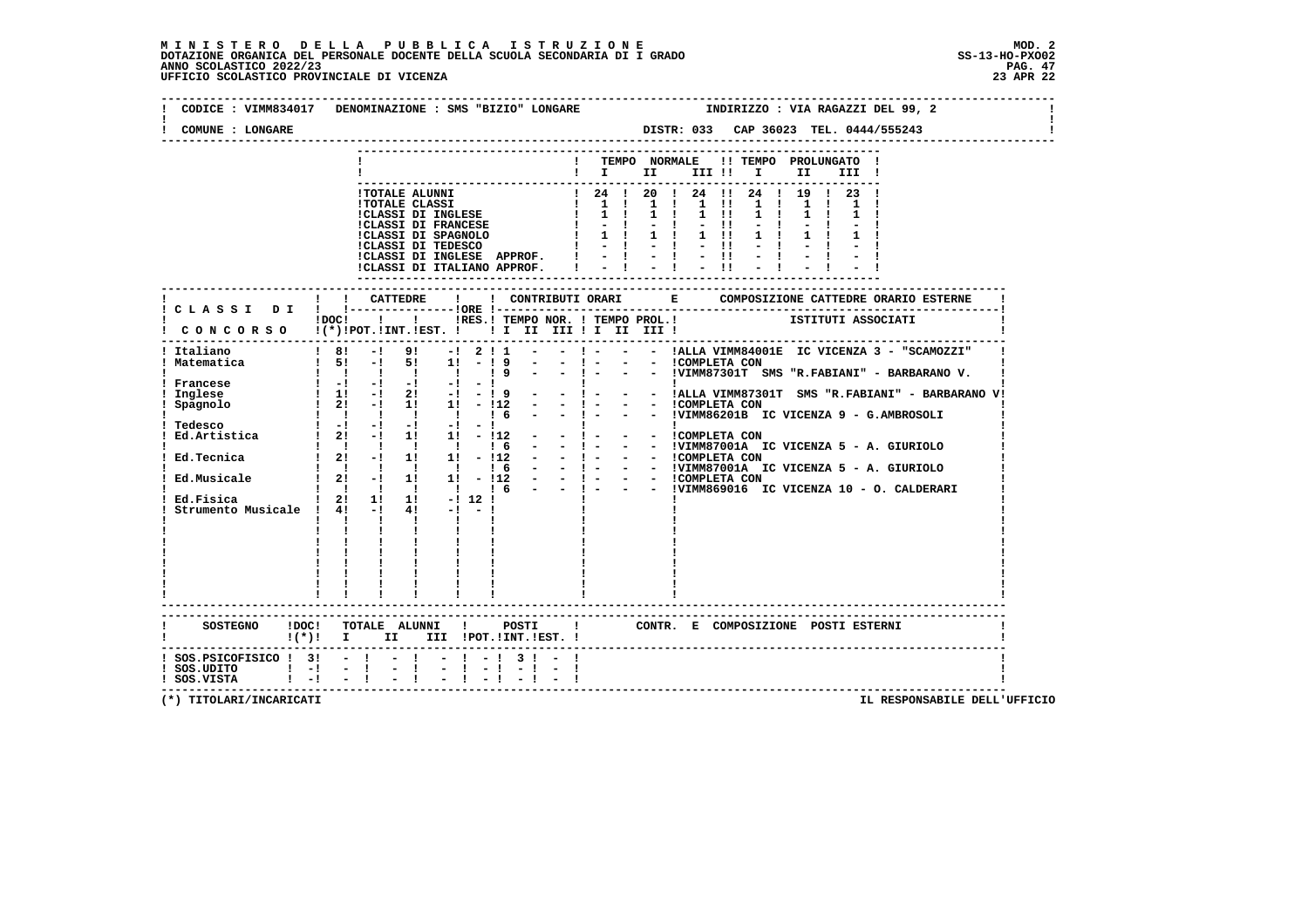## **M I N I S T E R O D E L L A P U B B L I C A I S T R U Z I O N E MOD. 2**DOTAZIONE ORGANICA DEL PERSONALE DOCENTE DELLA SCUOLA SECONDARIA DI I GRADO **SCOLASTICO ANNO SCOLASTICO 2022/23**<br>PAG ANNO SCOLASTICO 2022/23 PAG. 48<br>UFFICIO SCOLASTICO PROVINCIALE DI VICENZA

| CODICE | VIMM834017     | DENOMINAZIONE : SMS "BIZIO" LONGARE |            | INDIRIZZO : VIA RAGAZZI DEL 99, 2 |  |
|--------|----------------|-------------------------------------|------------|-----------------------------------|--|
| COMUNE | <b>LONGARE</b> |                                     | DISTR: 033 | CAP 36023 TEL. 0444/555243        |  |
|        |                |                                     |            |                                   |  |

 **NUMERO DI CORSI ATTIVATI SULLA SCUOLA: 1**

| IS T R U M E N T I  | DOC! |     | POSTI                 |     | ! ORE                    |        | !CONTR. ORARI E COMPOSIZIONE POSTI ORARIO ESTERNI |
|---------------------|------|-----|-----------------------|-----|--------------------------|--------|---------------------------------------------------|
| IMUSICALI           | (*)! |     | !POT. ! INT. ! EST. ! |     | -1 - -<br>$IRES.IORE$ !  | !UTIL! | ISTITUTI ASSOCIATI                                |
| ! ARPA              | - 1  | - 1 | - 1                   | - 1 | - !                      |        |                                                   |
| ! CHITARRA          | 11   | - ! | 11                    | - ! | - 1                      |        |                                                   |
| ! CLARINETTO        | - 1  | - ! | - 1                   | - 1 | - 1                      |        |                                                   |
| ! CORNO             | - 1  | - ! | - 1                   | - 1 | - 1                      |        |                                                   |
| ! FAGOTTO           | - 1  | - ! | - 1                   | - 1 | - 1                      |        |                                                   |
| <b>!FISARMONICA</b> | - 1  | - ! | - !                   | - 1 | - 1                      |        |                                                   |
| ! FLAUTO            | 1!   | - ! | 11                    | - ! | - 1                      |        |                                                   |
| ! OBOE              | - 1  | - ! | - 1                   | - 1 | - 1                      |        |                                                   |
| <b>!PERCUSSIONI</b> | - 1  | - 1 | - 1                   | - 1 | - 1                      |        |                                                   |
| <b>!PIANOFORTE</b>  | 1!   | - 1 | 1!                    | - 1 | - 1                      |        |                                                   |
| ! SAXOFONO          | - 1  | - ! | - !                   | - 1 | $\overline{\phantom{0}}$ |        |                                                   |
| ! TROMBA            | - 1  | - ! | - !                   | - 1 | - 1                      |        |                                                   |
| ! VIOLINO           | 1!   | - 1 | 11                    | - 1 | - 1                      |        |                                                   |
| ! VIOLONCELLO       | - 1  | - 1 | - 1                   | - ! | - 1                      |        |                                                   |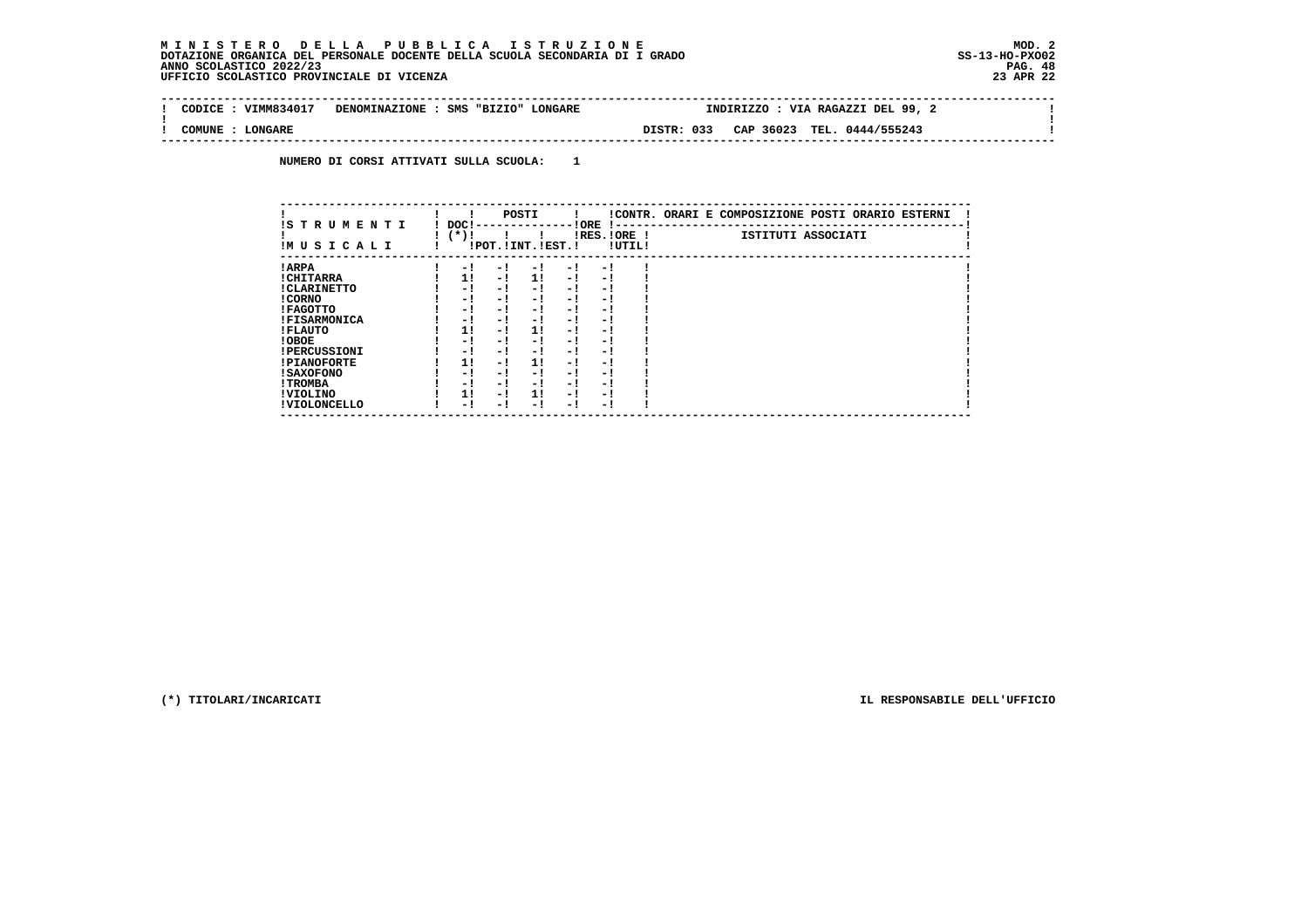### **M I N I S T E R O D E L L A P U B B L I C A I S T R U Z I O N E MOD. 2**DOTAZIONE ORGANICA DEL PERSONALE DOCENTE DELLA SCUOLA SECONDARIA DI I GRADO **SCOLASTICO ANNO SCOLASTICO 2022/23**<br>PAG ANNO SCOLASTICO 2022/23 PAG. 49<br>23 APR 22 UFFICIO SCOLASTICO PROVINCIALE DI VICENZA

| CODICE: VIMM834028                                                       | DENOMINAZIONE : SMS CASTEGNERO / VILLAGANZERLA      INDIRIZZO : VIA PIAZZA , 8                       |                       |                                                                                                                                                                                                                                                                                                         |  |              |  |                    |  |
|--------------------------------------------------------------------------|------------------------------------------------------------------------------------------------------|-----------------------|---------------------------------------------------------------------------------------------------------------------------------------------------------------------------------------------------------------------------------------------------------------------------------------------------------|--|--------------|--|--------------------|--|
| COMUNE : CASTEGNERO                                                      |                                                                                                      |                       |                                                                                                                                                                                                                                                                                                         |  |              |  |                    |  |
|                                                                          |                                                                                                      |                       |                                                                                                                                                                                                                                                                                                         |  |              |  |                    |  |
|                                                                          |                                                                                                      |                       | ! TEMPO NORMALE !! TEMPO PROLUNGATO !<br>$\blacksquare$ $\blacksquare$ $\blacksquare$ $\blacksquare$ $\blacksquare$ $\blacksquare$ $\blacksquare$ $\blacksquare$ $\blacksquare$ $\blacksquare$ $\blacksquare$ $\blacksquare$ $\blacksquare$ $\blacksquare$ $\blacksquare$ $\blacksquare$ $\blacksquare$ |  |              |  |                    |  |
|                                                                          |                                                                                                      |                       |                                                                                                                                                                                                                                                                                                         |  |              |  |                    |  |
|                                                                          | !TOTALE ALUNNI                                                                                       |                       | ! 61 ! 56 ! 70 !1                                                                                                                                                                                                                                                                                       |  |              |  |                    |  |
|                                                                          | <b>!TOTALE CLASSI</b>                                                                                |                       | $\begin{array}{cccccccc}\n1 & 3 & 1 & 3 & 1 & 3 & 11 \\ 1 & 3 & 1 & 3 & 1 & 3 & 11\n\end{array}$                                                                                                                                                                                                        |  |              |  |                    |  |
|                                                                          | !CLASSI DI INGLESE<br>:CLASSI DI INGLESE<br>!CLASSI DI FRANCESE                                      |                       |                                                                                                                                                                                                                                                                                                         |  | $-11$        |  |                    |  |
|                                                                          |                                                                                                      |                       |                                                                                                                                                                                                                                                                                                         |  | $3 \quad 11$ |  |                    |  |
|                                                                          |                                                                                                      |                       |                                                                                                                                                                                                                                                                                                         |  | $-11$        |  |                    |  |
|                                                                          | ICLASSI DI INGLESSE APPROF.<br>ICLASSI DI INGLESSE APPROF.<br>I - ! - ! - !! - !!                    |                       |                                                                                                                                                                                                                                                                                                         |  |              |  |                    |  |
|                                                                          |                                                                                                      |                       |                                                                                                                                                                                                                                                                                                         |  |              |  |                    |  |
|                                                                          |                                                                                                      |                       |                                                                                                                                                                                                                                                                                                         |  |              |  |                    |  |
|                                                                          |                                                                                                      |                       |                                                                                                                                                                                                                                                                                                         |  |              |  |                    |  |
|                                                                          |                                                                                                      |                       |                                                                                                                                                                                                                                                                                                         |  |              |  |                    |  |
|                                                                          | !DOC! ! ! !RES.! TEMPO NOR. ! TEMPO PROL.!                                                           |                       |                                                                                                                                                                                                                                                                                                         |  |              |  | ISTITUTI ASSOCIATI |  |
|                                                                          | ! CONCORSO !(*)!POT.!INT.!EST. ! ! I III III II III II                                               |                       |                                                                                                                                                                                                                                                                                                         |  |              |  |                    |  |
| ! Italiano                                                               | $\mathbf{I}$ and $\mathbf{I}$ and $\mathbf{I}$<br>$-1$<br>$-1$ $-$<br>$-1 - -1$                      |                       |                                                                                                                                                                                                                                                                                                         |  |              |  |                    |  |
| ! Matematica                                                             |                                                                                                      |                       |                                                                                                                                                                                                                                                                                                         |  |              |  |                    |  |
| ! Francese                                                               | $\begin{bmatrix} 1 & -1 & -1 & -1 & -1 & -1 \end{bmatrix}$                                           |                       |                                                                                                                                                                                                                                                                                                         |  |              |  |                    |  |
| ! Inglese                                                                | $\begin{bmatrix} 1 & -1 & -1 & -1 & -1 & -1 \end{bmatrix}$<br>2014년 1월 1일 1월 1일<br>1월 1일 1월 1일 1월 1일 |                       |                                                                                                                                                                                                                                                                                                         |  |              |  |                    |  |
| ! Spagnolo                                                               | $-1 - 1$<br>$1 - 1 - 1 - 1$<br>$-1 - 1$                                                              |                       |                                                                                                                                                                                                                                                                                                         |  |              |  |                    |  |
|                                                                          | $\begin{bmatrix} 1 & -1 & -1 & -1 \end{bmatrix}$<br>$-1 - 1$                                         |                       |                                                                                                                                                                                                                                                                                                         |  |              |  |                    |  |
| : Pressco<br>! Ed.Artistica<br>! Ed.Tecnica                              | $1 - 1 - 1 - 1$<br>$-1 - 1$                                                                          |                       |                                                                                                                                                                                                                                                                                                         |  |              |  |                    |  |
| ! Ed.Musicale                                                            | $\begin{array}{ccccccccccccccccc}\n1 & -1 & -1 & -1 & -1\n\end{array}$                               |                       |                                                                                                                                                                                                                                                                                                         |  |              |  |                    |  |
| Ed.Fisica                                                                | $1 - 1 - 1$<br>$-1$                                                                                  |                       |                                                                                                                                                                                                                                                                                                         |  |              |  |                    |  |
|                                                                          | <b>The Common</b><br>$\mathbf{I}$ and $\mathbf{I}$<br>$\mathbf{I}$ and $\mathbf{I}$                  |                       |                                                                                                                                                                                                                                                                                                         |  |              |  |                    |  |
|                                                                          |                                                                                                      |                       |                                                                                                                                                                                                                                                                                                         |  |              |  |                    |  |
|                                                                          | $\frac{1}{4}$ , $\frac{1}{4}$ , $\frac{1}{4}$                                                        |                       |                                                                                                                                                                                                                                                                                                         |  |              |  |                    |  |
|                                                                          |                                                                                                      |                       |                                                                                                                                                                                                                                                                                                         |  |              |  |                    |  |
|                                                                          |                                                                                                      |                       |                                                                                                                                                                                                                                                                                                         |  |              |  |                    |  |
|                                                                          |                                                                                                      |                       |                                                                                                                                                                                                                                                                                                         |  |              |  |                    |  |
|                                                                          |                                                                                                      |                       |                                                                                                                                                                                                                                                                                                         |  |              |  |                    |  |
|                                                                          |                                                                                                      |                       |                                                                                                                                                                                                                                                                                                         |  |              |  |                    |  |
|                                                                          |                                                                                                      |                       |                                                                                                                                                                                                                                                                                                         |  |              |  |                    |  |
|                                                                          |                                                                                                      |                       |                                                                                                                                                                                                                                                                                                         |  |              |  |                    |  |
|                                                                          |                                                                                                      |                       |                                                                                                                                                                                                                                                                                                         |  |              |  |                    |  |
|                                                                          |                                                                                                      |                       |                                                                                                                                                                                                                                                                                                         |  |              |  |                    |  |
|                                                                          | ----------------------------------                                                                   |                       |                                                                                                                                                                                                                                                                                                         |  |              |  |                    |  |
|                                                                          | SOSTEGNO ! DOC! TOTALE ALUNNI ! POSTI ! CONTR. E COMPOSIZIONE POSTI ESTERNI                          |                       |                                                                                                                                                                                                                                                                                                         |  |              |  |                    |  |
|                                                                          | $!(*)!$ I II III !POT. !INT. !EST. !                                                                 |                       |                                                                                                                                                                                                                                                                                                         |  |              |  |                    |  |
| -----------------------------                                            |                                                                                                      |                       |                                                                                                                                                                                                                                                                                                         |  |              |  |                    |  |
| $!$ SOS.PSICOFISICO $!$ -! 5 !                                           | $2 \quad 1$<br>4                                                                                     |                       |                                                                                                                                                                                                                                                                                                         |  |              |  |                    |  |
| SOS.UDITO   -  -  <br>  SOS.VISTA   -  -  <br>$\mathbf{1}$ $\mathbf{-1}$ | $\frac{1}{2}$<br>$-1$<br>$-1$                                                                        | $-1 - 1$<br>$-1$ $-1$ |                                                                                                                                                                                                                                                                                                         |  |              |  |                    |  |
|                                                                          |                                                                                                      |                       |                                                                                                                                                                                                                                                                                                         |  |              |  |                    |  |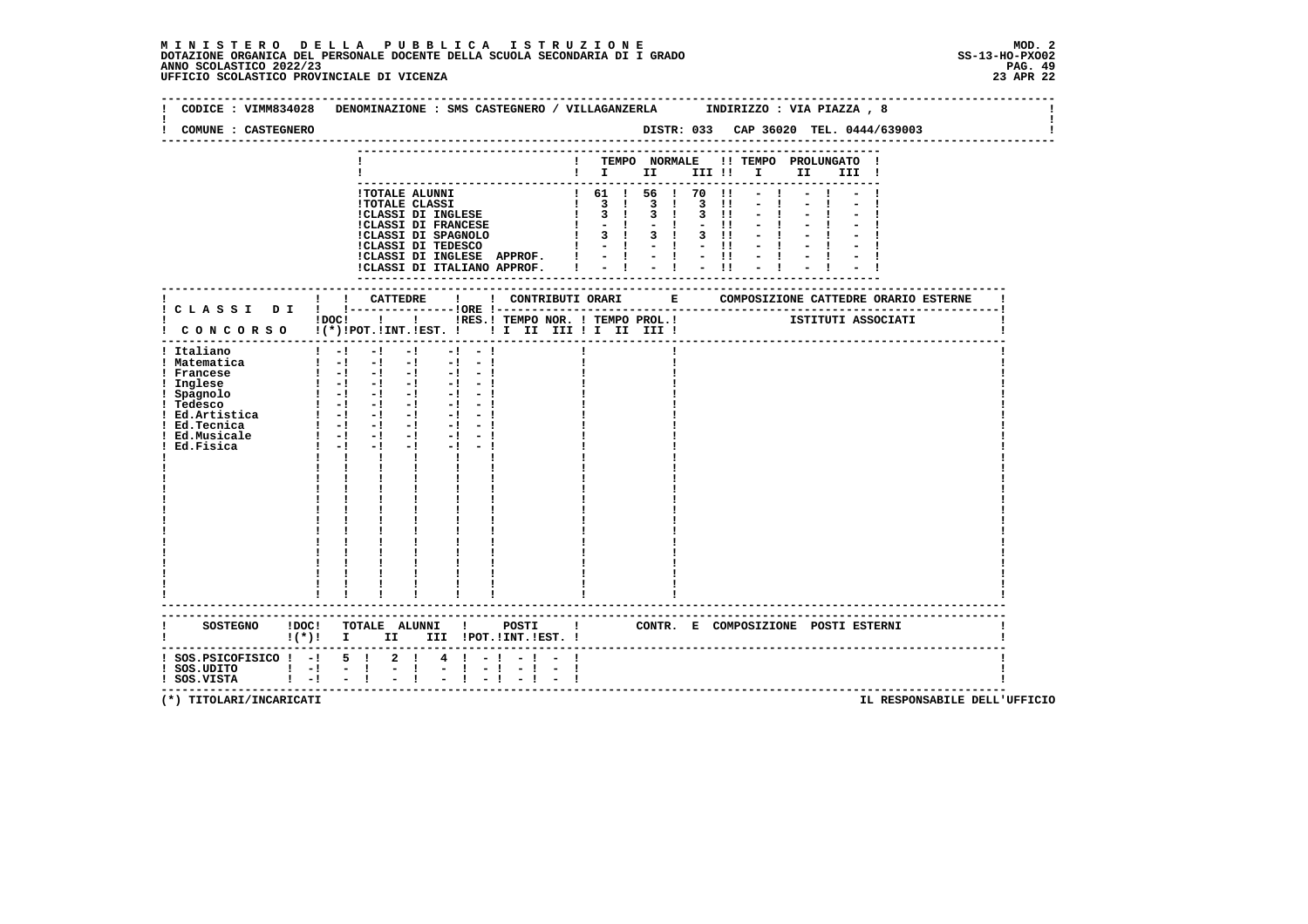### **M I N I S T E R O D E L L A P U B B L I C A I S T R U Z I O N E MOD. 2**DOTAZIONE ORGANICA DEL PERSONALE DOCENTE DELLA SCUOLA SECONDARIA DI I GRADO **SCOLASTICO SCOLASTICO 2022/23 PAG. 50**<br>PAG ANNO SCOLASTICO 2022/23 PAG. 50<br>23 APR 22 UFFICIO SCOLASTICO PROVINCIALE DI VICENZA

 $\mathbf{I}$ 

 $\mathbf{I}$ 

÷i

| CODICE : VIMM835013                                                    | DENOMINAZIONE : SC. SEC. I GR. G.B. CIPANI INDIRIZZO : VIA DEL GRUMO, 8                                                                                                                                                                                      |  |
|------------------------------------------------------------------------|--------------------------------------------------------------------------------------------------------------------------------------------------------------------------------------------------------------------------------------------------------------|--|
| COMUNE : SANTORSO                                                      |                                                                                                                                                                                                                                                              |  |
|                                                                        |                                                                                                                                                                                                                                                              |  |
|                                                                        | TEMPO NORMALE !! TEMPO PROLUNGATO !<br>$\blacksquare$ $\blacksquare$ $\blacksquare$ $\blacksquare$ $\blacksquare$ $\blacksquare$ $\blacksquare$<br>II a<br>III !                                                                                             |  |
|                                                                        |                                                                                                                                                                                                                                                              |  |
|                                                                        | $\begin{array}{ccccccccc} 1 & 56 & 1 & 58 & 1 & 45 & 11 \\ 1 & 3 & 1 & 3 & 1 & 2 & 11 \\ 1 & 3 & 1 & 3 & 1 & 2 & 11 \\ 1 & 3 & 1 & 3 & 1 & 2 & 11 \\ 1 & - & 1 & - & 1 & - & 11 \end{array}$<br>!TOTALE ALUNNI                                               |  |
|                                                                        | $2 \quad 11$<br><b>!TOTALE CLASSI</b>                                                                                                                                                                                                                        |  |
|                                                                        | !TOTALE CLASSI<br>!CLASSI DI INGLESE<br>$2 \quad 11$                                                                                                                                                                                                         |  |
|                                                                        | <b>!CLASSI DI FRANCESE</b><br>$1 - -1$<br>$-11$<br>$-1$<br>$-1$ $-1$                                                                                                                                                                                         |  |
|                                                                        | !CLASSI DI SPAGNOLO<br>!CLASSI DI TEDESCO<br>$1 \quad 3 \quad 1 \quad 3 \quad 1$<br>$2 \quad 11 \quad -1$                                                                                                                                                    |  |
|                                                                        | ICLASSI DI INGLESE APPROF. $1 - 1 - 1 - 11 - 1$<br>ICLASSI DI ITALIANO APPROF. $1 - 1 - 1 - 11 - 1$                                                                                                                                                          |  |
|                                                                        |                                                                                                                                                                                                                                                              |  |
|                                                                        | ---------------------                                                                                                                                                                                                                                        |  |
|                                                                        |                                                                                                                                                                                                                                                              |  |
|                                                                        |                                                                                                                                                                                                                                                              |  |
|                                                                        | $1\,\text{DOC1}$ $1$ $1$<br>!RES.! TEMPO NOR. ! TEMPO PROL.! ISTITUTI ASSOCIATI                                                                                                                                                                              |  |
|                                                                        | CONCORSO !(*)!POT.!INT.!EST. ! ! I II III II III III                                                                                                                                                                                                         |  |
| Italiano                                                               | $1 \quad 51$<br>$-1$<br>41<br>$1! - 18$                                                                                                                                                                                                                      |  |
|                                                                        | ! 10<br>$\sim$<br>- ! - - - !VIMM855018 SMS "A. FUSINATO"                                                                                                                                                                                                    |  |
|                                                                        |                                                                                                                                                                                                                                                              |  |
|                                                                        |                                                                                                                                                                                                                                                              |  |
|                                                                        | $\begin{array}{ccccccccccccc}\n1 & - & - & 1 & \text{MLA VIMM80801P} & \text{SMS} & \text{"CISCATO"} & \text{MALO}\n\end{array}$                                                                                                                             |  |
|                                                                        |                                                                                                                                                                                                                                                              |  |
|                                                                        |                                                                                                                                                                                                                                                              |  |
|                                                                        |                                                                                                                                                                                                                                                              |  |
|                                                                        |                                                                                                                                                                                                                                                              |  |
|                                                                        |                                                                                                                                                                                                                                                              |  |
|                                                                        |                                                                                                                                                                                                                                                              |  |
|                                                                        |                                                                                                                                                                                                                                                              |  |
|                                                                        |                                                                                                                                                                                                                                                              |  |
|                                                                        |                                                                                                                                                                                                                                                              |  |
|                                                                        | 1 Matematica<br>1 Matematica<br>1 Matematica<br>1 Matematica<br>1 Matematica<br>1 Matematica<br>1 Matematica<br>1 Matematica<br>1 Matematica<br>1 Matematica<br>1 Matematica<br>1 Matematica<br>1 Matematica<br>1 Matematica<br>1 Matematica<br>1 Matematica |  |
|                                                                        |                                                                                                                                                                                                                                                              |  |
|                                                                        |                                                                                                                                                                                                                                                              |  |
|                                                                        |                                                                                                                                                                                                                                                              |  |
|                                                                        |                                                                                                                                                                                                                                                              |  |
|                                                                        |                                                                                                                                                                                                                                                              |  |
|                                                                        |                                                                                                                                                                                                                                                              |  |
|                                                                        |                                                                                                                                                                                                                                                              |  |
|                                                                        | CONTR. E COMPOSIZIONE POSTI_ESTERNI                                                                                                                                                                                                                          |  |
|                                                                        | $!(*)!$ I II III !POT.!INT.!EST. !                                                                                                                                                                                                                           |  |
|                                                                        |                                                                                                                                                                                                                                                              |  |
|                                                                        | ! SOS.PSICOFISICO ! -! 4 ! 7 ! 4 ! -! 3 ! - !                                                                                                                                                                                                                |  |
| $\frac{1}{2}$ SOS. UDITO $\frac{1}{2}$ - $\frac{1}{2}$ - $\frac{1}{2}$ | $\mathbf{I}$<br>$-1 - 1$<br>$1 - 1 - 1$                                                                                                                                                                                                                      |  |
| ! SOS.VISTA                                                            |                                                                                                                                                                                                                                                              |  |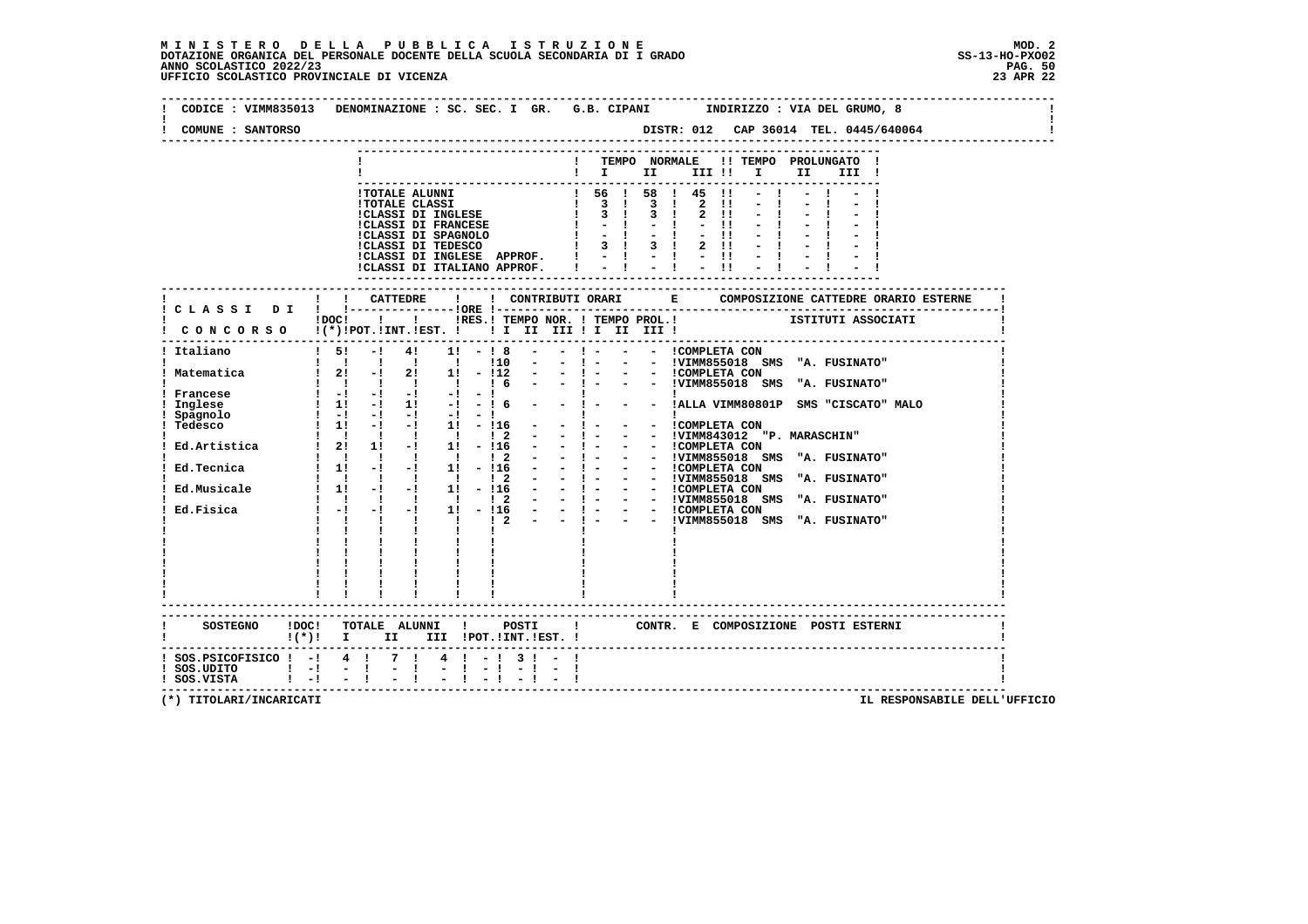#### **M I N I S T E R O D E L L A P U B B L I C A I S T R U Z I O N E MOD. 2**DOTAZIONE ORGANICA DEL PERSONALE DOCENTE DELLA SCUOLA SECONDARIA DI I GRADO **ANNO SCOLASTICO 2022/23** UFFICIO SCOLASTICO PROVINCIALE DI VICENZA

 **--------------------------------------------------------------------------------------------------------------------------------Contract Contract Property ! CODICE : VIMM83601V DENOMINAZIONE : SMS "CARDUCCI" TORREBELVICINO INDIRIZZO : VIA DANTE ALIGHIERI , 1 ! ! !** $\mathbf{I}$  **! COMUNE : TORREBELVICINO DISTR: 012 CAP 36036 TEL. 0445/660086 ! -------------------------------------------------------------------------------------------------------------------------------- --------------------------------------------------------------------------- ! ! TEMPO NORMALE !! TEMPO PROLUNGATO ! ! ! I II III !! I II III ! --------------------------------------------------------------------------- !TOTALE ALUNNI ! 73 ! 55 ! 47 !! - ! - ! - ! !TOTALE CLASSI ! 4 ! 3 ! 2 !! - ! - ! - !!**<br> **!CLASSI DI INGLESE ! 4 ! 3 ! 2 !! - ! - ! - !**<br> **!CLASSI DI SPAGNOLO ! - ! - !! - ! - ! - !**<br>
!CLASSI DI SPAGNOLO ! - ! - !! - ! - !! - !  **!CLASSI DI TEDESCO ! - ! - ! - !! - ! - ! - ! !CLASSI DI INGLESE APPROF. ! - ! - ! - !! - ! - ! - ! !CLASSI DI ITALIANO APPROF. ! - ! - ! - !! - ! - ! - ! --------------------------------------------------------------------------- ------------------------------------------------------------------------------------------------------------------------- ! ! ! CATTEDRE ! ! CONTRIBUTI ORARI E COMPOSIZIONE CATTEDRE ORARIO ESTERNE ! ! C L A S S I D I ! !---------------!ORE !------------------------------------------------------------------------! 10001 ! I : IRES. ! TEMPO NOR. ! TEMPO PROL. ! ISTITUTI ASSOCIATI ! C O N C O R S O !(\*)!POT.!INT.!EST. ! ! I II III ! I II III ! ! ------------------------------------------------------------------------------------------------------------------------- ! Italiano ! 8! -! 9! -! 3 ! ! ! ! ! Matematica ! 4! -! 5! -! 9 ! ! ! ! ! Francese ! 1! -! 1! -! - ! ! ! ! ! Inglese ! 1! -! 2! -! 6 ! ! ! ! ! Spagnolo ! -! -! -! -! - ! ! ! ! ! Tedesco ! -! -! -! -! 10 ! ! ! ! ! Ed.Artistica ! 1! -! 1! 1! - !10 - - ! - - - !COMPLETA CON ! ! ! ! ! ! ! ! 8 - - ! - - - !VIMM88301C "BASSANI/FERRARIN" ! ! Ed.Tecnica ! 1! -! 1! 1! - !10 - - ! - - - !COMPLETA CON ! ! ! ! ! ! ! ! 8 - - ! - - - !VIMM88301C "BASSANI/FERRARIN" ! ! Ed.Musicale ! 2! 1! 1! 1! - !10 - - ! - - - !COMPLETA CON ! ! ! ! ! ! ! ! 8 - - ! - - - !VIMM88301C "BASSANI/FERRARIN" ! ! Ed.Fisica ! 1! -! 1! 1! - !10 - - ! - - - !COMPLETA CON ! ! ! ! ! ! ! ! 8 - - ! - - - !VIMM88301C "BASSANI/FERRARIN" ! ! ! ! ! ! ! ! ! ! ! ! ! ! ! ! ! ! ! ! ! ! ! ! ! ! ! ! ! ! ! ! ! ! ! ! ! ! ! ! ! ! ! ! ! ! ! ! ! ! ! ! ! ! ! ! ! ! ! ! ! ! ! ! ! ! ! ! ! ! ! ! ! ! ! ! ! ! ! ! ! ! ! ! ! ! ! ! ! ! ! ! ! ! ! ! ! ! ! ! ! ------------------------------------------------------------------------------------------------------------------------- ------------------------------------------------------------------------------------------------------------------------- ! SOSTEGNO !DOC! TOTALE ALUNNI ! POSTI ! CONTR. E COMPOSIZIONE POSTI ESTERNI ! ! !(\*)! I II III !POT.!INT.!EST. ! ! ------------------------------------------------------------------------------------------------------------------------- ! SOS.PSICOFISICO ! 1! 5 ! 3 ! 4 ! - ! 3 ! - ! !** $\blacksquare$  **! SOS.UDITO ! -! - ! - ! - ! - ! - ! - ! ! ! SOS.VISTA ! -! - ! - ! - ! - ! - ! - ! ! -------------------------------------------------------------------------------------------------------------------------**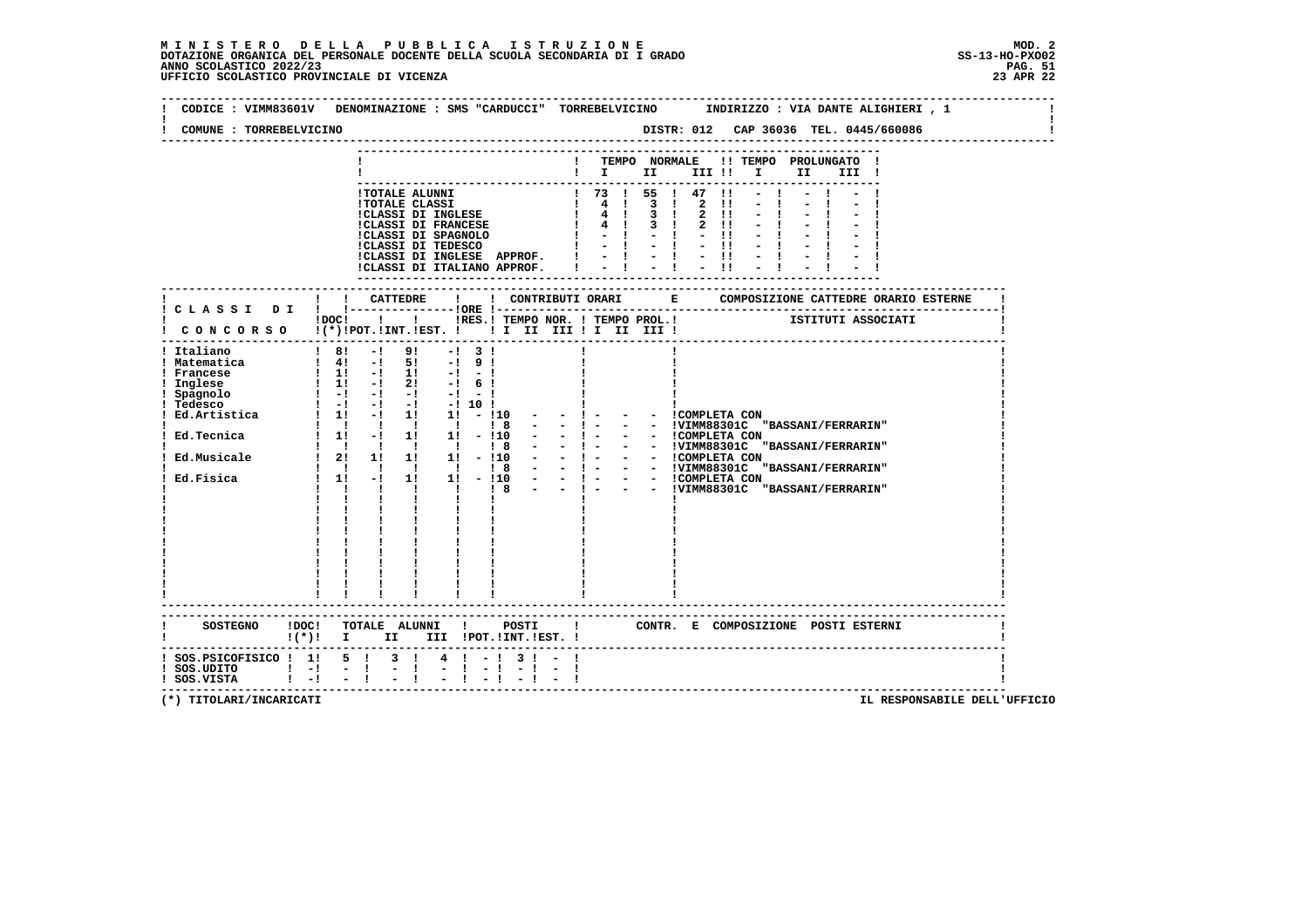### **M I N I S T E R O D E L L A P U B B L I C A I S T R U Z I O N E MOD. 2**DOTAZIONE ORGANICA DEL PERSONALE DOCENTE DELLA SCUOLA SECONDARIA DI I GRADO **SCOLASTICO SCOLASTICO 2022/23** SS-13-HO-PXO02<br>23 PAG. 23 PAG. 52<br>23 JPE LOCENZA 23 APR 22

| COMUNE : VALLI DEL PASUBIO                                                                                                                                    | CODICE: VIMM83602X DENOMINAZIONE: SMS G. PASCOLI                                                                                                                                                                                                                                                                                                                                                                                                                                                                                                         | INDIRIZZO : VIA MONS. P. BICEGO, 2<br>DISTR: 012 CAP 36030 TEL. 0445/590094                                                                                                                                                                                                             |  |
|---------------------------------------------------------------------------------------------------------------------------------------------------------------|----------------------------------------------------------------------------------------------------------------------------------------------------------------------------------------------------------------------------------------------------------------------------------------------------------------------------------------------------------------------------------------------------------------------------------------------------------------------------------------------------------------------------------------------------------|-----------------------------------------------------------------------------------------------------------------------------------------------------------------------------------------------------------------------------------------------------------------------------------------|--|
|                                                                                                                                                               | !TOTALE ALUNNI                                                                                                                                                                                                                                                                                                                                                                                                                                                                                                                                           | TEMPO NORMALE !! TEMPO PROLUNGATO<br>$\mathbf{I}$<br>$I \tI$<br>III !<br>$\mathbf{I}$<br>$ \frac{1!}{10}$ $\frac{1}{32}$ $\frac{1}{1}$<br>30                                                                                                                                            |  |
|                                                                                                                                                               | <b>!TOTALE CLASSI</b><br><b>!CLASSI DI INGLESE</b><br><b>!CLASSI DI FRANCESE</b><br>!CLASSI DI SPAGNOLO<br>!CLASSI DI TEDESCO<br>!CLASSI DI INGLESE APPROF.<br>!CLASSI DI ITALIANO APPROF.                                                                                                                                                                                                                                                                                                                                                               | $-1$ $-1$<br>$-11$<br>$-1$<br>$1 \quad 1$<br>$2 \quad 1$<br>- i - ii<br>$-1$<br>$1 \quad 1$<br>$-1 - -11$<br>$-1$<br>$-11$<br>$-1 - 1 - 11$ 1<br>$2 \quad 1$<br>$\frac{1}{2}$ , $\frac{1}{2}$ , $\frac{1}{2}$ , $\frac{1}{2}$ , $\frac{1}{2}$ , $\frac{1}{2}$ , $\frac{1}{2}$ ,<br>$-1$ |  |
|                                                                                                                                                               | ! ! CATTEDRE                                                                                                                                                                                                                                                                                                                                                                                                                                                                                                                                             |                                                                                                                                                                                                                                                                                         |  |
|                                                                                                                                                               | ! C L A S S I D I ! !----------------!ORE !-----<br>$!$ $DOC!$ $!$ $!$ $!$                                                                                                                                                                                                                                                                                                                                                                                                                                                                               | IRES. I TEMPO NOR. I TEMPO PROL. ! THE TEST ISTITUTI ASSOCIATI<br>! CONCORSO !(*)!POT.!INT.!EST. !! I II III !I II III !                                                                                                                                                                |  |
| ! Italiano<br>! Matematica<br>! Francese<br>: Inglese<br>! Spagnolo<br>! Tedesco<br>! Tedesco<br>! Ed.Artistica<br>! Ed.Tecnica<br>! Ed.Musicale<br>Ed.Fisica | $1 - 1 - 1$<br>$-1$<br>$-1$ $-1$<br>$1 - 1 - 1$<br>$-1$<br>$-1 - 1$<br>$1 - 1 - 1 - 1$<br>$-1 - 1$<br>$\begin{bmatrix} 1 & -1 & -1 & -1 & -1 & -1 \end{bmatrix}$<br>$\begin{bmatrix} 1 & -1 & -1 & -1 & -1 & -1 \end{bmatrix}$<br>$\begin{bmatrix} 1 & -1 & -1 & -1 & -1 & -1 \end{bmatrix}$<br>$\frac{1}{2}$ $\frac{1}{2}$ $\frac{1}{2}$ $\frac{1}{2}$ $\frac{1}{2}$<br>$-1$ $-1$ $-1$<br>$1 - 1 - 1$<br>$-1$ $-1$ $-1$<br><b>Contract Contract</b><br>$\mathbf{I}$<br>$\mathbf{I}$ and $\mathbf{I}$<br>$\frac{1}{1}$<br>$\frac{1}{1}$<br>$\frac{1}{1}$ |                                                                                                                                                                                                                                                                                         |  |
| <b>SOSTEGNO</b>                                                                                                                                               | !DOC! TOTALE ALUNNI ! POSTI<br>$\mathbf{I}(\star)\mathbf{I}$ I<br>II                                                                                                                                                                                                                                                                                                                                                                                                                                                                                     | ! CONTR. E COMPOSIZIONE POSTI ESTERNI<br>III !POT. !INT. !EST. !                                                                                                                                                                                                                        |  |
| $!$ SOS.PSICOFISICO $!$ -! - ! 1 !<br>$!$ SOS.UDITO $!$ -!<br>! SOS.VISTA                                                                                     | $\begin{array}{ccccccccc} 1 & -1 & & - & 1 & & \\ 1 & -1 & & - & 1 & & \\ \end{array}$<br>$\frac{1}{2}$ $\frac{1}{1}$<br>$-1 - 1$                                                                                                                                                                                                                                                                                                                                                                                                                        | $1 \t-1 \t-1$<br>- 1<br>$-1$<br>$\mathbf{I}$                                                                                                                                                                                                                                            |  |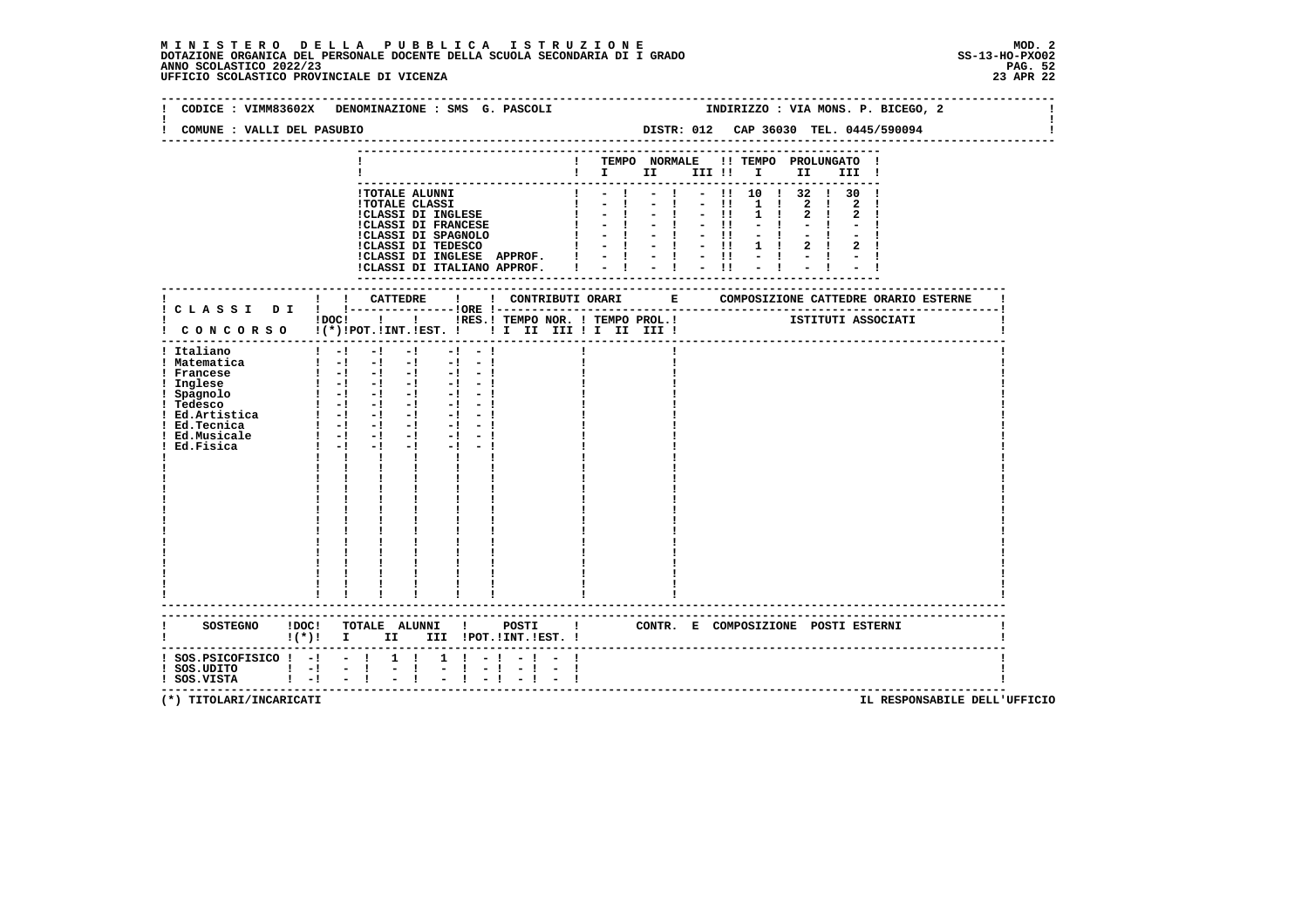### **M I N I S T E R O D E L L A P U B B L I C A I S T R U Z I O N E MOD. 2**DOTAZIONE ORGANICA DEL PERSONALE DOCENTE DELLA SCUOLA SECONDARIA DI I GRADO **SCOLASTICO SCOLASTICO 2022/23** SS-13-HO-PXO02<br>23 PAG. 52 PAG. 53<br>23 APR 22 UFFICIO SCOLASTICO PROVINCIALE DI VICENZA

|                                              | CODICE : VIMM83701P DENOMINAZIONE : SMS ALDO MORO<br>INDIRIZZO : VIA ALFIERI, 3                                                                      |
|----------------------------------------------|------------------------------------------------------------------------------------------------------------------------------------------------------|
| COMUNE : SOVIZZO                             |                                                                                                                                                      |
|                                              | ! TEMPO NORMALE !! TEMPO PROLUNGATO !<br>$\mathbf{I}$ is the set of $\mathbf{I}$<br>III !! I<br>II<br>III !                                          |
|                                              |                                                                                                                                                      |
|                                              | ! ! CATTEDRE<br>and the state of the state<br>! C L A S S I D I ! !----------------!ORE !---<br>CONCORSO !(*)!POT.!INT.!EST. !! I II III II II III ! |
|                                              |                                                                                                                                                      |
|                                              |                                                                                                                                                      |
|                                              |                                                                                                                                                      |
|                                              |                                                                                                                                                      |
|                                              | $\begin{tabular}{c c c} $1$ & $1$ & $1$ & $1$ \\ \hline $1$ & $1$ & $1$ & $1$ \\ \hline \end{tabular}$                                               |
| $(*)$ : $\Box$                               | CONTR. E COMPOSIZIONE POSTI ESTERNI<br>$\blacksquare$<br>II III !POT.!INT.!EST. !                                                                    |
| ! SOS.UDITO   -! - !<br>! SOS.VISTA   -! - ! |                                                                                                                                                      |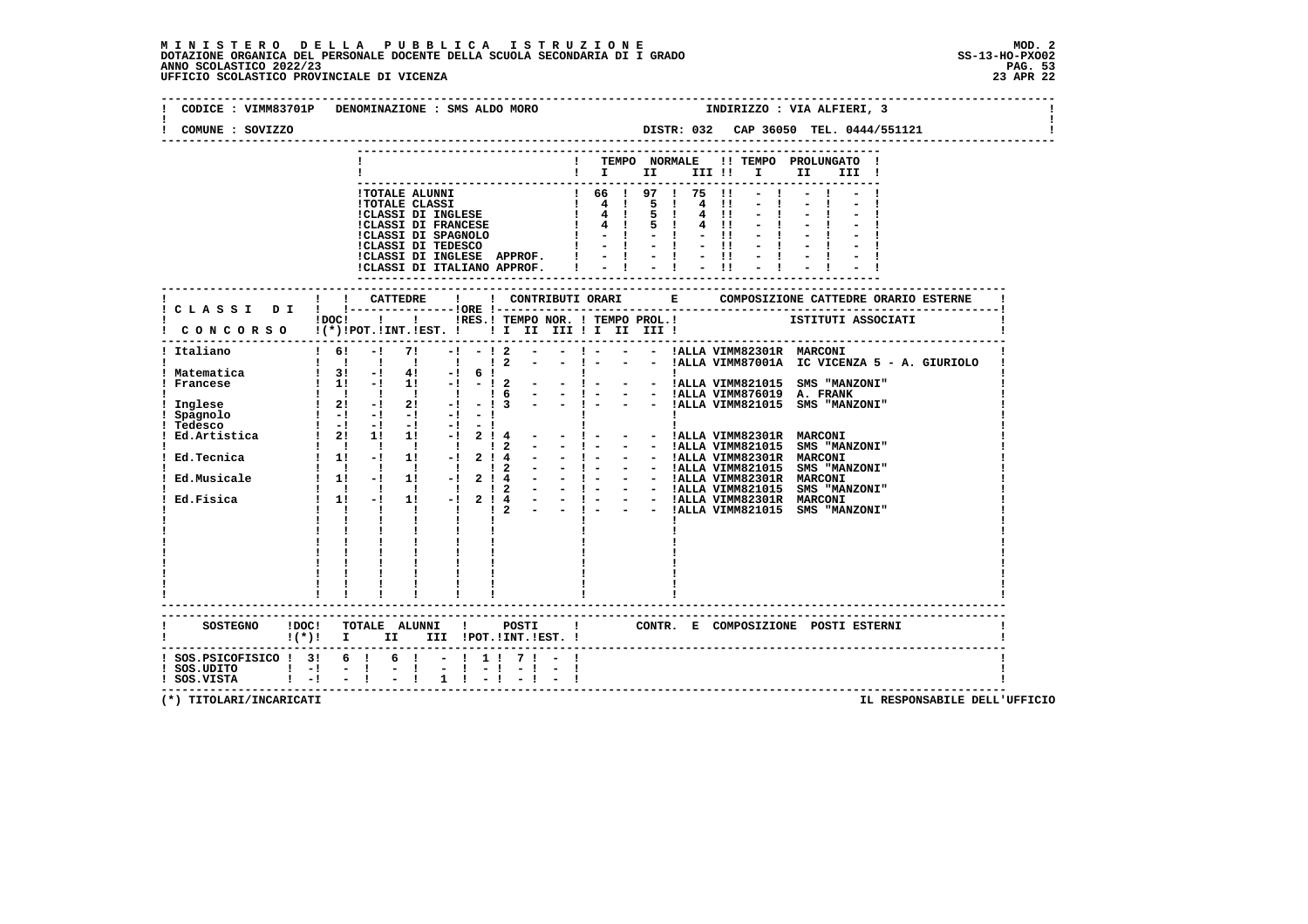### **M I N I S T E R O D E L L A P U B B L I C A I S T R U Z I O N E MOD. 2**DOTAZIONE ORGANICA DEL PERSONALE DOCENTE DELLA SCUOLA SECONDARIA DI I GRADO **SCOLASTICO SCOLASTICO 2022/23 PAG. 54**<br>23 ANNO SCOLASTICO 2022/23 PAG. 54<br>23 APR 22 UFFICIO SCOLASTICO PROVINCIALE DI VICENZA

| CODICE : VIMM83801E                                                                                                                                                                                       | DENOMINAZIONE : SMS "VECELLIO" SARCEDO<br>INDIRIZZO : VIA TIZIANO VECELLIO, 28                                                                                                                                                                                                   |
|-----------------------------------------------------------------------------------------------------------------------------------------------------------------------------------------------------------|----------------------------------------------------------------------------------------------------------------------------------------------------------------------------------------------------------------------------------------------------------------------------------|
| COMUNE : SARCEDO                                                                                                                                                                                          | DISTR: 013 CAP 36030 TEL. 0445/884178                                                                                                                                                                                                                                            |
|                                                                                                                                                                                                           | ! TEMPO NORMALE<br>!! TEMPO PROLUNGATO !                                                                                                                                                                                                                                         |
|                                                                                                                                                                                                           | $\blacksquare$                                                                                                                                                                                                                                                                   |
|                                                                                                                                                                                                           |                                                                                                                                                                                                                                                                                  |
|                                                                                                                                                                                                           | $!$ 58 $!$ 53 $!$ 58 $!$ 1<br>1 TOTALE ALUNNI<br>1 TOTALE CLASSI<br>1 TOTALE CLASSI DI INGLESE<br>1 3 1 3 1 3 1 3 1<br>1 CLASSI DI FRANCESE<br>1 3 1 3 1 3 1<br>1 CLASSI DI FRANCESE<br>1 - 1 - 1 - 1 1<br>1 CLASSI DI TEDESCO<br>1 - 1 - 1 - 1 1<br>1 - 1 - 1 1 - 1 1 1 1 1 1 1 |
|                                                                                                                                                                                                           |                                                                                                                                                                                                                                                                                  |
|                                                                                                                                                                                                           |                                                                                                                                                                                                                                                                                  |
|                                                                                                                                                                                                           |                                                                                                                                                                                                                                                                                  |
|                                                                                                                                                                                                           | !CLASSI DI INGLESE APPROF. !                                                                                                                                                                                                                                                     |
|                                                                                                                                                                                                           | $= 1 + 1 + 1$<br>!CLASSI DI ITALIANO APPROF. I                                                                                                                                                                                                                                   |
|                                                                                                                                                                                                           |                                                                                                                                                                                                                                                                                  |
|                                                                                                                                                                                                           |                                                                                                                                                                                                                                                                                  |
|                                                                                                                                                                                                           | IDOCI ! IRES. I TEMPO NOR. I TEMPO PROL. ! ISTITUTI ASSOCIATI                                                                                                                                                                                                                    |
|                                                                                                                                                                                                           | CONCORSO !(*)!POT.!INT.!EST. !! I II III !I II III !                                                                                                                                                                                                                             |
|                                                                                                                                                                                                           | ------------------------------------                                                                                                                                                                                                                                             |
| ! Italiano                                                                                                                                                                                                | $1! - 110 - - 1 - - - 1$ COMPLETA CON<br>191<br>$-!$ 10!                                                                                                                                                                                                                         |
| ! Matematica                                                                                                                                                                                              |                                                                                                                                                                                                                                                                                  |
| ! Francese                                                                                                                                                                                                |                                                                                                                                                                                                                                                                                  |
| ! Inglese                                                                                                                                                                                                 |                                                                                                                                                                                                                                                                                  |
|                                                                                                                                                                                                           |                                                                                                                                                                                                                                                                                  |
|                                                                                                                                                                                                           | $-1 - 1$<br>$-1$ 2 1                                                                                                                                                                                                                                                             |
|                                                                                                                                                                                                           | $-1$ 2 1                                                                                                                                                                                                                                                                         |
|                                                                                                                                                                                                           | $-1$ 2 1                                                                                                                                                                                                                                                                         |
| ! Inglese<br>! Spagnolo ! 1! -! 1!<br>! Tedesco ! -! -! -! 1<br>! Ed.Artistica ! 3! 1! 2!<br>! Ed.Awsicale ! 1! -! 2!<br>! Ed.Musicale ! 3! 1! 2!<br>! Ed.Musicale ! 3! 1! 2!<br>! Ed.Musicale ! 2! -! 2! | $-1$ 2 1<br>$1 \quad 1 \quad 1$<br>$\mathbf{1}$ $\mathbf{1}$                                                                                                                                                                                                                     |
|                                                                                                                                                                                                           | $\mathbf{I}$ and $\mathbf{I}$ and $\mathbf{I}$                                                                                                                                                                                                                                   |
|                                                                                                                                                                                                           | $\frac{1}{1}$                                                                                                                                                                                                                                                                    |
|                                                                                                                                                                                                           |                                                                                                                                                                                                                                                                                  |
|                                                                                                                                                                                                           | $\frac{1}{1}$ $\frac{1}{1}$ $\frac{1}{1}$                                                                                                                                                                                                                                        |
|                                                                                                                                                                                                           |                                                                                                                                                                                                                                                                                  |
|                                                                                                                                                                                                           |                                                                                                                                                                                                                                                                                  |
|                                                                                                                                                                                                           |                                                                                                                                                                                                                                                                                  |
|                                                                                                                                                                                                           |                                                                                                                                                                                                                                                                                  |
|                                                                                                                                                                                                           |                                                                                                                                                                                                                                                                                  |
|                                                                                                                                                                                                           | $\frac{1}{4}$ , $\frac{1}{4}$ , $\frac{1}{4}$                                                                                                                                                                                                                                    |
|                                                                                                                                                                                                           | --------------------                                                                                                                                                                                                                                                             |
|                                                                                                                                                                                                           | SOSTEGNO !DOC! TOTALE ALUNNI ! POSTI ! CONTR. E COMPOSIZIONE POSTI ESTERNI                                                                                                                                                                                                       |
|                                                                                                                                                                                                           | !(*)! I II III !POT.!INT.!EST.!                                                                                                                                                                                                                                                  |
| ! SOS.PSICOFISICO ! 4! 7 !                                                                                                                                                                                | $1 \quad 1$<br>$3 \cdot 1 - 1$<br>71                                                                                                                                                                                                                                             |
| $!$ SOS.UDITO $!$ - $!$ - $!$                                                                                                                                                                             | $\frac{1}{2}$ $\frac{1}{1}$<br>$-1 - 1$<br>$-1 - 1$                                                                                                                                                                                                                              |
| ! SOS.VISTA                                                                                                                                                                                               | $-1$<br>$\mathbf{1}$ $\mathbf{-1}$                                                                                                                                                                                                                                               |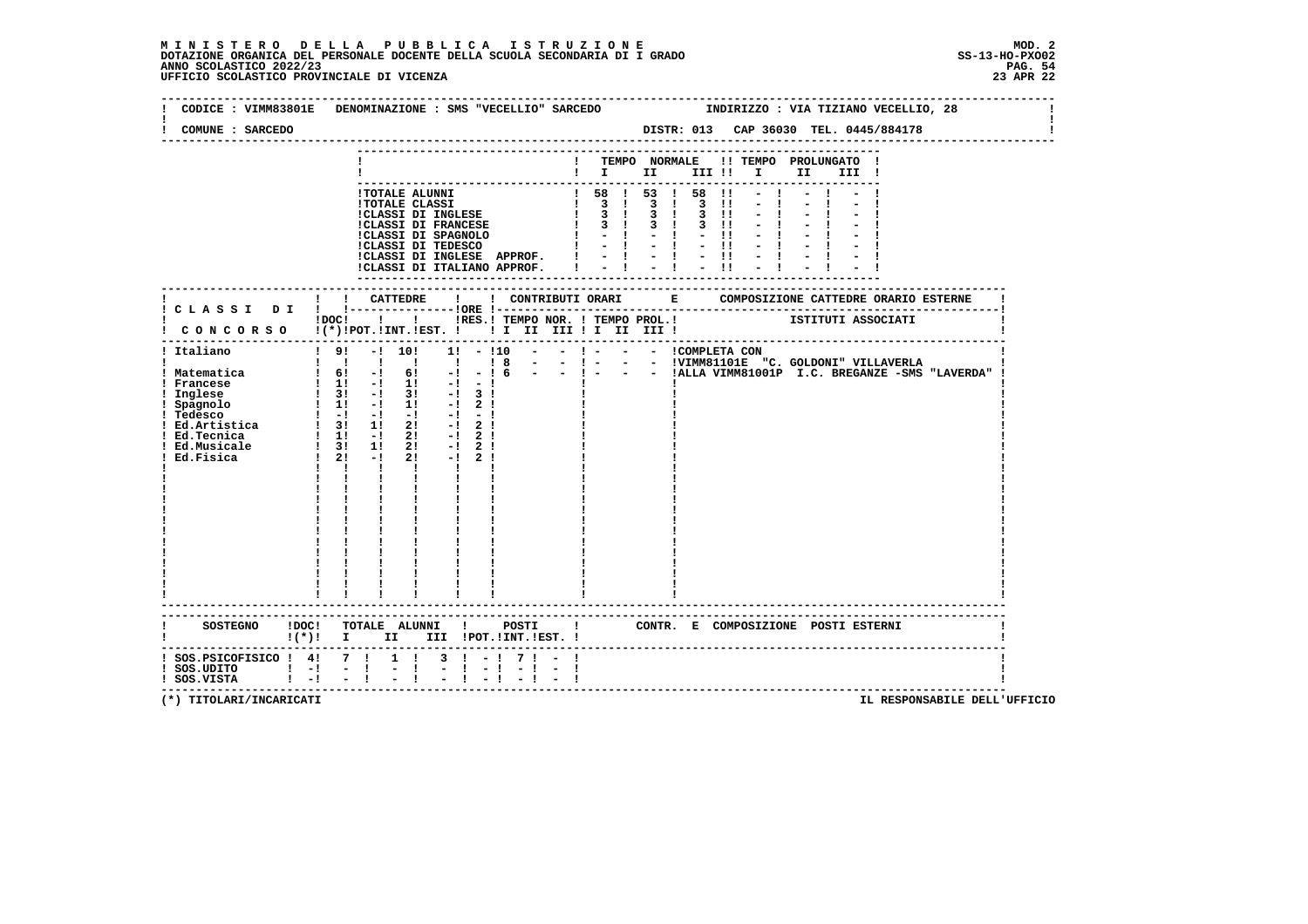### **M I N I S T E R O D E L L A P U B B L I C A I S T R U Z I O N E MOD. 2**DOTAZIONE ORGANICA DEL PERSONALE DOCENTE DELLA SCUOLA SECONDARIA DI I GRADO **SCOLASTICO SCOLASTICO 2022/23 PAG. 55**<br>23 ANNO SCOLASTICO 2022/23 PAG. 55<br>23 APR 22 UFFICIO SCOLASTICO PROVINCIALE DI VICENZA

|                                                                                                                                | CODICE : VIMM83802G DENOMINAZIONE : SMS "G. GALILEI" - ZUGLIANO INDIRIZZO : VIA MARCONI, 25                                                                                                                                                                                                                                                                                                                                                                                              |                        |      |                                                         |  |
|--------------------------------------------------------------------------------------------------------------------------------|------------------------------------------------------------------------------------------------------------------------------------------------------------------------------------------------------------------------------------------------------------------------------------------------------------------------------------------------------------------------------------------------------------------------------------------------------------------------------------------|------------------------|------|---------------------------------------------------------|--|
| COMUNE : ZUGLIANO                                                                                                              |                                                                                                                                                                                                                                                                                                                                                                                                                                                                                          |                        |      |                                                         |  |
|                                                                                                                                |                                                                                                                                                                                                                                                                                                                                                                                                                                                                                          |                        |      | ! TEMPO NORMALE !! TEMPO PROLUNGATO !<br>$\blacksquare$ |  |
|                                                                                                                                | ICLASSI DI INGLESE APPROF. $  \cdot   \cdot   \cdot  $<br>!CLASSI DI ITALIANO APPROF.   -   -   -  !                                                                                                                                                                                                                                                                                                                                                                                     |                        | $-1$ |                                                         |  |
|                                                                                                                                |                                                                                                                                                                                                                                                                                                                                                                                                                                                                                          |                        |      |                                                         |  |
|                                                                                                                                | IDOC! !!!RES. I TEMPO NOR. I TEMPO PROL. ! [STITUTI ASSOCIATI<br>! CONCORSO !(*)!POT.!INT.!EST. ! ! I II III ! II III !                                                                                                                                                                                                                                                                                                                                                                  |                        |      |                                                         |  |
| ! Italiano<br>! Matematica<br>! Francese<br>! Inglese<br>! Spagnolo<br>! Tedesco<br>! Ed.Tecnica<br>! Ed.Musicale<br>Ed.Fisica | $1 - 1 - 1 - 1$<br>$-1 - 1$<br>$\begin{bmatrix} 1 & -1 & -1 & -1 & -1 & -1 \end{bmatrix}$<br>$\begin{array}{cccccccccc} 1 & -1 & -1 & -1 & -1 \\ 1 & -1 & -1 & -1 & -1 \end{array}$<br>$-1 - 1$<br>$-1 - -1$<br>$1 - 1 - 1 - 1$<br>$-1 - 1$<br>$-1 - -1$<br>$-1$ $-$<br>$-1 - -1$<br>$1 - 1 - 1 - 1 - 1 - 1$<br>$1 - 1 - 1$<br>$-1$ $-1$<br>$\mathbf{I}$ and $\mathbf{I}$<br>$\mathbf{I}$<br>$\mathbf{I}$ and $\mathbf{I}$<br>$\frac{1}{1}$ $\frac{1}{1}$ $\frac{1}{1}$<br>$\frac{1}{1}$ |                        |      |                                                         |  |
|                                                                                                                                | !(*)! I II III !POT.!INT.!EST.!                                                                                                                                                                                                                                                                                                                                                                                                                                                          |                        |      |                                                         |  |
| $!$ SOS.UDITO $!$ - $!$ - $!$<br>$!$ SOS.VISTA $!$ - ! - !                                                                     | ! SOS.PSICOFISICO ! -! - ! 3 ! 3 ! -! - ! - !<br>$\frac{1}{2}$ $\frac{1}{1}$<br>$-1 - 1$<br>$-1 - 1$                                                                                                                                                                                                                                                                                                                                                                                     | $-1 - -1$<br>$-1$ $-1$ |      |                                                         |  |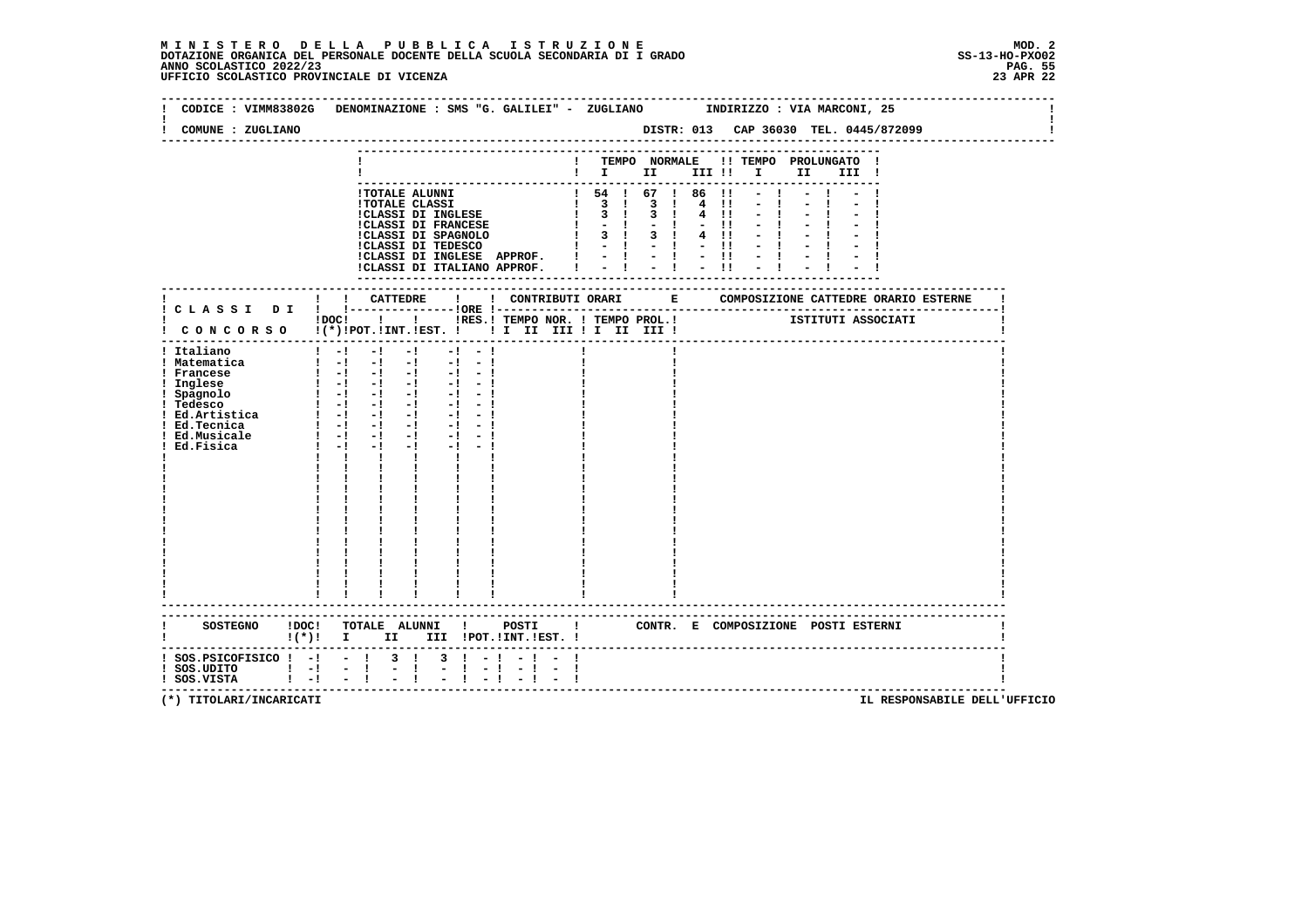### **M I N I S T E R O D E L L A P U B B L I C A I S T R U Z I O N E MOD. 2**DOTAZIONE ORGANICA DEL PERSONALE DOCENTE DELLA SCUOLA SECONDARIA DI I GRADO **SCOLASTICO SCOLASTICO 2022/23 PAG. 56**<br>23 ANNO SCOLASTICO 2022/23 PAG. 56<br>23 APR 22 UFFICIO SCOLASTICO PROVINCIALE DI VICENZA

|                                                      | CODICE: VIMM83901A DENOMINAZIONE: IC VICENZA 4 ? BAROLINI MODIRIZZO: VIA PALEMONE, 20                                                  |
|------------------------------------------------------|----------------------------------------------------------------------------------------------------------------------------------------|
| COMUNE : VICENZA                                     | DISTR: 070 CAP 36100 TEL. 0444/500094                                                                                                  |
|                                                      | ! TEMPO NORMALE !! TEMPO PROLUNGATO !<br>$\mathbf{I}$ is the set of $\mathbf{I}$<br>III II I I<br>II D<br>III !                        |
|                                                      |                                                                                                                                        |
|                                                      |                                                                                                                                        |
|                                                      |                                                                                                                                        |
|                                                      |                                                                                                                                        |
|                                                      |                                                                                                                                        |
|                                                      |                                                                                                                                        |
|                                                      |                                                                                                                                        |
|                                                      |                                                                                                                                        |
|                                                      | ! ! CATTEDRE<br>$\mathbf{I}$<br>! CLASSI DI ! !--------------------- !ORE !---                                                         |
|                                                      |                                                                                                                                        |
|                                                      | CONCORSO !   INESTRESSENTE IN THE PROLIMENT SERVIT IS INTERESTENT ON CORSO I(*) IPOTTILING ISLAMA LETTLE II II II III III IIII IIIII I |
|                                                      |                                                                                                                                        |
|                                                      |                                                                                                                                        |
|                                                      |                                                                                                                                        |
|                                                      |                                                                                                                                        |
|                                                      |                                                                                                                                        |
|                                                      |                                                                                                                                        |
|                                                      |                                                                                                                                        |
|                                                      |                                                                                                                                        |
|                                                      |                                                                                                                                        |
|                                                      |                                                                                                                                        |
|                                                      |                                                                                                                                        |
|                                                      |                                                                                                                                        |
|                                                      | $\mathbf{1}$ $\mathbf{1}$ $\mathbf{1}$ $\mathbf{1}$ $\mathbf{1}$                                                                       |
|                                                      |                                                                                                                                        |
|                                                      |                                                                                                                                        |
|                                                      |                                                                                                                                        |
|                                                      |                                                                                                                                        |
|                                                      |                                                                                                                                        |
|                                                      |                                                                                                                                        |
|                                                      |                                                                                                                                        |
|                                                      |                                                                                                                                        |
|                                                      |                                                                                                                                        |
|                                                      |                                                                                                                                        |
|                                                      | SOSTEGNO !DOC! TOTALE ALUNNI !<br>POSTI ! CONTR. E COMPOSIZIONE POSTI ESTERNI                                                          |
|                                                      | ! (*)! I II III !POT.!INT.!EST.!                                                                                                       |
|                                                      | ! SOS. PSICOFISICO ! 1! 7 ! 4 ! 2 ! - ! 4 ! - !                                                                                        |
| 1 SOS.UDITO 1 -1 - 1 - 1<br>1 SOS.VISTA 1 -1 - 1 - 1 |                                                                                                                                        |
|                                                      |                                                                                                                                        |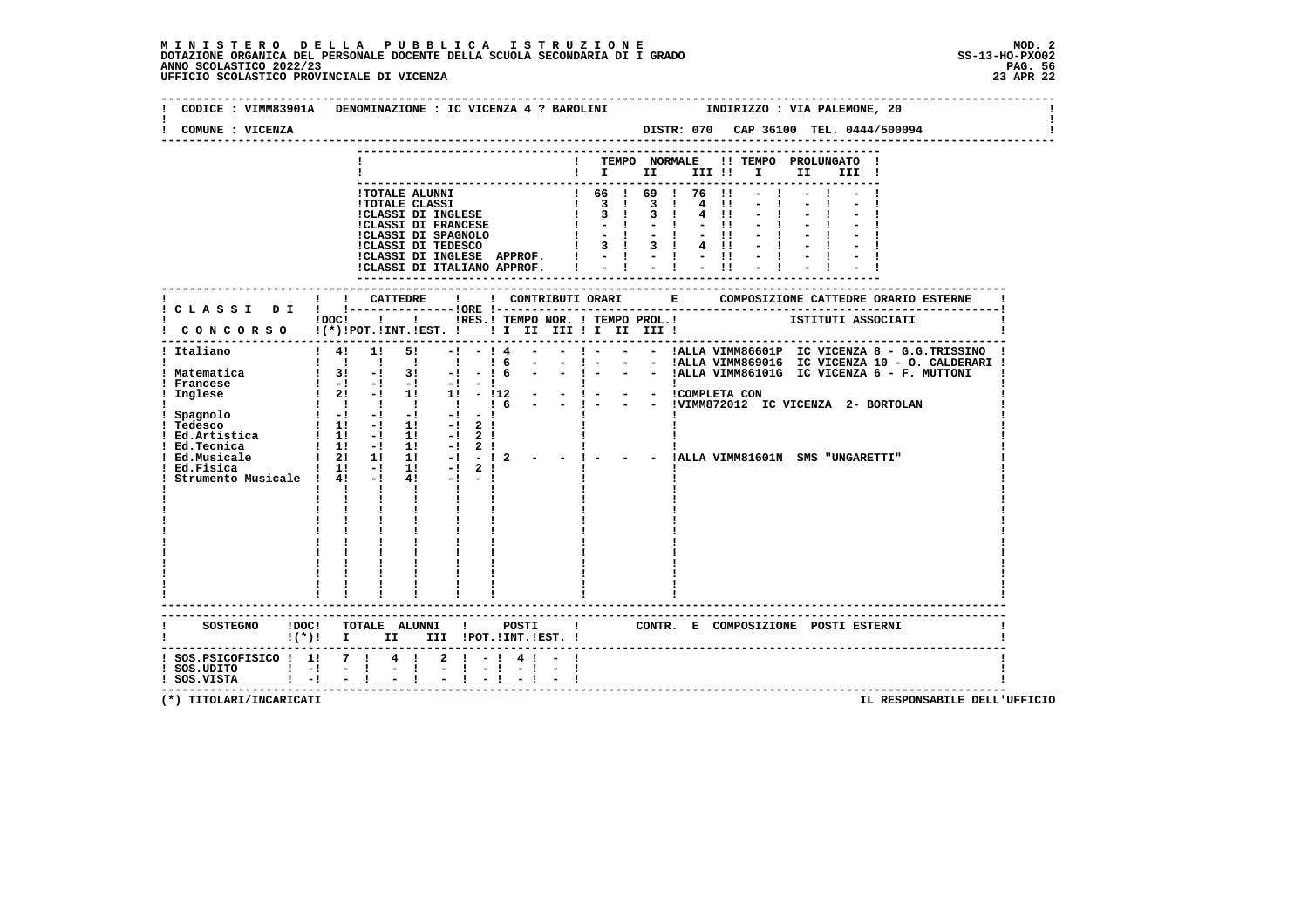## **M I N I S T E R O D E L L A P U B B L I C A I S T R U Z I O N E MOD. 2**DOTAZIONE ORGANICA DEL PERSONALE DOCENTE DELLA SCUOLA SECONDARIA DI I GRADO **SCOLASTICO SCOLASTICO 2022/23 PAG. 57**<br>23 ANNO SCOLASTICO 2022/23 PAG. 57<br>23 APR 22 UFFICIO SCOLASTICO PROVINCIALE DI VICENZA

 $\mathbf{I}$ 

 $\mathbf{I}$ 

÷i

| CODICE | VIMM83901A | DENOMINAZIONE : IC VICENZA 4 ? BAROLINI | 20<br>INDIRIZZO<br>VIA PALEMONE,               |  |
|--------|------------|-----------------------------------------|------------------------------------------------|--|
|        |            |                                         |                                                |  |
| COMUNE | VICENZA    |                                         | DISTR: 070<br>TEL.<br>CAP 36100<br>0444/500094 |  |
|        |            |                                         |                                                |  |

 **NUMERO DI CORSI ATTIVATI SULLA SCUOLA: 1**

|                          |                |     | POSTI                 |      |                          |        | !CONTR. ORARI E COMPOSIZIONE POSTI ORARIO ESTERNI |
|--------------------------|----------------|-----|-----------------------|------|--------------------------|--------|---------------------------------------------------|
| IS TRUMENTI<br>IMUSICALI | DOC!<br>$(*)!$ |     | !POT. ! INT. ! EST. ! |      | ! ORE<br>$IRES.IORE$ !   | !UTIL! | ISTITUTI ASSOCIATI                                |
| ! ARPA                   | - 1            | - 1 | - 1                   | $-1$ | - 1                      |        |                                                   |
| ! CHITARRA               | 1!             | - ! | 11                    | - !  | - 1                      |        |                                                   |
| ! CLARINETTO             | 11             | - ! | 11                    | - !  | - 1                      |        |                                                   |
| ! CORNO                  | - !            | - ! | - 1                   | - !  | - 1                      |        |                                                   |
| ! FAGOTTO                | - 1            | - ! | - 1                   | $-1$ | - 1                      |        |                                                   |
| <b>!FISARMONICA</b>      | - 1            | - ! | - 1                   | - 1  | - 1                      |        |                                                   |
| ! FLAUTO                 | - 1            | - ! | - 1                   | - !  | - 1                      |        |                                                   |
| ! OBOE                   | - 1            | - ! | - 1                   | $-1$ | - 1                      |        |                                                   |
| <b>!PERCUSSIONI</b>      | 1!             | - ! | 11                    | - 1  | - 1                      |        |                                                   |
| <b>!PIANOFORTE</b>       | 1!             | - ! | 11                    | - !  | - 1                      |        |                                                   |
| ! SAXOFONO               | - 1            | - ! | - !                   | - 1  | $\overline{\phantom{0}}$ |        |                                                   |
| ! TROMBA                 | - 1            | - ! | - !                   | - 1  | - 1                      |        |                                                   |
| ! VIOLINO                | - 1            | - ! | - !                   | $-1$ | - 1                      |        |                                                   |
| ! VIOLONCELLO            | - 1            | - 1 | - 1                   | – !  | - 1                      |        |                                                   |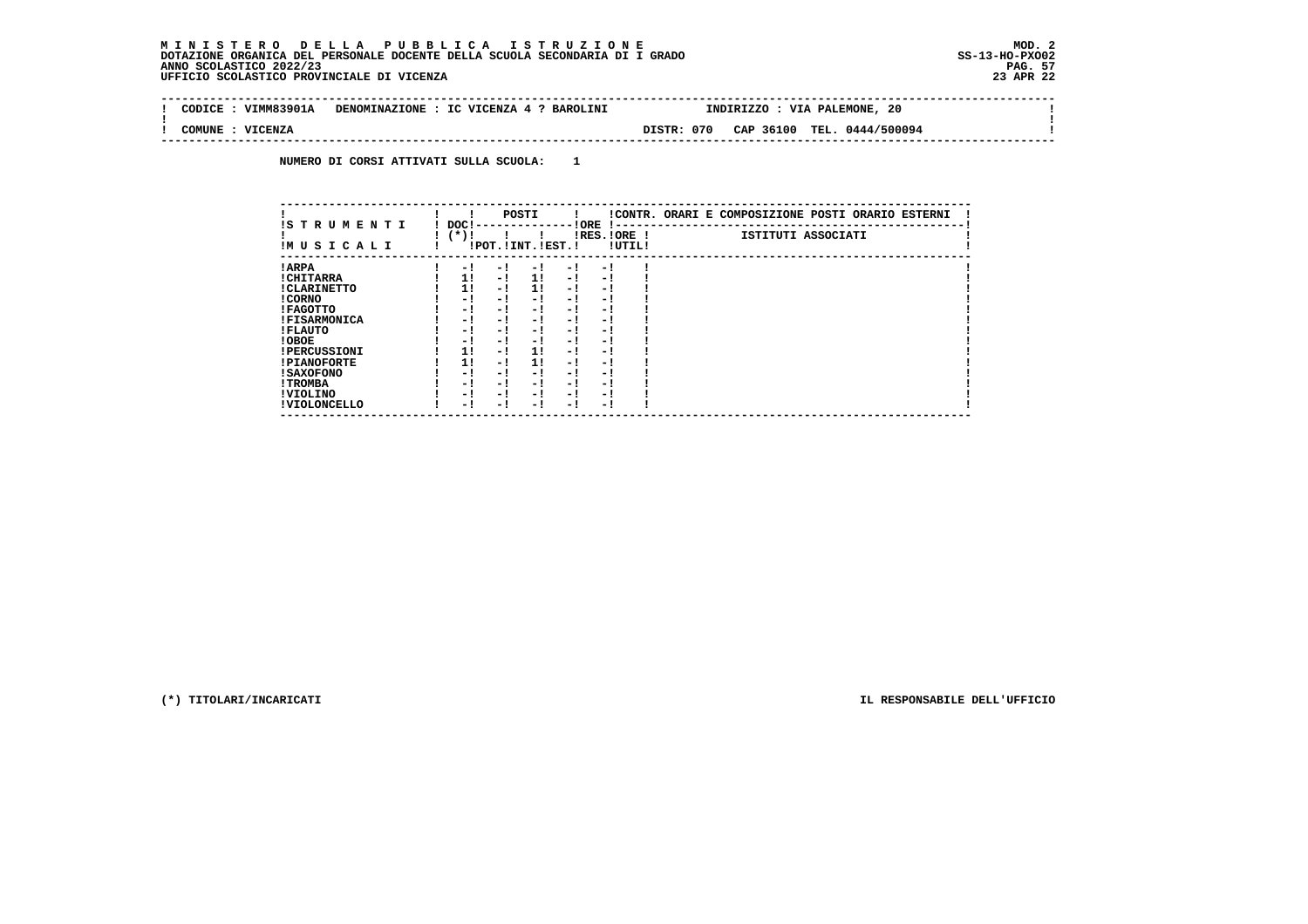### **M I N I S T E R O D E L L A P U B B L I C A I S T R U Z I O N E MOD. 2**DOTAZIONE ORGANICA DEL PERSONALE DOCENTE DELLA SCUOLA SECONDARIA DI I GRADO **SCOLASTICO SCOLASTICO 2022/23 PAG. 58**<br>23 ANNO SCOLASTICO 2022/23 PAG. 58<br>23 APR 22 UFFICIO SCOLASTICO PROVINCIALE DI VICENZA

|                                                                                         | CODICE : VIMM84001E DENOMINAZIONE : IC VICENZA 3 - "SCAMOZZI" INDIRIZZO : VIA EINAUDI, 74                                                                                                                                                                                                                                                                                                                                                                                                             |
|-----------------------------------------------------------------------------------------|-------------------------------------------------------------------------------------------------------------------------------------------------------------------------------------------------------------------------------------------------------------------------------------------------------------------------------------------------------------------------------------------------------------------------------------------------------------------------------------------------------|
| COMUNE : VICENZA                                                                        |                                                                                                                                                                                                                                                                                                                                                                                                                                                                                                       |
|                                                                                         | ! TEMPO NORMALE !! TEMPO PROLUNGATO !<br>$\blacksquare$ $\blacksquare$ $\blacksquare$ $\blacksquare$<br>III !                                                                                                                                                                                                                                                                                                                                                                                         |
|                                                                                         |                                                                                                                                                                                                                                                                                                                                                                                                                                                                                                       |
|                                                                                         |                                                                                                                                                                                                                                                                                                                                                                                                                                                                                                       |
|                                                                                         | IDOCI I I IRES.ITEMPO NOR. ITEMPO PROL.I I ISTITUTI ASSOCIATI<br>CONCORSO I(*)IPOT.IINT.IEST. I II II III II III III I                                                                                                                                                                                                                                                                                                                                                                                |
| ! Italiano<br>! Ed.Tecnica<br>! Ed.Musicale<br>Ed.Fisica<br>Strumento Musicale ! 4! -!  | $!$ 9! -! 11! 1! - !17 - - ! - - - COMPLETA CON<br>- ! - - - !VIMM834017 SMS "BIZIO" LONGARE<br>$1 \quad 2! \quad -1 \quad 2! \quad -1 \quad 2 \quad 1$<br>$\overline{21}$ -1 $\overline{21}$ -1 $\overline{21}$ -1 $\overline{2}$ - - 1 - - - IALLA VIMM86101G IC VICENZA 6 - F. MUTTONI<br>$\begin{array}{ccccccccc}\n & & i & 2i & -i & 2i & -i & 2 & 1 \\ 1 & 2i & -1 & 2i & -i & 2 & 1 \\ 1 & 4i & -1 & 4i & -1 & -1\n\end{array}$<br>$\mathbf{I}$ $\mathbf{I}$<br>$\mathbf{I}$ and $\mathbf{I}$ |
|                                                                                         | ----------------------------<br>SOSTEGNO ! DOC! TOTALE ALUNNI ! POSTI ! CONTR. E COMPOSIZIONE POSTI ESTERNI<br>!(*)! I II III !POT.!INT.!EST.!                                                                                                                                                                                                                                                                                                                                                        |
| ! SOS.PSICOFISICO ! 2! 4 ! 5 !<br>$!$ SOS.UDITO $!$ - $!$ - $!$<br>! SOS.VISTA   -! 1 ! | $3 \cdot 1 - 1 \cdot 8 \cdot 1 -$<br>$-1$<br>-------------------------------------                                                                                                                                                                                                                                                                                                                                                                                                                    |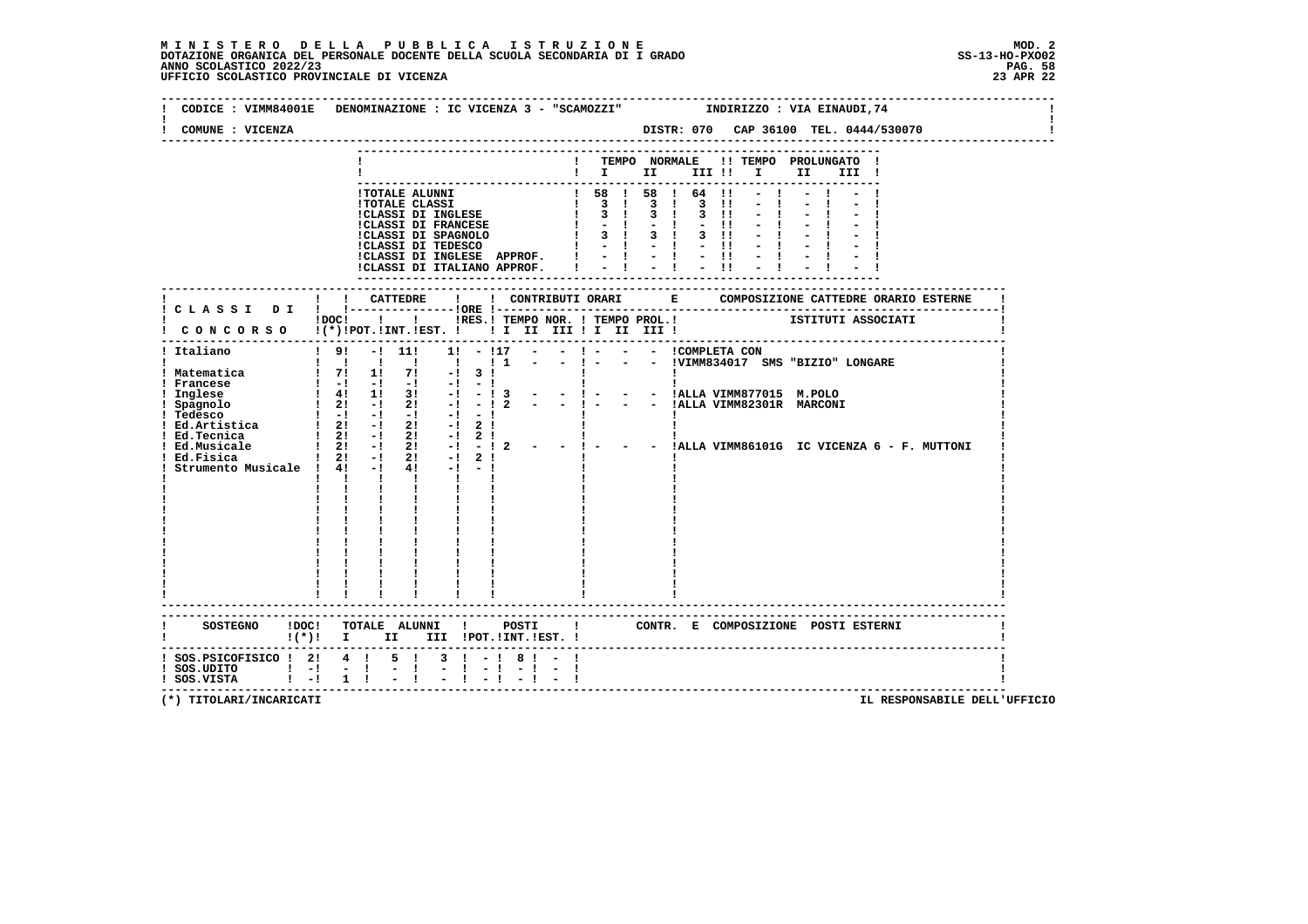#### **M I N I S T E R O D E L L A P U B B L I C A I S T R U Z I O N E MOD. 2DOTAZIONE ORGANICA DEL PERSONALE DOCENTE DELLA SCUOLA SECONDARIA DI I GRADO ANNO SCOLASTICO 2022/23 UFFICIO SCOLASTICO PROVINCIALE DI VICENZA 23 APR 22**

 $\sim$ 

 $\mathbf{I}$ 

 **-------------------------------------------------------------------------------------------------------------------------------- ! CODICE : VIMM84001E DENOMINAZIONE : IC VICENZA 3 - "SCAMOZZI" INDIRIZZO : VIA EINAUDI,74 ! ! ! ! COMUNE : VICENZA DISTR: 070 CAP 36100 TEL. 0444/530070 ! --------------------------------------------------------------------------------------------------------------------------------**

 **NUMERO DI CORSI ATTIVATI SULLA SCUOLA: 1**

| IS T R U M E N T I  | DOC! |     | POSTI                 |     | ! ORE<br>.    |        | !CONTR. ORARI E COMPOSIZIONE POSTI ORARIO ESTERNI |
|---------------------|------|-----|-----------------------|-----|---------------|--------|---------------------------------------------------|
| IMUSICALI           | (*)! |     | !POT. ! INT. ! EST. ! |     | $IRES.IORE$ ! | !UTIL! | ISTITUTI ASSOCIATI                                |
| ! ARPA              | - 1  | - 1 | - 1                   | - 1 | - 1           |        |                                                   |
| ! CHITARRA          | 11   | - ! | 11                    | - ! | - 1           |        |                                                   |
| ! CLARINETTO        | 11   | - 1 | 11                    | - 1 | - 1           |        |                                                   |
| ! CORNO             | - 1  | - 1 | - !                   | - 1 | - 1           |        |                                                   |
| ! FAGOTTO           | - 1  | - 1 | - 1                   | - 1 | - 1           |        |                                                   |
| <b>!FISARMONICA</b> | - 1  | - 1 | - 1                   | - 1 | - 1           |        |                                                   |
| ! FLAUTO            | 1!   | - ! | 1!                    | - 1 | - 1           |        |                                                   |
| ! OBOE              | - 1  | - 1 | - !                   | - 1 | - 1           |        |                                                   |
| <b>!PERCUSSIONI</b> | - 1  | - 1 | - 1                   | - 1 | - 1           |        |                                                   |
| <b>!PIANOFORTE</b>  | 11   | - 1 | 11                    | - 1 | - 1           |        |                                                   |
| <b>! SAXOFONO</b>   | - 1  | - 1 | - 1                   | - 1 | - 1           |        |                                                   |
| ! TROMBA            | - 1  | - 1 | - 1                   | - 1 | - 1           |        |                                                   |
| ! VIOLINO           | - 1  | - 1 | - 1                   | - 1 | - 1           |        |                                                   |
| ! VIOLONCELLO       | - 1  | - ! | - 1                   | - ! | - 1           |        |                                                   |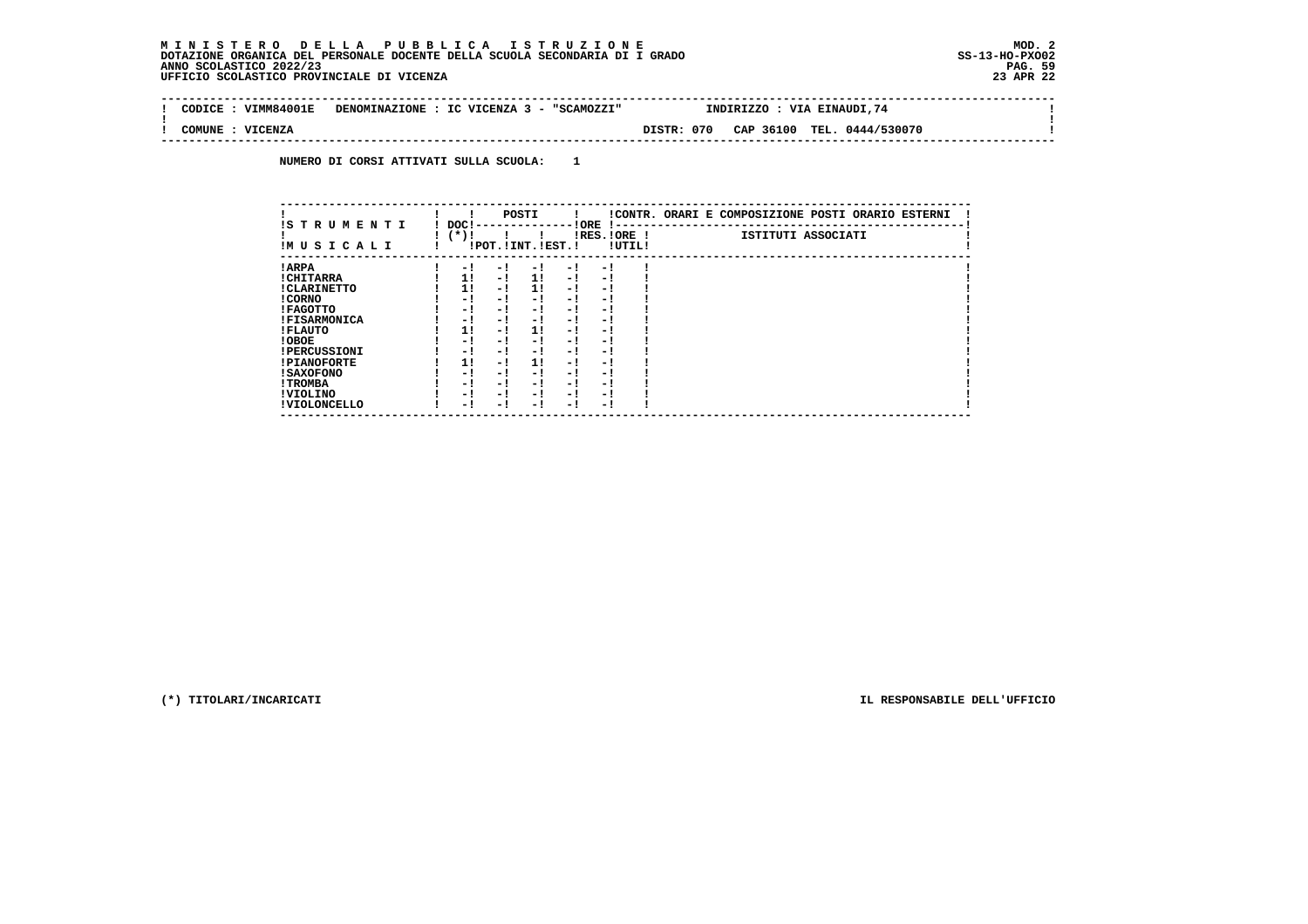### **M I N I S T E R O D E L L A P U B B L I C A I S T R U Z I O N E MOD. 2**DOTAZIONE ORGANICA DEL PERSONALE DOCENTE DELLA SCUOLA SECONDARIA DI I GRADO **SCOLASTICO SCOLASTICO 2022/23 PAG. 60**<br>PAG ANNO SCOLASTICO 2022/23 PAG. 60<br>23 APR 22 UFFICIO SCOLASTICO PROVINCIALE DI VICENZA

|                                                                                                                                                  | CODICE : VIMM84002G DENOMINAZIONE : IC VICENZA 3 -FOSCOLO                                                                                                                                                                                                                                                                                                                                                                                                                                                                                                                                                                                                                                                                                                                                                                                                                                                                                                                                                                                 |                                                                                                                                                                                                                                              |    |                                                                                                                                                                                                               |  |  | INDIRIZZO : VIA TORRI, 4             |  |       |                                       |  |
|--------------------------------------------------------------------------------------------------------------------------------------------------|-------------------------------------------------------------------------------------------------------------------------------------------------------------------------------------------------------------------------------------------------------------------------------------------------------------------------------------------------------------------------------------------------------------------------------------------------------------------------------------------------------------------------------------------------------------------------------------------------------------------------------------------------------------------------------------------------------------------------------------------------------------------------------------------------------------------------------------------------------------------------------------------------------------------------------------------------------------------------------------------------------------------------------------------|----------------------------------------------------------------------------------------------------------------------------------------------------------------------------------------------------------------------------------------------|----|---------------------------------------------------------------------------------------------------------------------------------------------------------------------------------------------------------------|--|--|--------------------------------------|--|-------|---------------------------------------|--|
| COMUNE : ARCUGNANO                                                                                                                               |                                                                                                                                                                                                                                                                                                                                                                                                                                                                                                                                                                                                                                                                                                                                                                                                                                                                                                                                                                                                                                           |                                                                                                                                                                                                                                              |    |                                                                                                                                                                                                               |  |  |                                      |  |       | DISTR: 032 CAP 36057 TEL. 0444/530030 |  |
|                                                                                                                                                  |                                                                                                                                                                                                                                                                                                                                                                                                                                                                                                                                                                                                                                                                                                                                                                                                                                                                                                                                                                                                                                           |                                                                                                                                                                                                                                              |    | ! TEMPO NORMALE !! TEMPO PROLUNGATO !<br>$\blacksquare$ $\blacksquare$ $\blacksquare$ $\blacksquare$ $\blacksquare$ $\blacksquare$ $\blacksquare$ $\blacksquare$ $\blacksquare$ $\blacksquare$ $\blacksquare$ |  |  |                                      |  | III ! |                                       |  |
|                                                                                                                                                  | <b>!TOTALE ALUNNI</b>                                                                                                                                                                                                                                                                                                                                                                                                                                                                                                                                                                                                                                                                                                                                                                                                                                                                                                                                                                                                                     | !TOTALE CLASSI<br>! TOTALE CLASSI<br>! 2 ! 2 ! 1 !!<br>!CLASSI DI FRANCESE<br>! 2 ! 2 ! 1 !!<br>!CLASSI DI FRANCESE<br>! - ! - ! - !!<br>!CLASSI DI TEDESCO ! 2 ! 2 ! 1 !!!<br>!CLASSI DI TEDESCO ! - ! - ! - !!<br>!CLASSI DI INGLESE APPRO |    | ! 36 ! 43 ! 18 !! 36 ! 22 ! 37 !                                                                                                                                                                              |  |  | 2 1 1 1<br>2!<br>$2 \quad 1$<br>$-1$ |  |       |                                       |  |
|                                                                                                                                                  |                                                                                                                                                                                                                                                                                                                                                                                                                                                                                                                                                                                                                                                                                                                                                                                                                                                                                                                                                                                                                                           |                                                                                                                                                                                                                                              |    |                                                                                                                                                                                                               |  |  |                                      |  |       |                                       |  |
| ! CONCORSO !(*)!POT.!INT.!EST. ! ! I III III II III !                                                                                            | IDOCI ! I IRES. I TEMPO NOR. I TEMPO PROL. I TEMPO PROTECTI I ISTITUTI ASSOCIATI                                                                                                                                                                                                                                                                                                                                                                                                                                                                                                                                                                                                                                                                                                                                                                                                                                                                                                                                                          |                                                                                                                                                                                                                                              |    |                                                                                                                                                                                                               |  |  |                                      |  |       |                                       |  |
| ! Italiano<br>! Matematica<br>! Francese<br>! Inglese<br>! Spagnolo<br>! Tedesco<br>! Ed.Artistica<br>! Ed.Tecnica<br>! Ed.Musicale<br>Ed.Fisica | $\begin{bmatrix} 1 & -1 & -1 & -1 & -1 & -1 \end{bmatrix}$<br>$\frac{1}{2}$ $\frac{1}{2}$ $\frac{1}{2}$ $\frac{1}{2}$ $\frac{1}{2}$ $\frac{1}{2}$ $\frac{1}{2}$ $\frac{1}{2}$ $\frac{1}{2}$ $\frac{1}{2}$ $\frac{1}{2}$ $\frac{1}{2}$<br>$\begin{bmatrix} 1 & -1 & -1 & -1 & -1 & -1 \end{bmatrix}$<br>$1 - 1 - 1 - 1 - 1 - 1$<br>$\begin{smallmatrix}&&1\\1&&1\\1&&-1\\&&&1\end{smallmatrix} \quad \begin{smallmatrix}1&&-1\\1&&-1\\1&&-1\\&&&1\end{smallmatrix} \quad \begin{smallmatrix}1&&-1\\1&&-1\\1&&-1\\&&&1\end{smallmatrix} \quad \begin{smallmatrix}1&&-1\\1&&-1\\1&&-1\\&&&1\end{smallmatrix}$<br>$1 - 1 - 1 - 1 - 1 - 1 - 1$<br>$1 - 1 - 1$<br>$-1$ $-1$ $-1$<br>$\mathbf{1}$ $\mathbf{1}$ $\mathbf{1}$<br>$\mathbf{I}$ and $\mathbf{I}$<br>$\mathbf{I}$ and $\mathbf{I}$<br>$\begin{array}{ccccc} 1 & & 1 & & \\ 1 & & 1 & & \\ 1 & & 1 & & \\ \end{array}$<br>$\begin{array}{ccccc}\n\vdots & \vdots & \vdots & \vdots \\ \downarrow & & \downarrow & & \vdots \\ \downarrow & & \downarrow & & \end{array}$<br>$\sim 1$ . |                                                                                                                                                                                                                                              |    |                                                                                                                                                                                                               |  |  |                                      |  |       |                                       |  |
|                                                                                                                                                  | SOSTEGNO !DOC! TOTALE ALUNNI ! POSTI ! CONTR. E COMPOSIZIONE POSTI ESTERNI<br>!(*)! I II III !POT.!INT.!EST.!                                                                                                                                                                                                                                                                                                                                                                                                                                                                                                                                                                                                                                                                                                                                                                                                                                                                                                                             |                                                                                                                                                                                                                                              |    |                                                                                                                                                                                                               |  |  |                                      |  |       |                                       |  |
| $:$ SOS. PSICOFISICO $:$ - $:$ 4 $:$ 3 $:$<br>! SOS.UDITO ! -! - !<br>! SOS.VISTA ! -! - !                                                       | $\frac{1}{2}$                                                                                                                                                                                                                                                                                                                                                                                                                                                                                                                                                                                                                                                                                                                                                                                                                                                                                                                                                                                                                             | $1 \t1 - 1 - 1 -$<br>$-1 - 1$<br>$-1 - -$                                                                                                                                                                                                    | -1 |                                                                                                                                                                                                               |  |  |                                      |  |       |                                       |  |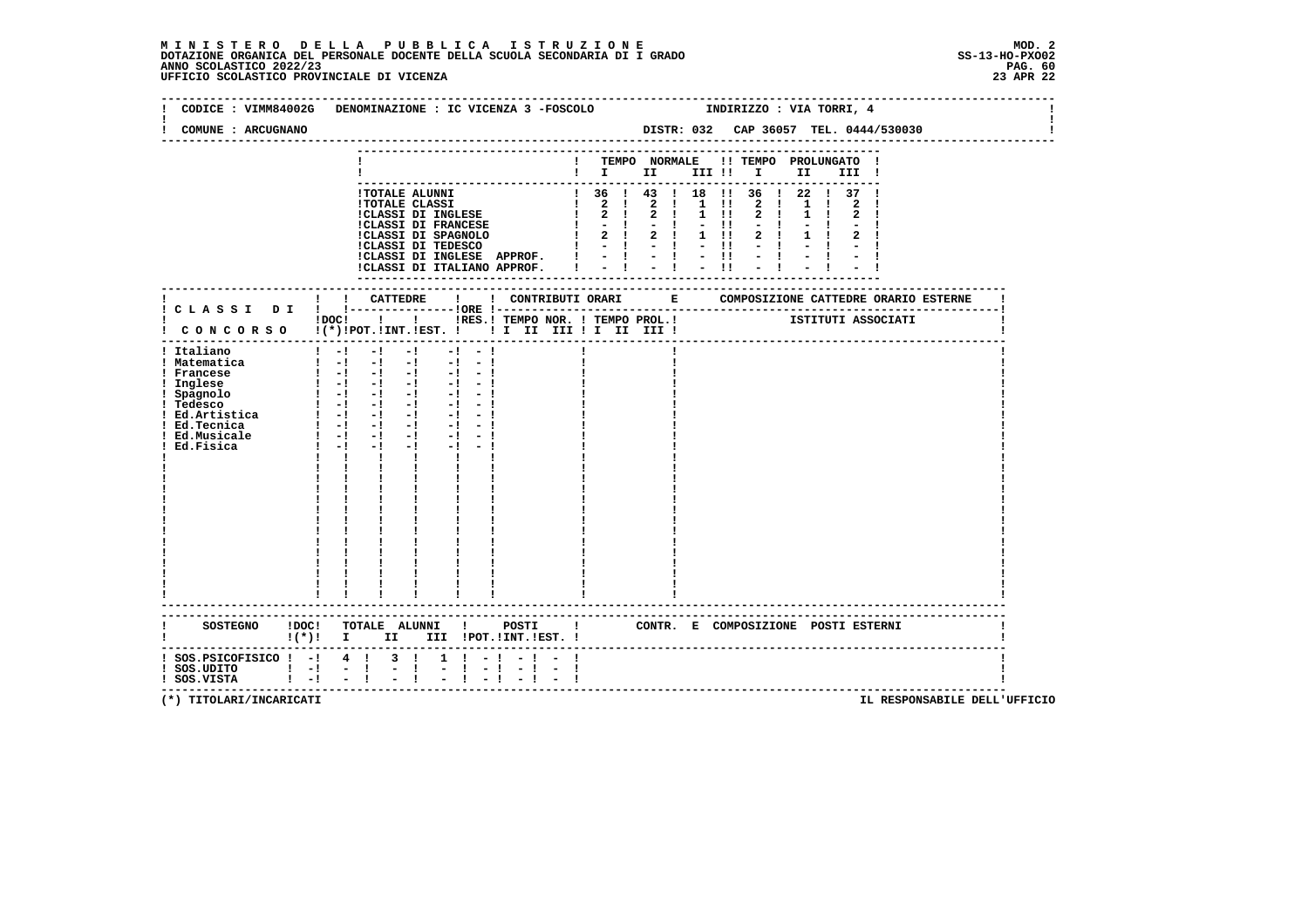| COMUNE : SCHIO                                                                                                                       |                                                                                                                                                                                                                                                                                                                                                                                                                                                            |              |                                                                                                                                                                                                  | DISTR: 012 CAP 36015 TEL. 0445/531539                                                                      |
|--------------------------------------------------------------------------------------------------------------------------------------|------------------------------------------------------------------------------------------------------------------------------------------------------------------------------------------------------------------------------------------------------------------------------------------------------------------------------------------------------------------------------------------------------------------------------------------------------------|--------------|--------------------------------------------------------------------------------------------------------------------------------------------------------------------------------------------------|------------------------------------------------------------------------------------------------------------|
|                                                                                                                                      |                                                                                                                                                                                                                                                                                                                                                                                                                                                            |              | $\mathbf{I}$<br>$\mathbf{I}$ is the set of $\mathbf{I}$                                                                                                                                          | TEMPO NORMALE !! TEMPO PROLUNGATO<br>III !!<br>$\mathbf{I}$ and $\mathbf{I}$<br>II<br>III !                |
|                                                                                                                                      | !TOTALE ALUNNI<br><b>!TOTALE CLASSI</b><br>!CLASSI DI INGLESE<br><b>!CLASSI DI FRANCESE</b><br>!CLASSI DI FRANCELLE :CLASSI DI SPAGNOLO<br>!CLASSI DI INGLESE APPROF. !<br>!CLASSI DI ITALIANO APPROF.                                                                                                                                                                                                                                                     |              | 1 64 1 92 1 71<br>$1 \quad 3 \quad 1$<br>$4 \quad 1$<br>$\overline{3}$ 1<br>$\mathbf{I}$<br>$4 \quad 1$<br>$1 \quad 1$<br>2 <sub>1</sub><br>2 ! 2 !<br>$\mathbf{I}$<br>$-1$ $-1$<br>$-1 - 1 - 1$ | - 11<br>$\overline{\mathbf{3}}$<br>$\blacksquare$<br>$3 \quad 11$<br>$1 \quad 11$<br>$2 \quad 11$<br>$-11$ |
|                                                                                                                                      | ! CATTEDRE<br>$\mathbf{I}$ and $\mathbf{I}$                                                                                                                                                                                                                                                                                                                                                                                                                |              | ! CONTRIBUTI ORARI E                                                                                                                                                                             | COMPOSIZIONE CATTEDRE ORARIO ESTERNE                                                                       |
|                                                                                                                                      | $\mathbf{I}$ and $\mathbf{I}$ and $\mathbf{I}$ and $\mathbf{I}$<br>!DOC!<br>! CONCORSO !(*)!POT.!INT.!EST. !! I III III II III III!                                                                                                                                                                                                                                                                                                                        |              | !RES.! TEMPO NOR. ! TEMPO PROL.!                                                                                                                                                                 | ISTITUTI ASSOCIATI                                                                                         |
| ! Italiano<br>! Matematica<br>Francese<br>Inglese<br>Spagnolo<br>Tedesco<br>! Ed.Artistica<br>Ed.Tecnica<br>Ed.Musicale<br>Ed.Fisica | 1! 10!<br>110!<br>$-1$<br>$-1$<br>$\frac{1}{2}$ 41 $\frac{1}{2}$<br>6 !<br>$-1 - -1$<br>$1 \t1! -1 \t-1$<br>$-1$ 8 !<br>$1 \quad 3! \quad -1 \quad 3! \quad -1 \quad -1$<br>$\frac{1}{2}$ 1: -1 1: -1 2:<br>$1 \quad 1! \quad -1 \quad -1 \quad 1! \quad -18$<br>$1 \quad 2! \quad -1 \quad 2!$<br>$1 \t1! \t-1$<br>21<br>$-1$ $-1$<br>$-1$ $-1$<br>$1 \quad 3! \quad 1!$<br>2!<br>$\mathbf{1}$ $\mathbf{1}$ $\mathbf{1}$<br>$\mathbf{I}$ and $\mathbf{I}$ | $   1 -$     |                                                                                                                                                                                                  | - - COMPLETA CON                                                                                           |
| <b>SOSTEGNO</b><br>!DOC!                                                                                                             | TOTALE ALUNNI !<br>$!(*)!$ I II III !POT.!INT.!EST. !                                                                                                                                                                                                                                                                                                                                                                                                      | <b>POSTI</b> | $\mathbf{I}$                                                                                                                                                                                     | CONTR. E COMPOSIZIONE POSTI ESTERNI                                                                        |
| ! SOS.PSICOFISICO ! 3! 4 !<br>$!$ SOS.UDITO $!$ $-!$<br>$1 - 1$<br>! SOS.VISTA                                                       | 3 <sub>1</sub><br>$4 \quad 1 \quad - \quad 10 \quad 1$<br>$ -1$<br>$\mathbf{I}$                                                                                                                                                                                                                                                                                                                                                                            |              |                                                                                                                                                                                                  |                                                                                                            |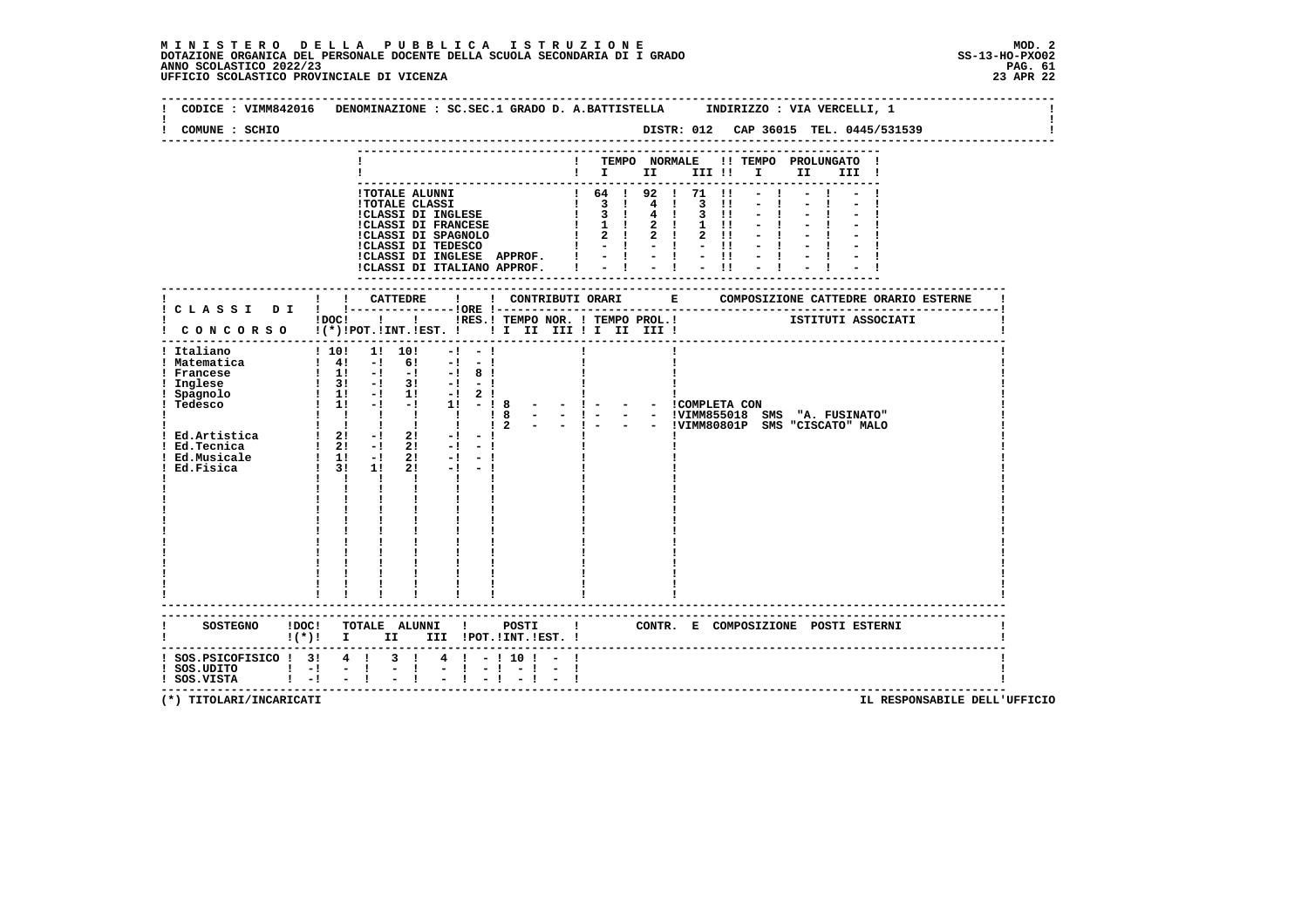| COMUNE : SAN VITO DI LEGUZZANO                                                                                                                 | CODICE: VIMM842027 DENOMINAZIONE: SC.SEC.1 GRADO S.VITO DI LEGUZZ INDIRIZZO: VIA MANZONI 5                                                                                                                                                                                                                                                                                                                                                                                                                                                                                                                                                                                     |                       |                                                                                                                                                                                                                    |                                         |                                                                    | DISTR: 012 CAP 36030 TEL. 0445/673074                     |  |
|------------------------------------------------------------------------------------------------------------------------------------------------|--------------------------------------------------------------------------------------------------------------------------------------------------------------------------------------------------------------------------------------------------------------------------------------------------------------------------------------------------------------------------------------------------------------------------------------------------------------------------------------------------------------------------------------------------------------------------------------------------------------------------------------------------------------------------------|-----------------------|--------------------------------------------------------------------------------------------------------------------------------------------------------------------------------------------------------------------|-----------------------------------------|--------------------------------------------------------------------|-----------------------------------------------------------|--|
|                                                                                                                                                |                                                                                                                                                                                                                                                                                                                                                                                                                                                                                                                                                                                                                                                                                |                       | $\blacksquare$ $\blacksquare$ $\blacksquare$ $\blacksquare$ $\blacksquare$                                                                                                                                         | III !!                                  | TEMPO NORMALE !! TEMPO PROLUNGATO<br>$\mathbf{I}$ and $\mathbf{I}$ | II<br>III !                                               |  |
|                                                                                                                                                | !TOTALE ALUNNI<br><b>!TOTALE CLASSI</b><br>!TOTALE CLASSI<br>!CLASSI DI INGLESE<br><b>!CLASSI DI FRANCESE</b><br>CLASSI DI SPAGNOLO<br>ICLASSI DI TEDESCO<br>!CLASSI DI INGLESE APPROF.  ! - ! - ! - !!<br>!CLASSI DI ITALIANO APPROF.                                                                                                                                                                                                                                                                                                                                                                                                                                         |                       | $\begin{array}{ccccccccc}\n & 1 & 45 & 1 & 50 & 1 & 68 & 11 \\  & 2 & 1 & 3 & 1 & 3 & 11\n\end{array}$<br>$1 \quad 2 \quad 1 \quad 3 \quad 1$<br>$1 - 1 - 1$<br>1 1 1 1 1 2 11<br>1 1 1 2 1 1 1 1<br>$-1 - 1 - 11$ | $\overline{3}$ $\overline{11}$<br>$-11$ |                                                                    |                                                           |  |
|                                                                                                                                                | ! ! CATTEDRE<br>$\mathbf{I}$ and $\mathbf{I}$                                                                                                                                                                                                                                                                                                                                                                                                                                                                                                                                                                                                                                  |                       |                                                                                                                                                                                                                    |                                         |                                                                    | ! CONTRIBUTI ORARI B COMPOSIZIONE CATTEDRE ORARIO ESTERNE |  |
|                                                                                                                                                | !DOC! ! ! !RES.! TEMPO NOR. ! TEMPO PROL.! ISTITUTI ASSOCIATI<br>! CONCORSO !(*)!POT.!INT.!EST. !! I II III !I II III !                                                                                                                                                                                                                                                                                                                                                                                                                                                                                                                                                        |                       |                                                                                                                                                                                                                    |                                         |                                                                    |                                                           |  |
| ! Italiano<br>! Matematica<br>! Francese<br>! Inglese<br>! Spagnolo<br>- desco<br>: Ed.Artistica<br>! Ed.Tecnica<br>! Ed.Musicale<br>Ed.Fisica | $1 - 1$<br>$-1$<br>$-1$<br>$-1 - -1$<br>$1 - 1 - 1 - 1$<br>$-1 - 1$<br>$\begin{array}{cccccccccccccc} 1 & -1 & -1 & -1 & -1 & -1 & -1 \end{array}$<br>$\begin{bmatrix} 1 & -1 & -1 & -1 & -1 & -1 \end{bmatrix}$<br><u> 1 -1 -1 -1 -1 -1 -1</u><br>$\begin{bmatrix} 1 & -1 & -1 & -1 & -1 & -1 \end{bmatrix}$<br>$1 - 1 - 1 - 1 - 1 - 1$<br>$\begin{bmatrix} 1 & -1 & -1 & -1 & -1 & -1 \end{bmatrix}$<br>$\frac{1}{2}$ $\frac{1}{2}$ $\frac{1}{2}$ $\frac{1}{2}$ $\frac{1}{2}$ $\frac{1}{2}$ $\frac{1}{2}$ $\frac{1}{2}$<br>$-1 - -1$<br>$1 - 1 - 1$<br>$-1 - -1$<br>$-1$ and $-1$<br>$\mathbf{I}$<br>$\mathbf{I}$<br>$\mathbf{I}$ and $\mathbf{I}$<br>---------------------- |                       |                                                                                                                                                                                                                    |                                         |                                                                    |                                                           |  |
|                                                                                                                                                | SOSTEGNO !DOC! TOTALE ALUNNI ! POSTI ! CONTR. E COMPOSIZIONE POSTI ESTERNI<br>$\mathbf{I}(\star)\mathbf{I}$ I<br>II D                                                                                                                                                                                                                                                                                                                                                                                                                                                                                                                                                          | III !POT.!INT.!EST. ! |                                                                                                                                                                                                                    |                                         |                                                                    |                                                           |  |
| $:$ SOS.PSICOFISICO $:$ - $:$ 1 $:$<br>$!$ SOS.UDITO $!$ - $!$ - $!$<br>! SOS.VISTA                                                            | 6 !<br>$5 \t-1$<br>$\mathbb{Z} \times \mathbb{R}$<br>$\frac{1}{2}$ $\frac{1}{2}$ $\frac{1}{2}$ $\frac{1}{2}$<br>$\blacksquare$ $\blacksquare$ $\blacksquare$ $\blacksquare$ $\blacksquare$ $\blacksquare$                                                                                                                                                                                                                                                                                                                                                                                                                                                                      | $-1 - -1$<br>$-1$     |                                                                                                                                                                                                                    |                                         |                                                                    |                                                           |  |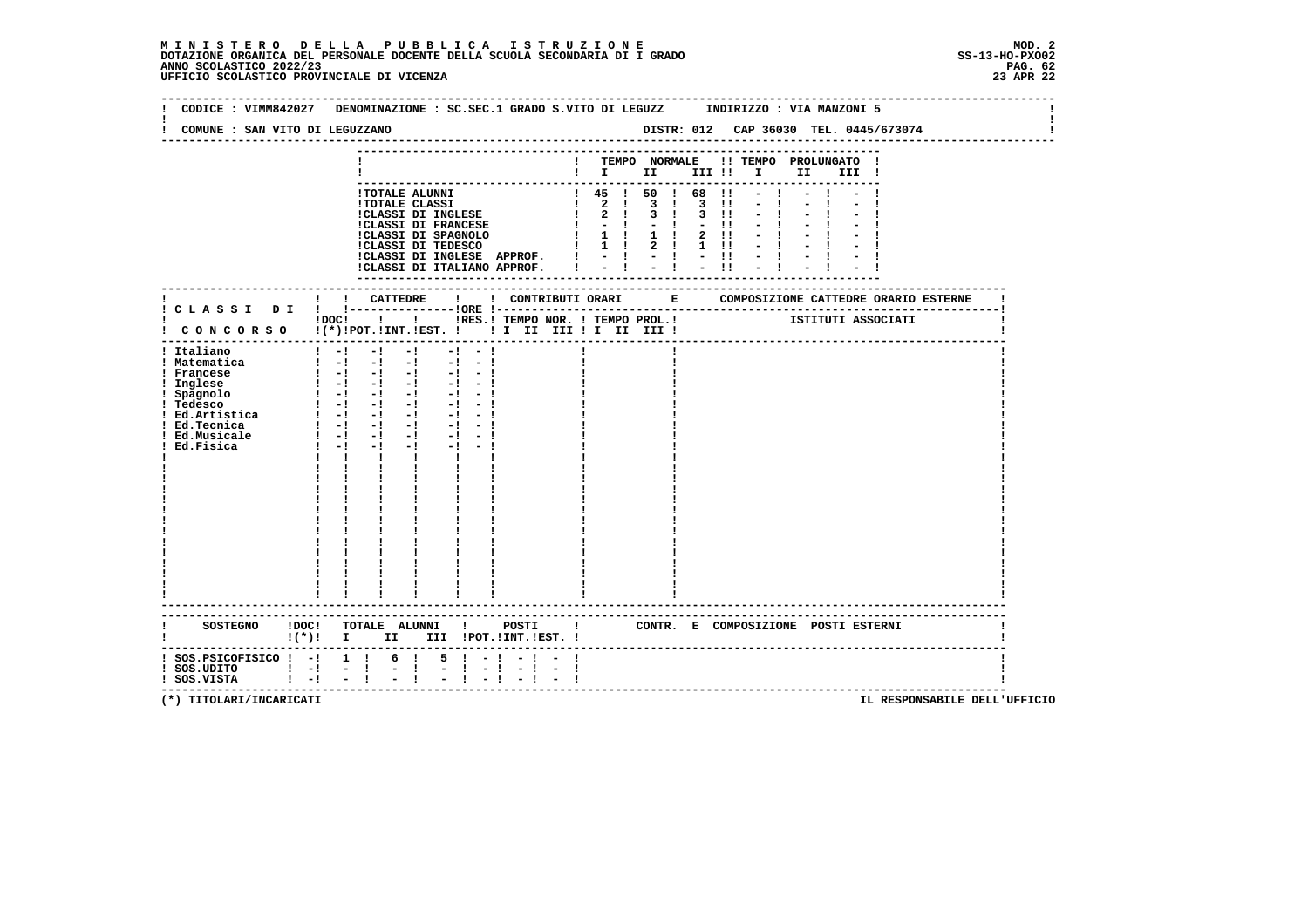### **M I N I S T E R O D E L L A P U B B L I C A I S T R U Z I O N E MOD. 2**DOTAZIONE ORGANICA DEL PERSONALE DOCENTE DELLA SCUOLA SECONDARIA DI I GRADO **SCOLASTICO SCOLASTICO 2022/23** SS-13-HO-PXO02<br>PAGNO SCOLASTICO 2022/23 PAG. 63<br>23 APR 22 UFFICIO SCOLASTICO PROVINCIALE DI VICENZA

|                                     | CODICE: VIMM843012 DENOMINAZIONE: "P. MARASCHIN"<br>INDIRIZZO : VIA DEI BOLDU' 32                                                         |
|-------------------------------------|-------------------------------------------------------------------------------------------------------------------------------------------|
| COMUNE : SCHIO                      | DISTR: 012 CAP 36015 TEL. 0445/1632800                                                                                                    |
|                                     | ! TEMPO NORMALE !! TEMPO PROLUNGATO !                                                                                                     |
|                                     | $\mathbf{I}$ is the set of $\mathbf{I}$<br>III !!!!!<br>II a<br>III !                                                                     |
|                                     |                                                                                                                                           |
|                                     |                                                                                                                                           |
|                                     |                                                                                                                                           |
|                                     |                                                                                                                                           |
|                                     |                                                                                                                                           |
|                                     |                                                                                                                                           |
|                                     |                                                                                                                                           |
|                                     |                                                                                                                                           |
|                                     | ! ! CATTEDRE<br>$\mathbf{I}$                                                                                                              |
|                                     | ! C L A S S I D I ! !----------------!ORE !--<br>---------------;<br>1. IRES.I TEMPO NOR. I TEMPO PROL.I TEMPO TRITUTI ASSOCIATI<br>!DOC! |
|                                     | CONCORSO !(*) POT. INT. EST. !! I II III II III III                                                                                       |
|                                     | ----------------------------------                                                                                                        |
| ! Italiano                          | $10! - 11!$<br>$1! - 112 - -$                                                                                                             |
|                                     | 1 1 1 1 1 1 1 6<br>- ! - - - !VIMM85401C SMS MARANO VICENTINO                                                                             |
| ! Matematica                        | $1 \t6!$ -1 7! -1 -1                                                                                                                      |
|                                     |                                                                                                                                           |
|                                     |                                                                                                                                           |
|                                     |                                                                                                                                           |
|                                     |                                                                                                                                           |
| ! Tedesco                           |                                                                                                                                           |
|                                     |                                                                                                                                           |
|                                     |                                                                                                                                           |
|                                     | $\begin{array}{cccccccc} 1 & 21 & -1 & 21 & -1 & 61 \\ 1 & 21 & -1 & 21 & -1 & 61 \end{array}$                                            |
| Ed.Fisica                           | $1 \t2! -1$<br>$2! -16!$                                                                                                                  |
|                                     | $\mathbf{1}$ $\mathbf{1}$ $\mathbf{1}$                                                                                                    |
|                                     |                                                                                                                                           |
|                                     |                                                                                                                                           |
|                                     |                                                                                                                                           |
|                                     |                                                                                                                                           |
|                                     |                                                                                                                                           |
|                                     |                                                                                                                                           |
|                                     |                                                                                                                                           |
|                                     |                                                                                                                                           |
|                                     | SOSTEGNO !DOC! TOTALE ALUNNI ! POSTI ! CONTR. E COMPOSIZIONE POSTI ESTERNI                                                                |
|                                     | ! (*)! I II III !POT.!INT.!EST.!                                                                                                          |
|                                     | ! SOS. PSICOFISICO ! 7! 11 ! 11 ! 8 ! - ! 10 ! - !                                                                                        |
| $!$ SOS.UDITO $!$ $!$ $ !$ $ !$ $-$ | $-1 - 1 - 1 - 1$<br>-1                                                                                                                    |
|                                     |                                                                                                                                           |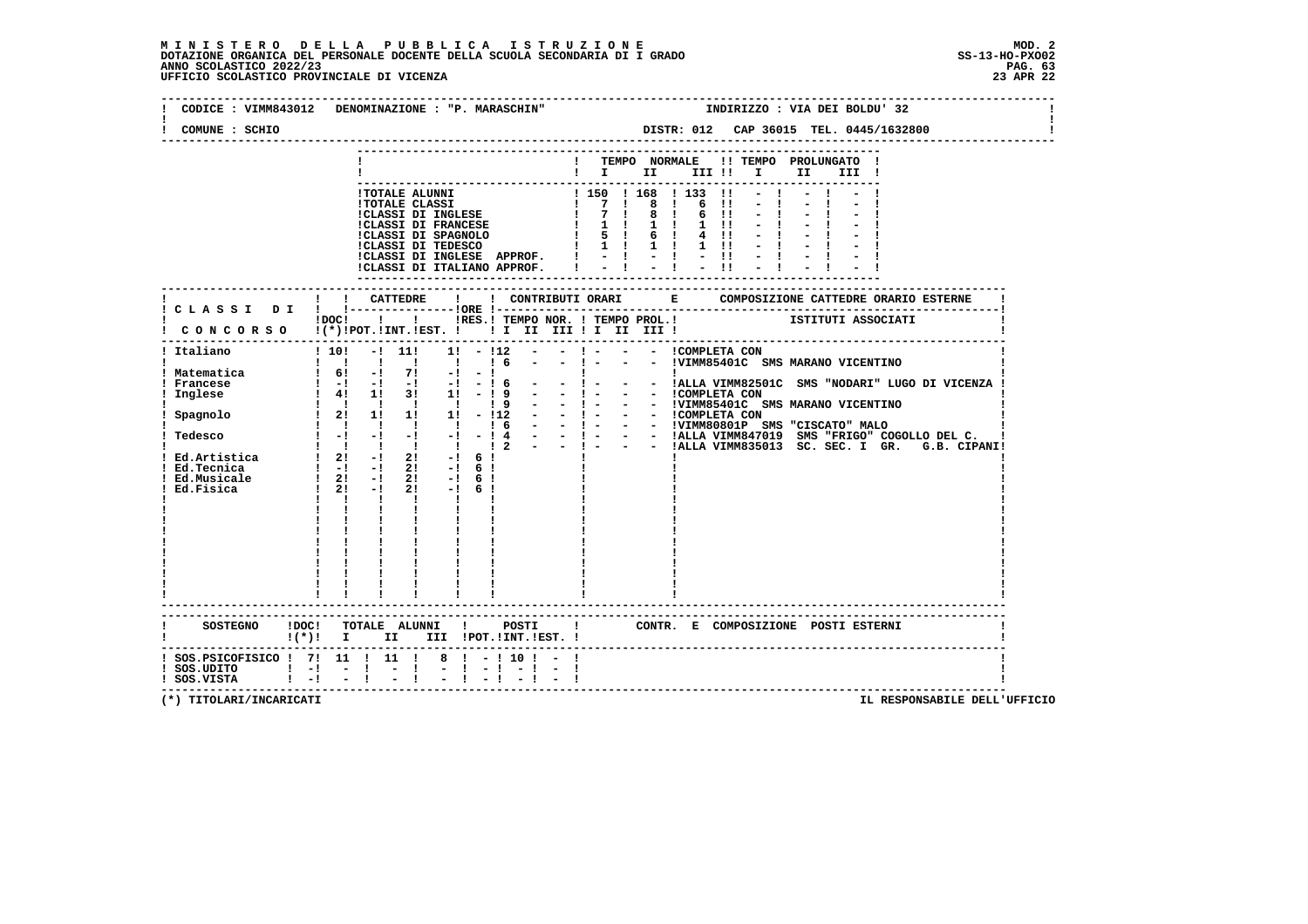|                                                                                                                | CODICE : VIMM84401T DENOMINAZIONE : PADRE MARIO POZZA                                                                                                                                                                                                                                                                                                                                                                                                                                                                                                                              | INDIRIZZO : VIA 7 COMUNI, 18                                                                                                                                                                                                                                                                            |
|----------------------------------------------------------------------------------------------------------------|------------------------------------------------------------------------------------------------------------------------------------------------------------------------------------------------------------------------------------------------------------------------------------------------------------------------------------------------------------------------------------------------------------------------------------------------------------------------------------------------------------------------------------------------------------------------------------|---------------------------------------------------------------------------------------------------------------------------------------------------------------------------------------------------------------------------------------------------------------------------------------------------------|
| COMUNE : LUSIANA CONCO                                                                                         |                                                                                                                                                                                                                                                                                                                                                                                                                                                                                                                                                                                    | DISTR: 007 CAP 36046 TEL. 0424/406007                                                                                                                                                                                                                                                                   |
|                                                                                                                |                                                                                                                                                                                                                                                                                                                                                                                                                                                                                                                                                                                    | ! TEMPO NORMALE !! TEMPO PROLUNGATO !<br>$\blacksquare$ $\blacksquare$ $\blacksquare$ $\blacksquare$ $\blacksquare$ $\blacksquare$ $\blacksquare$ $\blacksquare$ $\blacksquare$ $\blacksquare$ $\blacksquare$ $\blacksquare$ $\blacksquare$ $\blacksquare$ $\blacksquare$ $\blacksquare$ $\blacksquare$ |
|                                                                                                                | !CLASSI DI INGLESE APPROF. !<br>!CLASSI DI ITALIANO APPROF. I                                                                                                                                                                                                                                                                                                                                                                                                                                                                                                                      | $= 1 + 1 + 1$                                                                                                                                                                                                                                                                                           |
|                                                                                                                |                                                                                                                                                                                                                                                                                                                                                                                                                                                                                                                                                                                    |                                                                                                                                                                                                                                                                                                         |
|                                                                                                                | ! CONCORSO !(*)!POT.!INT.!EST. ! ! I III III II III III !                                                                                                                                                                                                                                                                                                                                                                                                                                                                                                                          | iDOCI ! I IRES. I TEMPO NOR. I TEMPO PROL. ! [STITUTI ASSOCIATI                                                                                                                                                                                                                                         |
| ! Italiano<br>! Matematica<br>! Francese<br>! Inglese<br>! Spagnolo<br>! Tedesco<br>! Ed.Musicale<br>Ed.Fisica | $15! -16!$<br>$\begin{array}{cccccccc} 1 & 11 & -1 & 11 & -1 & 2 & 1 \\ 1 & 11 & -1 & 11 & -1 & 12 & 1 \\ 1 & -1 & -1 & -1 & -1 & -1 & -1 \end{array}$<br>$\begin{bmatrix} 1 & -1 & -1 & -1 & -1 & -1 \end{bmatrix}$<br>1 Ed.Artistica 1 1 1 1 1 1 1 2 1<br>1 Ed.Tecnica 1 1 1 - 1 1 1 - 2 1<br>$\begin{array}{ccccccccc}\n & & 1 & & 1 & & 1 & & 1 \\  & & 1 & & -1 & & 1 & & \\ \end{array}$<br>$-1$ 2 1<br>$1! -12!$<br>$1 \quad 1 \quad 1$<br>$\mathbf{I}$ and $\mathbf{I}$<br>$\mathbf{I}$ and $\mathbf{I}$<br>$\mathbf{I}$<br>$\mathbf{I}$ and $\mathbf{I}$<br>$\frac{1}{1}$ | $-!$ 4 ! 3 - - ! - - - !ALLA VIMM884018 SMS " N.DALLE LASTE" MAROSTI!<br>! 3! -! 3! -! 6 ! 9 - - ! - - - !ALLA VIMM884018 SMS " N.DALLE LASTE" MAROSTI!                                                                                                                                                 |
|                                                                                                                | --------------------------<br>$!(*)!$ I II III !POT.!INT.!EST. !                                                                                                                                                                                                                                                                                                                                                                                                                                                                                                                   |                                                                                                                                                                                                                                                                                                         |
| $!$ SOS.UDITO $!$ - $!$ - $!$<br>$!$ SOS.VISTA $!$ $-!$ $ !$                                                   | $1$ SOS.PSICOFISICO $1$ 2! - ! - ! 2 ! 1! 1! - !<br>$-1 - 1 - 1 - 1 - 1 - 1$<br>$-1 - -1$                                                                                                                                                                                                                                                                                                                                                                                                                                                                                          |                                                                                                                                                                                                                                                                                                         |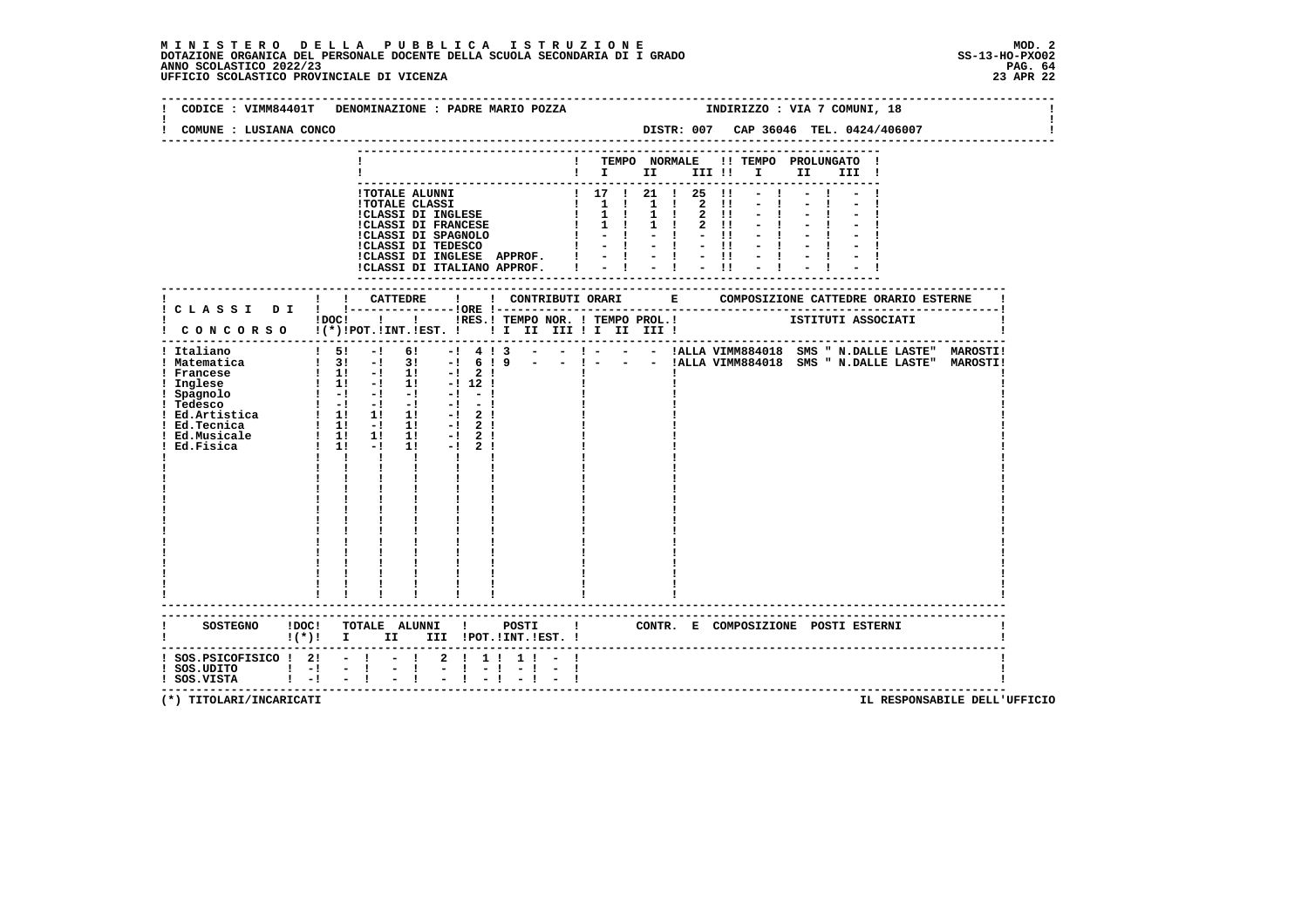#### **M I N I S T E R O D E L L A P U B B L I C A I S T R U Z I O N E MOD. 2**DOTAZIONE ORGANICA DEL PERSONALE DOCENTE DELLA SCUOLA SECONDARIA DI I GRADO **SCOLASTICO SCOLASTICO 2022/23 PAG. 65**<br>23 ANNO SCOLASTICO 2022/23 PAG. 65<br>23 APR 22 UFFICIO SCOLASTICO PROVINCIALE DI VICENZA

|                                                                                               | CODICE : VIMM84402V DENOMINAZIONE : DON ITALO GIRARDI                                                                                                                                                                                                                                                                                                                                                                                                                                                                           |                      |                                                                                                                                                                |  |              |      | INDIRIZZO : VIA M.POLI, 2 |                                       |  |
|-----------------------------------------------------------------------------------------------|---------------------------------------------------------------------------------------------------------------------------------------------------------------------------------------------------------------------------------------------------------------------------------------------------------------------------------------------------------------------------------------------------------------------------------------------------------------------------------------------------------------------------------|----------------------|----------------------------------------------------------------------------------------------------------------------------------------------------------------|--|--------------|------|---------------------------|---------------------------------------|--|
| COMUNE : LUSIANA CONCO                                                                        |                                                                                                                                                                                                                                                                                                                                                                                                                                                                                                                                 |                      |                                                                                                                                                                |  |              |      |                           | DISTR: 007 CAP 36062 TEL. 0424/700064 |  |
|                                                                                               |                                                                                                                                                                                                                                                                                                                                                                                                                                                                                                                                 |                      | . _ _ _ _ _ _ _ _ _ _ _ _ _ _ _<br>! TEMPO NORMALE !! TEMPO PROLUNGATO !<br>$\mathbf{I}$ $\mathbf{I}$ $\mathbf{II}$ $\mathbf{III}$ $\mathbf{II}$ $\mathbf{II}$ |  |              | II a | III !                     |                                       |  |
|                                                                                               | !TOTALE ALUNNI<br>ICLASSI DI INGLESE APPROF. $  -   -   -   -  $<br>ICLASSI DI ITALIANO APPROF. $  -   -   -   -  $                                                                                                                                                                                                                                                                                                                                                                                                             |                      | $\frac{1}{10}$ 10 $\frac{1}{11}$ 11 $\frac{1}{11}$ 11 $\frac{1}{11}$                                                                                           |  | $-1$<br>$-1$ |      |                           |                                       |  |
|                                                                                               | IDOC! ! ! IRES.I TEMPO NOR. ! TEMPO PROL.! ISTITUTI ASSOCIATI<br>! CONCORSO !(*)!POT.!INT.!EST. ! ! I II III ! II III !                                                                                                                                                                                                                                                                                                                                                                                                         |                      |                                                                                                                                                                |  |              |      |                           |                                       |  |
| ! Italiano<br>! Matematica<br>! Francese<br>! Inglese<br>! Spagnolo<br>! Tedesco<br>Ed.Fisica | $1 - 1 - 1 - 1 - 1 - 1 - 1$<br>$\begin{bmatrix} 1 & -1 & -1 & -1 & -1 & -1 & -1 \end{bmatrix}$<br>$\begin{bmatrix} 1 & -1 & -1 & -1 & -1 & -1 \end{bmatrix}$<br>$1 - 1 - 1 - 1 - 1 - 1 - 1$<br>: leason<br>! Ed. Artistica = 1 - 1 - 1 - 1 - 1<br>! Ed. Tecnica = 1 - 1 - 1 - 1 - 1 - 1<br>! Ed. Musicale = 1 - 1 - 1 - 1 - 1 - 1<br>$1 - 1$<br>$-1$<br>$-1$ and $-1$<br>$-1 - 1$<br>$\mathbf{I}$ and $\mathbf{I}$ and $\mathbf{I}$<br>$\mathbf{I}$<br>$\mathbf{I}$ and $\mathbf{I}$<br>$\mathbf{I}$<br>----------------------- |                      |                                                                                                                                                                |  |              |      |                           |                                       |  |
|                                                                                               | SOSTEGNO ! DOC! TOTALE ALUNNI ! POSTI ! CONTR. E COMPOSIZIONE POSTI ESTERNI<br>$!(*)!$ I II III !POT.!INT.!EST. !                                                                                                                                                                                                                                                                                                                                                                                                               |                      |                                                                                                                                                                |  |              |      |                           |                                       |  |
| $:$ SOS.PSICOFISICO $:$ - $:$ 1 $:$<br>! SOS.UDITO ! -! - !<br>! SOS.VISTA ! -! - !           | $1 \quad 1$<br>$-1 - 1$<br>t.<br>$\mathbf{I}$<br>$-1 - 1$                                                                                                                                                                                                                                                                                                                                                                                                                                                                       | $-1$ $-$<br>$-1 - 1$ |                                                                                                                                                                |  |              |      |                           |                                       |  |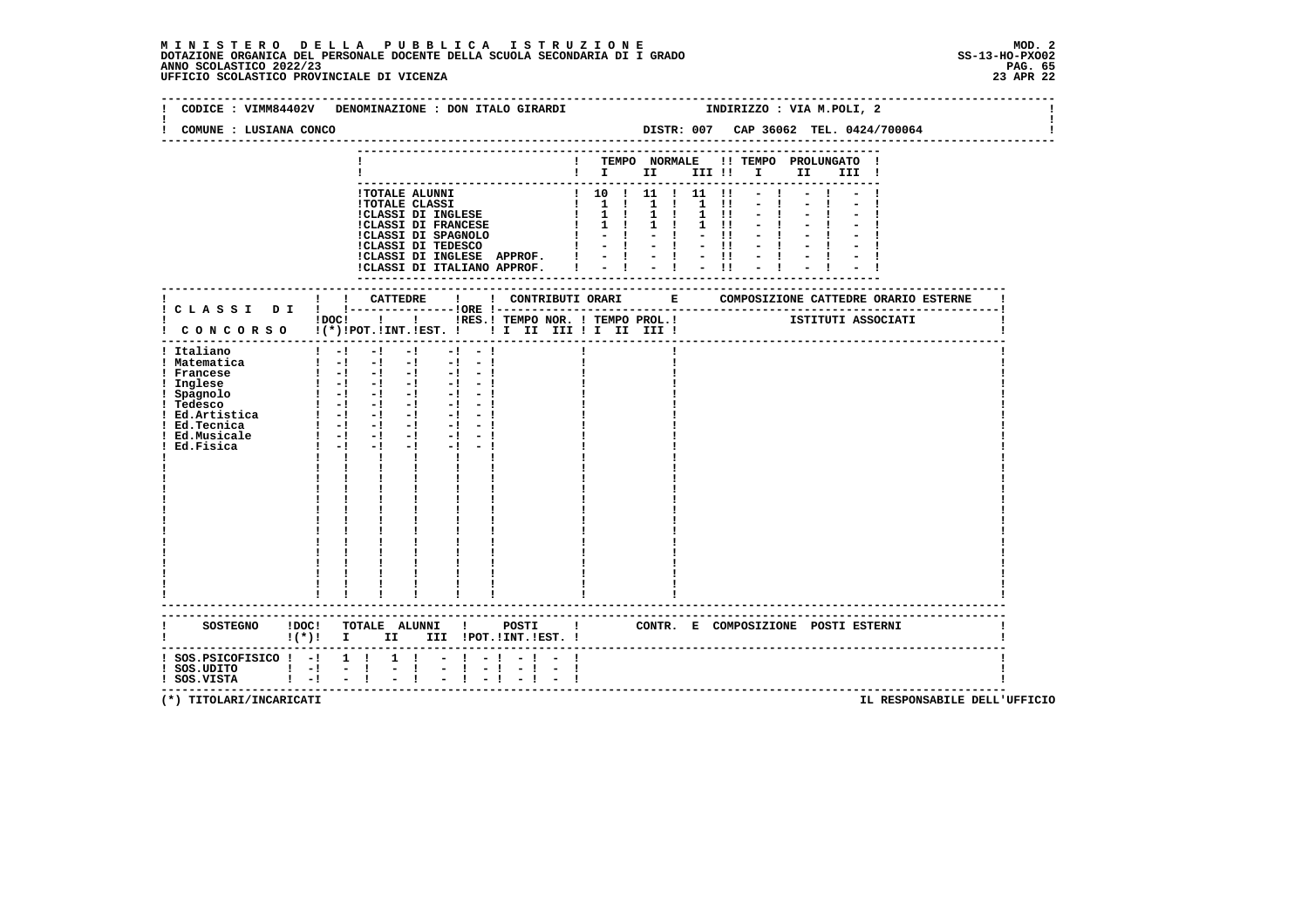### **M I N I S T E R O D E L L A P U B B L I C A I S T R U Z I O N E MOD. 2**DOTAZIONE ORGANICA DEL PERSONALE DOCENTE DELLA SCUOLA SECONDARIA DI I GRADO **SCOLASTICO SCOLASTICO 2022/23 PAG. 66**<br>23 ANNO SCOLASTICO 2022/23 PAG. 66<br>23 APR 22 UFFICIO SCOLASTICO PROVINCIALE DI VICENZA

| CODICE : VIMM84403X DENOMINAZIONE : SMS CROSARA/MAROSTICA                                                                                                  |             |                                   |                                                                                                                                                                                                                                                                                                                                                                                                                                        |                            |                  |              |                                                                                                                                                                                                                                                                                                                      |  |                                     |                            | INDIRIZZO : VIA SISEMOL, 110                                      |                              |  |  |
|------------------------------------------------------------------------------------------------------------------------------------------------------------|-------------|-----------------------------------|----------------------------------------------------------------------------------------------------------------------------------------------------------------------------------------------------------------------------------------------------------------------------------------------------------------------------------------------------------------------------------------------------------------------------------------|----------------------------|------------------|--------------|----------------------------------------------------------------------------------------------------------------------------------------------------------------------------------------------------------------------------------------------------------------------------------------------------------------------|--|-------------------------------------|----------------------------|-------------------------------------------------------------------|------------------------------|--|--|
| COMUNE : MAROSTICA                                                                                                                                         |             |                                   |                                                                                                                                                                                                                                                                                                                                                                                                                                        |                            |                  |              | DISTR: 015 CAP 36060 TEL. 0424/702216                                                                                                                                                                                                                                                                                |  |                                     |                            |                                                                   |                              |  |  |
|                                                                                                                                                            |             |                                   |                                                                                                                                                                                                                                                                                                                                                                                                                                        |                            |                  |              | ! TEMPO NORMALE !! TEMPO PROLUNGATO !<br>$\blacksquare$ $\blacksquare$ $\blacksquare$ $\blacksquare$ $\blacksquare$ $\blacksquare$ $\blacksquare$ $\blacksquare$ $\blacksquare$ $\blacksquare$                                                                                                                       |  |                                     |                            |                                                                   | III !                        |  |  |
|                                                                                                                                                            |             |                                   | !TOTALE ALUNNI<br><b>!TOTALE CLASSI</b><br>!CLASSI DI INGLESE<br><b>!CLASSI DI FRANCESE</b><br>!CLASSI DI SPAGNOLO<br>!CLASSI DI TEDESCO                                                                                                                                                                                                                                                                                               |                            |                  | $\mathbf{I}$ | . <u>.</u> .<br>$\mathbf{1}$ $\mathbf{1}$ $\mathbf{1}$ $\mathbf{1}$<br>$1 - -1$<br>$1 - 1 - 1 - 1$<br>$1 - 1 - 1 - 1$<br>$1 - -1$<br>!CLASSI DI INGLESE APPROF. $! \t - \t - \t - \t !\t - \t !\t$<br>!CLASSI DI ITALIANO APPROF. $! \t - \t - \t - \t !\t - \t !\t$                                                 |  | $-1 - 11 11$<br>$-1 - -11$<br>$-11$ | $1 \quad 1$<br>$1 \quad 1$ | $ \frac{1}{2}$ 13 $\frac{1}{2}$ 17 $\frac{1}{2}$ 15 $\frac{1}{2}$ | $1 \quad 1 \quad 1$<br>1 1 1 |  |  |
|                                                                                                                                                            |             |                                   |                                                                                                                                                                                                                                                                                                                                                                                                                                        |                            |                  |              | $\text{IDOC!}$<br>$\text{I}$<br>$\text{I}$<br>$\text{I}$<br>$\text{I}$<br>$\text{I}$<br>$\text{I}$<br>$\text{I}$<br>$\text{I}$<br>$\text{I}$<br>$\text{I}$ $\text{I}$ $\text{I}$ $\text{I}$ $\text{I}$ $\text{I}$ $\text{I}$ $\text{I}$ $\text{I}$ $\text{I}$ $\text{I}$ $\text{I}$ $\text{I}$ $\text{I}$ $\text{I}$ |  |                                     |                            |                                                                   |                              |  |  |
| ! CONCORSO !(*)!POT.!INT.!EST. ! ! I II III ! I III III !<br>! Italiano<br>! Matematica<br>! Francese<br>! Inglese<br>! Spagnolo<br>! Tedesco<br>Ed.Fisica | $1 - 1 - 1$ |                                   | $-1$ $-1$ $-1$ $-1$ $-1$ $-1$<br>$\begin{bmatrix} 1 & -1 & -1 & -1 & -1 & -1 \end{bmatrix}$<br>$\begin{bmatrix} 1 & -1 & -1 & -1 & -1 & -1 \end{bmatrix}$<br>$\begin{bmatrix} 1 & -1 & -1 & -1 & -1 & -1 \\ 1 & -1 & -1 & -1 & -1 & -1 \\ \end{bmatrix}$<br>$\begin{bmatrix} 1 & -1 & -1 & -1 & -1 & -1 \end{bmatrix}$<br>$\begin{bmatrix} 1 & -1 & -1 & -1 & -1 & -1 \end{bmatrix}$<br>$-1$ and $-1$<br>$\mathbf{I}$ and $\mathbf{I}$ | $-1 - -1$                  |                  |              |                                                                                                                                                                                                                                                                                                                      |  |                                     |                            |                                                                   |                              |  |  |
| SOSTEGNO ! DOC! TOTALE ALUNNI ! POSTI ! CONTR. E COMPOSIZIONE POSTI ESTERNI<br>$\mathbf{I}(\star)$ i $\mathbf{I}$                                          |             |                                   | II III !POT.!INT.!EST. !                                                                                                                                                                                                                                                                                                                                                                                                               |                            |                  |              |                                                                                                                                                                                                                                                                                                                      |  |                                     |                            |                                                                   |                              |  |  |
| $:$ SOS.PSICOFISICO $:$ - $:$ - $:$<br>  SOS.UDITO   -  - <br>  SOS.VISTA   -  -                                                                           |             | $1 \quad 1$<br>t.<br>$\mathbf{I}$ |                                                                                                                                                                                                                                                                                                                                                                                                                                        | $2 \cdot 1 - 1$<br>$1 - 1$ | $-1$<br>$-1 - 1$ |              |                                                                                                                                                                                                                                                                                                                      |  |                                     |                            |                                                                   |                              |  |  |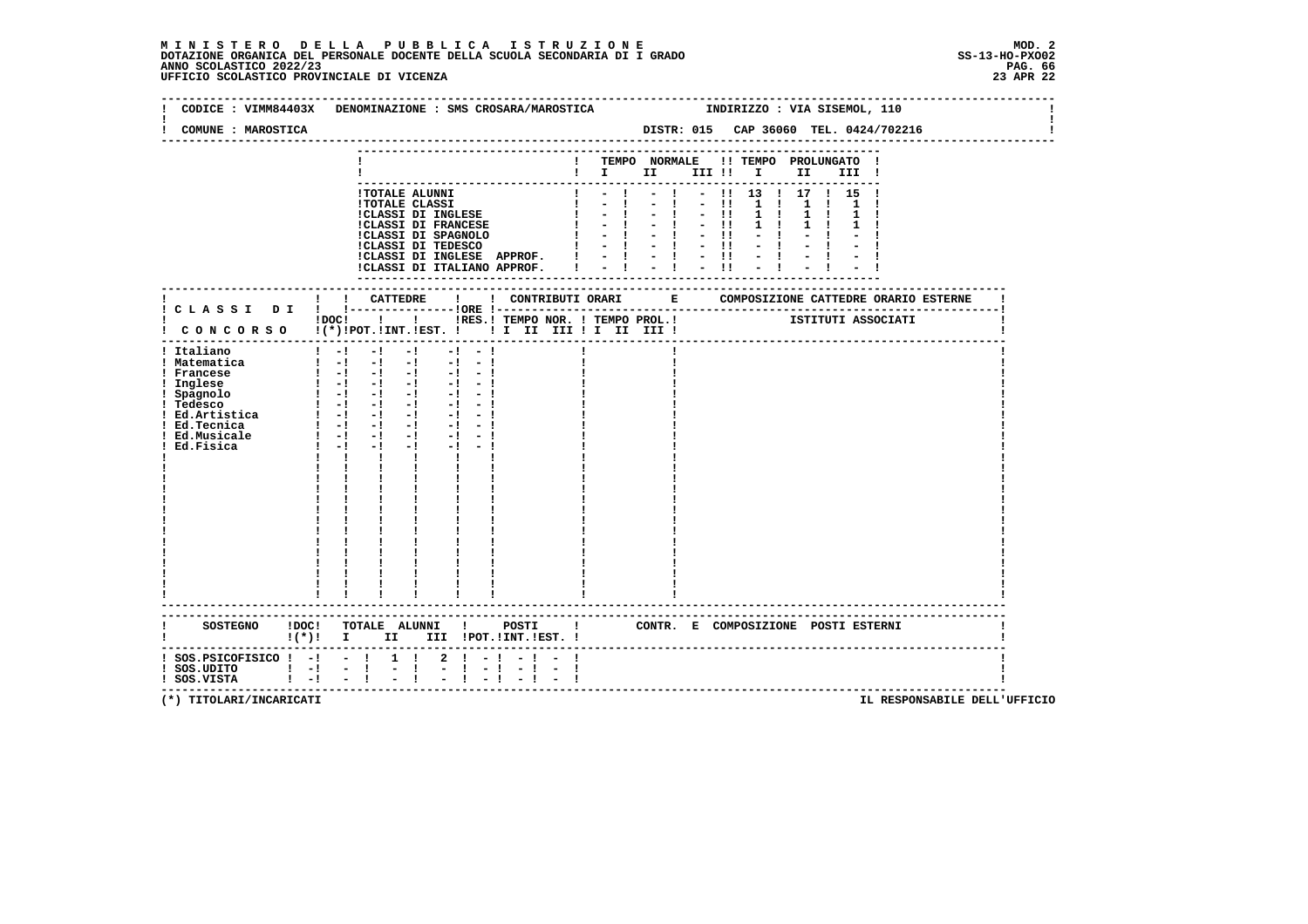### **M I N I S T E R O D E L L A P U B B L I C A I S T R U Z I O N E MOD. 2**DOTAZIONE ORGANICA DEL PERSONALE DOCENTE DELLA SCUOLA SECONDARIA DI I GRADO **SCOLASTICO SCOLASTICO 2022/23 PAG. 67**<br>PAG ANNO SCOLASTICO 2022/23 PAG. 67<br>23 APR 22 UFFICIO SCOLASTICO PROVINCIALE DI VICENZA

|                                                                                                                                                                                                                                                                                                                                                                                                                      | CODICE: VIMM84601D DENOMINAZIONE: SMS "UNGARETTI" ALTISSIMO                                                                                                                         |                                                                                                                                                                                                                                                    |                                                                                                                                                       |  |  | INDIRIZZO : VIA BAUCI, 27                      |                                              |  |
|----------------------------------------------------------------------------------------------------------------------------------------------------------------------------------------------------------------------------------------------------------------------------------------------------------------------------------------------------------------------------------------------------------------------|-------------------------------------------------------------------------------------------------------------------------------------------------------------------------------------|----------------------------------------------------------------------------------------------------------------------------------------------------------------------------------------------------------------------------------------------------|-------------------------------------------------------------------------------------------------------------------------------------------------------|--|--|------------------------------------------------|----------------------------------------------|--|
| COMUNE : ALTISSIMO                                                                                                                                                                                                                                                                                                                                                                                                   |                                                                                                                                                                                     |                                                                                                                                                                                                                                                    |                                                                                                                                                       |  |  |                                                |                                              |  |
|                                                                                                                                                                                                                                                                                                                                                                                                                      |                                                                                                                                                                                     |                                                                                                                                                                                                                                                    | $\blacksquare$ $\blacksquare$ $\blacksquare$ $\blacksquare$ $\blacksquare$ $\blacksquare$ $\blacksquare$ $\blacksquare$ $\blacksquare$ $\blacksquare$ |  |  | ! TEMPO NORMALE !! TEMPO PROLUNGATO !<br>III ! |                                              |  |
|                                                                                                                                                                                                                                                                                                                                                                                                                      |                                                                                                                                                                                     | - CONSECTED 1 22 24 24 21 11 1 1<br>1 22 1 24 1 21 11 1 1<br>1 22 1 24 1 21 11 1 1<br>1 2 1 1 1 1 1 2<br>1 1 2 1 1 1 1 1 1<br>1 1 2 1 1 1 1 1<br>1 1 2 1 1 1 1 1<br>1 1 2 1 1 1 1 1<br>1 1 1 2 1 1 1 1 1<br>1 1 1 2 1 1 1 1 1 1<br>1 1 1 2 1 1 1 1 |                                                                                                                                                       |  |  | $-1$ 23 !                                      |                                              |  |
|                                                                                                                                                                                                                                                                                                                                                                                                                      | ! CONCORSO !(*)!POT.!INT.!EST. ! ! I III III ! II III !                                                                                                                             |                                                                                                                                                                                                                                                    |                                                                                                                                                       |  |  |                                                |                                              |  |
| ! Italiano<br>! Matematica<br>Francesco<br>! Francese<br>! Inglese $\begin{array}{cccccccc} 1 & -1 & -1 & -1 & -1 & -1 & -1 \\ 1 & -1 & -1 & -1 & -1 & -1 & -1 \\ 1 & -1 & -1 & -1 & -1 & -1 & -1 \\ 1 & -1 & -1 & -1 & -1 & -1 & -1 \\ 1 & -1 & -1 & -1 & -1 & -1 & -1 \\ 1 & -1 & -1 & -1 & -1 & -1 & -1 \\ 1 & -1 & -1 & -1 & -1 & -1 & -1 \\ 1 & -1 & -1 & -1 & -1 & -1 & -1 \\ 1 & -1 & -1 & -1 &$<br>Ed.Fisica | $\frac{1}{2}$ 5! -! 6! -! 2! !<br>$\frac{1}{2}$ 31 11 31 -1 6 16<br>$1 \t11 \t-1 \t11 \t-1 \t-1$<br>$\mathbf{I}$ and $\mathbf{I}$ and $\mathbf{I}$<br>$\mathbf{I}$ and $\mathbf{I}$ |                                                                                                                                                                                                                                                    |                                                                                                                                                       |  |  |                                                | - - !ALLA VIMM878011 SMS " S.NEGRO " CHIAMPO |  |
| $\mathbf{I}(\star)$ : T                                                                                                                                                                                                                                                                                                                                                                                              | SOSTEGNO ! DOC! TOTALE ALUNNI ! POSTI ! CONTR. E COMPOSIZIONE POSTI ESTERNI                                                                                                         | II III !POT.!INT.!EST. !                                                                                                                                                                                                                           |                                                                                                                                                       |  |  |                                                |                                              |  |
| ! SOS.PSICOFISICO ! -! 4 !<br>$!$ SOS.UDITO $!$ -! -!<br>! SOS.VISTA                                                                                                                                                                                                                                                                                                                                                 | 3 I<br>$\mathbf{I}$<br>t.<br>$1 - 1 - 1$                                                                                                                                            | $1 \quad 1 \quad - \quad 1 \quad 2 \quad 1 \quad -$<br>$-1 - 1$<br>$-1 - 1$                                                                                                                                                                        |                                                                                                                                                       |  |  |                                                |                                              |  |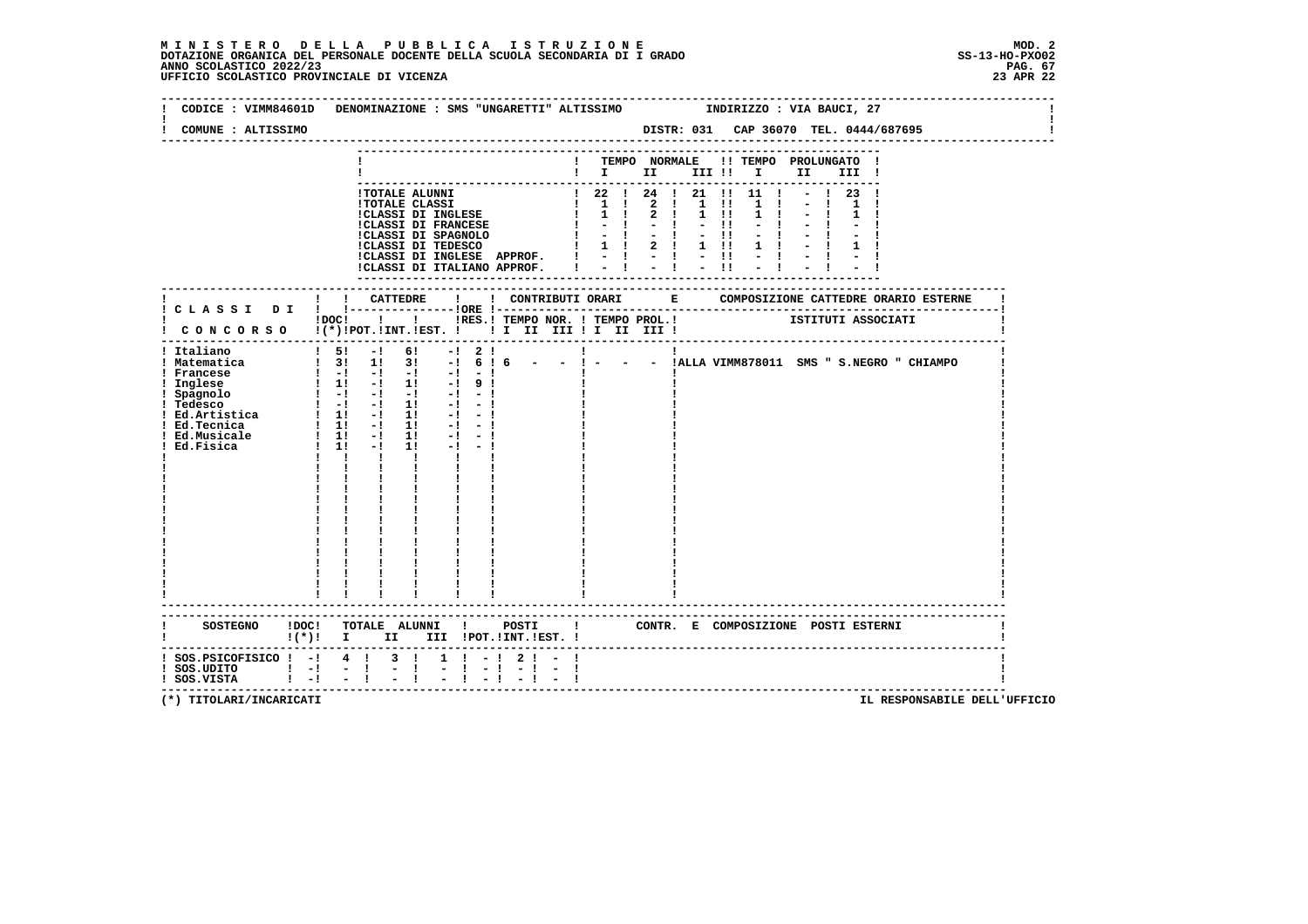# **M I N I S T E R O D E L L A P U B B L I C A I S T R U Z I O N E MOD. 2 DOTAZIONE ORGANICA DEL PERSONALE DOCENTE DELLA SCUOLA SECONDARIA DI I GRADO SS-13-HO-PXO02 ANNO SCOLASTICO 2022/23 PAG. 68 UFFICIO SCOLASTICO PROVINCIALE DI VICENZA 23 APR 22**

| CODICE: VIMM84602E DENOMINAZIONE: SMS S. PIETRO MUSSOLINO                                                                                                                                                                                                                                                                                                                                                                                                                                                                                                             |                                                                                                                                                                                                                                                                                                         |                              |                                                                                                                                                                                                                                                                                                                                                                                                                                                                                                               |            |       | INDIRIZZO : VIA G. COSARO                                                         |                                                 |            |                    |  |
|-----------------------------------------------------------------------------------------------------------------------------------------------------------------------------------------------------------------------------------------------------------------------------------------------------------------------------------------------------------------------------------------------------------------------------------------------------------------------------------------------------------------------------------------------------------------------|---------------------------------------------------------------------------------------------------------------------------------------------------------------------------------------------------------------------------------------------------------------------------------------------------------|------------------------------|---------------------------------------------------------------------------------------------------------------------------------------------------------------------------------------------------------------------------------------------------------------------------------------------------------------------------------------------------------------------------------------------------------------------------------------------------------------------------------------------------------------|------------|-------|-----------------------------------------------------------------------------------|-------------------------------------------------|------------|--------------------|--|
| COMUNE : SAN PIETRO MUSSOLINO                                                                                                                                                                                                                                                                                                                                                                                                                                                                                                                                         |                                                                                                                                                                                                                                                                                                         |                              |                                                                                                                                                                                                                                                                                                                                                                                                                                                                                                               |            |       |                                                                                   |                                                 |            |                    |  |
|                                                                                                                                                                                                                                                                                                                                                                                                                                                                                                                                                                       |                                                                                                                                                                                                                                                                                                         | ---------------------------- | ! TEMPO NORMALE !! TEMPO PROLUNGATO !<br>$\begin{array}{cccccccccccccc} & i & I & \text{II} & \text{III} & \text{II} & \text{II} & \text{II} & \text{II} & \text{II} & \text{II} & \text{II} & \text{II} & \text{II} & \text{II} & \text{II} & \text{II} & \text{II} & \text{II} & \text{II} & \text{II} & \text{II} & \text{II} & \text{II} & \text{II} & \text{II} & \text{II} & \text{II} & \text{II} & \text{II} & \text{II} & \text{II} & \text{II} & \text{II} & \text{II} & \text{II} & \text{II} & \$ |            |       |                                                                                   |                                                 | III !<br>. |                    |  |
|                                                                                                                                                                                                                                                                                                                                                                                                                                                                                                                                                                       | 1 TOTALE ALUNNI<br>1 TOTALE CLASSI<br>1 TOTALE CLASSI<br>1 CLASSI DI INGLESE<br>1 TOTALE I CLASSI DI FRANCESE<br>1 CLASSI DI SPAGNOLO<br>1 - 1<br>1 CLASSI DI TEDESCO<br>1 1 1<br>1 1 1<br>!CLASSI DI INGLESE APPROF. !<br>!CLASSI DI ITALIANO APPROF. !                                                |                              | $-1$<br>$-1$<br>$-1$<br>$-1$<br>$=$ $\frac{1}{2}$ $=$ $\frac{1}{2}$ $=$ $\frac{11}{2}$ $=$ $\frac{1}{2}$ $=$                                                                                                                                                                                                                                                                                                                                                                                                  | $-1$ $-11$ | $-11$ | $-$ !! $-$ ! 15 ! 14 !<br>$-11 - -1$<br>$-11 - -1$<br>$-11 - -1$<br>$-1$ and $-1$ | $1 \quad 1 \quad$<br>$1 \quad 1$<br>$1 \quad 1$ |            |                    |  |
| ! CONCORSO !(*)!POT.!INT.!EST. ! ! I II III ! II III !                                                                                                                                                                                                                                                                                                                                                                                                                                                                                                                | !DOC! !!!!RES.! TEMPO NOR. ! TEMPO PROL.!                                                                                                                                                                                                                                                               |                              |                                                                                                                                                                                                                                                                                                                                                                                                                                                                                                               |            |       |                                                                                   |                                                 |            | ISTITUTI ASSOCIATI |  |
| ! Italiano<br>$1 - 1 - 1 - 1 - 1 - 1 - 1 - 1$<br>! Matematica<br>! Francese<br>1 Inglese $1 - 1 - 1 - 1 - 1 - 1$<br>1 Spagnolo $1 - 1 - 1 - 1 - 1 - 1$<br>1 Tedesco $1 - 1 - 1 - 1 - 1 - 1 - 1$<br>1 Tedesco $1 - 1 - 1 - 1 - 1 - 1 - 1$<br>1 Ed. Atusicale $1 - 1 - 1 - 1 - 1 - 1 - 1$<br>1 Ed. Musicale $1 - 1 - 1 - 1 - 1 - 1 - 1$<br>1 Ed. Musicale $1 -$<br>$1 - 1 - 1$<br>! Ed.Fisica<br>$\mathbf{I}$ and $\mathbf{I}$ and $\mathbf{I}$<br><b>Contract Contract</b><br>$\frac{1}{1}$<br>$\mathbf{i}$<br>$\frac{1}{2}$ $\frac{1}{2}$ $\frac{1}{2}$ $\frac{1}{2}$ | $\begin{bmatrix} 1 & -1 & -1 & -1 & -1 & -1 \end{bmatrix}$<br>$\begin{bmatrix} 1 & -1 & -1 & -1 & -1 & -1 \end{bmatrix}$<br>$-1$ $-1$ $-1$<br><b>The Common</b><br>$\frac{1}{4}$ , $\frac{1}{4}$ , $\frac{1}{4}$<br>$\begin{array}{cc} 1 & 1 \\ 1 & 1 \\ 1 & 1 \end{array}$<br>------------------------ |                              |                                                                                                                                                                                                                                                                                                                                                                                                                                                                                                               |            |       |                                                                                   |                                                 |            |                    |  |
| SOSTEGNO !DOC! TOTALE ALUNNI ! POSTI ! CONTR. E COMPOSIZIONE POSTI ESTERNI<br>! (*)! I II III !POT.!INT.!EST.!                                                                                                                                                                                                                                                                                                                                                                                                                                                        |                                                                                                                                                                                                                                                                                                         |                              |                                                                                                                                                                                                                                                                                                                                                                                                                                                                                                               |            |       |                                                                                   |                                                 |            |                    |  |
| $:$ SOS.PSICOFISICO $:$ - $:$ - $:$ 1 $:$<br>! SOS.UDITO ! -! - !<br>! SOS.VISTA ! -! - !                                                                                                                                                                                                                                                                                                                                                                                                                                                                             | $3 \cdot 1 - 1 - 1 - 1$<br>$\mathbb{Z}^+$<br>$\mathbf{I}$<br>$\sim$<br>$1 - 1 - 1 - 1$                                                                                                                                                                                                                  |                              |                                                                                                                                                                                                                                                                                                                                                                                                                                                                                                               |            |       |                                                                                   |                                                 |            |                    |  |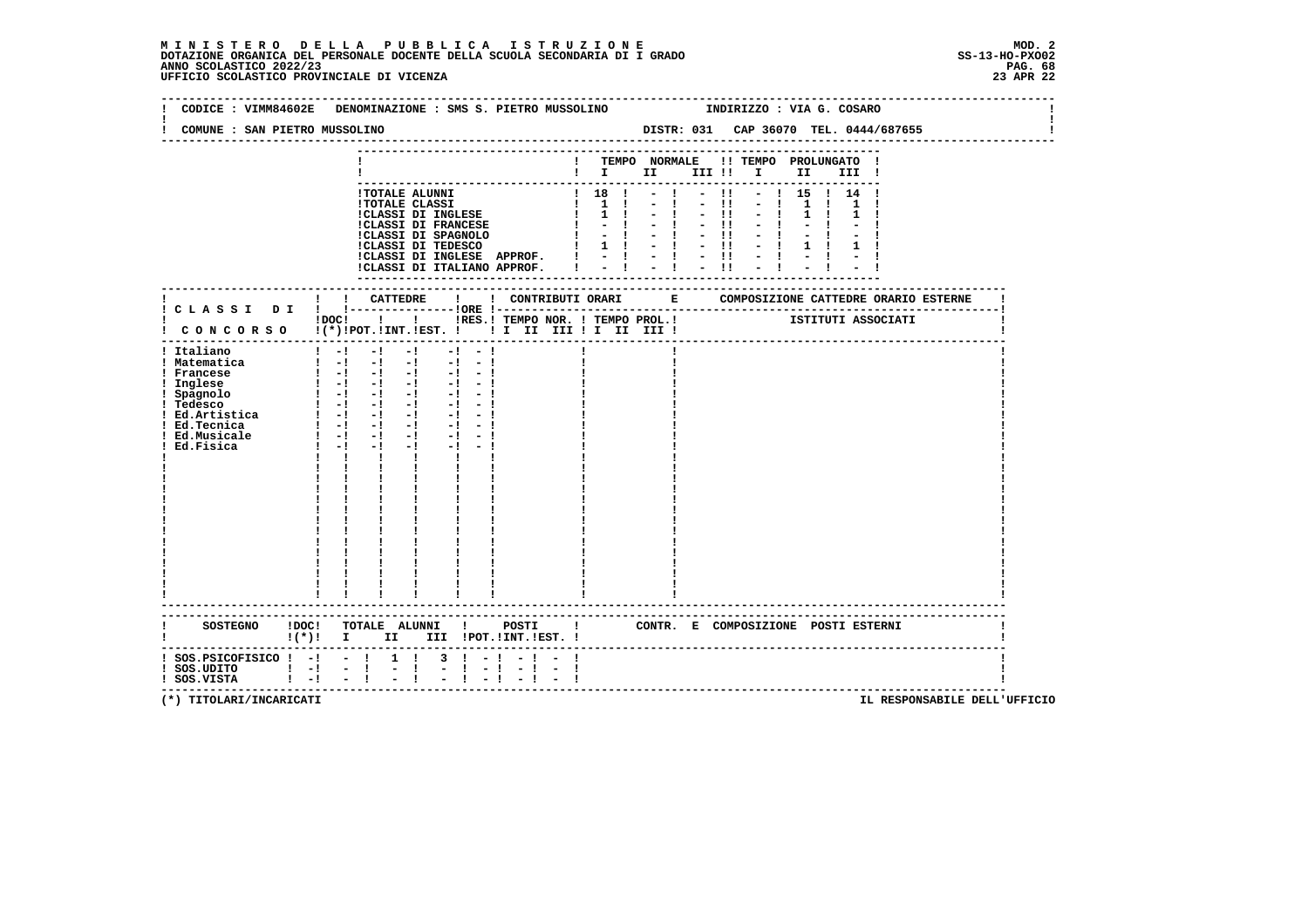### **M I N I S T E R O D E L L A P U B B L I C A I S T R U Z I O N E MOD. 2**DOTAZIONE ORGANICA DEL PERSONALE DOCENTE DELLA SCUOLA SECONDARIA DI I GRADO **SCOLASTICO SCOLASTICO 2022/23 PAG. 69**<br>PAG ANNO SCOLASTICO 2022/23 PAG. 69<br>23 APR 22 UFFICIO SCOLASTICO PROVINCIALE DI VICENZA

| COMUNE : COGOLLO DEL CENGIO                  | CODICE: VIMM847019 DENOMINAZIONE: SMS "FRIGO" COGOLLO DEL C. TINDIRIZZO: VIA COLOMBARA, 5                                                                                                                                                 |
|----------------------------------------------|-------------------------------------------------------------------------------------------------------------------------------------------------------------------------------------------------------------------------------------------|
|                                              |                                                                                                                                                                                                                                           |
|                                              | ! TEMPO NORMALE !! TEMPO PROLUNGATO !                                                                                                                                                                                                     |
|                                              | $\mathbf{I}$ $\mathbf{I}$ $\mathbf{II}$<br>III !!!!!<br>II I<br>III !                                                                                                                                                                     |
|                                              | $-1 - -1 - -1$                                                                                                                                                                                                                            |
|                                              | $-1$                                                                                                                                                                                                                                      |
|                                              |                                                                                                                                                                                                                                           |
|                                              |                                                                                                                                                                                                                                           |
|                                              |                                                                                                                                                                                                                                           |
|                                              |                                                                                                                                                                                                                                           |
|                                              | 1 TOTALE ALUNNI<br>1 TOTALE ALUNNI<br>1 TOTALE CLASSI 1 ISLA 2 1 3 1 4 2 1 3 1 1 - 1<br>1 CLASSI DI INGLESE 1 3 1 2 1 2 11 - 1<br>1 CLASSI DI FRANCESE 1 - 1 - 1 - 1 - 1 - 1<br>1 - 1 - 1 - 1 - 1 - 1 - 1<br>1 CLASSI DI SPANCESE 1 3 1 2 |
|                                              |                                                                                                                                                                                                                                           |
| ! CLASSI DI ! !------                        | ! ! CATTEDRE<br>---------10RE !--                                                                                                                                                                                                         |
|                                              | IDOC! ! ! IRES.I TEMPO NOR. ! TEMPO PROL.! ISTITUTI ASSOCIATI                                                                                                                                                                             |
|                                              | CONCORSO !(*)!POT.!INT.!EST. !!!!!!!!!!!!!!!                                                                                                                                                                                              |
| ! Italiano                                   | ! 4! -! 3! 1! -!16 - - ! - - - ICOMPLETA CON                                                                                                                                                                                              |
|                                              | 1 1 1 1 1 2 - - 1 - - - IVIMM85202T SMS ARSIERO<br>1 21 -1 21 -1 -16 - - 1 - - - IALLA VIMM85202T SMS ARSIERO                                                                                                                             |
| ! Matematica<br>! Francese                   |                                                                                                                                                                                                                                           |
|                                              |                                                                                                                                                                                                                                           |
|                                              |                                                                                                                                                                                                                                           |
|                                              |                                                                                                                                                                                                                                           |
|                                              |                                                                                                                                                                                                                                           |
|                                              |                                                                                                                                                                                                                                           |
|                                              |                                                                                                                                                                                                                                           |
|                                              |                                                                                                                                                                                                                                           |
|                                              |                                                                                                                                                                                                                                           |
|                                              |                                                                                                                                                                                                                                           |
|                                              |                                                                                                                                                                                                                                           |
|                                              |                                                                                                                                                                                                                                           |
|                                              | $\begin{array}{cccc} 1 & 1 & 1 \\ 1 & 1 & 1 \\ 1 & 1 & 1 \end{array}$                                                                                                                                                                     |
|                                              |                                                                                                                                                                                                                                           |
|                                              |                                                                                                                                                                                                                                           |
|                                              |                                                                                                                                                                                                                                           |
|                                              |                                                                                                                                                                                                                                           |
|                                              | $\begin{tabular}{c} i & i & i & i \\ \hline \end{tabular}$                                                                                                                                                                                |
|                                              |                                                                                                                                                                                                                                           |
|                                              | $!(*)!$ I II III !POT.!INT.!EST. !                                                                                                                                                                                                        |
|                                              | ! SOS.PSICOFISICO ! -! 1 ! 2 !<br>$4! - 11! - 1$                                                                                                                                                                                          |
| ! SOS.UDITO ! -! - !<br>! SOS.VISTA ! -! - ! | $\mathbf{I}$                                                                                                                                                                                                                              |
|                                              |                                                                                                                                                                                                                                           |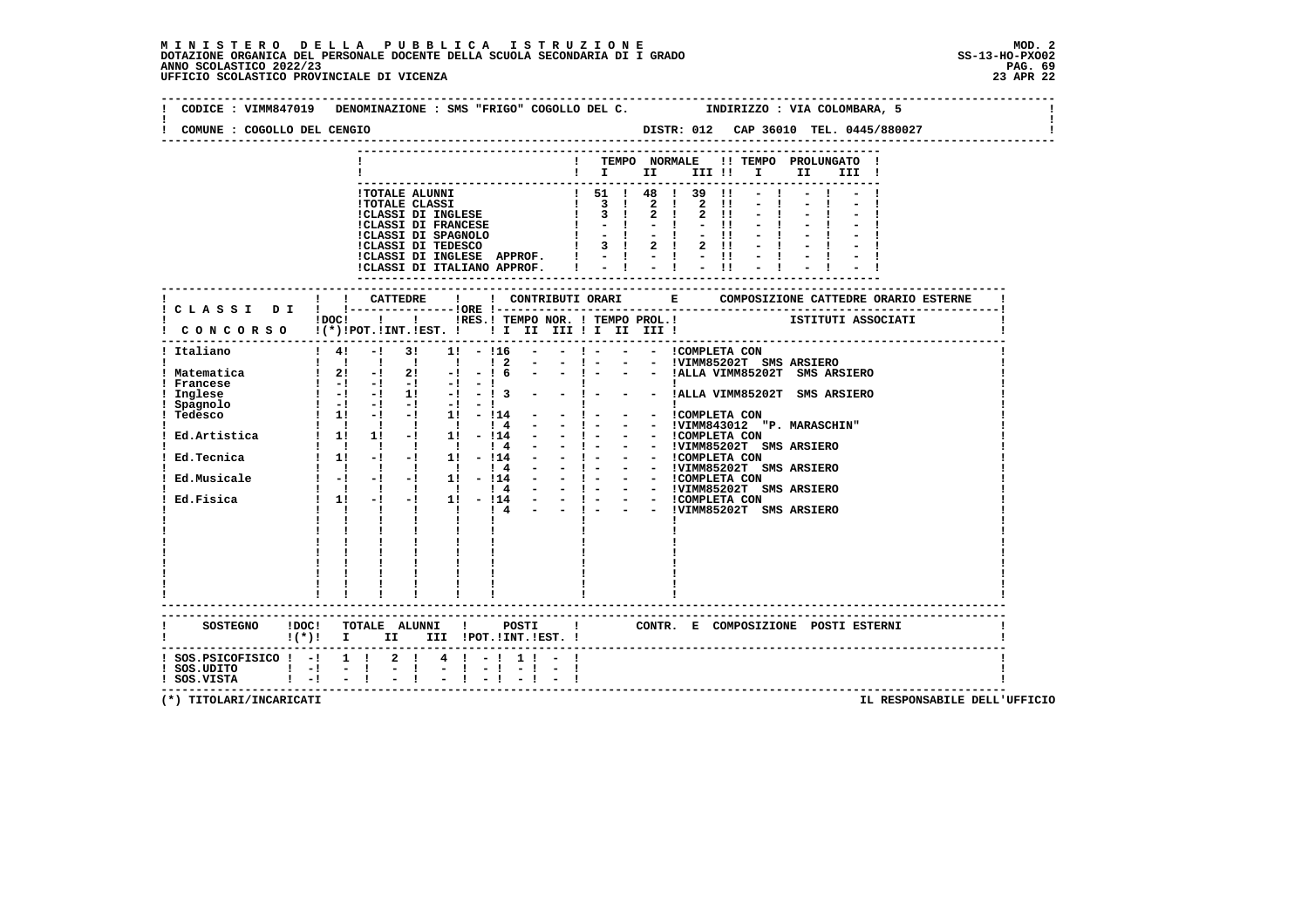|                                              | CODICE: VIMM848015 DENOMINAZIONE: SMS "FLORIANI"<br>INDIRIZZO : VIA E.POZZA 12                                                                                                                                                                |
|----------------------------------------------|-----------------------------------------------------------------------------------------------------------------------------------------------------------------------------------------------------------------------------------------------|
| COMUNE : RECOARO TERME                       |                                                                                                                                                                                                                                               |
|                                              | ! TEMPO NORMALE !! TEMPO PROLUNGATO !                                                                                                                                                                                                         |
|                                              | II a<br>III !                                                                                                                                                                                                                                 |
|                                              |                                                                                                                                                                                                                                               |
|                                              |                                                                                                                                                                                                                                               |
|                                              |                                                                                                                                                                                                                                               |
|                                              |                                                                                                                                                                                                                                               |
|                                              |                                                                                                                                                                                                                                               |
|                                              |                                                                                                                                                                                                                                               |
|                                              |                                                                                                                                                                                                                                               |
|                                              | !! CATTEDRE !                                                                                                                                                                                                                                 |
|                                              | :<br>!DOC! !!!!RES.! TEMPO NOR. ! TEMPO PROL.! ISTITUTI ASSOCIATI<br>CONCORSO !(*)!POT.!INT.!EST. !!!!!!!!!!!!!!!!                                                                                                                            |
| ! Italiano                                   | $1 \t4!$ -1 31 11 - 116 - - 1 - - - ICOMPLETA CON<br>- ! - - - !VIMM82801X SECONDARIA 1 GRADO - NOVALE                                                                                                                                        |
| ! Matematica                                 | $\begin{array}{cccccccc}\n1 & 1 & 1 & 1 & 1 & 1 & 1 \\ 1 & 2 & 11 & 21 & -1 & 6 & 1\n\end{array}$                                                                                                                                             |
| ! Francese                                   | $\begin{bmatrix} 1 & -1 & -1 & -1 & -1 & -1 \\ 1 & 11 & -1 & 11 & -1 & 3 & 1 \end{bmatrix}$                                                                                                                                                   |
| ! Inglese<br>! Spagnolo                      | $1 \quad 1! \quad -1 \quad -1 \quad 1! \quad -114 \quad -$<br>- - ICOMPLETA CON                                                                                                                                                               |
|                                              |                                                                                                                                                                                                                                               |
|                                              |                                                                                                                                                                                                                                               |
|                                              |                                                                                                                                                                                                                                               |
|                                              |                                                                                                                                                                                                                                               |
|                                              |                                                                                                                                                                                                                                               |
|                                              |                                                                                                                                                                                                                                               |
|                                              |                                                                                                                                                                                                                                               |
|                                              | 9999000<br>Tedesco<br>11 -1 -1 11 -114 - - 1 - - COMPLETA CON<br>Tedesco<br>1 -1 -1 -1 -1 -1 -1<br>Ed.Artistica<br>2 -1 -1 -1 -1 -1 -1<br>Ed.Artistica<br>2 -1 -1 -1 -1 -1 -1<br>2 -1 -1 -1 -1 -1 -1<br>2 - - - - - - - - - - - - - - - - - - |
|                                              | $\frac{1}{2}$ $\frac{1}{2}$ $\frac{1}{2}$                                                                                                                                                                                                     |
|                                              |                                                                                                                                                                                                                                               |
|                                              |                                                                                                                                                                                                                                               |
|                                              |                                                                                                                                                                                                                                               |
|                                              | ------------------------                                                                                                                                                                                                                      |
|                                              | SOSTEGNO !DOC! TOTALE ALUNNI ! POSTI ! CONTR. E COMPOSIZIONE POSTI ESTERNI<br>$\mathbf{I}(\star)\mathbf{I}$ II III POT. INT. IEST. I                                                                                                          |
| ! SOS.UDITO ! -! - !<br>! SOS.VISTA ! -! - ! | ! SOS. PSICOFISICO ! -! 4 ! 4 ! 1 ! -! 3 ! - !<br>$-1$                                                                                                                                                                                        |
|                                              |                                                                                                                                                                                                                                               |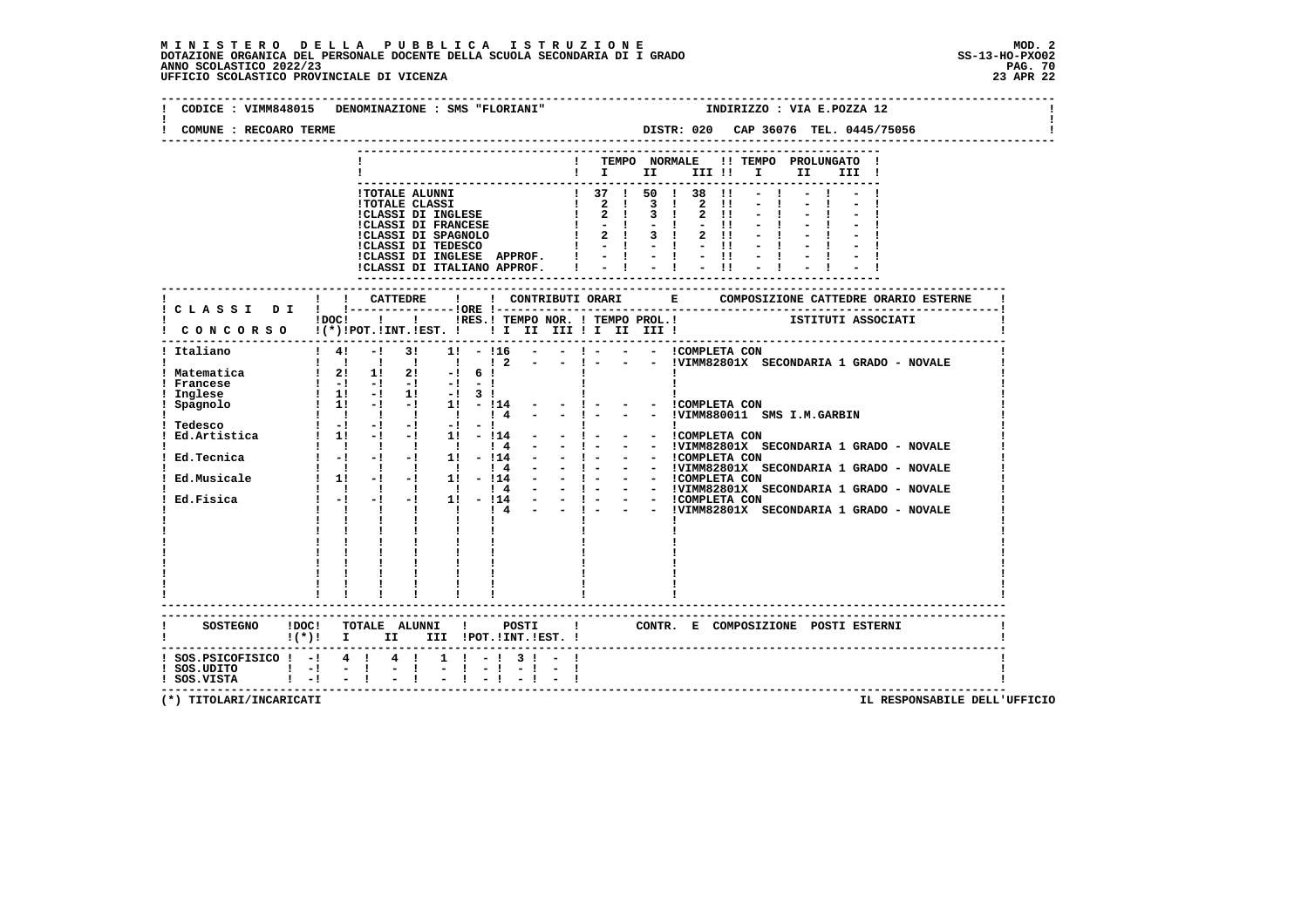### **M I N I S T E R O D E L L A P U B B L I C A I S T R U Z I O N E MOD. 2**DOTAZIONE ORGANICA DEL PERSONALE DOCENTE DELLA SCUOLA SECONDARIA DI I GRADO **SCOLASTICO SCOLASTICO 2022/23 PAG. 71**<br>PAG ANNO SCOLASTICO 2022/23 PAG. 71<br>23 APR 22 UFFICIO SCOLASTICO PROVINCIALE DI VICENZA

|                                | CODICE : VIMM849011 DENOMINAZIONE : SMS "BOMBIERI" VALSTAGNA              INDIRIZZO : VIA FERRAZZI                                                                                                                                                                                                                                                                                                                                                            |
|--------------------------------|---------------------------------------------------------------------------------------------------------------------------------------------------------------------------------------------------------------------------------------------------------------------------------------------------------------------------------------------------------------------------------------------------------------------------------------------------------------|
| COMUNE : VALBRENTA             | DISTR: 015 CAP 36020 TEL. 0424/99532                                                                                                                                                                                                                                                                                                                                                                                                                          |
|                                | ! TEMPO NORMALE !! TEMPO PROLUNGATO !<br>$\mathbf{I}$ is the set of $\mathbf{I}$<br>III !! I II<br>III !<br>----------------                                                                                                                                                                                                                                                                                                                                  |
|                                | - COLARE ALUNNI 1999   1999   1999   1999   1999   1999   1999   1999   1999   1999   1999   1999   1999   1999   1999   1999   1999   1999   1999   1999   1999   1999   1999   1999   1999   1999   1999   1999   1999   199                                                                                                                                                                                                                                |
|                                | ! ! CATTEDRE<br>$\mathbf{I}$<br>! CLASSI DI ! !----------------!ORE !---<br>POCI I I IRES.I TEMPO NOR. I TEMPO PROL.I ISTITUTI ASSOCIATI<br>! CONCORSO !(*)!POT.!INT.!EST. ! ! I II III ! I III !                                                                                                                                                                                                                                                             |
| Italiano                       | $\frac{1}{2}$ 8! $\frac{1}{2}$ 10! $\frac{1}{2}$ - !<br>$\mathbf{I}$<br>: Indica<br>1 Matematica<br>1 Matematica<br>1 Matematica<br>1 Matematica<br>1 Matematica<br>1 Matematica<br>1 Matematica<br>1 Matematica<br>1 Matematica<br>1 Matematica<br>1 Matematica<br>1 Matematica<br>1 Matematica<br>1 Matematica<br>1 Matematica<br>1<br>- - ICOMPLETA CON<br>$\begin{tabular}{ c c c c } \hline & 1 & 1 & 1 \\ \hline 1 & 1 & 1 & 1 \\ \hline \end{tabular}$ |
| $(*)!$ i i                     | ! CONTR. E COMPOSIZIONE POSTI ESTERNI<br>II III !POT.!INT.!EST. !                                                                                                                                                                                                                                                                                                                                                                                             |
| ! SOS.PSICOFISICO ! -! 2 ! 1 ! | $2 \cdot 1 - 1 \cdot 3 \cdot 1 - 1$<br>$-1$                                                                                                                                                                                                                                                                                                                                                                                                                   |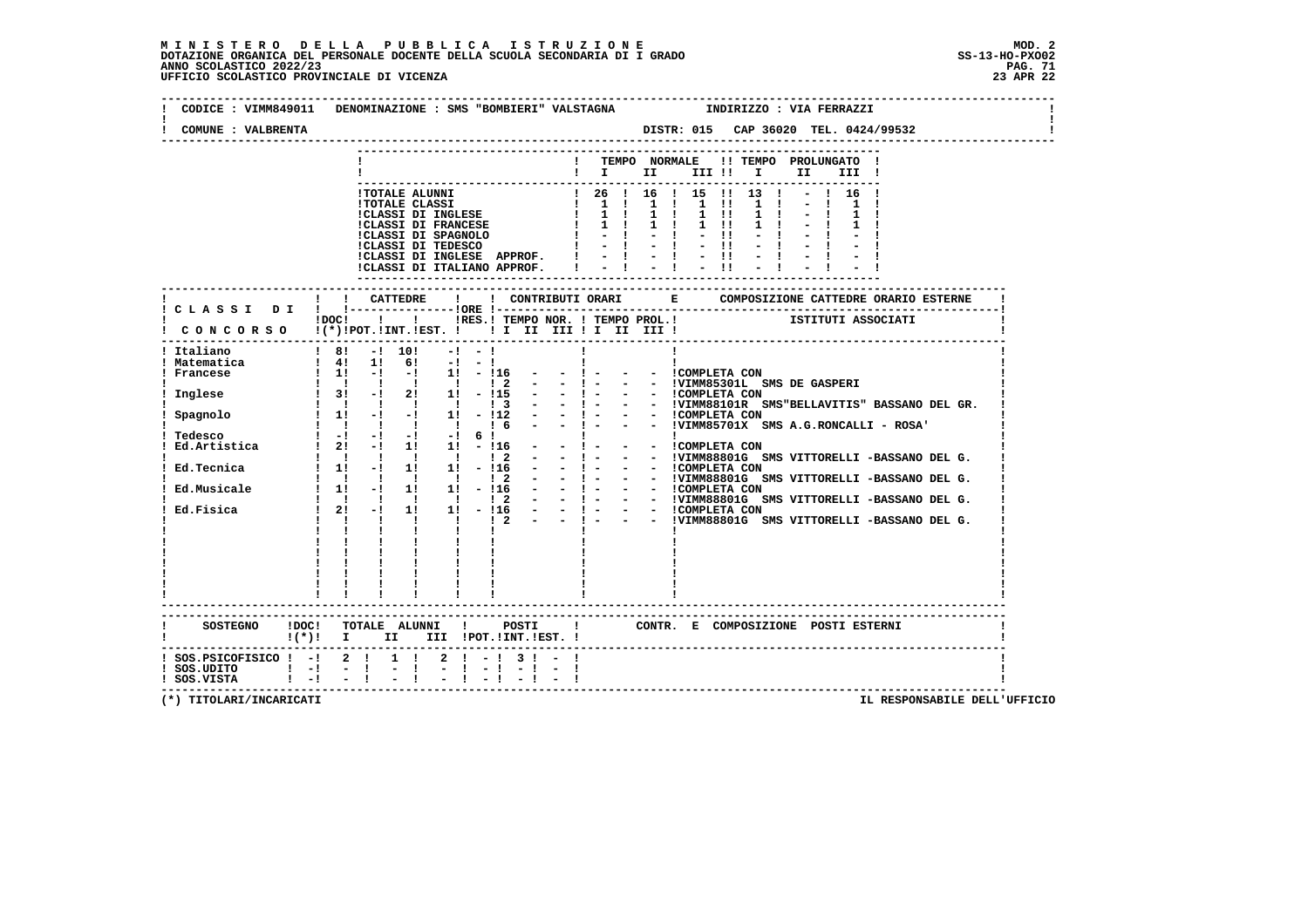| CODICE : VIMM849033 DENOMINAZIONE : SMS SOLAGNA                                                                                                                      |                                                                                                                                                                                                                                                                                                                                                                                                                                                         |                                              |                                                                   |  | INDIRIZZO : VIA IV NOVEMBRE                                                                                                                                                                                                                 |  |              |  |                                       |  |  |  |
|----------------------------------------------------------------------------------------------------------------------------------------------------------------------|---------------------------------------------------------------------------------------------------------------------------------------------------------------------------------------------------------------------------------------------------------------------------------------------------------------------------------------------------------------------------------------------------------------------------------------------------------|----------------------------------------------|-------------------------------------------------------------------|--|---------------------------------------------------------------------------------------------------------------------------------------------------------------------------------------------------------------------------------------------|--|--------------|--|---------------------------------------|--|--|--|
| COMUNE : SOLAGNA                                                                                                                                                     |                                                                                                                                                                                                                                                                                                                                                                                                                                                         |                                              | DISTR: 015 CAP 36020 TEL. 0424/816246<br>------------------------ |  |                                                                                                                                                                                                                                             |  |              |  |                                       |  |  |  |
|                                                                                                                                                                      |                                                                                                                                                                                                                                                                                                                                                                                                                                                         |                                              | ---------------                                                   |  | ! TEMPO NORMALE !! TEMPO PROLUNGATO !<br>$\blacksquare$ $\blacksquare$ $\blacksquare$ $\blacksquare$ $\blacksquare$ $\blacksquare$ $\blacksquare$ $\blacksquare$ $\blacksquare$ $\blacksquare$ $\blacksquare$ $\blacksquare$ $\blacksquare$ |  |              |  | III !                                 |  |  |  |
|                                                                                                                                                                      | ICLASSI DI INGLESE APPROF. $  -   -   -  $<br>ICLASSI DI ITALIANO APPROF. $  -   -   -  $                                                                                                                                                                                                                                                                                                                                                               |                                              |                                                                   |  |                                                                                                                                                                                                                                             |  | $-1$<br>$-1$ |  |                                       |  |  |  |
|                                                                                                                                                                      |                                                                                                                                                                                                                                                                                                                                                                                                                                                         |                                              |                                                                   |  |                                                                                                                                                                                                                                             |  |              |  |                                       |  |  |  |
|                                                                                                                                                                      | !DOC! ! ! !RES.! TEMPO NOR. ! TEMPO PROL.!<br>! CONCORSO !(*)!POT.!INT.!EST. ! ! I II III ! I III III !                                                                                                                                                                                                                                                                                                                                                 |                                              |                                                                   |  |                                                                                                                                                                                                                                             |  |              |  | ISTITUTI ASSOCIATI                    |  |  |  |
| ! Italiano<br>! Matematica<br>! Francese<br>! Inglese<br>! Spagnolo<br>! Tedesco<br>$!$ Ed.Artistica $!$ - $!$ - $!$ -<br>! Ed.Tecnica<br>! Ed.Musicale<br>Ed.Fisica | $1 - 1$<br>$-1$<br>$-1$<br>$-1 - -1$<br>$\begin{bmatrix} 1 & -1 & -1 & -1 & -1 & -1 \end{bmatrix}$<br>$\begin{bmatrix} 1 & -1 & -1 & -1 & -1 & -1 \end{bmatrix}$<br>$\begin{bmatrix} 1 & -1 & -1 & -1 & -1 & -1 \end{bmatrix}$<br>$1 - 1 - 1 - 1$<br>$-1$ $-1$<br>$\blacksquare$ $\blacksquare$ $\blacksquare$ $\blacksquare$<br>$-1$<br>$-1 - -1$<br>$1 - 1 - 1$<br>$-1$<br>$-1 - -1$<br>$\mathbf{I}$<br>$\mathbf{I}$<br>$\mathbf{I}$ and $\mathbf{I}$ |                                              |                                                                   |  |                                                                                                                                                                                                                                             |  |              |  |                                       |  |  |  |
|                                                                                                                                                                      | ------------------------<br>SOSTEGNO !DOC! TOTALE ALUNNI !<br>$!(*)!$ I II III !POT.!INT.!EST. !                                                                                                                                                                                                                                                                                                                                                        | POSTI                                        |                                                                   |  |                                                                                                                                                                                                                                             |  |              |  | ! CONTR. E COMPOSIZIONE POSTI ESTERNI |  |  |  |
| $:$ SOS.PSICOFISICO $:$ - $:$ - $:$ - $:$<br>$:$ SOS.UDITO $:$ $-!$<br>$!$ SOS.VISTA $!$ - $!$ - $!$                                                                 | $-1$<br>$-1$<br>$-1 - 1$                                                                                                                                                                                                                                                                                                                                                                                                                                | $1 \t1 - 1 - 1 - 1$<br>$-1 - 1$<br>$-1$ $-1$ |                                                                   |  |                                                                                                                                                                                                                                             |  |              |  | ----------------------------          |  |  |  |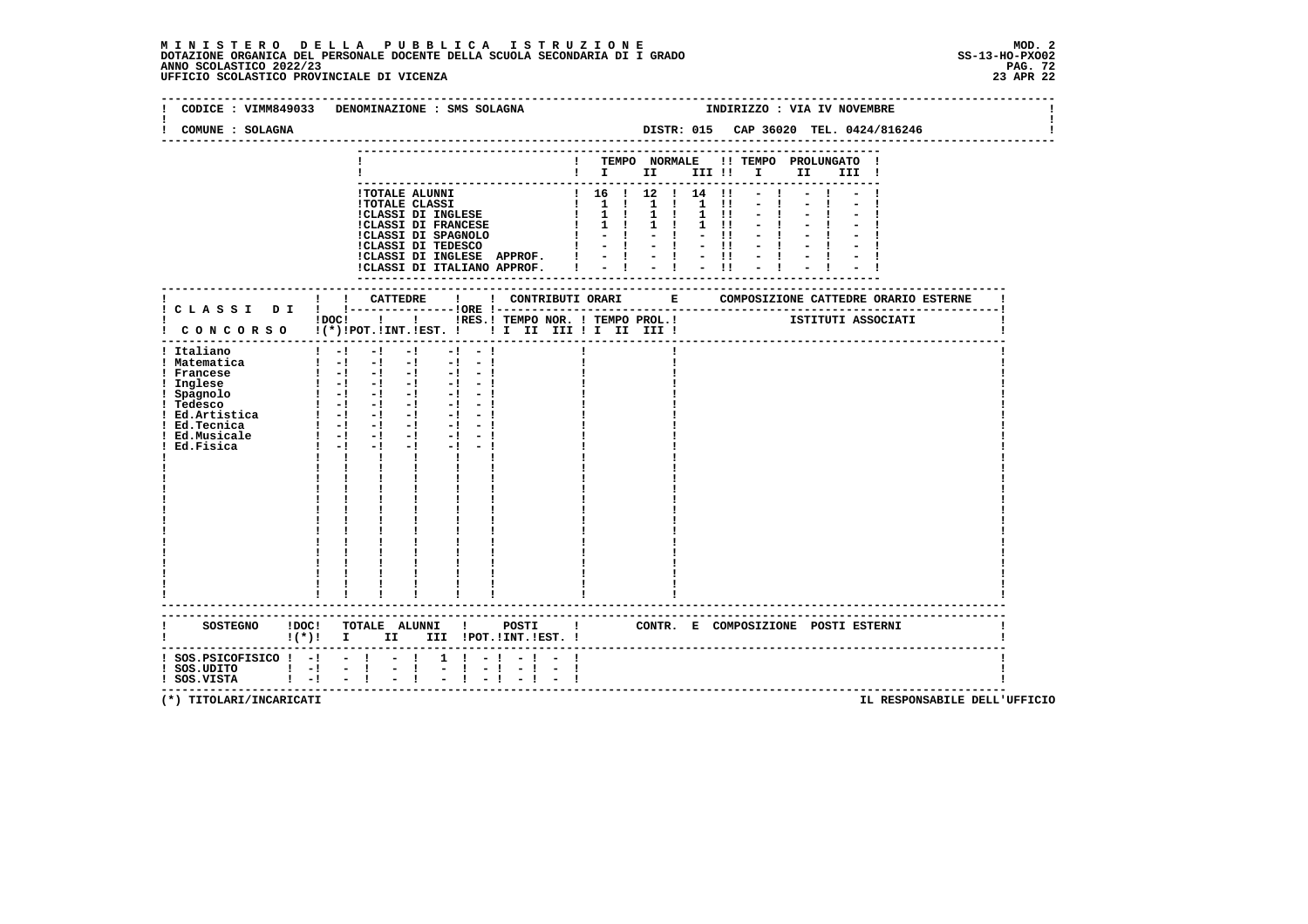# **M I N I S T E R O D E L L A P U B B L I C A I S T R U Z I O N E MOD. 2**DOTAZIONE ORGANICA DEL PERSONALE DOCENTE DELLA SCUOLA SECONDARIA DI I GRADO **SCOLASTICO SCOLASTICO 2022/23** SS-13-HO-PXO02<br>PANO SCOLASTICO 2022/23 PAG. 73<br>23 APR 22 UFFICIO SCOLASTICO PROVINCIALE DI VICENZA

|                                                                                                                | CODICE : VIMM849044 DENOMINAZIONE : SMS POVE DEL GRAPPA                                                                                                                                                                                                                                                                                                                                                                                                                                                                                                                                    |                   |                                                                     |      |       |                                                                                                                                                                      |                                       | INDIRIZZO : PIAZZA DEGLI SCALPELLINI |  |
|----------------------------------------------------------------------------------------------------------------|--------------------------------------------------------------------------------------------------------------------------------------------------------------------------------------------------------------------------------------------------------------------------------------------------------------------------------------------------------------------------------------------------------------------------------------------------------------------------------------------------------------------------------------------------------------------------------------------|-------------------|---------------------------------------------------------------------|------|-------|----------------------------------------------------------------------------------------------------------------------------------------------------------------------|---------------------------------------|--------------------------------------|--|
| COMUNE : POVE DEL GRAPPA                                                                                       |                                                                                                                                                                                                                                                                                                                                                                                                                                                                                                                                                                                            |                   |                                                                     |      |       |                                                                                                                                                                      |                                       | DISTR: 015 CAP 36020 TEL. 0424/80368 |  |
|                                                                                                                |                                                                                                                                                                                                                                                                                                                                                                                                                                                                                                                                                                                            |                   |                                                                     |      |       | $\blacksquare$ $\blacksquare$ $\blacksquare$ $\blacksquare$ $\blacksquare$ $\blacksquare$ $\blacksquare$ $\blacksquare$ $\blacksquare$ $\blacksquare$ $\blacksquare$ | ! TEMPO NORMALE !! TEMPO PROLUNGATO ! | III !                                |  |
|                                                                                                                | !TOTALE ALUNNI<br><b>!TOTALE CLASSI</b><br>!CLASSI DI INGLESE<br>!CLASSI DI FRANCESE                                                                                                                                                                                                                                                                                                                                                                                                                                                                                                       |                   | 1 66 1 67 1 66 11<br>1 3 1 3 1 3 1 1<br>1 3 1 3 1 3 11<br>$1 - - 1$ | $-1$ | $-11$ |                                                                                                                                                                      |                                       |                                      |  |
|                                                                                                                |                                                                                                                                                                                                                                                                                                                                                                                                                                                                                                                                                                                            | ----------------- |                                                                     |      |       | . <u>.</u>                                                                                                                                                           |                                       |                                      |  |
|                                                                                                                | IDOCI ! IRES. I TEMPO NOR. I TEMPO PROL. ! [STITUTI ASSOCIATI<br>! CONCORSO !(*)!POT.!INT.!EST. !! I II III !I II III !                                                                                                                                                                                                                                                                                                                                                                                                                                                                    |                   |                                                                     |      |       |                                                                                                                                                                      |                                       |                                      |  |
| ! Italiano<br>! Matematica<br>! Francese<br>! Inglese<br>! Spagnolo<br>! Tedesco<br>! Ed.Musicale<br>Ed.Fisica | $1 - 1$<br>$-1$<br>$-1$<br>$-1 - -1$<br>$1 - 1 - 1 - 1 - 1 - 1 - 1$<br>$\begin{bmatrix} 1 & -1 & -1 & -1 & -1 & -1 \end{bmatrix}$<br>$\frac{1}{2}$ $\frac{1}{2}$ $\frac{1}{2}$ $\frac{1}{2}$ $\frac{1}{2}$ $\frac{1}{2}$ $\frac{1}{2}$ $\frac{1}{2}$ $\frac{1}{2}$ $\frac{1}{2}$ $\frac{1}{2}$<br>$\begin{bmatrix} 1 & -1 & -1 & -1 & -1 & -1 \end{bmatrix}$<br>$-1 - -1$<br>$1 - 1 - 1 - 1 - 1 - 1 - 1$<br>$1 - 1 - 1$<br>$-1$<br>$-1 - -1$<br>$-1 - -1$<br>$1 - 1 - 1$<br>$-1$ and $-1$<br><b>The Common</b><br>$\mathbf{I}$<br>$\mathbf{I}$ and $\mathbf{I}$<br>----------------------- |                   |                                                                     |      |       |                                                                                                                                                                      |                                       |                                      |  |
| $(*)!$ i i                                                                                                     | SOSTEGNO !DOC! TOTALE ALUNNI ! POSTI !<br>II III !POT.!INT.!EST. !                                                                                                                                                                                                                                                                                                                                                                                                                                                                                                                         |                   |                                                                     |      |       |                                                                                                                                                                      |                                       | CONTR. E COMPOSIZIONE POSTI ESTERNI  |  |
| $!$ SOS.PSICOFISICO $!$ -! 5 !<br>$!$ SOS.UDITO $!$ -!<br>$1 - 1$<br>! SOS.VISTA                               | $2 \cdot 1 - 1$<br>$2 \quad 1$<br>$\frac{1}{2}$<br>Ι.                                                                                                                                                                                                                                                                                                                                                                                                                                                                                                                                      |                   |                                                                     |      |       |                                                                                                                                                                      |                                       |                                      |  |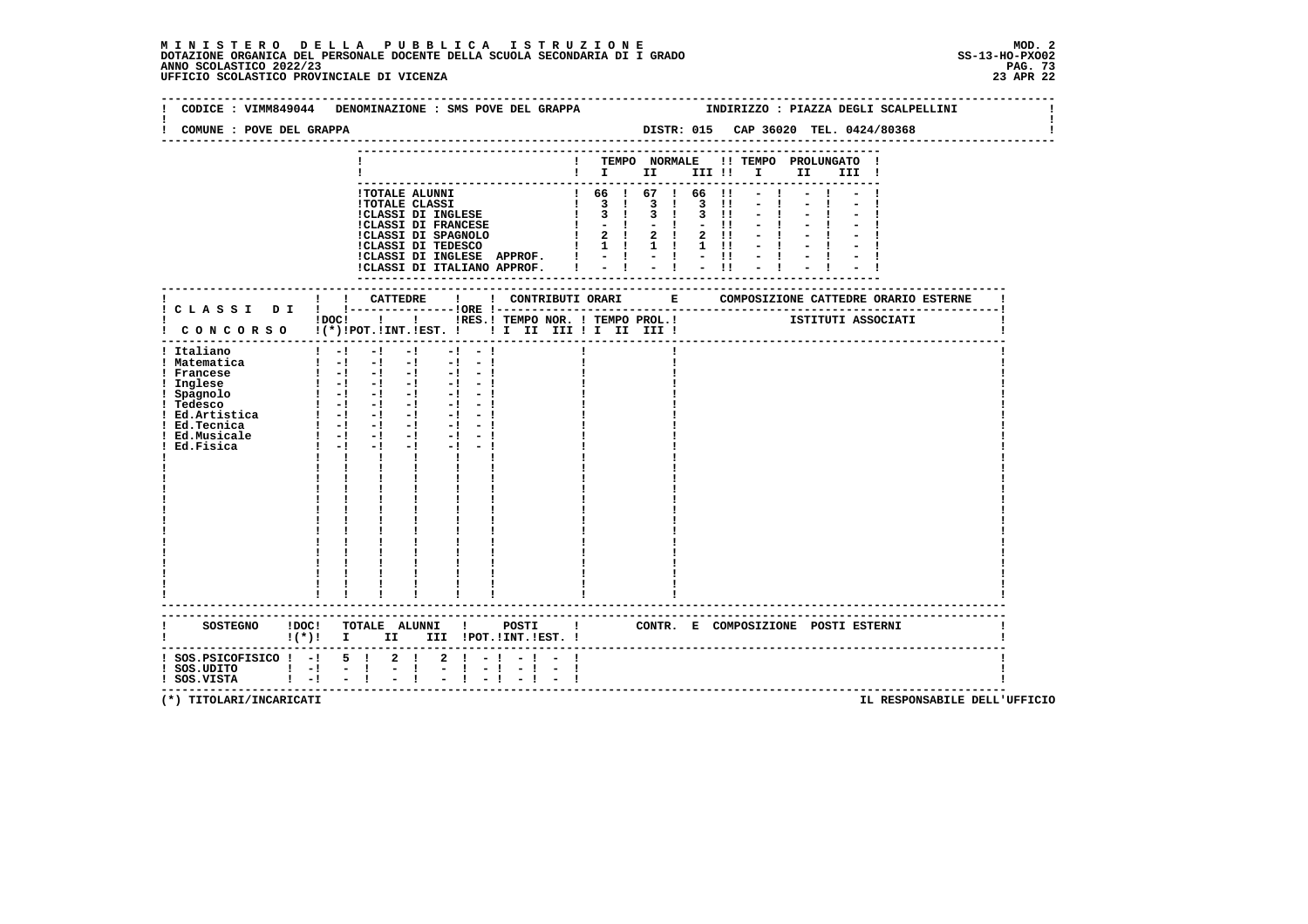**--------------------------------------------------------------------------------------------------------------------------------** $\mathbf{I}$  **! CODICE : VIMM850015 DENOMINAZIONE : SCUOLA SEC. I GR. CAVAZZALE INDIRIZZO : VIA VIVALDI, 2 ! ! !** $\mathbf{I}$  **! COMUNE : MONTICELLO CONTE OTTO DISTR: 033 CAP 36010 TEL. 0444/945923 ! -------------------------------------------------------------------------------------------------------------------------------- --------------------------------------------------------------------------- ! ! TEMPO NORMALE !! TEMPO PROLUNGATO ! ! ! I II III !! I II III ! --------------------------------------------------------------------------- !TOTALE ALUNNI ! 81 ! 84 ! 66 !! - ! 22 ! 24 !**1 70TALE CLASSI<br>
1 70TALE CLASSI DI INGLESE<br>
1 70TALE DI INGLESE<br>
1 70TALE DI INGLESE<br>
1 70TALE DI INGLESE<br>
1 70TALE DI INGLESE<br>
1 70TALE DI INGLESE<br>
1 70TALE DI INGLESE<br>
1 70TALE APPROF.<br>
1 70TALE APPROF.<br>
1 70TALE APPROF  **--------------------------------------------------------------------------- ------------------------------------------------------------------------------------------------------------------------- ! ! ! CATTEDRE ! ! CONTRIBUTI ORARI E COMPOSIZIONE CATTEDRE ORARIO ESTERNE ! ! C L A S S I D I ! !---------------!ORE !------------------------------------------------------------------------! POC! !!! INES.! TEMPO NOR. ! TEMPO PROL.!** ISTITUTI ASSOCIATI  **! C O N C O R S O !(\*)!POT.!INT.!EST. ! ! I II III ! I II III ! ! -------------------------------------------------------------------------------------------------------------------------**| Italiano | 7| -| 7| 1| -|14 - -|- - || COMPLETA CON<br>| Matematica | 5| -| 1| | | 12 - |- - || IVIMM821015 SMS "MANZONI"<br>| Matematica | 5| -| 4| 1| -|12 - -|- - || COMPLETA CON<br>| | | | | | | | 5| -| 1| | | | | | | | | | |  **! Spagnolo ! -! -! -! -! - ! 6 - - ! - - - !ALLA VIMM86601P IC VICENZA 8 - G.G.TRISSINO ! ! Tedesco ! -! -! -! -! - ! ! ! ! ! Ed.Artistica ! 2! 1! 1! -! - ! 8 - - ! - - - !ALLA VIMM86601P IC VICENZA 8 - G.G.TRISSINO ! ! Ed.Tecnica ! 1! -! 1! -! - ! 8 - - ! - - - !ALLA VIMM86601P IC VICENZA 8 - G.G.TRISSINO ! ! Ed.Musicale ! 1! -! 1! -! - ! 8 - - ! - - - !ALLA VIMM86601P IC VICENZA 8 - G.G.TRISSINO ! ! Ed.Fisica ! 1! -! 1! -! - ! 8 - - ! - - - !ALLA VIMM86601P IC VICENZA 8 - G.G.TRISSINO ! ! Strumento Musicale ! 4! -! 4! -! - ! ! ! ! ! ! ! ! ! ! ! ! ! ! ! ! ! ! ! ! ! ! ! ! ! ! ! ! ! ! ! ! ! ! ! ! ! ! ! ! ! ! ! ! ! ! ! ! ! ! ! ! ! ! ! ! ! ! ! ! ! ! ! ! ! ! ! ! ! ! ! ! ! ! ! ! ! ! ! ! ! ! ! ! ! ! ! ! ! ! ! ! ! ! ! ! ! ! ! ! ! ! ! ! ! ! ! ! ! ! ! ! ! ! ------------------------------------------------------------------------------------------------------------------------- ------------------------------------------------------------------------------------------------------------------------- ! SOSTEGNO !DOC! TOTALE ALUNNI ! POSTI ! CONTR. E COMPOSIZIONE POSTI ESTERNI ! ! !(\*)! I II III !POT.!INT.!EST. ! ! ------------------------------------------------------------------------------------------------------------------------- ! SOS.PSICOFISICO ! 5! 3 ! 7 ! 4 ! - ! 6 ! - ! ! ! SOS.UDITO ! -! - ! - ! - ! - ! - ! - ! ! ! SOS.VISTA ! -! - ! - ! - ! - ! - ! - ! !** $\blacksquare$  **-------------------------------------------------------------------------------------------------------------------------**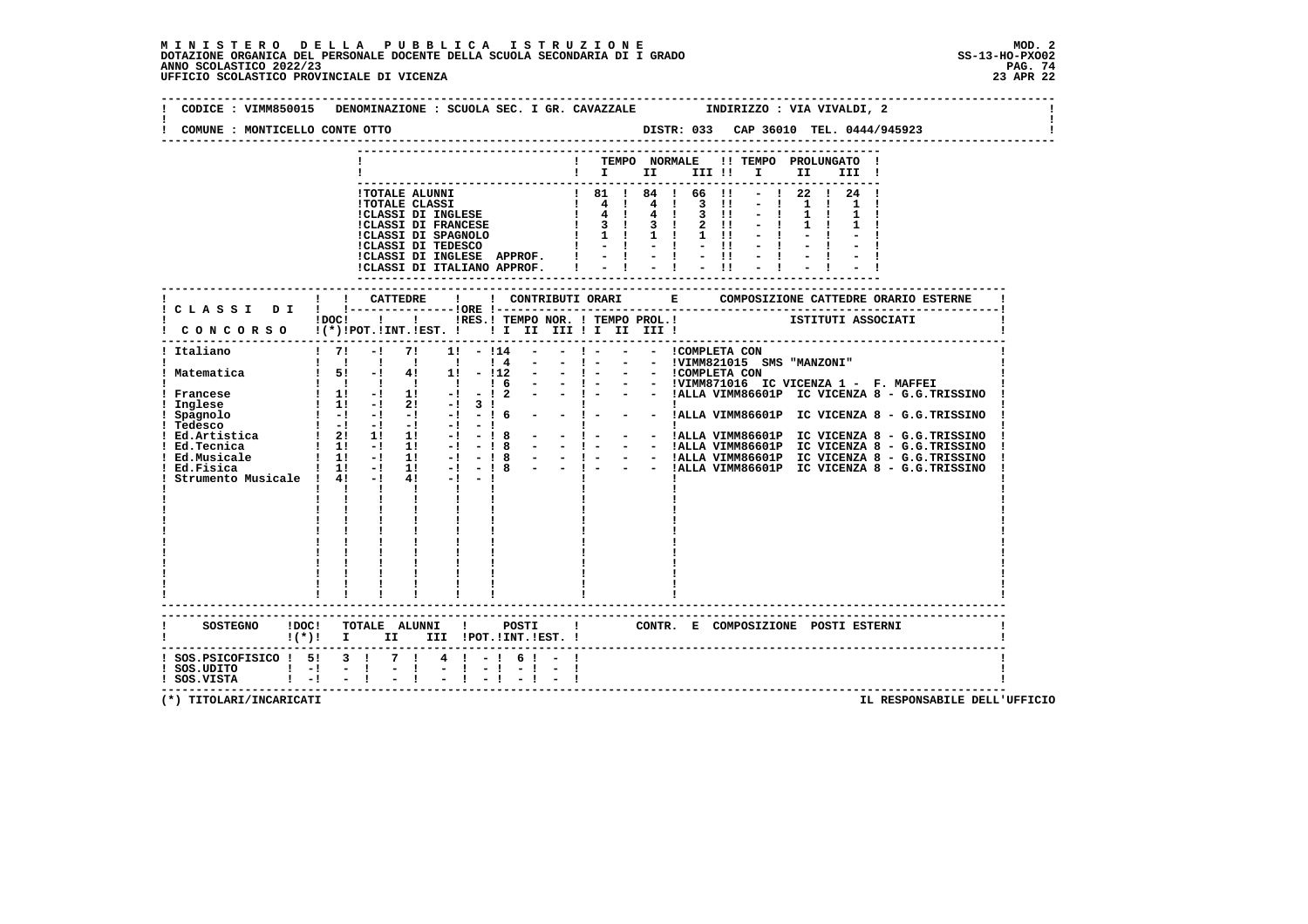$\sim$ 

 $\mathbf{I}$ 

 **-------------------------------------------------------------------------------------------------------------------------------- ! CODICE : VIMM850015 DENOMINAZIONE : SCUOLA SEC. I GR. CAVAZZALE INDIRIZZO : VIA VIVALDI, 2 ! ! ! ! COMUNE : MONTICELLO CONTE OTTO DISTR: 033 CAP 36010 TEL. 0444/945923 ! --------------------------------------------------------------------------------------------------------------------------------**

 **NUMERO DI CORSI ATTIVATI SULLA SCUOLA: 1**

|                          |                |     | POSTI                 |      |                          |        | !CONTR. ORARI E COMPOSIZIONE POSTI ORARIO ESTERNI |
|--------------------------|----------------|-----|-----------------------|------|--------------------------|--------|---------------------------------------------------|
| IS TRUMENTI<br>IMUSICALI | DOC!<br>$(*)!$ |     | !POT. ! INT. ! EST. ! |      | ! ORE<br>$IRES.IORE$ !   | !UTIL! | ISTITUTI ASSOCIATI                                |
| ! ARPA                   | - 1            | - 1 | - 1                   | $-1$ | - 1                      |        |                                                   |
| ! CHITARRA               | 11             | - ! | 11                    | - !  | - 1                      |        |                                                   |
| ! CLARINETTO             | - 1            | - ! | - 1                   | - 1  | - 1                      |        |                                                   |
| ! CORNO                  | - !            | - ! | - 1                   | - !  | - 1                      |        |                                                   |
| ! FAGOTTO                | - 1            | - ! | - 1                   | $-1$ | - 1                      |        |                                                   |
| <b>!FISARMONICA</b>      | - 1            | - 1 | - 1                   | - 1  | - 1                      |        |                                                   |
| ! FLAUTO                 | 1!             | - ! | 1!                    | - !  | - 1                      |        |                                                   |
| ! OBOE                   | - 1            | - ! | - 1                   | $-1$ | - 1                      |        |                                                   |
| <b>!PERCUSSIONI</b>      | - 1            | - ! | - 1                   | - 1  | - 1                      |        |                                                   |
| <b>!PIANOFORTE</b>       | 1!             | - ! | 11                    | - !  | - 1                      |        |                                                   |
| ! SAXOFONO               | - 1            | - ! | - 1                   | - 1  | $\overline{\phantom{0}}$ |        |                                                   |
| ! TROMBA                 | - 1            | - ! | - !                   | - 1  | - 1                      |        |                                                   |
| ! VIOLINO                | 1!             | - 1 | 1!                    | $-1$ | - 1                      |        |                                                   |
| ! VIOLONCELLO            | - 1            | - 1 | - 1                   | - !  | - 1                      |        |                                                   |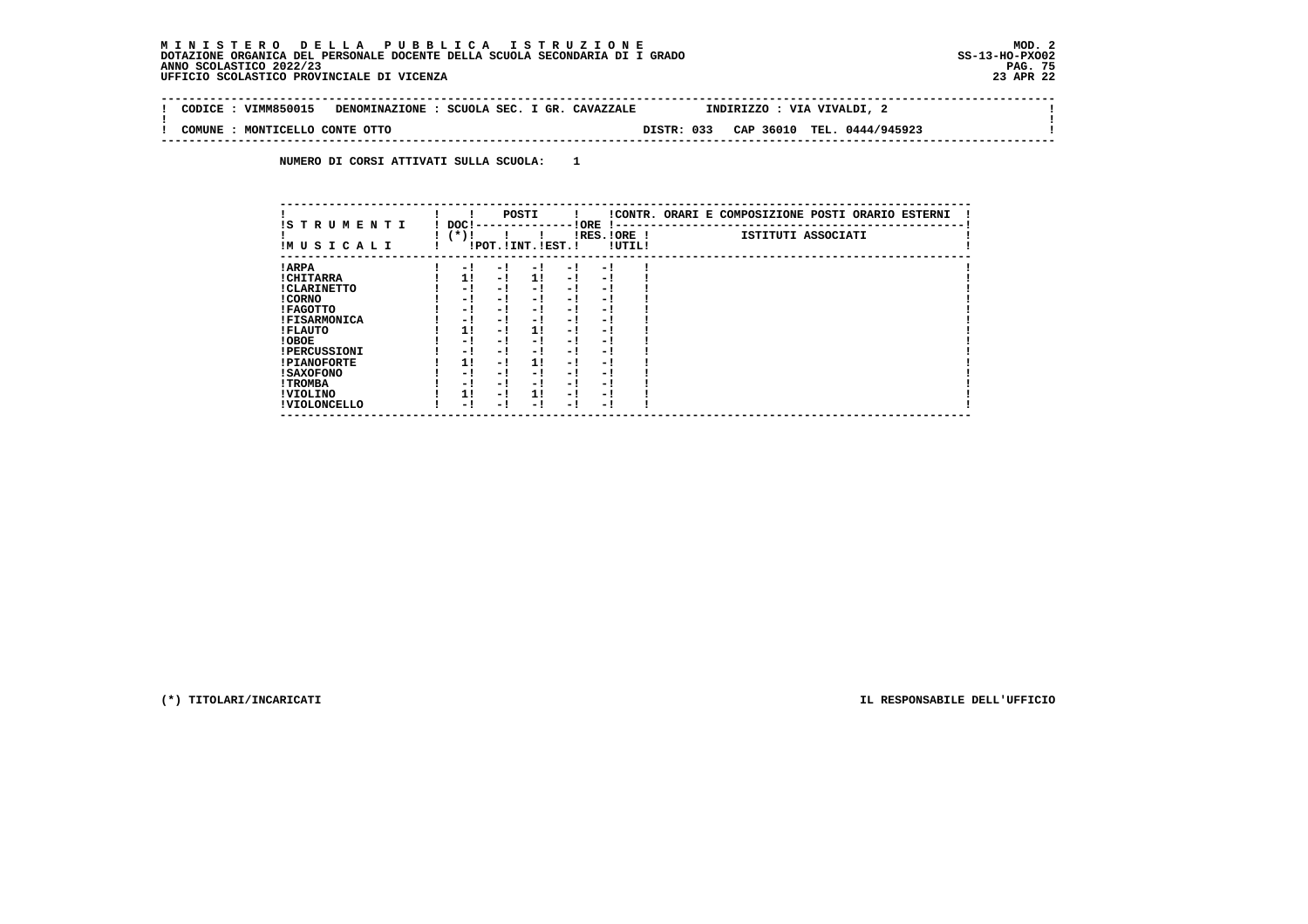# **M I N I S T E R O D E L L A P U B B L I C A I S T R U Z I O N E MOD. 2**DOTAZIONE ORGANICA DEL PERSONALE DOCENTE DELLA SCUOLA SECONDARIA DI I GRADO **SCOLASTICO ANNO SCOLASTICO 2022/23**<br>PAG ANNO SCOLASTICO 2022/23 PAG. 76<br>23 APR 22 UFFICIO SCOLASTICO PROVINCIALE DI VICENZA

| CODICE : VIMM85201R                                                                                                                                                   | DENOMINAZIONE : SMS VALDASTICO                                                                                                                                                                                                                                                                                                                                                                                                                                                                                            | INDIRIZZO : VIA VITTORIO VENETO, 2                                                                                                                                                                                                                                                                                                                                                                                                                                                                  |
|-----------------------------------------------------------------------------------------------------------------------------------------------------------------------|---------------------------------------------------------------------------------------------------------------------------------------------------------------------------------------------------------------------------------------------------------------------------------------------------------------------------------------------------------------------------------------------------------------------------------------------------------------------------------------------------------------------------|-----------------------------------------------------------------------------------------------------------------------------------------------------------------------------------------------------------------------------------------------------------------------------------------------------------------------------------------------------------------------------------------------------------------------------------------------------------------------------------------------------|
| COMUNE : VALDASTICO                                                                                                                                                   |                                                                                                                                                                                                                                                                                                                                                                                                                                                                                                                           | DISTR: 012 CAP 36040 TEL. 0445/745028                                                                                                                                                                                                                                                                                                                                                                                                                                                               |
|                                                                                                                                                                       |                                                                                                                                                                                                                                                                                                                                                                                                                                                                                                                           | ! TEMPO NORMALE !! TEMPO PROLUNGATO !<br>$\mathbf{I}$ is the set of $\mathbf{I}$ is the set of $\mathbf{I}$<br>II III !                                                                                                                                                                                                                                                                                                                                                                             |
|                                                                                                                                                                       | <b>!TOTALE ALUNNI</b><br><b>!TOTALE CLASSI</b><br>!CLASSI DI INGLESE<br>CLASSI DI INGLESE<br>!CLASSI DI FRANCESE<br>:CLASSI DI INGLESE APPROF. !<br>!CLASSI DI ITALIANO APPROF.                                                                                                                                                                                                                                                                                                                                           | $122$ $14$ $122$<br>$\blacksquare$<br>$\begin{array}{cccccccccccccc} & 1 & 1 & 1 & 1 & 1 & 1 & 1 & 1 \\ & & 1 & 1 & 1 & 1 & 1 & 1 & 1 \\ \end{array}$<br>$1 \quad 11$<br>$1 \quad 1 \quad 1$<br>$1 \quad 1$<br>$1 \quad 11$<br>!CLASSI DI SPAGNOLO $P = \begin{bmatrix} 1 & -1 \\ 1 & -1 \end{bmatrix}$<br>!CLASSI DI TEDESCO $P = \begin{bmatrix} 1 & -1 \\ 1 & -1 \end{bmatrix}$<br>$-11$<br>$-1 - 1 - 1$<br>$\frac{1}{2}$ $\frac{1}{2}$ $\frac{1}{2}$ $\frac{1}{2}$ $\frac{1}{2}$ $\frac{1}{11}$ |
|                                                                                                                                                                       |                                                                                                                                                                                                                                                                                                                                                                                                                                                                                                                           |                                                                                                                                                                                                                                                                                                                                                                                                                                                                                                     |
|                                                                                                                                                                       |                                                                                                                                                                                                                                                                                                                                                                                                                                                                                                                           | !DOC! ! ! !RES.! TEMPO NOR. ! TEMPO PROL.! [STITUTI ASSOCIATI                                                                                                                                                                                                                                                                                                                                                                                                                                       |
| ! Italiano<br>! Matematica<br>! Francese<br>! Inglese<br>! Spagnolo<br>! Tedesco<br>$!$ Ed. Artistica $!$ - $!$ - $!$ -<br>! Ed.Tecnica<br>! Ed.Musicale<br>Ed.Fisica | $1 - 1 - 1$<br>$-1$<br>$-1$<br>$-1$<br>$\begin{bmatrix} 1 & -1 & -1 & -1 & -1 & -1 \end{bmatrix}$<br>$\begin{bmatrix} 1 & -1 & -1 & -1 & -1 & -1 \end{bmatrix}$<br>- 1 리 리 리 리 리<br>$\begin{bmatrix} 1 & -1 & -1 & -1 & -1 & -1 \end{bmatrix}$<br>$-1 - 1$<br>$\blacksquare$ $\blacksquare$ $\blacksquare$ $\blacksquare$ $\blacksquare$ $\blacksquare$<br>$-1 - 1$<br>$1 - 1 - 1$<br>$-1$ $-$<br>$-1 - 1$<br>$1 - 1 - 1$<br>$-1$<br>$-1 - -1$<br>$\mathbf{1}$ $\mathbf{1}$ $\mathbf{1}$<br>$\mathbf{I}$ and $\mathbf{I}$ |                                                                                                                                                                                                                                                                                                                                                                                                                                                                                                     |
| <b>SOSTEGNO</b><br>!DOC!                                                                                                                                              | TOTALE ALUNNI !                                                                                                                                                                                                                                                                                                                                                                                                                                                                                                           | POSTI !<br>CONTR. E COMPOSIZIONE POSTI ESTERNI                                                                                                                                                                                                                                                                                                                                                                                                                                                      |
| $:$ SOS.PSICOFISICO $:$ - $:$ 1 $:$<br>$!$ SOS.UDITO $!$ $-!$<br>$!$ SOS.VISTA $!$ -!                                                                                 | $1 \quad 1$<br>$1 \t-1$<br>$-1$<br>$-1$<br>$-1$                                                                                                                                                                                                                                                                                                                                                                                                                                                                           | ------------------------------------                                                                                                                                                                                                                                                                                                                                                                                                                                                                |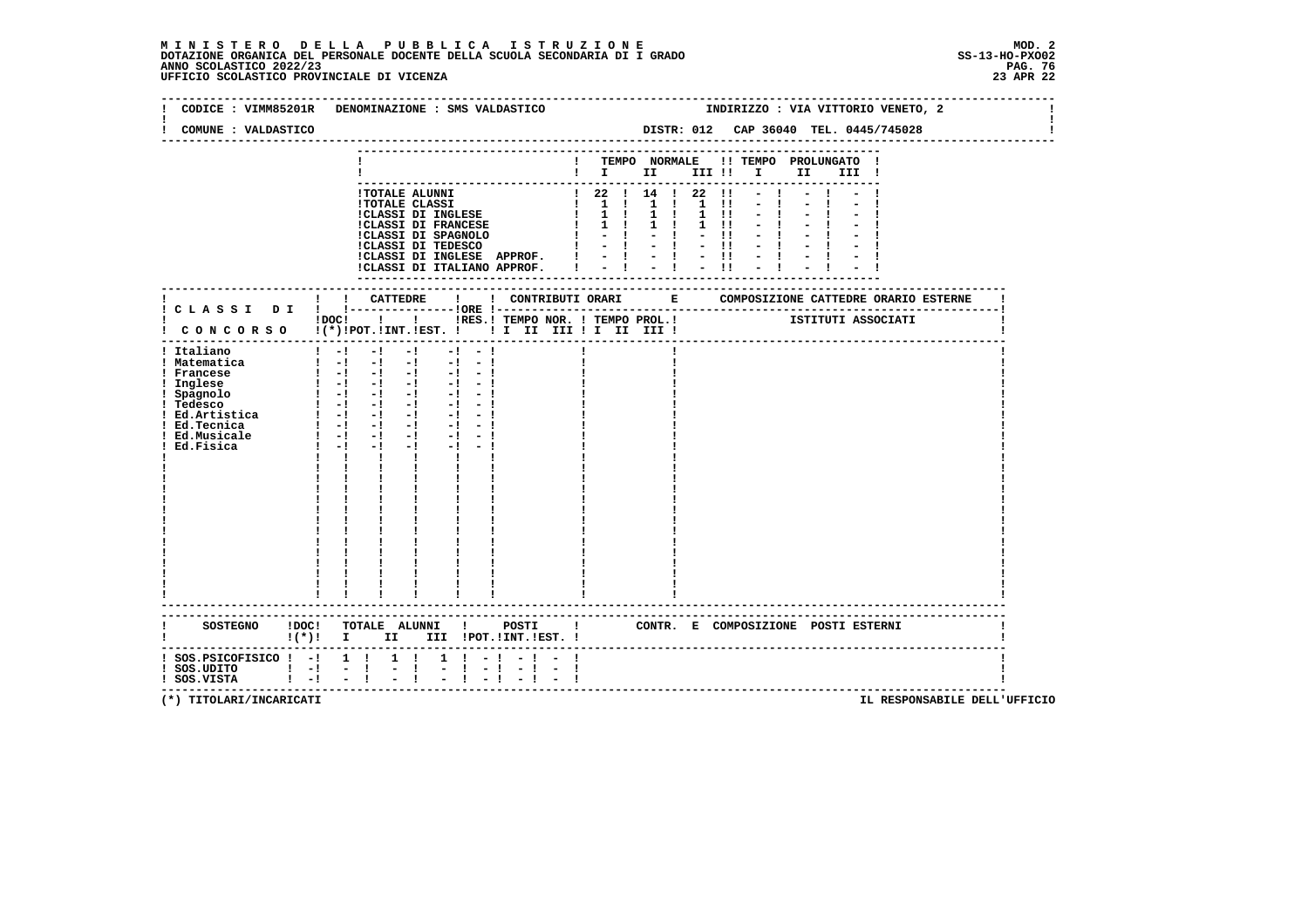# **M I N I S T E R O D E L L A P U B B L I C A I S T R U Z I O N E MOD. 2**DOTAZIONE ORGANICA DEL PERSONALE DOCENTE DELLA SCUOLA SECONDARIA DI I GRADO **SCOLASTICO SCOLASTICO 2022/23 PAG-**<br>PAG ANNO SCOLASTICO 2022/23 PAG. 77<br>23 APR 22 UFFICIO SCOLASTICO PROVINCIALE DI VICENZA

|                                                                              | CODICE : VIMM85202T DENOMINAZIONE : SMS ARSIERO<br>INDIRIZZO : VIA ROMA, 33                                                                                                                                                                          |
|------------------------------------------------------------------------------|------------------------------------------------------------------------------------------------------------------------------------------------------------------------------------------------------------------------------------------------------|
| COMUNE : ARSIERO                                                             | DISTR: 012 CAP 36011 TEL. 0445/740328<br>----------------                                                                                                                                                                                            |
|                                                                              | ! TEMPO NORMALE !! TEMPO PROLUNGATO !<br>$\blacksquare$ $\blacksquare$ $\blacksquare$ $\blacksquare$ $\blacksquare$ $\blacksquare$ $\blacksquare$ $\blacksquare$ $\blacksquare$ $\blacksquare$ $\blacksquare$<br>III !                               |
|                                                                              |                                                                                                                                                                                                                                                      |
|                                                                              | - TOTALE ALUNNI<br>1 TOTALE ALUNNI<br>1 TOTALE CLASSI<br>1 TOTALE CLASSI<br>1 3 1 3 1 2 11 - 1<br>1 CLASSI DI FRANCESE<br>1 3 1 3 1 2 11 - 1<br>1 CLASSI DI FRANCESE<br>1 3 1 3 1 2 11 - 1<br>1 CLASSI DI SPAGNOLO<br>1 - 1 - 1 - 1 - 1 1 - 1<br>1 C |
|                                                                              |                                                                                                                                                                                                                                                      |
|                                                                              |                                                                                                                                                                                                                                                      |
|                                                                              | THE CONCORSO I I INTERESTING THE THE TEMPOROL.<br>CONCORSO I(*)IPOT.IINT.IEST. I II II III II III III III I<br>-----------------------------------                                                                                                   |
| Italiano                                                                     | $\frac{1}{2}$ 3! -! 6! -! -! 2 -<br>$-$ ! - $-$ - !ALLA VIMM847019 SMS "FRIGO" COGOLLO DEL C.                                                                                                                                                        |
|                                                                              |                                                                                                                                                                                                                                                      |
|                                                                              |                                                                                                                                                                                                                                                      |
|                                                                              | ! Italiano<br>  Matematica<br>  Matematica   31 - 1 3   1 - 112 - -   - - -   - - -   - - -   - - -   - -   - - -   - -   - -   - -   - -   - -   - -   - -   - -   -   -   -   -   -   -   -   -   -   -   -   -   -   -   -                        |
|                                                                              | $\mathbf{I}$<br>$\mathbf{I}$ and $\mathbf{I}$                                                                                                                                                                                                        |
|                                                                              |                                                                                                                                                                                                                                                      |
|                                                                              |                                                                                                                                                                                                                                                      |
|                                                                              |                                                                                                                                                                                                                                                      |
| SOSTEGNO ! DOC!<br>$(*)$ $\mathbf{I}$                                        | TOTALE ALUNNI ! POSTI ! CONTR. E COMPOSIZIONE POSTI ESTERNI<br>II III !POT.!INT.!EST. !                                                                                                                                                              |
| ! SOS.PSICOFISICO ! 1! 2 ! 3 !<br>! SOS.UDITO ! -! -!<br>! SOS.VISTA ! -! -! | $1 \t-1 \t4 \t-1$<br>$-1 - 1 - 1$<br>i i                                                                                                                                                                                                             |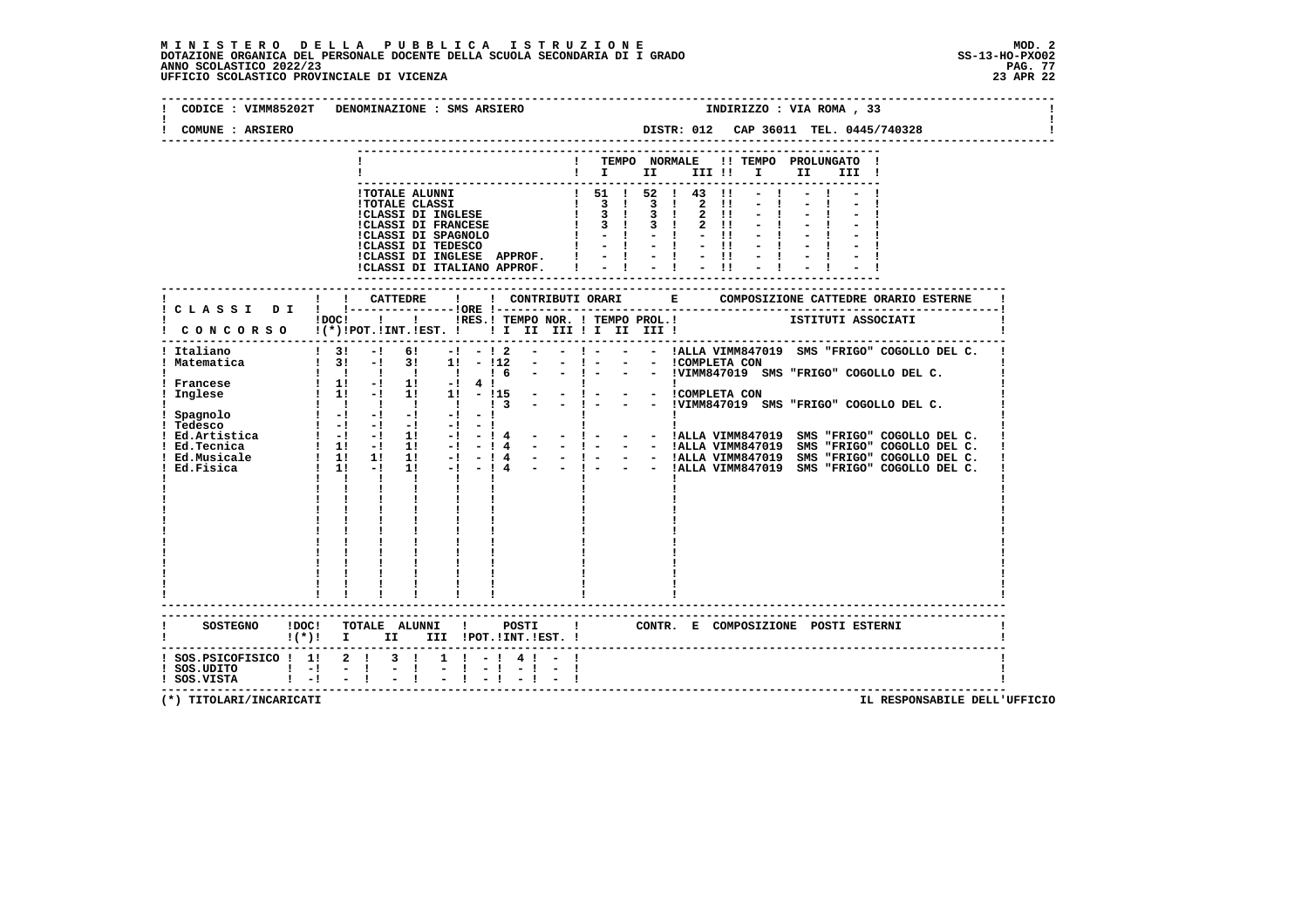| CODICE : VIMM85301L<br>COMUNE : ROSSANO VENETO | INDIRIZZO : VIA STAZIONE, N.12/B<br>DENOMINAZIONE : SMS DE GASPERI<br>DISTR: 015 CAP 36028 TEL. 0424/540713                                                                                                                                                     |
|------------------------------------------------|-----------------------------------------------------------------------------------------------------------------------------------------------------------------------------------------------------------------------------------------------------------------|
|                                                |                                                                                                                                                                                                                                                                 |
|                                                | ! TEMPO NORMALE !! TEMPO PROLUNGATO !                                                                                                                                                                                                                           |
|                                                | $\blacksquare$                                                                                                                                                                                                                                                  |
|                                                | ! 70 ! 82 ! 80 !1<br>POTALE ALUNNI (1999)<br>1999 - POLASSI DI INGLESE (1999)<br>1999 - CLASSI DI INGLESE (1999)<br>1999 - CLASSI DI SPAGNOLO (1999)<br>1999 - CLASSI DI SPAGNOLO (1999)<br>1999 - CLASSI DI TEDESCO (1999)<br>1999 - POLASSI DI TEDESCO (1999) |
|                                                | 4 1 4 11                                                                                                                                                                                                                                                        |
|                                                | $4 \quad 11$                                                                                                                                                                                                                                                    |
|                                                | $4 \quad 1$<br>4 !!<br>$-11$                                                                                                                                                                                                                                    |
|                                                | $1 - 1 - 1 - 1$                                                                                                                                                                                                                                                 |
|                                                | ICLASSI DI INGLESE APPROF. $1 - 1 - 1 - 11$<br>ICLASSI DI ITALIANO APPROF. $1 - 1 - 1 - 11$                                                                                                                                                                     |
|                                                |                                                                                                                                                                                                                                                                 |
|                                                |                                                                                                                                                                                                                                                                 |
|                                                |                                                                                                                                                                                                                                                                 |
|                                                | iDOC! ! ! IRES. I TEMPO NOR. ! TEMPO PROL. ! [STITUTI ASSOCIATI                                                                                                                                                                                                 |
|                                                | CONCORSO !(*)!POT.!INT.!EST. !! I II III !I II III !                                                                                                                                                                                                            |
|                                                |                                                                                                                                                                                                                                                                 |
| Italiano<br>Matematica                         | $\frac{1}{1}$ 6!<br>6!<br>$-1$<br>$-1$ 2 1<br>$\mathbf{I}$<br>$\mathbf{I}$<br>1 4! -! 3! 1! -!12<br>$  1 -$<br>- - ICOMPLETA CON                                                                                                                                |
|                                                |                                                                                                                                                                                                                                                                 |
| Francese                                       |                                                                                                                                                                                                                                                                 |
|                                                | $1 \t31 \t11 \t11 \t11 - 115$                                                                                                                                                                                                                                   |
| ! Inglese                                      |                                                                                                                                                                                                                                                                 |
| Spagnolo                                       | and a similar probability of the simple of the simple of the simple of the simple of the simple of the simple of the simple of the simple of the simple of the simple of the simple of the simple of the simple of the simple                                   |
| Tedesco : -! -!<br>Ed.Artistica : 1! -!        | $\frac{1}{2}$ and $\frac{1}{2}$ and $\frac{1}{2}$ and $\frac{1}{2}$ and $\frac{1}{2}$ and $\frac{1}{2}$ and $\frac{1}{2}$                                                                                                                                       |
|                                                | $1! -1 -12 - -1 -$<br>- - !ALLA VIMM82901Q SMS "F.D'ASSISI" TEZZE SUL B.!<br>$12 - -1$<br>- - !ALLA VIMM85801Q SC. SEC. I GR. "G.MARCONI "!<br>$\begin{array}{cccccccccccccc} 1 & 1 & 1 & 1 & 1 & 1 & 1 \end{array}$                                            |
|                                                |                                                                                                                                                                                                                                                                 |
|                                                |                                                                                                                                                                                                                                                                 |
|                                                |                                                                                                                                                                                                                                                                 |
|                                                |                                                                                                                                                                                                                                                                 |
|                                                |                                                                                                                                                                                                                                                                 |
|                                                |                                                                                                                                                                                                                                                                 |
|                                                |                                                                                                                                                                                                                                                                 |
|                                                |                                                                                                                                                                                                                                                                 |
|                                                |                                                                                                                                                                                                                                                                 |
|                                                |                                                                                                                                                                                                                                                                 |
|                                                | ------------------------                                                                                                                                                                                                                                        |
|                                                |                                                                                                                                                                                                                                                                 |
|                                                | SOSTEGNO !DOC! TOTALE ALUNNI ! POSTI<br>! CONTR. E COMPOSIZIONE POSTI ESTERNI                                                                                                                                                                                   |
|                                                | $!(*)!$ I II III !POT.!INT.!EST. !                                                                                                                                                                                                                              |
| ! SOS.PSICOFISICO ! 1! 4 !                     | $2 \t1 \t3 \t1 - 1 \t1 \t-$                                                                                                                                                                                                                                     |
| $!$ SOS.UDITO $!$ - $!$ - $!$                  | $-1$                                                                                                                                                                                                                                                            |
| ! SOS.VISTA ! -! - !                           |                                                                                                                                                                                                                                                                 |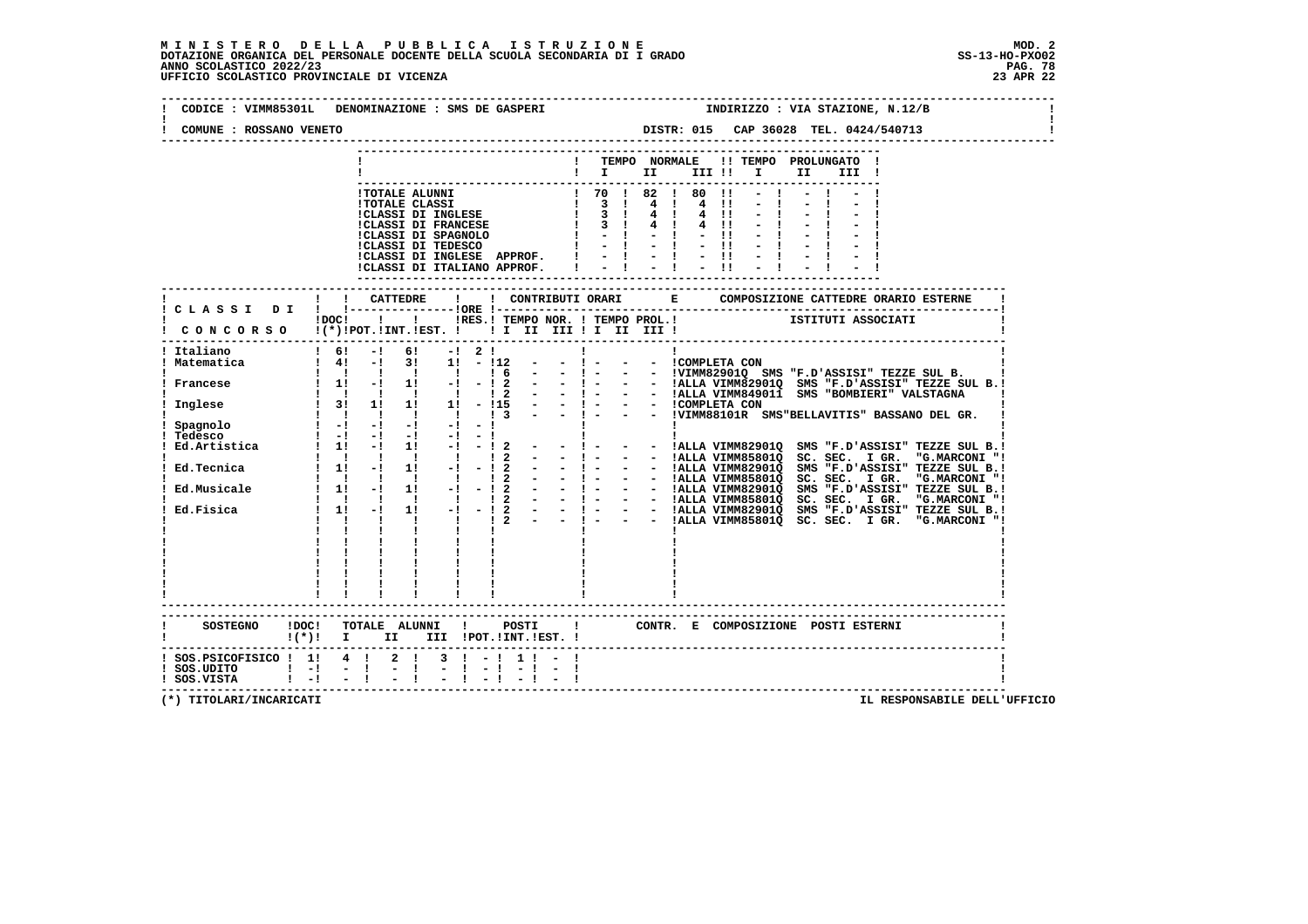# **M I N I S T E R O D E L L A P U B B L I C A I S T R U Z I O N E MOD. 2**DOTAZIONE ORGANICA DEL PERSONALE DOCENTE DELLA SCUOLA SECONDARIA DI I GRADO **SCOLASTICO SCOLASTICO 2022/23 PAG-**<br>PAG ANNO SCOLASTICO 2022/23 PAG. 79<br>23 APR 22 UFFICIO SCOLASTICO PROVINCIALE DI VICENZA

| COMUNE : MARANO VICENTINO                                                                                                                                                       | CODICE : VIMM85401C DENOMINAZIONE : SMS MARANO VICENTINO                                                                                                                                                                                                                                                                                                                                                                                                                                                                                                                                                                                                                                                                                                | INDIRIZZO : P.ZZA SILVA, 64                                                                                                                                                                                                                                                                                                                                                                                                                                                                                                                                                                                                                                                                                           |
|---------------------------------------------------------------------------------------------------------------------------------------------------------------------------------|---------------------------------------------------------------------------------------------------------------------------------------------------------------------------------------------------------------------------------------------------------------------------------------------------------------------------------------------------------------------------------------------------------------------------------------------------------------------------------------------------------------------------------------------------------------------------------------------------------------------------------------------------------------------------------------------------------------------------------------------------------|-----------------------------------------------------------------------------------------------------------------------------------------------------------------------------------------------------------------------------------------------------------------------------------------------------------------------------------------------------------------------------------------------------------------------------------------------------------------------------------------------------------------------------------------------------------------------------------------------------------------------------------------------------------------------------------------------------------------------|
|                                                                                                                                                                                 |                                                                                                                                                                                                                                                                                                                                                                                                                                                                                                                                                                                                                                                                                                                                                         | ! TEMPO NORMALE !! TEMPO PROLUNGATO !<br>$\blacksquare$ $\blacksquare$ $\blacksquare$ $\blacksquare$ $\blacksquare$ $\blacksquare$ $\blacksquare$<br>II I<br>III !                                                                                                                                                                                                                                                                                                                                                                                                                                                                                                                                                    |
|                                                                                                                                                                                 | 1 TOTALE ALUNNI<br>1 TOTALE CLASSI DI INGLESE $\begin{array}{ccc} 1 & -1 & -1 & -1 & -1 & -1 & -1 & -1 & -1 \\ 1 & 90 & 1 & 105 & 1 & 114 & 11 \\ 1 & 5 & 1 & 5 & 1 & 5 & 1 \\ 1 & 5 & 1 & 5 & 1 & 5 & 1 \\ 1 & 5 & 1 & 5 & 1 & 5 & 1 \\ 1 & 5 & 1 & 5 & 1 & 5 & 1 \\ 1 & 5 & 1 & 5 & 1 & 5 & 1 \\ 1 & 5 & 1 & 5$<br>ICLASSI DI INGLESE APPROF. $! \ - \   \ - \   \ - \  $<br>ICLASSI DI ITALIANO APPROF. $! \ - \   \ - \   \ - \  $<br>!CLASSI DI ITALIANO APPROF. !                                                                                                                                                                                                                                                                                 | $-1$                                                                                                                                                                                                                                                                                                                                                                                                                                                                                                                                                                                                                                                                                                                  |
|                                                                                                                                                                                 |                                                                                                                                                                                                                                                                                                                                                                                                                                                                                                                                                                                                                                                                                                                                                         |                                                                                                                                                                                                                                                                                                                                                                                                                                                                                                                                                                                                                                                                                                                       |
|                                                                                                                                                                                 | ! !RES.! TEMPO NOR. ! TEMPO PROL.!<br>$1DOCI$ $1$<br>I CONCORSO I(*) IPOT. IINT. IEST. I I I III III II III III I                                                                                                                                                                                                                                                                                                                                                                                                                                                                                                                                                                                                                                       | ISTITUTI ASSOCIATI                                                                                                                                                                                                                                                                                                                                                                                                                                                                                                                                                                                                                                                                                                    |
| ! Italiano<br>! Matematica<br>! Francese<br>Inglese<br>Spagnolo<br>! Tedesco<br>Tedesco<br>Ed.Artistica<br>Ed.Tecnica<br>Ed.Musicale<br>Ed.Fisica<br>Strumento Musicale ! 5! -! | -------------------------------------<br>$\frac{1}{1}$ 81<br>$-1$<br>81<br>$1 \quad 3! \quad -1 \quad 5! \quad -1 \quad -1$<br>$\frac{1}{2}$ 1: $\frac{1}{2}$ 1: $\frac{1}{2}$ 1:<br>$1 \quad 2! \quad -! \quad 2! \quad -! \quad -! \quad 9 \quad -$<br>$1 - 1 - 1 - 1$ 11 - 112 -<br>1 1 1 1 1 1 1 6 -<br>$\mathbf{1}$ and $\mathbf{1}$ and $\mathbf{1}$ and $\mathbf{1}$ and $\mathbf{1}$ and $\mathbf{1}$ and $\mathbf{1}$<br>$! 2! -! 1! 1! - 1!$<br>$\begin{array}{cccccccc}\n1 & 1 & 1 & 1 & 1 & 1 & 6 \\ 1 & 21 & -1 & 11 & 11 & -112\n\end{array}$<br>$\sim 100$<br>1 1 1 1 1 1 1 6<br>$\sim 100$<br>1 1 1 1 1 1 1 6 -<br>$4! -1 -1$<br><b>The Contract of Contract State</b><br>$\mathbf{I}$<br>$\mathbf{I}$ and $\mathbf{I}$<br>$\mathbf{I}$ | $-!$ - $!$ 6 - - $!$ - - - $!$ - $1$ ALLA VIMM843012 "P. MARASCHIN"<br>$-1$ $-$<br>- - !ALLA VIMM843012 "P. MARASCHIN"<br>- - COMPLETA CON<br>$-1$ $-$<br>- - !VIMM88301C "BASSANI/FERRARIN"<br>$-1$ $-$<br>$\mathbf{1}$<br>$\begin{array}{ccc}\n & \text{!} \\  - & \text{!} \\  & \text{!} \\  & \text{} \\  & \text{}\n\end{array}$<br>$-1 -$<br>- - !VIMM827014 SMS "FOGAZZARO" PIOVENE R.<br>$-1 -$<br>$- 1 - - - 1$ COMPLETA CON<br>- ! - - - !VIMM827014 SMS "FOGAZZARO" PIOVENE R.<br>1 1 - 1 1 1 - 11 2 - - - - - COMPLETA CON<br>1 1 1 1 1 1 6 - - 1 - - IVIMM827014 SMS "FOGAZZARO" PIOVENE R.<br>1 21 - 1 1 1 1 - 112 - - 1 - - - ICOMPLETA CON<br>- - !VIMM827014 SMS "FOGAZZARO" PIOVENE R.<br>$-1$ $-$ |
|                                                                                                                                                                                 | ------------------------                                                                                                                                                                                                                                                                                                                                                                                                                                                                                                                                                                                                                                                                                                                                |                                                                                                                                                                                                                                                                                                                                                                                                                                                                                                                                                                                                                                                                                                                       |
|                                                                                                                                                                                 | $!(*)!$ I II III !POT.!INT.!EST.!                                                                                                                                                                                                                                                                                                                                                                                                                                                                                                                                                                                                                                                                                                                       | ! CONTR. E COMPOSIZIONE POSTI ESTERNI                                                                                                                                                                                                                                                                                                                                                                                                                                                                                                                                                                                                                                                                                 |
| $!$ SOS.UDITO $!$ -!<br>$!$ SOS.VISTA $!$ $-!$ $-$ !                                                                                                                            | $1$ SOS.PSICOFISICO $1$ 2! 7 ! 7 ! 3 ! - ! 5 ! - !<br>$1 \quad 1$<br>$-1$                                                                                                                                                                                                                                                                                                                                                                                                                                                                                                                                                                                                                                                                               |                                                                                                                                                                                                                                                                                                                                                                                                                                                                                                                                                                                                                                                                                                                       |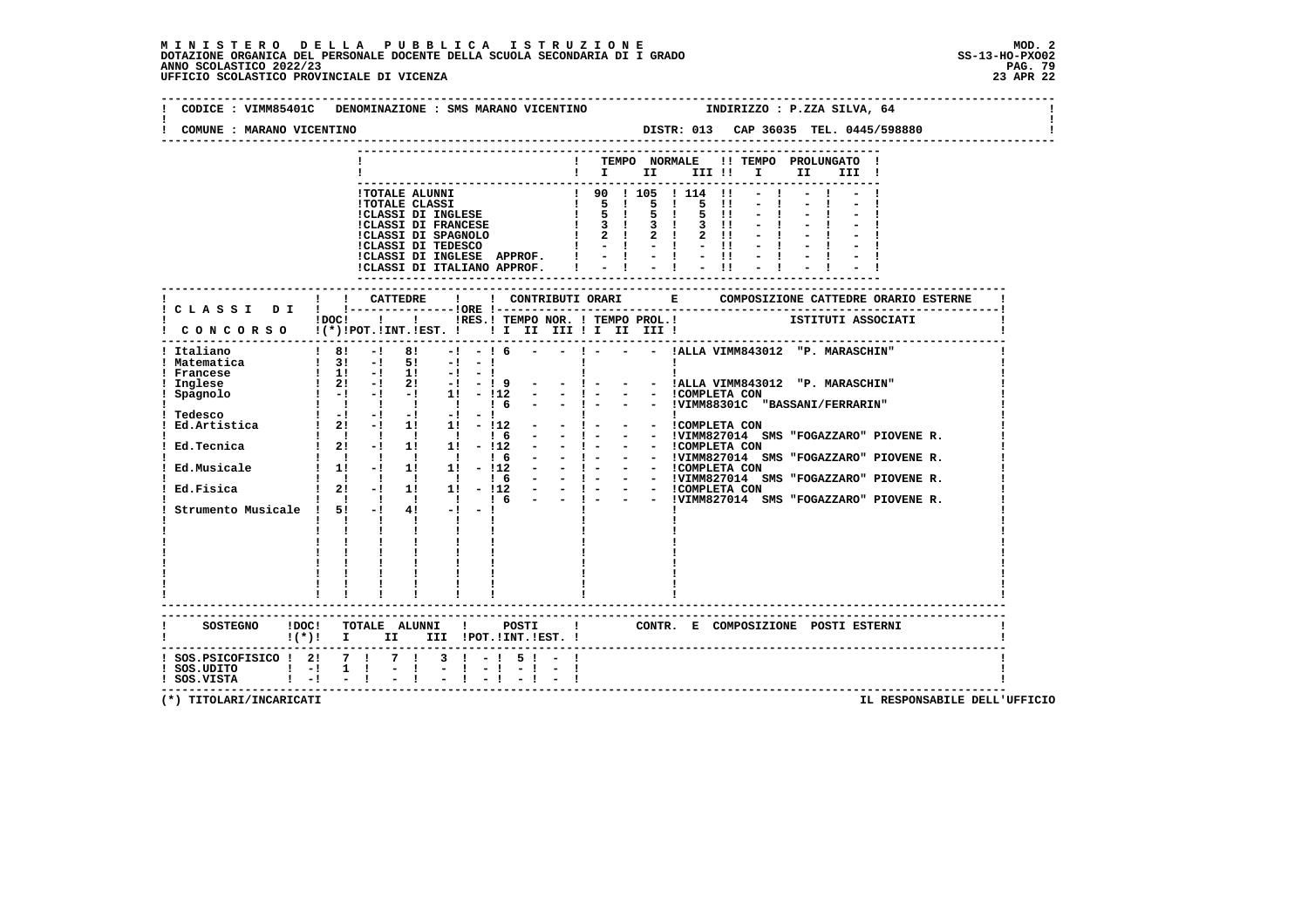$\sim$ 

 $\mathbf{I}$ 

 **-------------------------------------------------------------------------------------------------------------------------------- ! CODICE : VIMM85401C DENOMINAZIONE : SMS MARANO VICENTINO ! ! ! COMUNE : MARANO VICENTINO DISTR: 013 CAP 36035 TEL. 0445/598880 ! --------------------------------------------------------------------------------------------------------------------------------**

 **NUMERO DI CORSI ATTIVATI SULLA SCUOLA: 1**

| IS T R U M E N T I  | DOC! |     | POSTI                 |      | ! ORE                    |        | !CONTR. ORARI E COMPOSIZIONE POSTI ORARIO ESTERNI |
|---------------------|------|-----|-----------------------|------|--------------------------|--------|---------------------------------------------------|
| IMUSICALI           | (*)! |     | !POT. ! INT. ! EST. ! |      | -1 - -<br>$IRES.IORE$ !  | !UTIL! | ISTITUTI ASSOCIATI                                |
| ! ARPA              | - 1  | - 1 | - 1                   | - 1  | - !                      |        |                                                   |
| ! CHITARRA          | - 1  | - ! | - 1                   | $-1$ | - 1                      |        |                                                   |
| ! CLARINETTO        | - 1  | - ! | - 1                   | - 1  | - 1                      |        |                                                   |
| ! CORNO             | - 1  | - ! | - 1                   | - !  | - 1                      |        |                                                   |
| ! FAGOTTO           | 1!   | 1!  | - 1                   | - 1  | - 1                      |        |                                                   |
| <b>!FISARMONICA</b> | - 1  | - ! | - 1                   | - 1  | - 1                      |        |                                                   |
| ! FLAUTO            | 1!   | - ! | 11                    | - !  | - 1                      |        |                                                   |
| ! OBOE              | - !  | - ! | - 1                   | $-1$ | - 1                      |        |                                                   |
| <b>!PERCUSSIONI</b> | 1!   | - 1 | 11                    | - 1  | - 1                      |        |                                                   |
| <b>!PIANOFORTE</b>  | 1!   | - 1 | 1!                    | - 1  | - 1                      |        |                                                   |
| ! SAXOFONO          | - 1  | - ! | - !                   | - 1  | $\overline{\phantom{0}}$ |        |                                                   |
| ! TROMBA            | - 1  | - ! | - 1                   | - 1  | - 1                      |        |                                                   |
| ! VIOLINO           | - 1  | - ! | - 1                   | $-1$ | - 1                      |        |                                                   |
| ! VIOLONCELLO       | 11   | - 1 | 11                    | - 1  | - 1                      |        |                                                   |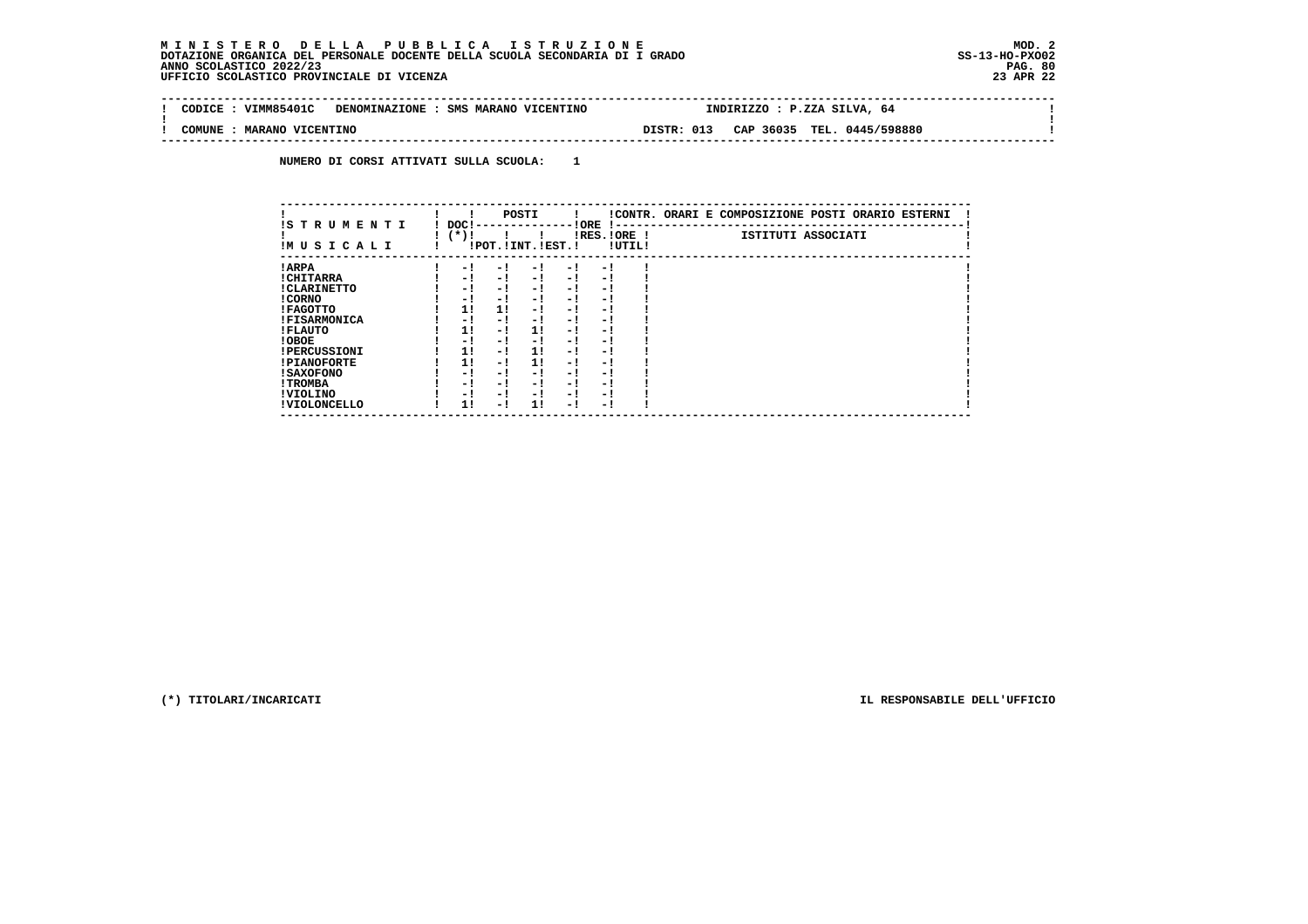# **M I N I S T E R O D E L L A P U B B L I C A I S T R U Z I O N E MOD. 2**DOTAZIONE ORGANICA DEL PERSONALE DOCENTE DELLA SCUOLA SECONDARIA DI I GRADO **SCOLASTICO SCOLASTICO 2022/23 PAG. 81**<br>23 ANNO SCOLASTICO 2022/23 PAG. 81<br>23 APR 22 UFFICIO SCOLASTICO PROVINCIALE DI VICENZA

|                                                                                                                                                 | CODICE : VIMM855018 DENOMINAZIONE : SMS "A. FUSINATO"                                                                                                                                                                                                                                                                                                                                           | INDIRIZZO : VIA TIZIANO VECELLIO 22                                                                                                                                                                                                                                                                                                                                                                                                                                                                                                                                 |
|-------------------------------------------------------------------------------------------------------------------------------------------------|-------------------------------------------------------------------------------------------------------------------------------------------------------------------------------------------------------------------------------------------------------------------------------------------------------------------------------------------------------------------------------------------------|---------------------------------------------------------------------------------------------------------------------------------------------------------------------------------------------------------------------------------------------------------------------------------------------------------------------------------------------------------------------------------------------------------------------------------------------------------------------------------------------------------------------------------------------------------------------|
| COMUNE : SCHIO                                                                                                                                  |                                                                                                                                                                                                                                                                                                                                                                                                 | DISTR: 012 CAP 36015 TEL. 0445/611630                                                                                                                                                                                                                                                                                                                                                                                                                                                                                                                               |
|                                                                                                                                                 |                                                                                                                                                                                                                                                                                                                                                                                                 | TEMPO NORMALE<br>!! TEMPO PROLUNGATO !<br>$\mathbf{I}$ is the set of $\mathbf{I}$ is the set of $\mathbf{I}$<br>II<br>III !                                                                                                                                                                                                                                                                                                                                                                                                                                         |
|                                                                                                                                                 | !TOTALE ALUNNI<br><b>!TOTALE CLASSI</b><br>!CLASSI DI INGLESE<br>!CLASSI DI FRANCESE<br>!CLASSI DI SPAGNOLO $\begin{array}{ccccccccccccc}\n1 & 1 & 2 & 3 & 11 \\ 1 & 2 & 3 & 11 & 2 \\ 1 & 1 & 2 & 1 & 1\n\end{array}$<br>CLASSI DI INGLESE APPROF.<br>!CLASSI DI ITALIANO APPROF.                                                                                                              | 1 118 1 138 1 157<br>$\blacksquare$<br>$\begin{array}{ccccccc}\n & 1 & -5 & 1 & -7 \\  & 1 & 5 & 1 & 7 \\  & 2 & 3 & 1 & 3\n\end{array}$<br>$\frac{1}{2}$<br>$\blacksquare$<br>$\blacksquare$<br>$\blacksquare$<br>$3 \cdot 1$<br>$3 \quad 11$<br>$= 1 - 1 - 1$<br>--------------------------------------                                                                                                                                                                                                                                                           |
|                                                                                                                                                 |                                                                                                                                                                                                                                                                                                                                                                                                 |                                                                                                                                                                                                                                                                                                                                                                                                                                                                                                                                                                     |
|                                                                                                                                                 | !DOC! !!!!RES.! TEMPO NOR. ! TEMPO PROL.!<br>! CONCORSO !(*)!POT.!INT.!EST. !! I II III !I II III !                                                                                                                                                                                                                                                                                             | ISTITUTI ASSOCIATI                                                                                                                                                                                                                                                                                                                                                                                                                                                                                                                                                  |
| ! Italiano<br>! Matematica<br>! Francese<br>! Inglese<br>! Spagnolo<br>! Ed.Tecnica<br>! Ed.Musicale<br>Ed.Fisica<br>Strumento Musicale ! 4! -! | ! 9! 1! 10!<br>$-1$<br>$-110$<br>$1 \t6!$ -1 61 -1 -1 6<br>$\begin{array}{ccccccc}\n1 & 1 & -1 & 11 & -1 & -1 \\ 1 & 41 & 11 & 31 & -1 & 31 \\ 1 & 11 & -1 & -1 & 11 & -112\n\end{array}$<br>$\begin{array}{ccccccccccccccccc}\n1 & 1 & 1 & 1 & 1 & 1\n\end{array}$<br>1 <sub>6</sub><br>$4! -1 -1$<br>$1 \quad 1 \quad 1$<br>$\mathbf{I}$<br><b>Contract Contract Contract</b><br>$\mathbf{I}$ | ! - - - !ALLA VIMM835013 SC. SEC. I GR. G.B. CIPANI!<br>- - !ALLA VIMM835013 SC. SEC. I GR. G.B. CIPANI!<br><b>Contract Contract Contract</b><br><b>Contract Contract</b><br>$\mathbf{I}$<br>- - ! - - - !VIMM827014 SMS "FOGAZZARO" PIOVENE R.<br>$1 - 1 - 1 - 1 - 1 = 0$<br>$1 - 21 - 1 - 12 - 1 - 1 = -$<br>$1 - 12 - 1 - 12 - 1 = -$<br>$1 - 12 - 1 - 12 - 1 = -$<br>$1 - 12 - 1 - 12 - 1 = -$<br>$1 - 12 - 1 - 12 - 1 = -$<br>$1 - 12 - 1 - 12 - 1 = -$<br>$1 - 12 - 1 - 12 - 1 = -$<br>$1 - 12 - 1 - 12 - 1 = -$<br>$1 - 12 - 1 - 12 - 1 = -$<br>$1 - 12 - 1$ |
| SOSTEGNO ! DOC!                                                                                                                                 | TOTALE ALUNNI ! POSTI<br>!(*)! I II III !POT.!INT.!EST. !                                                                                                                                                                                                                                                                                                                                       | $\mathbf{I}$<br>CONTR. E COMPOSIZIONE POSTI ESTERNI                                                                                                                                                                                                                                                                                                                                                                                                                                                                                                                 |
| ! SOS.PSICOFISICO ! 1! 5 ! 4 !<br>$!$ SOS.UDITO $!$ $-!$<br>$\mathbf{1}$ $\mathbf{-1}$<br>! SOS.VISTA                                           | $5! - 14! -$<br>$1 \quad 1$<br>$-1$<br>$1 \quad 1$                                                                                                                                                                                                                                                                                                                                              | -------------------------------                                                                                                                                                                                                                                                                                                                                                                                                                                                                                                                                     |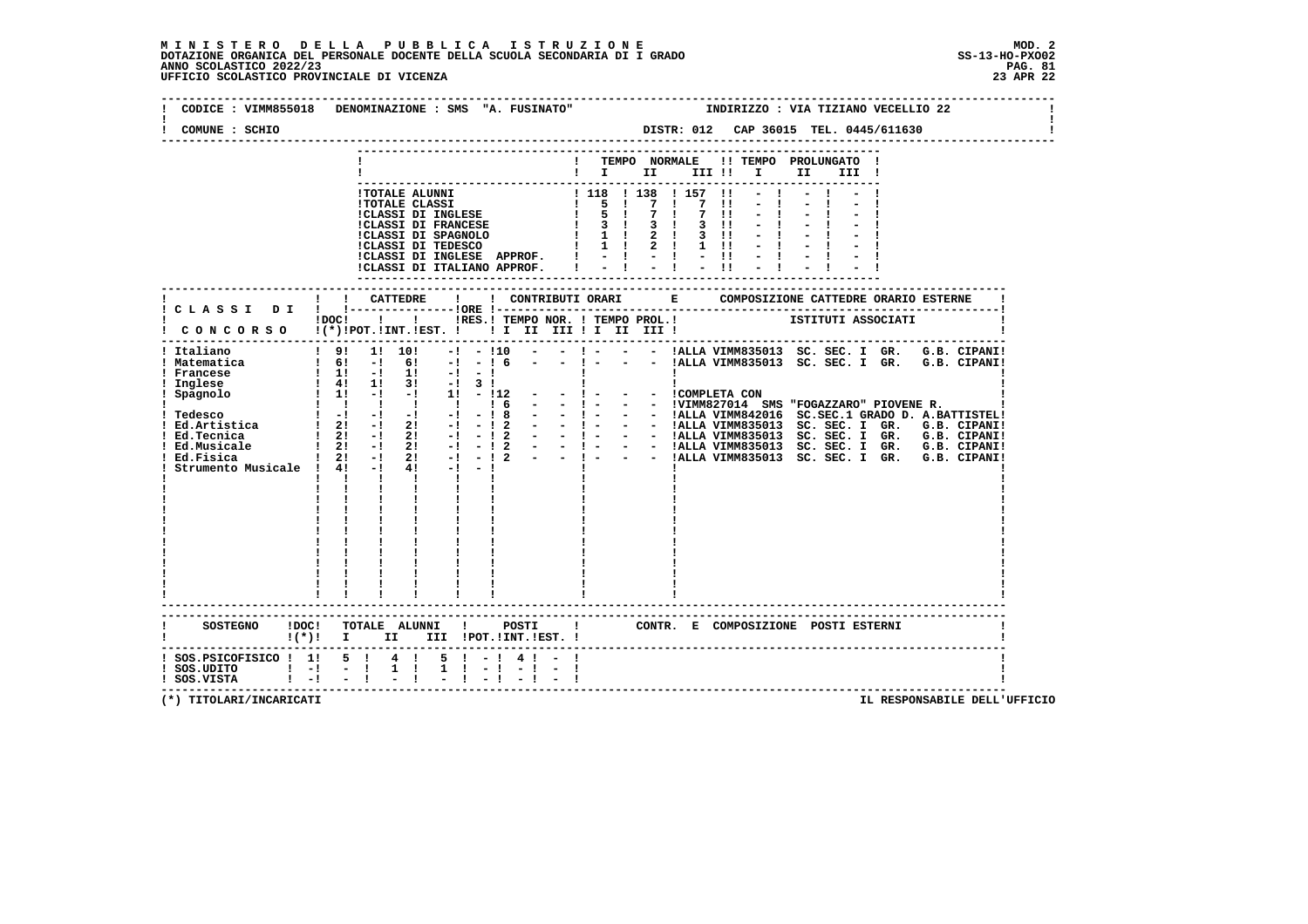| VIMM855018<br>CODICE | DENOMINAZIONE : SMS "A. FUSINATO" | INDIRIZZO : VIA TIZIANO VECELLIO 22      |  |
|----------------------|-----------------------------------|------------------------------------------|--|
| SCHIO<br>COMUNE      |                                   | CAP 36015 TEL. 0445/611630<br>DISTR: 012 |  |

 **NUMERO DI CORSI ATTIVATI SULLA SCUOLA: 1**

| IS T R U M E N T I  | DOC! |     | POSTI                 |      | ! ORE<br>.    |        | !CONTR. ORARI E COMPOSIZIONE POSTI ORARIO ESTERNI |
|---------------------|------|-----|-----------------------|------|---------------|--------|---------------------------------------------------|
| IMUSICALI           | (*)! |     | !POT. ! INT. ! EST. ! |      | $IRES.IORE$ ! | !UTIL! | ISTITUTI ASSOCIATI                                |
| ! ARPA              | - 1  | - 1 | - 1                   | - 1  | - 1           |        |                                                   |
| ! CHITARRA          | - 1  | - ! | - 1                   | $-1$ | - 1           |        |                                                   |
| ! CLARINETTO        | 11   | - 1 | 11                    | - 1  | - 1           |        |                                                   |
| ! CORNO             | - 1  | - 1 | - !                   | - 1  | - 1           |        |                                                   |
| ! FAGOTTO           | - 1  | - 1 | - 1                   | - 1  | - 1           |        |                                                   |
| <b>!FISARMONICA</b> | - 1  | - 1 | - 1                   | - 1  | - 1           |        |                                                   |
| ! FLAUTO            | 1!   | - ! | 1!                    | - 1  | - 1           |        |                                                   |
| ! OBOE              | - 1  | - 1 | - !                   | - 1  | - 1           |        |                                                   |
| <b>!PERCUSSIONI</b> | - 1  | - 1 | - 1                   | - 1  | - 1           |        |                                                   |
| <b>!PIANOFORTE</b>  | 11   | - 1 | 11                    | - 1  | - 1           |        |                                                   |
| <b>! SAXOFONO</b>   | - 1  | - 1 | - !                   | - 1  | - 1           |        |                                                   |
| ! TROMBA            | - 1  | - 1 | - 1                   | - 1  | - 1           |        |                                                   |
| ! VIOLINO           | 1!   | - 1 | 11                    | - 1  | - 1           |        |                                                   |
| ! VIOLONCELLO       | - 1  | - ! | - 1                   | - 1  | - 1           |        |                                                   |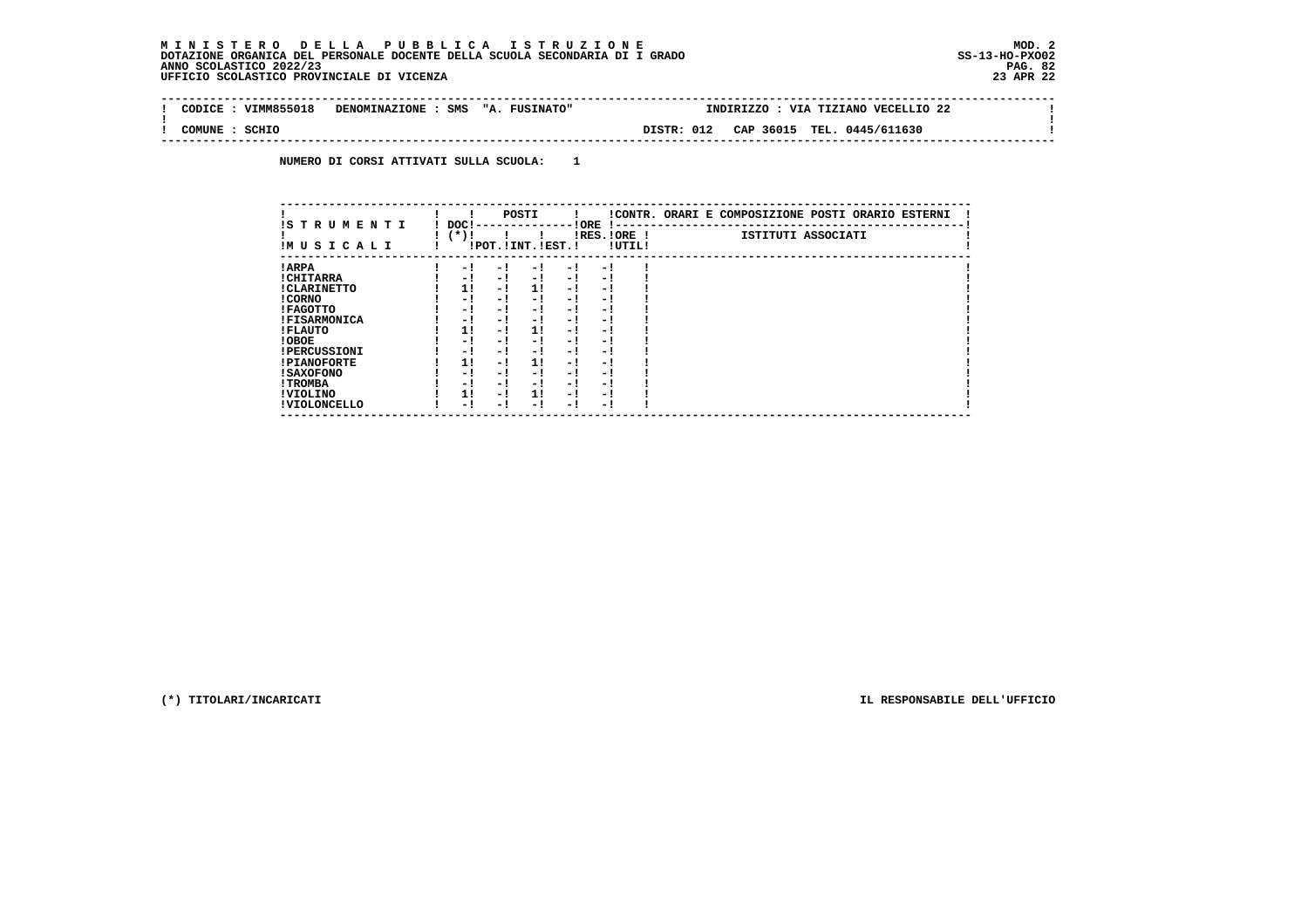# **M I N I S T E R O D E L L A P U B B L I C A I S T R U Z I O N E MOD. 2**DOTAZIONE ORGANICA DEL PERSONALE DOCENTE DELLA SCUOLA SECONDARIA DI I GRADO **SCOLASTICO SCOLASTICO 2022/23 PAG-**<br>PAG ANNO SCOLASTICO 2022/23 PAG. 83<br>23 APR 22 UFFICIO SCOLASTICO PROVINCIALE DI VICENZA

|                                                                                                                | CODICE : VIMM856014 DENOMINAZIONE : SMS DI GAMBELLARA                                                                                                                                                                                                                                                                                                                                                                                                                                                                                                                                                              |           |                                                                                                                                                                        |                     |                              |                                                  |      | INDIRIZZO : VIA BORGOLECCO, 119       |  |
|----------------------------------------------------------------------------------------------------------------|--------------------------------------------------------------------------------------------------------------------------------------------------------------------------------------------------------------------------------------------------------------------------------------------------------------------------------------------------------------------------------------------------------------------------------------------------------------------------------------------------------------------------------------------------------------------------------------------------------------------|-----------|------------------------------------------------------------------------------------------------------------------------------------------------------------------------|---------------------|------------------------------|--------------------------------------------------|------|---------------------------------------|--|
| COMUNE : GAMBELLARA                                                                                            |                                                                                                                                                                                                                                                                                                                                                                                                                                                                                                                                                                                                                    |           |                                                                                                                                                                        |                     |                              |                                                  |      | DISTR: 031 CAP 36053 TEL. 0444/444062 |  |
|                                                                                                                |                                                                                                                                                                                                                                                                                                                                                                                                                                                                                                                                                                                                                    |           | ! TEMPO NORMALE !! TEMPO PROLUNGATO !<br>$\blacksquare$ $\blacksquare$ $\blacksquare$ $\blacksquare$ $\blacksquare$ $\blacksquare$ $\blacksquare$                      | -------------       |                              |                                                  | II a | III !                                 |  |
|                                                                                                                | !TOTALE ALUNNI<br><b>!TOTALE CLASSI</b><br>!CLASSI DI INGLESE<br>ICLASSI DI FRANCESE<br>!CLASSI DI SPAGNOLO<br>!CLASSI DI TEDESCO<br>!CLASSI DI INGLESE APPROF. !<br>!CLASSI DI ITALIANO APPROF.                                                                                                                                                                                                                                                                                                                                                                                                                   |           | ! 41 ! 37 ! 29<br>1 2 1 2 1<br>$\begin{array}{ccccccccccccccccc}\n1 & 2 & 1 & 2 & 1\n\end{array}$<br>$1 - -1$<br>$\mathbf{I}$ $\mathbf{I}$ $\mathbf{I}$<br>$2 \quad 1$ | $1 - 1 - 1 - 1 - 1$ | $2 \quad 11$<br>$2 \quad 11$ | $\blacksquare$<br>$2 \quad 11$<br>$-11$<br>$-11$ | $-1$ |                                       |  |
|                                                                                                                | !DOC! !!!!RES.! TEMPO NOR. ! TEMPO PROL.!                                                                                                                                                                                                                                                                                                                                                                                                                                                                                                                                                                          |           |                                                                                                                                                                        |                     |                              |                                                  |      | ISTITUTI ASSOCIATI                    |  |
| ! Italiano<br>! Matematica<br>! Francese<br>! Inglese<br>! Spagnolo<br>! Tedesco<br>! Ed.Musicale<br>Ed.Fisica | $1 - 1 - 1 - 1$<br>$-1 - -1$<br>$\begin{bmatrix} 1 & -1 & -1 & -1 & -1 & -1 \end{bmatrix}$<br>$\begin{array}{cccccccccccccc} 1 & -1 & -1 & -1 & -1 & -1 & -1 \end{array}$<br>$\begin{bmatrix} 1 & -1 & -1 & -1 & -1 & -1 \end{bmatrix}$<br>$\begin{bmatrix} 1 & -1 & -1 & -1 & -1 \end{bmatrix}$<br>1 Pedesco<br>1 Pedesco<br>1 Ed.Artistica<br>1 -1 -1 -1 -1 -1 -1<br>1 -1 -1 -1 -1 -1 -1 -1<br>$\frac{1}{2}$ $\frac{1}{2}$ $\frac{1}{2}$ $\frac{1}{2}$<br>$-1$<br>$1 - -1$<br>$-1$<br>$-1$ and $-1$<br>$\mathbf{I}$<br>$\mathbf{I}$ and $\mathbf{I}$<br>$\mathbf{I}$ and $\mathbf{I}$<br>----------------------- |           |                                                                                                                                                                        |                     |                              |                                                  |      |                                       |  |
|                                                                                                                | ! (*)! I II III !POT.!INT.!EST.!                                                                                                                                                                                                                                                                                                                                                                                                                                                                                                                                                                                   |           |                                                                                                                                                                        |                     |                              |                                                  |      | CONTR. E COMPOSIZIONE POSTI_ESTERNI   |  |
| $:$ SOS.PSICOFISICO $:$ - $:$ 4 $:$<br>$!$ SOS.UDITO $!$ -!<br>$1 - 1$<br>! SOS.VISTA                          | $3 \quad 1$<br>$\sim$ $-1$                                                                                                                                                                                                                                                                                                                                                                                                                                                                                                                                                                                         | $-1$ $-1$ |                                                                                                                                                                        |                     |                              |                                                  |      |                                       |  |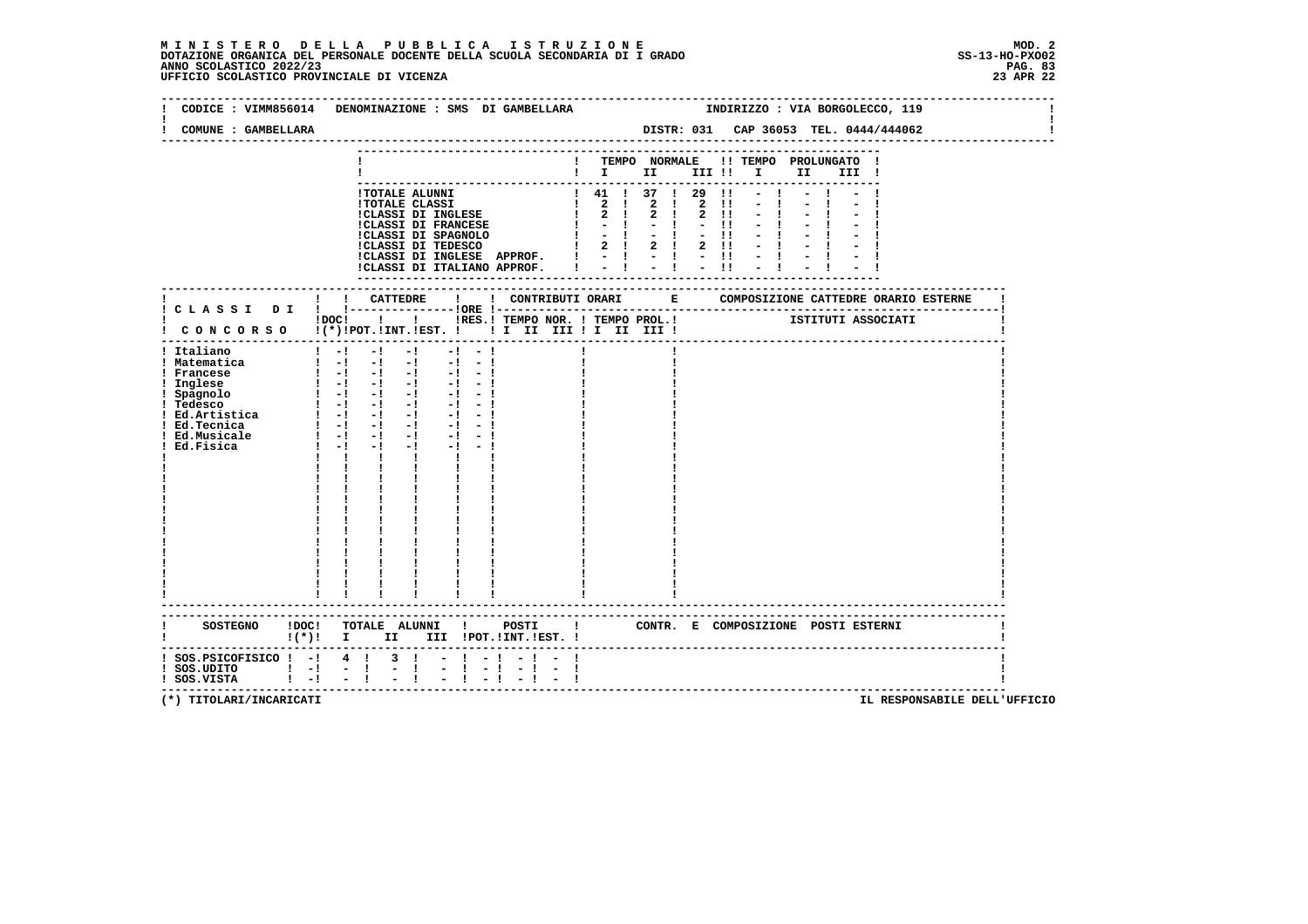# **M I N I S T E R O D E L L A P U B B L I C A I S T R U Z I O N E MOD. 2**DOTAZIONE ORGANICA DEL PERSONALE DOCENTE DELLA SCUOLA SECONDARIA DI I GRADO **SCOLASTICO SCOLASTICO 2022/23 PAG. 84**<br>23 ANNO SCOLASTICO 2022/23 PAG. 84<br>23 APR 22 UFFICIO SCOLASTICO PROVINCIALE DI VICENZA

| COMUNE : MONTEBELLO VICENTINO              | CODICE : VIMM856025 DENOMINAZIONE : A. PEDROLLO                                                                                         | INDIRIZZO : VIA G. GENTILE, 7                                                                                                                                                                                                                                                                                             |  |  |  |  |  |  |
|--------------------------------------------|-----------------------------------------------------------------------------------------------------------------------------------------|---------------------------------------------------------------------------------------------------------------------------------------------------------------------------------------------------------------------------------------------------------------------------------------------------------------------------|--|--|--|--|--|--|
|                                            |                                                                                                                                         |                                                                                                                                                                                                                                                                                                                           |  |  |  |  |  |  |
|                                            |                                                                                                                                         | ! TEMPO NORMALE !! TEMPO PROLUNGATO !<br>$\blacksquare$ $\blacksquare$ $\blacksquare$ $\blacksquare$ $\blacksquare$ $\blacksquare$ $\blacksquare$ $\blacksquare$<br>II a<br>III !                                                                                                                                         |  |  |  |  |  |  |
|                                            |                                                                                                                                         | ICLASSI DI INGLESE APPROF. $  -   -   -   -  $<br>ICLASSI DI ITALIANO APPROF. $  -   -   -   -  $                                                                                                                                                                                                                         |  |  |  |  |  |  |
|                                            |                                                                                                                                         |                                                                                                                                                                                                                                                                                                                           |  |  |  |  |  |  |
|                                            | $\frac{1}{2}$ CONCORSO $\frac{1}{2}$ [*) IPOT. IINT. IEST. $\frac{1}{2}$ II II III II III III III                                       | DOCI ! ! IRES. I TEMPO NOR. I TEMPO PROL. ! STITUTI ASSOCIATI                                                                                                                                                                                                                                                             |  |  |  |  |  |  |
| ! Italiano<br>! Francese                   | $\mathbf{I}$<br>$\frac{1}{1}$ $\frac{1}{1}$ $\frac{1}{1}$ $\frac{1}{1}$ $\frac{1}{1}$<br>$\mathbf{I}$ and $\mathbf{I}$ and $\mathbf{I}$ | 1 7! 1! 9! -! - ! 8 - - ! - - - - !ALLA VIMM877015 M.POLO<br>1 Indiano<br>1 Indiano<br>1 Indiano<br>1 Indiano<br>1 Indiano<br>1 Indiano<br>1 Indiano<br>1 Indiano<br>1 Indiano<br>1 Indiano<br>1 Indiano<br>1 Indiano<br>1 Indiano<br>1 Indiano<br>1 Indiano<br>1 Indiana Indiana Indiana Indiana Indiana Indiana Indiana |  |  |  |  |  |  |
|                                            |                                                                                                                                         | SOSTEGNO IDOCI TOTALE ALUNNI I POSTI I CONTR. E COMPOSIZIONE POSTI ESTERNI<br>I(*)! I III III IPOT.IINT.IEST.I                                                                                                                                                                                                            |  |  |  |  |  |  |
| 1 SOS.UDITO 1 -1 -1<br>1 SOS.VISTA 1 -1 -1 | ! SOS.PSICOFISICO ! 2! 5 ! 5 ! 3 ! - ! 5 ! - !<br>$-1$                                                                                  |                                                                                                                                                                                                                                                                                                                           |  |  |  |  |  |  |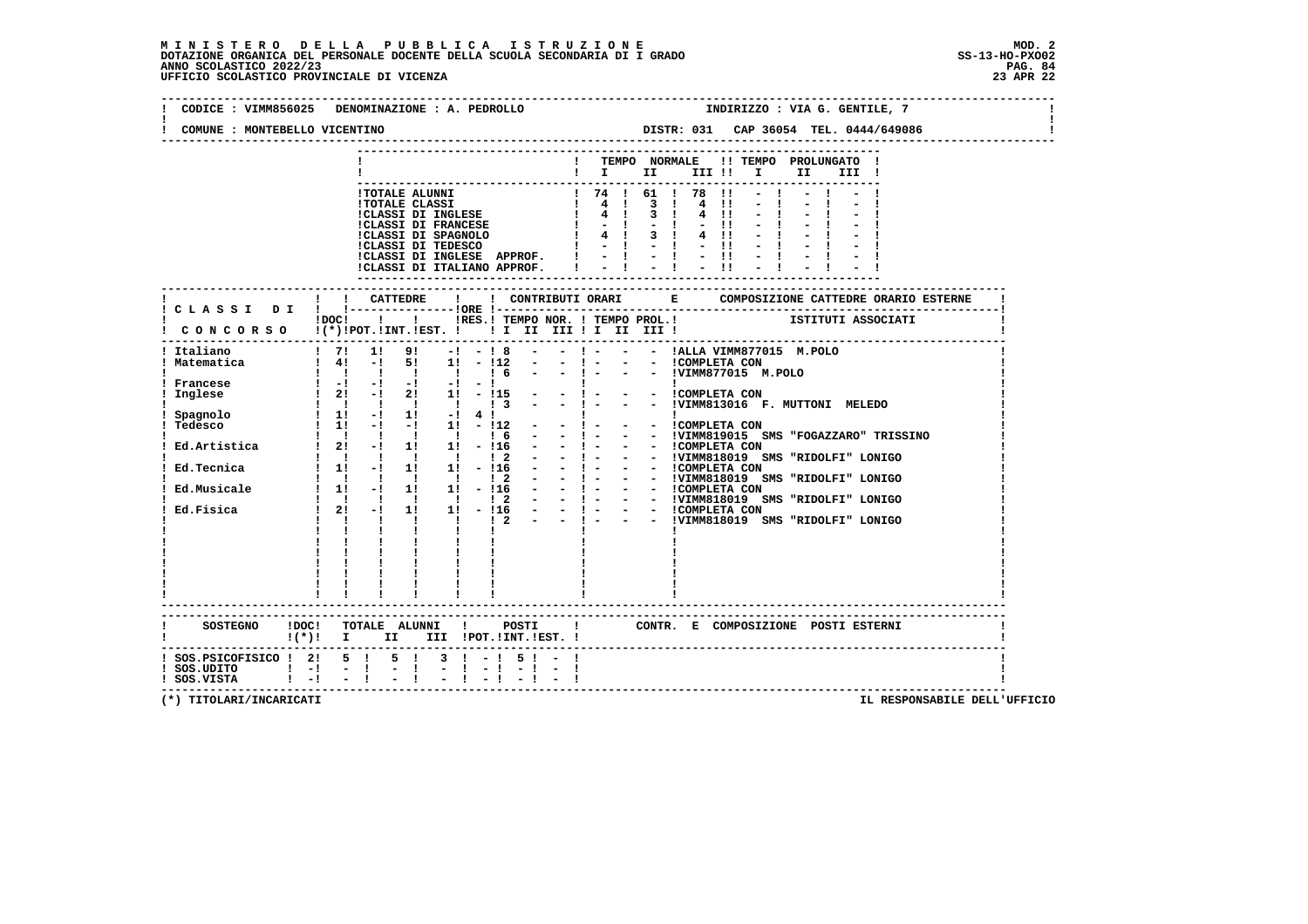# **M I N I S T E R O D E L L A P U B B L I C A I S T R U Z I O N E MOD. 2**DOTAZIONE ORGANICA DEL PERSONALE DOCENTE DELLA SCUOLA SECONDARIA DI I GRADO **SCOLASTICO SCOLASTICO 2022/23 PAG. 85**<br>23 ANNO SCOLASTICO 2022/23 PAG. 85<br>23 APR 22 UFFICIO SCOLASTICO PROVINCIALE DI VICENZA

| COMUNE : ROSA'                               | CODICE: VIMM85701X DENOMINAZIONE: SMS A.G.RONCALLI - ROSA' INDIRIZZO: VIA MONS. FILIPPI, 7                                        |                                                         |                                                         |                                                                                                                                                                                                                                                     |                                                                                                                                                                                                                                 |  |
|----------------------------------------------|-----------------------------------------------------------------------------------------------------------------------------------|---------------------------------------------------------|---------------------------------------------------------|-----------------------------------------------------------------------------------------------------------------------------------------------------------------------------------------------------------------------------------------------------|---------------------------------------------------------------------------------------------------------------------------------------------------------------------------------------------------------------------------------|--|
|                                              |                                                                                                                                   |                                                         | ------------<br>$\mathbf{I}$ is the set of $\mathbf{I}$ | ! TEMPO NORMALE !! TEMPO PROLUNGATO !<br>III !! I                                                                                                                                                                                                   | II D<br>III !                                                                                                                                                                                                                   |  |
|                                              |                                                                                                                                   |                                                         |                                                         | - COLAR CLASS (1997)<br>1 TOTALE ALUNNI<br>1 TOTALE CLASS (1997)<br>1 TOTALE CLASS (1997)<br>1 TOTALE CLASS (1997)<br>1 TOTALE CLASS (1997)<br>1 TOTALE CLASS (1998)<br>1 TOTALE CLASS (1998)<br>1 TOTALE CLASS (1998)<br>1 TOTALE CLASS (1998)<br> |                                                                                                                                                                                                                                 |  |
|                                              | ! ! CATTEDRE<br>! C L A S S I D I ! !----------------!ORE !---<br>IDOCI ! ! IRES. I TEMPO NOR. I TEMPO PROL. ! ISTITUTI ASSOCIATI |                                                         |                                                         |                                                                                                                                                                                                                                                     |                                                                                                                                                                                                                                 |  |
|                                              | $1 - 1 - 1$<br>$\mathbf{1}$ $\mathbf{1}$<br>$\mathbf{I}$ and $\mathbf{I}$ and $\mathbf{I}$                                        |                                                         |                                                         |                                                                                                                                                                                                                                                     | : Italiano (1990)<br>1 Matematica (1991 - 111 - 1210 - - 1 - - - 121 - 121 - 1221 - 1221 - 1221 - 1221 - 1221 - 1221 - 1221 - 1221 - 1221 - 1221 - 1221 - 1221 - 1221 - 1221 - 1221 - 1221 - 1221 - 1221 - 1221 - 1221 - 1221 - |  |
| $(*)!$ I                                     | ------------------------------------                                                                                              | II III !POT. !INT. !EST. !                              |                                                         |                                                                                                                                                                                                                                                     | ! CONTR. E COMPOSIZIONE POSTI ESTERNI                                                                                                                                                                                           |  |
| ! SOS.UDITO ! -! - !<br>! SOS.VISTA ! -! - ! | ! SOS.PSICOFISICO ! 2! 9 ! 9 ! 8 ! 2 ! 5 ! -<br>$\mathbb{R}^n$                                                                    | $\frac{1}{2}$ $\frac{1}{2}$ $\frac{1}{2}$ $\frac{1}{2}$ |                                                         |                                                                                                                                                                                                                                                     |                                                                                                                                                                                                                                 |  |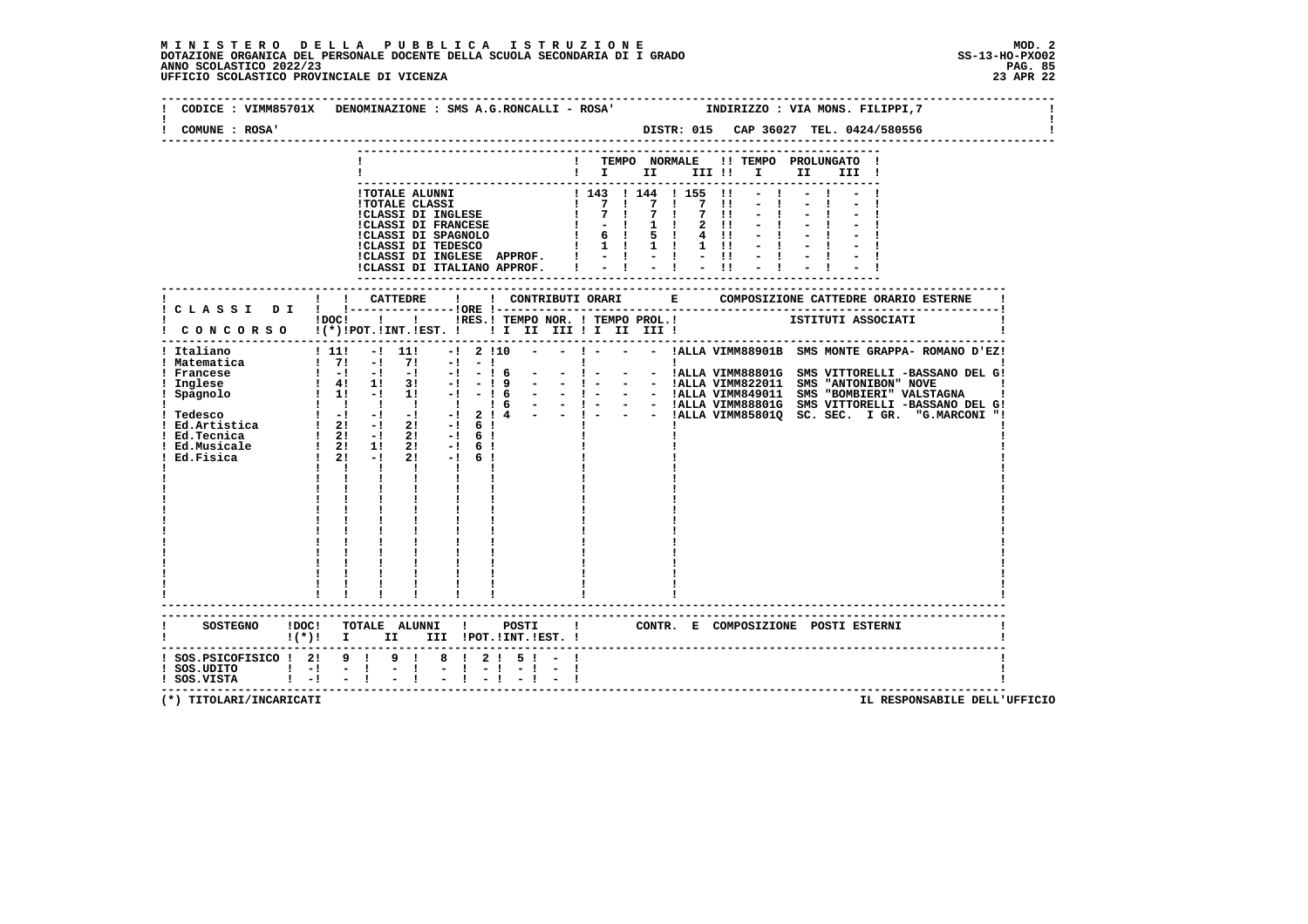$\mathbf{I}$ 

 $\mathbf{I}$ 

 $\mathbf{I}$ 

| COMUNE : CASSOLA                                          |                                                                                                                                                                                                                                                                                                                                                                                                                                                                                                              |
|-----------------------------------------------------------|--------------------------------------------------------------------------------------------------------------------------------------------------------------------------------------------------------------------------------------------------------------------------------------------------------------------------------------------------------------------------------------------------------------------------------------------------------------------------------------------------------------|
|                                                           | ! TEMPO NORMALE !! TEMPO PROLUNGATO !<br>$\blacksquare$ $\blacksquare$ $\blacksquare$ $\blacksquare$ $\blacksquare$ $\blacksquare$ $\blacksquare$ $\blacksquare$<br>II D<br>III !                                                                                                                                                                                                                                                                                                                            |
|                                                           | !TOTALE ALUNNI<br>!TOTALE CLASSI 1 1121 1 117 1 105 1!<br>!CLASSI DI INGLESE $\begin{array}{ccc} 1 & 5 & 1 & 6 & 1 & 6 & 1! \\ 1 & 5 & 1 & 6 & 1 & 6 & 1! \\ 1 & 5 & 1 & 6 & 1 & 6 & 1! \\ 1 & 5 & 1 & 6 & 1 & 6 & 1! \\ 1 & 5 & 1 & 6 & 1 & 6 & 1! \\ 1 & 5 & 1 & 6 & 1 & 6 & 1! \\ 1 & 5 & 1$<br>$1 - 1 - 1 - 11 - 1$<br>$4 \quad 11 \quad - \quad 1$<br>$2 \cdot 11 - 1$<br>!CLASSI DI INGLESE APPROF. $  -   -   -  $ - $  -   -  $<br>$-1$<br>$\sim$ 1.0 $\%$<br>$-11$<br>!CLASSI DI ITALIANO APPROF. I |
|                                                           |                                                                                                                                                                                                                                                                                                                                                                                                                                                                                                              |
|                                                           | $\text{IDOC!}$<br>$\text{I}$<br>$\text{I}$<br>$\text{I}$<br>$\text{I}$<br>$\text{I}$<br>$\text{I}$<br>$\text{I}$<br>$\text{I}$<br>$\text{I}$ $\text{I}$<br>$\text{I}$ $\text{I}$ $\text{I}$ $\text{I}$ $\text{I}$ $\text{I}$ $\text{I}$ $\text{I}$ $\text{I}$ $\text{I}$ $\text{I}$ $\text{I}$ $\text{I}$ $\text{I}$<br>: CONCORSO !(*) POT. IINT. IEST. ! ! I II III I II III !                                                                                                                             |
| ! Italiano<br>! Matematica<br>! Francese<br>Inglese       | ! 10! -! 9! -! 8! !<br>! 6! -! 5! 1! -!12 - -! - - - !COMPLETA CON<br>11111111<br>$\frac{1}{1}$ $\frac{1}{1}$ $\frac{1}{1}$ $\frac{1}{1}$ $\frac{1}{1}$ $\frac{1}{1}$<br>$\begin{array}{cccccccccc} 1 & 1 & 1 & 1 & 1 & 1 \\ 1 & 1 & 1 & 1 & 1 & 1 \end{array}$                                                                                                                                                                                                                                              |
|                                                           | ! CONTR. E COMPOSIZIONE POSTI ESTERNI<br>$!(*)!$ I II III !POT.!INT.!EST. !                                                                                                                                                                                                                                                                                                                                                                                                                                  |
| $!$ SOS.UDITO $!$ -! - !<br>$!$ SOS.VISTA $!$ - $!$ - $!$ | $1$ SOS.PSICOFISICO $1$ 21 5 1 8 1 6 1 1 1 4 1 - 1<br>$-1 - 1 = 1 - 1 - 1 - 1$                                                                                                                                                                                                                                                                                                                                                                                                                               |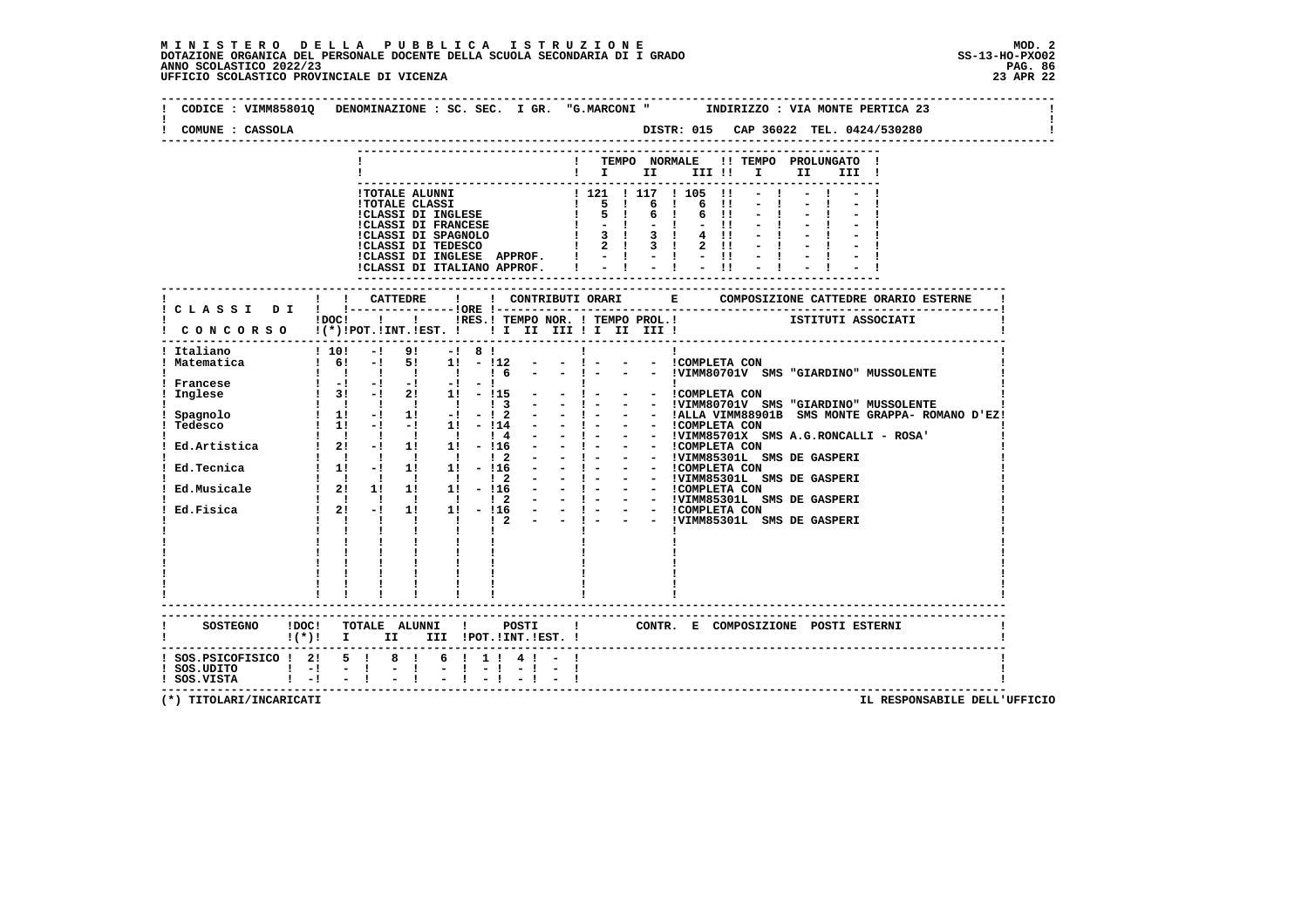# **M I N I S T E R O D E L L A P U B B L I C A I S T R U Z I O N E MOD. 2**DOTAZIONE ORGANICA DEL PERSONALE DOCENTE DELLA SCUOLA SECONDARIA DI I GRADO **SCOLASTICO SCOLASTICO 2022/23 PAG. 87**<br>PAG ANNO SCOLASTICO 2022/23 PAG. 87<br>23 APR 22 UFFICIO SCOLASTICO PROVINCIALE DI VICENZA

| COMUNE : SANDRIGO                            | CODICE: VIMM85901G DENOMINAZIONE: SMS G.ZANELLA - SANDRIGO TINDIRIZZO: VIA ALDO MORO 53                                                                            |
|----------------------------------------------|--------------------------------------------------------------------------------------------------------------------------------------------------------------------|
|                                              | ---------------                                                                                                                                                    |
|                                              | ! TEMPO NORMALE !! TEMPO PROLUNGATO !<br>$\blacksquare$ $\blacksquare$ $\blacksquare$ $\blacksquare$ $\blacksquare$ $\blacksquare$ $\blacksquare$<br>II a<br>III ! |
|                                              |                                                                                                                                                                    |
|                                              |                                                                                                                                                                    |
|                                              |                                                                                                                                                                    |
|                                              |                                                                                                                                                                    |
|                                              |                                                                                                                                                                    |
|                                              |                                                                                                                                                                    |
|                                              | ! ! CATTEDRE<br>$\mathbf{I}$                                                                                                                                       |
|                                              | ! CLASSI DI ! !---------------!ORE !---                                                                                                                            |
|                                              | I CONCORSO I(*) IPOCI II I INES.ITEMPO NOR. ITEMPO PROL.I<br>I CONCORSO I(*)IPOT.IINT.IEST. I II II III II III III III                                             |
|                                              |                                                                                                                                                                    |
|                                              |                                                                                                                                                                    |
|                                              | - - COMPLETA CON                                                                                                                                                   |
|                                              | - - !VIMM81001P I.C. BREGANZE -SMS "LAVERDA"                                                                                                                       |
|                                              |                                                                                                                                                                    |
|                                              |                                                                                                                                                                    |
|                                              |                                                                                                                                                                    |
|                                              |                                                                                                                                                                    |
|                                              |                                                                                                                                                                    |
|                                              |                                                                                                                                                                    |
|                                              |                                                                                                                                                                    |
|                                              |                                                                                                                                                                    |
|                                              | $\mathbf{I}$ and $\mathbf{I}$ and $\mathbf{I}$<br>$\mathbf{1}$ and $\mathbf{1}$<br>$\mathbf{I}$                                                                    |
|                                              |                                                                                                                                                                    |
|                                              | $1\qquad1\qquad1\qquad$<br>$\begin{array}{cccccccccc} 1 & 1 & 1 & 1 & 1 & 1 \\ 1 & 1 & 1 & 1 & 1 & 1 \\ 1 & 1 & 1 & 1 & 1 & 1 \\ \end{array}$                      |
|                                              | .-------------------------                                                                                                                                         |
|                                              | SOSTEGNO IDOC! TOTALE ALUNNI ! POSTI ! CONTR. E COMPOSIZIONE POSTI ESTERNI !(*)! I II III !POT.!INT.!EST. !                                                        |
|                                              |                                                                                                                                                                    |
|                                              | ! SOS.PSICOFISICO ! 5! 6 ! 5 ! 10 ! 1 ! 7 ! - !                                                                                                                    |
| ! SOS.UDITO ! -! - !<br>! SOS.VISTA ! -! - ! | $-1$ $-1$<br>$1 \t-1 \t-1 \t-1$                                                                                                                                    |
|                                              | $1 \quad 1$<br>$-1 - 1 - 1 - 1$                                                                                                                                    |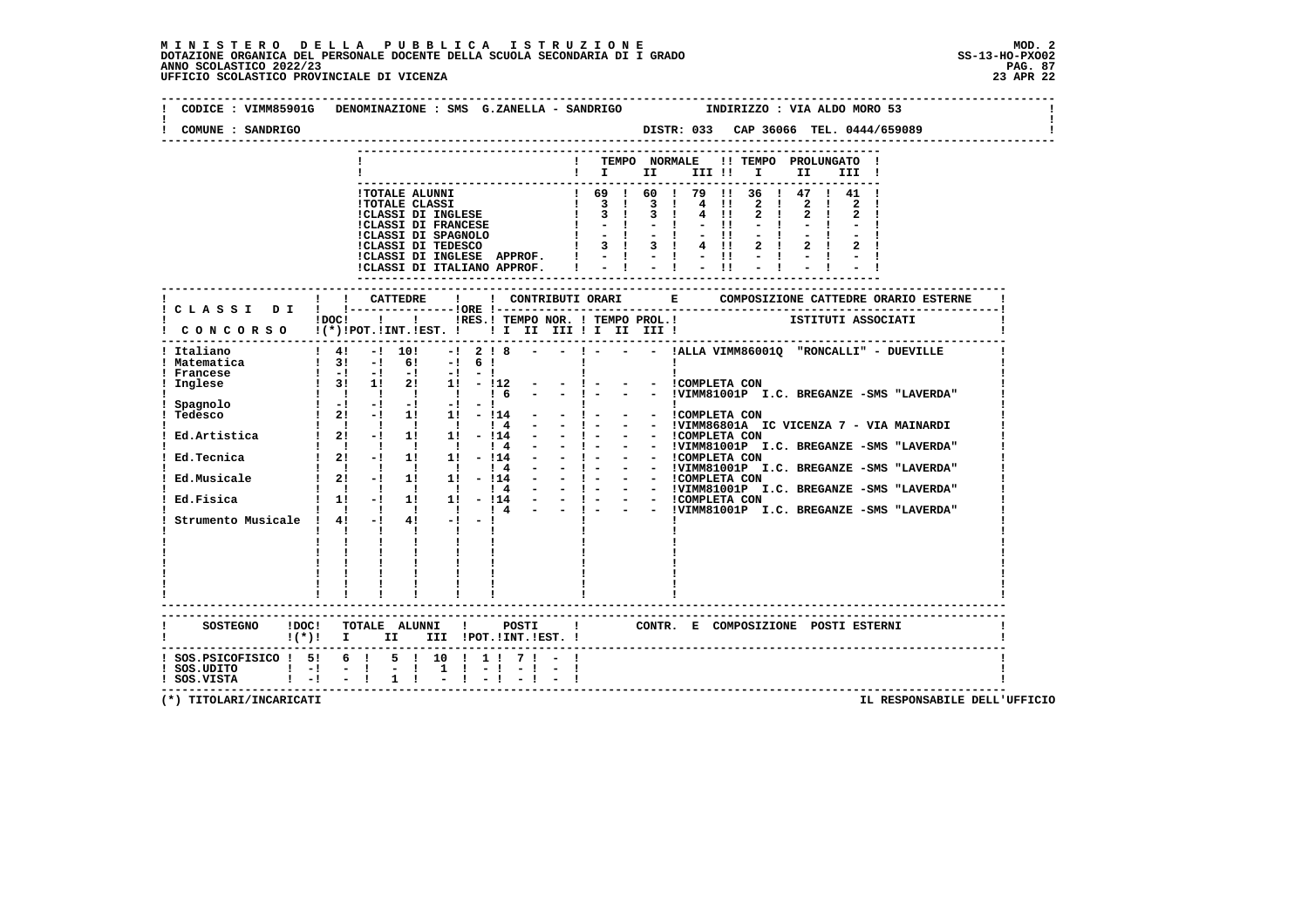$\sim$ 

 $\mathbf{I}$ 

 **-------------------------------------------------------------------------------------------------------------------------------- ! CODICE : VIMM85901G DENOMINAZIONE : SMS G.ZANELLA - SANDRIGO INDIRIZZO : VIA ALDO MORO 53 ! ! ! ! COMUNE : SANDRIGO DISTR: 033 CAP 36066 TEL. 0444/659089 ! --------------------------------------------------------------------------------------------------------------------------------**

 **NUMERO DI CORSI ATTIVATI SULLA SCUOLA: 1**

| IS T R U M E N T I  | DOC! |     | POSTI                 |      | ! ORE<br>-1 - -          |        | !CONTR. ORARI E COMPOSIZIONE POSTI ORARIO ESTERNI |
|---------------------|------|-----|-----------------------|------|--------------------------|--------|---------------------------------------------------|
| IMUSICALI           | (*)! |     | !POT. ! INT. ! EST. ! |      | $IRES.IORE$ !            | !UTIL! | ISTITUTI ASSOCIATI                                |
| ! ARPA              | - 1  | - 1 | - 1                   | - 1  | - !                      |        |                                                   |
| ! CHITARRA          | - 1  | - ! | $-1$                  | $-1$ | - 1                      |        |                                                   |
| ! CLARINETTO        | 1!   | - 1 | 11                    | - 1  | - 1                      |        |                                                   |
| ! CORNO             | - 1  | - ! | - 1                   | - !  | - 1                      |        |                                                   |
| ! FAGOTTO           | - 1  | - ! | - 1                   | - 1  | - 1                      |        |                                                   |
| <b>!FISARMONICA</b> | - 1  | - ! | - 1                   | - 1  | - 1                      |        |                                                   |
| ! FLAUTO            | - 1  | - ! | - 1                   | - !  | - 1                      |        |                                                   |
| ! OBOE              | - 1  | - ! | - 1                   | $-1$ | - 1                      |        |                                                   |
| <b>!PERCUSSIONI</b> | 1!   | - ! | 11                    | - 1  | - 1                      |        |                                                   |
| <b>!PIANOFORTE</b>  | 1!   | - 1 | 1!                    | - 1  | - 1                      |        |                                                   |
| ! SAXOFONO          | - 1  | - 1 | - !                   | - 1  | $\overline{\phantom{0}}$ |        |                                                   |
| ! TROMBA            | - 1  | - ! | - 1                   | - 1  | - 1                      |        |                                                   |
| ! VIOLINO           | - 1  | - ! | - 1                   | $-1$ | - 1                      |        |                                                   |
| ! VIOLONCELLO       | 11   | - 1 | 11                    | - 1  | - 1                      |        |                                                   |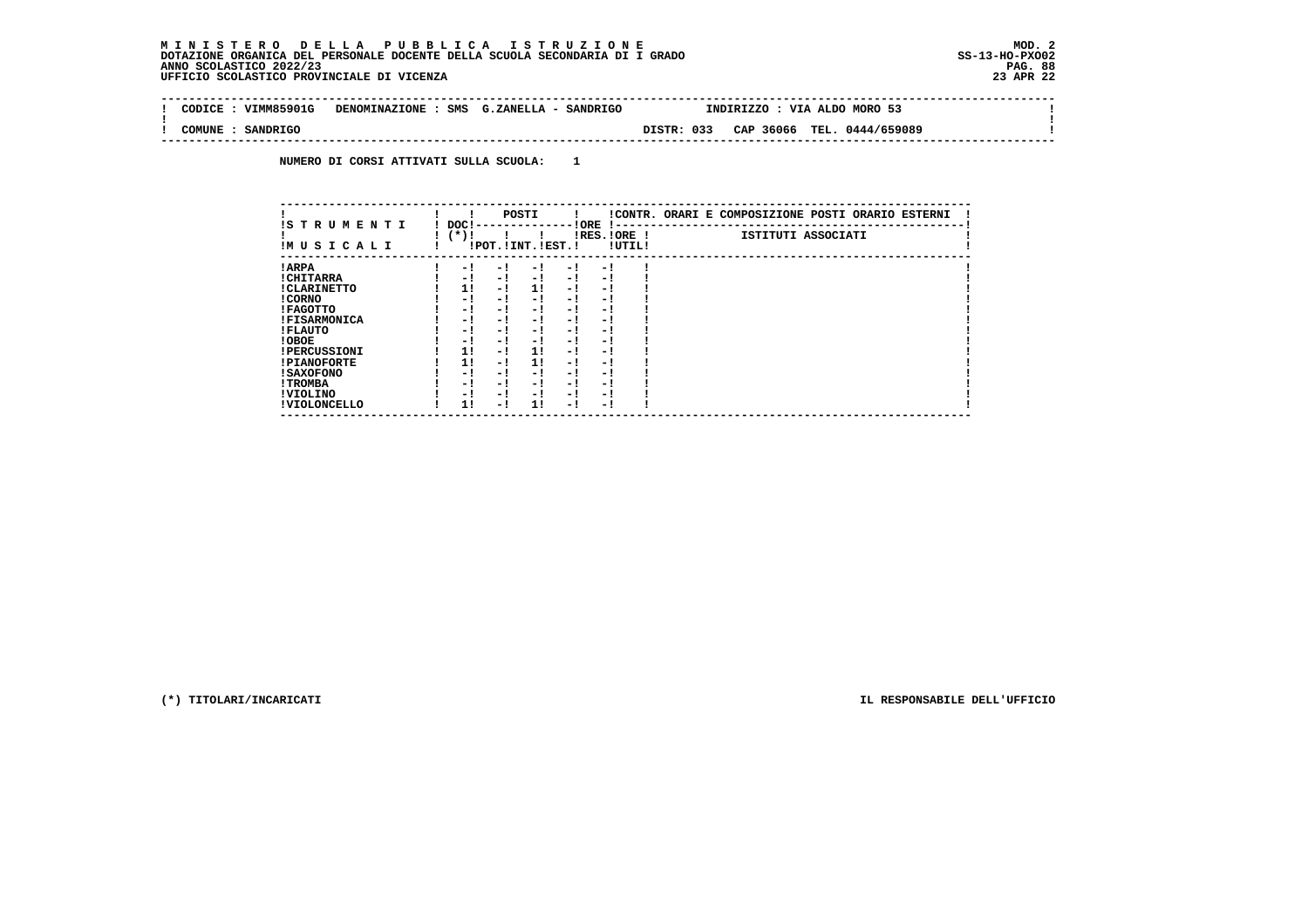# **M I N I S T E R O D E L L A P U B B L I C A I S T R U Z I O N E MOD. 2**DOTAZIONE ORGANICA DEL PERSONALE DOCENTE DELLA SCUOLA SECONDARIA DI I GRADO **SCOLASTICO SCOLASTICO 2022/23 PAG-**<br>PAG ANNO SCOLASTICO 2022/23 PAG. 89<br>23 APR 22 UFFICIO SCOLASTICO PROVINCIALE DI VICENZA

| COMUNE : DUEVILLE                                                                                                                                 | CODICE : VIMM86001Q DENOMINAZIONE : "RONCALLI" - DUEVILLE<br>INDIRIZZO : VIA ROSSI, 38<br>DISTR: 032 CAP 36031 TEL. 0444/590195                                                                                                                                                                                                                                                                                                                                                                                                                                                                                                                                                                                                                                                                                                              |
|---------------------------------------------------------------------------------------------------------------------------------------------------|----------------------------------------------------------------------------------------------------------------------------------------------------------------------------------------------------------------------------------------------------------------------------------------------------------------------------------------------------------------------------------------------------------------------------------------------------------------------------------------------------------------------------------------------------------------------------------------------------------------------------------------------------------------------------------------------------------------------------------------------------------------------------------------------------------------------------------------------|
|                                                                                                                                                   |                                                                                                                                                                                                                                                                                                                                                                                                                                                                                                                                                                                                                                                                                                                                                                                                                                              |
|                                                                                                                                                   | ! TEMPO NORMALE !! TEMPO PROLUNGATO !<br>$\blacksquare$                                                                                                                                                                                                                                                                                                                                                                                                                                                                                                                                                                                                                                                                                                                                                                                      |
|                                                                                                                                                   |                                                                                                                                                                                                                                                                                                                                                                                                                                                                                                                                                                                                                                                                                                                                                                                                                                              |
|                                                                                                                                                   | 1 TOTALE ALUNNI<br>1 TOTALE CLASSI<br>1 127   118   155    -   -   -   -  <br>1 127   118   155    -   -   -   -  <br>1 6   6   7    -   -   -   -  <br>1 6   6   7    -   -   -   -  <br>1 CLASSI DI FRANCESE<br>1 -   -   -   -   -   -  <br>ICLASSI DI INGLESE APPROF. $1 - 1 - 1 - 11 - 1$<br>ICLASSI DI ITALIANO APPROF. $1 - 1 - 1 - 11 - 1$                                                                                                                                                                                                                                                                                                                                                                                                                                                                                           |
|                                                                                                                                                   |                                                                                                                                                                                                                                                                                                                                                                                                                                                                                                                                                                                                                                                                                                                                                                                                                                              |
|                                                                                                                                                   | IDOC! ! IRES.I TEMPO NOR. I TEMPO PROL. ! [STITUTI ASSOCIATI<br>! CONCORSO !(*)!POT.!INT.!EST. ! ! I II III ! II III !                                                                                                                                                                                                                                                                                                                                                                                                                                                                                                                                                                                                                                                                                                                       |
| ! Italiano<br>! Matematica<br>! Francese<br>! Inglese<br>! Spagnolo<br>! Ed.Tecnica<br>! Ed.Musicale<br>! Ed.Fisica<br>Strumento Musicale ! 2! -! | ! 9! -! 10! 1! -!10 - - ! - - - ICOMPLETA CON<br>!!!!!!!!!!!! 8 - - ! - - - IVIMM85901G SMS G.ZANELLA - SANDRIGO<br>1 51 -1 61 -1 6 1<br>1 21 -1 21 -1 -1 2 - - 1 - - - IALLA VIMM81001P I.C. BREGANZE -SMS "LAVERDA"<br>1 41 1 1 31 -1 3 1<br>1 -1 -1 -1 -1 -1 -1 1<br>! Tedesco<br>! Ed.Artistica $\begin{array}{ccccccc} &   & -1 & -1 & -1 & -1 & -1 \\ \text{1} & \text{Ed.Artistica} &   & 2! & -1 & 2! & -1 & 2 \end{array}$<br>$\frac{1}{2!}$ - $\frac{1}{2!}$<br>$-!$ 2!<br>$\begin{array}{ccccccccc}\n & 1 & 3! & 1! & 2! & -1 & 2! \\  & 1 & 2! & -1 & 2! & -1 & 2!\n\end{array}$<br>$4! -1 -1$<br>$\mathbf{I}$ $\mathbf{I}$<br>$\mathbf{I}$ and $\mathbf{I}$<br>$\mathbf{I}$ and $\mathbf{I}$ and $\mathbf{I}$<br>$\mathbf{I}$ and $\mathbf{I}$<br>$\frac{1}{2}$ , $\frac{1}{2}$ , $\frac{1}{2}$ , $\frac{1}{2}$ , $\frac{1}{2}$ |
|                                                                                                                                                   | -----------------------------                                                                                                                                                                                                                                                                                                                                                                                                                                                                                                                                                                                                                                                                                                                                                                                                                |
|                                                                                                                                                   | ! SOS.PSICOFISICO ! 2! 6 ! 4 ! 7 ! - ! 4 ! - !<br>$\frac{1}{1}$ SOS.UDITO $\frac{1}{1}$ - $\frac{1}{1}$ - $\frac{1}{1}$ - $\frac{1}{1}$ - $\frac{1}{1}$ - $\frac{1}{1}$ - $\frac{1}{1}$ - $\frac{1}{1}$ - $\frac{1}{1}$ - $\frac{1}{1}$ - $\frac{1}{1}$ - $\frac{1}{1}$                                                                                                                                                                                                                                                                                                                                                                                                                                                                                                                                                                      |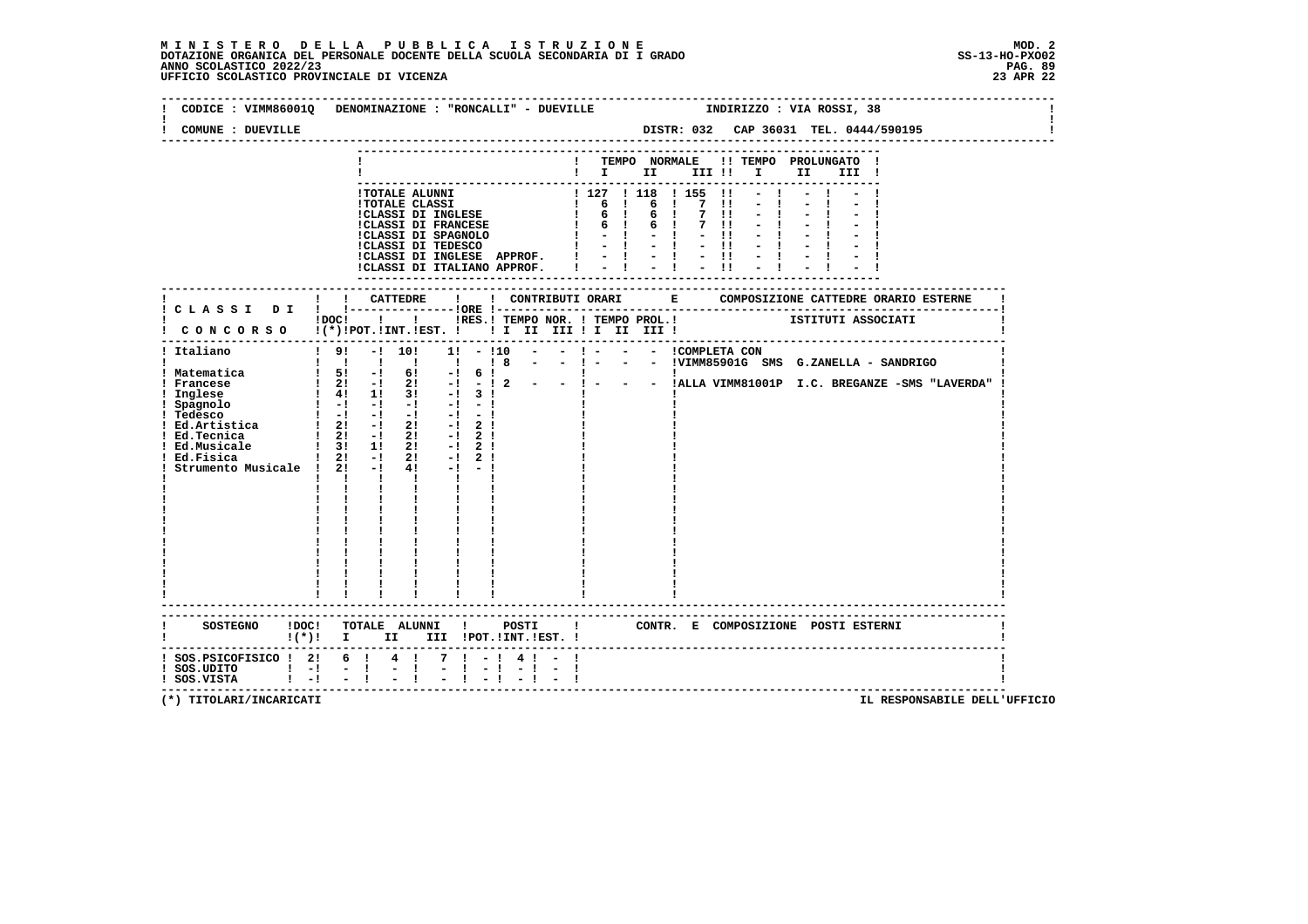$\mathbf{I}$ 

 **--------------------------------------------------------------------------------------------------------------------------------** $\sim$  **! CODICE : VIMM86001Q DENOMINAZIONE : "RONCALLI" - DUEVILLE INDIRIZZO : VIA ROSSI, 38 ! ! ! ! COMUNE : DUEVILLE DISTR: 032 CAP 36031 TEL. 0444/590195 ! --------------------------------------------------------------------------------------------------------------------------------**

 **NUMERO DI CORSI ATTIVATI SULLA SCUOLA: 1**

| IS TRUMENTI         | DOC! |     | POSTI                 |      | ! ORE                    |        | !CONTR. ORARI E COMPOSIZIONE POSTI ORARIO ESTERNI |
|---------------------|------|-----|-----------------------|------|--------------------------|--------|---------------------------------------------------|
| IMUSICALI           | (*)! |     | !POT. ! INT. ! EST. ! |      | -1 - -<br>$IRES.IORE$ !  | !UTIL! | ISTITUTI ASSOCIATI                                |
| ! ARPA              | - 1  | - 1 | - 1                   | - 1  | - !                      |        |                                                   |
| ! CHITARRA          | - 1  | - ! | 11                    | - !  | - 1                      |        |                                                   |
| ! CLARINETTO        | - 1  | - 1 | - 1                   | - 1  | - 1                      |        |                                                   |
| ! CORNO             | - 1  | - ! | - 1                   | - 1  | - 1                      |        |                                                   |
| ! FAGOTTO           | - 1  | - ! | - 1                   | - 1  | - 1                      |        |                                                   |
| <b>!FISARMONICA</b> | - 1  | - ! | - 1                   | - 1  | - 1                      |        |                                                   |
| ! FLAUTO            | - 1  | - ! | - 1                   | - !  | - 1                      |        |                                                   |
| ! OBOE              | - 1  | - ! | - 1                   | $-1$ | - 1                      |        |                                                   |
| <b>!PERCUSSIONI</b> | 1!   | - 1 | 11                    | - 1  | - 1                      |        |                                                   |
| <b>!PIANOFORTE</b>  | - 1  | - 1 | - 1                   | - 1  | - 1                      |        |                                                   |
| ! SAXOFONO          | - 1  | - 1 | 11                    | - 1  | $\overline{\phantom{0}}$ |        |                                                   |
| ! TROMBA            | - 1  | - ! | - !                   | - 1  | - 1                      |        |                                                   |
| ! VIOLINO           | 1!   | - 1 | 11                    | $-1$ | - 1                      |        |                                                   |
| ! VIOLONCELLO       | - 1  | - 1 | - 1                   | - !  | - 1                      |        |                                                   |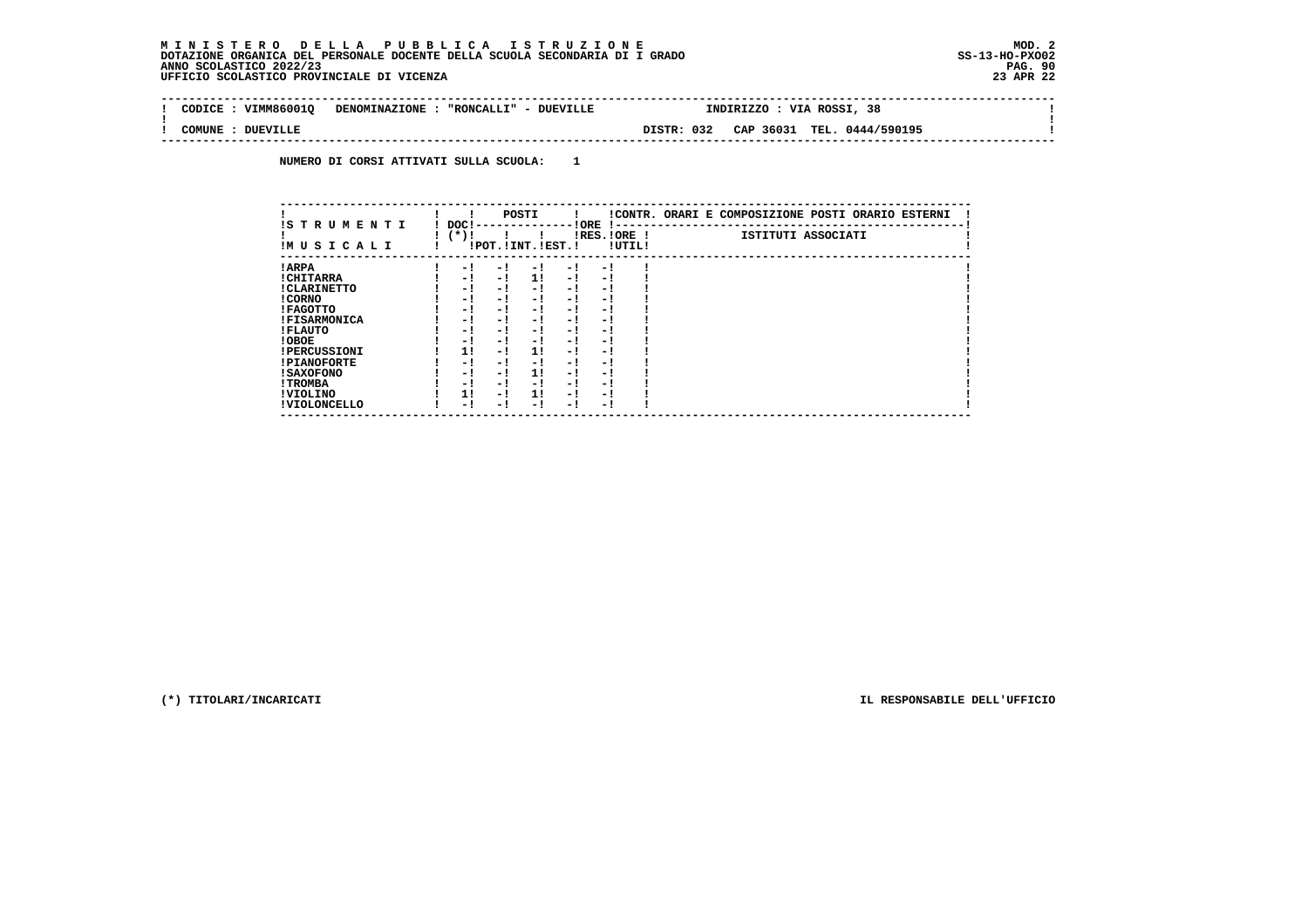| COMUNE : VICENZA               | CODICE : VIMM86101G DENOMINAZIONE : IC VICENZA 6 - F. MUTTONI<br>INDIRIZZO : VIA MASSARIA 62<br>DISTR: 070 CAP 36100 TEL. 0444/507859                                                                                                                                                                    |
|--------------------------------|----------------------------------------------------------------------------------------------------------------------------------------------------------------------------------------------------------------------------------------------------------------------------------------------------------|
|                                |                                                                                                                                                                                                                                                                                                          |
|                                | ! TEMPO NORMALE<br>!! TEMPO PROLUNGATO !                                                                                                                                                                                                                                                                 |
|                                | $\blacksquare$ $\blacksquare$ $\blacksquare$ $\blacksquare$ $\blacksquare$ $\blacksquare$ $\blacksquare$<br>II III !                                                                                                                                                                                     |
|                                |                                                                                                                                                                                                                                                                                                          |
|                                | 1 TOTALE ALUNNI<br>1 TOTALE CLASSI<br>1 TOTALE CLASSI 1 111 1 128 1 117 11<br>1 CLASSI DI INGLESE 1 5 1 6 1 6 11<br>1 CLASSI DI FRANCESE 1 3 1 3 1 3 11<br>1 CLASSI DI SPAGNOLO 1 2 1 3 1 3 11<br>1 CLASSI DI TEDESCO 1 - 1 - 1 - 11<br>1 -                                                              |
|                                |                                                                                                                                                                                                                                                                                                          |
|                                |                                                                                                                                                                                                                                                                                                          |
|                                |                                                                                                                                                                                                                                                                                                          |
|                                |                                                                                                                                                                                                                                                                                                          |
|                                | !CLASSI DI INGLESE APPROF.                                                                                                                                                                                                                                                                               |
|                                | $= 1 - 1 - 1$<br>!CLASSI DI ITALIANO APPROF.                                                                                                                                                                                                                                                             |
|                                |                                                                                                                                                                                                                                                                                                          |
|                                | --------------------------------------                                                                                                                                                                                                                                                                   |
|                                |                                                                                                                                                                                                                                                                                                          |
|                                | !DOC! ! ! !RES.! TEMPO NOR. ! TEMPO PROL.! ISTITUTI ASSOCIATI                                                                                                                                                                                                                                            |
|                                | CONCORSO !(*)!POT.!INT.!EST. !! I II III !I II III !                                                                                                                                                                                                                                                     |
|                                |                                                                                                                                                                                                                                                                                                          |
| Italiano                       | - !- - - !ALLA VIMM872012 IC VICENZA 2- BORTOLAN<br>$1 \t6! - 1 \t9!$<br>$-1 - 18$<br>$\sim$ $\sim$                                                                                                                                                                                                      |
| ! Matematica                   | - - ICOMPLETA CON<br>$\frac{1}{16!}$ - $\frac{1}{16!}$ - $\frac{1}{16!}$ - $\frac{1}{16!}$ - $\frac{1}{16!}$<br>$-1$ $-$<br>$\sim 100$<br>- - !VIMM83901A IC VICENZA 4 ? BAROLINI<br>$  1 -$<br>$\begin{array}{ccccccccccccccccc}\n1 & 1 & 1 & 1 & 1 & 1\n\end{array}$<br>$\frac{1}{6}$                  |
| ! Francese                     | the control of the control of the                                                                                                                                                                                                                                                                        |
| Inglese                        | $\begin{array}{cccc} & 1 & 1 & -1 & 11 & -1 & -1 \\ & 1 & 21 & -1 & 21 & 11 & -115 \end{array}$<br>1! - 115<br>$-1 -$                                                                                                                                                                                    |
|                                | $\mathbf{1}$ $\mathbf{1}$ $\mathbf{1}$ $\mathbf{1}$ $\mathbf{1}$<br>- - !VIMM86801A IC VICENZA 7 - VIA MAINARDI<br>$\begin{array}{ccc} & 1 & 1 & 3 \end{array}$                                                                                                                                          |
| Spagnolo                       | $1 \t1! -1 \t1! -1$<br>$\frac{1}{1} \left( \frac{1}{1} \right) \left( \frac{1}{1} \right) \left( \frac{1}{1} \right) \left( \frac{1}{1} \right) \left( \frac{1}{1} \right)$<br><b>Contract Contract Contract</b>                                                                                         |
| Tedesco                        | $\mathbf{1} \quad \mathbf{-1} \qquad \mathbf{-1} \qquad \mathbf{-1} \qquad \mathbf{-1} \qquad \mathbf{-1} \qquad \mathbf{-1} \qquad \mathbf{-1} \qquad \mathbf{-1} \qquad \qquad$                                                                                                                        |
|                                | Ed.Artistica 1 3! 1! 1! 1! - 116 - - ! - - - ICOMPLETA CON<br>1 1 1 1 1 1 1 2                                                                                                                                                                                                                            |
| Ed.Tecnica                     | $1 \t21 \t-1 \t11 \t11 \t-116$<br>$\sim 100$                                                                                                                                                                                                                                                             |
|                                | -   - - -  UIMM869016 IC VICENZA 10 - O. CALDERARI<br>-   - - -  UIMM869016 IC VICENZA 10 - O. CALDERARI<br>-   - - -  UIMM869016 IC VICENZA 10 - O. CALDERARI<br>-   - - -  UIMM84001E IC VICENZA 3 - "SCAMOZZI"<br>-   - - -  COMPLETA C                                                               |
| Ed.Musicale                    |                                                                                                                                                                                                                                                                                                          |
|                                |                                                                                                                                                                                                                                                                                                          |
| Ed.Fisica                      | $\begin{array}{cccccccc} 1 & 1 & 1 & 1 & 1 & 1 & 1 & 2 \\ 1 & 2 & 1 & 1 & 1 & 1 & -116 \\ 1 & 2 & 1 & 1 & 1 & 1 & 1 & 12 \\ 1 & 2 & 1 & 1 & 1 & 1 & 1 & 12 \\ 1 & 1 & 1 & 1 & 1 & 1 & 16 \\ 1 & 1 & 1 & 1 & 1 & 1 & 1 & 1 \\ \end{array}$<br>$1 \t2! -1$<br>- - !VIMM869016 IC VICENZA 10 - O. CALDERARI |
|                                | $\mathbf{I}$ and $\mathbf{I}$ and $\mathbf{I}$<br>$\mathbf{I}$ and $\mathbf{I}$ and $\mathbf{I}$<br>$\mathbf{I}$                                                                                                                                                                                         |
|                                |                                                                                                                                                                                                                                                                                                          |
|                                | $\frac{1}{1}$ $\frac{1}{1}$ $\frac{1}{1}$                                                                                                                                                                                                                                                                |
|                                |                                                                                                                                                                                                                                                                                                          |
|                                |                                                                                                                                                                                                                                                                                                          |
|                                |                                                                                                                                                                                                                                                                                                          |
|                                |                                                                                                                                                                                                                                                                                                          |
|                                |                                                                                                                                                                                                                                                                                                          |
|                                |                                                                                                                                                                                                                                                                                                          |
| SOSTEGNO ! DOC !               | TOTALE ALUNNI ! POSTI !<br>CONTR. E COMPOSIZIONE POSTI_ESTERNI                                                                                                                                                                                                                                           |
|                                | !(*)! I II III !POT.!INT.!EST.!                                                                                                                                                                                                                                                                          |
| $!$ SOS.PSICOFISICO $!$ 5! 4 ! | $4! - 15! - 1$<br>$4 \quad 1$                                                                                                                                                                                                                                                                            |
| $!$ SOS.UDITO $!$ -!           | $1 \t1 - 1$<br>$-$ - $\pm$<br>$-1$                                                                                                                                                                                                                                                                       |
| $!$ SOS.VISTA $!$ $-!$ $-$ !   |                                                                                                                                                                                                                                                                                                          |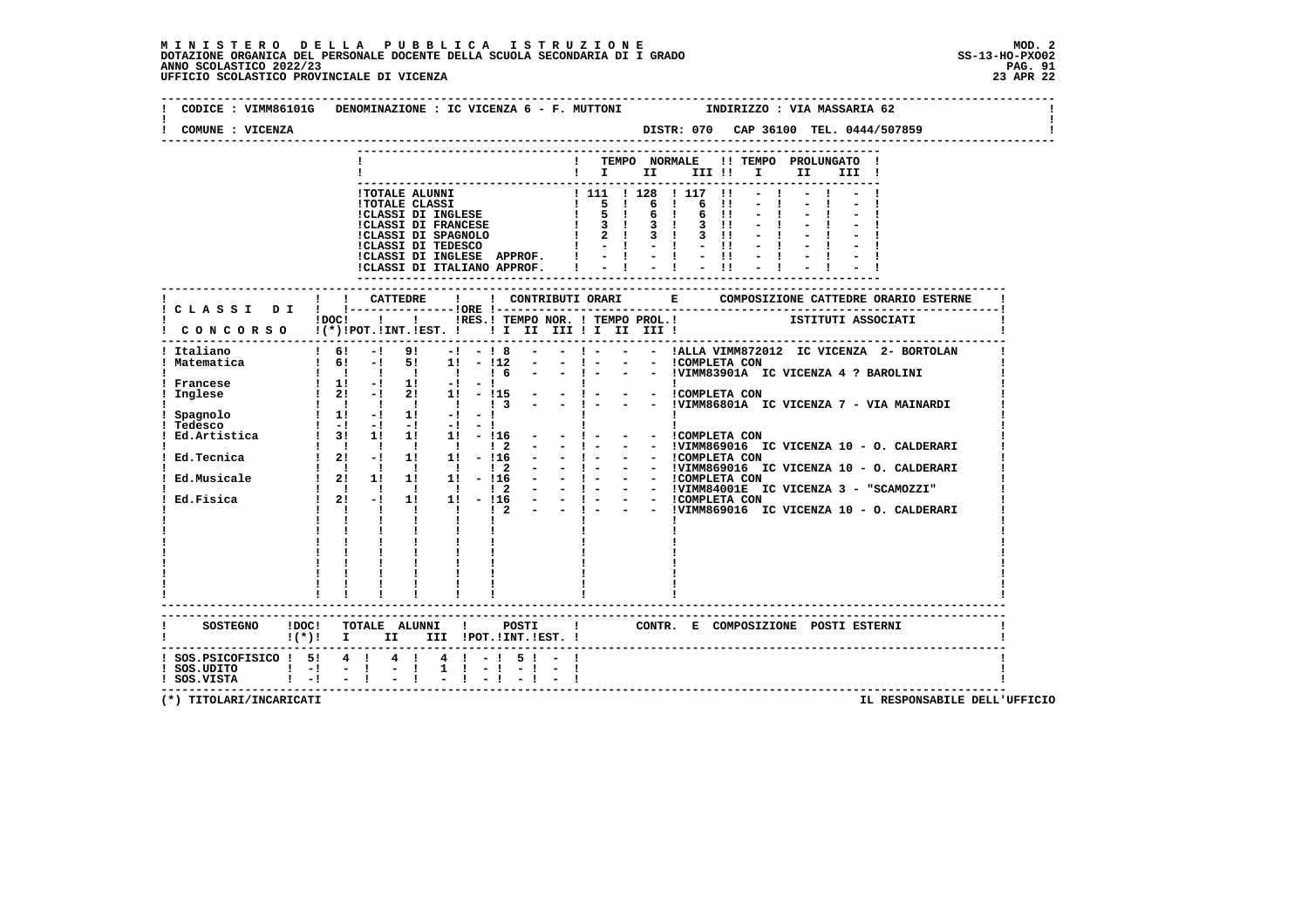| COMUNE : VICENZA                                               |                           |  |                                                                                                                                                                                                                                                                                                                                                                                                                                                                            |  |                                         |  |  |                                                             |     |       |  |                                      |  |
|----------------------------------------------------------------|---------------------------|--|----------------------------------------------------------------------------------------------------------------------------------------------------------------------------------------------------------------------------------------------------------------------------------------------------------------------------------------------------------------------------------------------------------------------------------------------------------------------------|--|-----------------------------------------|--|--|-------------------------------------------------------------|-----|-------|--|--------------------------------------|--|
|                                                                |                           |  |                                                                                                                                                                                                                                                                                                                                                                                                                                                                            |  |                                         |  |  |                                                             |     |       |  |                                      |  |
|                                                                |                           |  |                                                                                                                                                                                                                                                                                                                                                                                                                                                                            |  | $\mathbf{I}$ is the set of $\mathbf{I}$ |  |  | ! TEMPO NORMALE !! TEMPO PROLUNGATO !<br>III !! I           | II. | III ! |  |                                      |  |
|                                                                |                           |  |                                                                                                                                                                                                                                                                                                                                                                                                                                                                            |  |                                         |  |  |                                                             |     |       |  |                                      |  |
|                                                                |                           |  |                                                                                                                                                                                                                                                                                                                                                                                                                                                                            |  |                                         |  |  |                                                             |     |       |  |                                      |  |
|                                                                |                           |  |                                                                                                                                                                                                                                                                                                                                                                                                                                                                            |  |                                         |  |  |                                                             |     |       |  |                                      |  |
|                                                                |                           |  |                                                                                                                                                                                                                                                                                                                                                                                                                                                                            |  |                                         |  |  |                                                             |     |       |  |                                      |  |
|                                                                |                           |  |                                                                                                                                                                                                                                                                                                                                                                                                                                                                            |  |                                         |  |  |                                                             |     |       |  |                                      |  |
|                                                                |                           |  |                                                                                                                                                                                                                                                                                                                                                                                                                                                                            |  |                                         |  |  |                                                             |     |       |  |                                      |  |
|                                                                |                           |  |                                                                                                                                                                                                                                                                                                                                                                                                                                                                            |  |                                         |  |  |                                                             |     |       |  |                                      |  |
|                                                                |                           |  |                                                                                                                                                                                                                                                                                                                                                                                                                                                                            |  |                                         |  |  |                                                             |     |       |  |                                      |  |
|                                                                | ! ! CATTEDRE              |  | $\mathbf{I}$                                                                                                                                                                                                                                                                                                                                                                                                                                                               |  |                                         |  |  | ! CONTRIBUTI ORARI E COMPOSIZIONE CATTE                     |     |       |  | COMPOSIZIONE CATTEDRE ORARIO ESTERNE |  |
| ! CLASSI DI ! !---------------!ORE !--                         |                           |  |                                                                                                                                                                                                                                                                                                                                                                                                                                                                            |  |                                         |  |  | IDOCI ! IRES.I TEMPO NOR. ! TEMPO PROL.! ISTITUTI ASSOCIATI |     |       |  |                                      |  |
| CONCORSO !(*)!POT.!INT.!EST. ! ! I II III ! II III !           |                           |  |                                                                                                                                                                                                                                                                                                                                                                                                                                                                            |  |                                         |  |  |                                                             |     |       |  |                                      |  |
|                                                                |                           |  |                                                                                                                                                                                                                                                                                                                                                                                                                                                                            |  |                                         |  |  |                                                             |     |       |  |                                      |  |
|                                                                |                           |  |                                                                                                                                                                                                                                                                                                                                                                                                                                                                            |  |                                         |  |  |                                                             |     |       |  |                                      |  |
|                                                                |                           |  |                                                                                                                                                                                                                                                                                                                                                                                                                                                                            |  |                                         |  |  |                                                             |     |       |  |                                      |  |
|                                                                |                           |  |                                                                                                                                                                                                                                                                                                                                                                                                                                                                            |  |                                         |  |  |                                                             |     |       |  |                                      |  |
|                                                                |                           |  |                                                                                                                                                                                                                                                                                                                                                                                                                                                                            |  |                                         |  |  |                                                             |     |       |  |                                      |  |
|                                                                |                           |  |                                                                                                                                                                                                                                                                                                                                                                                                                                                                            |  |                                         |  |  |                                                             |     |       |  |                                      |  |
|                                                                |                           |  |                                                                                                                                                                                                                                                                                                                                                                                                                                                                            |  |                                         |  |  |                                                             |     |       |  |                                      |  |
|                                                                |                           |  |                                                                                                                                                                                                                                                                                                                                                                                                                                                                            |  |                                         |  |  |                                                             |     |       |  |                                      |  |
|                                                                |                           |  |                                                                                                                                                                                                                                                                                                                                                                                                                                                                            |  |                                         |  |  |                                                             |     |       |  |                                      |  |
|                                                                |                           |  |                                                                                                                                                                                                                                                                                                                                                                                                                                                                            |  |                                         |  |  |                                                             |     |       |  |                                      |  |
|                                                                |                           |  |                                                                                                                                                                                                                                                                                                                                                                                                                                                                            |  |                                         |  |  |                                                             |     |       |  |                                      |  |
|                                                                |                           |  |                                                                                                                                                                                                                                                                                                                                                                                                                                                                            |  |                                         |  |  |                                                             |     |       |  |                                      |  |
|                                                                |                           |  |                                                                                                                                                                                                                                                                                                                                                                                                                                                                            |  |                                         |  |  |                                                             |     |       |  |                                      |  |
|                                                                |                           |  |                                                                                                                                                                                                                                                                                                                                                                                                                                                                            |  |                                         |  |  |                                                             |     |       |  |                                      |  |
|                                                                |                           |  |                                                                                                                                                                                                                                                                                                                                                                                                                                                                            |  |                                         |  |  |                                                             |     |       |  |                                      |  |
|                                                                |                           |  |                                                                                                                                                                                                                                                                                                                                                                                                                                                                            |  |                                         |  |  |                                                             |     |       |  |                                      |  |
|                                                                |                           |  |                                                                                                                                                                                                                                                                                                                                                                                                                                                                            |  |                                         |  |  |                                                             |     |       |  |                                      |  |
|                                                                |                           |  |                                                                                                                                                                                                                                                                                                                                                                                                                                                                            |  |                                         |  |  |                                                             |     |       |  |                                      |  |
|                                                                |                           |  |                                                                                                                                                                                                                                                                                                                                                                                                                                                                            |  |                                         |  |  |                                                             |     |       |  |                                      |  |
|                                                                | ------------------------- |  |                                                                                                                                                                                                                                                                                                                                                                                                                                                                            |  |                                         |  |  |                                                             |     |       |  |                                      |  |
|                                                                |                           |  |                                                                                                                                                                                                                                                                                                                                                                                                                                                                            |  |                                         |  |  |                                                             |     |       |  |                                      |  |
| <b>SOSTEGNO</b><br>!DOC!<br>$!(*)!$ I II III !POT.!INT.!EST. ! |                           |  |                                                                                                                                                                                                                                                                                                                                                                                                                                                                            |  |                                         |  |  | TOTALE ALUNNI ! POSTI ! CONTR. E COMPOSIZIONE POSTI ESTERNI |     |       |  |                                      |  |
| ! SOS.PSICOFISICO ! 3! 11 ! 12 ! 6 ! -! 13 ! - !               |                           |  |                                                                                                                                                                                                                                                                                                                                                                                                                                                                            |  |                                         |  |  |                                                             |     |       |  |                                      |  |
|                                                                |                           |  | $\frac{1}{2} \left( \frac{1}{2} \right) \left( \frac{1}{2} \right) \left( \frac{1}{2} \right) \left( \frac{1}{2} \right) \left( \frac{1}{2} \right) \left( \frac{1}{2} \right) \left( \frac{1}{2} \right) \left( \frac{1}{2} \right) \left( \frac{1}{2} \right) \left( \frac{1}{2} \right) \left( \frac{1}{2} \right) \left( \frac{1}{2} \right) \left( \frac{1}{2} \right) \left( \frac{1}{2} \right) \left( \frac{1}{2} \right) \left( \frac{1}{2} \right) \left( \frac$ |  |                                         |  |  |                                                             |     |       |  |                                      |  |
|                                                                |                           |  |                                                                                                                                                                                                                                                                                                                                                                                                                                                                            |  |                                         |  |  |                                                             |     |       |  |                                      |  |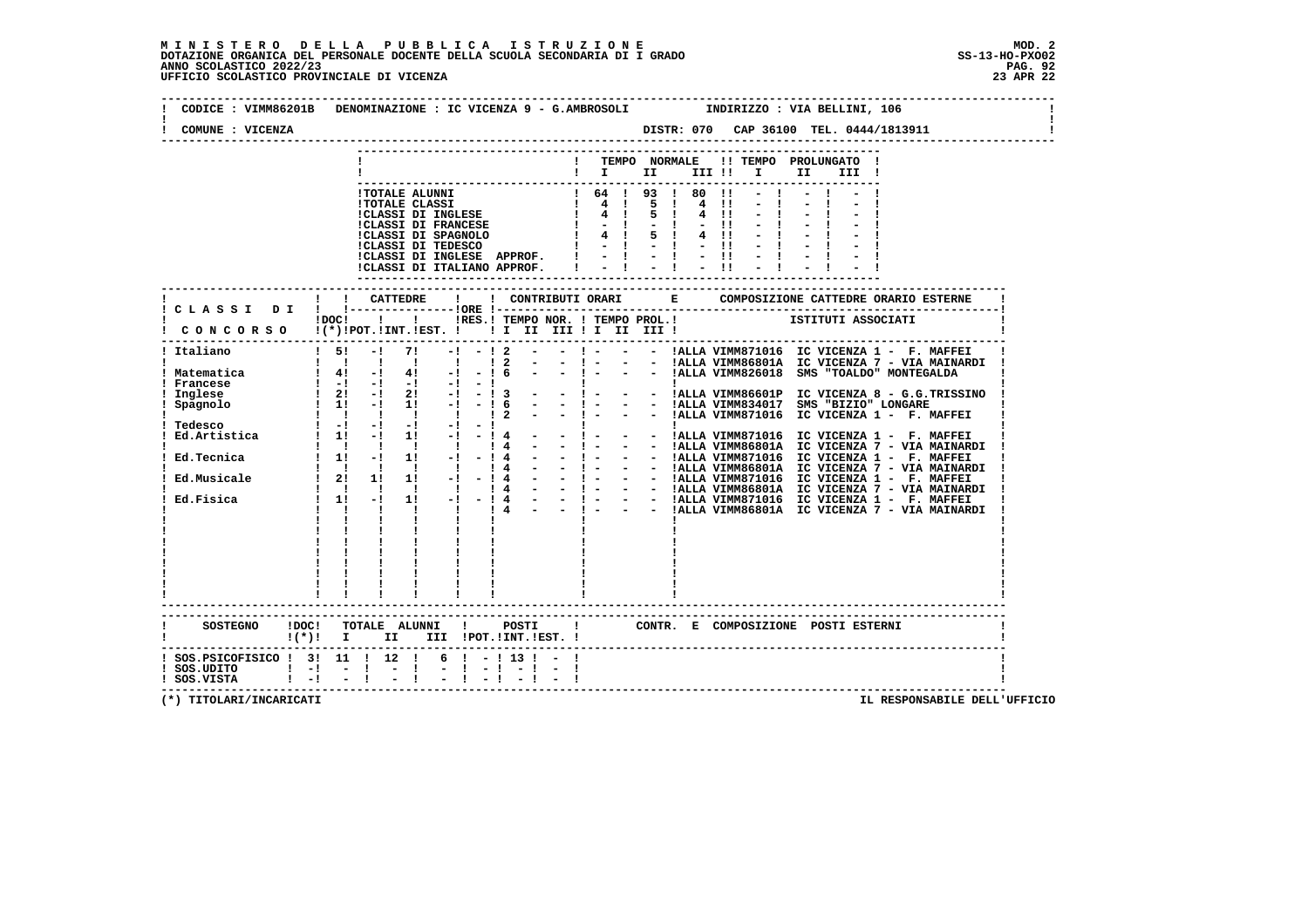# **M I N I S T E R O D E L L A P U B B L I C A I S T R U Z I O N E MOD. 2**DOTAZIONE ORGANICA DEL PERSONALE DOCENTE DELLA SCUOLA SECONDARIA DI I GRADO **SCOLASTICO SCOLASTICO 2022/23 PAG-**<br>PAG ANNO SCOLASTICO 2022/23 PAG. 93<br>23 APR 22 UFFICIO SCOLASTICO PROVINCIALE DI VICENZA

|                                                                                      | CODICE: VIMM863017 DENOMINAZIONE: SMS MAROLA TORRI DI Q.                                                                                                                                                                                                                                                                                                                                                                                                                                                    | INDIRIZZO : VIA ALDO MORO 7                                                                                                                                   |
|--------------------------------------------------------------------------------------|-------------------------------------------------------------------------------------------------------------------------------------------------------------------------------------------------------------------------------------------------------------------------------------------------------------------------------------------------------------------------------------------------------------------------------------------------------------------------------------------------------------|---------------------------------------------------------------------------------------------------------------------------------------------------------------|
| COMUNE : TORRI DI QUARTESOLO                                                         |                                                                                                                                                                                                                                                                                                                                                                                                                                                                                                             | DISTR: 033 CAP 36040 TEL. 0044/580430<br>--------------------------                                                                                           |
|                                                                                      |                                                                                                                                                                                                                                                                                                                                                                                                                                                                                                             | ! TEMPO NORMALE !! TEMPO PROLUNGATO !<br>$\blacksquare$ $\blacksquare$ $\blacksquare$ $\blacksquare$ $\blacksquare$ $\blacksquare$ $\blacksquare$<br>II III ! |
|                                                                                      | 1 TOTALE ALUNNI<br>1 TOTALE CLASSI<br>1 TOTALE CLASSI<br>1 TOTALE CLASSI<br>1 TOTALE CLASSI<br>1 TOTALE CLASSI<br>1 TOTALE CLASSI<br>1 TOTALE CLASSI<br>1 TOTALE CLASSI<br>1 TOTALE CLASSI<br>1 TOTALE CLASSI<br>1 TOTALE 1 2 1 4 1 4 1<br>1 1 1 1 1 1<br>!CLASSI DI INGLESE APPROF. !<br>!CLASSI DI ITALIANO APPROF.                                                                                                                                                                                       | $7 \quad 11 \quad -1$<br>$3 \t11 - 1$<br>$4$ $11$ $ 1$<br>$-11 - -1$<br>$-1 - 1$<br>$-11 - -1 - -1$<br>$-1$<br>$-11$                                          |
|                                                                                      |                                                                                                                                                                                                                                                                                                                                                                                                                                                                                                             |                                                                                                                                                               |
|                                                                                      | $\frac{1}{2}$ CONCORSO $\frac{1}{2}$ [*)!POT.!INT.!EST. ! II II III III III III III                                                                                                                                                                                                                                                                                                                                                                                                                         | IDOC! ! ! IRES. I TEMPO NOR. ! TEMPO PROL. ! [STITUTI ASSOCIATI                                                                                               |
| ! Ed.Tecnica<br>! Ed.Musicale<br>! Ed.Fisica<br>Strumento Musicale ! 4! -!           | $\frac{1}{2!}$ 3! $\frac{1}{2!}$ 3! $\frac{1}{2!}$ 2!<br>$\begin{array}{cccc} 1 & 31 & -1 & 31 & -1 & 21 \\ 1 & 41 & 11 & 31 & -1 & 21 \end{array}$<br>$4! -1 -1$<br>$\mathbf{1}$ $\mathbf{1}$ $\mathbf{1}$ $\mathbf{1}$ $\mathbf{1}$<br>$\mathbf{1}$ $\mathbf{1}$ $\mathbf{1}$ $\mathbf{1}$<br>$\mathbf{1}$ $\mathbf{1}$ $\mathbf{1}$ $\mathbf{1}$<br>$\frac{1}{1}$ $\frac{1}{1}$ $\frac{1}{1}$<br>$\frac{1}{1}$<br>$\frac{1}{1}$ $\frac{1}{1}$<br>$\frac{1}{1}$ $\frac{1}{1}$<br><b>Contract Contract</b> | - - !ALLA VIMM864013 VIRGILIO                                                                                                                                 |
|                                                                                      | SOSTEGNO !DOC! TOTALE ALUNNI ! POSTI !<br>$!(*)!$ I II III !POT.!INT.!EST. !                                                                                                                                                                                                                                                                                                                                                                                                                                | CONTR. E COMPOSIZIONE POSTI ESTERNI                                                                                                                           |
| $!$ SOS.PSICOFISICO $!$ 6! - ! 7 !<br>! SOS.UDITO   - ! - !<br>! SOS.VISTA   - ! - ! | $7 \quad 1 \quad - \quad 1 \quad 12 \quad 1 \quad - \quad 1$<br>$\mathbf{I}$<br>$\sim$<br>$1 - 1 - 1 - 1$<br>$\sim$<br>1                                                                                                                                                                                                                                                                                                                                                                                    |                                                                                                                                                               |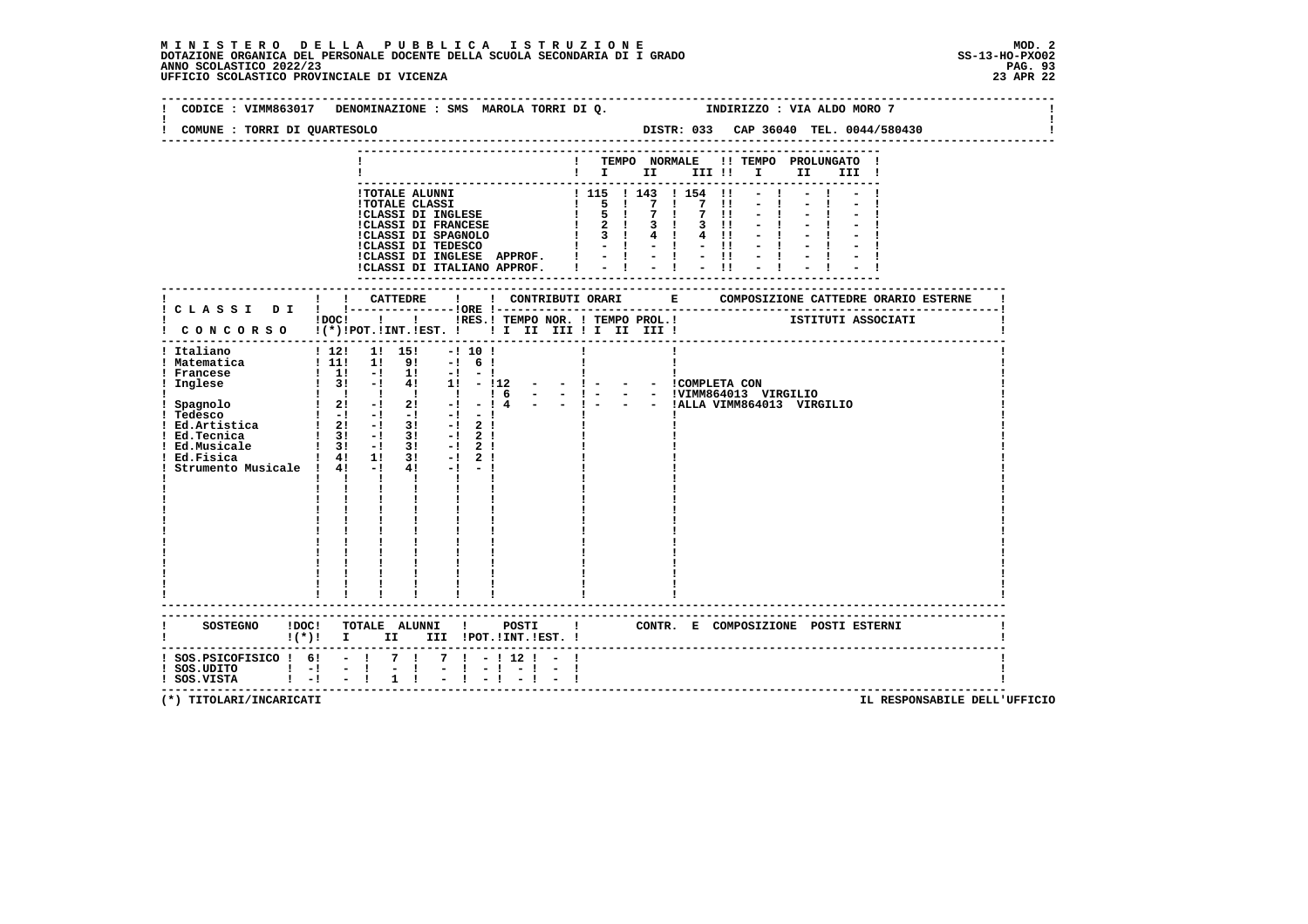$\sim$ 

 $\mathbf{I}$ 

 **-------------------------------------------------------------------------------------------------------------------------------- ! CODICE : VIMM863017 DENOMINAZIONE : SMS MAROLA TORRI DI Q. INDIRIZZO : VIA ALDO MORO 7 ! ! ! ! COMUNE : TORRI DI QUARTESOLO DISTR: 033 CAP 36040 TEL. 0044/580430 ! --------------------------------------------------------------------------------------------------------------------------------**

 **NUMERO DI CORSI ATTIVATI SULLA SCUOLA: 1**

| IS TRUMENTI         | DOC! |     | POSTI                 |      | ! ORE                    |        | !CONTR. ORARI E COMPOSIZIONE POSTI ORARIO ESTERNI |
|---------------------|------|-----|-----------------------|------|--------------------------|--------|---------------------------------------------------|
| IMUSICALI           | (*)! |     | !POT. ! INT. ! EST. ! |      | -1 - -<br>$IRES.IORE$ !  | !UTIL! | ISTITUTI ASSOCIATI                                |
| ! ARPA              | - 1  | - 1 | - 1                   | - 1  | - !                      |        |                                                   |
| ! CHITARRA          | 11   | - ! | 11                    | - !  | - 1                      |        |                                                   |
| ! CLARINETTO        | - 1  | - ! | - 1                   | - 1  | - 1                      |        |                                                   |
| ! CORNO             | - 1  | - ! | - 1                   | - 1  | - 1                      |        |                                                   |
| ! FAGOTTO           | - 1  | - ! | - 1                   | - 1  | - 1                      |        |                                                   |
| <b>!FISARMONICA</b> | - 1  | - ! | - 1                   | - 1  | - 1                      |        |                                                   |
| ! FLAUTO            | - 1  | - ! | - 1                   | - !  | - 1                      |        |                                                   |
| ! OBOE              | - 1  | - ! | - 1                   | $-1$ | - 1                      |        |                                                   |
| <b>!PERCUSSIONI</b> | 1!   | - ! | 11                    | - 1  | - 1                      |        |                                                   |
| <b>!PIANOFORTE</b>  | 1!   | - 1 | 1!                    | - 1  | - 1                      |        |                                                   |
| ! SAXOFONO          | - 1  | - ! | - !                   | - 1  | $\overline{\phantom{0}}$ |        |                                                   |
| ! TROMBA            | - 1  | - ! | - !                   | - 1  | - 1                      |        |                                                   |
| ! VIOLINO           | 1!   | - 1 | 11                    | $-1$ | - 1                      |        |                                                   |
| ! VIOLONCELLO       | - 1  | - 1 | - 1                   | - !  | - 1                      |        |                                                   |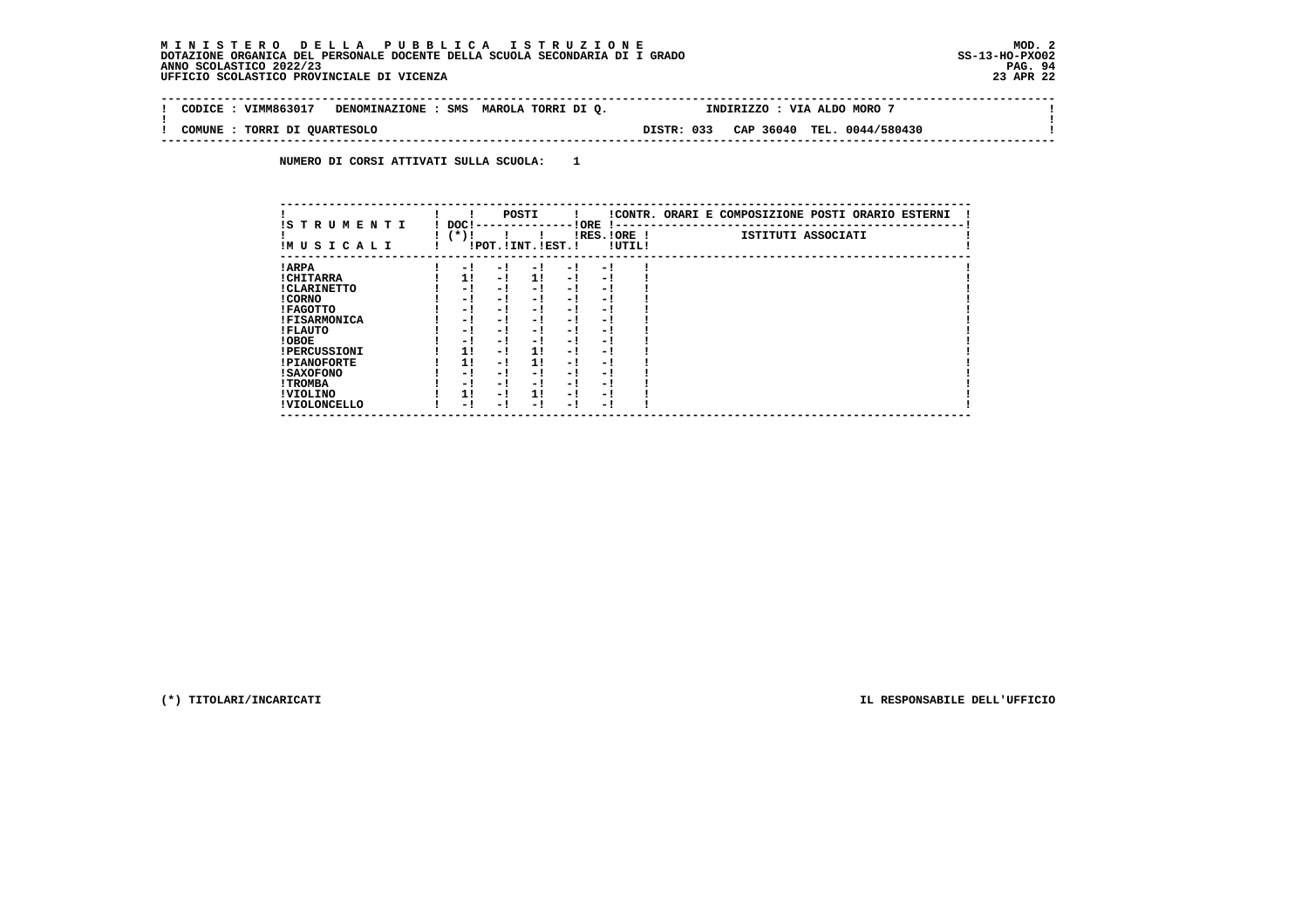# **M I N I S T E R O D E L L A P U B B L I C A I S T R U Z I O N E MOD. 2**DOTAZIONE ORGANICA DEL PERSONALE DOCENTE DELLA SCUOLA SECONDARIA DI I GRADO **SCOLASTICO SCOLASTICO 2022/23 PAG. 95**<br>23 ANNO SCOLASTICO 2022/23 PAG. 95<br>23 APR 22 UFFICIO SCOLASTICO PROVINCIALE DI VICENZA

| CODICE : VIMM863028                                                                                                            | DENOMINAZIONE : SMS GRUMOLO DELLE ABBADESSE                                                                                                                                                                                                                                                                                                                                                                                                                                                                                               |                        |                                                                                                                                                      |  | INDIRIZZO : VIA ROMA 60                                                                                                                                                                                                                                                                                                                                                                                                                                                      |  |
|--------------------------------------------------------------------------------------------------------------------------------|-------------------------------------------------------------------------------------------------------------------------------------------------------------------------------------------------------------------------------------------------------------------------------------------------------------------------------------------------------------------------------------------------------------------------------------------------------------------------------------------------------------------------------------------|------------------------|------------------------------------------------------------------------------------------------------------------------------------------------------|--|------------------------------------------------------------------------------------------------------------------------------------------------------------------------------------------------------------------------------------------------------------------------------------------------------------------------------------------------------------------------------------------------------------------------------------------------------------------------------|--|
| COMUNE : GRUMOLO DELLE ABBADESSE                                                                                               |                                                                                                                                                                                                                                                                                                                                                                                                                                                                                                                                           |                        |                                                                                                                                                      |  | DISTR: 033 CAP 36040 TEL. 0444/580088                                                                                                                                                                                                                                                                                                                                                                                                                                        |  |
|                                                                                                                                |                                                                                                                                                                                                                                                                                                                                                                                                                                                                                                                                           |                        |                                                                                                                                                      |  | ! TEMPO NORMALE !! TEMPO PROLUNGATO !<br>$\begin{tabular}{cccccccccc} & \textbf{1} & \textbf{1} & \textbf{1} & \textbf{1} & \textbf{1} & \textbf{1} & \textbf{1} & \textbf{1} & \textbf{1} & \textbf{1} & \textbf{1} & \textbf{1} & \textbf{1} & \textbf{1} & \textbf{1} & \textbf{1} & \textbf{1} & \textbf{1} & \textbf{1} & \textbf{1} & \textbf{1} & \textbf{1} & \textbf{1} & \textbf{1} & \textbf{1} & \textbf{1} & \textbf{1} & \textbf{1} & \textbf{1} & \textbf{1}$ |  |
|                                                                                                                                | !TOTALE ALUNNI<br><b>!TOTALE CLASSI</b><br>ICLASSI DI INGLESE APPROF. $1 - 1 - 1 - 11$<br>ICLASSI DI ITALIANO APPROF. $1 - 1 - 1 - 11$                                                                                                                                                                                                                                                                                                                                                                                                    |                        | $\begin{array}{cccccccc} 1 & 60 & 1 & 52 & 1 & 57 & 11 \\ 1 & 3 & 1 & 3 & 1 & 3 & 11 \\ 1 & 3 & 1 & 3 & 1 & 3 & 11 \end{array}$<br>----------------- |  |                                                                                                                                                                                                                                                                                                                                                                                                                                                                              |  |
|                                                                                                                                |                                                                                                                                                                                                                                                                                                                                                                                                                                                                                                                                           |                        |                                                                                                                                                      |  |                                                                                                                                                                                                                                                                                                                                                                                                                                                                              |  |
|                                                                                                                                | !DOC! ! ! !RES.! TEMPO NOR. ! TEMPO PROL.! [STITUTI ASSOCIATI<br>! CONCORSO !(*)!POT.!INT.!EST. !!! II III !I II III !                                                                                                                                                                                                                                                                                                                                                                                                                    |                        |                                                                                                                                                      |  |                                                                                                                                                                                                                                                                                                                                                                                                                                                                              |  |
| ! Italiano<br>! Matematica<br>! Francese<br>! Inglese<br>! Spagnolo<br>! Tedesco<br>! Ed.Tecnica<br>! Ed.Musicale<br>Ed.Fisica | $1 - 1 - 1 - 1$<br>$-1 - -1$<br>$\begin{bmatrix} 1 & -1 & -1 & -1 & -1 & -1 \end{bmatrix}$<br>$\begin{bmatrix} 1 & -1 & -1 & -1 & -1 & -1 \end{bmatrix}$<br><u>s isi si si si si si</u><br>$1 - 1 - 1$<br>$-1$ and $-1$<br>$\mathbf{1}$ $\mathbf{1}$ $\mathbf{1}$<br>$\mathbf{I}$ and $\mathbf{I}$<br>$\mathbf{I}$<br>$\mathbf{I}$ and $\mathbf{I}$<br>$\begin{array}{cccccc} 1 & 1 & 1 & 1 \\ 1 & 1 & 1 & 1 \\ 1 & 1 & 1 & 1 \\ 1 & 1 & 1 & 1 \\ 1 & 1 & 1 & 1 \\ \end{array}$<br>$\mathbf{1}$ $\mathbf{1}$<br>------------------------- |                        |                                                                                                                                                      |  |                                                                                                                                                                                                                                                                                                                                                                                                                                                                              |  |
|                                                                                                                                | ----------------------------------<br>SOSTEGNO !DOC! TOTALE ALUNNI ! POSTI ! CONTR. E COMPOSIZIONE POSTI ESTERNI<br>$!(*)!$ I II III !POT.!INT.!EST. !                                                                                                                                                                                                                                                                                                                                                                                    |                        |                                                                                                                                                      |  |                                                                                                                                                                                                                                                                                                                                                                                                                                                                              |  |
| $:$ SOS.PSICOFISICO $:$ - $:$ 1 $:$<br>1 SOS.UDITO   -  -  <br>! SOS.UDITO   -  -                                              | $5 \quad 1$<br>$5 \t -1$<br>$1 \t1 - 1$<br>$\frac{1}{2}$ $\frac{1}{1}$<br>$-1$                                                                                                                                                                                                                                                                                                                                                                                                                                                            | $-1 - -1$<br>$-1 - -1$ |                                                                                                                                                      |  |                                                                                                                                                                                                                                                                                                                                                                                                                                                                              |  |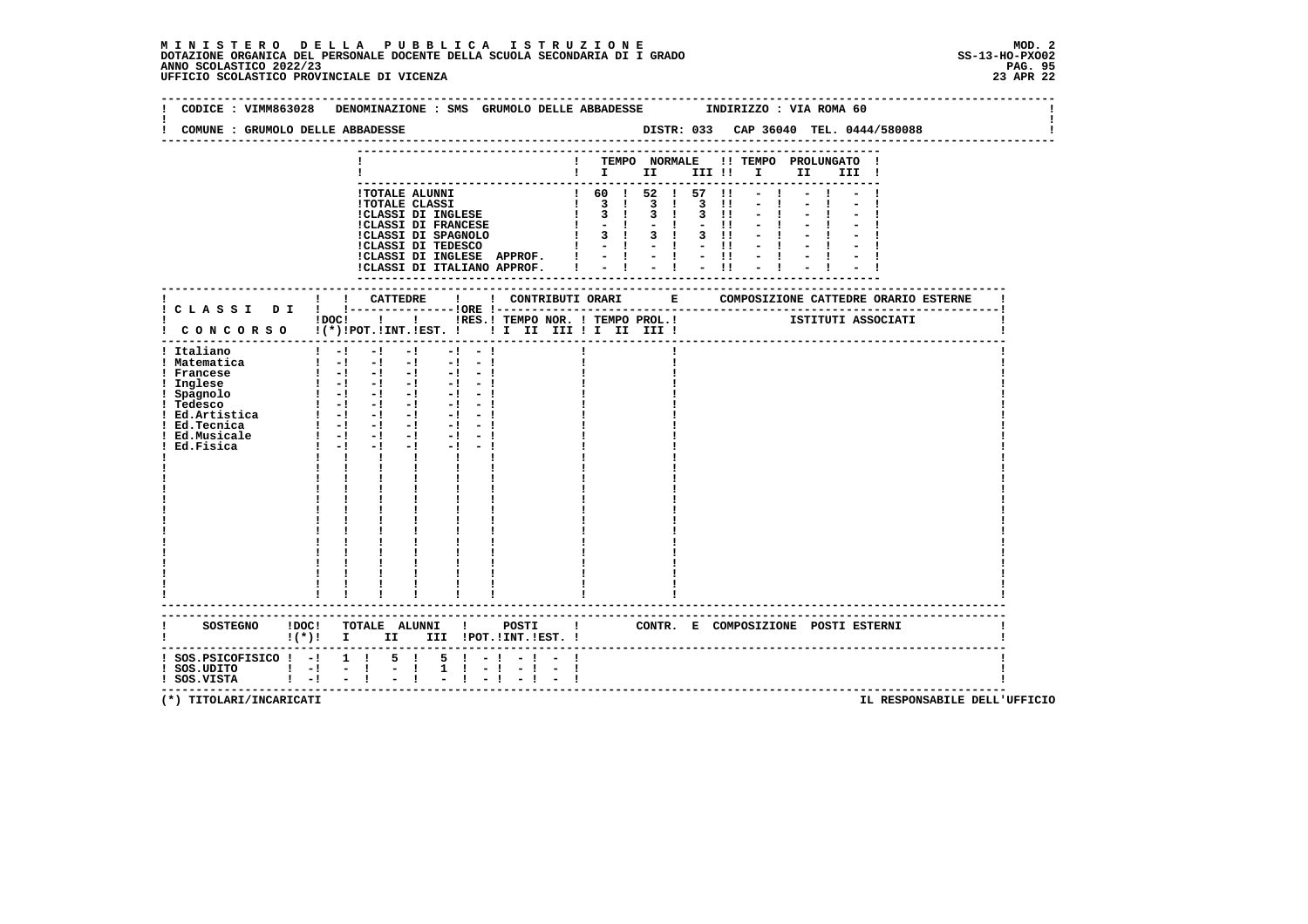| CODICE : VIMM864013                                                                                              | DENOMINAZIONE : VIRGILIO                                                                                                                                                                                                                                                                                                                                                                                                                                                                                                                                                                                                                                                                                                                                                                                                                                                                                                                                                                                                 | INDIRIZZO : VIA EUROPA N. 45                                                                                                                                                                                                                                                                                                                                                                                                                                                                                                                                                                              |  |  |  |  |  |  |  |  |
|------------------------------------------------------------------------------------------------------------------|--------------------------------------------------------------------------------------------------------------------------------------------------------------------------------------------------------------------------------------------------------------------------------------------------------------------------------------------------------------------------------------------------------------------------------------------------------------------------------------------------------------------------------------------------------------------------------------------------------------------------------------------------------------------------------------------------------------------------------------------------------------------------------------------------------------------------------------------------------------------------------------------------------------------------------------------------------------------------------------------------------------------------|-----------------------------------------------------------------------------------------------------------------------------------------------------------------------------------------------------------------------------------------------------------------------------------------------------------------------------------------------------------------------------------------------------------------------------------------------------------------------------------------------------------------------------------------------------------------------------------------------------------|--|--|--|--|--|--|--|--|
| COMUNE : CAMISANO VICENTINO                                                                                      |                                                                                                                                                                                                                                                                                                                                                                                                                                                                                                                                                                                                                                                                                                                                                                                                                                                                                                                                                                                                                          | DISTR: 033 CAP 36043 TEL. 0444/610122                                                                                                                                                                                                                                                                                                                                                                                                                                                                                                                                                                     |  |  |  |  |  |  |  |  |
|                                                                                                                  |                                                                                                                                                                                                                                                                                                                                                                                                                                                                                                                                                                                                                                                                                                                                                                                                                                                                                                                                                                                                                          | TEMPO NORMALE<br>!! TEMPO PROLUNGATO !<br>$\mathbf{I}$ is a set of the set of $\mathbf{I}$ is a set of $\mathbf{I}$<br>II a<br>III !                                                                                                                                                                                                                                                                                                                                                                                                                                                                      |  |  |  |  |  |  |  |  |
|                                                                                                                  | <b>!TOTALE ALUNNI</b><br><b>!TOTALE CLASSI</b><br>!CLASSI DI INGLESE<br>!CLASSI DI FRANCESE<br>!CLASSI DI TEDESCO<br>!CLASSI DI INGLESE APPROF. !<br>!CLASSI DI ITALIANO APPROF.                                                                                                                                                                                                                                                                                                                                                                                                                                                                                                                                                                                                                                                                                                                                                                                                                                         | 1 98 1 121 1 106<br>$\blacksquare$<br>$\begin{array}{cccccc} 1 & 98 & 1 & 121 \\ 1 & 5 & 1 & 6 \\ 1 & 5 & 1 & 6 \\ 1 & 3 & 1 & 3 \end{array}$<br><b>Contract Contract</b><br>5<br>$\mathbf{H}$<br>$\mathbf{I}$<br>5 11<br>$\overline{\mathbf{3}}$ $\overline{\mathbf{1}}$<br>$3 \quad 11$<br>$-1 - 1 - 1$<br>-------------------                                                                                                                                                                                                                                                                          |  |  |  |  |  |  |  |  |
|                                                                                                                  |                                                                                                                                                                                                                                                                                                                                                                                                                                                                                                                                                                                                                                                                                                                                                                                                                                                                                                                                                                                                                          |                                                                                                                                                                                                                                                                                                                                                                                                                                                                                                                                                                                                           |  |  |  |  |  |  |  |  |
|                                                                                                                  | $!$ $\overline{)}$ $\overline{)}$ $\overline{)}$ $\overline{)}$ $\overline{)}$ $\overline{)}$ $\overline{)}$ $\overline{)}$ $\overline{)}$ $\overline{)}$ $\overline{)}$ $\overline{)}$ $\overline{)}$ $\overline{)}$ $\overline{)}$ $\overline{)}$ $\overline{)}$ $\overline{)}$ $\overline{)}$ $\overline{)}$ $\overline{)}$ $\overline{)}$ $\overline{)}$ $\overline{)}$<br>CONCORSO !(*)!POT.!INT.!EST. !! I II III !I II III !                                                                                                                                                                                                                                                                                                                                                                                                                                                                                                                                                                                      |                                                                                                                                                                                                                                                                                                                                                                                                                                                                                                                                                                                                           |  |  |  |  |  |  |  |  |
| Italiano<br>! Matematica<br>Francese<br>Inglese<br>Spagnolo<br>Tedesco<br>Ed.Tecnica<br>Ed.Musicale<br>Ed.Fisica | $1 \quad 71$<br>1!<br>81<br>$1! - 116$<br>$1\quad2$<br>$1 \t4!$ -1 5! -1 6!<br>$\begin{array}{ccccccccc}\n1 & 41 & -1 & 51 & -1 & 61 \\ 1 & 11 & -1 & 11 & -1 & -1\n\end{array}$<br>$\frac{1}{2!}$ - $\frac{1}{2!}$ - $\frac{1}{2!}$ - $\frac{1}{2!}$ 3 $\frac{1}{2}$ 3<br>1 1 1 1 1<br>1 <sub>6</sub><br>$1 \quad 1! \quad -1 \quad -1 \quad 1! \quad -114$<br>$\sim$ 10 $\pm$<br>$\begin{array}{cccccccccccccc} 1 & -1 & -1 & -1 & -1 & -1 & -1 & \end{array}$<br>Ed. Artistica 1 1! -! 1! 1! -!14<br>$1 \quad 1 \quad 1 \quad 1 \quad 1$<br>14<br>$\sim$<br>$11 - 11$ $11 - 11$ $11 - 114$<br>$\frac{1}{1}$ $\frac{1}{11}$ $\frac{1}{-1}$ $\frac{1}{11}$ $\frac{1}{11}$ $\frac{1}{11}$ $\frac{1}{-11}$ $\frac{4}{11}$ $\frac{2}{-11}$<br>$\begin{array}{cccccccccc} 1 & 1 & 1 & 1 & 1 & 1 & 14 \\ 1 & 21 & -1 & 11 & 11 & -114 \end{array}$<br>$\sim$ 100 $\mu$<br>$\frac{1}{1}$ $\frac{1}{1}$ $\frac{1}{4}$<br>$1 \quad 1 \quad 1$<br>$\mathbf{I}$ and $\mathbf{I}$ and $\mathbf{I}$<br>$\mathbf{I}$<br>$\mathbf{I}$ | $-1$ $-1$<br>- - !VIMM826018 SMS "TOALDO" MONTEGALDA<br>$\mathbf{I}$<br>- - !ALLA VIMM826018 SMS "TOALDO" MONTEGALDA<br>$-1 - 1$<br>$-1 - 1$<br>- - !ALLA VIMM863017 SMS MAROLA TORRI DI Q.<br>- $!$ - - - !COMPLETA CON<br>- $!$ - - : VIMM863017 SMS MAROLA TORRI DIQ.<br>$\mathbf{I}$<br>- - COMPLETA CON<br>- : !VIMM826018 SMS "TOALDO" MONTEGALDA<br>$-1 -$<br>- - ICOMPLETA CON<br>$-1 -$<br>- ! - - - !VIMM826018 SMS "TOALDO" MONTEGALDA<br>- ! - - - !COMPLETA CON<br>- ! - - - !VIMM826018 SMS "TOALDO" MONTEGALDA<br>- - ICOMPLETA CON<br>- - IVIMM826018 SMS "TOALDO" MONTEGALDA<br>$-1 - 1$ |  |  |  |  |  |  |  |  |
|                                                                                                                  | SOSTEGNO !DOC! TOTALE ALUNNI ! POSTI<br>!(*)! I II III !POT.!INT.!EST.!                                                                                                                                                                                                                                                                                                                                                                                                                                                                                                                                                                                                                                                                                                                                                                                                                                                                                                                                                  | ! CONTR. E COMPOSIZIONE POSTI ESTERNI                                                                                                                                                                                                                                                                                                                                                                                                                                                                                                                                                                     |  |  |  |  |  |  |  |  |
| ! SOS.PSICOFISICO ! 2! 4 !<br>$!$ SOS.UDITO $!$ $-!$ $-$ !<br>! SOS.VISTA : -! 1 !                               | $6 \t1 - 1$<br>$5 \quad 1$<br>$5 \t-$<br>$-1$                                                                                                                                                                                                                                                                                                                                                                                                                                                                                                                                                                                                                                                                                                                                                                                                                                                                                                                                                                            |                                                                                                                                                                                                                                                                                                                                                                                                                                                                                                                                                                                                           |  |  |  |  |  |  |  |  |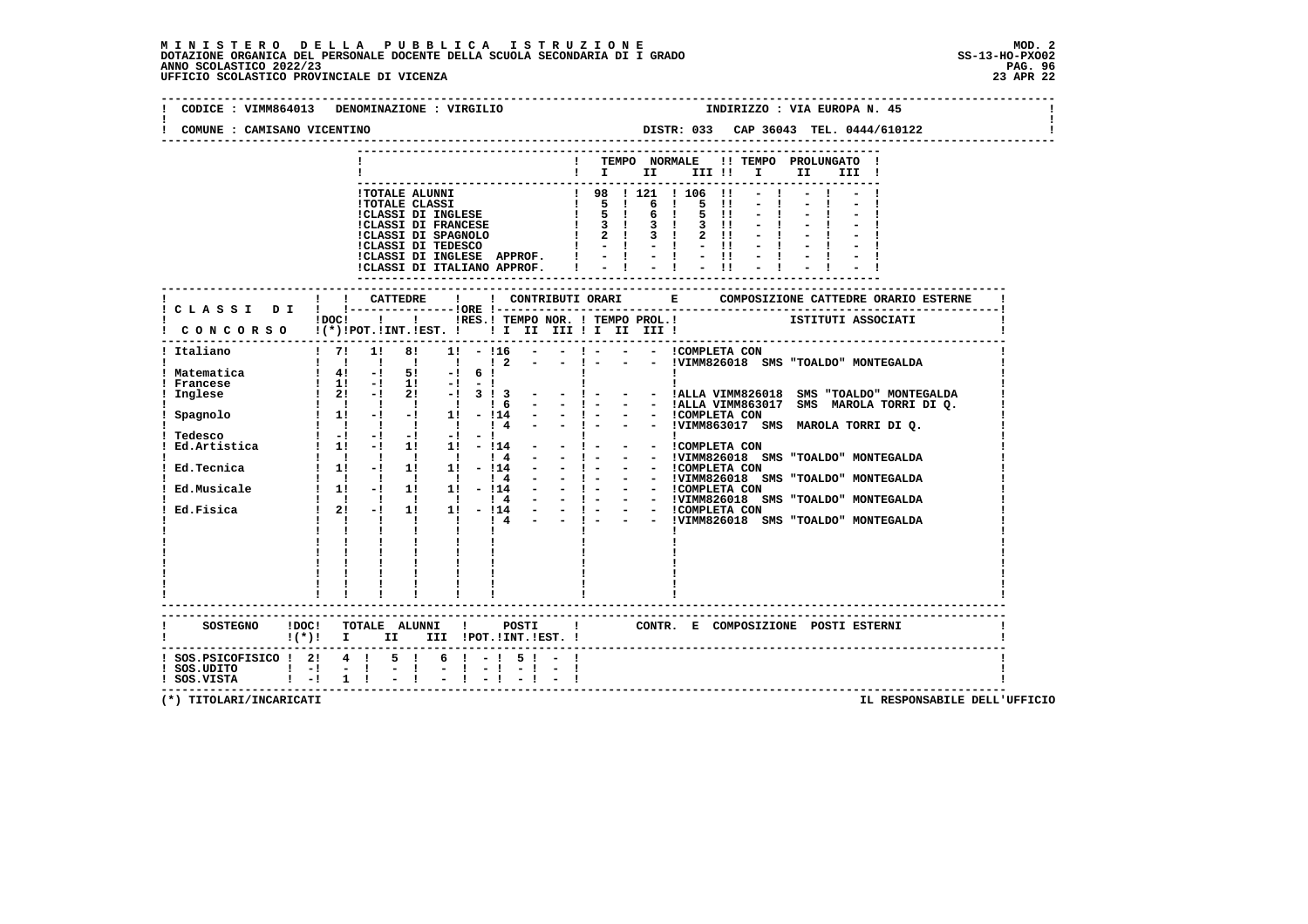| COMUNE : VICENZA                                     |                                                                |      |                   |              |                                        |  |                                                                                                                                                                                          |  |  |       |                      |  |       |  |  |  |
|------------------------------------------------------|----------------------------------------------------------------|------|-------------------|--------------|----------------------------------------|--|------------------------------------------------------------------------------------------------------------------------------------------------------------------------------------------|--|--|-------|----------------------|--|-------|--|--|--|
|                                                      |                                                                |      |                   |              |                                        |  | --------------<br>! TEMPO NORMALE !! TEMPO PROLUNGATO !                                                                                                                                  |  |  |       |                      |  |       |  |  |  |
|                                                      |                                                                |      |                   |              |                                        |  | $\blacksquare$ $\blacksquare$ $\blacksquare$ $\blacksquare$ $\blacksquare$ $\blacksquare$ $\blacksquare$ $\blacksquare$ $\blacksquare$ $\blacksquare$ $\blacksquare$ $\blacksquare$      |  |  |       |                      |  | III ! |  |  |  |
|                                                      |                                                                |      |                   |              |                                        |  |                                                                                                                                                                                          |  |  |       | $-1$                 |  |       |  |  |  |
|                                                      |                                                                |      |                   |              |                                        |  |                                                                                                                                                                                          |  |  |       | $-1$                 |  |       |  |  |  |
|                                                      |                                                                |      |                   |              |                                        |  |                                                                                                                                                                                          |  |  |       |                      |  |       |  |  |  |
|                                                      |                                                                |      |                   |              |                                        |  |                                                                                                                                                                                          |  |  |       | $-1$<br>$5 \t11 - 1$ |  |       |  |  |  |
|                                                      |                                                                |      |                   |              |                                        |  |                                                                                                                                                                                          |  |  |       | $-1$                 |  |       |  |  |  |
|                                                      |                                                                |      |                   |              |                                        |  |                                                                                                                                                                                          |  |  |       | $-11 - -1$           |  |       |  |  |  |
|                                                      |                                                                |      |                   |              |                                        |  | !CLASSI DI ITALIANO APPROF.   - ! - !                                                                                                                                                    |  |  | $-11$ |                      |  |       |  |  |  |
|                                                      |                                                                |      |                   |              |                                        |  |                                                                                                                                                                                          |  |  |       |                      |  |       |  |  |  |
| ! CLASSI DI ! !-------                               | ! ! CATTEDRE                                                   |      | --------10RE !--- | $\mathbf{I}$ |                                        |  |                                                                                                                                                                                          |  |  |       |                      |  |       |  |  |  |
|                                                      |                                                                |      |                   |              |                                        |  | POCI     IRES.I TEMPO NOR.   TEMPO PROL.I   ISTITUTI ASSOCIATI                                                                                                                           |  |  |       |                      |  |       |  |  |  |
| CONCORSO !(*)!POT.!INT.!EST. ! ! I II III ! II III ! |                                                                |      |                   |              |                                        |  |                                                                                                                                                                                          |  |  |       |                      |  |       |  |  |  |
| Italiano                                             |                                                                |      |                   |              |                                        |  | $19! - 12!$ 11 - $114 - 14 - 1 - 1$ - COMPLETA CON                                                                                                                                       |  |  |       |                      |  |       |  |  |  |
|                                                      |                                                                |      |                   |              |                                        |  | - ! - - - !VIMM83901A IC VICENZA 4 ? BAROLINI                                                                                                                                            |  |  |       |                      |  |       |  |  |  |
|                                                      |                                                                |      |                   |              |                                        |  | - - 1 - - - ICOMPLETA CON<br>- - 1 - - - IVIMM82301R MARCONI                                                                                                                             |  |  |       |                      |  |       |  |  |  |
|                                                      |                                                                |      |                   |              |                                        |  |                                                                                                                                                                                          |  |  |       |                      |  |       |  |  |  |
|                                                      |                                                                |      |                   |              |                                        |  | - 1 - - - ICOMPLETA CON<br>- 1 - - - IVIMM850015 SCUOLA SEC. I GR. CAVAZZALE<br>- 1 - - - ICOMPLETA CON<br>- 1 - - - ICOMPLETA CON<br>- 1 - - - ICOMPLETA CON<br>- 1 - - - ICOMPLETA CON |  |  |       |                      |  |       |  |  |  |
|                                                      |                                                                |      |                   |              |                                        |  |                                                                                                                                                                                          |  |  |       |                      |  |       |  |  |  |
|                                                      |                                                                |      |                   |              |                                        |  |                                                                                                                                                                                          |  |  |       |                      |  |       |  |  |  |
|                                                      | $1 \quad 1 \quad 1 \quad 1 \quad 1 \quad 16 \quad -$           |      |                   |              |                                        |  |                                                                                                                                                                                          |  |  |       |                      |  |       |  |  |  |
|                                                      |                                                                |      |                   |              |                                        |  |                                                                                                                                                                                          |  |  |       |                      |  |       |  |  |  |
|                                                      |                                                                |      |                   |              |                                        |  |                                                                                                                                                                                          |  |  |       |                      |  |       |  |  |  |
|                                                      |                                                                |      |                   |              |                                        |  |                                                                                                                                                                                          |  |  |       |                      |  |       |  |  |  |
|                                                      |                                                                |      |                   |              |                                        |  |                                                                                                                                                                                          |  |  |       |                      |  |       |  |  |  |
|                                                      |                                                                |      |                   |              |                                        |  |                                                                                                                                                                                          |  |  |       |                      |  |       |  |  |  |
|                                                      |                                                                |      |                   |              |                                        |  |                                                                                                                                                                                          |  |  |       |                      |  |       |  |  |  |
|                                                      |                                                                |      |                   |              |                                        |  |                                                                                                                                                                                          |  |  |       |                      |  |       |  |  |  |
|                                                      |                                                                |      |                   |              |                                        |  |                                                                                                                                                                                          |  |  |       |                      |  |       |  |  |  |
|                                                      |                                                                |      |                   |              |                                        |  |                                                                                                                                                                                          |  |  |       |                      |  |       |  |  |  |
|                                                      | $\mathbf{I}$ and $\mathbf{I}$ and $\mathbf{I}$                 |      |                   |              |                                        |  |                                                                                                                                                                                          |  |  |       |                      |  |       |  |  |  |
|                                                      |                                                                |      |                   |              |                                        |  |                                                                                                                                                                                          |  |  |       |                      |  |       |  |  |  |
|                                                      | $\begin{array}{c c c c c} i & i & i & i \\ \hline \end{array}$ |      |                   |              |                                        |  |                                                                                                                                                                                          |  |  |       |                      |  |       |  |  |  |
|                                                      |                                                                |      |                   |              |                                        |  |                                                                                                                                                                                          |  |  |       |                      |  |       |  |  |  |
| $!(*)!$ I II III !POT.!INT.!EST. !                   |                                                                |      |                   |              |                                        |  |                                                                                                                                                                                          |  |  |       |                      |  |       |  |  |  |
|                                                      |                                                                |      |                   |              |                                        |  |                                                                                                                                                                                          |  |  |       |                      |  |       |  |  |  |
| ! SOS.PSICOFISICO ! 3! 8 ! 11 ! 8 ! 1 ! 15 ! - !     |                                                                |      |                   |              |                                        |  |                                                                                                                                                                                          |  |  |       |                      |  |       |  |  |  |
| ! SOS.UDITO ! -! - !<br>! SOS.VISTA ! -! - !         |                                                                | $-1$ |                   |              | - ! - ! - ! - !<br>$-1$ $-1$ $-1$ $-1$ |  |                                                                                                                                                                                          |  |  |       |                      |  |       |  |  |  |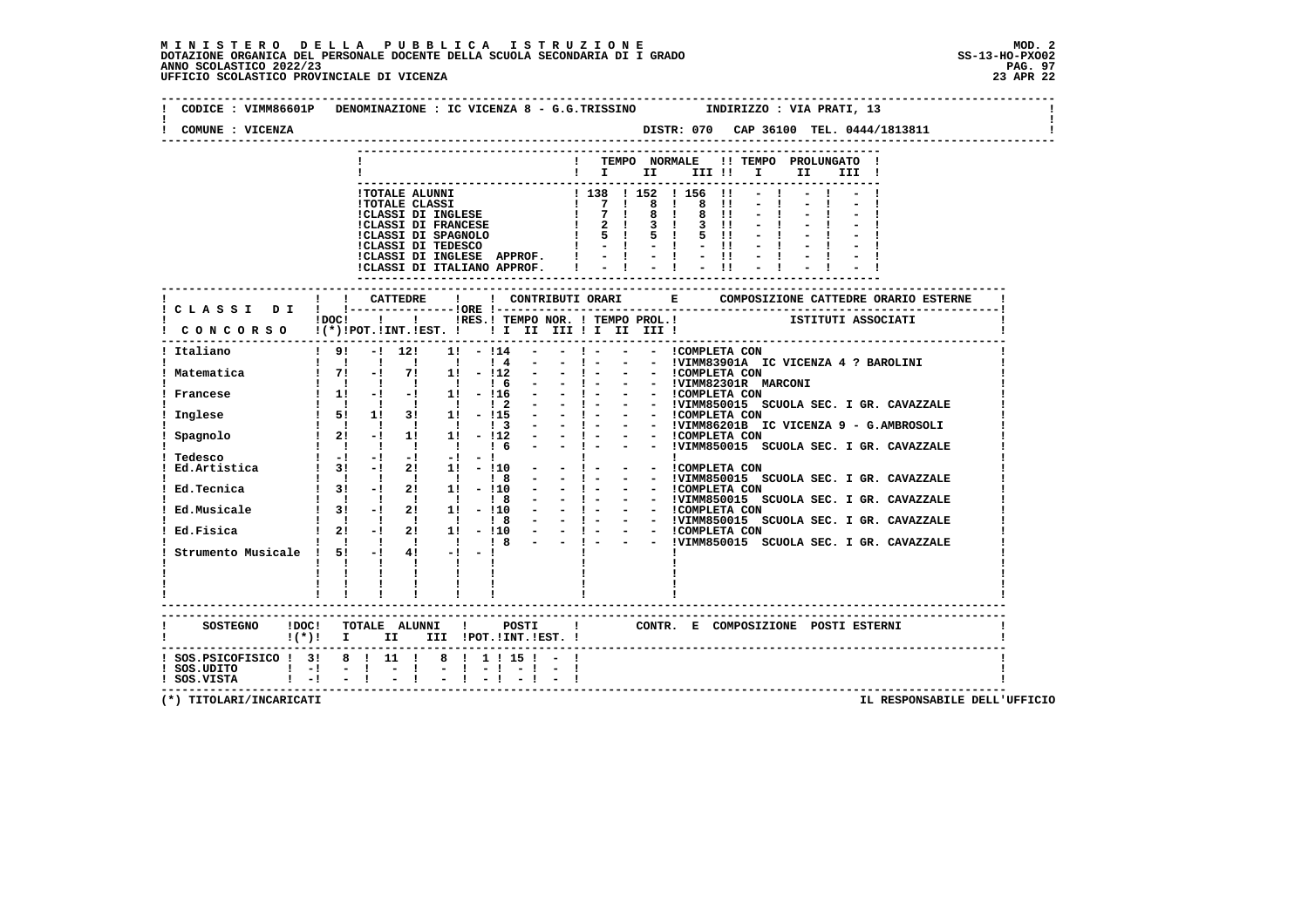$\sim$  1

 $\mathbf{I}$ 

 **-------------------------------------------------------------------------------------------------------------------------------- ! CODICE : VIMM86601P DENOMINAZIONE : IC VICENZA 8 - G.G.TRISSINO INDIRIZZO : VIA PRATI, 13 ! ! ! ! COMUNE : VICENZA DISTR: 070 CAP 36100 TEL. 0444/1813811 ! --------------------------------------------------------------------------------------------------------------------------------**

 **NUMERO DI CORSI ATTIVATI SULLA SCUOLA: 1**

|                          |                 |     | POSTI                 |     |                       |        | !CONTR. ORARI E COMPOSIZIONE POSTI ORARIO ESTERNI |
|--------------------------|-----------------|-----|-----------------------|-----|-----------------------|--------|---------------------------------------------------|
| IS TRUMENTI<br>IMUSICALI | DOC!<br>( * ) ! |     | !POT. ! INT. ! EST. ! |     | ! ORE<br>IRES. IORE ! | !UTIL! | ISTITUTI ASSOCIATI                                |
| ! ARPA                   | - 1             | - 1 | - 1                   | - 1 | - 1                   |        |                                                   |
| ! CHITARRA               | - 1             | - 1 | - 1                   | - 1 | - 1                   |        |                                                   |
| ! CLARINETTO             | - 1             | - ! | - 1                   | - 1 | - 1                   |        |                                                   |
| ! CORNO                  | - 1             | - 1 | - 1                   | - 1 | - 1                   |        |                                                   |
| ! FAGOTTO                | - 1             | - ! | - 1                   | - 1 | - 1                   |        |                                                   |
| <b>!FISARMONICA</b>      | - 1             | - 1 | - 1                   | - 1 | - 1                   |        |                                                   |
| ! FLAUTO                 | 11              | - ! | 1!                    | - ! | - 1                   |        |                                                   |
| ! OBOE                   | - 1             | - 1 | - !                   | - 1 | - 1                   |        |                                                   |
| <b>!PERCUSSIONI</b>      | - 1             | - 1 | - 1                   | - 1 | - 1                   |        |                                                   |
| <b>!PIANOFORTE</b>       | 2!              | 11  | 11                    | - ! | - 1                   |        |                                                   |
| <b>! SAXOFONO</b>        | - 1             | - 1 | - !                   | - 1 | - 1                   |        |                                                   |
| ! TROMBA                 | - 1             | - 1 | - 1                   | - 1 | - 1                   |        |                                                   |
| ! VIOLINO                | 11              | - ! | 11                    | - 1 | - 1                   |        |                                                   |
| ! VIOLONCELLO            | 11              | - 1 | 11                    | - 1 | - 1                   |        |                                                   |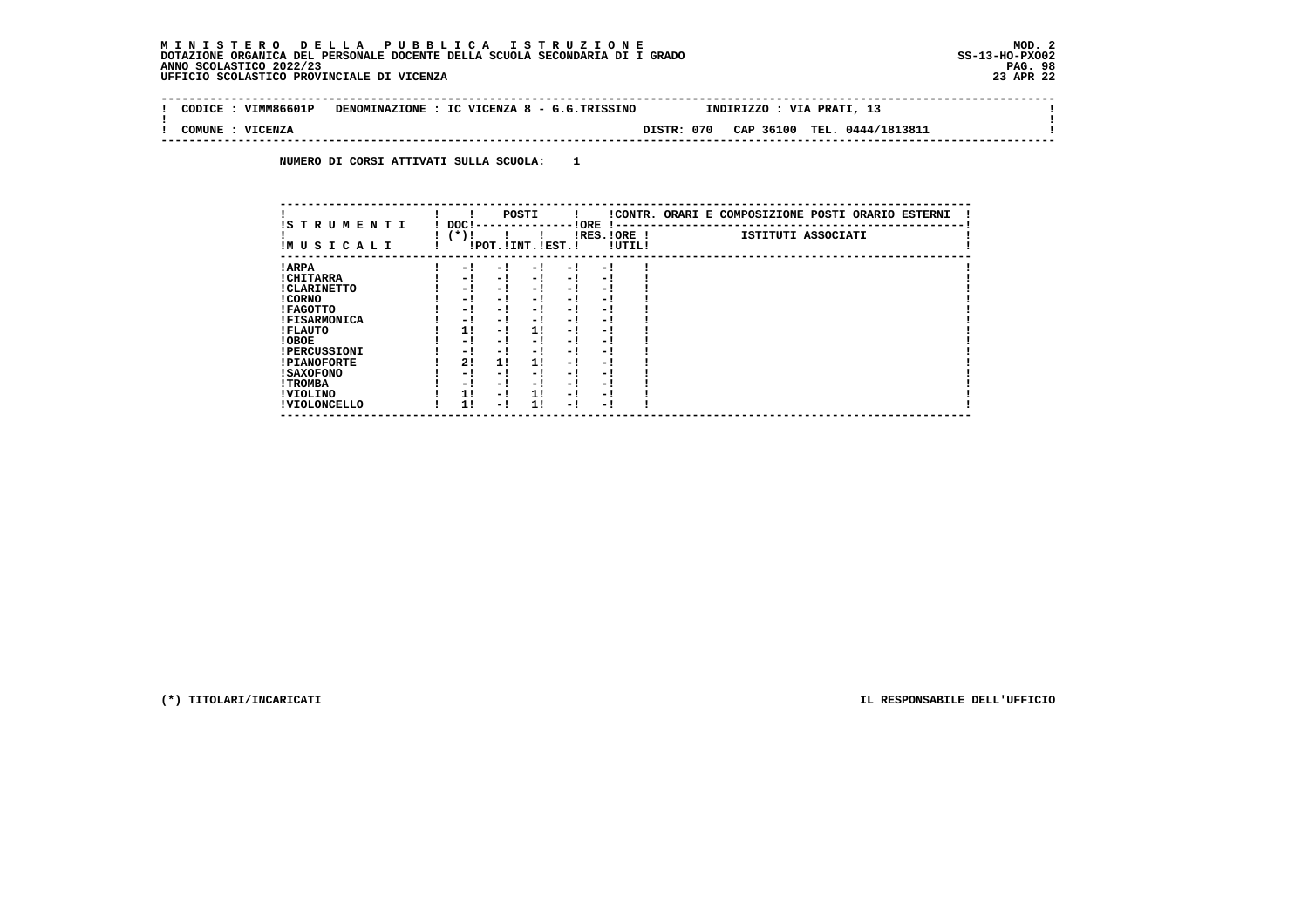|                                                                                                                                |                                                                                                                                                                                                                                                                                                                                                                                                                                                                                                                                                                                                                                                                                        | CODICE: VIMM86602Q DENOMINAZIONE: IC VI 8 - PRESIDIO SANITARIO<br>INDIRIZZO : VIA RODOLFI 37                                                                  |  |
|--------------------------------------------------------------------------------------------------------------------------------|----------------------------------------------------------------------------------------------------------------------------------------------------------------------------------------------------------------------------------------------------------------------------------------------------------------------------------------------------------------------------------------------------------------------------------------------------------------------------------------------------------------------------------------------------------------------------------------------------------------------------------------------------------------------------------------|---------------------------------------------------------------------------------------------------------------------------------------------------------------|--|
| COMUNE : VICENZA                                                                                                               |                                                                                                                                                                                                                                                                                                                                                                                                                                                                                                                                                                                                                                                                                        |                                                                                                                                                               |  |
|                                                                                                                                |                                                                                                                                                                                                                                                                                                                                                                                                                                                                                                                                                                                                                                                                                        | ! TEMPO NORMALE !! TEMPO PROLUNGATO !<br>II III !                                                                                                             |  |
|                                                                                                                                | <b>!TOTALE ALUNNI</b><br><b>!TOTALE CLASSI</b><br>!CLASSI DI INGLESE<br><b>!CLASSI DI FRANCESE</b><br>!CLASSI DI SPAGNOLO<br>!CLASSI DI TEDESCO<br>!CLASSI DI INGLESE APPROF. !<br>!CLASSI DI ITALIANO APPROF.                                                                                                                                                                                                                                                                                                                                                                                                                                                                         | $-11$<br>$\sim 1$ .<br>$-11$<br>$\mathbf{I}$<br>$-11$<br>$-11$<br>$-1$<br>$\mathbf{I}$<br>$-1$<br>$\mathbf{I}$<br>$-1$ $-11$<br>$-1 - 1 - 1$<br>$= 1 - 1 - 1$ |  |
|                                                                                                                                |                                                                                                                                                                                                                                                                                                                                                                                                                                                                                                                                                                                                                                                                                        | ------------------<br>. _ _ _ _ _ _ _ _                                                                                                                       |  |
|                                                                                                                                |                                                                                                                                                                                                                                                                                                                                                                                                                                                                                                                                                                                                                                                                                        | IDOC! ! ! IRES. ! TEMPO NOR. ! TEMPO PROL. !   ISTITUTI ASSOCIATI<br>! CONCORSO !(*)!POT.!INT.!EST. ! ! I III III II III !                                    |  |
| ! Italiano<br>! Matematica<br>! Francese<br>! Inglese<br>! Spagnolo<br>! Tedesco<br>! Ed.Tecnica<br>! Ed.Musicale<br>Ed.Fisica | $1 - 1 - 1$ 11<br>$-1 - 1$<br>$\frac{1}{2}$ -1 -1 11 -1 -1<br>$1 - 1 - 1 - 1 - 1 - 1 - 1$<br>$\frac{1}{2}$ -1 -1 11 -1 -1<br>$\begin{bmatrix} 1 & -1 & -1 & -1 & -1 & -1 \end{bmatrix}$<br>$\begin{bmatrix} 1 & -1 & -1 & -1 & -1 & -1 \end{bmatrix}$<br>$1 - 1 - 1 - 1 - 1 - 1 - 1$<br>$\frac{1}{2}$ $\frac{1}{2}$ $\frac{1}{2}$ $\frac{1}{2}$ $\frac{1}{2}$ $\frac{1}{2}$ $\frac{1}{2}$ $\frac{1}{2}$<br>$-1 - 1$<br>$1 - 1 - 1$<br>$-1 - -1$<br>$-1$ $-$<br>$\mathbf{I}$<br>$\mathbf{I}$ $\mathbf{I}$ $\mathbf{I}$<br>$\mathbf{I}$<br>$\mathbf{I}$ and $\mathbf{I}$<br>$\begin{array}{cc} 1 & 1 \\ 1 & 1 \\ 1 & 1 \\ 1 & 1 \end{array}$<br>$\frac{1}{1}$<br>----------------------- |                                                                                                                                                               |  |
|                                                                                                                                | !(*)! I II III !POT.!INT.!EST.!                                                                                                                                                                                                                                                                                                                                                                                                                                                                                                                                                                                                                                                        | SOSTEGNO !DOC! TOTALE ALUNNI ! POSTI ! CONTR. E COMPOSIZIONE POSTI ESTERNI                                                                                    |  |
| $:$ SOS. PSICOFISICO $:$ - $:$ - $:$<br>$!$ SOS.UDITO $!$ -! - !<br>$1 - 1$<br>! SOS.VISTA                                     | $-1$<br>$\frac{1}{2}$<br>$-1$<br>$-1$                                                                                                                                                                                                                                                                                                                                                                                                                                                                                                                                                                                                                                                  | $-1$<br>-1<br>--------------------------------------                                                                                                          |  |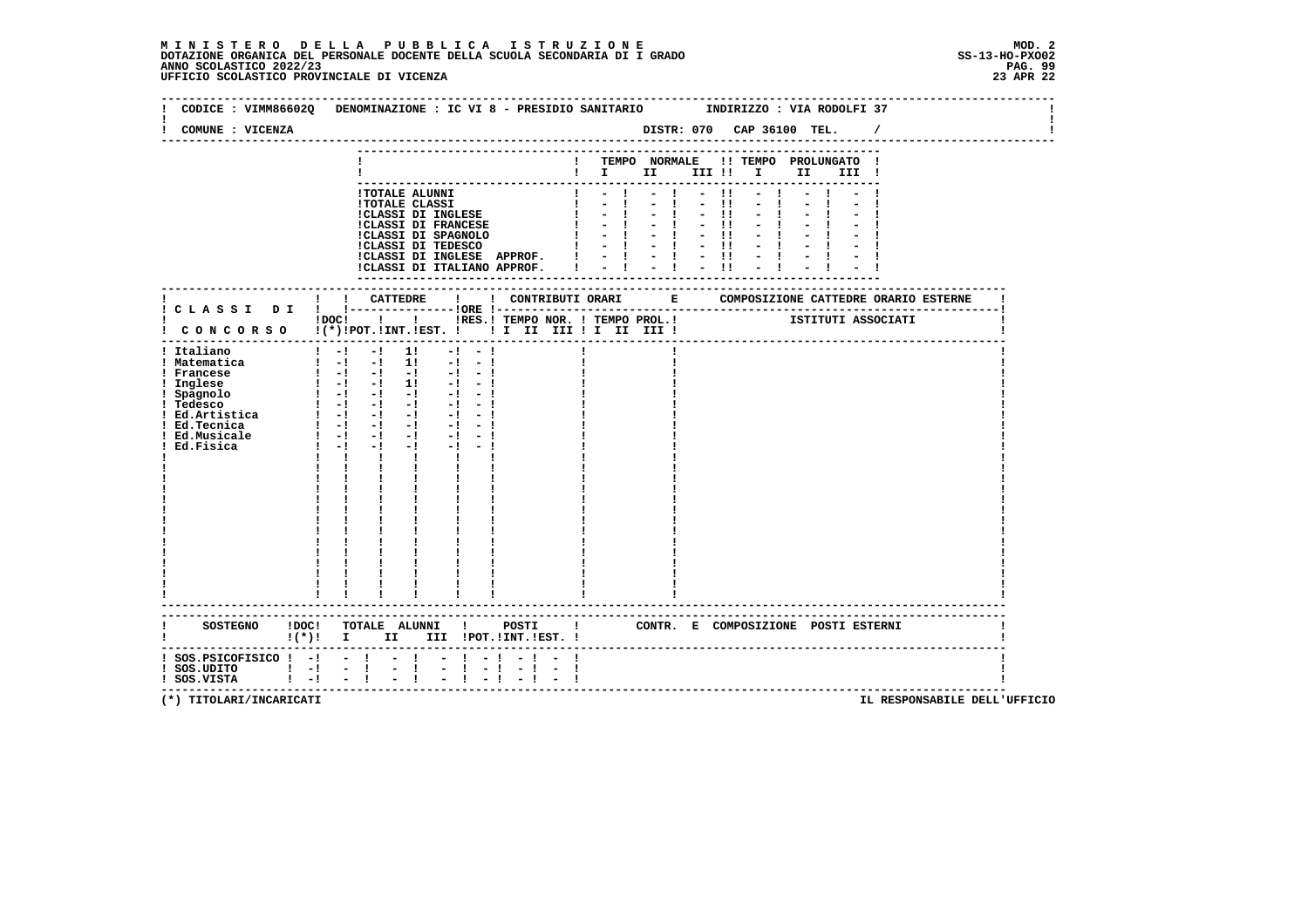| CODICE : VIMM86801A DENOMINAZIONE : IC VICENZA 7 - VIA MAINARDI      INDIRIZZO : VIA GIORGIO MAINARDI 14<br>COMUNE : VICENZA |                                                |                                                                                                           |                   |                  |  |                                                                                                                                                                                                                                                                                                                                                                                     |  |  |  |  |                                                                                                                                                                                                                                                                                                                                                                                                                             |  |
|------------------------------------------------------------------------------------------------------------------------------|------------------------------------------------|-----------------------------------------------------------------------------------------------------------|-------------------|------------------|--|-------------------------------------------------------------------------------------------------------------------------------------------------------------------------------------------------------------------------------------------------------------------------------------------------------------------------------------------------------------------------------------|--|--|--|--|-----------------------------------------------------------------------------------------------------------------------------------------------------------------------------------------------------------------------------------------------------------------------------------------------------------------------------------------------------------------------------------------------------------------------------|--|
|                                                                                                                              |                                                |                                                                                                           |                   |                  |  | ! TEMPO NORMALE !! TEMPO PROLUNGATO !                                                                                                                                                                                                                                                                                                                                               |  |  |  |  |                                                                                                                                                                                                                                                                                                                                                                                                                             |  |
|                                                                                                                              |                                                |                                                                                                           |                   |                  |  |                                                                                                                                                                                                                                                                                                                                                                                     |  |  |  |  |                                                                                                                                                                                                                                                                                                                                                                                                                             |  |
|                                                                                                                              |                                                |                                                                                                           |                   |                  |  |                                                                                                                                                                                                                                                                                                                                                                                     |  |  |  |  |                                                                                                                                                                                                                                                                                                                                                                                                                             |  |
|                                                                                                                              |                                                |                                                                                                           |                   |                  |  |                                                                                                                                                                                                                                                                                                                                                                                     |  |  |  |  |                                                                                                                                                                                                                                                                                                                                                                                                                             |  |
|                                                                                                                              |                                                |                                                                                                           |                   |                  |  |                                                                                                                                                                                                                                                                                                                                                                                     |  |  |  |  |                                                                                                                                                                                                                                                                                                                                                                                                                             |  |
|                                                                                                                              |                                                |                                                                                                           |                   |                  |  |                                                                                                                                                                                                                                                                                                                                                                                     |  |  |  |  |                                                                                                                                                                                                                                                                                                                                                                                                                             |  |
|                                                                                                                              |                                                |                                                                                                           |                   |                  |  |                                                                                                                                                                                                                                                                                                                                                                                     |  |  |  |  |                                                                                                                                                                                                                                                                                                                                                                                                                             |  |
|                                                                                                                              |                                                |                                                                                                           |                   |                  |  |                                                                                                                                                                                                                                                                                                                                                                                     |  |  |  |  |                                                                                                                                                                                                                                                                                                                                                                                                                             |  |
|                                                                                                                              |                                                |                                                                                                           |                   |                  |  | CLASSI DI INGLESE APPROF. $1 - 1 - 1 - 11 - 1$<br>ICLASSI DI INGLESE APPROF. $1 - 1 - 1 - 11 - 1$                                                                                                                                                                                                                                                                                   |  |  |  |  |                                                                                                                                                                                                                                                                                                                                                                                                                             |  |
|                                                                                                                              |                                                |                                                                                                           |                   |                  |  |                                                                                                                                                                                                                                                                                                                                                                                     |  |  |  |  |                                                                                                                                                                                                                                                                                                                                                                                                                             |  |
|                                                                                                                              |                                                |                                                                                                           |                   |                  |  |                                                                                                                                                                                                                                                                                                                                                                                     |  |  |  |  |                                                                                                                                                                                                                                                                                                                                                                                                                             |  |
|                                                                                                                              |                                                |                                                                                                           |                   |                  |  |                                                                                                                                                                                                                                                                                                                                                                                     |  |  |  |  |                                                                                                                                                                                                                                                                                                                                                                                                                             |  |
|                                                                                                                              |                                                |                                                                                                           |                   |                  |  | iDOCI ! ! IRES. I TEMPO NOR. ! TEMPO PROL. !     ISTITUTI ASSOCIATI                                                                                                                                                                                                                                                                                                                 |  |  |  |  |                                                                                                                                                                                                                                                                                                                                                                                                                             |  |
| $\mathbf i$ CONCORSO $\mathbf i(*)$ POT. INT. IEST. $\mathbf i$ II III III III III III                                       |                                                |                                                                                                           |                   |                  |  |                                                                                                                                                                                                                                                                                                                                                                                     |  |  |  |  |                                                                                                                                                                                                                                                                                                                                                                                                                             |  |
|                                                                                                                              |                                                |                                                                                                           |                   |                  |  |                                                                                                                                                                                                                                                                                                                                                                                     |  |  |  |  |                                                                                                                                                                                                                                                                                                                                                                                                                             |  |
| ! Italiano                                                                                                                   |                                                |                                                                                                           |                   |                  |  | ! 4! -! 3! 1! -!16 - -!- - - !COMPLETA CON                                                                                                                                                                                                                                                                                                                                          |  |  |  |  |                                                                                                                                                                                                                                                                                                                                                                                                                             |  |
|                                                                                                                              |                                                | 1 1 1 1 1 1 1 2                                                                                           |                   |                  |  |                                                                                                                                                                                                                                                                                                                                                                                     |  |  |  |  | $ -$ ! $ -$ !VIMM86201B IC VICENZA 9 - G.AMBROSOLI                                                                                                                                                                                                                                                                                                                                                                          |  |
| ! Matematica                                                                                                                 |                                                | $\begin{array}{ccccccccccccccccc}\n1 & 1 & 1 & 1 & 1 & 1\n\end{array}$                                    |                   |                  |  | $: 3!$ -! 2! 1! - ! 6 - - ! - - - ICOMPLETA CON                                                                                                                                                                                                                                                                                                                                     |  |  |  |  |                                                                                                                                                                                                                                                                                                                                                                                                                             |  |
|                                                                                                                              |                                                | $\begin{array}{ccccccccccccccccc}\n1 & 1 & 1 & 1 & 1 & 1\n\end{array}$                                    |                   |                  |  | $\begin{array}{ccccccccc}\n1 & 6 & - & 1 & - & - & 1 \sqrt{11} & 1 & - & - & 1 \sqrt{21} & 1 & - & - & 1 \sqrt{21} & 1 & - & - & 1 \sqrt{21} & 1 & - & - & 1 \sqrt{21} & 1 & - & - & 1 \sqrt{21} & 1 & - & - & 1 \sqrt{21} & 1 & - & - & 1 \sqrt{21} & 1 & - & - & 1 \sqrt{21} & 1 & - & - & 1 \sqrt{21} & 1 & - & - & 1 \sqrt{21} & 1 & - & - & 1 \sqrt{21} & 1 & - & - & 1 \sqrt$ |  |  |  |  |                                                                                                                                                                                                                                                                                                                                                                                                                             |  |
| ! Francese                                                                                                                   |                                                | $\begin{bmatrix} 1 & -1 & -1 & -1 & -1 \end{bmatrix}$                                                     |                   | $-1$ and $-1$    |  |                                                                                                                                                                                                                                                                                                                                                                                     |  |  |  |  |                                                                                                                                                                                                                                                                                                                                                                                                                             |  |
| Inglese                                                                                                                      |                                                | $1 \quad 11 \quad -1 \quad 11 \quad -1 \quad -13 \quad -1 \quad -1 \quad -1$                              |                   |                  |  |                                                                                                                                                                                                                                                                                                                                                                                     |  |  |  |  | - - !ALLA VIMM86101G IC VICENZA 6 - F. MUTTONI                                                                                                                                                                                                                                                                                                                                                                              |  |
| Spagnolo                                                                                                                     |                                                | $1 - 1 - 1 - 1 - 1 - 1 - 1$                                                                               |                   |                  |  |                                                                                                                                                                                                                                                                                                                                                                                     |  |  |  |  |                                                                                                                                                                                                                                                                                                                                                                                                                             |  |
| Tedesco                                                                                                                      |                                                | $! -! -! -! -! -! 2! 8 -$                                                                                 |                   |                  |  |                                                                                                                                                                                                                                                                                                                                                                                     |  |  |  |  | $\begin{array}{ccccccccc}\n1 & - & 1 & \text{1} & \text{1} & \text{1} & \text{1} & \text{1} & \text{1} & \text{1} & \text{1} & \text{1} & \text{1} & \text{1} & \text{1} & \text{1} & \text{1} & \text{1} & \text{1} & \text{1} & \text{1} & \text{1} & \text{1} & \text{1} & \text{1} & \text{1} & \text{1} & \text{1} & \text{1} & \text{1} & \text{1} & \text{1} & \text{1} & \text{1} & \text{1} & \text{1} & \text{1}$ |  |
|                                                                                                                              |                                                |                                                                                                           |                   | $\frac{1}{4}$    |  |                                                                                                                                                                                                                                                                                                                                                                                     |  |  |  |  | - ! - - - !ALLA VIMM85901G SMS G.ZANELLA - SANDRIGO                                                                                                                                                                                                                                                                                                                                                                         |  |
|                                                                                                                              |                                                |                                                                                                           |                   |                  |  |                                                                                                                                                                                                                                                                                                                                                                                     |  |  |  |  |                                                                                                                                                                                                                                                                                                                                                                                                                             |  |
|                                                                                                                              |                                                |                                                                                                           |                   |                  |  |                                                                                                                                                                                                                                                                                                                                                                                     |  |  |  |  |                                                                                                                                                                                                                                                                                                                                                                                                                             |  |
|                                                                                                                              |                                                |                                                                                                           |                   |                  |  |                                                                                                                                                                                                                                                                                                                                                                                     |  |  |  |  |                                                                                                                                                                                                                                                                                                                                                                                                                             |  |
| Ed.Musicale                                                                                                                  |                                                | $\begin{array}{cccccccc}\n1 & 1 & 1 & 1 & 1 & 1 & 4 \\ 1 & 21 & 11 & -1 & 11 & -114\n\end{array}$         |                   |                  |  |                                                                                                                                                                                                                                                                                                                                                                                     |  |  |  |  |                                                                                                                                                                                                                                                                                                                                                                                                                             |  |
|                                                                                                                              |                                                |                                                                                                           |                   |                  |  |                                                                                                                                                                                                                                                                                                                                                                                     |  |  |  |  |                                                                                                                                                                                                                                                                                                                                                                                                                             |  |
| Ed.Fisica                                                                                                                    |                                                |                                                                                                           |                   |                  |  |                                                                                                                                                                                                                                                                                                                                                                                     |  |  |  |  |                                                                                                                                                                                                                                                                                                                                                                                                                             |  |
|                                                                                                                              |                                                |                                                                                                           |                   |                  |  |                                                                                                                                                                                                                                                                                                                                                                                     |  |  |  |  |                                                                                                                                                                                                                                                                                                                                                                                                                             |  |
| Strumento Musicale ! $4!$ -! $4!$ -! -!                                                                                      |                                                |                                                                                                           |                   |                  |  |                                                                                                                                                                                                                                                                                                                                                                                     |  |  |  |  |                                                                                                                                                                                                                                                                                                                                                                                                                             |  |
|                                                                                                                              | $\mathbf{I}$ and $\mathbf{I}$ and $\mathbf{I}$ |                                                                                                           | <b>The Common</b> |                  |  |                                                                                                                                                                                                                                                                                                                                                                                     |  |  |  |  |                                                                                                                                                                                                                                                                                                                                                                                                                             |  |
|                                                                                                                              | <b>Contract Contract Contract</b>              |                                                                                                           |                   |                  |  |                                                                                                                                                                                                                                                                                                                                                                                     |  |  |  |  |                                                                                                                                                                                                                                                                                                                                                                                                                             |  |
|                                                                                                                              |                                                | $\mathbf{1}$ $\mathbf{1}$ $\mathbf{1}$                                                                    |                   |                  |  |                                                                                                                                                                                                                                                                                                                                                                                     |  |  |  |  |                                                                                                                                                                                                                                                                                                                                                                                                                             |  |
|                                                                                                                              |                                                |                                                                                                           |                   |                  |  |                                                                                                                                                                                                                                                                                                                                                                                     |  |  |  |  |                                                                                                                                                                                                                                                                                                                                                                                                                             |  |
|                                                                                                                              |                                                | $\begin{array}{cccccccccc} 1 & 1 & 1 & 1 & 1 & 1 & 1 & 1 \\ 1 & 1 & 1 & 1 & 1 & 1 & 1 & 1 \\ \end{array}$ |                   |                  |  |                                                                                                                                                                                                                                                                                                                                                                                     |  |  |  |  |                                                                                                                                                                                                                                                                                                                                                                                                                             |  |
|                                                                                                                              |                                                |                                                                                                           |                   |                  |  |                                                                                                                                                                                                                                                                                                                                                                                     |  |  |  |  |                                                                                                                                                                                                                                                                                                                                                                                                                             |  |
|                                                                                                                              |                                                |                                                                                                           |                   |                  |  | ! CONTR. E COMPOSIZIONE POSTI ESTERNI                                                                                                                                                                                                                                                                                                                                               |  |  |  |  |                                                                                                                                                                                                                                                                                                                                                                                                                             |  |
|                                                                                                                              |                                                | !(*)! I II III !POT.!INT.!EST.!                                                                           |                   |                  |  |                                                                                                                                                                                                                                                                                                                                                                                     |  |  |  |  |                                                                                                                                                                                                                                                                                                                                                                                                                             |  |
| $!$ SOS.PSICOFISICO $!$ -! 3 ! - !                                                                                           |                                                |                                                                                                           |                   | $1 \t-1 \t1 \t-$ |  |                                                                                                                                                                                                                                                                                                                                                                                     |  |  |  |  |                                                                                                                                                                                                                                                                                                                                                                                                                             |  |
| $!$ SOS.UDITO $!$ $-!$                                                                                                       | $-1$                                           | $\sim 100$<br>$\mathbf{I}$                                                                                |                   |                  |  |                                                                                                                                                                                                                                                                                                                                                                                     |  |  |  |  |                                                                                                                                                                                                                                                                                                                                                                                                                             |  |
| $!$ SOS.VISTA $!$ -! -!                                                                                                      |                                                |                                                                                                           |                   |                  |  |                                                                                                                                                                                                                                                                                                                                                                                     |  |  |  |  |                                                                                                                                                                                                                                                                                                                                                                                                                             |  |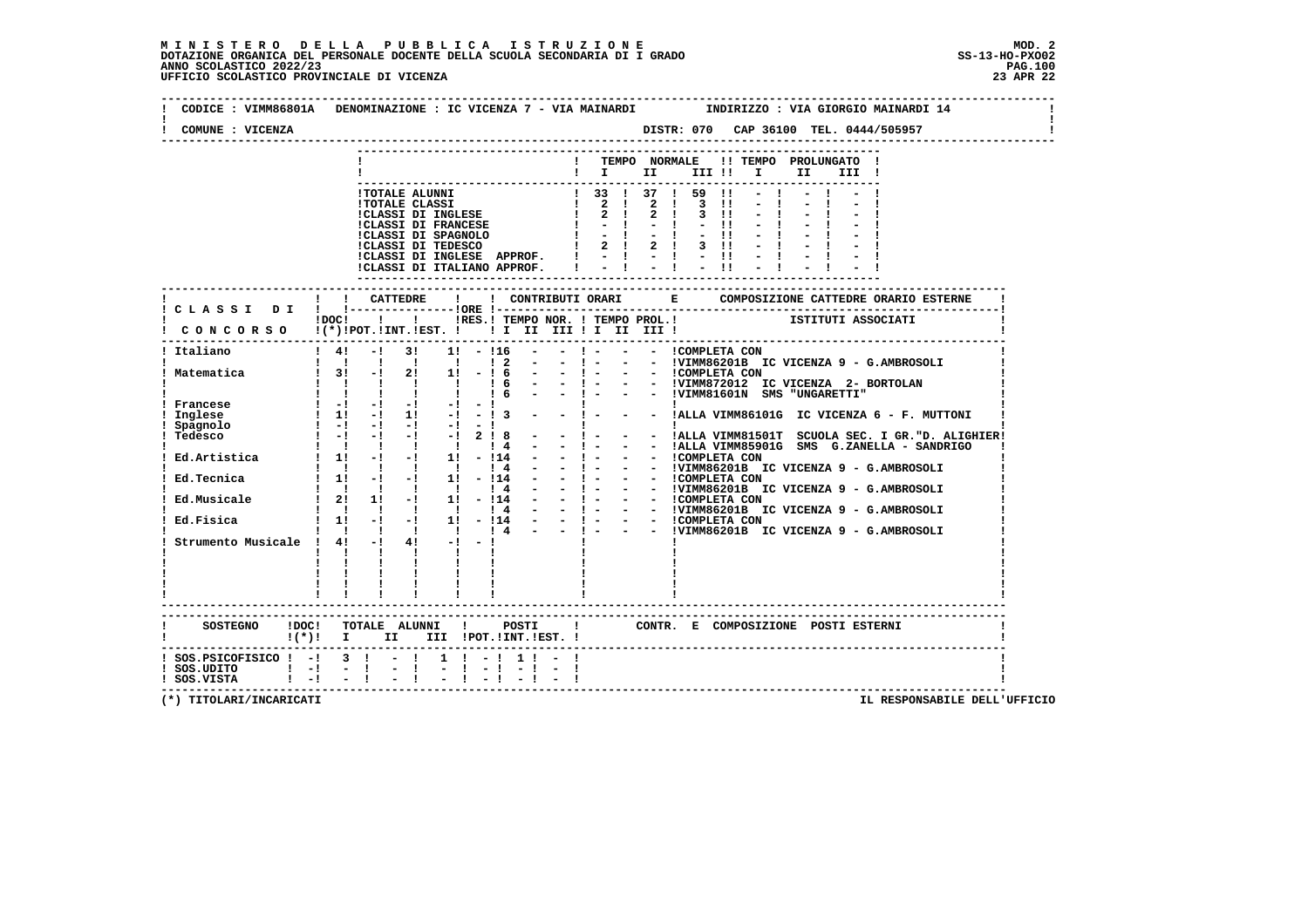$\mathbf{I}$ 

 $\mathbf{I}$ 

 **--------------------------------------------------------------------------------------------------------------------------------Contract ! CODICE : VIMM86801A DENOMINAZIONE : IC VICENZA 7 - VIA MAINARDI INDIRIZZO : VIA GIORGIO MAINARDI 14 ! ! ! ! COMUNE : VICENZA DISTR: 070 CAP 36100 TEL. 0444/505957 ! --------------------------------------------------------------------------------------------------------------------------------**

 **NUMERO DI CORSI ATTIVATI SULLA SCUOLA: 1**

| IS T R U M E N T I  | DOC! |     | POSTI                 |      | ! ORE                    |        | !CONTR. ORARI E COMPOSIZIONE POSTI ORARIO ESTERNI |
|---------------------|------|-----|-----------------------|------|--------------------------|--------|---------------------------------------------------|
| IMUSICALI           | (*)! |     | !POT. ! INT. ! EST. ! |      | -1 - -<br>$IRES.IORE$ !  | !UTIL! | ISTITUTI ASSOCIATI                                |
| ! ARPA              | - 1  | - 1 | - 1                   | - 1  | - !                      |        |                                                   |
| ! CHITARRA          | 11   | - ! | 11                    | - !  | - 1                      |        |                                                   |
| ! CLARINETTO        | - 1  | - ! | - 1                   | - 1  | - 1                      |        |                                                   |
| ! CORNO             | - 1  | - ! | - 1                   | - 1  | - 1                      |        |                                                   |
| ! FAGOTTO           | - 1  | - ! | - 1                   | - 1  | - 1                      |        |                                                   |
| <b>!FISARMONICA</b> | - 1  | - ! | - !                   | - 1  | - 1                      |        |                                                   |
| ! FLAUTO            | 1!   | - ! | 11                    | - !  | - 1                      |        |                                                   |
| ! OBOE              | - 1  | - ! | - 1                   | $-1$ | - 1                      |        |                                                   |
| <b>!PERCUSSIONI</b> | 1!   | - 1 | 11                    | - 1  | - 1                      |        |                                                   |
| <b>!PIANOFORTE</b>  | 1!   | - 1 | 1!                    | - 1  | - 1                      |        |                                                   |
| ! SAXOFONO          | - 1  | - ! | - !                   | - 1  | $\overline{\phantom{0}}$ |        |                                                   |
| ! TROMBA            | - 1  | - ! | - 1                   | - 1  | - 1                      |        |                                                   |
| ! VIOLINO           | - 1  | - 1 | - !                   | $-1$ | - 1                      |        |                                                   |
| ! VIOLONCELLO       | - 1  | - 1 | - 1                   | - '  | - 1                      |        |                                                   |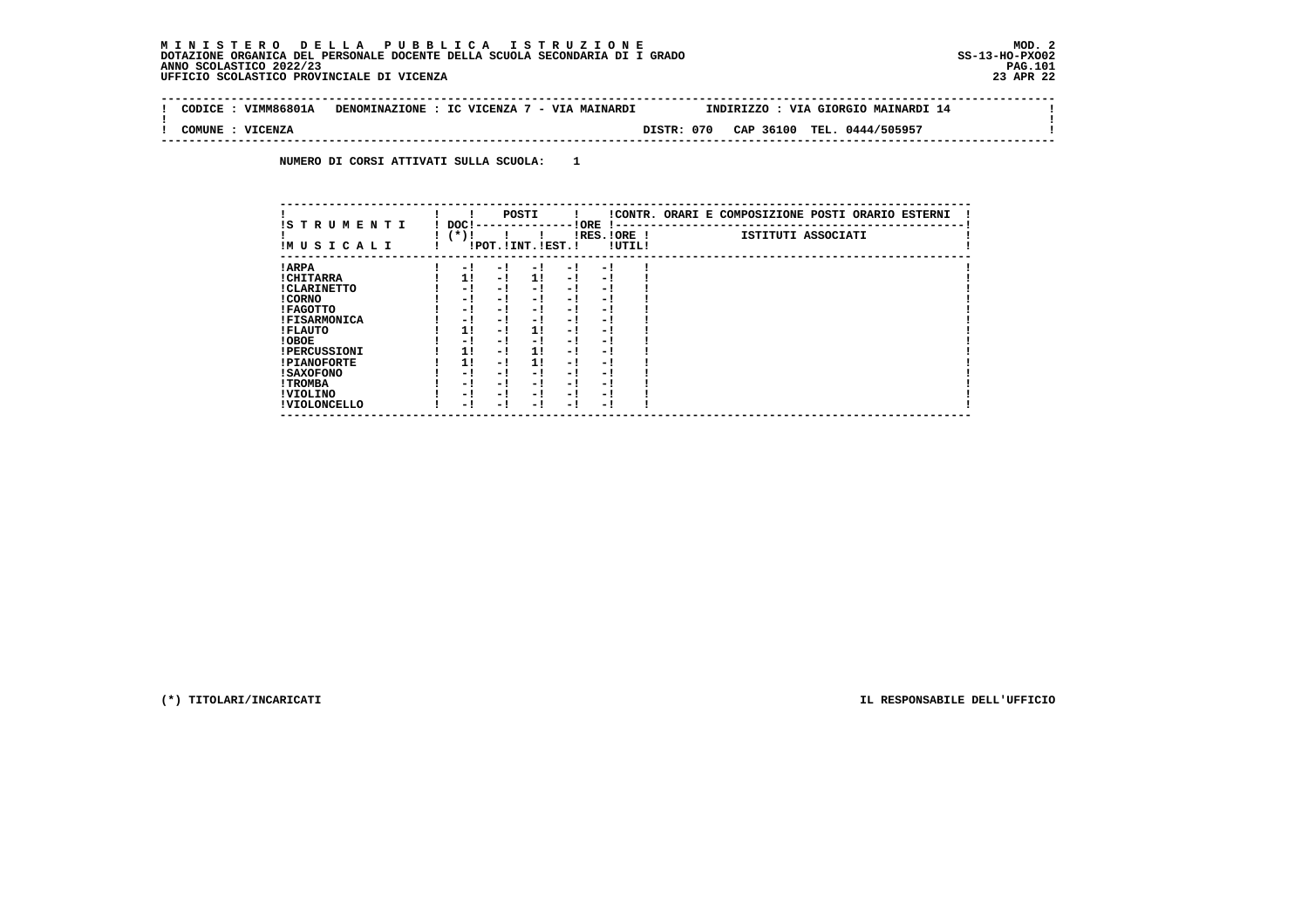| COMUNE : VICENZA                                           | CODICE: VIMM869016 DENOMINAZIONE: IC VICENZA 10 - O. CALDERARI MODIRIZZO: VIA LEGIONE ANTONINI 186                                                                                                                                                                                                                                                                                                                                                                          |
|------------------------------------------------------------|-----------------------------------------------------------------------------------------------------------------------------------------------------------------------------------------------------------------------------------------------------------------------------------------------------------------------------------------------------------------------------------------------------------------------------------------------------------------------------|
|                                                            | ! TEMPO NORMALE !! TEMPO PROLUNGATO !<br>$\blacksquare$                                                                                                                                                                                                                                                                                                                                                                                                                     |
|                                                            | 1 TOTALE ALUNNI<br>1 TOTALE CLASSI<br>1 TOTALE CLASSI<br>1 TOTALE CLASSI<br>1 TOTALE CLASSI<br>1 TOTALE CLASSI<br>1 4 1 4 1 4 1 1 - 1 - 1 - 1<br>1 CLASSI DI FRANCESE<br>1 4 1 4 1 4 1 1 - 1 - 1 - 1<br>1 - 1 - 1 - 1 - 1 - 1 - 1 - 1<br>1 - 1 - 1<br>!CLASSI DI INGLESE APPROF. !<br>$\frac{1}{2}$ $\frac{1}{2}$ $\frac{1}{2}$ $\frac{1}{2}$ $\frac{1}{2}$ $\frac{1}{2}$ $\frac{1}{2}$ $\frac{1}{2}$ $\frac{1}{2}$<br>!CLASSI DI ITALIANO APPROF.                          |
|                                                            | DOCI ! I IRES. I TEMPO NOR. I TEMPO PROL. ! [STITUTI ASSOCIATI                                                                                                                                                                                                                                                                                                                                                                                                              |
|                                                            | ! CONCORSO !(*)!POT.!INT.!EST. !!! II III II III III !!                                                                                                                                                                                                                                                                                                                                                                                                                     |
| ! Italiano                                                 | $1 \quad 51 \quad -1 \quad 61 \quad 11 \quad -112 \quad - \quad - \quad 1 \quad - \quad - \quad 1$ COMPLETA CON<br>- - ! - - - !VIMM83901A IC VICENZA 4 ? BAROLINI<br>1 1 1 1 1 1 1 6                                                                                                                                                                                                                                                                                       |
| ! Matematica<br>! Francese                                 | $1 \quad 3! \quad -! \quad 4! \quad -! \quad -!$<br>! 3! -! 4! -! -! .<br>! 1! -! 1! -! -! 4 - - ! - - - !ALLA VIMM87001A IC VICENZA 5 - A. GIURIOLO<br>$\frac{1}{1}$ $\frac{1}{1}$ $\frac{1}{1}$ $\frac{1}{2}$ $\frac{1}{2}$ $\frac{1}{2}$ $\frac{1}{2}$ $\frac{1}{2}$ $\frac{1}{2}$ $\frac{1}{2}$ $\frac{1}{2}$ $\frac{1}{2}$ $\frac{1}{2}$ $\frac{1}{2}$ $\frac{1}{2}$ $\frac{1}{2}$ $\frac{1}{2}$ $\frac{1}{2}$ $\frac{1}{2}$ $\frac{1}{2}$ $\frac{1}{2}$ $\frac{1}{2}$ |
| ! Inglese<br>! Spagnolo<br>Tedesco                         | $1 \quad 2! \quad -1 \quad 2! \quad -1 \quad -1$<br>$\begin{bmatrix} 1 & -1 & -1 & -1 & -1 & -1 & -1 \end{bmatrix}$<br>$1 - 1 - 1 - 1 - 1 - 1$                                                                                                                                                                                                                                                                                                                              |
|                                                            | ! Ed. Artistica   11 -1 11 -1 -14<br>- - !ALLA VIMM81601N SMS "UNGARETTI"<br>$  1 -$<br>$ -$ ! $ -$ !ALLA VIMM86101G IC VICENZA $6$ - F. MUTTONI<br>$1 \quad 1 \quad 1 \quad 1 \quad 1$<br>$1\,2$                                                                                                                                                                                                                                                                           |
|                                                            | - - !ALLA VIMM86101G IC VICENZA 6 - F. MUTTONI<br>1 1 1 1 1 1 1 2 -                                                                                                                                                                                                                                                                                                                                                                                                         |
| Strumento Musicale ! 5! -!                                 | $4! -1 -1$<br>$\mathbf{I}$ $\mathbf{I}$ $\mathbf{I}$<br><b>The Common</b><br>$1 \quad 1$<br>$\mathbf{I}$<br>$\begin{array}{cccccccccc} 1 & & 1 & & 1 & & 1 & & 1 \\ 1 & & 1 & & 1 & & 1 & & 1 \\ \end{array}$                                                                                                                                                                                                                                                               |
|                                                            | $\begin{array}{cccccccccc} 1 & 1 & 1 & 1 & 1 & 1 \\ 1 & 1 & 1 & 1 & 1 & 1 \\ \end{array}$                                                                                                                                                                                                                                                                                                                                                                                   |
|                                                            | ------------------------<br>! CONTR. E COMPOSIZIONE POSTI ESTERNI<br>!(*)! I II III !POT.!INT.!EST.!                                                                                                                                                                                                                                                                                                                                                                        |
| ! SOS.PSICOFISICO ! 3! 3 ! 12 !<br>$!$ SOS.VISTA $!$ -! -! | 9 1 3 1 7 1 -<br>$-1 - 1$                                                                                                                                                                                                                                                                                                                                                                                                                                                   |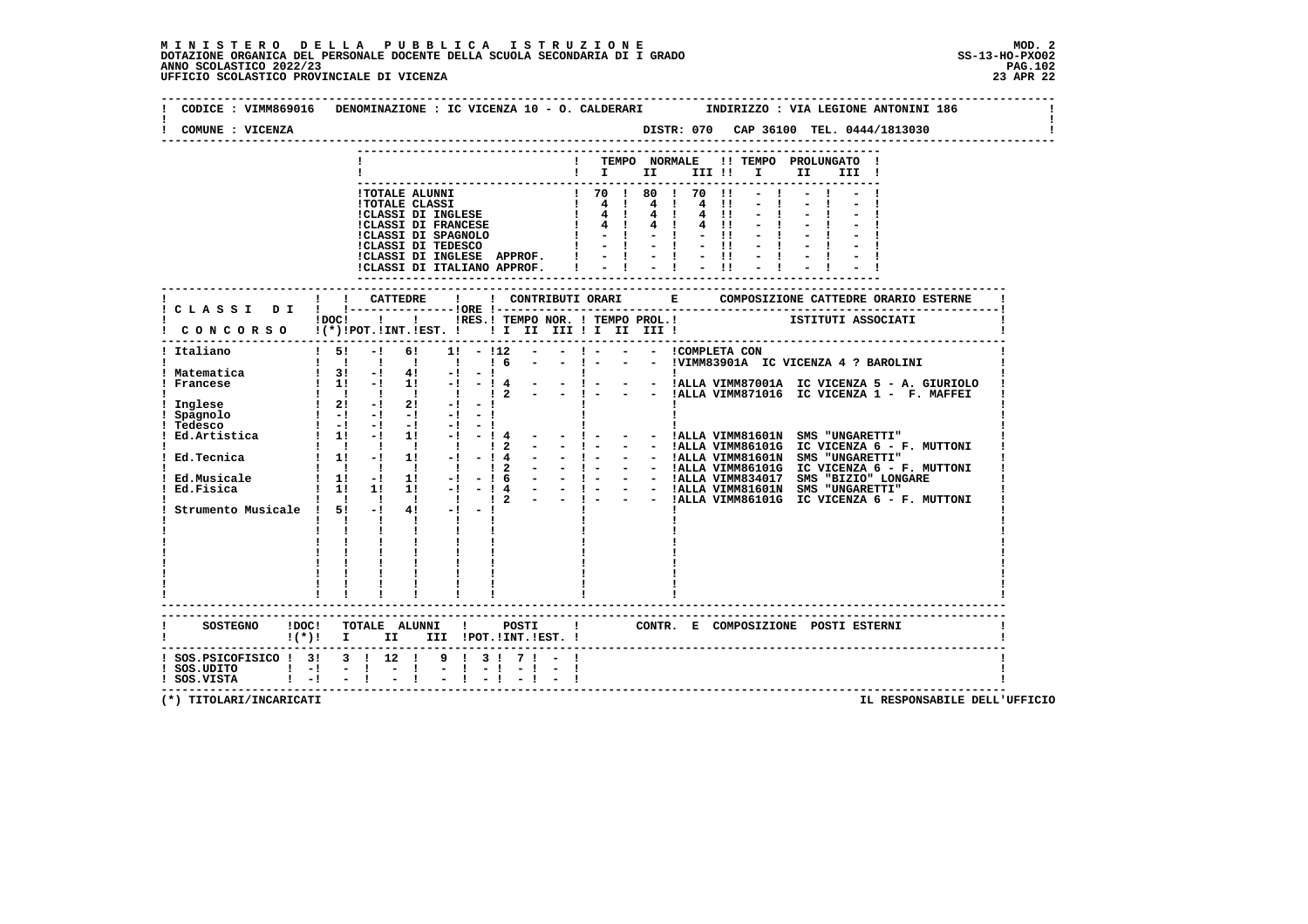$\mathbf{I}$ 

 $\mathbf{I}$ 

 **--------------------------------------------------------------------------------------------------------------------------------Contract District ! CODICE : VIMM869016 DENOMINAZIONE : IC VICENZA 10 - O. CALDERARI INDIRIZZO : VIA LEGIONE ANTONINI 186 ! ! ! ! COMUNE : VICENZA DISTR: 070 CAP 36100 TEL. 0444/1813030 ! --------------------------------------------------------------------------------------------------------------------------------**

 **NUMERO DI CORSI ATTIVATI SULLA SCUOLA: 1**

| IS T R U M E N T I  | DOC! |     | POSTI                 |      | ! ORE<br>.    |        | !CONTR. ORARI E COMPOSIZIONE POSTI ORARIO ESTERNI |
|---------------------|------|-----|-----------------------|------|---------------|--------|---------------------------------------------------|
| IMUSICALI           | (*)! |     | !POT. ! INT. ! EST. ! |      | $IRES.IORE$ ! | !UTIL! | ISTITUTI ASSOCIATI                                |
| ! ARPA              | - 1  | - 1 | - 1                   | - 1  | - 1           |        |                                                   |
| ! CHITARRA          | 11   | - ! | 11                    | - !  | - 1           |        |                                                   |
| ! CLARINETTO        | - 1  | - 1 | - 1                   | - 1  | - 1           |        |                                                   |
| ! CORNO             | - 1  | - 1 | - !                   | - 1  | - 1           |        |                                                   |
| ! FAGOTTO           | - 1  | - 1 | - 1                   | - 1  | - 1           |        |                                                   |
| <b>!FISARMONICA</b> | - 1  | - 1 | - 1                   | - 1  | - 1           |        |                                                   |
| ! FLAUTO            | 1!   | - ! | 1!                    | - 1  | - 1           |        |                                                   |
| ! OBOE              | - 1  | - 1 | - !                   | $-1$ | - 1           |        |                                                   |
| <b>!PERCUSSIONI</b> | - 1  | - 1 | - 1                   | - 1  | - 1           |        |                                                   |
| <b>!PIANOFORTE</b>  | 2!   | 11  | 11                    | - 1  | - 1           |        |                                                   |
| <b>! SAXOFONO</b>   | - 1  | - 1 | - !                   | - 1  | - 1           |        |                                                   |
| ! TROMBA            | - 1  | - 1 | - 1                   | - 1  | - 1           |        |                                                   |
| ! VIOLINO           | 1!   | - 1 | 11                    | $-1$ | - 1           |        |                                                   |
| ! VIOLONCELLO       | - 1  | - ! | - 1                   | - 1  | - 1           |        |                                                   |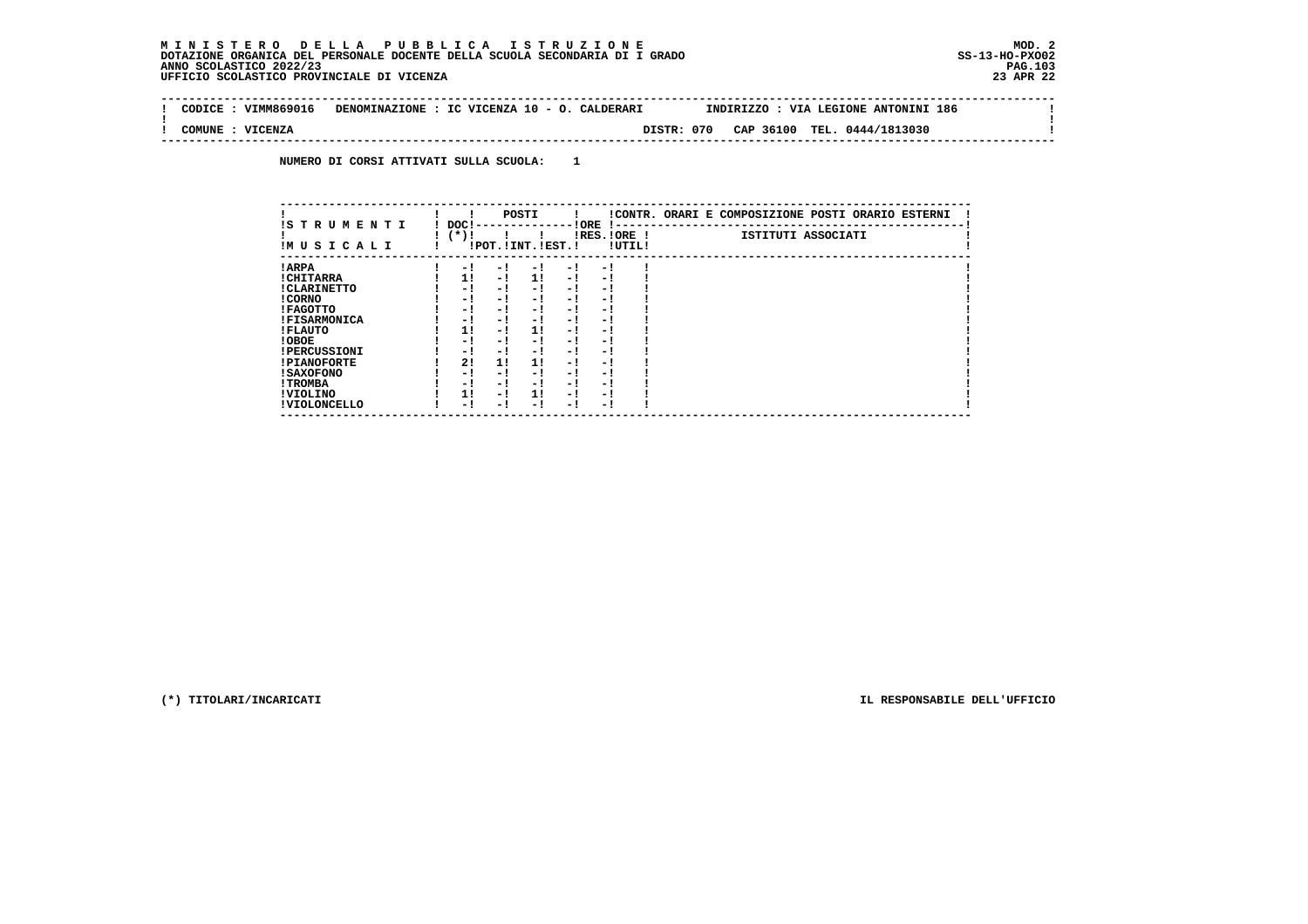| COMUNE : VICENZA                                                                          |                                                                |                                                                                                                                                                                                                                                                           |            |           |                                                                         | ------------------------------           |  |                   |                                                           |                                                                                                          |                                                   | DISTR: 070 CAP 36100 TEL. 0444/322797                   |                                                              |
|-------------------------------------------------------------------------------------------|----------------------------------------------------------------|---------------------------------------------------------------------------------------------------------------------------------------------------------------------------------------------------------------------------------------------------------------------------|------------|-----------|-------------------------------------------------------------------------|------------------------------------------|--|-------------------|-----------------------------------------------------------|----------------------------------------------------------------------------------------------------------|---------------------------------------------------|---------------------------------------------------------|--------------------------------------------------------------|
|                                                                                           |                                                                |                                                                                                                                                                                                                                                                           |            |           |                                                                         |                                          |  |                   |                                                           | $\blacksquare$ $\blacksquare$ $\blacksquare$ $\blacksquare$ $\blacksquare$ $\blacksquare$ $\blacksquare$ | ! TEMPO NORMALE !! TEMPO PROLUNGATO !<br>II III ! |                                                         |                                                              |
|                                                                                           |                                                                | THE SPECIES SET OF THE SPECIES SET OF THE SET OF A SET OF A SET OF A SET OF A SET OF A SET OF A SET OF A SET OF A SET OF A SET OF A SET OF A SET OF A SET OF A SET OF A SET OF A SET OF A SET OF A SET OF A SET OF A SET OF A                                             |            |           |                                                                         | ! 120 ! 113 ! 108 !!<br>$1 - 1 - 1 - 11$ |  | 5<br>$\mathbf{I}$ | $\blacksquare$<br>$\blacksquare$<br>$5 \quad 11$<br>$-11$ | こまにまに出てま、                                                                                                |                                                   |                                                         |                                                              |
|                                                                                           |                                                                |                                                                                                                                                                                                                                                                           |            |           |                                                                         |                                          |  |                   |                                                           |                                                                                                          |                                                   |                                                         |                                                              |
|                                                                                           | $1DOCI$ $1$                                                    |                                                                                                                                                                                                                                                                           |            |           |                                                                         |                                          |  |                   |                                                           |                                                                                                          |                                                   | : IRES. I TEMPO NOR. ! TEMPO PROL. ! [STITUTI ASSOCIATI |                                                              |
| CONCORSO !(*)!POT.!INT.!EST. !! I III III II III !!                                       |                                                                |                                                                                                                                                                                                                                                                           |            |           |                                                                         |                                          |  |                   |                                                           |                                                                                                          |                                                   |                                                         |                                                              |
| $\frac{1}{2}$<br>! Italiano                                                               |                                                                | $-1$ 8!                                                                                                                                                                                                                                                                   | $1! - 116$ | $1\quad2$ | $\sim 100$<br>$\sim 100$                                                | $-1$ $-1$                                |  | - - ICOMPLETA CON |                                                           |                                                                                                          |                                                   |                                                         |                                                              |
| ! Matematica<br>Francese                                                                  |                                                                | $\begin{array}{ccccccccc}\n1 & 51 & -1 & 51 & -1 & -1 & 6 \\ 1 & 21 & -1 & 11 & 11 & -114\n\end{array}$                                                                                                                                                                   |            |           |                                                                         |                                          |  |                   |                                                           |                                                                                                          |                                                   |                                                         | - - ! - - - !ALLA VIMM81501T SCUOLA SEC. I GR. "D. ALIGHIER! |
| ! Inglese                                                                                 |                                                                | $1 \t1 \t1 \t1 \t1 \t1 \t1 \t1 \t1$<br>1 4! 1! 2! 1! - !12<br>1 1 1 1 1 1 1 6                                                                                                                                                                                             |            |           | $\begin{array}{cccccccccccccc} - & & - & & - & & 1 & - & & \end{array}$ |                                          |  |                   |                                                           |                                                                                                          |                                                   | - - !VIMM872012 IC VICENZA 2- BORTOLAN                  |                                                              |
| Spagnolo<br>Tedesco<br>Ed.Artistica                                                       |                                                                | $\mathbf{1}$ and $\mathbf{1}$ and $\mathbf{1}$ and $\mathbf{1}$ and $\mathbf{1}$ and $\mathbf{1}$ and $\mathbf{1}$<br>$\begin{bmatrix} 1 & -1 & -1 & -1 & -1 & -1 \end{bmatrix}$<br>$\frac{1}{2}$ 1: $\frac{1}{2}$ 1: $\frac{1}{2}$ - 1: $\frac{1}{2}$ - 1: $\frac{1}{2}$ |            |           |                                                                         |                                          |  |                   |                                                           |                                                                                                          |                                                   |                                                         | - - !ALLA VIMM81501T SCUOLA SEC. I GR."D. ALIGHIER!          |
| Ed.Tecnica                                                                                |                                                                | 1 1 1 1 1 1 1 6                                                                                                                                                                                                                                                           |            |           | $  1 -$                                                                 |                                          |  |                   |                                                           |                                                                                                          |                                                   | - - !ALLA VIMM834017 SMS "BIZIO" LONGARE                |                                                              |
| Ed.Musicale<br>Ed.Fisica                                                                  |                                                                |                                                                                                                                                                                                                                                                           |            |           |                                                                         |                                          |  |                   |                                                           |                                                                                                          |                                                   |                                                         |                                                              |
| Strumento Musicale ! 4! -!                                                                | $\mathbf{I}$ and $\mathbf{I}$ and $\mathbf{I}$<br>$\mathbf{L}$ | $\mathbf{I}$ and $\mathbf{I}$<br>$\mathbf{I}$ and $\mathbf{I}$                                                                                                                                                                                                            | $4! -1 -1$ |           |                                                                         |                                          |  |                   |                                                           |                                                                                                          |                                                   |                                                         |                                                              |
|                                                                                           |                                                                | ------------------------                                                                                                                                                                                                                                                  |            |           |                                                                         |                                          |  |                   |                                                           |                                                                                                          |                                                   |                                                         |                                                              |
| $!(*)!$ I II III !POT.!INT.!EST. !                                                        |                                                                |                                                                                                                                                                                                                                                                           |            |           |                                                                         |                                          |  |                   |                                                           |                                                                                                          |                                                   |                                                         |                                                              |
| ! SOS.PSICOFISICO ! 2! 5 !<br>$!$ SOS.UDITO $!$ $-!$ $-$ !<br>$!$ SOS.VISTA $!$ $-!$ $ !$ |                                                                | $1 \t1 \t4 \t1 - 1 \t21 - 1$<br>$-1$                                                                                                                                                                                                                                      | $-1 - 1$   |           | $-1 - -1$                                                               |                                          |  |                   |                                                           |                                                                                                          |                                                   |                                                         |                                                              |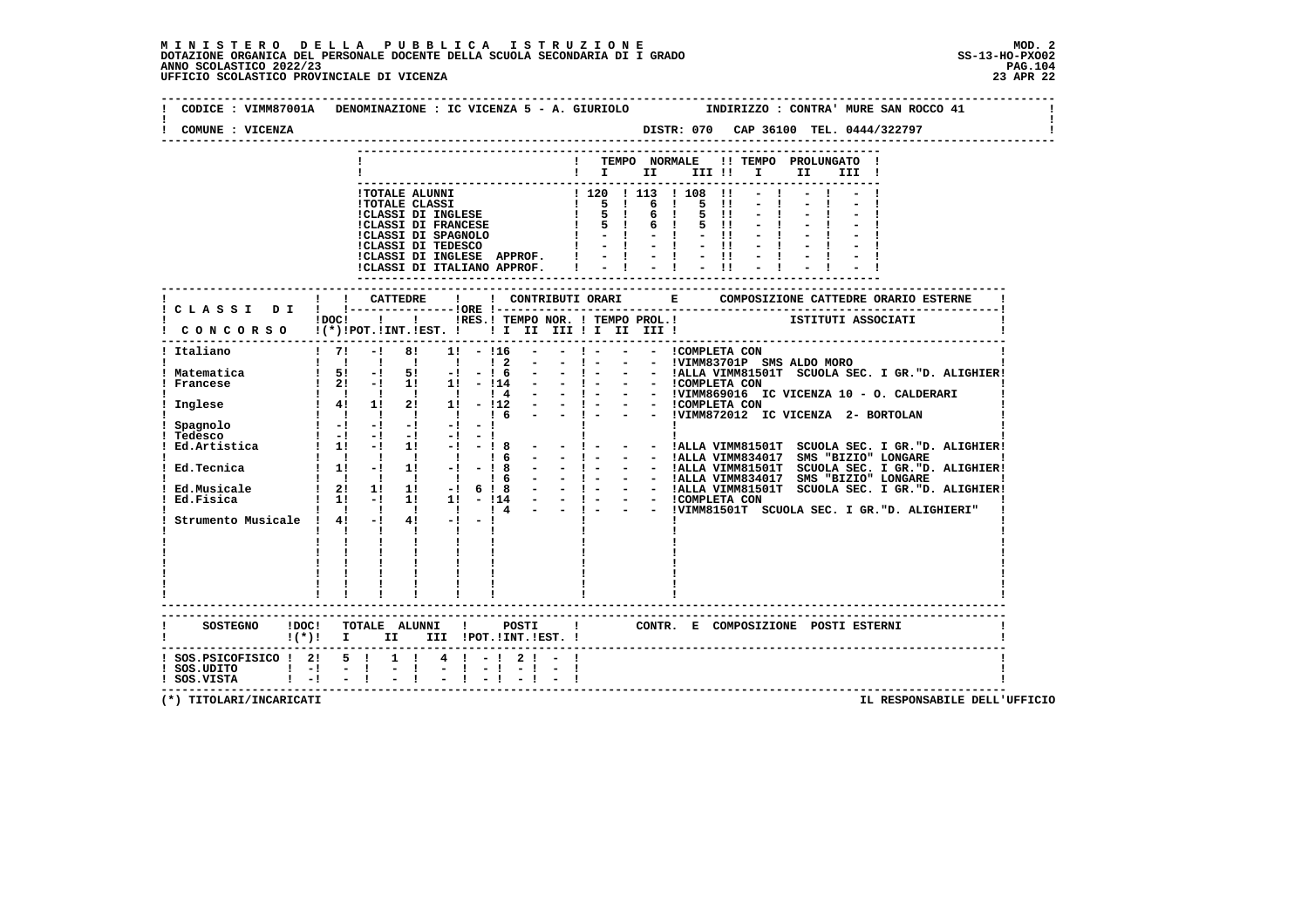$\mathbf{I}$ 

 **--------------------------------------------------------------------------------------------------------------------------------Contract District ! CODICE : VIMM87001A DENOMINAZIONE : IC VICENZA 5 - A. GIURIOLO INDIRIZZO : CONTRA' MURE SAN ROCCO 41 ! ! ! ! COMUNE : VICENZA DISTR: 070 CAP 36100 TEL. 0444/322797 ! --------------------------------------------------------------------------------------------------------------------------------**

 **NUMERO DI CORSI ATTIVATI SULLA SCUOLA: 1**

| IS TRUMENTI         | DOC!   |     | POSTI                 |      | ! ORE<br>$1 - -$         |        | !CONTR. ORARI E COMPOSIZIONE POSTI ORARIO ESTERNI |
|---------------------|--------|-----|-----------------------|------|--------------------------|--------|---------------------------------------------------|
| IMUSICALI           | $(*)!$ |     | !POT. ! INT. ! EST. ! |      | IRES.IORE !              | !UTIL! | ISTITUTI ASSOCIATI                                |
| ! ARPA              | - 1    | - ! | - 1                   | - 1  | - 1                      |        |                                                   |
| ! CHITARRA          | - 1    | - ! | $-1$                  | $-1$ | - 1                      |        |                                                   |
| ! CLARINETTO        | 1!     | - 1 | 11                    | - !  | - 1                      |        |                                                   |
| ! CORNO             | - 1    | - ! | - 1                   | $-1$ | - 1                      |        |                                                   |
| ! FAGOTTO           | - 1    | - ! | - 1                   | - 1  | - 1                      |        |                                                   |
| <b>!FISARMONICA</b> | - 1    | - ! | - 1                   | - 1  | - 1                      |        |                                                   |
| ! FLAUTO            | - 1    | - ! | - 1                   | - 1  | - 1                      |        |                                                   |
| ! OBOE              | - 1    | - ! | - 1                   | - 1  | - 1                      |        |                                                   |
| <b>!PERCUSSIONI</b> | - 1    | - ! | - !                   | - 1  | - 1                      |        |                                                   |
| <b>!PIANOFORTE</b>  | 1!     | - ! | 1!                    | - 1  | - 1                      |        |                                                   |
| ! SAXOFONO          | - 1    | - 1 | - !                   | - 1  | $\overline{\phantom{0}}$ |        |                                                   |
| ! TROMBA            | - 1    | - 1 | - !                   | - 1  | - 1                      |        |                                                   |
| ! VIOLINO           | 1!     | - ! | 11                    | $-1$ | - 1                      |        |                                                   |
| ! VIOLONCELLO       | 1!     | - 1 | 11                    | - 1  | - 1                      |        |                                                   |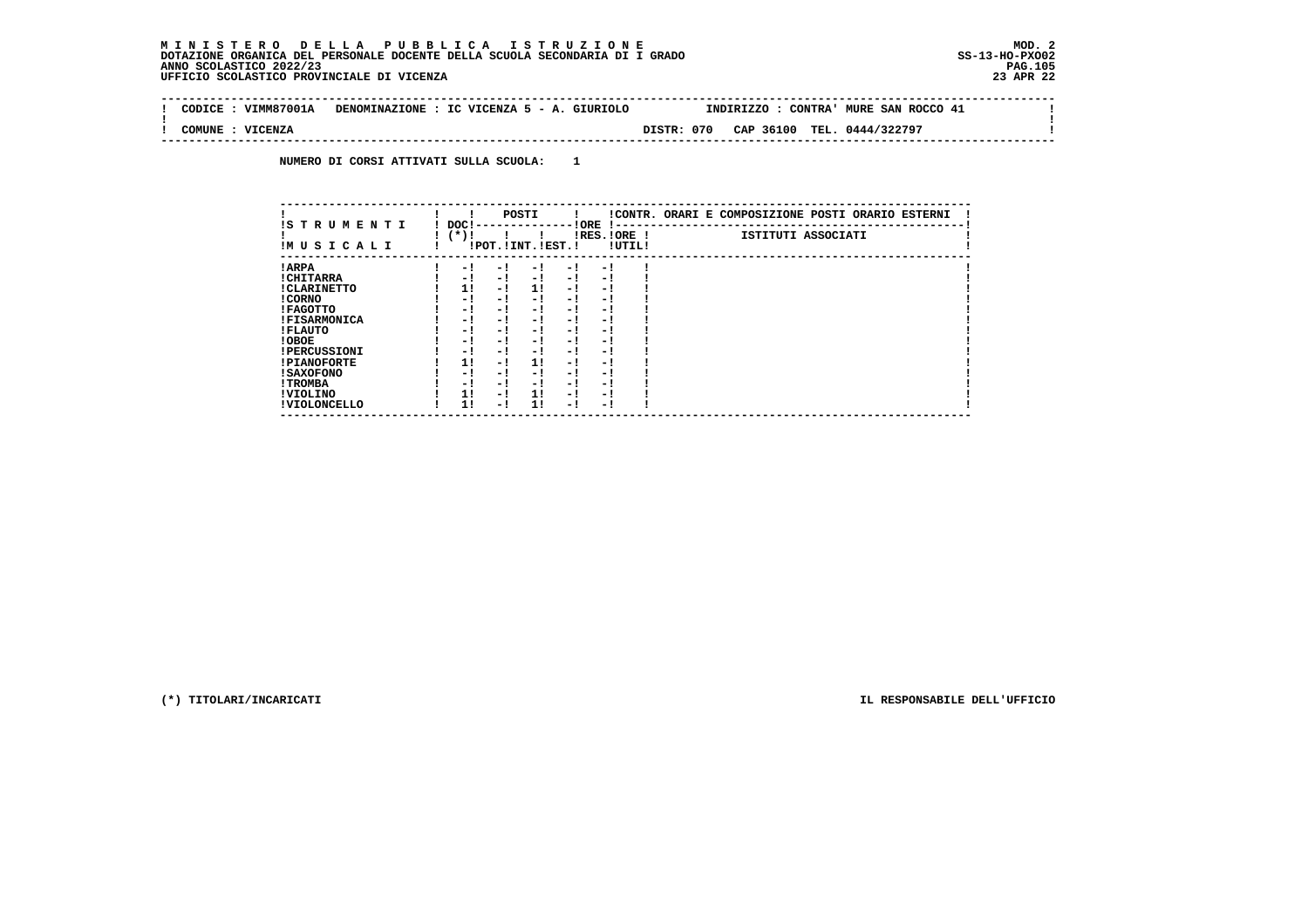# **M I N I S T E R O D E L L A P U B B L I C A I S T R U Z I O N E MOD. 2**DOTAZIONE ORGANICA DEL PERSONALE DOCENTE DELLA SCUOLA SECONDARIA DI I GRADO **SCOLASTICO SCOLASTICO 2022/23 PAG.106**<br>PAGO SCOLASTICO 2022/23 PAG.106<br>23 JPE 22 UFFICIO SCOLASTICO PROVINCIALE DI VICENZA

| COMUNE : VICENZA                                                                                                          |                           |                                                                                                                                                                                                                                                                                                                                                |              |                |                  |                                                                                                                                                                                                                                                                                                           |  |  |  |                                                                                                                                                                                                                                    |  |
|---------------------------------------------------------------------------------------------------------------------------|---------------------------|------------------------------------------------------------------------------------------------------------------------------------------------------------------------------------------------------------------------------------------------------------------------------------------------------------------------------------------------|--------------|----------------|------------------|-----------------------------------------------------------------------------------------------------------------------------------------------------------------------------------------------------------------------------------------------------------------------------------------------------------|--|--|--|------------------------------------------------------------------------------------------------------------------------------------------------------------------------------------------------------------------------------------|--|
|                                                                                                                           |                           |                                                                                                                                                                                                                                                                                                                                                |              |                |                  | ! TEMPO NORMALE !! TEMPO PROLUNGATO !<br>$\blacksquare$                                                                                                                                                                                                                                                   |  |  |  |                                                                                                                                                                                                                                    |  |
|                                                                                                                           |                           | 1 TOTALE ALUNNI<br>1 TOTALE CLASSI DI RACESE   1 185   186   184    -   -   -  <br>1 185   186   184    -   -   -  <br>1 2   8    -   -   -  <br>1 2    -   -   -  <br>1 2    -   -   -   -  <br>1 CLASSI DI FRAGESE   5   6    -   -   -<br>CLASSI DI INGLESE APPROF. $1 - 1 - 1 - 11 - 1$<br>ICLASSI DI INGLESE APPROF. $1 - 1 - 1 - 11 - 1$ |              |                |                  |                                                                                                                                                                                                                                                                                                           |  |  |  |                                                                                                                                                                                                                                    |  |
| ! CLASSI DI ! !------                                                                                                     |                           | ! CATTEDRE<br>---------!ORE !---<br>iDOCI ! I IRES. I TEMPO NOR. I TEMPO PROL. ! [STITUTI ASSOCIATI                                                                                                                                                                                                                                            | $\mathbf{I}$ |                |                  |                                                                                                                                                                                                                                                                                                           |  |  |  |                                                                                                                                                                                                                                    |  |
| CONCORSO !(*)!POT.!INT.!EST. ! ! I III III II III III                                                                     |                           |                                                                                                                                                                                                                                                                                                                                                |              |                |                  |                                                                                                                                                                                                                                                                                                           |  |  |  |                                                                                                                                                                                                                                    |  |
| ! Italiano                                                                                                                |                           | -----------------------------------<br>! 11! 1! 13! 1! - !16                                                                                                                                                                                                                                                                                   |              |                |                  | $-!$ $   !$ COMPLETA CON                                                                                                                                                                                                                                                                                  |  |  |  |                                                                                                                                                                                                                                    |  |
| ! Matematica<br>Francese                                                                                                  |                           | 1 1 1 1 1 1 1 2<br>$\begin{array}{ccccccccc}\n & 1 & 8 & -1 & 8 & -1 & -1 & 6 \\  & 2 & -1 & 1 & 1 & 1 & -116\n\end{array}$                                                                                                                                                                                                                    |              |                | $\sim$ 100 $\mu$ |                                                                                                                                                                                                                                                                                                           |  |  |  | - !- - - !VIMM86201B IC VICENZA 9 - G.AMBROSOLI<br>- !- - - !ALLA VIMM850015 SCUOLA SEC. I GR. CAVAZZALE                                                                                                                           |  |
| Inglese<br>Spagnolo                                                                                                       |                           | $1 \t4! \t1! \t4! \t-1 \t13$                                                                                                                                                                                                                                                                                                                   |              |                |                  |                                                                                                                                                                                                                                                                                                           |  |  |  | 1 21 - 1 1 1 - 11 6 - 1 - - 1 - - 1 COMPLETA CON<br>1 1 - 11 1 - 11 - 11 - 12 - - 1 - - 1 VIMM869016 IC VICENZA 10 - 0. CALDERARI<br>1 1 - 1 1 - 1 3 - - 1 - - 1 - - 1 - 1 1 - 11 - 11 - 11 - 11 - 11 - 11 - 11 - 11 - 11 - 11 - 1 |  |
| Tedesco<br>Ed.Artistica                                                                                                   |                           | $\mathbf{I} = \mathbf{I}$ and $\mathbf{I} = \mathbf{I}$ and $\mathbf{I} = \mathbf{I}$ and $\mathbf{I} = \mathbf{I}$ and $\mathbf{I} = \mathbf{I}$<br>$1 \quad 3! \quad -1 \quad 2! \quad 1! \quad -114 \quad -$                                                                                                                                |              |                |                  | $\frac{1}{2}$ = $\frac{1}{2}$ = $\frac{1}{2}$ = $\frac{1}{2}$ = $\frac{1}{2}$ = $\frac{1}{2}$ = $\frac{1}{2}$ = $\frac{1}{2}$ = $\frac{1}{2}$ = $\frac{1}{2}$ = $\frac{1}{2}$ = $\frac{1}{2}$ = $\frac{1}{2}$ = $\frac{1}{2}$ = $\frac{1}{2}$ = $\frac{1}{2}$ = $\frac{1}{2}$ = $\frac{1}{2}$ = $\frac{1$ |  |  |  | - ! - - - !VIMM86201B IC VICENZA 9 - G.AMBROSOLI                                                                                                                                                                                   |  |
| Ed.Tecnica<br>Ed. Musicale 1 31 -1 21 11 -114                                                                             |                           | $\frac{1}{1}$ $\frac{1}{31}$ $\frac{1}{-1}$ $\frac{1}{21}$ $\frac{1}{11}$ $\frac{4}{-1}$ $\frac{3}{11}$ $\frac{1}{-1}$ $\frac{1}{21}$ $\frac{1}{11}$ $\frac{1}{-1}$ $\frac{1}{11}$ $\frac{1}{-1}$ $\frac{1}{-1}$ $\frac{1}{-1}$ $\frac{1}{-1}$ $\frac{1}{-1}$ $\frac{1}{-1}$ $\frac{1}{-1}$ $\frac{1}{-1}$ $\$                                 |              |                |                  |                                                                                                                                                                                                                                                                                                           |  |  |  |                                                                                                                                                                                                                                    |  |
|                                                                                                                           |                           |                                                                                                                                                                                                                                                                                                                                                |              |                |                  |                                                                                                                                                                                                                                                                                                           |  |  |  |                                                                                                                                                                                                                                    |  |
| Ed.Fisica<br>Strumento Musicale ! 4! -!                                                                                   | $\mathbf{1}$ $\mathbf{1}$ | $\mathbf{1}$ and $\mathbf{1}$                                                                                                                                                                                                                                                                                                                  |              |                |                  |                                                                                                                                                                                                                                                                                                           |  |  |  |                                                                                                                                                                                                                                    |  |
|                                                                                                                           |                           | $\mathbf{I}$ and $\mathbf{I}$                                                                                                                                                                                                                                                                                                                  |              |                |                  |                                                                                                                                                                                                                                                                                                           |  |  |  |                                                                                                                                                                                                                                    |  |
| SOSTEGNO !DOC! TOTALE ALUNNI ! POSTI ! CONTR. E COMPOSIZIONE POSTI ESTERNI                                                |                           | -------------------------                                                                                                                                                                                                                                                                                                                      |              |                |                  |                                                                                                                                                                                                                                                                                                           |  |  |  |                                                                                                                                                                                                                                    |  |
| ! (*)! I II III !POT.!INT.!EST.!<br>! SOS.PSICOFISICO ! 5! 8 ! 5 !<br>$!$ SOS.UDITO $!$ -! 1!<br>$!$ SOS.VISTA $!$ -! -!! |                           |                                                                                                                                                                                                                                                                                                                                                | $1 \t1 - 1$  | $6! - 18! - 1$ |                  |                                                                                                                                                                                                                                                                                                           |  |  |  |                                                                                                                                                                                                                                    |  |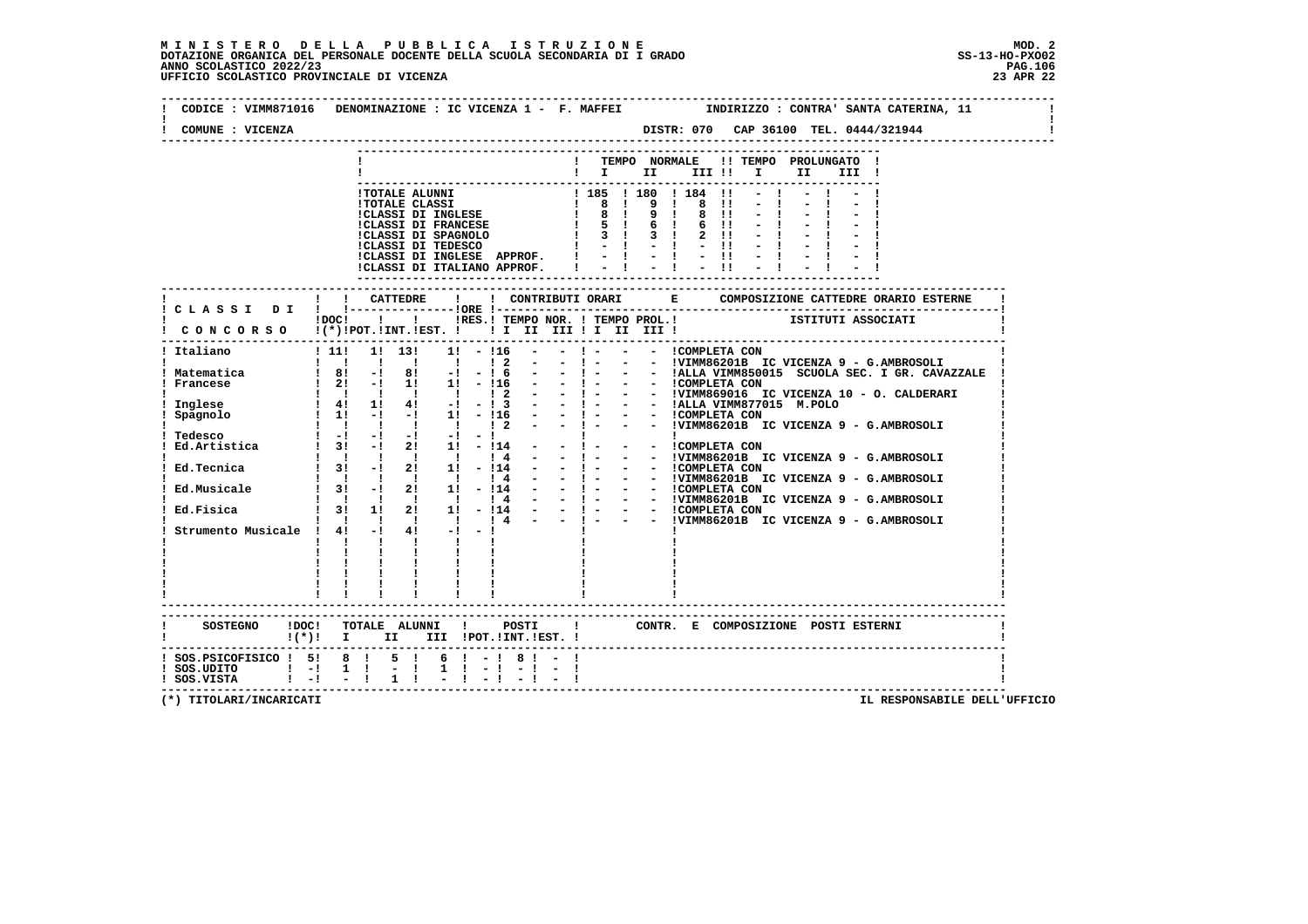$\mathbf{I}$ 

 **--------------------------------------------------------------------------------------------------------------------------------Contract Contract ! CODICE : VIMM871016 DENOMINAZIONE : IC VICENZA 1 - F. MAFFEI INDIRIZZO : CONTRA' SANTA CATERINA, 11 ! ! ! ! COMUNE : VICENZA DISTR: 070 CAP 36100 TEL. 0444/321944 ! --------------------------------------------------------------------------------------------------------------------------------**

 **NUMERO DI CORSI ATTIVATI SULLA SCUOLA: 1**

| IS T R U M E N T I  | DOC! |     | POSTI                 |     | ! ORE                    |        | !CONTR. ORARI E COMPOSIZIONE POSTI ORARIO ESTERNI |
|---------------------|------|-----|-----------------------|-----|--------------------------|--------|---------------------------------------------------|
| IMUSICALI           | (*)! |     | !POT. ! INT. ! EST. ! |     | -1 - -<br>$IRES.IORE$ !  | !UTIL! | ISTITUTI ASSOCIATI                                |
| ! ARPA              | - 1  | - 1 | - 1                   | - 1 | - !                      |        |                                                   |
| ! CHITARRA          | 11   | - ! | 11                    | - ! | - 1                      |        |                                                   |
| ! CLARINETTO        | - 1  | - ! | - 1                   | - 1 | - 1                      |        |                                                   |
| ! CORNO             | - 1  | - ! | - 1                   | - 1 | - 1                      |        |                                                   |
| ! FAGOTTO           | - 1  | - ! | - 1                   | - 1 | - 1                      |        |                                                   |
| <b>!FISARMONICA</b> | - 1  | - ! | - !                   | - 1 | - 1                      |        |                                                   |
| ! FLAUTO            | 1!   | - ! | 11                    | - ! | - 1                      |        |                                                   |
| ! OBOE              | - 1  | - ! | - 1                   | - 1 | - 1                      |        |                                                   |
| <b>!PERCUSSIONI</b> | - 1  | - 1 | - 1                   | - 1 | - 1                      |        |                                                   |
| <b>!PIANOFORTE</b>  | 1!   | - 1 | 1!                    | - 1 | - 1                      |        |                                                   |
| ! SAXOFONO          | - 1  | - ! | - !                   | - 1 | $\overline{\phantom{0}}$ |        |                                                   |
| ! TROMBA            | - 1  | - ! | - !                   | - 1 | - 1                      |        |                                                   |
| ! VIOLINO           | 1!   | - 1 | 11                    | - 1 | - 1                      |        |                                                   |
| ! VIOLONCELLO       | - 1  | - 1 | - 1                   | - ! | - 1                      |        |                                                   |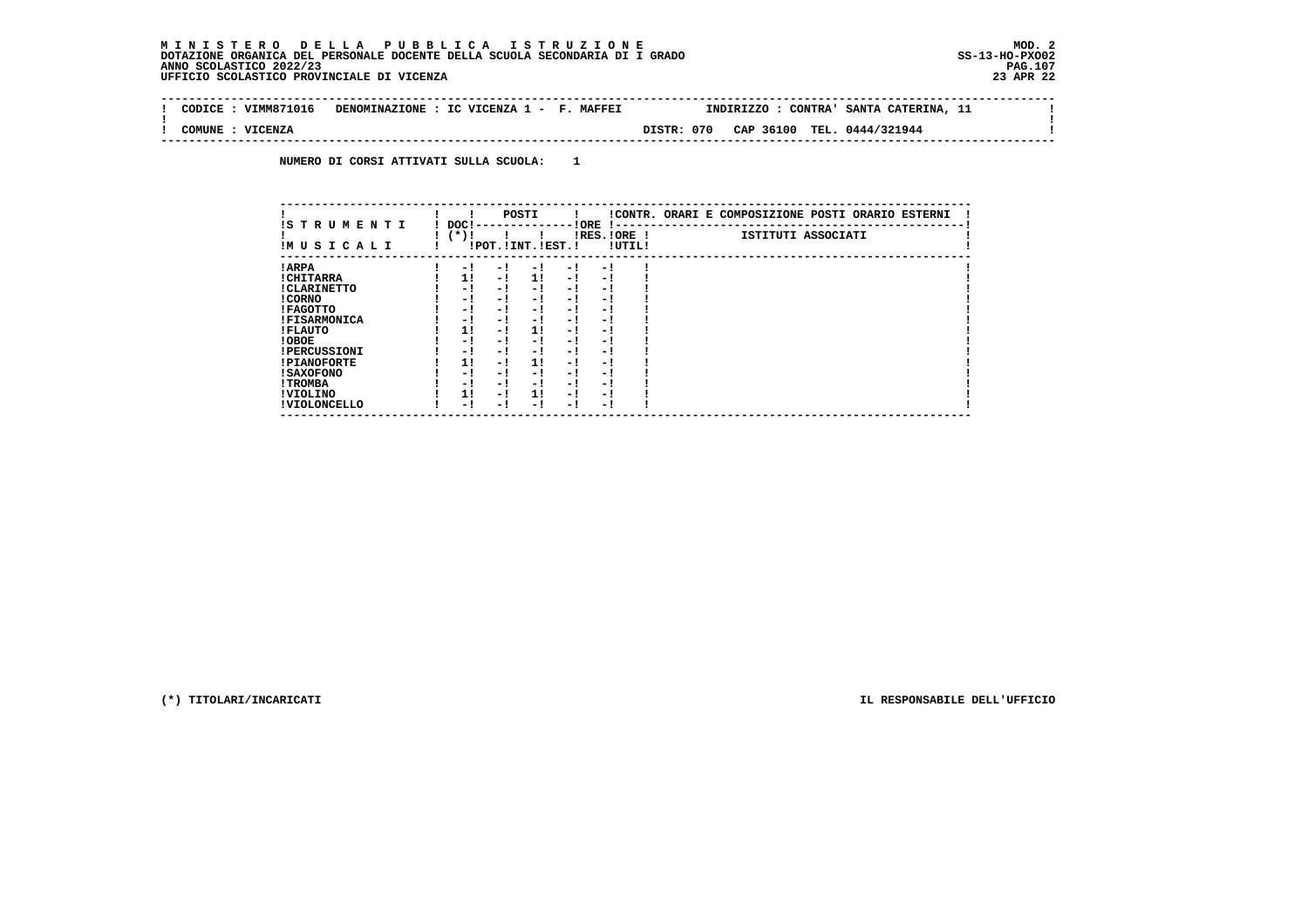# **M I N I S T E R O D E L L A P U B B L I C A I S T R U Z I O N E MOD. 2**DOTAZIONE ORGANICA DEL PERSONALE DOCENTE DELLA SCUOLA SECONDARIA DI I GRADO **SCOLASTICO SCOLASTICO 2022/23 PAG-**<br>PAGO SCOLASTICO 2022/23 PAG.108<br>UFFICIO SCOLASTICO PROVINCIALE DI VICENZA

| CODICE: VIMM872012                                                                               | DENOMINAZIONE : IC VICENZA 2- BORTOLAN<br>INDIRIZZO : VIA PIOVENE, 31                                                                                                                                                                                                                                                                                                                                                                                                                            |
|--------------------------------------------------------------------------------------------------|--------------------------------------------------------------------------------------------------------------------------------------------------------------------------------------------------------------------------------------------------------------------------------------------------------------------------------------------------------------------------------------------------------------------------------------------------------------------------------------------------|
| COMUNE : VICENZA                                                                                 | DISTR: 070 CAP 36100 TEL. 0444/1813211                                                                                                                                                                                                                                                                                                                                                                                                                                                           |
|                                                                                                  | ! TEMPO NORMALE<br>!! TEMPO PROLUNGATO !<br>$\mathbf{I}$ is the set of $\mathbf{I}$ is the set of $\mathbf{I}$<br>II D<br>III !                                                                                                                                                                                                                                                                                                                                                                  |
|                                                                                                  | 1 TOTALE ALUNNI<br>1 TOTALE CLASSI DI INGLESE $\begin{array}{cccccccccccccccccccccccccccccccccccccc} 1 & 57 & 1 & 79 & 1 & 73 & 11 \\ 1707\text{ALS} & \text{CLASSI} & \text{DI} & \text{FANCESE} & & & & 1 & 3 & 1 & 3 & 1 & 4 & 11 \\ 1 & 3 & 1 & 3 & 1 & 3 & 1 & 4 & 11 & 11 \\ 1 & 3 & 1 & 3 & 1 & 3 & 1 & 4 & 11 & 11 \\ 1 & 3 & 1 & 3 &$<br>4 11<br>!CLASSI DI INGLESE APPROF. !<br>$= 1 - 1 - 1$<br>!CLASSI DI ITALIANO APPROF.                                                           |
|                                                                                                  |                                                                                                                                                                                                                                                                                                                                                                                                                                                                                                  |
|                                                                                                  | !DOC! ! ! !RES.! TEMPO NOR. ! TEMPO PROL.! [STITUTI ASSOCIATI<br>CONCORSO !(*)!POT.!INT.!EST. ! ! I III III ! II III !                                                                                                                                                                                                                                                                                                                                                                           |
| ! Italiano<br>! Matematica<br>! Francese<br>Inglese<br>! Ed.Fisica<br>Strumento Musicale ! 4! -! | $\frac{1}{5!}$<br>$-1$ 51<br>$1! - 110$<br>$\frac{1}{8}$<br>$     1$ ALLA VIMM87001A IC VICENZA 5 - A. GIURIOLO<br>$\begin{array}{cccccccccccccc} & & & & 1 & & 1 & & 1 & & 1 & & 1 \end{array}$<br>$\frac{1}{6}$<br>$     1$ ALLA VIMM82301R MARCONI<br>$-12$<br>- ! - - - 'ALLA VIMM81601N SMS "UNGARETTI"<br>$1 - 1 - 1$ 1: $-1$ 2!<br>$-1$ $48$ $1$<br>$1 - 1 - 1 - 1 - 1$<br>$\mathbf{1}$ $\mathbf{1}$ $\mathbf{1}$ $\mathbf{1}$<br>$\begin{array}{cc} 1 & 1 \\ 1 & 1 \\ 1 & 1 \end{array}$ |
| SOSTEGNO ! DOC!                                                                                  | TOTALE ALUNNI !<br>POSTI<br>$\mathbf{I}$<br>CONTR. E COMPOSIZIONE POSTI_ESTERNI<br>!(*)! I II III !POT.!INT.!EST.!                                                                                                                                                                                                                                                                                                                                                                               |
| $!$ SOS.PSICOFISICO $!$ 3! 6 ! - !<br>$!$ SOS.UDITO $!$ -!<br>$!$ SOS.VISTA $!$ $-!$             | 2 1 1 1 2 1 - 1<br>$\frac{1}{2}$<br>$-1$<br>$-1 - 1$<br>$-1$                                                                                                                                                                                                                                                                                                                                                                                                                                     |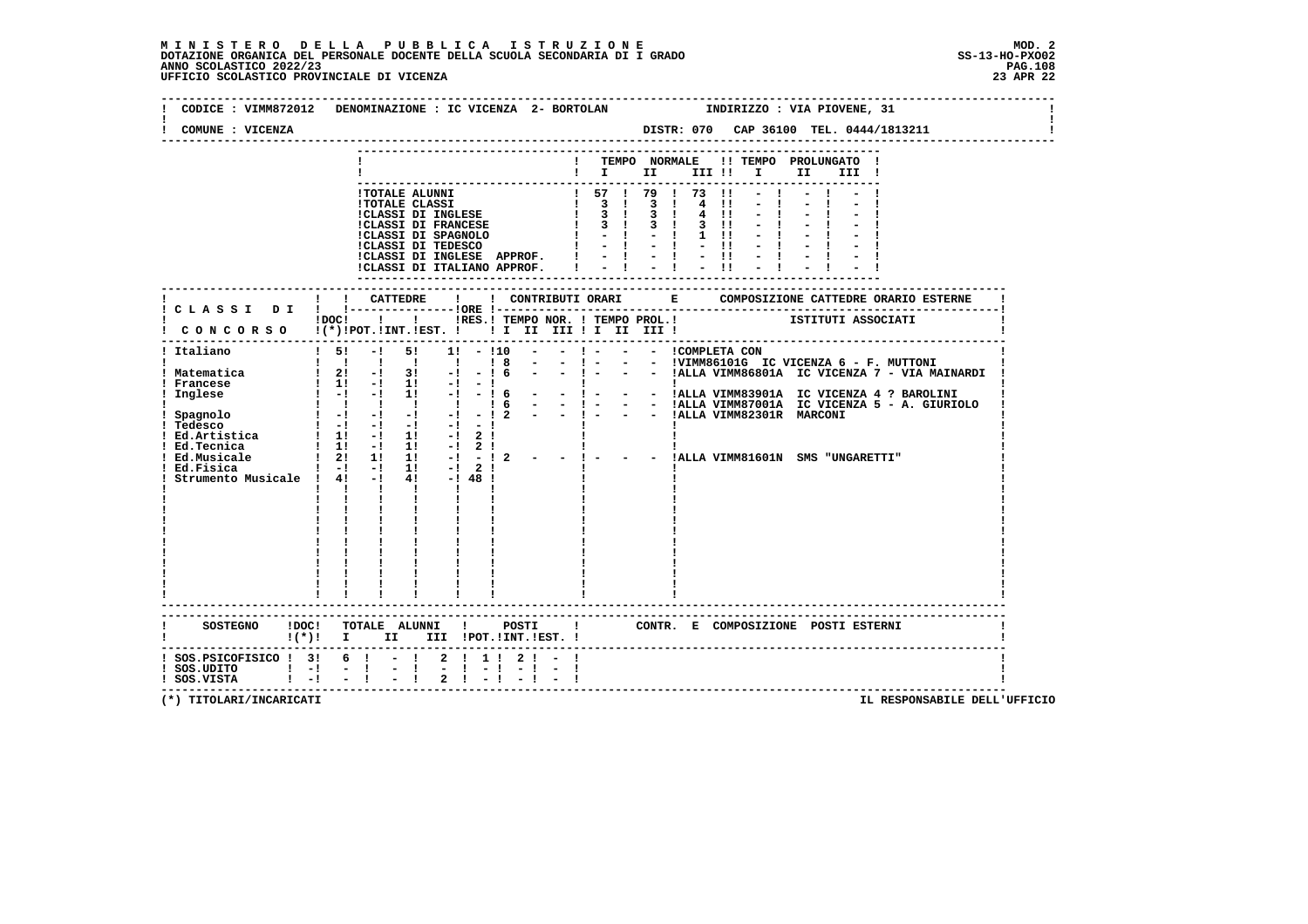$\sim$  100  $\pm$ 

 $\mathbf{I}$ 

 $\mathbf{I}$ 

| VIMM872012<br>CODICE | DENOMINAZIONE : IC VICENZA<br>2- BORTOLAN | -31<br>INDIRIZZO : VIA PIOVENE,              |  |
|----------------------|-------------------------------------------|----------------------------------------------|--|
| VICENZA<br>COMUNE    |                                           | TEL. 0444/1813211<br>DISTR: 070<br>CAP 36100 |  |

 **NUMERO DI CORSI ATTIVATI SULLA SCUOLA: 2**

|                          |                |     | POSTI                 |      |                        |        | !CONTR. ORARI E COMPOSIZIONE POSTI ORARIO ESTERNI |
|--------------------------|----------------|-----|-----------------------|------|------------------------|--------|---------------------------------------------------|
| IS TRUMENTI<br>IMUSICALI | DOC!<br>$(*)!$ |     | !POT. ! INT. ! EST. ! |      | ! ORE<br>$IRES.IORE$ ! | !UTIL! | ISTITUTI ASSOCIATI                                |
| ! ARPA                   | - 1            | - 1 | - 1                   | $-1$ | - 1                    |        |                                                   |
| ! CHITARRA               | 11             | - ! | 11                    | $-1$ | - 1                    |        |                                                   |
| ! CLARINETTO             | - 1            | - ! | - 1                   | - 1  | 12!                    |        |                                                   |
| ! CORNO                  | - !            | - ! | - 1                   | - !  | - 1                    |        |                                                   |
| ! FAGOTTO                | - 1            | - ! | - 1                   | $-1$ | - 1                    |        |                                                   |
| <b>!FISARMONICA</b>      | - 1            | - 1 | - 1                   | - 1  | - 1                    |        |                                                   |
| ! FLAUTO                 | 11             | - ! | 1!                    | - !  | - 1                    |        |                                                   |
| ! OBOE                   | - 1            | - ! | - 1                   | $-1$ | - 1                    |        |                                                   |
| <b>!PERCUSSIONI</b>      | - 1            | - 1 | - 1                   | - 1  | 12!                    |        |                                                   |
| <b>!PIANOFORTE</b>       | 1!             | - ! | 11                    | - !  | - !                    |        |                                                   |
| ! SAXOFONO               | - 1            | - ! | - 1                   | - !  | 12!                    |        |                                                   |
| ! TROMBA                 | - 1            | - ! | - 1                   | - 1  | - 1                    |        |                                                   |
| ! VIOLINO                | - 1            | - ! | - 1                   | $-1$ | 12!                    |        |                                                   |
| ! VIOLONCELLO            | 11             | - 1 | 11                    | - 1  | - 1                    |        |                                                   |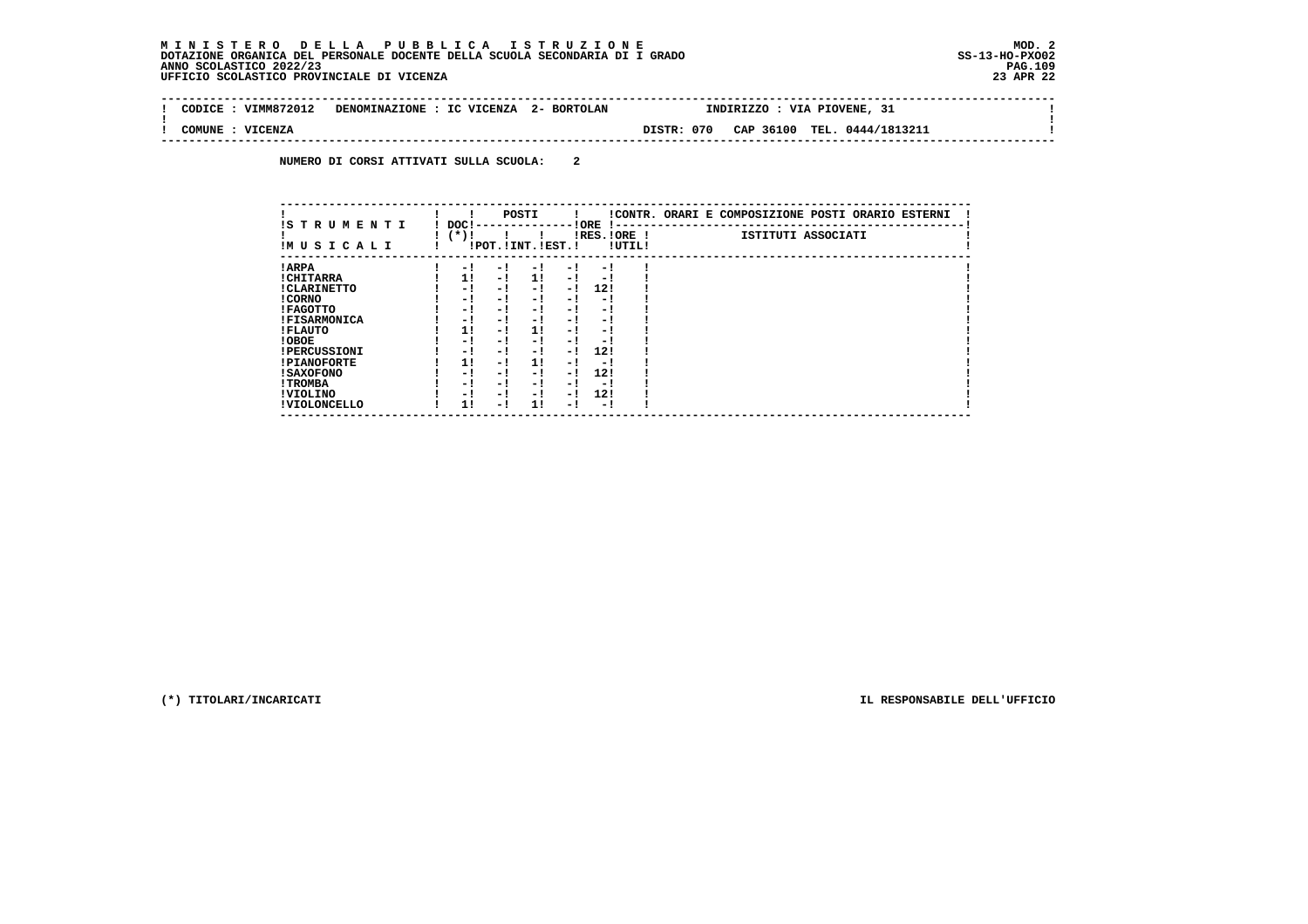**--------------------------------------------------------------------------------------------------------------------------------Contract Contract ! CODICE : VIMM87301T DENOMINAZIONE : SMS "R.FABIANI" - BARBARANO V. INDIRIZZO : VIA IV NOVEMBRE, 82 ! ! !** $\mathbf{I}$  **! COMUNE : BARBARANO MOSSANO DISTR: 033 CAP 36048 TEL. 0444/886073 ! -------------------------------------------------------------------------------------------------------------------------------- --------------------------------------------------------------------------- ! ! TEMPO NORMALE !! TEMPO PROLUNGATO ! ! ! I II III !! I II III ! --------------------------------------------------------------------------- !TOTALE ALUNNI ! 64 ! 104 ! 74 !! - ! - ! - ! !TOTALE CLASSI ! 3 ! 5 ! 4 !! - ! - ! - ! !CLASSI DI INGLESE ! 3 ! 5 ! 4 !! - ! - ! - ! !CLASSI DI FRANCESE ! 3 ! 5 ! 4 !! - ! - ! - ! !CLASSI DI SPAGNOLO ! - ! - ! - !! - ! - ! - ! !CLASSI DI TEDESCO ! - ! - ! - !! - ! - ! - ! !CLASSI DI INGLESE APPROF. ! - ! - ! - !! - ! - ! - ! !CLASSI DI ITALIANO APPROF. ! - ! - ! - !! - ! - ! - ! --------------------------------------------------------------------------- ------------------------------------------------------------------------------------------------------------------------- ! ! ! CATTEDRE ! ! CONTRIBUTI ORARI E COMPOSIZIONE CATTEDRE ORARIO ESTERNE ! ! C L A S S I D I ! !---------------!ORE !------------------------------------------------------------------------! 1000! !** IRES. ! TEMPO NOR. ! TEMPO PROL. ! [STITUTI ASSOCIATI  **! C O N C O R S O !(\*)!POT.!INT.!EST. ! ! I II III ! I II III ! ! ------------------------------------------------------------------------------------------------------------------------- ! Italiano ! 7! -! 9! -! 3 ! ! ! ! ! Matematica ! 5! -! 5! -! - ! 9 - - ! - - - !ALLA VIMM834017 SMS "BIZIO" LONGARE ! ! Francese ! 1! -! 1! -! - ! 6 - - ! - - - !ALLA VIMM89001G D. ALIGHIERI ! ! Inglese ! 3! 1! 2! 1! - ! 9 - - ! - - - !COMPLETA CON ! ! ! ! ! ! ! ! 9 - - ! - - - !VIMM834017 SMS "BIZIO" LONGARE ! ! Spagnolo ! -! -! -! -! - ! ! ! ! ! Tedesco ! -! -! -! -! - ! 6 - - ! - - - !ALLA VIMM876019 A. FRANK ! ! Ed.Artistica ! 1! -! 1! 1! - !12 - - ! - - - !COMPLETA CON ! ! ! ! ! ! ! ! 6 - - ! - - - !VIMM89001G D. ALIGHIERI ! ! Ed.Tecnica ! 1! -! 1! 1! - !12 - - ! - - - !COMPLETA CON !! ! ! ! ! ! ! ! 6 - - ! - - !VIMM89001G D. ALIGHIERI !! ! ! ! ! ! : 6 - - ! - - - !VIMM89001G D. ALIGHIERI !!**<br>| Ed.Musicale ! ! ! !! 1! 1! 112 - - ! - - - !COMPLETA CON .<br>| ! !!! !!! ! ! ! 6 - - ! - - !VIMM89001G D. ALI **Ed.Fisica ! -! -! 1! 1! -!12 - - ! - - !COMPLETA CON !<br>! ! ! ! ! ! ! 6 - - ! - - !VIMM89001G D. ALIGHIERI !!<br>! Strumento Musicale ! 3! -! 4! -! -! !! !! !!<br>! ! ! ! ! ! ! ! ! ! ! ! ! ! ! ! ! ! ! ! ! ! ! ! ! ! ! ! ! ! ! ! ! ! ! ! ! ! ! ! ! ! ! ! ! ! ! ! ! ! ! ! ! ! ! ! ! ! ! ! ! ! ! ! ! ! ! ! ! ! ! ------------------------------------------------------------------------------------------------------------------------- ------------------------------------------------------------------------------------------------------------------------- ! SOSTEGNO !DOC! TOTALE ALUNNI ! POSTI ! CONTR. E COMPOSIZIONE POSTI ESTERNI ! ! !(\*)! I II III !POT.!INT.!EST. ! ! ------------------------------------------------------------------------------------------------------------------------- ! SOS.PSICOFISICO ! -! 1 ! 6 ! 5 ! - ! 3 ! - ! !**- 1  **! SOS.UDITO ! -! - ! 1 ! - ! - ! - ! - ! ! ! SOS.VISTA ! -! - ! - ! - ! - ! - ! - ! !**- 1  **-------------------------------------------------------------------------------------------------------------------------**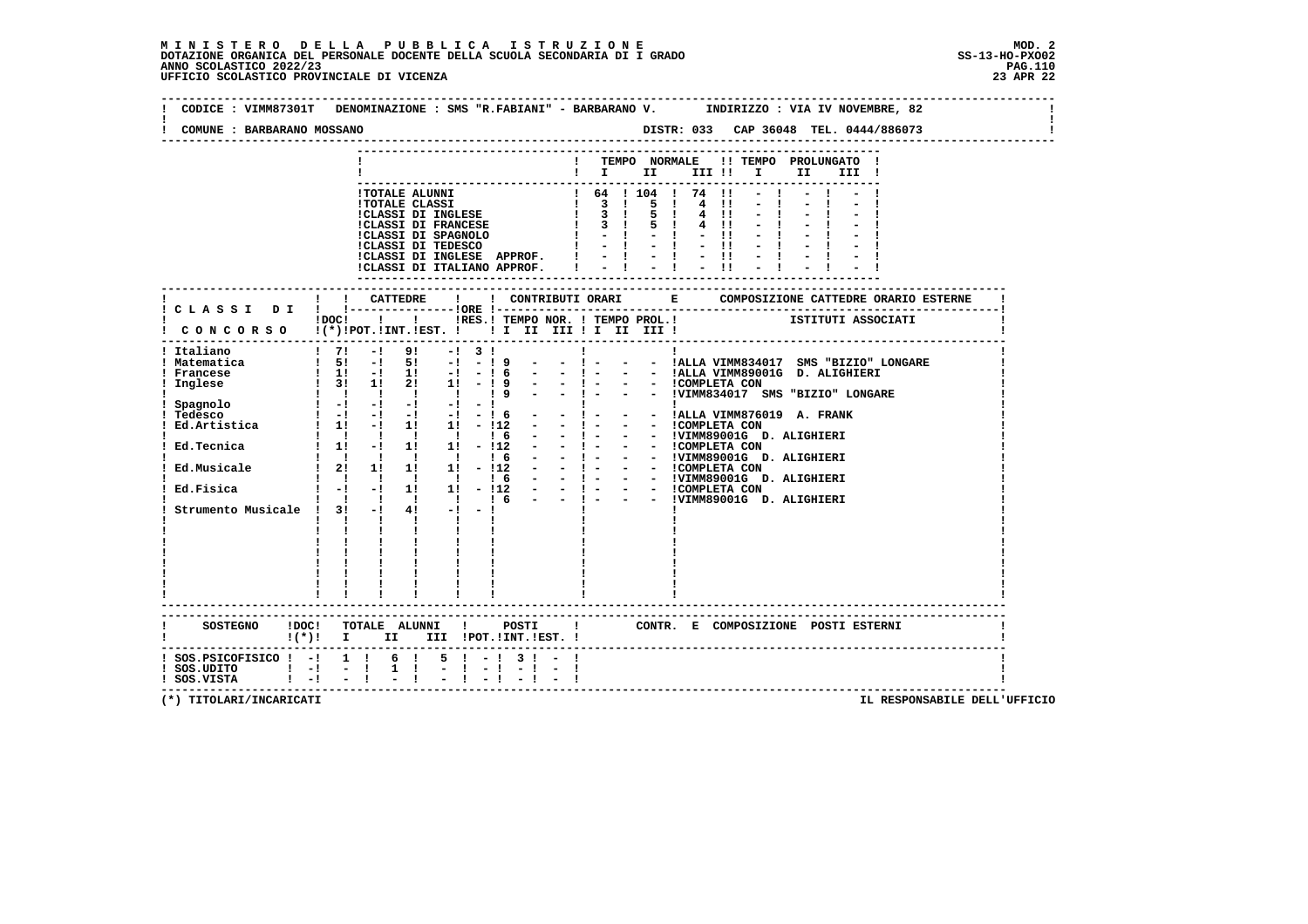$\sim$  1

 $\mathbf{I}$ 

 $\mathbf{I}$ 

 **-------------------------------------------------------------------------------------------------------------------------------- ! CODICE : VIMM87301T DENOMINAZIONE : SMS "R.FABIANI" - BARBARANO V. INDIRIZZO : VIA IV NOVEMBRE, 82 ! ! ! ! COMUNE : BARBARANO MOSSANO DISTR: 033 CAP 36048 TEL. 0444/886073 ! --------------------------------------------------------------------------------------------------------------------------------**

 **NUMERO DI CORSI ATTIVATI SULLA SCUOLA: 1**

| IS T R U M E N T I  | DOC! |     | POSTI                 |     | ! ORE<br>.    |        | !CONTR. ORARI E COMPOSIZIONE POSTI ORARIO ESTERNI |
|---------------------|------|-----|-----------------------|-----|---------------|--------|---------------------------------------------------|
| IMUSICALI           | (*)! |     | !POT. ! INT. ! EST. ! |     | $IRES.IORE$ ! | !UTIL! | ISTITUTI ASSOCIATI                                |
| ! ARPA              | - 1  | - 1 | - 1                   | - 1 | - 1           |        |                                                   |
| ! CHITARRA          | 11   | - ! | 11                    | - ! | - 1           |        |                                                   |
| ! CLARINETTO        | - 1  | - 1 | - 1                   | - 1 | - 1           |        |                                                   |
| ! CORNO             | - 1  | - 1 | - !                   | - 1 | - 1           |        |                                                   |
| ! FAGOTTO           | - 1  | - 1 | - 1                   | - 1 | - 1           |        |                                                   |
| <b>!FISARMONICA</b> | - 1  | - ! | - 1                   | - 1 | - 1           |        |                                                   |
| ! FLAUTO            | - 1  | - 1 | - !                   | - 1 | - 1           |        |                                                   |
| ! OBOE              | - 1  | - 1 | - !                   | - 1 | - 1           |        |                                                   |
| <b>!PERCUSSIONI</b> | - 1  | - 1 | 11                    | - 1 | - 1           |        |                                                   |
| <b>!PIANOFORTE</b>  | 11   | - 1 | 1!                    | - 1 | - 1           |        |                                                   |
| <b>! SAXOFONO</b>   | - 1  | - 1 | - !                   | - 1 | - 1           |        |                                                   |
| ! TROMBA            | - 1  | - 1 | - 1                   | - 1 | - 1           |        |                                                   |
| ! VIOLINO           | 1!   | - 1 | 11                    | - 1 | - 1           |        |                                                   |
| ! VIOLONCELLO       | - 1  | - ! | - 1                   | - 1 | - 1           |        |                                                   |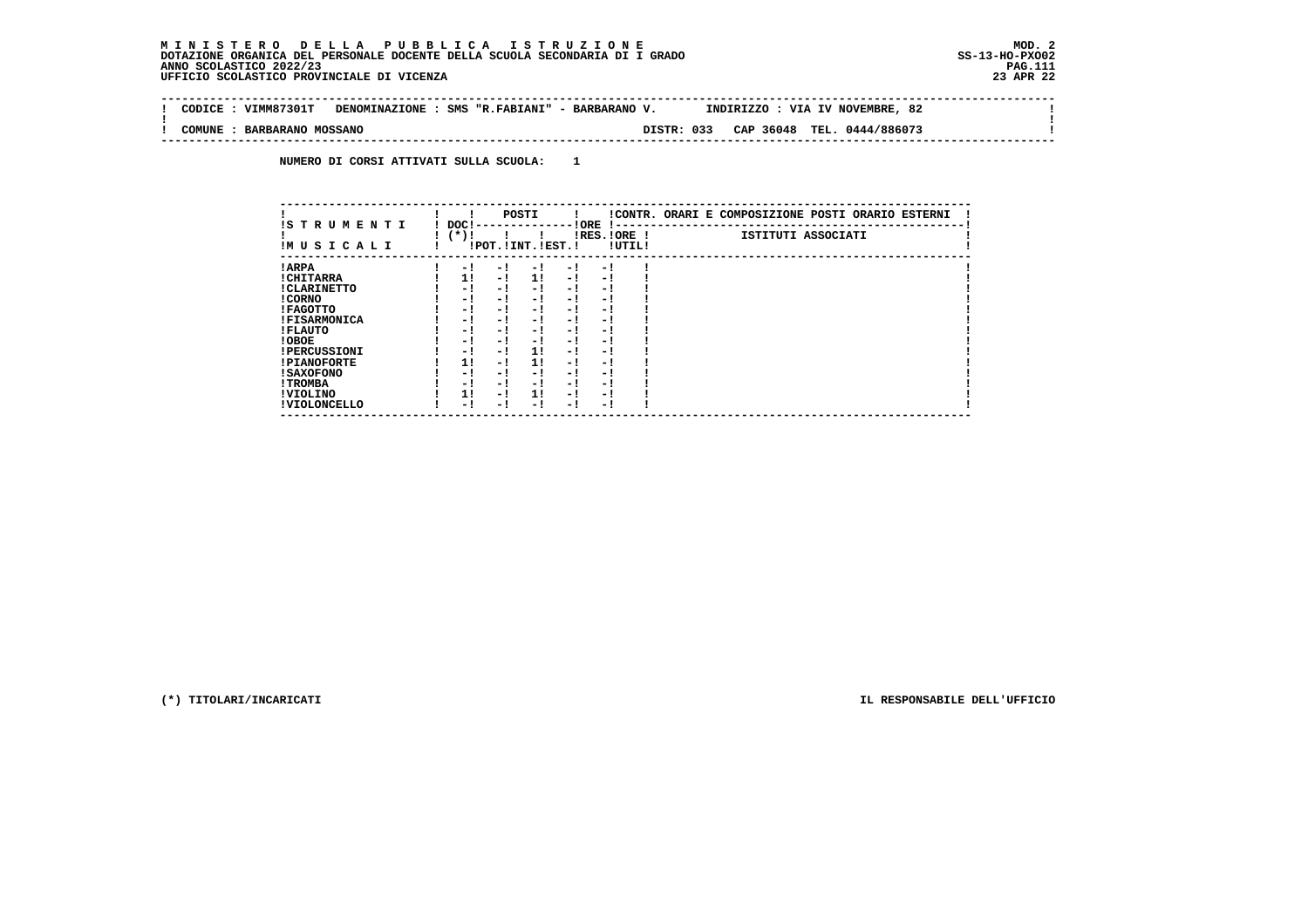### **M I N I S T E R O D E L L A P U B B L I C A I S T R U Z I O N E MOD. 2**DOTAZIONE ORGANICA DEL PERSONALE DOCENTE DELLA SCUOLA SECONDARIA DI I GRADO **SCOLASTICO SCOLASTICO 2022/23 PAG-P**<br>PAGO SCOLASTICO 2022/23 PAG.112<br>23 APR 22 UFFICIO SCOLASTICO PROVINCIALE DI VICENZA

|                                                                                        | CODICE : VIMM87302V DENOMINAZIONE : SMS F.PETRARCA                                                                                                                                                                                    |           |                                         |                                                                 |       |                                                                                              |             |                     | INDIRIZZO : PIAZZA UMBERTO I, 76 |  |
|----------------------------------------------------------------------------------------|---------------------------------------------------------------------------------------------------------------------------------------------------------------------------------------------------------------------------------------|-----------|-----------------------------------------|-----------------------------------------------------------------|-------|----------------------------------------------------------------------------------------------|-------------|---------------------|----------------------------------|--|
| COMUNE : ALBETTONE                                                                     |                                                                                                                                                                                                                                       |           |                                         | DISTR: 049 CAP 36020 TEL. 0444/790192                           |       |                                                                                              |             |                     |                                  |  |
|                                                                                        |                                                                                                                                                                                                                                       |           | ! TEMPO NORMALE !! TEMPO PROLUNGATO !   |                                                                 |       |                                                                                              |             | III !               |                                  |  |
|                                                                                        | !TOTALE ALUNNI<br><b>!TOTALE CLASSI</b><br>!CLASSI DI INGLESE<br><b>!CLASSI DI FRANCESE</b><br>!CLASSI DI SPAGNOLO<br>!CLASSI DI TEDESCO<br>ICLASSI DI INGLESE APPROF. $  -   -   -  $<br>ICLASSI DI ITALIANO APPROF. $  -   -   -  $ |           | $-1$<br>$\mathbf{I}$<br>$1 - 1 - 1 - 1$ | $-1$<br>$-1$ $-1$<br>$-1 - -11$<br>$-1 - 1 - 1$<br>$-1 - 1 - 1$ | $-11$ | $ \begin{array}{ccc} 11 & 15 & 1 & 14 & 1 & 9 & 1 \end{array}$<br>$1 \quad 1$<br>$1 \quad 1$ | $1 \quad 1$ | $1 \quad 1 \quad 1$ |                                  |  |
|                                                                                        | !DOC! ! ! !RES.! TEMPO NOR. ! TEMPO PROL.!                                                                                                                                                                                            |           |                                         |                                                                 |       | ISTITUTI ASSOCIATI                                                                           |             |                     |                                  |  |
| ! Italiano<br>! Matematica<br>! Francese<br>! Ed.Musicale<br>Ed.Fisica                 | $1 - 1 - 1 - 1$<br>$\mathbf{1}$ and $\mathbf{1}$ and $\mathbf{1}$ and $\mathbf{1}$ and $\mathbf{1}$<br>$1 - 1 - 1 - 1 - 1 - 1 - 1$<br>$1 - 1 - 1$<br>$-1$ $-1$ $-1$<br>$\mathbf{I}$<br>$\mathbf{I}$<br>$\mathbf{I}$ and $\mathbf{I}$  | $-1 - -1$ |                                         |                                                                 |       |                                                                                              |             |                     |                                  |  |
|                                                                                        | ------------------------<br>!(*)! I II III !POT.!INT.!EST.!                                                                                                                                                                           |           | $\blacksquare$                          | CONTR. E COMPOSIZIONE POSTI ESTERNI                             |       |                                                                                              |             |                     |                                  |  |
| $:$ SOS. PSICOFISICO $:$ - $:$ 1 $:$<br>$!$ SOS.UDITO $!$ -!<br>$1 - 1$<br>! SOS.VISTA | $-1$<br>$-1$                                                                                                                                                                                                                          | $-1$      |                                         |                                                                 |       |                                                                                              |             |                     |                                  |  |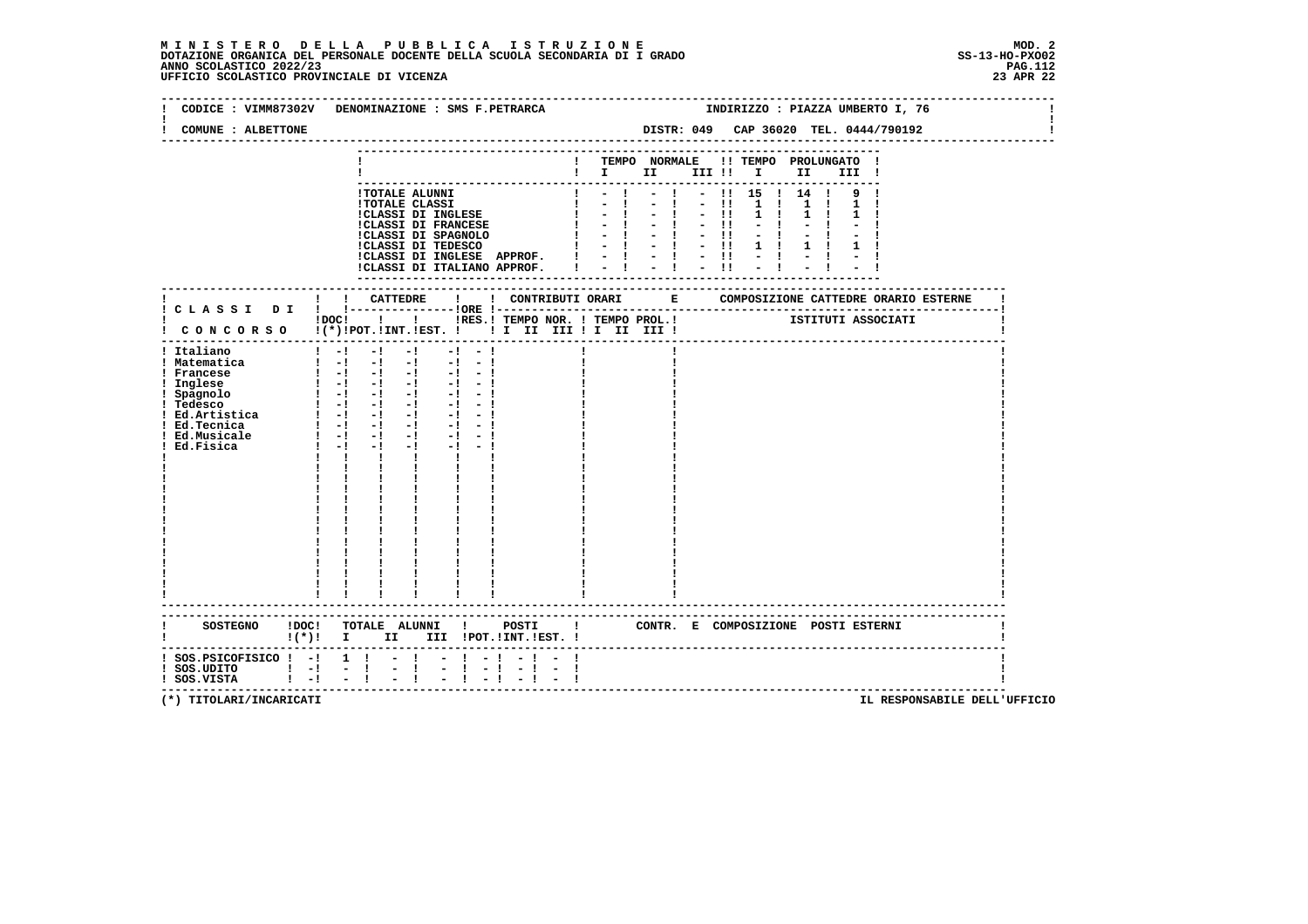## **M I N I S T E R O D E L L A P U B B L I C A I S T R U Z I O N E MOD. 2**DOTAZIONE ORGANICA DEL PERSONALE DOCENTE DELLA SCUOLA SECONDARIA DI I GRADO **SCOLASTICO SCOLASTICO 2022/23 PAG-P**<br>PAGO SCOLASTICO 2022/23 PAG.113<br>23 APR 22 UFFICIO SCOLASTICO PROVINCIALE DI VICENZA

| CODICE : VIMM876019 DENOMINAZIONE : A. FRANK<br>COMUNE : MONTECCHIO MAGGIORE                                                                                                                                                                                                                                                                                                      |                                                                                                                                                                                                                                                                                        |              |                |                                 |           |           |                                                                                                                                                                                                                                            |  |    |                   |                                  |                               | INDIRIZZO : VIA ZANNATO 4                                     |  |  |
|-----------------------------------------------------------------------------------------------------------------------------------------------------------------------------------------------------------------------------------------------------------------------------------------------------------------------------------------------------------------------------------|----------------------------------------------------------------------------------------------------------------------------------------------------------------------------------------------------------------------------------------------------------------------------------------|--------------|----------------|---------------------------------|-----------|-----------|--------------------------------------------------------------------------------------------------------------------------------------------------------------------------------------------------------------------------------------------|--|----|-------------------|----------------------------------|-------------------------------|---------------------------------------------------------------|--|--|
|                                                                                                                                                                                                                                                                                                                                                                                   |                                                                                                                                                                                                                                                                                        |              |                |                                 |           |           |                                                                                                                                                                                                                                            |  |    |                   |                                  |                               |                                                               |  |  |
|                                                                                                                                                                                                                                                                                                                                                                                   |                                                                                                                                                                                                                                                                                        |              |                |                                 |           |           | $\blacksquare$ $\blacksquare$ $\blacksquare$ $\blacksquare$ $\blacksquare$ $\blacksquare$ $\blacksquare$ $\blacksquare$ $\blacksquare$ $\blacksquare$ $\blacksquare$                                                                       |  |    |                   |                                  |                               | ! TEMPO NORMALE !! TEMPO PROLUNGATO !<br>III !                |  |  |
|                                                                                                                                                                                                                                                                                                                                                                                   |                                                                                                                                                                                                                                                                                        |              |                |                                 |           |           | 1 TOTALE ALUNNI<br>1 TOTALE CLASSI DI INGLESE   6   6   6   1<br>1 GLASSI DI INGLESE   6   6   6   1<br>1 GLASSI DI FRANCESE   6   6   6   1<br>1 CLASSI DI FRANCESE   2   2   2   1<br>1 CLASSI DI TEDESCO   2   2   2   1<br>1 CLASSI DI |  |    | $2 \quad 11$      | $\blacksquare$<br>$\blacksquare$ | $-1$                          |                                                               |  |  |
|                                                                                                                                                                                                                                                                                                                                                                                   |                                                                                                                                                                                                                                                                                        |              |                |                                 |           |           | !CLASSI DI INGLESE APPROF. $! \ - \ ! \ - \ ! \ - \ ! \ - \ ! \$<br>!CLASSI DI ITALIANO APPROF. $! \ - \ ! \ - \ ! \ - \ ! \ - \ ! \cdot \ !$                                                                                              |  |    |                   |                                  |                               |                                                               |  |  |
|                                                                                                                                                                                                                                                                                                                                                                                   |                                                                                                                                                                                                                                                                                        |              |                |                                 |           |           |                                                                                                                                                                                                                                            |  |    |                   |                                  |                               |                                                               |  |  |
| ! CONCORSO !(*)!POT.!INT.!EST. ! ! I III III II III III !                                                                                                                                                                                                                                                                                                                         |                                                                                                                                                                                                                                                                                        |              |                |                                 |           |           |                                                                                                                                                                                                                                            |  |    |                   |                                  |                               | IDOCI ! IRES. I TEMPO NOR. I TEMPO PROL. ! [STITUTI ASSOCIATI |  |  |
| Italiano<br>! Matematica<br>! Francese<br>Inglese<br>! Spagnolo<br>Tedesco $1 - 1 - 1 - 1$<br>Tedesco $1 - 1 - 1 - 1$<br>$1 - 11 - 112 - 1 - 1 - 1$<br>$1 - 112 - 1 - 1 - 1 - 1$<br>$1 - 112 - 1 - 1 - 1 - 1$<br>$1 - 112 - 1 - 1 - 1 - 1$<br>$1 - 112 - 1 - 1 - 1 - 1$<br>$1 - 112 - 1 - 1 - 1$<br>$1 - 112 - 1 - 1 - 1 - 1$<br>$1 - 112 - 1 - 1 - 1 - 1$<br>$1 - $<br>Ed.Fisica | ! 8! 1! 10!<br>$\begin{array}{cccc} 1 & 41 & -1 & 61 & -1 & -1 \\ 1 & 11 & -1 & -1 & 11 & -112 \end{array}$<br>1 1 1 1 1 1 6<br>$1 \quad 41 \quad 11 \quad 31 \quad -1 \quad -1$<br>$\frac{1}{2}$ 1! -! -! 1! - !12 -<br>$1 \t2! -1$<br>$\mathbf{I}$ and $\mathbf{I}$ and $\mathbf{I}$ | $\mathbf{I}$ |                | $2! -1 -1$<br><b>The Common</b> | $-1 - -1$ |           | $-1 -$<br>$-1 -$<br><b>Example 1</b> and 1 and 1                                                                                                                                                                                           |  | Ι. | - - ICOMPLETA CON |                                  | - - !VIMM83701P SMS ALDO MORO | - - !VIMM87301T SMS "R.FABIANI" - BARBARANO V.                |  |  |
| SOSTEGNO !DOC! TOTALE ALUNNI ! POSTI !<br>$!(*)!$ I II III !POT.!INT.!EST. !                                                                                                                                                                                                                                                                                                      |                                                                                                                                                                                                                                                                                        |              |                |                                 |           |           |                                                                                                                                                                                                                                            |  |    |                   |                                  |                               | CONTR. E COMPOSIZIONE POSTI ESTERNI                           |  |  |
| ! SOS.PSICOFISICO ! 5! 4 ! 7 ! 14 ! 1 ! 8 ! - !                                                                                                                                                                                                                                                                                                                                   |                                                                                                                                                                                                                                                                                        |              | $-1$ $-1$ $-1$ |                                 |           | $-1$ $-1$ |                                                                                                                                                                                                                                            |  |    |                   |                                  |                               |                                                               |  |  |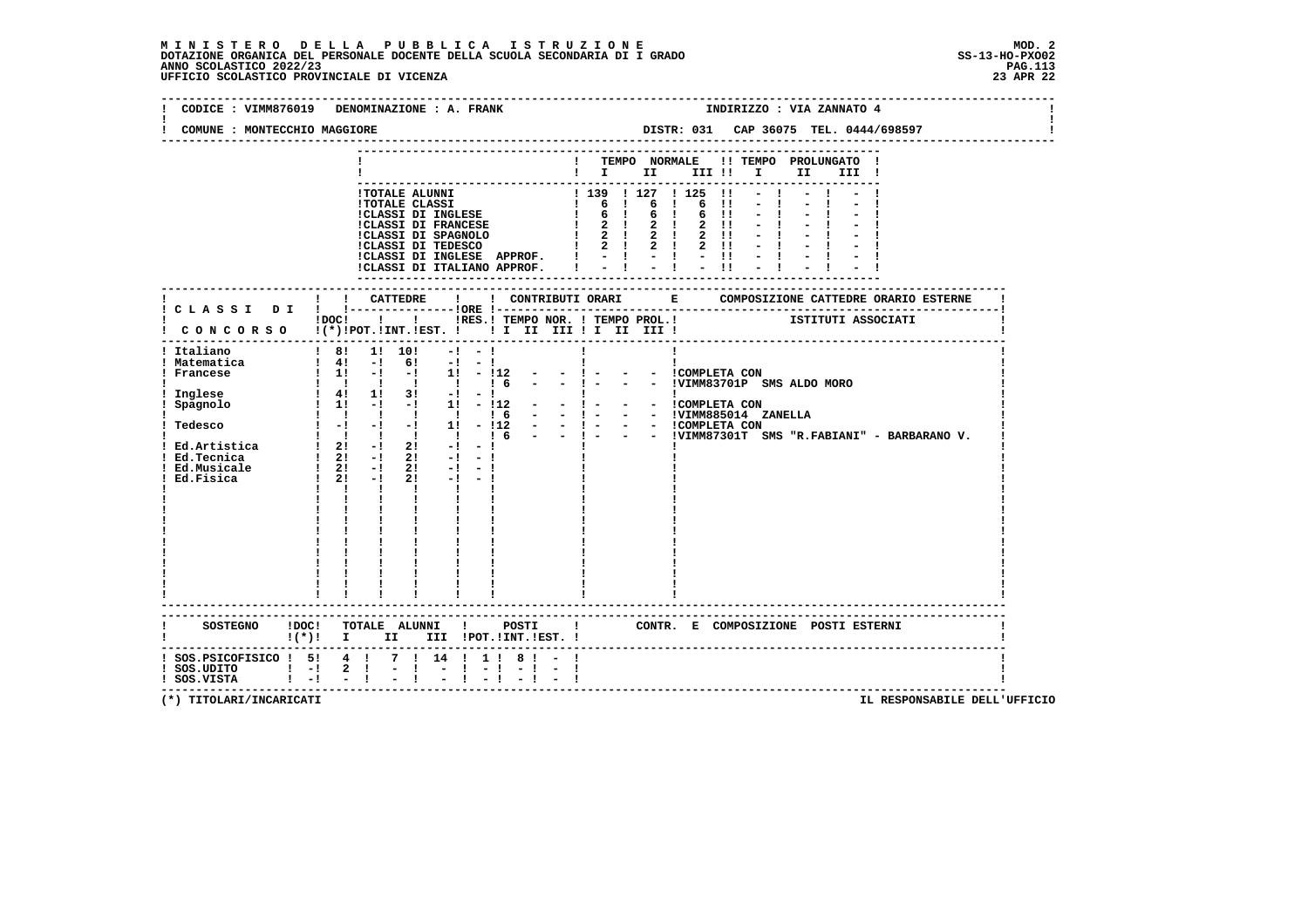### **M I N I S T E R O D E L L A P U B B L I C A I S T R U Z I O N E MOD. 2**DOTAZIONE ORGANICA DEL PERSONALE DOCENTE DELLA SCUOLA SECONDARIA DI I GRADO **SCOLASTICO SCOLASTICO 2022/23 PAG.114**<br>23 PAG.114 PAG.1142<br>23 UFFICIO SCOLASTICO PROVINCIALE DI VICENZA

|                                                                                                                                                 | CODICE : VIMM877015 DENOMINAZIONE : M.POLO                                                                                                                                                                                                                                                                                                                                                                                                                                                                                                                                             | INDIRIZZO : VIA TAGLIAMENTO 15                                                                                                                                                            |
|-------------------------------------------------------------------------------------------------------------------------------------------------|----------------------------------------------------------------------------------------------------------------------------------------------------------------------------------------------------------------------------------------------------------------------------------------------------------------------------------------------------------------------------------------------------------------------------------------------------------------------------------------------------------------------------------------------------------------------------------------|-------------------------------------------------------------------------------------------------------------------------------------------------------------------------------------------|
| COMUNE : MONTECCHIO MAGGIORE                                                                                                                    |                                                                                                                                                                                                                                                                                                                                                                                                                                                                                                                                                                                        | DISTR: 031 CAP 36075 TEL. 0444/698657                                                                                                                                                     |
|                                                                                                                                                 |                                                                                                                                                                                                                                                                                                                                                                                                                                                                                                                                                                                        | ! TEMPO NORMALE !! TEMPO PROLUNGATO !<br>$\blacksquare$                                                                                                                                   |
|                                                                                                                                                 | <b>!TOTALE ALUNNI</b><br><b>!TOTALE CLASSI</b><br><b>!CLASSI DI INGLESE</b>                                                                                                                                                                                                                                                                                                                                                                                                                                                                                                            | ! 48 ! 65 ! 70 !1<br>$\begin{array}{cccccccc}\n1 & 3 & 1 & 3 & 1 \\ 1 & 3 & 1 & 3 & 1\n\end{array}$<br>4 !!<br>4!!<br>$1 - 1 - 1 - 1$<br>$4$ !!<br>$-1 - 1 - 1$                           |
|                                                                                                                                                 |                                                                                                                                                                                                                                                                                                                                                                                                                                                                                                                                                                                        |                                                                                                                                                                                           |
|                                                                                                                                                 | ! CONCORSO !(*)!POT.!INT.!EST. ! ! I III III II III III !                                                                                                                                                                                                                                                                                                                                                                                                                                                                                                                              | !DOC! ! ! !RES.! TEMPO NOR. ! TEMPO PROL.! [STITUTI ASSOCIATI                                                                                                                             |
| ! Italiano<br>! Matematica<br>! Francese<br>Inglese<br>Ed.Artistica<br>! Ed.Tecnica<br>! Ed.Musicale<br>Ed.Fisica<br>Strumento Musicale ! 3! -! | $1 \quad 4! \quad 1! \quad 5!$<br>1! - 110<br>$\sim$ 100 $\mu$<br>1 1 1 1 1 1 1 8<br>$1 \quad 1! \quad -1 \quad 3! \quad -1 \quad -16$<br>$1 \t1 \t1 \t1 \t1 \t1 \t13 -$<br>$\begin{array}{ccccccccccccc}\n & 1 & -1 & -1 & -1 & -1 & -1 & -1 \\  & 1 & 11 & -1 & 11 & -1 & 2 & 1\n\end{array}$<br>$1 \t11 - 1 \t11 - 121$<br>1 1 1 1 1 1 1 2 1<br>$1 \t1! -1 \t1! -1 \t2!$<br>$4! -1 -1$<br>$\mathbf{1}$ $\mathbf{1}$ $\mathbf{1}$ $\mathbf{1}$ $\mathbf{1}$<br>$\mathbf{I}$ and $\mathbf{I}$<br>$\mathbf{i}$ $\mathbf{i}$<br>$\frac{1}{1}$ $\frac{1}{1}$<br>------------------------ | - - ! - - - !VIMM856025 A. PEDROLLO<br>and the state<br>- - COMPLETA CON<br>- - !VIMM871016 IC VICENZA 1 - F. MAFFEI<br>$-1 - 1$<br>$-$ - $!$ - - - IVIMM84001E IC VICENZA 3 - "SCAMOZZI" |
|                                                                                                                                                 | ! (*)! I II III !POT.!INT.!EST.!                                                                                                                                                                                                                                                                                                                                                                                                                                                                                                                                                       | CONTR. E COMPOSIZIONE POSTI_ESTERNI                                                                                                                                                       |
| $:$ SOS.PSICOFISICO $:$ 2: 4 $:$<br>$!$ SOS.UDITO $!$ -! -!<br>$!$ SOS.VISTA $!$ -! -!!                                                         | $2 \quad 1$<br>9 1 - 1 5 1 - 1<br>$1 \quad 1$<br>$-1 - 1$                                                                                                                                                                                                                                                                                                                                                                                                                                                                                                                              | -----------------------------------                                                                                                                                                       |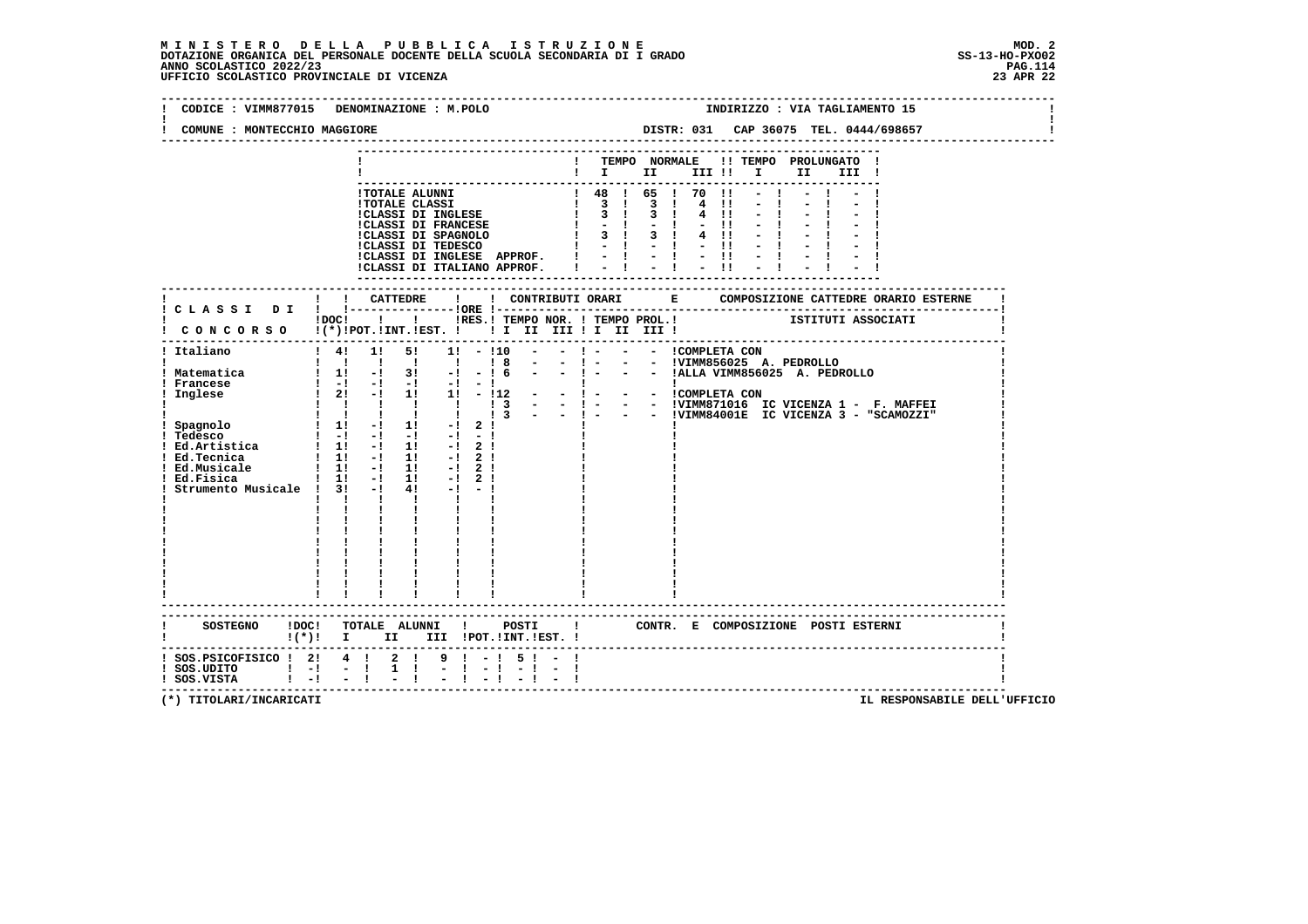$\sim$ 

 $\mathbf{I}$ 

#### **-------------------------------------------------------------------------------------------------------------------------------- ! CODICE : VIMM877015 DENOMINAZIONE : M.POLO**

 **! ! ! COMUNE : MONTECCHIO MAGGIORE DISTR: 031 CAP 36075 TEL. 0444/698657 ! --------------------------------------------------------------------------------------------------------------------------------**

 **NUMERO DI CORSI ATTIVATI SULLA SCUOLA: 1**

| IS TRUMENTI         | DOC!   |     | POSTI                 |      | ! ORE<br>$1 - -$         |        | !CONTR. ORARI E COMPOSIZIONE POSTI ORARIO ESTERNI |
|---------------------|--------|-----|-----------------------|------|--------------------------|--------|---------------------------------------------------|
| IMUSICALI           | $(*)!$ |     | !POT. ! INT. ! EST. ! |      | IRES.IORE !              | !UTIL! | ISTITUTI ASSOCIATI                                |
| ! ARPA              | - 1    | - ! | - 1                   | - 1  | - 1                      |        |                                                   |
| ! CHITARRA          | - 1    | - ! | 11                    | $-1$ | - 1                      |        |                                                   |
| ! CLARINETTO        | - !    | - 1 | - 1                   | - 1  | - 1                      |        |                                                   |
| ! CORNO             | - 1    | - ! | - 1                   | $-1$ | - 1                      |        |                                                   |
| ! FAGOTTO           | - 1    | - ! | - 1                   | - 1  | - 1                      |        |                                                   |
| <b>!FISARMONICA</b> | - 1    | - ! | - 1                   | - 1  | - 1                      |        |                                                   |
| ! FLAUTO            | 1!     | - 1 | 11                    | - !  | - 1                      |        |                                                   |
| ! OBOE              | - 1    | - ! | - 1                   | - 1  | - 1                      |        |                                                   |
| <b>!PERCUSSIONI</b> | 1!     | - ! | 11                    | - 1  | - 1                      |        |                                                   |
| <b>!PIANOFORTE</b>  | 1!     | - 1 | 1!                    | - 1  | - 1                      |        |                                                   |
| ! SAXOFONO          | - 1    | - 1 | - !                   | $-1$ | $\overline{\phantom{0}}$ |        |                                                   |
| ! TROMBA            | - 1    | - 1 | - !                   | - 1  | - 1                      |        |                                                   |
| ! VIOLINO           | - 1    | - ! | - !                   | $-1$ | - 1                      |        |                                                   |
| ! VIOLONCELLO       | - 1    | - 1 | - 1                   | - 1  | - 1                      |        |                                                   |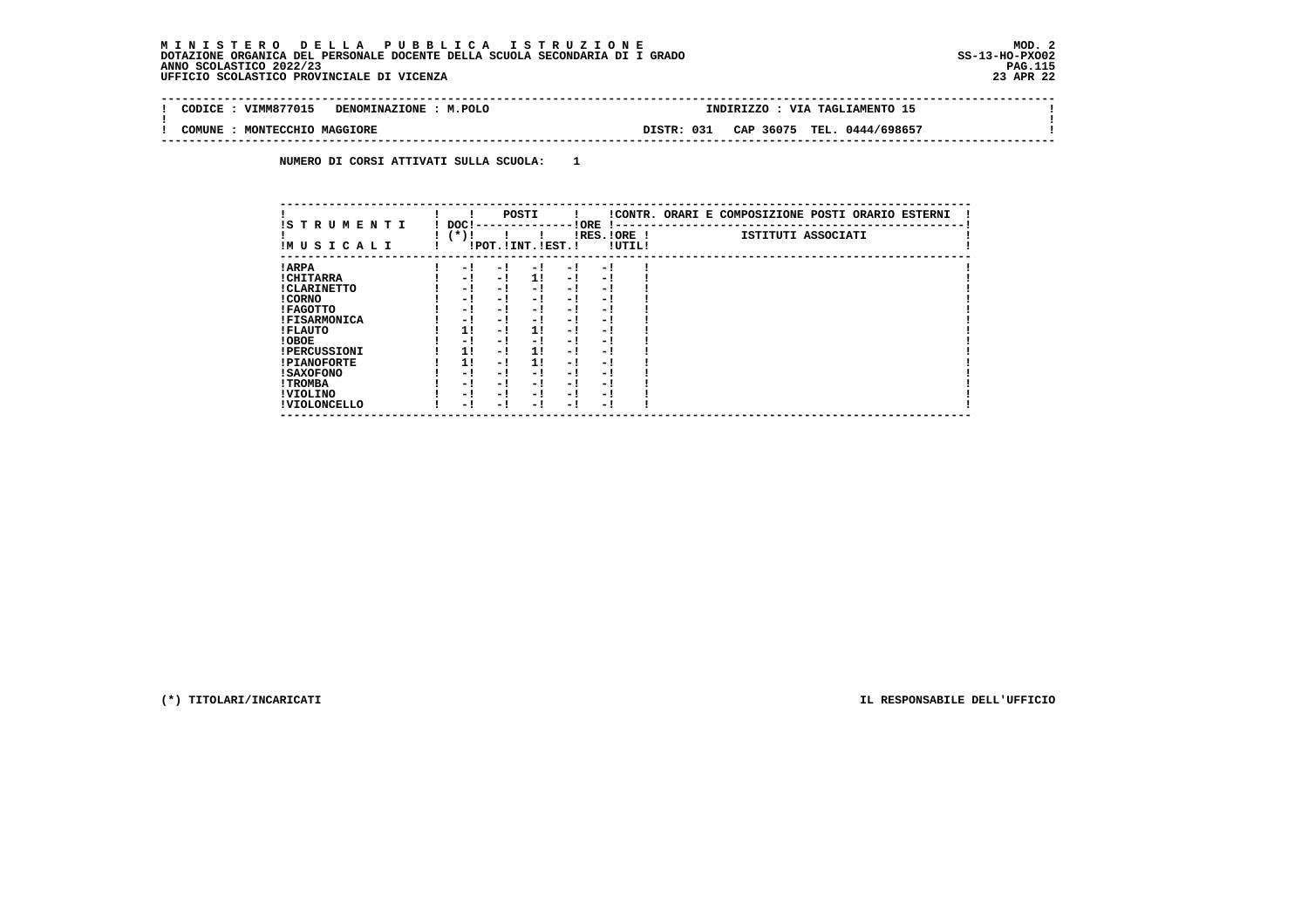## **M I N I S T E R O D E L L A P U B B L I C A I S T R U Z I O N E MOD. 2**DOTAZIONE ORGANICA DEL PERSONALE DOCENTE DELLA SCUOLA SECONDARIA DI I GRADO **SCOLASTICO SCOLASTICO 2022/23 PAG.116**<br>PAGO SCOLASTICO 2022/23 PAG.116<br>23 DERICIO SCOLASTICO PROVINCIALE DI VICENZA

| COMUNE : CHIAMPO                                                                                                         |               |                                                                                                                                                     |                                       |  |                                                                                                                                              |  |  |  |                                                                    |  |                                                                                                                                                                                                                                                                                                                     |  |
|--------------------------------------------------------------------------------------------------------------------------|---------------|-----------------------------------------------------------------------------------------------------------------------------------------------------|---------------------------------------|--|----------------------------------------------------------------------------------------------------------------------------------------------|--|--|--|--------------------------------------------------------------------|--|---------------------------------------------------------------------------------------------------------------------------------------------------------------------------------------------------------------------------------------------------------------------------------------------------------------------|--|
|                                                                                                                          |               |                                                                                                                                                     |                                       |  |                                                                                                                                              |  |  |  | ! TEMPO NORMALE !! TEMPO PROLUNGATO !<br>$\blacksquare$            |  |                                                                                                                                                                                                                                                                                                                     |  |
|                                                                                                                          |               |                                                                                                                                                     |                                       |  | ICLASSI DI INGLESE APPROF. $1 - 1$ 1 1 3 11 - 1<br>ICLASSI DI ITALIANO APPROF. $1 - 1$ - 1 - 11 - 1                                          |  |  |  |                                                                    |  |                                                                                                                                                                                                                                                                                                                     |  |
| -------------                                                                                                            |               |                                                                                                                                                     |                                       |  |                                                                                                                                              |  |  |  |                                                                    |  |                                                                                                                                                                                                                                                                                                                     |  |
| ! CONCORSO !(*)!POT.!INT.!EST. ! ! I II III ! II III !                                                                   |               |                                                                                                                                                     |                                       |  |                                                                                                                                              |  |  |  | IDOCI __ I ___ IRES.I TEMPO NOR. I TEMPO PROL.I TETITUTI ASSOCIATI |  |                                                                                                                                                                                                                                                                                                                     |  |
| $1 \t 71 \t -1 \t 71 \t 11 \t -114 \t -1 \t -1 \t -1 \t -1$ COMPLETA CON<br>! Italiano                                   |               |                                                                                                                                                     |                                       |  |                                                                                                                                              |  |  |  | ! ! ! ! ! ! ! 4 - - ! - - - - !VIMM885014 ZANELLA                  |  |                                                                                                                                                                                                                                                                                                                     |  |
|                                                                                                                          |               |                                                                                                                                                     |                                       |  |                                                                                                                                              |  |  |  |                                                                    |  |                                                                                                                                                                                                                                                                                                                     |  |
| ! Francese<br>Inglese                                                                                                    |               |                                                                                                                                                     |                                       |  | $\begin{array}{ccccccccccc}\n1 & -1 & -1 & -1 & -1 & -1 \\ 1 & 31 & -1 & 21 & 11 & -114 & - & - & 1 & - & & - & 1\n\end{array}$ COMPLETA CON |  |  |  |                                                                    |  |                                                                                                                                                                                                                                                                                                                     |  |
| Spagnolo<br>Tedesco<br>Ed.Artistica                                                                                      |               | $\begin{array}{ccccccccccccc}\n& & & & & 1 & & -1 & & 1 & & -1 & & 2 & & \n\end{array}$                                                             |                                       |  | $\mathbf{I}$<br>$1 \quad 1!$ -! 1! 1! - !10 - - ! - - - !COMPLETA CON                                                                        |  |  |  |                                                                    |  | $\frac{1}{1}$ $\frac{1}{1}$ $\frac{1}{1}$ $\frac{1}{4}$ $\frac{1}{4}$ $\frac{1}{1}$ $\frac{1}{4}$ $\frac{1}{1}$ $\frac{1}{1}$ $\frac{1}{1}$ $\frac{1}{1}$ $\frac{1}{1}$ $\frac{1}{1}$ $\frac{1}{1}$ $\frac{1}{1}$ $\frac{1}{1}$ $\frac{1}{1}$ $\frac{1}{1}$ $\frac{1}{1}$ $\frac{1}{1}$ $\frac{1}{1}$ $\frac{1}{1}$ |  |
| Ed.Tecnica                                                                                                               |               |                                                                                                                                                     |                                       |  |                                                                                                                                              |  |  |  |                                                                    |  |                                                                                                                                                                                                                                                                                                                     |  |
|                                                                                                                          |               |                                                                                                                                                     |                                       |  |                                                                                                                                              |  |  |  | - - ! - - - !VIMM885014 ZANELLA<br>- - ! - - - !COMPLETA CON       |  | - ! - - - !VIMM87901R SMS ARZIGNANO PLESSO "MOTTERLE"                                                                                                                                                                                                                                                               |  |
| Ed.Fisica                                                                                                                | $1 \t11 \t-1$ | $\mathbf{1}$ $\mathbf{1}$ $\mathbf{1}$<br>$\begin{array}{cccccccccc} 1 & 1 & 1 & 1 & 1 & 1 & 1 & 1 \\ 1 & 1 & 1 & 1 & 1 & 1 & 1 & 1 \\ \end{array}$ |                                       |  | $  1 -$<br>$1 - 1 - 1 - 1 - 1 - 12 = -1$                                                                                                     |  |  |  | - - !VIMM885014 ZANELLA                                            |  | ! ! ! ! ! ! 6 - - ! - - - !VIMM87901R SMS ARZIGNANO PLESSO "MOTTERLE"                                                                                                                                                                                                                                               |  |
| $(*)!$ I II IPOT. INT. IEST. I                                                                                           |               | --------------------------                                                                                                                          |                                       |  |                                                                                                                                              |  |  |  |                                                                    |  |                                                                                                                                                                                                                                                                                                                     |  |
| ------------------------------<br>! SOS.PSICOFISICO ! 3! 9 ! 7 !<br>! SOS.UDITO ! -! - ! - !<br>! SOS.VISTA ! -! - ! - ! |               |                                                                                                                                                     | $6 1 2 1 4 1 - 1$<br>$-1 - 1 - 1 - 1$ |  |                                                                                                                                              |  |  |  |                                                                    |  |                                                                                                                                                                                                                                                                                                                     |  |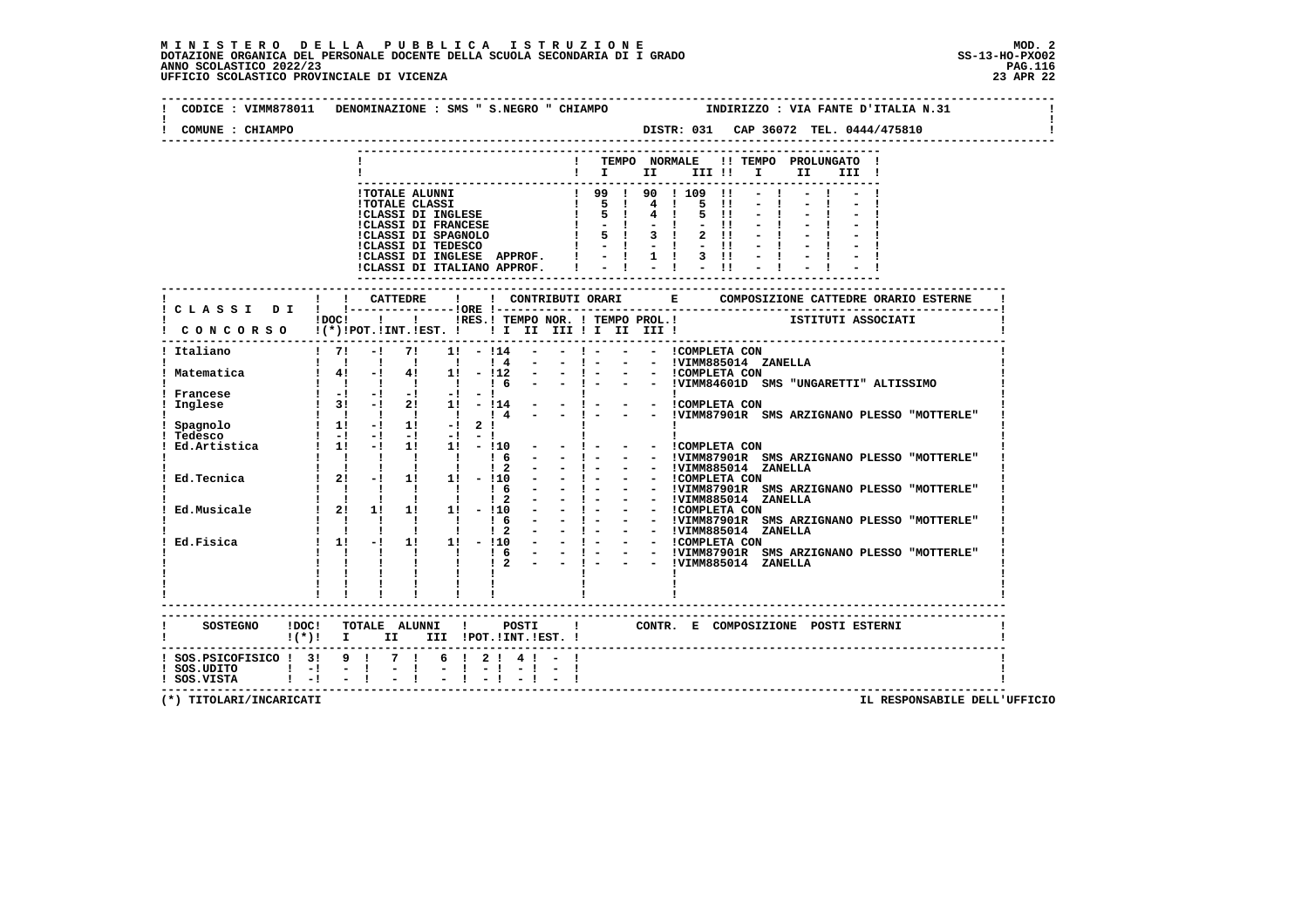$\mathbf{I}$ 

 **--------------------------------------------------------------------------------------------------------------------------------Contract Contract ! CODICE : VIMM87901R DENOMINAZIONE : SMS ARZIGNANO PLESSO "MOTTERLE" INDIRIZZO : VIA IV MARTIRI, 71 ! ! ! ! COMUNE : ARZIGNANO DISTR: 031 CAP 36071 TEL. 0444/670400 ! -------------------------------------------------------------------------------------------------------------------------------- --------------------------------------------------------------------------- ! ! TEMPO NORMALE !! TEMPO PROLUNGATO ! ! ! I II III !! I II III !** $- - - - - - -$  **--------------------------------------------------------------------------- !TOTALE ALUNNI ! 157 ! 177 ! 169 !! - ! - ! - !**1 70TALE CLASSI<br>
1 8 1 8 1 8 1 - 1 - 1 - 1<br>
1 CLASSI DI FRANCESE<br>
1 8 1 8 1 8 11 - 1 - 1 - 1<br>
1 CLASSI DI SPAGNOLO<br>
1 8 1 6 1 7 11 - 1 - 1 - 1<br>
1 CLASSI DI TEDESCO<br>
1 - 1 - 1 - 1 - 1 - 1 - 1 - 1<br>
1 CLASSI DI TRUEASE APPRO  **--------------------------------------------------------------------------- ------------------------------------------------------------------------------------------------------------------------- ! ! ! CATTEDRE ! ! CONTRIBUTI ORARI E COMPOSIZIONE CATTEDRE ORARIO ESTERNE ! ! C L A S S I D I ! !---------------!ORE !------------------------------------------------------------------------! ! !DOC! ! ! !RES.! TEMPO NOR. ! TEMPO PROL.! ISTITUTI ASSOCIATI ! ! C O N C O R S O !(\*)!POT.!INT.!EST. ! ! I II III ! I II III ! ! ------------------------------------------------------------------------------------------------------------------------- ! Italiano ! 7! -! 16! 1! - !12 - - ! - - - !COMPLETA CON ! ! ! ! ! ! ! ! 6 - - ! - - - !VIMM885014 ZANELLA ! ! Matematica ! 7! -! 10! -! - ! ! ! ! ! Francese ! -! -! -! -! - ! ! ! ! ! Inglese ! 6! 1! 5! -! 2 ! 4 - - ! - - - !ALLA VIMM878011 SMS " S.NEGRO " CHIAMPO ! ! Spagnolo ! 3! -! 3! -! - ! ! ! ! ! Tedesco ! -! -! -! -! - ! ! ! ! ! Ed.Artistica ! 2! -! 3! -! - ! 6 - - ! - - - !ALLA VIMM878011 SMS " S.NEGRO " CHIAMPO ! ! Ed.Tecnica ! 4! 1! 3! -! - ! 6 - - ! - - - !ALLA VIMM878011 SMS " S.NEGRO " CHIAMPO ! ! Ed.Musicale ! 3! -! 3! -! - ! 6 - - ! - - - !ALLA VIMM878011 SMS " S.NEGRO " CHIAMPO ! ! Ed.Fisica ! 2! -! 3! -! - ! 6 - - ! - - - !ALLA VIMM878011 SMS " S.NEGRO " CHIAMPO ! ! Strumento Musicale ! 3! -! 4! -! - ! ! ! ! ! ! ! ! ! ! ! ! ! ! ! ! ! ! ! ! ! ! ! ! ! ! ! ! ! ! ! ! ! ! ! ! ! ! ! ! ! ! ! ! ! ! ! ! ! ! ! ! ! ! ! ! ! ! ! ! ! ! ! ! ! ! ! ! ! ! ! ! ! ! ! ! ! ! ! ! ! ! ! ! ! ! ! ! ! ! ! ! ! ! ! ! ! ! ! ! ! ! ! ! ! ! ! ! ! ! ! ! ! ! ! ! ! ! ! ! ! ! ! ! ------------------------------------------------------------------------------------------------------------------------- ------------------------------------------------------------------------------------------------------------------------- ! SOSTEGNO !DOC! TOTALE ALUNNI ! POSTI ! CONTR. E COMPOSIZIONE POSTI ESTERNI ! ! !(\*)! I II III !POT.!INT.!EST. ! ! ------------------------------------------------------------------------------------------------------------------------- ! SOS.PSICOFISICO ! 2! 6 ! 11 ! 12 ! 1 ! 10 ! - ! !** $\blacksquare$  **! SOS.UDITO ! -! - ! - ! - ! - ! - ! - ! ! ! SOS.VISTA ! -! - ! - ! - ! - ! - ! - ! ! -------------------------------------------------------------------------------------------------------------------------**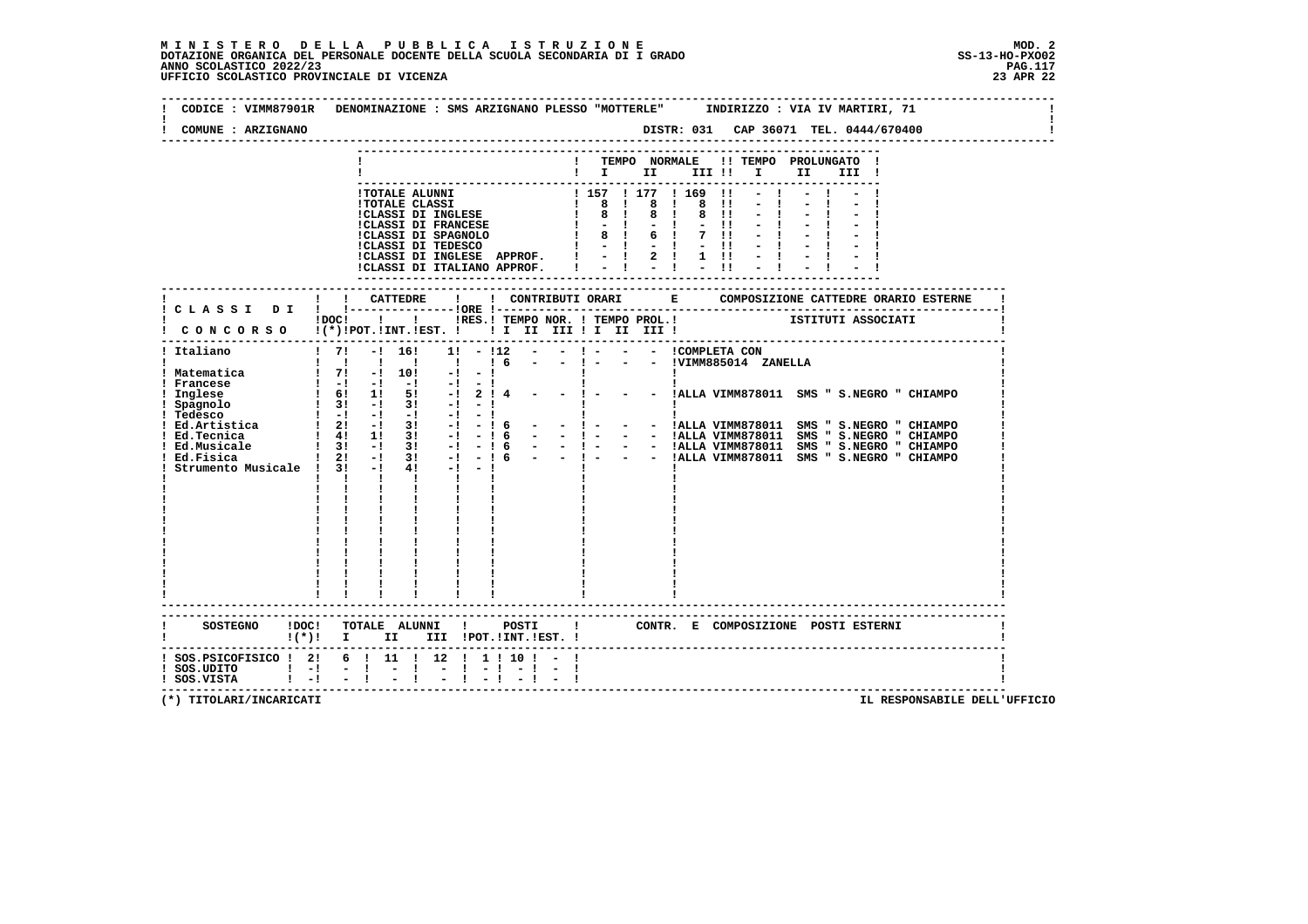$\sim$  1

 $\mathbf{I}$ 

 $\mathbf{I}$ 

 **-------------------------------------------------------------------------------------------------------------------------------- ! CODICE : VIMM87901R DENOMINAZIONE : SMS ARZIGNANO PLESSO "MOTTERLE" INDIRIZZO : VIA IV MARTIRI, 71 ! ! ! ! COMUNE : ARZIGNANO DISTR: 031 CAP 36071 TEL. 0444/670400 !**

 **--------------------------------------------------------------------------------------------------------------------------------**

 **NUMERO DI CORSI ATTIVATI SULLA SCUOLA: 1**

| IS TRUMENTI         | DOC! |      |     | POSTI                 |      | ! ORE       |        | !CONTR. ORARI E COMPOSIZIONE POSTI ORARIO ESTERNI |
|---------------------|------|------|-----|-----------------------|------|-------------|--------|---------------------------------------------------|
| IMUSICALI           |      | (*)! |     | !POT. ! INT. ! EST. ! |      | IRES.IORE ! | !UTIL! | ISTITUTI ASSOCIATI                                |
| ! ARPA              |      | - 1  | - 1 | - !                   | $-1$ | - 1         |        |                                                   |
| ! CHITARRA          |      | 11   | - ! | 11                    | $-1$ | - 1         |        |                                                   |
| ! CLARINETTO        |      | 1!   | - 1 | 11                    | - 1  | - 1         |        |                                                   |
| ! CORNO             |      | - 1  | - 1 | - 1                   | - 1  | - 1         |        |                                                   |
| ! FAGOTTO           |      | - 1  | - 1 | - 1                   | - 1  | - 1         |        |                                                   |
| <b>!FISARMONICA</b> |      | - 1  | - 1 | - 1                   | - 1  | - 1         |        |                                                   |
| ! FLAUTO            |      | 11   | - ! | 11                    | - !  | - 1         |        |                                                   |
| ! OBOE              |      | - !  | - ! | - 1                   | $-1$ | - 1         |        |                                                   |
| <b>!PERCUSSIONI</b> |      | - !  | - 1 | - 1                   | - 1  | - 1         |        |                                                   |
| <b>!PIANOFORTE</b>  |      | - 1  | - 1 | 11                    | - 1  | - 1         |        |                                                   |
| <b>! SAXOFONO</b>   |      | - 1  | - 1 | - 1                   | - 1  | - 1         |        |                                                   |
| ! TROMBA            |      | - 1  | - 1 | - 1                   | - 1  | - 1         |        |                                                   |
| ! VIOLINO           |      | - 1  | - 1 | - 1                   | $-1$ | - 1         |        |                                                   |
| ! VIOLONCELLO       |      | - !  | - 1 | - 1                   | - 1  | - 1         |        |                                                   |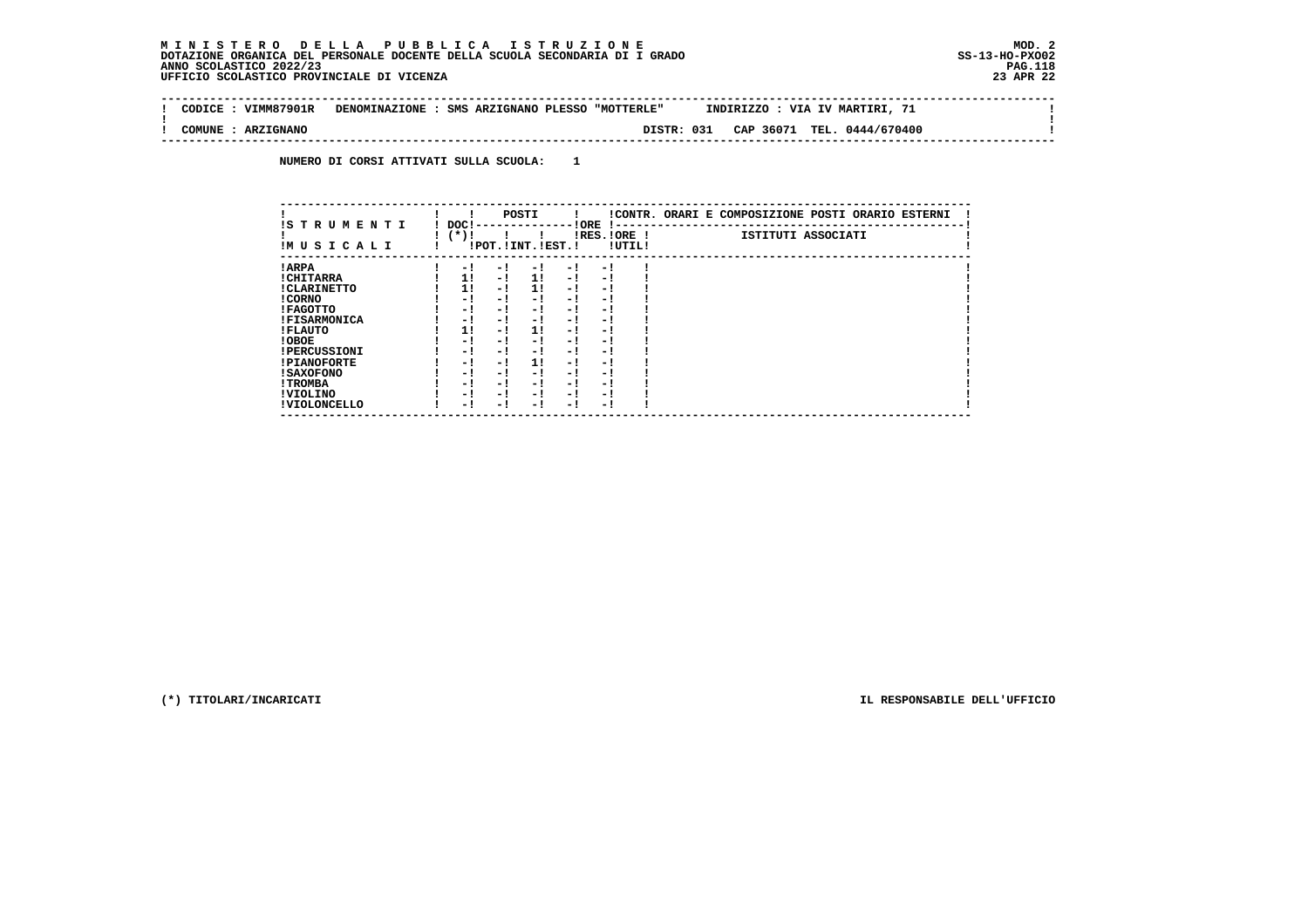# **M I N I S T E R O D E L L A P U B B L I C A I S T R U Z I O N E MOD. 2**DOTAZIONE ORGANICA DEL PERSONALE DOCENTE DELLA SCUOLA SECONDARIA DI I GRADO **SCOLASTICO SCOLASTICO 2022/23 PAG-**<br>PAGNO SCOLASTICO 2022/23 PAG.119<br>23 JPE UFFICIO SCOLASTICO PROVINCIALE DI VICENZA

| CODICE : VIMM87902T                                                                                            | DENOMINAZIONE : SMS MONTORSO VIC. "BELTRAME" INDIRIZZO : VIA IV NOVEMBRE 3                                                                                                                                                                                                                                                                                                                                                                                                                                                             |                                                                                                                                                                                                                                                                                                                                                                                          |  |  |                                                         |  |                    |
|----------------------------------------------------------------------------------------------------------------|----------------------------------------------------------------------------------------------------------------------------------------------------------------------------------------------------------------------------------------------------------------------------------------------------------------------------------------------------------------------------------------------------------------------------------------------------------------------------------------------------------------------------------------|------------------------------------------------------------------------------------------------------------------------------------------------------------------------------------------------------------------------------------------------------------------------------------------------------------------------------------------------------------------------------------------|--|--|---------------------------------------------------------|--|--------------------|
| COMUNE : MONTORSO VICENTINO                                                                                    |                                                                                                                                                                                                                                                                                                                                                                                                                                                                                                                                        |                                                                                                                                                                                                                                                                                                                                                                                          |  |  |                                                         |  |                    |
|                                                                                                                |                                                                                                                                                                                                                                                                                                                                                                                                                                                                                                                                        |                                                                                                                                                                                                                                                                                                                                                                                          |  |  | ! TEMPO NORMALE !! TEMPO PROLUNGATO !<br>$\blacksquare$ |  |                    |
|                                                                                                                |                                                                                                                                                                                                                                                                                                                                                                                                                                                                                                                                        | 1 TOTALE ALUNNI<br>1 TOTALE CLASSI<br>1 2 1 2 1 2 1 - 1<br>1 2 1 2 1 2 1 - 1<br>1 2 1 2 1 2 1 - 1<br>1 2 1 2 1 2 1 - 1<br>1 CLASSI DI FRANCESE<br>1 2 1 2 1 2 1 - 1<br>1 2 1 2 1 1 - 1<br>1 CLASSI DI TEDESCO<br>1 2 1 2 1 2 1 - 1<br>1 2 1 2 1 1 -<br>ICLASSI DI INGLESE APPROF. $  \cdot   \cdot   \cdot   \cdot  $<br>ICLASSI DI ITALIANO APPROF. $  \cdot   \cdot   \cdot   \cdot  $ |  |  | $1$ 43 $1$ 48 $1$ 49 $11$ - 1<br>$-1$                   |  |                    |
|                                                                                                                |                                                                                                                                                                                                                                                                                                                                                                                                                                                                                                                                        |                                                                                                                                                                                                                                                                                                                                                                                          |  |  |                                                         |  |                    |
|                                                                                                                | !DOC! !!!!RES.! TEMPO NOR. ! TEMPO PROL.!                                                                                                                                                                                                                                                                                                                                                                                                                                                                                              |                                                                                                                                                                                                                                                                                                                                                                                          |  |  |                                                         |  | ISTITUTI ASSOCIATI |
| ! Italiano<br>! Matematica<br>! Francese<br>! Inglese<br>: Spagnolo<br>! Tedesco<br>! Ed.Musicale<br>Ed.Fisica | $1 - 1 - 1 - 1$<br>$\begin{bmatrix} 1 & -1 & -1 & -1 & -1 & -1 \end{bmatrix}$<br>$\begin{bmatrix} 1 & -1 & -1 & -1 & -1 & -1 \end{bmatrix}$<br>$\begin{array}{cccccccccccccc} 1 & -1 & -1 & -1 & -1 & -1 & -1 & -1 & -1 \\ 1 & -1 & -1 & -1 & -1 & -1 & -1 & -1 \end{array}$<br>$1 - 1 - 1 - 1 - 1 - 1 - 1$<br>$1 - 1 - 1 - 1 - 1 - 1$<br>$1 - 1 - 1$<br>$-1$ $-$<br>$\mathbf{1}$ $\mathbf{1}$ $\mathbf{1}$<br>$\mathbf{I}$ and $\mathbf{I}$<br>$\frac{1}{1}$ $\frac{1}{1}$ $\frac{1}{1}$<br>$\frac{1}{1}$ $\frac{1}{1}$ $\frac{1}{1}$ | $-1 - 1$<br>$-1$ $-1$<br>$-1 - -1$                                                                                                                                                                                                                                                                                                                                                       |  |  |                                                         |  |                    |
|                                                                                                                | SOSTEGNO !DOC! TOTALE ALUNNI ! POSTI ! CONTR. E COMPOSIZIONE POSTI ESTERNI<br>!(*)! I II III !POT.!INT.!EST.!                                                                                                                                                                                                                                                                                                                                                                                                                          |                                                                                                                                                                                                                                                                                                                                                                                          |  |  |                                                         |  |                    |
| $!$ SOS.UDITO $!$ - $!$ - $!$<br>$!$ SOS.VISTA $!$ - ! - !                                                     | ! SOS.PSICOFISICO ! -! 1 ! 2 ! - ! -!<br>$\frac{1}{2}$ $\frac{1}{1}$                                                                                                                                                                                                                                                                                                                                                                                                                                                                   | $-1$ $-$<br>$-1 - 1$<br>$-1 - 1$<br>$-1$ $-1$                                                                                                                                                                                                                                                                                                                                            |  |  |                                                         |  |                    |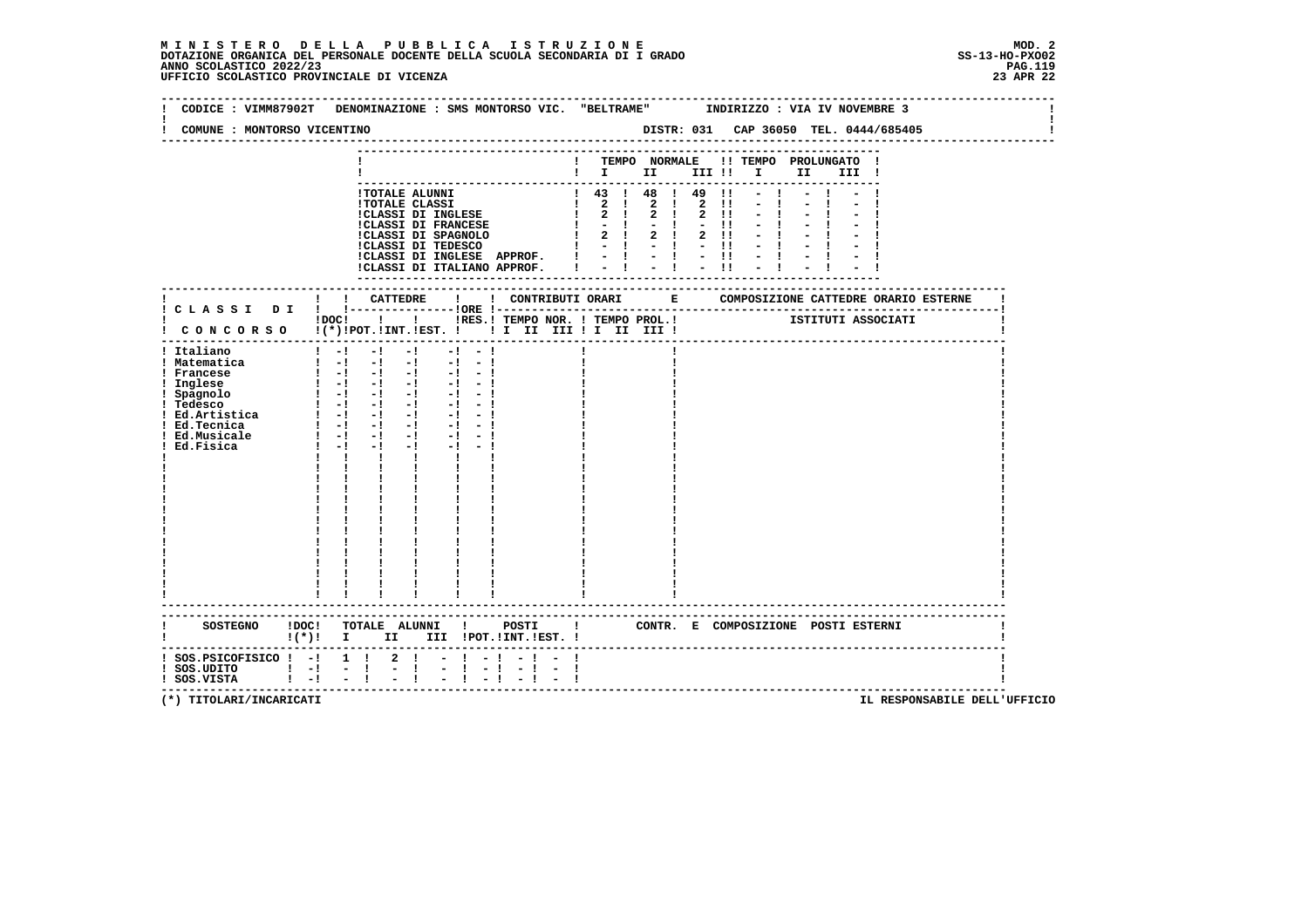## **M I N I S T E R O D E L L A P U B B L I C A I S T R U Z I O N E MOD. 2**DOTAZIONE ORGANICA DEL PERSONALE DOCENTE DELLA SCUOLA SECONDARIA DI I GRADO **SCOLASTICO SCOLASTICO 2022/23 PAG-**<br>PAGO SCOLASTICO 2022/23 PAG.120<br>23 APR 22 UFFICIO SCOLASTICO PROVINCIALE DI VICENZA

| CODICE : VIMM880011 DENOMINAZIONE : SMS I.M.GARBIN<br>COMUNE : VALDAGNO                                                                                                              |                                                                         |                                                                                                                                                                                                                                                                                                                                                                                                                                                                                   |                                           |                             |                                                                                       |                              |              |                                                                                                                                                                                                                                                                                                                                                                                                |  |                                                                            | INDIRIZZO : VIA LUNGO AGNO MANZONI, 17<br>DISTR: 020 CAP 36078 TEL. 0445/401636                                                   |  |       |  |  |
|--------------------------------------------------------------------------------------------------------------------------------------------------------------------------------------|-------------------------------------------------------------------------|-----------------------------------------------------------------------------------------------------------------------------------------------------------------------------------------------------------------------------------------------------------------------------------------------------------------------------------------------------------------------------------------------------------------------------------------------------------------------------------|-------------------------------------------|-----------------------------|---------------------------------------------------------------------------------------|------------------------------|--------------|------------------------------------------------------------------------------------------------------------------------------------------------------------------------------------------------------------------------------------------------------------------------------------------------------------------------------------------------------------------------------------------------|--|----------------------------------------------------------------------------|-----------------------------------------------------------------------------------------------------------------------------------|--|-------|--|--|
|                                                                                                                                                                                      |                                                                         |                                                                                                                                                                                                                                                                                                                                                                                                                                                                                   |                                           |                             |                                                                                       |                              |              | ! TEMPO NORMALE !! TEMPO PROLUNGATO !<br>$\blacksquare$ $\blacksquare$ $\blacksquare$ $\blacksquare$ $\blacksquare$ $\blacksquare$ $\blacksquare$ $\blacksquare$ $\blacksquare$ $\blacksquare$                                                                                                                                                                                                 |  |                                                                            |                                                                                                                                   |  | III ! |  |  |
|                                                                                                                                                                                      |                                                                         |                                                                                                                                                                                                                                                                                                                                                                                                                                                                                   |                                           |                             | !CLASSI DI ITALIANO APPROF.                                                           | !CLASSI DI INGLESE APPROF. ! |              |                                                                                                                                                                                                                                                                                                                                                                                                |  | $\overline{11}$<br>$\blacksquare$<br>8 11<br>$-11$<br>$4 \quad 11$<br>4 !! | $-1$<br>$\begin{array}{cccccccccccccc} 1 & 1 & 1 & 1 & 1 & 1 & 1 & 1 & 1 \\ 1 & 1 & 1 & 1 & 1 & 1 & 1 & 1 & 1 & 1 \\ \end{array}$ |  |       |  |  |
|                                                                                                                                                                                      |                                                                         |                                                                                                                                                                                                                                                                                                                                                                                                                                                                                   |                                           |                             |                                                                                       |                              |              | iDOCI ! ! IRES. I TEMPO NOR. ! TEMPO PROL. ! [STITUTI ASSOCIATI                                                                                                                                                                                                                                                                                                                                |  |                                                                            |                                                                                                                                   |  |       |  |  |
| CONCORSO !(*)!POT.!INT.!EST. ! ! I II III ! I III !<br>----------------------------------                                                                                            |                                                                         |                                                                                                                                                                                                                                                                                                                                                                                                                                                                                   |                                           |                             |                                                                                       |                              |              |                                                                                                                                                                                                                                                                                                                                                                                                |  |                                                                            |                                                                                                                                   |  |       |  |  |
| ! Italiano                                                                                                                                                                           |                                                                         | $1\,12!$ 1! 13!<br>$\begin{array}{cccccccccccccc} 1 & 1 & 1 & 1 & 1 \end{array}$                                                                                                                                                                                                                                                                                                                                                                                                  | $\sim$ $\sim$ $\sim$ $\sim$ $\sim$ $\sim$ | $1! - 116$                  | $1\quad2$                                                                             | $\sim$ 100 $\mu$             |              |                                                                                                                                                                                                                                                                                                                                                                                                |  |                                                                            |                                                                                                                                   |  |       |  |  |
| ! Matematica<br>! Francese<br>Inglese<br>! Spagnolo<br>! Tedesco<br>Tedesco : 1 11 -1 11 -1<br>Ed.Artistica : 21 -1 21 -1<br>Ed.Tecnica<br>Ed.Musicale<br>Strumento Musicale ! 4! -! | $\mathbf{1}$ $\mathbf{1}$ $\mathbf{1}$<br>$\mathbf{I}$ and $\mathbf{I}$ | $1\quad 5!$ $-1\quad 8!$ $-1\quad -1\quad 6$<br>$\begin{array}{cccccccc} 1 & -1 & -1 & -1 & -1 & -1 & -1 \\ 1 & 41 & 11 & 41 & -1 & 4 & 1 & 1 \\ 1 & 11 & -1 & 11 & -1 & 6 & 1 & 4 \end{array}$<br>$1 \quad 11 \quad -1 \quad 11 \quad -1 \quad -12$<br>$\frac{1}{1}$ $\frac{1}{21}$ $\frac{1}{-1}$ $\frac{1}{21}$ $\frac{1}{-1}$<br>$\begin{array}{cccccccccccccc} 1 & 1 & 1 & 1 & 1 & 1 & 1 \end{array}$<br>$11 - 121 - 1214$<br>1 1 1 1 1 1 1 8<br>$\frac{1}{1}$ $\frac{1}{1}$ | $4! -1$<br>$\mathbf{I}$ and $\mathbf{I}$  | $-1$<br>$\mathbf{I}$        | $\sim 10^{-10}$ km s $^{-1}$<br>$2 \cdot 4$<br>$\frac{1}{8}$<br>2! 4<br>$\frac{1}{8}$ |                              |              | - ! - - - !VIMM819015 SMS "FOGAZZARO" TRISSINO<br>- ! - - - !ALLA VIMM819015 SMS "FOGAZZARO" TRISSINO<br><b>Contract Contract District</b><br>$-1 -$<br>- - 1 - - - IALLA VIMM81201A SMS "FERMI" CASTELGOMBERTO 1<br>- - 1 - - - IALLA VIMM81201A SMS "FERMI" CASTELGOMBERTO 1<br>- - 1 - - - IALLA VIMM819015 SMS "CROSARA" CORNEDO VICENTI!<br>- - - - - - IALLA VIMM819015 SMS "CROSAZZARO" |  |                                                                            | - - IALLA VIMM82801X SECONDARIA 1 GRADO - NOVALE<br>- - IALLA VIMM848015 SMS "FLORIANI"                                           |  |       |  |  |
|                                                                                                                                                                                      | $\frac{1}{1}$ $\frac{1}{1}$ $\frac{1}{1}$                               | ------------------------                                                                                                                                                                                                                                                                                                                                                                                                                                                          |                                           |                             |                                                                                       |                              |              |                                                                                                                                                                                                                                                                                                                                                                                                |  |                                                                            |                                                                                                                                   |  |       |  |  |
| SOSTEGNO !DOC! TOTALE ALUNNI ! POSTI<br>!(*)! I II III !POT.!INT.!EST.!                                                                                                              |                                                                         |                                                                                                                                                                                                                                                                                                                                                                                                                                                                                   |                                           |                             |                                                                                       |                              | $\mathbf{I}$ |                                                                                                                                                                                                                                                                                                                                                                                                |  |                                                                            | CONTR. E COMPOSIZIONE POSTI_ESTERNI                                                                                               |  |       |  |  |
| ! SOS.PSICOFISICO ! 3! 10 ! 15 ! 14 ! 1 ! 12 ! - !<br>$!$ SOS.UDITO $!$ -! - !<br>$!$ SOS.VISTA $!$ $-!$ $-$ !                                                                       |                                                                         | $\blacksquare$                                                                                                                                                                                                                                                                                                                                                                                                                                                                    |                                           | $1 \quad 1 \quad - \quad 1$ |                                                                                       | $-1 - 1$                     |              |                                                                                                                                                                                                                                                                                                                                                                                                |  |                                                                            |                                                                                                                                   |  |       |  |  |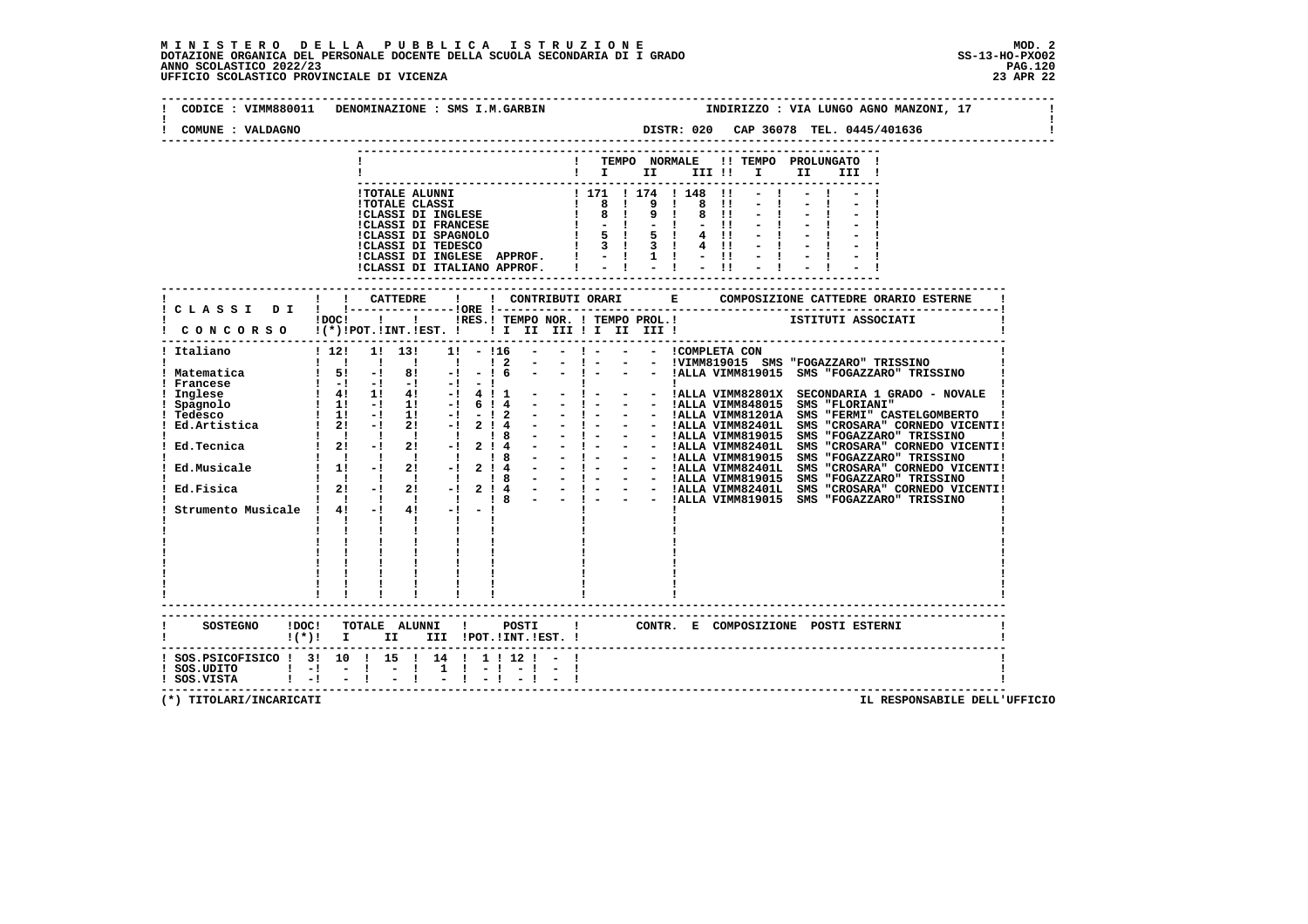$\mathbf{I}$ 

 $\mathbf{I}$ 

 $\mathbf{I}$ 

| : VIMM880011<br>CODICE | DENOMINAZIONE : SMS I.M.GARBIN |            | INDIRIZZO : VIA LUNGO AGNO MANZONI, 17 |  |
|------------------------|--------------------------------|------------|----------------------------------------|--|
| : VALDAGNO<br>COMUNE   |                                | DISTR: 020 | CAP 36078 TEL. 0445/401636             |  |

 **NUMERO DI CORSI ATTIVATI SULLA SCUOLA: 1**

| IS T R U M E N T I  | DOC! |     | POSTI                 |     | ! ORE                    |        | !CONTR. ORARI E COMPOSIZIONE POSTI ORARIO ESTERNI |
|---------------------|------|-----|-----------------------|-----|--------------------------|--------|---------------------------------------------------|
| IMUSICALI           | (*)! |     | !POT. ! INT. ! EST. ! |     | -1 - -<br>$IRES.IORE$ !  | !UTIL! | ISTITUTI ASSOCIATI                                |
| ! ARPA              | - 1  | - 1 | - 1                   | - 1 | - !                      |        |                                                   |
| ! CHITARRA          | 11   | - ! | 11                    | - ! | - 1                      |        |                                                   |
| ! CLARINETTO        | - 1  | - ! | - 1                   | - 1 | - 1                      |        |                                                   |
| ! CORNO             | - 1  | - ! | - 1                   | - 1 | - 1                      |        |                                                   |
| ! FAGOTTO           | - 1  | - ! | - 1                   | - 1 | - 1                      |        |                                                   |
| <b>!FISARMONICA</b> | - 1  | - ! | - !                   | - 1 | - 1                      |        |                                                   |
| ! FLAUTO            | 1!   | - ! | 11                    | - ! | - 1                      |        |                                                   |
| ! OBOE              | - 1  | - ! | - 1                   | - 1 | - 1                      |        |                                                   |
| <b>!PERCUSSIONI</b> | - 1  | - 1 | - 1                   | - 1 | - 1                      |        |                                                   |
| <b>!PIANOFORTE</b>  | 1!   | - 1 | 1!                    | - 1 | - 1                      |        |                                                   |
| ! SAXOFONO          | - 1  | - ! | - !                   | - 1 | $\overline{\phantom{0}}$ |        |                                                   |
| ! TROMBA            | - 1  | - ! | - !                   | - 1 | - 1                      |        |                                                   |
| ! VIOLINO           | 1!   | - 1 | 11                    | - 1 | - 1                      |        |                                                   |
| ! VIOLONCELLO       | - 1  | - 1 | - 1                   | - ! | - 1                      |        |                                                   |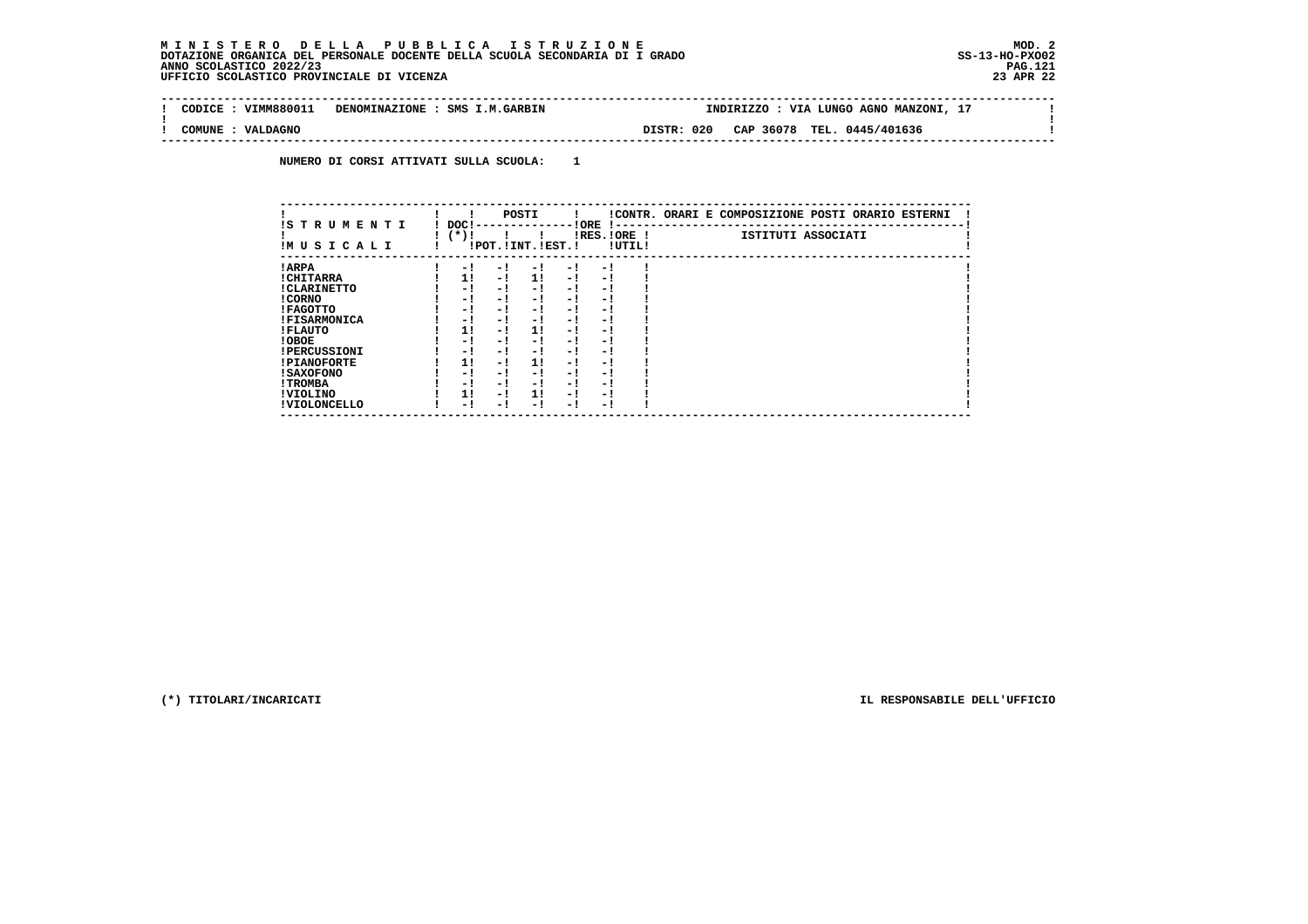| COMUNE : BASSANO DEL GRAPPA                    |                                                                                                                                                                                                                                                          |                |  | DISTR: 015 CAP 36061 TEL. 0424/503078<br>------------------------------ |                                                                                                                                                                                                                                                                                                |
|------------------------------------------------|----------------------------------------------------------------------------------------------------------------------------------------------------------------------------------------------------------------------------------------------------------|----------------|--|-------------------------------------------------------------------------|------------------------------------------------------------------------------------------------------------------------------------------------------------------------------------------------------------------------------------------------------------------------------------------------|
|                                                |                                                                                                                                                                                                                                                          | $\blacksquare$ |  | ! TEMPO NORMALE !! TEMPO PROLUNGATO !<br>III !                          |                                                                                                                                                                                                                                                                                                |
|                                                | -TOTALE ALUNNI<br>ITOTALE ALUNNI<br>ITOTALE CLASSI<br>ITOTALE CLASSI<br>ITOTALE CLASSI<br>ITOTALE CLASSI<br>ITOTALE CLASSI<br>ISONICIDE CLASSI<br>ISONICIDE CLASSI<br>ISONICIDE CLASSI<br>ISONICIDE CLASSI<br>ISONICIDE CLASSI<br>ISONICIDE CLASSI<br>IS |                |  |                                                                         |                                                                                                                                                                                                                                                                                                |
|                                                | ! CATTEDRE<br>! C L A S S I D I ! !----------------!ORE !---                                                                                                                                                                                             |                |  |                                                                         |                                                                                                                                                                                                                                                                                                |
|                                                | !DOC! !!!!RES.! TEMPO NOR. ! TEMPO PROL.!<br>I CONCORSO I(*) IPOT. IINT. IEST. I I II III II II III III I                                                                                                                                                |                |  | ISTITUTI ASSOCIATI                                                      |                                                                                                                                                                                                                                                                                                |
| ! Italiano<br>! Matematica                     | ! 11! -! 11!<br>$-1$ 2 1<br>$1 \t6!$ -1 61 -1 -16<br>$\mathbf{I}$<br>$\mathbf{I}$<br><b>I</b><br>$\mathbf{I}$<br>$\mathbf{I}$ and $\mathbf{I}$                                                                                                           | $  1 -$        |  |                                                                         | - - !ALLA VIMM88901B SMS MONTE GRAPPA- ROMANO D'EZ!<br>16 - - 1 - - 1ALLA VIMM88801G SMS VITTORELLI -BASSANO DEL G!<br>-12 - - 1 - - 1ALLA VIMM88801G SMS VITTORELLI -BASSANO DEL G!<br>-13 - - 1 - - 1ALLA VIMM85301L SMS DE GASPERI<br>-13 - - 1 - - 1ALLA VIMM849011 SMS "BOMBIERI" VALSTAG |
|                                                | SOSTEGNO !DOC! TOTALE ALUNNI ! POSTI<br>$!(*)!$ I II III !POT.!INT.!EST. !                                                                                                                                                                               |                |  | ! CONTR. E COMPOSIZIONE POSTI ESTERNI                                   |                                                                                                                                                                                                                                                                                                |
| ! SOS.UDITO   - ! - !<br>! SOS.VISTA   - ! - ! | ! SOS.PSICOFISICO ! 5! 7 ! 5 ! 8 ! 1 ! 5 ! -<br>$-1$ .<br><br><br><br><br><br><br><br><br><br>$-1 - 1$                                                                                                                                                   |                |  |                                                                         |                                                                                                                                                                                                                                                                                                |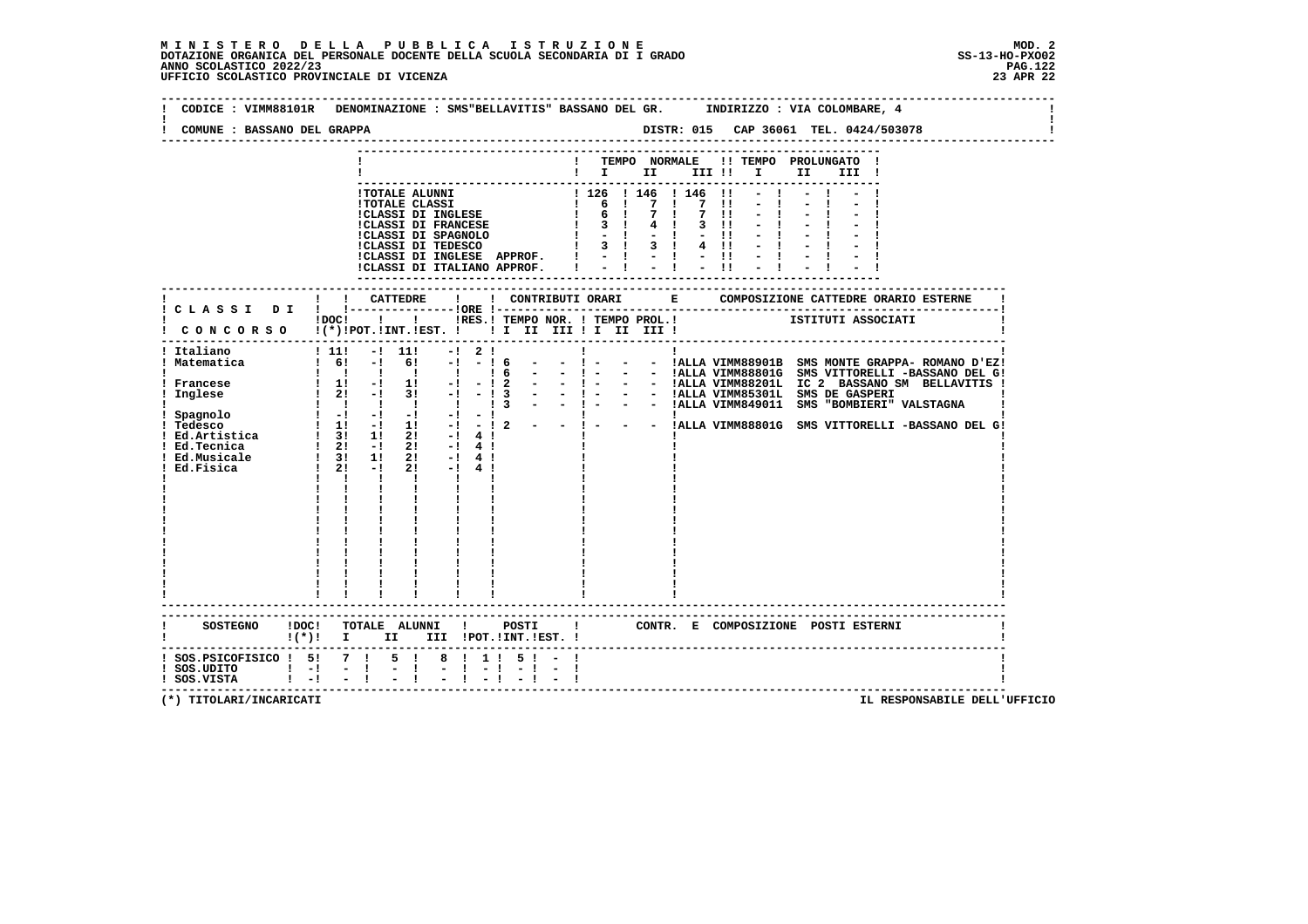# **M I N I S T E R O D E L L A P U B B L I C A I S T R U Z I O N E MOD. 2**DOTAZIONE ORGANICA DEL PERSONALE DOCENTE DELLA SCUOLA SECONDARIA DI I GRADO **SCOLASTICO SCOLASTICO 2022/23**<br>23 PAG 2022/23 PAG.123**PAG.123**<br>23 JPE 22 UFFICIO SCOLASTICO PROVINCIALE DI VICENZA

| CODICE : VIMM88201L         |                                                                                                                                                                                                                                                                                                                     | DENOMINAZIONE : IC 2 BASSANO SM BELLAVITIS 2 INDIRIZZO : VIA MONS. RODOLFI, 100                                     |
|-----------------------------|---------------------------------------------------------------------------------------------------------------------------------------------------------------------------------------------------------------------------------------------------------------------------------------------------------------------|---------------------------------------------------------------------------------------------------------------------|
| COMUNE : BASSANO DEL GRAPPA |                                                                                                                                                                                                                                                                                                                     |                                                                                                                     |
|                             |                                                                                                                                                                                                                                                                                                                     |                                                                                                                     |
|                             |                                                                                                                                                                                                                                                                                                                     | ! TEMPO NORMALE !! TEMPO PROLUNGATO !                                                                               |
|                             |                                                                                                                                                                                                                                                                                                                     | $\blacksquare$                                                                                                      |
|                             | <b>!TOTALE ALUNNI</b>                                                                                                                                                                                                                                                                                               |                                                                                                                     |
|                             | <b>!TOTALE CLASSI</b>                                                                                                                                                                                                                                                                                               | 142   126   152   <br>  6   6   6   6   <br>  6   6   6   <br>  3   3   2                                           |
|                             | :CLASSI DI INGLESE<br>!CLASSI DI FRANCESE                                                                                                                                                                                                                                                                           | 6 !!                                                                                                                |
|                             |                                                                                                                                                                                                                                                                                                                     |                                                                                                                     |
|                             |                                                                                                                                                                                                                                                                                                                     |                                                                                                                     |
|                             |                                                                                                                                                                                                                                                                                                                     |                                                                                                                     |
|                             |                                                                                                                                                                                                                                                                                                                     |                                                                                                                     |
|                             |                                                                                                                                                                                                                                                                                                                     | --------------------                                                                                                |
|                             |                                                                                                                                                                                                                                                                                                                     |                                                                                                                     |
|                             |                                                                                                                                                                                                                                                                                                                     | IDOCI ! IRES. I TEMPO NOR. I TEMPO PROL. ! [STITUTI ASSOCIATI                                                       |
|                             |                                                                                                                                                                                                                                                                                                                     |                                                                                                                     |
|                             |                                                                                                                                                                                                                                                                                                                     |                                                                                                                     |
| ! Italiano                  | ! 9! -! 10!<br>$-1 - -1$<br>$1 \t6!$ -1 6! -1 -1                                                                                                                                                                                                                                                                    | $\mathbf{I}$                                                                                                        |
| ! Matematica<br>! Francese  |                                                                                                                                                                                                                                                                                                                     |                                                                                                                     |
|                             |                                                                                                                                                                                                                                                                                                                     | : 11 - 1 - 11 - 116 - - 1 - - - ICOMPLETA CON<br>!!!!!!!!!!!!? - - !- - IVIMM88101R SMS"BELLAVITIS" BASSANO DEL GR. |
|                             |                                                                                                                                                                                                                                                                                                                     |                                                                                                                     |
|                             |                                                                                                                                                                                                                                                                                                                     |                                                                                                                     |
|                             |                                                                                                                                                                                                                                                                                                                     |                                                                                                                     |
|                             |                                                                                                                                                                                                                                                                                                                     |                                                                                                                     |
|                             |                                                                                                                                                                                                                                                                                                                     |                                                                                                                     |
|                             |                                                                                                                                                                                                                                                                                                                     |                                                                                                                     |
|                             | $1 - 1$<br>$\mathbf{I}$ and $\mathbf{I}$ and $\mathbf{I}$                                                                                                                                                                                                                                                           |                                                                                                                     |
|                             | $\mathbf{I}$ and $\mathbf{I}$                                                                                                                                                                                                                                                                                       |                                                                                                                     |
|                             |                                                                                                                                                                                                                                                                                                                     |                                                                                                                     |
|                             |                                                                                                                                                                                                                                                                                                                     |                                                                                                                     |
|                             | $\begin{array}{cc} 1 & 1 \\ 1 & 1 \\ 1 & 1 \\ 1 & 1 \end{array}$                                                                                                                                                                                                                                                    |                                                                                                                     |
|                             |                                                                                                                                                                                                                                                                                                                     |                                                                                                                     |
|                             |                                                                                                                                                                                                                                                                                                                     |                                                                                                                     |
|                             |                                                                                                                                                                                                                                                                                                                     |                                                                                                                     |
|                             |                                                                                                                                                                                                                                                                                                                     |                                                                                                                     |
|                             | <b>Contract Contract Contract</b>                                                                                                                                                                                                                                                                                   |                                                                                                                     |
|                             | --------------------                                                                                                                                                                                                                                                                                                |                                                                                                                     |
|                             |                                                                                                                                                                                                                                                                                                                     |                                                                                                                     |
|                             |                                                                                                                                                                                                                                                                                                                     | SOSTEGNO IDOC! TOTALE ALUNNI ! POSTI ! CONTR. E COMPOSIZIONE POSTI ESTERNI !(*)! I III III !POT.!INT.!EST. !        |
|                             |                                                                                                                                                                                                                                                                                                                     |                                                                                                                     |
|                             | ! SOS.PSICOFISICO ! 2! 3 ! 12 !<br>$8 \t1 - 1$<br>61<br>$\frac{1}{1}$ SOS.UDITO $\frac{1}{1}$ -1 1 1 - 1<br>$-1 - 1 - 1 - 1$                                                                                                                                                                                        |                                                                                                                     |
| ! SOS.VISTA                 | $\frac{1}{2}$ $\frac{1}{2}$ $\frac{1}{2}$ $\frac{1}{2}$ $\frac{1}{2}$ $\frac{1}{2}$ $\frac{1}{2}$ $\frac{1}{2}$ $\frac{1}{2}$ $\frac{1}{2}$ $\frac{1}{2}$ $\frac{1}{2}$ $\frac{1}{2}$ $\frac{1}{2}$ $\frac{1}{2}$ $\frac{1}{2}$ $\frac{1}{2}$ $\frac{1}{2}$ $\frac{1}{2}$ $\frac{1}{2}$ $\frac{1}{2}$ $\frac{1}{2}$ |                                                                                                                     |
|                             |                                                                                                                                                                                                                                                                                                                     | ----------------------------------                                                                                  |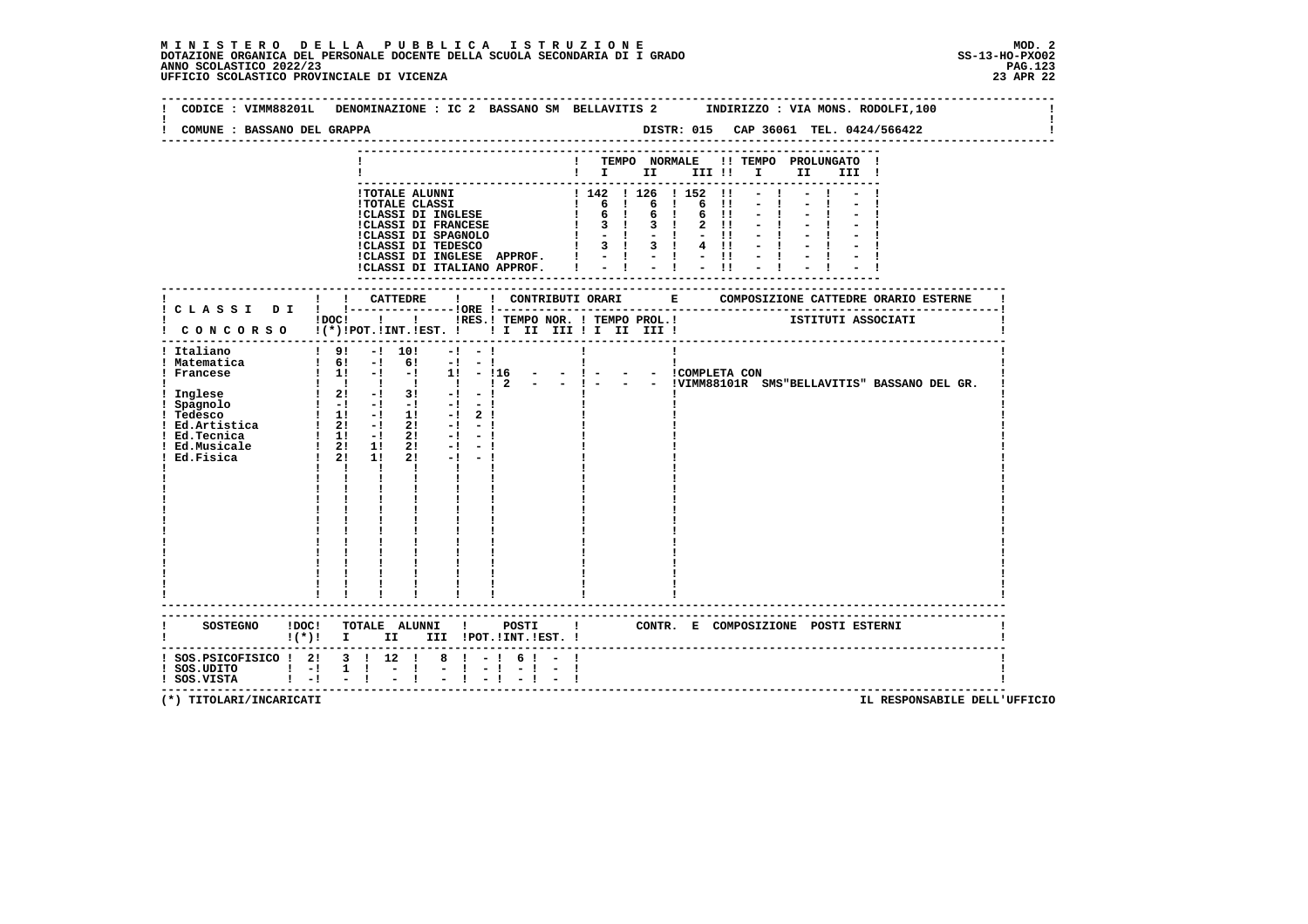### **M I N I S T E R O D E L L A P U B B L I C A I S T R U Z I O N E MOD. 2**DOTAZIONE ORGANICA DEL PERSONALE DOCENTE DELLA SCUOLA SECONDARIA DI I GRADO **SCOLASTICO SCOLASTICO 2022/23 PAG.124**<br>23 PAG.124 PAG.124<br>23 DERICIO SCOLASTICO PROVINCIALE DI VICENZA

|                                                                                                | CODICE : VIMM88301C DENOMINAZIONE : "BASSANI/FERRARIN"                                                                                                                                                                                                                                                                                                                                                                                                                                                                                                                                                                                                      |                       |                                                          |    | INDIRIZZO : PIAZZA SCALCERLE, 8                                                                                                                                                                                                                                                                                                                                                                                                                                                                                                                  |
|------------------------------------------------------------------------------------------------|-------------------------------------------------------------------------------------------------------------------------------------------------------------------------------------------------------------------------------------------------------------------------------------------------------------------------------------------------------------------------------------------------------------------------------------------------------------------------------------------------------------------------------------------------------------------------------------------------------------------------------------------------------------|-----------------------|----------------------------------------------------------|----|--------------------------------------------------------------------------------------------------------------------------------------------------------------------------------------------------------------------------------------------------------------------------------------------------------------------------------------------------------------------------------------------------------------------------------------------------------------------------------------------------------------------------------------------------|
| COMUNE : THIENE                                                                                |                                                                                                                                                                                                                                                                                                                                                                                                                                                                                                                                                                                                                                                             |                       |                                                          |    | DISTR: 013 CAP 36016 TEL. 0445/362543                                                                                                                                                                                                                                                                                                                                                                                                                                                                                                            |
|                                                                                                |                                                                                                                                                                                                                                                                                                                                                                                                                                                                                                                                                                                                                                                             |                       | TEMPO NORMALE<br>$\mathbf{I}$ is the set of $\mathbf{I}$ |    | !! TEMPO PROLUNGATO !<br>II a<br>III !                                                                                                                                                                                                                                                                                                                                                                                                                                                                                                           |
|                                                                                                | - CLASSI DI FRANCESE (1997)<br>1997 - ALINE CLASSI II CLASSI DI FRANCESE (1997)<br>1998 - 1998 - 1999 - 1999 - 1999 - 1999 - 1999 - 1999 - 1999 - 1999 - 1999 - 1999 - 1999 - 1999 - 1999 - 1999 - 1999 - 1999 - 1999 - 1999 - 199                                                                                                                                                                                                                                                                                                                                                                                                                          |                       |                                                          |    |                                                                                                                                                                                                                                                                                                                                                                                                                                                                                                                                                  |
|                                                                                                |                                                                                                                                                                                                                                                                                                                                                                                                                                                                                                                                                                                                                                                             |                       | ----------------------------                             |    |                                                                                                                                                                                                                                                                                                                                                                                                                                                                                                                                                  |
|                                                                                                | $!$ $DOC!$ $!$ $!$ $!$<br>$!$ CONCORSO $!(*)!$ POT. !INT. ! EST. $!$ I I III III II III III                                                                                                                                                                                                                                                                                                                                                                                                                                                                                                                                                                 |                       |                                                          |    | !RES.! TEMPO NOR. ! TEMPO PROL.! ISTITUTI ASSOCIATI                                                                                                                                                                                                                                                                                                                                                                                                                                                                                              |
| ! Italiano<br>! Matematica<br>Francese<br>: Inglese<br>! Spagnolo<br>! Tedesco<br>! Ed.Tecnica | $1\;15!$<br>$-!$ 17!<br>$-!$ 4 !<br>! 10! -! 10!<br>$-1$<br>- 16<br>$1 \quad 1! \quad -1 \quad 1!$<br>$-1$<br>- 1<br>$\frac{1}{1}$ $\frac{41}{11}$ $\frac{-1}{1}$ $\frac{51}{11}$ $\frac{-1}{1}$<br>2! 6<br>$-1 - 1$<br>$\frac{1}{2}$ 3! $\frac{1}{2}$ 3! $\frac{1}{2}$<br>Ed. Musicale $\begin{array}{ccccccccc}\n & 1 & 31 & -1 & 31 & -1 & -18 \\ \hline\nEd. Musicale & 1 & 31 & -1 & 31 & -1 & -18 \\ \hline\nStrumento Musicale & 1 & 61 & -1 & 81 & -1 & -1\n\end{array}$<br>$\mathbf{1}$ $\mathbf{1}$ $\mathbf{1}$ $\mathbf{1}$<br>$\mathbf{I}$ and $\mathbf{I}$<br>$\mathbf{I}$ and $\mathbf{I}$ and $\mathbf{I}$<br>$\mathbf{I}$ and $\mathbf{I}$ | $-13$<br>$-18$        | $\mathbf{I}$                                             | п. | - - !ALLA VIMM81101E "C. GOLDONI" VILLAVERLA<br>$\begin{array}{ccccccccccccc}\n1 & - & - & 1 & \text{MLLA VIMM81101E} & \text{''C. GOLDONI'' VILLAVERLA} \\ - & - & - & 1 & \text{ALLA VIMM81101E} & \text{''C. GOLDONI'' VTLLAVERLA}\n\end{array}$<br>- ! - - - !ALLA VIMM85401C SMS MARANO VICENTINO<br> <br>- -   - - -  ALLA VIMM83601V SMS "CARDUCCI" TORREBELVICIN <br>- -   - - -  ALLA VIMM83601V SMS "CARDUCCI" TORREBELVICIN <br>- -   - - -  ALLA VIMM83601V SMS "CARDUCCI" TORREBELVICIN <br>- -   - -  ALLA VIMM83601V SMS "CARDUCC |
| <b>SOSTEGNO</b>                                                                                | !DOC! TOTALE ALUNNI !<br>$!(*)!$ I II III !POT.!INT.!EST. !                                                                                                                                                                                                                                                                                                                                                                                                                                                                                                                                                                                                 | POSTI<br>$\mathbf{I}$ |                                                          |    | CONTR. E COMPOSIZIONE POSTI_ESTERNI                                                                                                                                                                                                                                                                                                                                                                                                                                                                                                              |
| $!$ SOS.UDITO $!$ $-!$<br>! SOS.VISTA ! -! - !                                                 | ! SOS.PSICOFISICO ! 4! 7 ! 5 ! 14 ! 1 ! 10 ! -<br>$-1$<br>$-1 - 1 - 1$                                                                                                                                                                                                                                                                                                                                                                                                                                                                                                                                                                                      |                       |                                                          |    |                                                                                                                                                                                                                                                                                                                                                                                                                                                                                                                                                  |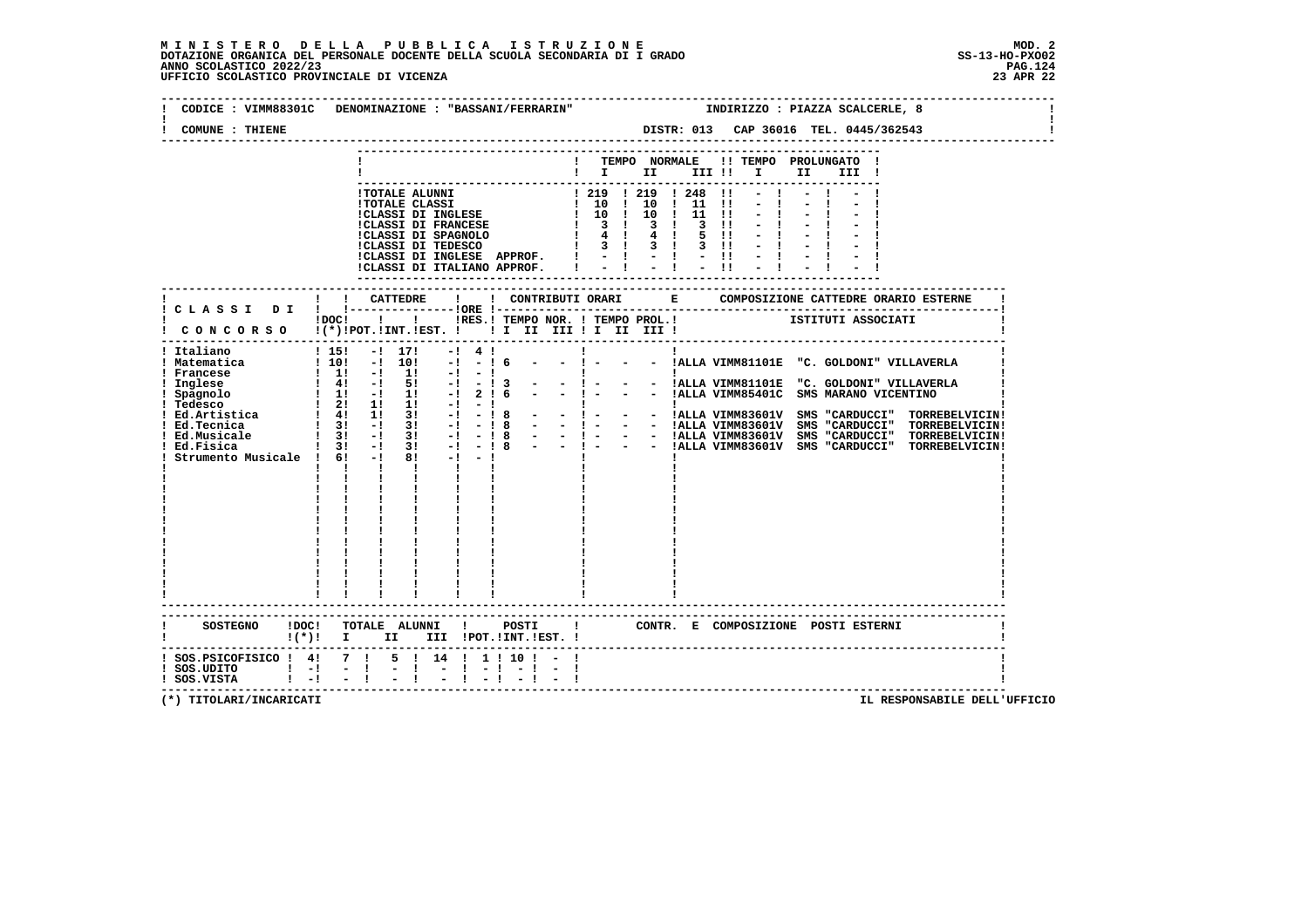# **M I N I S T E R O D E L L A P U B B L I C A I S T R U Z I O N E MOD. 2**DOTAZIONE ORGANICA DEL PERSONALE DOCENTE DELLA SCUOLA SECONDARIA DI I GRADO **SCOLASTICO SCOLASTICO 2022/23 PAG.125**<br>23 PAG.125 PAG.125<br>23 DERICIO SCOLASTICO PROVINCIALE DI VICENZA

| CODICE | VIMM88301C | DENOMINAZIONE : "BASSANI/FERRARIN" |            | INDIRIZZO : PIAZZA SCALCERLE, |  |
|--------|------------|------------------------------------|------------|-------------------------------|--|
| COMUNE | THIENE     |                                    | DISTR: 013 | CAP 36016 TEL. 0445/362543    |  |

 **NUMERO DI CORSI ATTIVATI SULLA SCUOLA: 2**

| IS T R U M E N T I  | DOC! |     | POSTI                 |      | ! ORE<br>-1 - -          |        | !CONTR. ORARI E COMPOSIZIONE POSTI ORARIO ESTERNI |
|---------------------|------|-----|-----------------------|------|--------------------------|--------|---------------------------------------------------|
| IMUSICALI           | (*)! |     | !POT. ! INT. ! EST. ! |      | $IRES.IORE$ !            | !UTIL! | ISTITUTI ASSOCIATI                                |
| ! ARPA              | - 1  | - 1 | - 1                   | - 1  | - !                      |        |                                                   |
| ! CHITARRA          | 11   | - ! | 11                    | - !  | - 1                      |        |                                                   |
| ! CLARINETTO        | 11   | - 1 | 11                    | - 1  | - 1                      |        |                                                   |
| ! CORNO             | - 1  | - ! | - 1                   | - 1  | - 1                      |        |                                                   |
| ! FAGOTTO           | - 1  | - 1 | - 1                   | $-1$ | - 1                      |        |                                                   |
| <b>!FISARMONICA</b> | - 1  | - 1 | 11                    | - 1  | - 1                      |        |                                                   |
| ! FLAUTO            | 11   | - ! | 11                    | - !  | - 1                      |        |                                                   |
| ! OBOE              | - 1  | - ! | - 1                   | $-1$ | - 1                      |        |                                                   |
| <b>!PERCUSSIONI</b> | 1!   | - 1 | 11                    | - 1  | - 1                      |        |                                                   |
| <b>!PIANOFORTE</b>  | 1!   | - 1 | 1!                    | - 1  | - 1                      |        |                                                   |
| ! SAXOFONO          | - 1  | - 1 | - !                   | - 1  | $\overline{\phantom{0}}$ |        |                                                   |
| ! TROMBA            | - 1  | - ! | - !                   | - 1  | - 1                      |        |                                                   |
| ! VIOLINO           | 1!   | - 1 | 11                    | $-1$ | - 1                      |        |                                                   |
| ! VIOLONCELLO       | - 1  | - 1 | 11                    | - 1  | - 1                      |        |                                                   |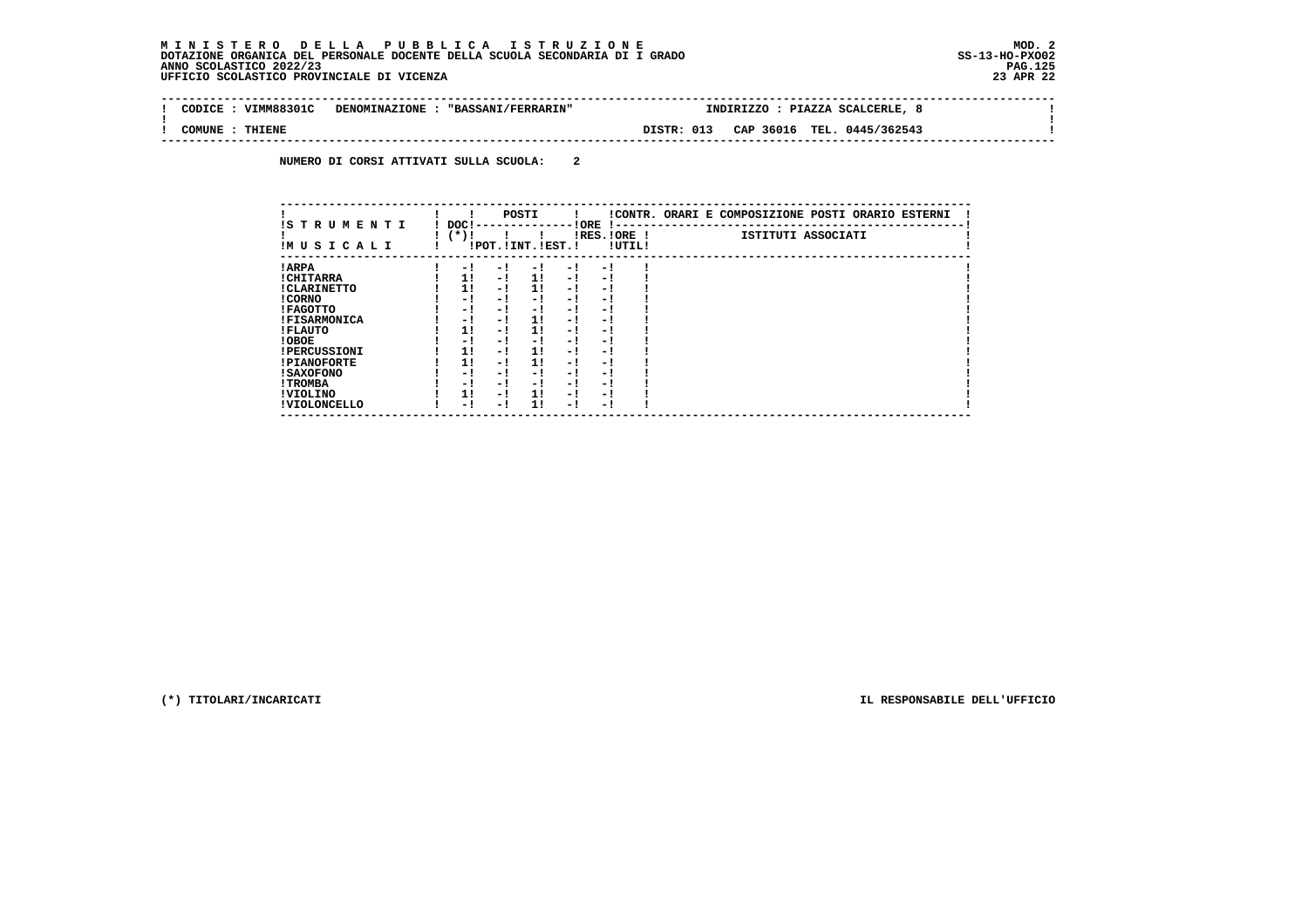# **M I N I S T E R O D E L L A P U B B L I C A I S T R U Z I O N E MOD. 2**DOTAZIONE ORGANICA DEL PERSONALE DOCENTE DELLA SCUOLA SECONDARIA DI I GRADO **SCOLASTICO SCOLASTICO 2022/23 PAG-**<br>PAGO SCOLASTICO 2022/23 PAG.126<br>23 DERICIO SCOLASTICO PROVINCIALE DI VICENZA

| CODICE : VIMM884018<br>COMUNE : MAROSTICA                     | DENOMINAZIONE : SMS " N.DALLE LASTE" MAROSTICA<br>INDIRIZZO : VIA N.DALLE LASTE 4<br>DISTR: 015 CAP 36063 TEL. 0424/72208                                                                                                                                                                  |
|---------------------------------------------------------------|--------------------------------------------------------------------------------------------------------------------------------------------------------------------------------------------------------------------------------------------------------------------------------------------|
|                                                               |                                                                                                                                                                                                                                                                                            |
|                                                               | ! TEMPO NORMALE<br>!! TEMPO PROLUNGATO                                                                                                                                                                                                                                                     |
|                                                               | $\blacksquare$ $\blacksquare$ $\blacksquare$ $\blacksquare$<br>III !                                                                                                                                                                                                                       |
|                                                               | !TOTALE ALUNNI<br>11 19 1 19 1 19                                                                                                                                                                                                                                                          |
|                                                               | $\begin{array}{cccccccc} 1 & 110 & 1 & 122 & 1 & 119 & 11 \\ 1 & 5 & 1 & 5 & 1 & 5 & 11 \end{array}$<br>1 <sub>1</sub><br>$\mathbf{1}$<br><b>!TOTALE CLASSI</b>                                                                                                                            |
|                                                               | <b>!CLASSI DI INGLESE</b><br>$1 \quad 5 \quad 1 \quad 5 \quad 1$<br>5 11<br>$1 \quad 1$<br>$1 \quad 1$                                                                                                                                                                                     |
|                                                               | <b>!CLASSI DI FRANCESE</b><br>$1 \t 4 \t 3 \t 1 \t 3 \t 11$<br>$1 - 1 - 1 - 11$                                                                                                                                                                                                            |
|                                                               | !CLASSI DI SPAGNOLO<br>!CLASSI DI TEDESCO<br>$1 \t1 \t2 \t1 \t2 \t11$                                                                                                                                                                                                                      |
|                                                               | !CLASSI DI INGLESE APPROF.<br>$1 - -1 - -1 - -11$                                                                                                                                                                                                                                          |
|                                                               | $i - i - i - i$<br>!CLASSI DI ITALIANO APPROF.                                                                                                                                                                                                                                             |
|                                                               |                                                                                                                                                                                                                                                                                            |
|                                                               |                                                                                                                                                                                                                                                                                            |
| CLASSI DI                                                     | IDOCI ! IRES. I TEMPO NOR. I TEMPO PROL. ! [STITUTI ASSOCIATI                                                                                                                                                                                                                              |
|                                                               | CONCORSO !(*)!POT.!INT.!EST. !! I II III !I II III!                                                                                                                                                                                                                                        |
|                                                               |                                                                                                                                                                                                                                                                                            |
| ! Italiano                                                    | $1\;111$<br>$-!$ 10!<br>$1! - 115$<br>$\mathbf{I}$ $\mathbf{=}$<br>- - ICOMPLETA CON                                                                                                                                                                                                       |
| ! Matematica                                                  | 1 1 1 1 1<br>$\frac{1}{3}$<br>$\sim$<br>$-1 -$<br>- - !VIMM84401T PADRE MARIO POZZA<br>$! 7! -! 6! 1! -! 9$<br>$\sim$ 100 $\mu$<br>$-1 -$<br>- - ICOMPLETA CON                                                                                                                             |
|                                                               | - - !VIMM84401T PADRE MARIO POZZA<br>$\begin{array}{ccccccccccccccccc}\n1 & 1 & 1 & 1 & 1 & 1\n\end{array}$<br>19<br>$-1 - 1$                                                                                                                                                              |
| Francese                                                      | $1 \t11 - 1 \t11 - 141$                                                                                                                                                                                                                                                                    |
| Inglese                                                       | $\frac{1}{2}$ 4! 1! 3! $-1$ - !                                                                                                                                                                                                                                                            |
| Spagnolo<br>Tedesco                                           | $1 - 1 - 1 - 1 - 1 - 1 - 1$<br>! 1! -! -! 1! - !14 - - ! - - - - !COMPLETA CON                                                                                                                                                                                                             |
|                                                               | $1 \quad 1 \quad 1 \quad 1 \quad 1 \quad 1 \quad 1 \quad 4 \quad - \quad - \quad 1 \quad -$<br>- - !VIMM822011 SMS "ANTONIBON" NOVE                                                                                                                                                        |
| Ed.Artistica                                                  | $1 \t1 \t-1 \t21$<br>$-1$<br>$-1$                                                                                                                                                                                                                                                          |
| ! Ed.Tecnica<br>! Ed.Musicale                                 | $1 \quad 2! \quad -1 \quad 2!$<br>$-1$ $-1$                                                                                                                                                                                                                                                |
| Ed.Fisica                                                     | $1 \quad 11 \quad -1 \quad 21$<br>$-1 - 1$<br>1 31 11<br>21<br>$-1 - 1$                                                                                                                                                                                                                    |
| Strumento Musicale ! 4! -!                                    | $4! - 1481$                                                                                                                                                                                                                                                                                |
|                                                               | $\mathbf{I}$<br>$\mathbf{I}$ $\mathbf{I}$<br>$\mathbf{I}$<br>$\mathbf{I}$ and $\mathbf{I}$                                                                                                                                                                                                 |
|                                                               |                                                                                                                                                                                                                                                                                            |
|                                                               |                                                                                                                                                                                                                                                                                            |
|                                                               |                                                                                                                                                                                                                                                                                            |
|                                                               |                                                                                                                                                                                                                                                                                            |
|                                                               |                                                                                                                                                                                                                                                                                            |
|                                                               |                                                                                                                                                                                                                                                                                            |
|                                                               |                                                                                                                                                                                                                                                                                            |
|                                                               |                                                                                                                                                                                                                                                                                            |
|                                                               | SOSTEGNO !DOC! TOTALE ALUNNI !<br>POSTI : CONTR. E COMPOSIZIONE POSTI ESTERNI                                                                                                                                                                                                              |
|                                                               | $\mathbf{I}$ (*) $\mathbf{I}$<br>III !POT. !INT. !EST. !<br>II and the set of the set of the set of the set of the set of the set of the set of the set of the set of the set of the set of the set of the set of the set of the set of the set of the set of the set of the set of the se |
|                                                               |                                                                                                                                                                                                                                                                                            |
| SOS.PSICOFISICO ! 2! 2 ! 2 !<br>$!$ SOS.UDITO $!$ - $!$ - $!$ | 8 1 1 1<br>$3 \cdot 1 -$                                                                                                                                                                                                                                                                   |
| ! SOS.VISTA                                                   | $\frac{1}{2}$ $\frac{1}{1}$<br>$\frac{1}{2}$ $\frac{1}{2}$ $\frac{1}{2}$ $\frac{1}{2}$<br>$1 - 1$                                                                                                                                                                                          |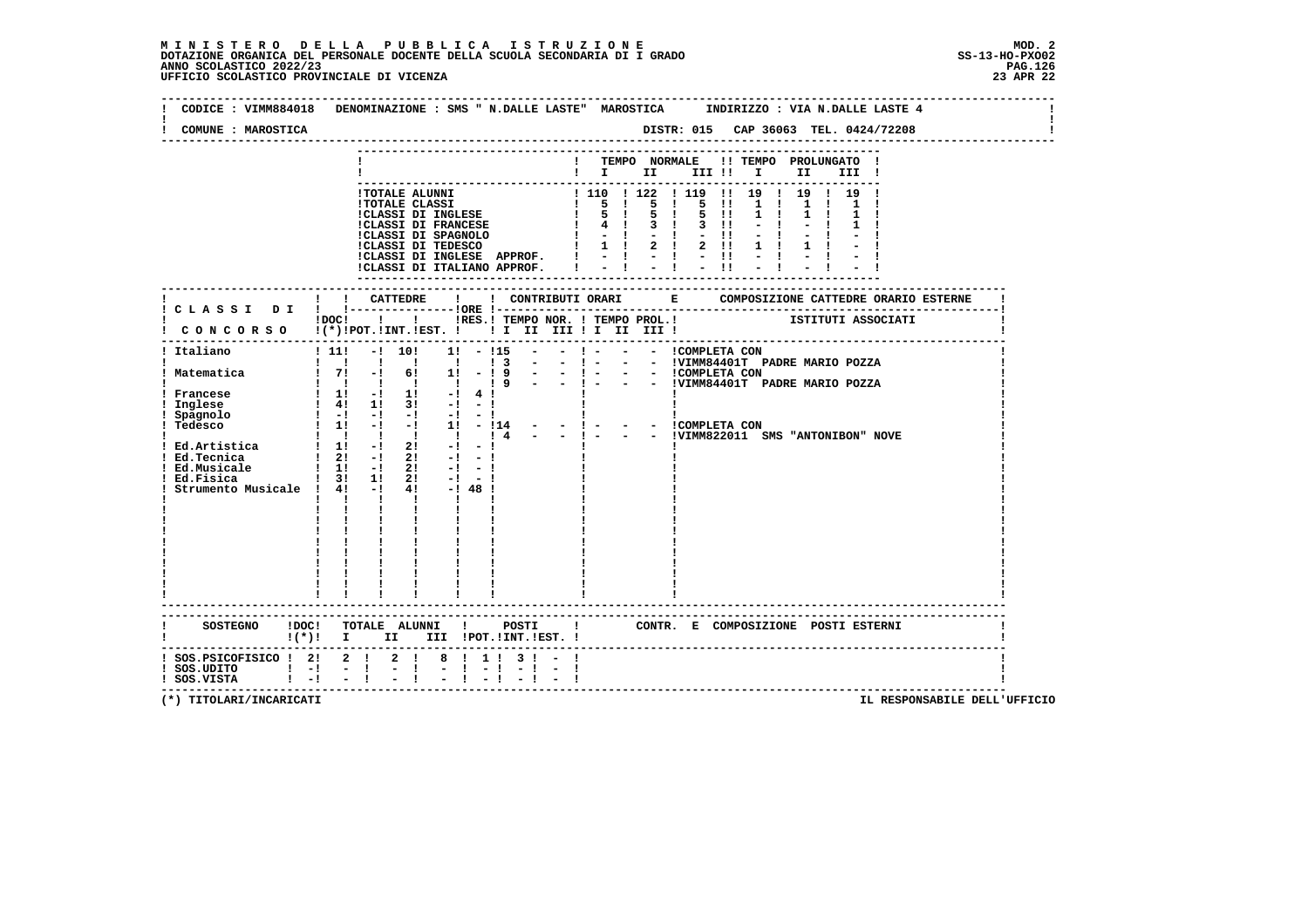$\sim$ 

 $\mathbf{I}$ 

 $\mathbf{I}$ 

 **-------------------------------------------------------------------------------------------------------------------------------- ! CODICE : VIMM884018 DENOMINAZIONE : SMS " N.DALLE LASTE" MAROSTICA INDIRIZZO : VIA N.DALLE LASTE 4 ! ! ! ! COMUNE : MAROSTICA DISTR: 015 CAP 36063 TEL. 0424/72208 !**

 **--------------------------------------------------------------------------------------------------------------------------------**

 **NUMERO DI CORSI ATTIVATI SULLA SCUOLA: 2**

| IS T R U M E N T I  | DOC! |     | POSTI                 |      | ! ORE                    |        | !CONTR. ORARI E COMPOSIZIONE POSTI ORARIO ESTERNI |
|---------------------|------|-----|-----------------------|------|--------------------------|--------|---------------------------------------------------|
| IMUSICALI           | (*)! |     | !POT. ! INT. ! EST. ! |      | -1 - -<br>$IRES.IORE$ !  | !UTIL! | ISTITUTI ASSOCIATI                                |
| ! ARPA              | - 1  | - 1 | - 1                   | - 1  | - 1                      |        |                                                   |
| ! CHITARRA          | 11   | - ! | 11                    | $-1$ | - 1                      |        |                                                   |
| ! CLARINETTO        | - 1  | - 1 | - 1                   | $-1$ | 12!                      |        |                                                   |
| ! CORNO             | - 1  | - ! | - 1                   | - 1  | - 1                      |        |                                                   |
| ! FAGOTTO           | - 1  | - ! | - 1                   | $-1$ | - 1                      |        |                                                   |
| <b>!FISARMONICA</b> | - 1  | - ! | - 1                   | - 1  | 12!                      |        |                                                   |
| ! FLAUTO            | 11   | - ! | 11                    | - 1  | - 1                      |        |                                                   |
| ! OBOE              | - 1  | - ! | - 1                   | $-1$ | - 1                      |        |                                                   |
| <b>!PERCUSSIONI</b> | - 1  | - 1 | - 1                   | - 1  | 12!                      |        |                                                   |
| <b>!PIANOFORTE</b>  | 1!   | - 1 | 11                    | - 1  | - 1                      |        |                                                   |
| ! SAXOFONO          | - 1  | - 1 | - !                   | - 1  | $\overline{\phantom{0}}$ |        |                                                   |
| ! TROMBA            | - 1  | - ! | - !                   | - 1  | - 1                      |        |                                                   |
| ! VIOLINO           | 1!   | - 1 | 11                    | $-1$ | - 1                      |        |                                                   |
| ! VIOLONCELLO       | - 1  | - 1 | - !                   | - !  | 12!                      |        |                                                   |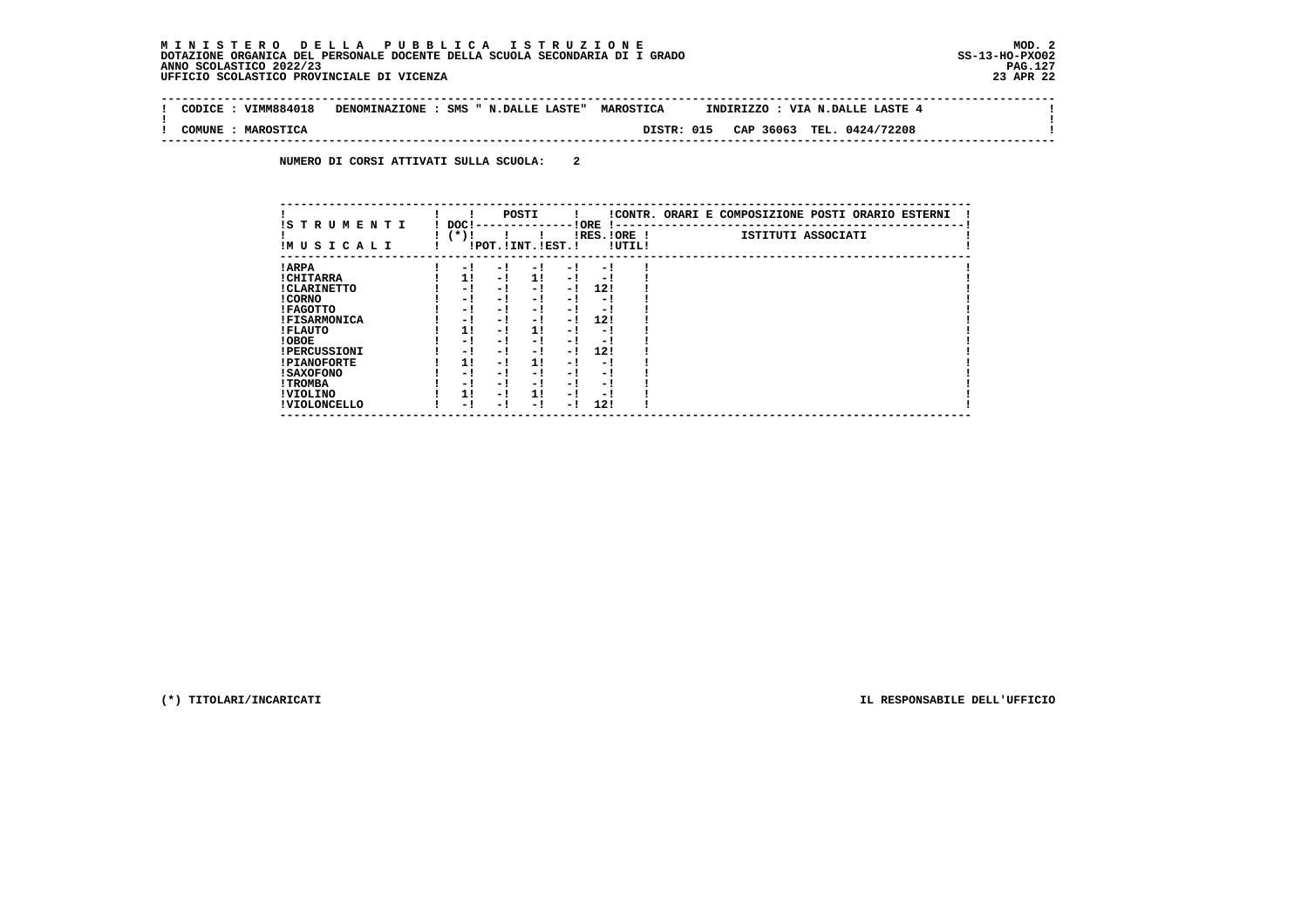|                                              | CODICE : VIMM885014 DENOMINAZIONE : ZANELLA<br>INDIRIZZO : VIA BONAZZI, 14                                                                                  |
|----------------------------------------------|-------------------------------------------------------------------------------------------------------------------------------------------------------------|
| COMUNE : ARZIGNANO                           |                                                                                                                                                             |
|                                              | ! TEMPO NORMALE !! TEMPO PROLUNGATO !<br>$\mathbf{I}$ $\mathbf{I}$ $\mathbf{II}$<br>III !! I II<br>III !                                                    |
|                                              |                                                                                                                                                             |
|                                              | ! ! CATTEDRE<br>$\mathbf{I}$<br>I DOC! I I IRES.ITEMPO NOR. ITEMPO PROL. I ISTITUTI ASSOCIATI I CONCORSO I(*) IPOT.IINT.IEST. I I II III II III III III III |
|                                              | $\mathbf{1}$ $\mathbf{1}$ $\mathbf{1}$ $\mathbf{1}$<br>$\mathbf{1}$ and $\mathbf{1}$                                                                        |
|                                              | ------------------------<br>SOSTEGNO !DOC! TOTALE ALUNNI ! POSTI ! CONTR. E COMPOSIZIONE POSTI ESTERNI<br>$!(*)!$ I II III !POT.!INT.!EST. !                |
| ! SOS.UDITO ! -! - !<br>! SOS.VISTA ! -! - ! | ! SOS.PSICOFISICO ! -! 4 ! 5 ! 5 ! 1 ! 3 ! - !<br>$-1 \t-1 -1 -1 -1 -1$<br>----------------------------                                                     |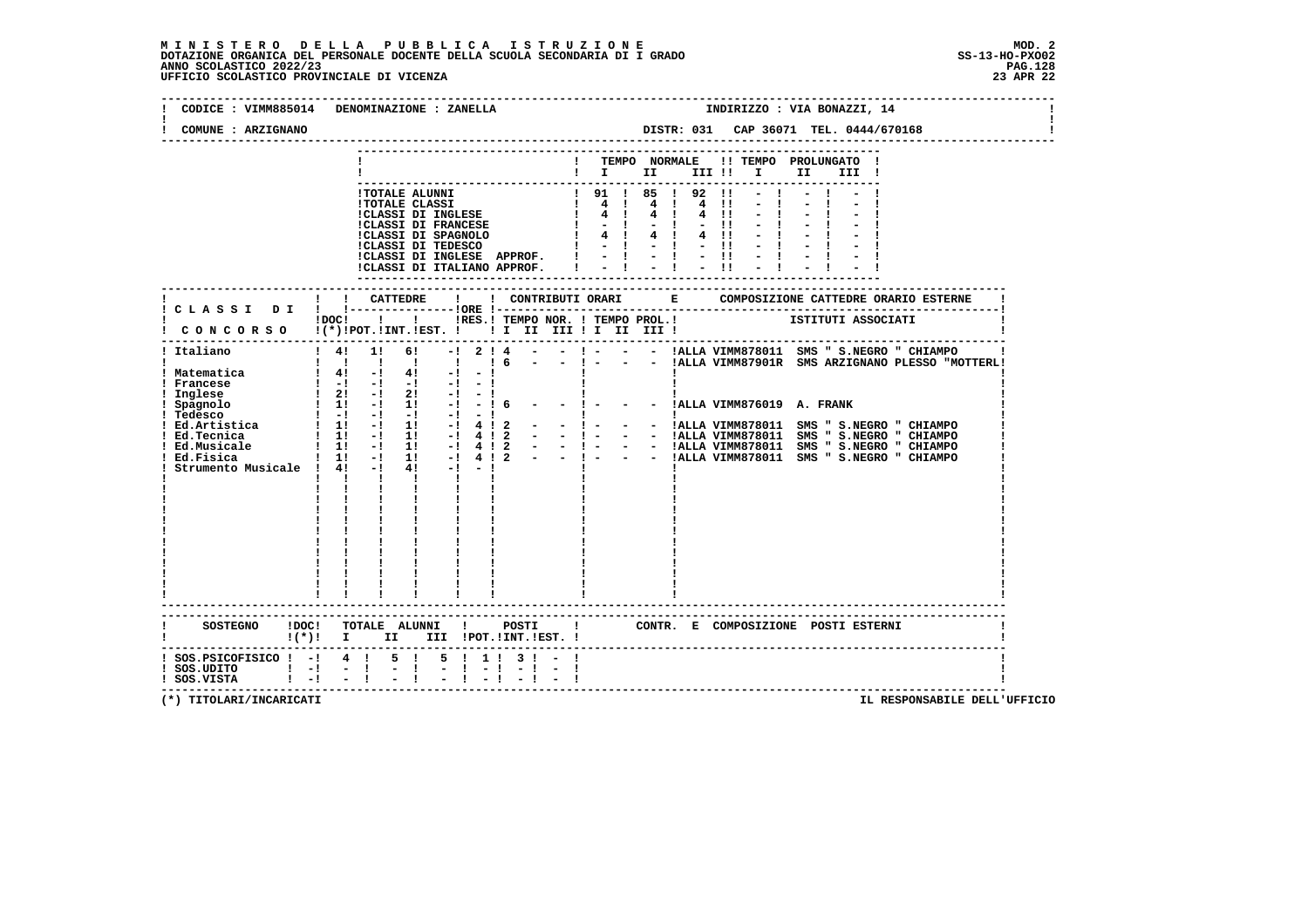$\sim$ 

 $\mathbf{I}$ 

#### **-------------------------------------------------------------------------------------------------------------------------------- ! CODICE : VIMM885014 DENOMINAZIONE : ZANELLA**

 **! ! ! COMUNE : ARZIGNANO DISTR: 031 CAP 36071 TEL. 0444/670168 ! --------------------------------------------------------------------------------------------------------------------------------**

 **NUMERO DI CORSI ATTIVATI SULLA SCUOLA: 1**

| IS TRUMENTI         | DOC!   |     |     | POSTI                 |     | ! ORE<br>$\mathbf{I}$ – – |        | !CONTR. ORARI E COMPOSIZIONE POSTI ORARIO ESTERNI |
|---------------------|--------|-----|-----|-----------------------|-----|---------------------------|--------|---------------------------------------------------|
| IM U S I C A L I    | $(*)!$ |     |     | !POT. ! INT. ! EST. ! |     | IRES. IORE !              | !UTIL! | ISTITUTI ASSOCIATI                                |
| ! ARPA              |        | - 1 | - 1 | - 1                   | - 1 | $-1$                      |        |                                                   |
| ! CHITARRA          |        | 11  | - 1 | 11                    | - 1 | - 1                       |        |                                                   |
| ! CLARINETTO        |        | - 1 | - 1 | - 1                   | - ! | - !                       |        |                                                   |
| ! CORNO             |        | - 1 | - 1 | - 1                   | - 1 | - 1                       |        |                                                   |
| ! FAGOTTO           |        | - 1 | - 1 | - 1                   | - 1 | - 1                       |        |                                                   |
| <b>!FISARMONICA</b> |        | - 1 | - 1 | - 1                   | - 1 | - !                       |        |                                                   |
| ! FLAUTO            |        | 11  | - 1 | 11                    | - 1 | - !                       |        |                                                   |
| ! OBOE              |        | - 1 | - 1 | - 1                   | - ! | - !                       |        |                                                   |
| <b>!PERCUSSIONI</b> |        | - 1 | - 1 | - 1                   | - 1 | - 1                       |        |                                                   |
| <b>!PIANOFORTE</b>  |        | 1!  | - 1 | 11                    | - ! | - 1                       |        |                                                   |
| <b>! SAXOFONO</b>   |        | - 1 | - 1 | - 1                   | - ! | - 1                       |        |                                                   |
| ! TROMBA            |        | - 1 | - 1 | - 1                   | - 1 | - 1                       |        |                                                   |
| ! VIOLINO           |        | 11  | - 1 | 11                    | - ! | - 1                       |        |                                                   |
| ! VIOLONCELLO       |        | - ! | - 1 | - 1                   | - 1 | - 1                       |        |                                                   |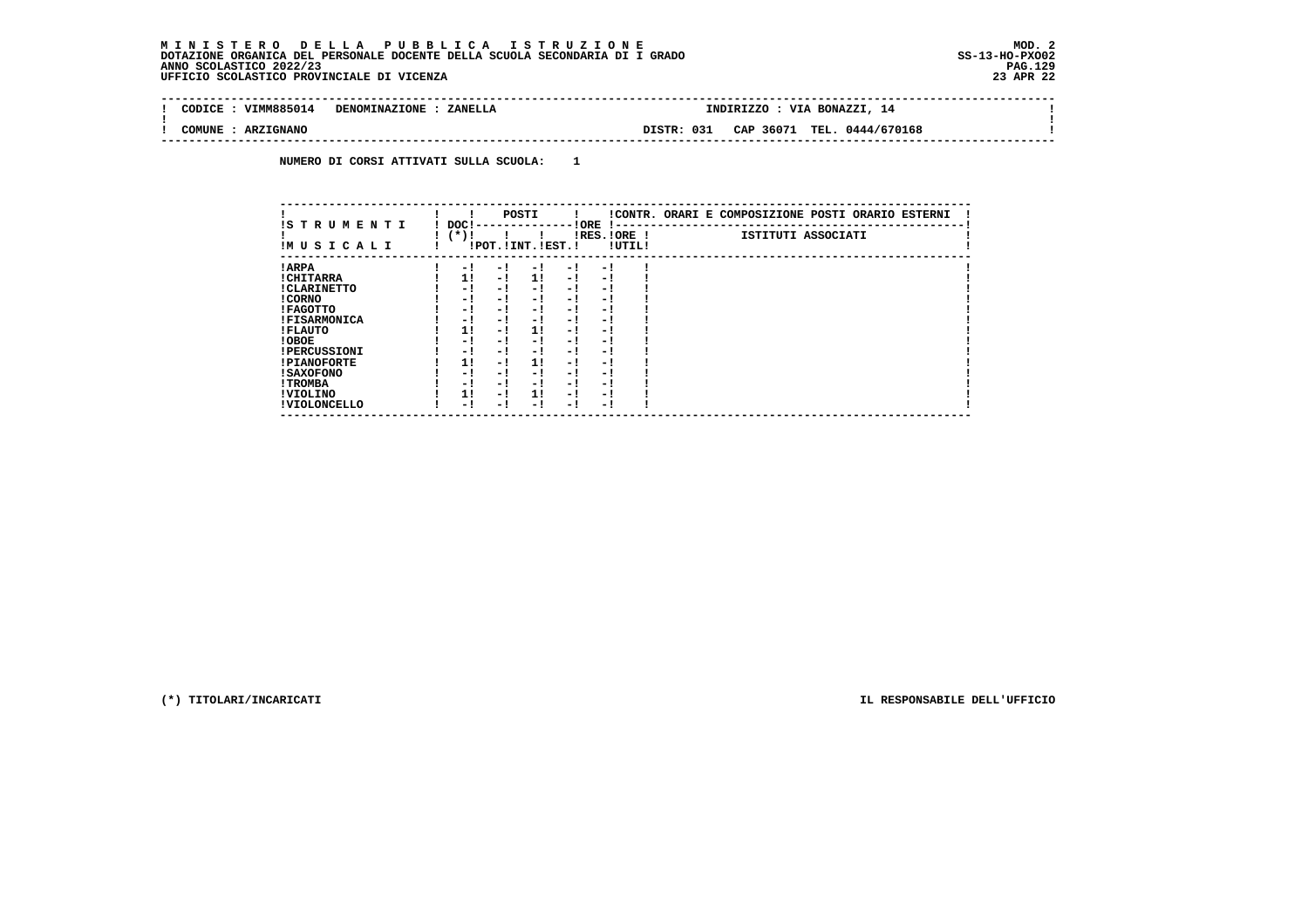| COMUNE : ASIAGO                                                                                          | DISTR: 007 CAP 36012 TEL. 0424/460237                                                                                                                                                                                                                                                                                                                                                                                                                                                                                                                                                                                                     |
|----------------------------------------------------------------------------------------------------------|-------------------------------------------------------------------------------------------------------------------------------------------------------------------------------------------------------------------------------------------------------------------------------------------------------------------------------------------------------------------------------------------------------------------------------------------------------------------------------------------------------------------------------------------------------------------------------------------------------------------------------------------|
|                                                                                                          | ! TEMPO NORMALE !! TEMPO PROLUNGATO !<br>III !                                                                                                                                                                                                                                                                                                                                                                                                                                                                                                                                                                                            |
|                                                                                                          | $-1$<br>$- ! 18 !$<br>! TOTALE ALUNNI<br>! TOTALE CLASSI<br>! CLASSI DI INGLESE $\begin{array}{cccccc} & 1 & 63 & 1 & 73 & 1 & 47 & 11 \\ 1 & 63 & 1 & 73 & 1 & 47 & 11 \\ 1.73 & 1 & 41 & 2 & 11 & 1 \\ 1.73 & 1 & 41 & 2 & 11 & 1 \\ 1.73 & 1 & 41 & 2 & 11 & 1 \\ 1.73 & 1 & 41 & 2 & 1 & 1 \\ 1.73 & 1 & 41 & 2 & $<br>!CLASSI DI INGLESE APPROF.   -   -   -  !<br>$-1$ $-1$<br>$-11$<br>!CLASSI DI ITALIANO APPROF. !                                                                                                                                                                                                               |
|                                                                                                          |                                                                                                                                                                                                                                                                                                                                                                                                                                                                                                                                                                                                                                           |
|                                                                                                          | IDOCI ! IRES. I TEMPO NOR. I TEMPO PROL. ! ISTITUTI ASSOCIATI<br>! CONCORSO !(*)!POT.!INT.!EST. ! ! I II III ! II III !                                                                                                                                                                                                                                                                                                                                                                                                                                                                                                                   |
| ! Italiano<br>! Matematica<br>! Francese<br>Inglese<br>: Instant<br>! Spagnolo<br>! Tedesco<br>Ed.Fisica | $1 \t6!$ - $1 \t8!$ - $1 \t6$ - $ 1 \t-$ - $ 1 \tACLA$ VIMM887010 SMS GALLIO<br>$\begin{array}{ccccccccccc}\n1 & 21 & -1 & 51 & -1 & -1 \\ 1 & 11 & -1 & -1 & 11 & -112 & - & -1 & - & - & - & 1 & - & - & 1 & - & - & - \\ \end{array}$<br>$\frac{1}{2}$ $\frac{1}{2}$ $\frac{1}{2}$ $\frac{1}{2}$ $\frac{1}{2}$ $\frac{1}{2}$ $\frac{1}{2}$ $\frac{1}{2}$ $\frac{1}{2}$ $\frac{1}{2}$<br>$\mathbf{I}$<br><b>Contract Contract</b><br>$\blacksquare$ $\blacksquare$ $\blacksquare$ $\blacksquare$ $\blacksquare$<br>$1! -18!$<br>$\mathbf{I}$<br>$\mathbf{I}$<br>$\mathbf{I}$<br>$\mathbf{I}$<br>$\mathbf{I}$<br>----------------------- |
| $\mathbf{I}(\star)\mathbf{I}$ if the state $\mathbf{I}$                                                  | CONTR. E COMPOSIZIONE POSTI ESTERNI<br>II III !POT.!INT.!EST. !                                                                                                                                                                                                                                                                                                                                                                                                                                                                                                                                                                           |
| $:$ SOS.PSICOFISICO $:$ 2: - $:$<br>$!$ SOS.UDITO $!$ -! -!<br>$!$ SOS.VISTA $!$ -! -!                   | $4! - 15! - 1$<br>7 1<br>$\mathbb{Z}^{\mathbb{Z}}$<br>$\mathbf{I}$                                                                                                                                                                                                                                                                                                                                                                                                                                                                                                                                                                        |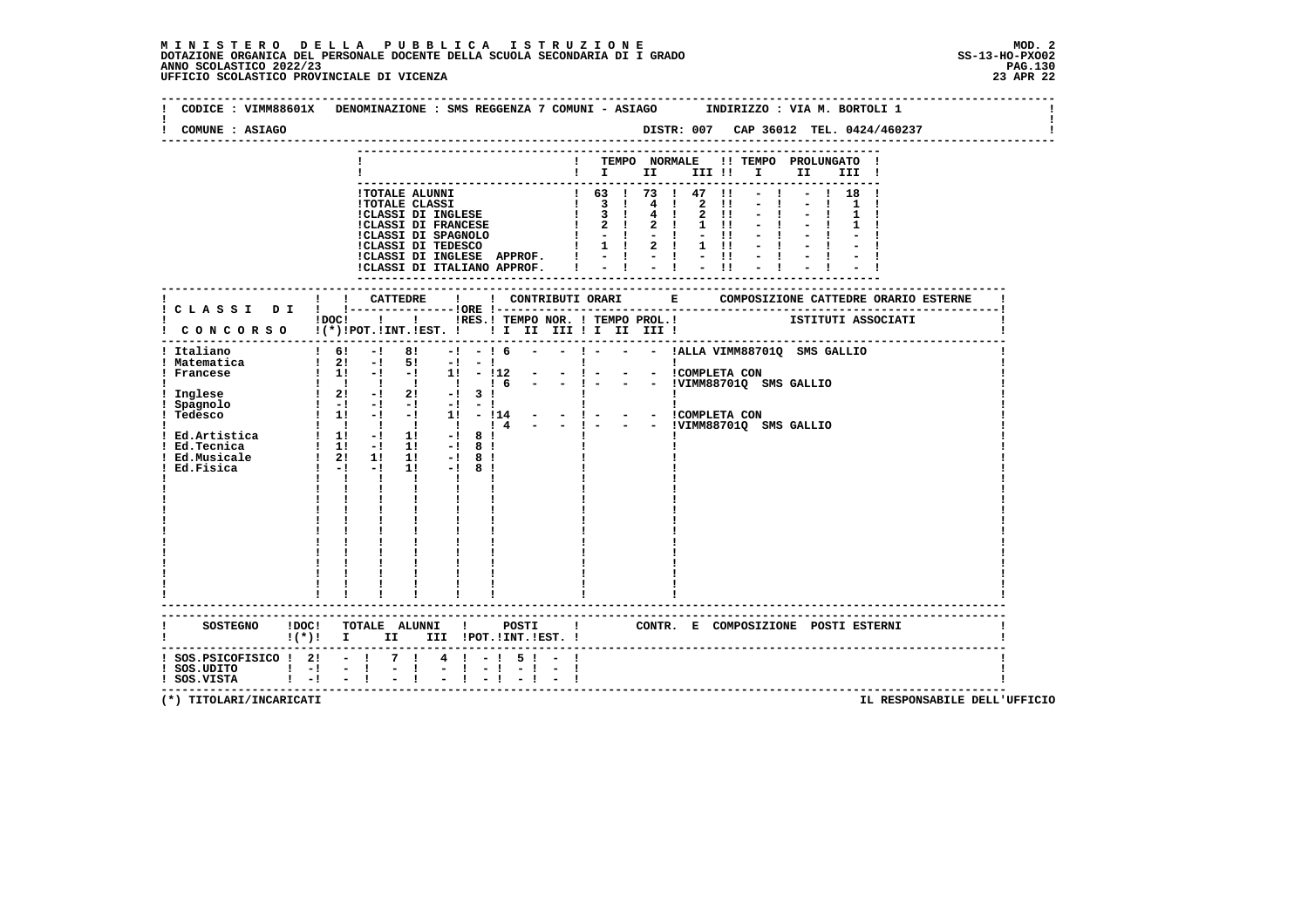|                                                                                                                                                                  | CODICE : VIMM886021 DENOMINAZIONE : POLETTO                                                                                                                                                                                                                                                                                                                                                                                                                                     | INDIRIZZO : VIA B. MURIALDO, 6                                                                                                                                                                                                        |
|------------------------------------------------------------------------------------------------------------------------------------------------------------------|---------------------------------------------------------------------------------------------------------------------------------------------------------------------------------------------------------------------------------------------------------------------------------------------------------------------------------------------------------------------------------------------------------------------------------------------------------------------------------|---------------------------------------------------------------------------------------------------------------------------------------------------------------------------------------------------------------------------------------|
| COMUNE : ENEGO                                                                                                                                                   |                                                                                                                                                                                                                                                                                                                                                                                                                                                                                 | DISTR: 007 CAP 36052 TEL. 0424/490180                                                                                                                                                                                                 |
|                                                                                                                                                                  |                                                                                                                                                                                                                                                                                                                                                                                                                                                                                 | TEMPO NORMALE !! TEMPO PROLUNGATO !<br>$\blacksquare$<br>III !                                                                                                                                                                        |
|                                                                                                                                                                  | <b>!TOTALE ALUNNI</b><br><b>!TOTALE CLASSI</b><br>!CLASSI DI INGLESE<br><b>!CLASSI DI FRANCESE</b><br>!CLASSI DI SPAGNOLO<br>!CLASSI DI TEDESCO<br>!CLASSI DI INGLESE APPROF.<br>!CLASSI DI ITALIANO APPROF.                                                                                                                                                                                                                                                                    | $\blacksquare$<br>8 !<br>9 1 1 1 1<br>$\mathbf{I}$<br>$\blacksquare$<br>$1 \quad 1$<br>$1 \quad 1$<br>$-11$<br>$1 \quad 1$<br>$\sim$<br>$-11$<br>$-1$<br>$-11$<br>$-1 - 1 - 1$<br>$\mathbf{1}$<br>$\pm$ $\pm$ $\pm$ $\pm$ $\pm$ $\pm$ |
|                                                                                                                                                                  |                                                                                                                                                                                                                                                                                                                                                                                                                                                                                 | ---------------------<br>-----------------                                                                                                                                                                                            |
|                                                                                                                                                                  | $1\,\mathrm{DOC}$ $1\phantom{000}$                                                                                                                                                                                                                                                                                                                                                                                                                                              |                                                                                                                                                                                                                                       |
| ! Italiano<br>! Matematica<br>! Francese<br>! Inglese<br>! Spagnolo<br>! Tedesco<br>$!$ Ed. Artistica $!$ -! -! -!<br>! Ed.Tecnica<br>! Ed.Musicale<br>Ed.Fisica | $-1$<br>$1 - 1 - 1$<br>$-1$<br>$-1$<br>$\begin{bmatrix} 1 & -1 & -1 & -1 & -1 & -1 \end{bmatrix}$<br>$\begin{bmatrix} 1 & -1 & -1 & -1 & -1 & -1 \end{bmatrix}$<br>$\begin{bmatrix} 1 & -1 & -1 & -1 & -1 & -1 \end{bmatrix}$<br>$1 - 1 - 1 - 1$<br>$-1 - 1$<br>$-1 - 1$<br>$1 - 1 - 1 - 1$<br>$-1 - 1$<br>$1 - 1 - 1$<br>$-1$ $-$<br>$-1 - -1$<br>$1 - 1 - 1$<br>$-1$<br>$-1 - -1$<br>$\mathbf{1}$ $\mathbf{1}$ $\mathbf{1}$<br>$\mathbf{I}$ and $\mathbf{I}$<br>$\frac{1}{1}$ |                                                                                                                                                                                                                                       |
| <b>SOSTEGNO</b><br>!DOC!                                                                                                                                         | TOTALE ALUNNI !<br>POSTI                                                                                                                                                                                                                                                                                                                                                                                                                                                        | $\mathbf{I}$<br>CONTR. E COMPOSIZIONE POSTI_ESTERNI                                                                                                                                                                                   |
| $:$ SOS. PSICOFISICO $:$ - $:$ - $:$ - $:$<br>$!$ SOS.UDITO $!$ -!<br>$1 - 1$<br>! SOS.VISTA                                                                     | $1 \t-1$<br>$\bar{z}$<br>$\sim -1$<br>$\blacksquare$<br>$-1$                                                                                                                                                                                                                                                                                                                                                                                                                    | -----------------------------------                                                                                                                                                                                                   |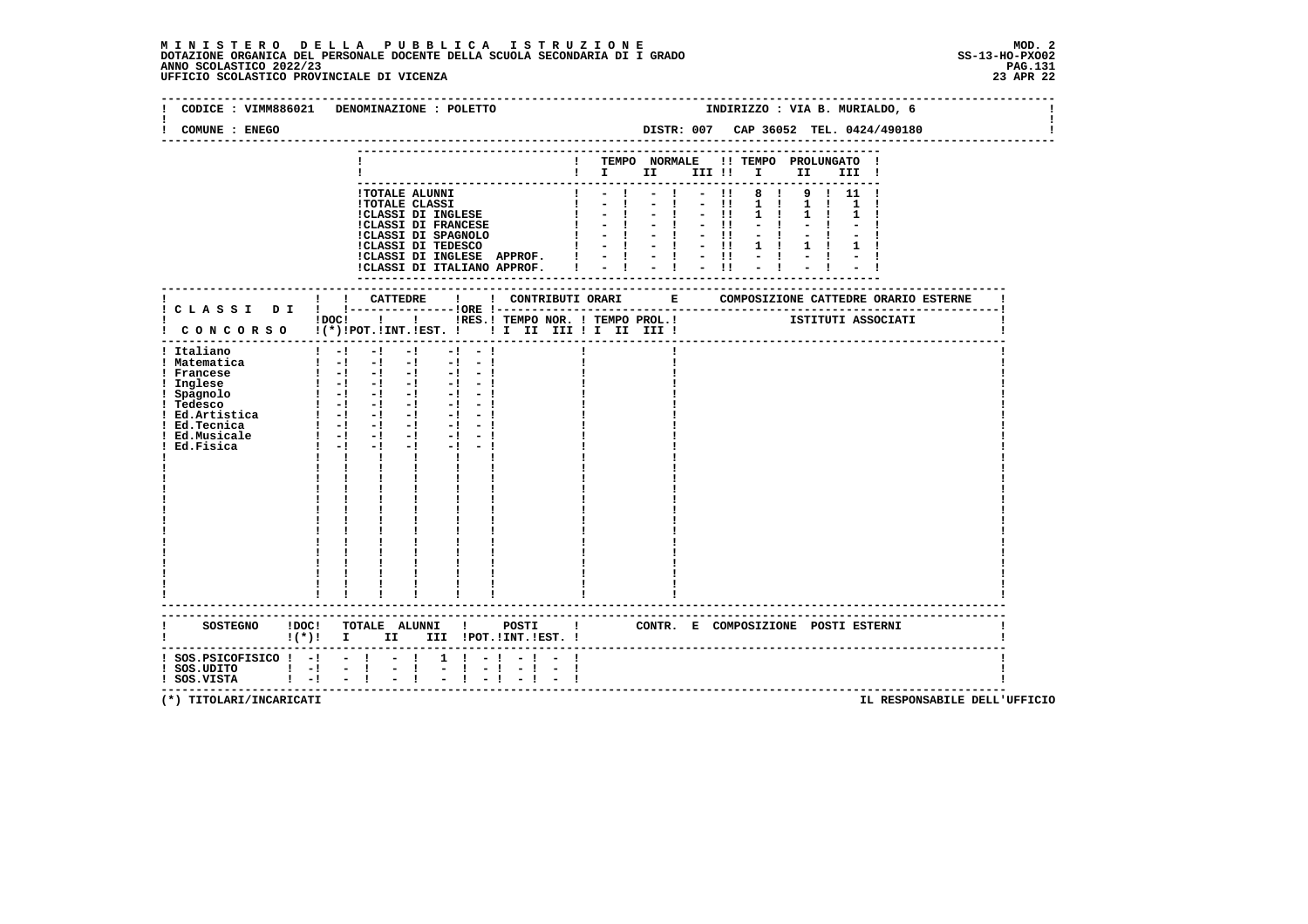## **M I N I S T E R O D E L L A P U B B L I C A I S T R U Z I O N E MOD. 2**DOTAZIONE ORGANICA DEL PERSONALE DOCENTE DELLA SCUOLA SECONDARIA DI I GRADO **SCOLASTICO SCOLASTICO 2022/23**<br>PAGO SCOLASTICO 2022/23 PAG.132<br>23 APR 22 UFFICIO SCOLASTICO PROVINCIALE DI VICENZA

|                                                                                              | CODICE : VIMM887010 DENOMINAZIONE : SMS GALLIO                                                                                                                                                                                                                                                                                                                                                          | INDIRIZZO : VIA ROMA, 1                                                                                                                                                                                   |
|----------------------------------------------------------------------------------------------|---------------------------------------------------------------------------------------------------------------------------------------------------------------------------------------------------------------------------------------------------------------------------------------------------------------------------------------------------------------------------------------------------------|-----------------------------------------------------------------------------------------------------------------------------------------------------------------------------------------------------------|
| COMUNE : GALLIO                                                                              |                                                                                                                                                                                                                                                                                                                                                                                                         | DISTR: 007 CAP 36032 TEL. 0424/445000                                                                                                                                                                     |
|                                                                                              |                                                                                                                                                                                                                                                                                                                                                                                                         | TEMPO NORMALE<br>!! TEMPO PROLUNGATO !<br>$\blacksquare$ $\blacksquare$ $\blacksquare$ $\blacksquare$ $\blacksquare$ $\blacksquare$ $\blacksquare$<br>II a<br>III !                                       |
|                                                                                              | <b>!TOTALE ALUNNI</b><br><b>!TOTALE CLASSI</b><br><b>!CLASSI DI INGLESE</b><br><b>!CLASSI DI FRANCESE</b><br>!CLASS1 DI SPAGNOLO<br>!CLASSI DI SPAGNOLO<br>!CLASSI DI INGLESE APPROF.<br>!CLASSI DI ITALIANO APPROF.                                                                                                                                                                                    | 1 19 1 14 1 13<br>$\overline{11}$<br>1 1 1 1 1 1 1 1<br>$\mathbf{I}$<br>$1 \quad 1$<br>$1 \quad 1$<br>$1 \quad 11$<br>$-1$<br>$-1$<br>$-11$<br>$\mathbf{I}$<br>$-11$<br>1 ! 1 ! 1 !!<br>$= 1 - 1 - 1$     |
|                                                                                              |                                                                                                                                                                                                                                                                                                                                                                                                         | ----------------                                                                                                                                                                                          |
|                                                                                              | CONCORSO !(*)!POT.!INT.!EST. !! I III III II III III!                                                                                                                                                                                                                                                                                                                                                   | !DOC! ! ! !RES.! TEMPO NOR. ! TEMPO PROL.! ISTITUTI ASSOCIATI                                                                                                                                             |
| ! Italiano<br>! Matematica<br>! Francese<br>! Inglese<br>Ed.Tecnica<br>Ed.Fisica             | 61<br>$1\quad51$<br>$-1$<br>$1! - 112$<br>1 1 1 1 1 1 6<br>$\begin{array}{cccccccc} 1 & 1 & -1 & 41 & -1 & -1 \\ 1 & -1 & -1 & -1 & -1 & 4 & 6 \\ 1 & 21 & 11 & 11 & -1 & 15 & 1 \end{array}$<br>$1 \quad 1! \quad -1 \quad 1!$<br>$-!$ 4 !<br>Ed.Musicale : 1! -! 1! -! 4!<br>$1! -1 4!$<br>$1 - 1 - 1$<br>$\mathbf{1}$ $\mathbf{1}$<br>$\mathbf{I}$ and $\mathbf{I}$<br>$\mathbf{I}$ and $\mathbf{I}$ | $- !$ $ - !$ COMPLETA CON<br>- - !VIMM88601X SMS REGGENZA 7 COMUNI - ASIAGO<br>- - ! - - - !ALLA VIMM88601X SMS REGGENZA 7 COMUNI - ASIAG!<br>- - ! - - - !ALLA VIMM88601X SMS REGGENZA 7 COMUNI - ASIAG! |
| <b>SOSTEGNO</b>                                                                              | !DOC! TOTALE ALUNNI !<br>POSTI<br>$!(*)!$ I II III !POT.!INT.!EST. !                                                                                                                                                                                                                                                                                                                                    | CONTR. E COMPOSIZIONE POSTI_ESTERNI<br>$\mathbf{I}$                                                                                                                                                       |
| $:$ SOS. PSICOFISICO $:$ 1! 1 $:$ - !<br>$!$ SOS.UDITO $!$ -!<br>$!$ SOS.VISTA $!$ $-!$ $ !$ | 1 1 1 1<br>$-1$<br>$- - 1$<br>$-1 - 1$                                                                                                                                                                                                                                                                                                                                                                  |                                                                                                                                                                                                           |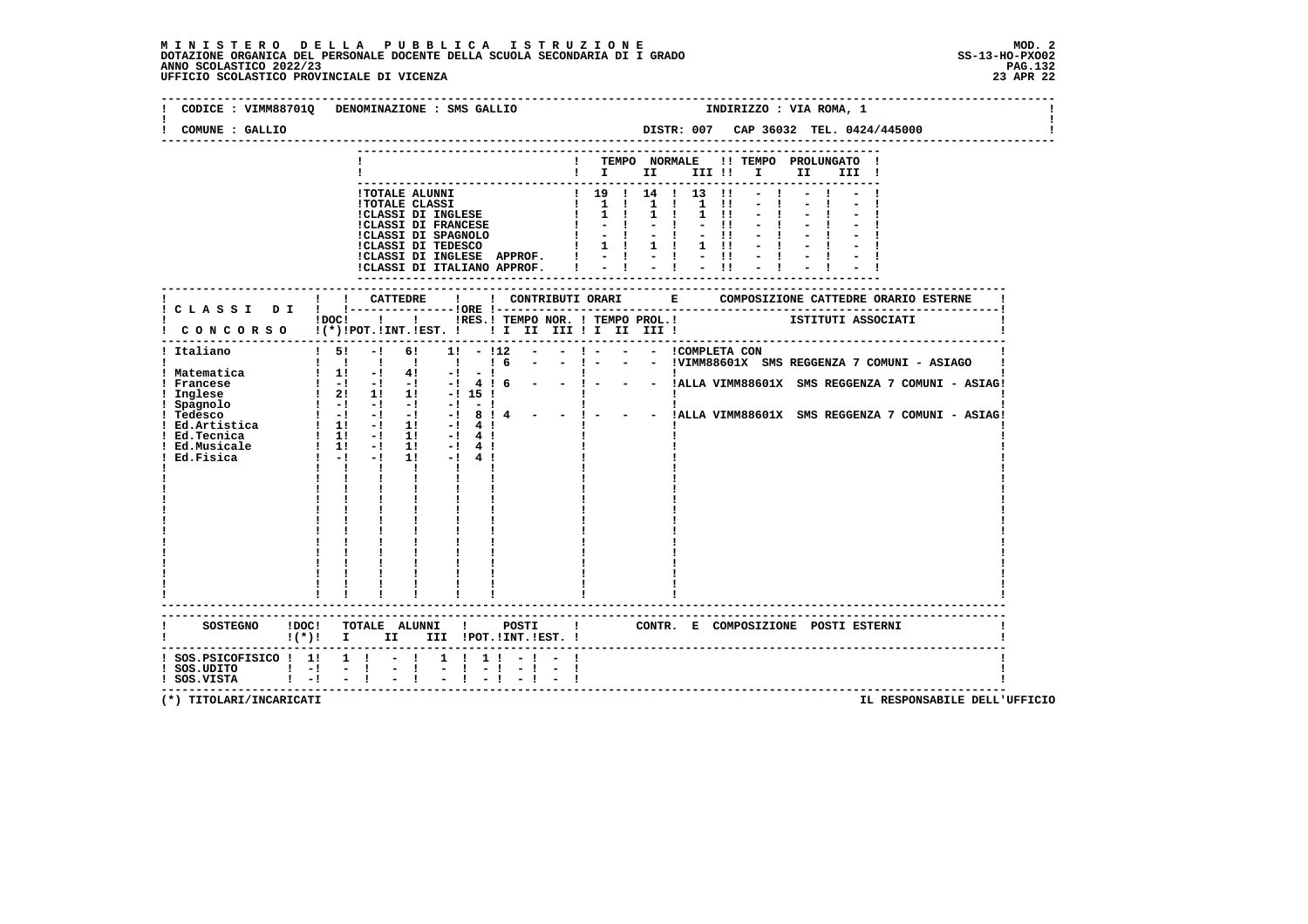## **M I N I S T E R O D E L L A P U B B L I C A I S T R U Z I O N E MOD. 2**DOTAZIONE ORGANICA DEL PERSONALE DOCENTE DELLA SCUOLA SECONDARIA DI I GRADO **SCOLASTICO SCOLASTICO 2022/23**<br>PAGO SCOLASTICO 2022/23 PAG.133<br>23 APR 22 UFFICIO SCOLASTICO PROVINCIALE DI VICENZA

|                                                                                       | CODICE : VIMM88702R DENOMINAZIONE : SMS MEZZASELVA DI ROANA<br>INDIRIZZO : VIA 21 MAGGIO 50                                                                                                                                                                                                                                                                                                                                                                                                                                                                                                                             |
|---------------------------------------------------------------------------------------|-------------------------------------------------------------------------------------------------------------------------------------------------------------------------------------------------------------------------------------------------------------------------------------------------------------------------------------------------------------------------------------------------------------------------------------------------------------------------------------------------------------------------------------------------------------------------------------------------------------------------|
| COMUNE : ROANA                                                                        | DISTR: 007 CAP 36010 TEL. 0424/66042                                                                                                                                                                                                                                                                                                                                                                                                                                                                                                                                                                                    |
|                                                                                       | ! TEMPO NORMALE !! TEMPO PROLUNGATO !<br>$\mathbf{I}$ is the set of $\mathbf{I}$<br>III !! I<br>II —<br>III !                                                                                                                                                                                                                                                                                                                                                                                                                                                                                                           |
|                                                                                       | $126$ $135$ $133$ $11 - 1$<br>!TOTALE ALUNNI<br><b>!TOTALE CLASSI</b><br>1 2 1 2 1 2 11<br>$-1$<br>ICLASSI DI INGLESE $\begin{array}{ccccccccc} 1 & 2 & 1 & 2 & 1 & 2 & 1 & 1 & -1 \\ 1 & 1 & 1 & 1 & 1 & 1 & -1 & 1 \\ 1 & 1 & 1 & 1 & 1 & -1 & -1 & 1 \\ 1 & 1 & 1 & 1 & 1 & -1 & -1 & -1 \\ 1 & 1 & 1 & 1 & 1 & -1 & -1 & -1 \\ 1 & 1 & 1 & 1 & 1 & -1 & -1 & -1 \\ 1 & 1 & 1 & 1 & 1 & -1 & -1 & -1 \\ 1 & 1 & 1 & 1 & 1 & -1 & -1 &$                                                                                                                                                                               |
|                                                                                       | ! ! CATTEDRE<br>! C L A S S I D I ! !----------------!ORE !--<br>ISTITUTI ASSOCIATI<br>$!$ $DOC!$ $ $ $ $ $ $<br>!RES.! TEMPO NOR. ! TEMPO PROL.!<br>CONCORSO !(*)!POT.!INT.!EST. ! ! I III III II III III                                                                                                                                                                                                                                                                                                                                                                                                              |
| ! Italiano<br>! Matematica<br>! Francese<br>Ed.Fisica                                 | $1 - 1 - 1 - 1 - 1 - 1 - 1$<br>$\begin{bmatrix} 1 & -1 & -1 & -1 & -1 & -1 & -1 \end{bmatrix}$<br>$1 - 1 - 1 - 1 - 1 - 1 - 1$<br>! radius<br>! Inglese $\begin{array}{cccccccc} \text{1} & -1 & -1 & -1 & -1 & -1 & -1 & -1 \ \text{1} & -1 & -1 & -1 & -1 & -1 & -1 \ \text{1} & -1 & -1 & -1 & -1 & -1 & -1 & -1 \ \text{1} & -1 & -1 & -1 & -1 & -1 & -1 & -1 \ \text{1} & -1 & -1 & -1 & -1 & -1 & -1 & -1 \ \text{1} & -1 & -1 & -1 & -1 & -1 & -1 & -1 \ \text{1} & -1 & -1 & -1 & -1 & -1 & -1 & -1 \ \text{1} & -$<br>$-1$ $-1$ $-1$<br>$1 - 1 - 1$<br>$\mathbf{I}$ and $\mathbf{I}$<br>----------------------- |
|                                                                                       | SOSTEGNO !DOC! TOTALE ALUNNI ! POSTI ! CONTR. E COMPOSIZIONE POSTI ESTERNI<br>!(*)! I II III !POT.!INT.!EST.!                                                                                                                                                                                                                                                                                                                                                                                                                                                                                                           |
| $!$ SOS. PSICOFISICO $!$ -! - ! 1 !<br>$!$ SOS.UDITO $!$ -!<br>$1 - 1$<br>! SOS.VISTA | $1 \quad 1 \quad - \quad 1$<br>$\frac{1}{2}$ $\frac{1}{4}$<br>$\mathbb{Z}^{\mathbb{Z}}$                                                                                                                                                                                                                                                                                                                                                                                                                                                                                                                                 |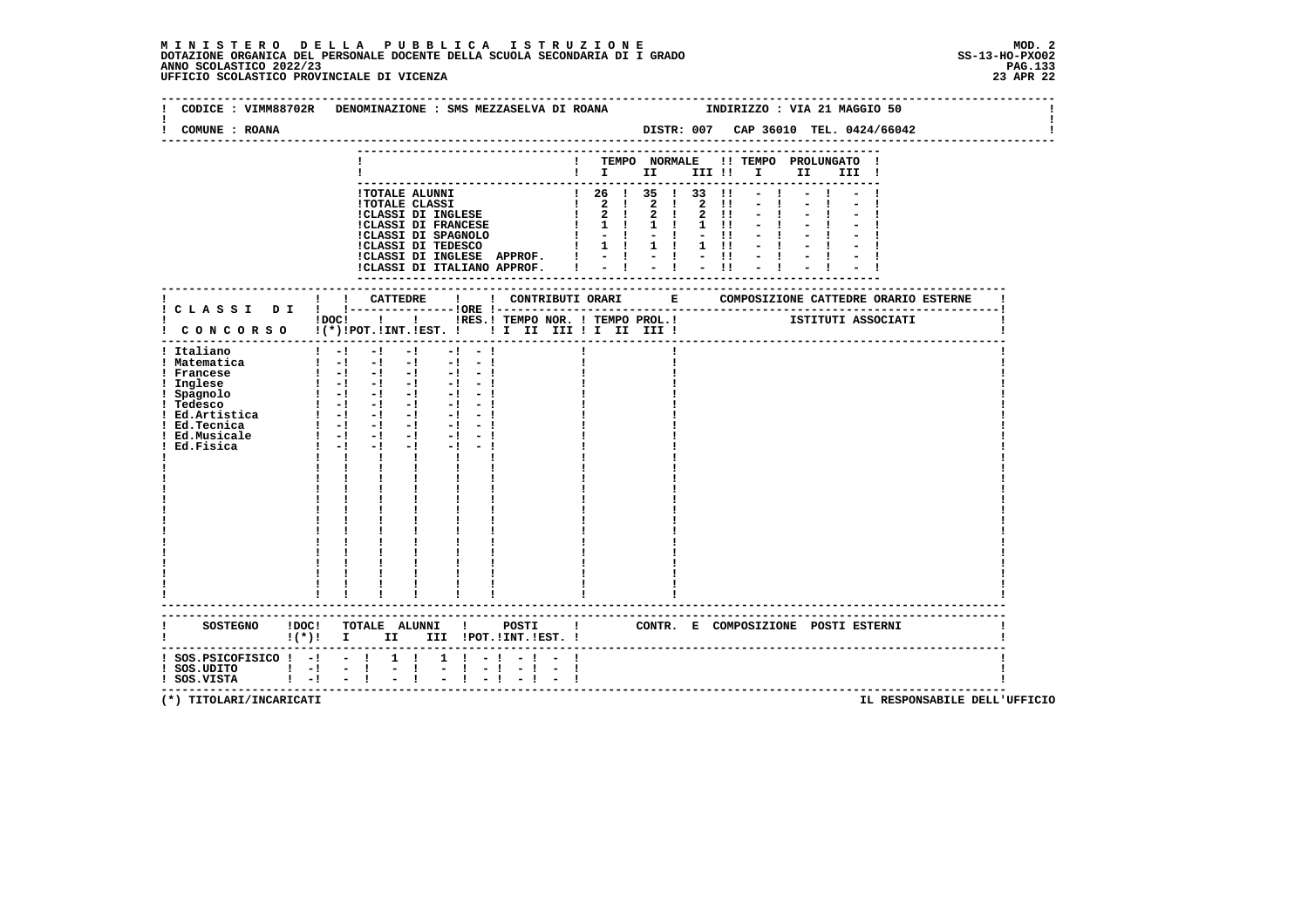|                                                                                               | CODICE : VIMM88704V DENOMINAZIONE : SMS FOZA                                                                                                                                                                                                                                        | INDIRIZZO : VIA ROMA, 1                                                                                                                                                                                                                                                                         |  |  |  |  |  |  |  |  |
|-----------------------------------------------------------------------------------------------|-------------------------------------------------------------------------------------------------------------------------------------------------------------------------------------------------------------------------------------------------------------------------------------|-------------------------------------------------------------------------------------------------------------------------------------------------------------------------------------------------------------------------------------------------------------------------------------------------|--|--|--|--|--|--|--|--|
| COMUNE : FOZA                                                                                 |                                                                                                                                                                                                                                                                                     | DISTR: 007 CAP 36010 TEL. 0424/698019<br>----------------                                                                                                                                                                                                                                       |  |  |  |  |  |  |  |  |
|                                                                                               |                                                                                                                                                                                                                                                                                     | ! TEMPO NORMALE !! TEMPO PROLUNGATO !<br>$\blacksquare$<br>III !                                                                                                                                                                                                                                |  |  |  |  |  |  |  |  |
|                                                                                               | !TOTALE ALUNNI<br><b>!TOTALE CLASSI</b><br><b>!CLASSI DI INGLESE</b><br><b>!CLASSI DI FRANCESE</b><br>!CLASSI DI SPAGNOLO<br>!CLASSI DI TEDESCO<br>!CLASSI DI INGLESE APPROF.<br>!CLASSI DI ITALIANO APPROF.                                                                        | $-11$ 11 1<br>$\frac{1}{2}$ $\frac{1}{2}$ $\frac{1}{2}$ $\frac{1}{2}$<br>$1 \quad 1$<br>$\mathbf{I}$<br>$-1$ $-11$<br>$\mathbf{1}$<br>$-1 - -11$<br>$1 \quad 1$<br>$-1 - -1$<br>$-1$ $-11$<br>$\begin{array}{cccccccccc} 1 & 1 & 1 & 1 & 1 & 1 & 1 \\ 1 & 1 & 1 & 1 & 1 & 1 & 1 \\ \end{array}$ |  |  |  |  |  |  |  |  |
|                                                                                               | !DOC! ! ! !RES.! TEMPO NOR. ! TEMPO PROL.!                                                                                                                                                                                                                                          | ISTITUTI ASSOCIATI                                                                                                                                                                                                                                                                              |  |  |  |  |  |  |  |  |
| ! Italiano<br>! Matematica<br>! Francese                                                      | ! CONCORSO !(*)!POT.!INT.!EST. ! ! I II III ! I III III !<br>$1 - 1 - 1 - 1$<br>$-1 - -1$<br>$\begin{bmatrix} 1 & -1 & -1 & -1 & -1 & -1 \end{bmatrix}$                                                                                                                             |                                                                                                                                                                                                                                                                                                 |  |  |  |  |  |  |  |  |
| ! Inglese<br>! Spagnolo<br>! Tedesco<br>! Ed.Artistica<br>! Ed.Tecnica                        | $\begin{bmatrix} 1 & -1 & -1 & -1 & -1 & -1 \end{bmatrix}$<br>$\begin{bmatrix} 1 & -1 & -1 & -1 & -1 & -1 \end{bmatrix}$<br>$\begin{bmatrix} 1 & -1 & -1 & -1 & -1 & -1 \end{bmatrix}$<br>$\begin{bmatrix} 1 & -1 & -1 & -1 & -1 & -1 \end{bmatrix}$<br>$1 - 1 - 1 - 1$<br>$-1 - 1$ |                                                                                                                                                                                                                                                                                                 |  |  |  |  |  |  |  |  |
| ! Ed.Musicale<br>Ed.Fisica                                                                    | $\begin{bmatrix} 1 & -1 & -1 & -1 & -1 & -1 \end{bmatrix}$<br>$1 - 1 - 1$<br>$-1$<br>$-1 - -1$<br>$\mathbf{I}$ and $\mathbf{I}$<br>$\mathbf{1}$ $\mathbf{1}$                                                                                                                        |                                                                                                                                                                                                                                                                                                 |  |  |  |  |  |  |  |  |
|                                                                                               | ---------------------                                                                                                                                                                                                                                                               |                                                                                                                                                                                                                                                                                                 |  |  |  |  |  |  |  |  |
|                                                                                               | !(*)! I II III !POT.!INT.!EST. !                                                                                                                                                                                                                                                    | CONTR. E COMPOSIZIONE POSTI ESTERNI                                                                                                                                                                                                                                                             |  |  |  |  |  |  |  |  |
| $:$ SOS.PSICOFISICO $:$ - $:$ - $:$ - $:$<br>$:$ SOS.UDITO $:$ $-!$<br>$1 - 1$<br>! SOS.VISTA | $-1$<br>$-1$                                                                                                                                                                                                                                                                        | ----------------------------------                                                                                                                                                                                                                                                              |  |  |  |  |  |  |  |  |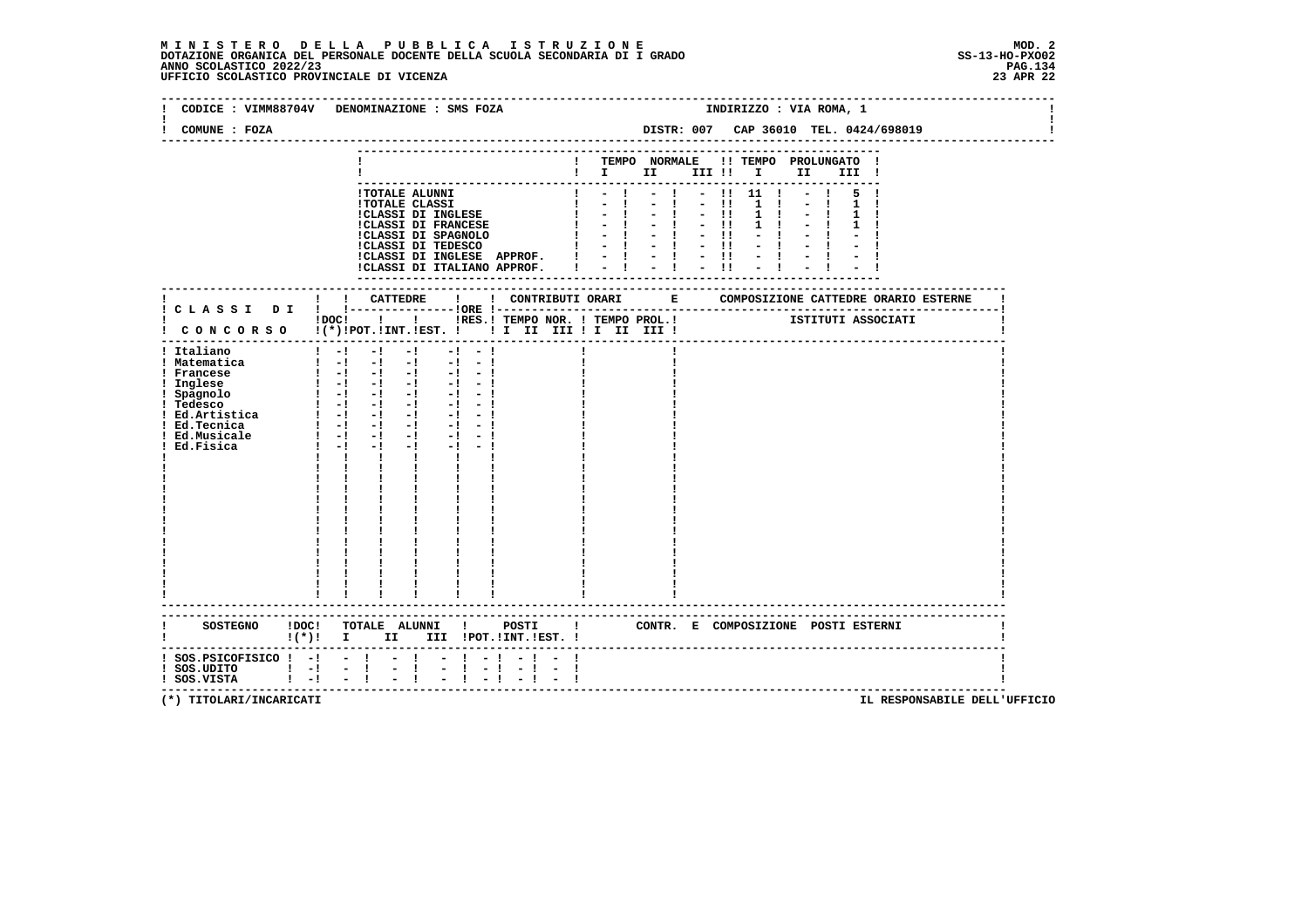| COMUNE : BASSANO DEL GRAPPA                                                                                      |              |                                                                                     |                                                                                                      |                               |  |                                                                                                                                   |  |  |  |    |                                                |                                                                                   |  |
|------------------------------------------------------------------------------------------------------------------|--------------|-------------------------------------------------------------------------------------|------------------------------------------------------------------------------------------------------|-------------------------------|--|-----------------------------------------------------------------------------------------------------------------------------------|--|--|--|----|------------------------------------------------|-----------------------------------------------------------------------------------|--|
|                                                                                                                  |              |                                                                                     |                                                                                                      |                               |  |                                                                                                                                   |  |  |  | II | ! TEMPO NORMALE !! TEMPO PROLUNGATO !<br>III ! |                                                                                   |  |
|                                                                                                                  |              |                                                                                     |                                                                                                      |                               |  | ICLASSI DI INGLESE APPROF. $  \cdot   \cdot   \cdot   \cdot  $<br>ICLASSI DI ITALIANO APPROF. $  \cdot   \cdot   \cdot   \cdot  $ |  |  |  |    |                                                |                                                                                   |  |
| ! CLASSI DI ! !------                                                                                            |              |                                                                                     | <b>CATTEDRE</b>                                                                                      |                               |  |                                                                                                                                   |  |  |  |    |                                                |                                                                                   |  |
| CONCORSO !(*)!POT.!INT.!EST. !!!!!!!!!!!!!!!!                                                                    | !DOC!        | $\mathbf{I}$                                                                        |                                                                                                      |                               |  |                                                                                                                                   |  |  |  |    |                                                | <b>THE RES. I TEMPO NOR. ! TEMPO PROL.!</b> ISTITUTI ASSOCIATI                    |  |
| Italiano<br>Matematica                                                                                           |              |                                                                                     | $1\,12!\quad -1\,11!\,$                                                                              |                               |  | $1 \t 6!$ - $1 \t 6!$ 1 - $112$ - - $1 - 12$ - - - $1 - 12$ - - - ICOMPLETA CON                                                   |  |  |  |    |                                                | $-!$ - $!$ 2 - - $!$ - - - IALLA VIMM80701V SMS "GIARDINO" MUSSOLENTE             |  |
| Francese                                                                                                         |              |                                                                                     |                                                                                                      |                               |  |                                                                                                                                   |  |  |  |    |                                                | - $!$ - - - $!$ COMPLETA CON<br>- $!$ - - $!$ VIMM85701X SMS A.G.RONCALLI - ROSA' |  |
| Inglese                                                                                                          |              |                                                                                     | $\begin{array}{cccccccc}\n1 & 1 & 1 & 1 & 1 & 1 & 1 \\ 1 & 41 & -1 & 31 & -1 & -1 & 3\n\end{array}$  |                               |  |                                                                                                                                   |  |  |  |    |                                                |                                                                                   |  |
| Spagnolo                                                                                                         |              |                                                                                     | $\begin{array}{cccccccc}\n1 & 1 & 1 & 1 & 1 & 1 & 1 \\ 1 & -1 & -1 & -1 & 1 & 1 & -112\n\end{array}$ |                               |  |                                                                                                                                   |  |  |  |    |                                                |                                                                                   |  |
| Tedesco                                                                                                          |              |                                                                                     | $\begin{array}{ccccccccc}\n1 & 1 & 1 & 1 & 1 & 1 & 6 \\ 1 & 21 & 11 & -1 & 11 & -116\n\end{array}$   |                               |  |                                                                                                                                   |  |  |  |    |                                                |                                                                                   |  |
|                                                                                                                  |              |                                                                                     | 1 1 1 1 1 1 1 2                                                                                      |                               |  |                                                                                                                                   |  |  |  |    |                                                |                                                                                   |  |
| Ed.Tecnica                                                                                                       |              |                                                                                     | $1 - 1 - 1$ 21 $-1$ $-1$ 2<br>$\begin{array}{ccccccccccccccccc}\n1 & 1 & 1 & 1 & 1 & 1\n\end{array}$ |                               |  |                                                                                                                                   |  |  |  |    |                                                |                                                                                   |  |
| Ed.Musicale                                                                                                      |              |                                                                                     | $1 \quad 21 \quad 11 \quad 21 \quad -1 \quad -1 \quad 2$<br>1 1 1 1 1 1 1 2                          |                               |  |                                                                                                                                   |  |  |  |    |                                                |                                                                                   |  |
| Ed.Fisica                                                                                                        |              | $\frac{1}{2}$ $\frac{3}{2}$ $\frac{1}{2}$<br>$\mathbf{1}$ $\mathbf{1}$ $\mathbf{1}$ |                                                                                                      |                               |  |                                                                                                                                   |  |  |  |    |                                                |                                                                                   |  |
| Strumento Musicale ! 4! -!                                                                                       | $\mathbf{I}$ | $\mathbf{I}$ $\mathbf{I}$<br>$\mathbf{I}$ and $\mathbf{I}$                          |                                                                                                      | $\mathbf{I}$ and $\mathbf{I}$ |  |                                                                                                                                   |  |  |  |    |                                                |                                                                                   |  |
| SOSTEGNO !DOC! TOTALE ALUNNI ! POSTI ! CONTR. E COMPOSIZIONE POSTI ESTERNI<br>$!(*)!$ I II III !POT.!INT.!EST. ! |              |                                                                                     | --------------------------                                                                           |                               |  |                                                                                                                                   |  |  |  |    |                                                |                                                                                   |  |
| ! SOS.PSICOFISICO ! 2! 9 !<br>$!$ SOS.VISTA $!$ -! -!!                                                           |              |                                                                                     | Ι.                                                                                                   | $\mathbf{1}$                  |  | $5$ ! 12 ! 2 ! 6 ! - !<br>$1 - 1 - 1 - 1$                                                                                         |  |  |  |    |                                                |                                                                                   |  |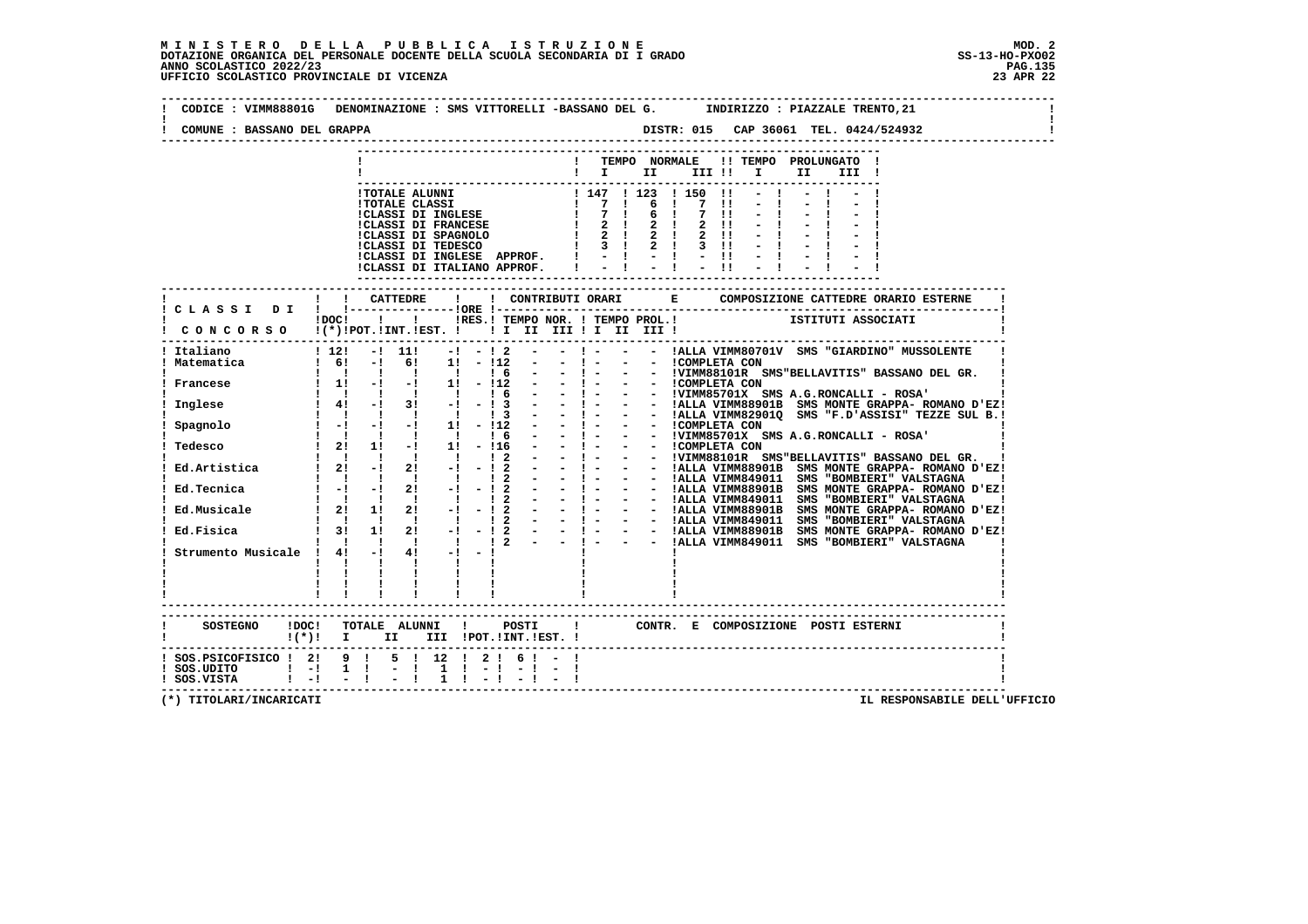$\sim$  1

 $\mathbf{I}$ 

 **-------------------------------------------------------------------------------------------------------------------------------- ! CODICE : VIMM88801G DENOMINAZIONE : SMS VITTORELLI -BASSANO DEL G. INDIRIZZO : PIAZZALE TRENTO,21 ! ! ! ! COMUNE : BASSANO DEL GRAPPA DISTR: 015 CAP 36061 TEL. 0424/524932 ! --------------------------------------------------------------------------------------------------------------------------------**

 **NUMERO DI CORSI ATTIVATI SULLA SCUOLA: 1**

| IS TRUMENTI         | DOC! |     | POSTI                 |      | ! ORE       |        | !CONTR. ORARI E COMPOSIZIONE POSTI ORARIO ESTERNI |
|---------------------|------|-----|-----------------------|------|-------------|--------|---------------------------------------------------|
| IMUSICALI           | (*)! |     | !POT. ! INT. ! EST. ! |      | IRES.IORE ! | !UTIL! | ISTITUTI ASSOCIATI                                |
| ! ARPA              | - 1  | - 1 | - 1                   | $-1$ | - 1         |        |                                                   |
| ! CHITARRA          | - 1  | - ! | - 1                   | $-1$ | - 1         |        |                                                   |
| ! CLARINETTO        | 11   | - 1 | 11                    | - 1  | - 1         |        |                                                   |
| ! CORNO             | - 1  | - 1 | - 1                   | - 1  | - 1         |        |                                                   |
| ! FAGOTTO           | - 1  | - 1 | - 1                   | $-1$ | - 1         |        |                                                   |
| <b>!FISARMONICA</b> | - 1  | - 1 | - 1                   | - 1  | - 1         |        |                                                   |
| ! FLAUTO            | 11   | - ! | 11                    | - !  | - 1         |        |                                                   |
| ! OBOE              | - 1  | - ! | - 1                   | $-1$ | - 1         |        |                                                   |
| <b>!PERCUSSIONI</b> | - 1  | - 1 | - 1                   | - 1  | - 1         |        |                                                   |
| <b>!PIANOFORTE</b>  | 1!   | - 1 | 11                    | - 1  | - 1         |        |                                                   |
| ! SAXOFONO          | - 1  | - 1 | - 1                   | - 1  | - 1         |        |                                                   |
| ! TROMBA            | - 1  | - ! | - 1                   | - 1  | - 1         |        |                                                   |
| ! VIOLINO           | 1!   | - 1 | 11                    | - 1  | - 1         |        |                                                   |
| ! VIOLONCELLO       | - 1  | - 1 | - 1                   | - 1  | - 1         |        |                                                   |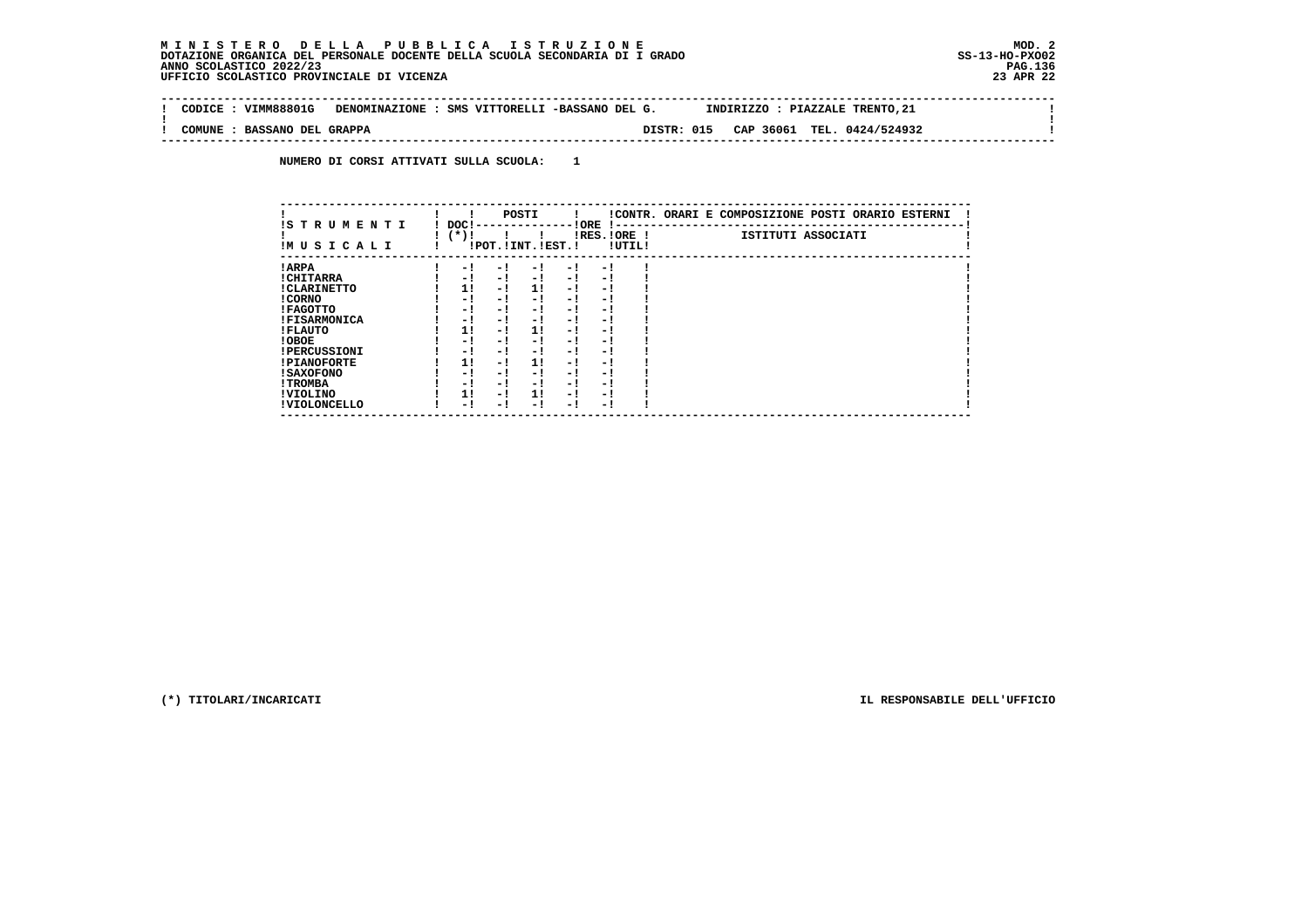| COMUNE : ROMANO D'EZZELINO                           |              |              |                                                                                                                               |              |     |                  |                                                          |              |                            |              |       |                                                                       |  |                                                                                     |  |
|------------------------------------------------------|--------------|--------------|-------------------------------------------------------------------------------------------------------------------------------|--------------|-----|------------------|----------------------------------------------------------|--------------|----------------------------|--------------|-------|-----------------------------------------------------------------------|--|-------------------------------------------------------------------------------------|--|
|                                                      |              |              |                                                                                                                               |              |     |                  |                                                          |              |                            |              |       | ! TEMPO NORMALE !! TEMPO PROLUNGATO !<br>$\blacksquare$               |  |                                                                                     |  |
|                                                      |              |              | !TOTALE ALUNNI                                                                                                                |              |     |                  |                                                          |              |                            |              |       |                                                                       |  |                                                                                     |  |
|                                                      |              |              | <b>!TOTALE CLASSI</b>                                                                                                         |              |     |                  | ! 121 ! 135 ! 134 !!<br>! 5 ! 6 ! 6 !!<br>! 5 ! 6 ! 6 !! |              |                            |              |       |                                                                       |  |                                                                                     |  |
|                                                      |              |              | !CLASSI DI INGLESE                                                                                                            |              |     |                  |                                                          | $1 - -1$     | $-1$                       |              | $-11$ |                                                                       |  |                                                                                     |  |
|                                                      |              |              | <b>!CLASSI DI FRANCESE</b>                                                                                                    |              |     |                  |                                                          |              |                            |              |       |                                                                       |  |                                                                                     |  |
|                                                      |              |              |                                                                                                                               |              |     |                  |                                                          |              |                            |              |       |                                                                       |  |                                                                                     |  |
|                                                      |              |              | !CLASSI DI INGLESE APPROF. ! - ! - ! - !!<br>!CLASSI DI ITALIANO APPROF.   -   -                                              |              |     |                  |                                                          |              |                            |              | $-11$ |                                                                       |  |                                                                                     |  |
|                                                      |              |              |                                                                                                                               |              |     |                  |                                                          |              |                            |              |       |                                                                       |  |                                                                                     |  |
|                                                      |              |              |                                                                                                                               |              |     |                  | ----------------------------                             |              |                            |              |       |                                                                       |  |                                                                                     |  |
|                                                      |              |              |                                                                                                                               |              |     |                  |                                                          |              |                            |              |       |                                                                       |  |                                                                                     |  |
| CONCORSO !(*)!POT.!INT.!EST. !! I III III II III III |              |              |                                                                                                                               |              |     |                  |                                                          |              |                            |              |       | IDOC! ! ! IRES. I TEMPO NOR. I TEMPO PROL. !       ISTITUTI ASSOCIATI |  |                                                                                     |  |
|                                                      |              |              |                                                                                                                               |              |     |                  |                                                          |              |                            |              |       |                                                                       |  |                                                                                     |  |
| ! Italiano<br>1 10!                                  |              |              |                                                                                                                               |              |     |                  |                                                          |              |                            |              |       |                                                                       |  |                                                                                     |  |
| ! Matematica                                         |              |              | $\frac{1}{16!}$ 1: 5: 1: -112 -                                                                                               |              | 110 | $\sim$ 100 $\mu$ |                                                          | $-1 - 1$     | $-$ ! $  -$ ! COMPLETA CON |              |       |                                                                       |  | - - !VIMM85701X SMS A.G.RONCALLI - ROSA'                                            |  |
|                                                      |              |              | 1 1 1 1 1 1 1 6 -                                                                                                             |              |     |                  |                                                          |              |                            |              |       |                                                                       |  | - ! - - - !VIMM88101R SMS"BELLAVITIS" BASSANO DEL GR.                               |  |
| Francese                                             |              |              | $\frac{1}{2}$ $\frac{1}{2}$ $\frac{1}{2}$ $\frac{1}{2}$ $\frac{1}{2}$ $\frac{1}{2}$ $\frac{1}{2}$ $\frac{1}{2}$ $\frac{1}{2}$ |              |     |                  |                                                          | $\mathbf{1}$ |                            | $\sim 1$     |       |                                                                       |  |                                                                                     |  |
| Inglese                                              |              |              | $\frac{1}{2!}$ 3! -! 2! 1! - 115 -<br>$1 \quad 1 \quad 1 \quad 1 \quad 1 \quad 1 \quad 3 \quad -$                             |              |     |                  |                                                          | $-1$ $-$     | - - !COMPLETA CON          |              |       |                                                                       |  | - - !VIMM88801G SMS VITTORELLI -BASSANO DEL G.                                      |  |
| Spagnolo                                             |              |              | $1 \t11 \t-1 \t-1 \t11 \t-116 \t-1 \t-1$                                                                                      |              |     |                  |                                                          |              | - - COMPLETA CON           |              |       |                                                                       |  |                                                                                     |  |
|                                                      |              |              | 1 1 1 1 1 1 2 - - 1 -                                                                                                         |              |     |                  |                                                          |              |                            |              |       |                                                                       |  | - - !VIMM85801Q SC. SEC. I GR. "G.MARCONI"                                          |  |
| Tedesco<br>Ed.Artistica                              |              |              | $1 \quad 11 \quad -1 \quad 11 \quad -1 \quad -1 \quad 1$<br>$1 \quad 21 \quad 11 \quad 11 \quad 11 \quad -116 \quad -$        |              |     |                  |                                                          | $-1$ $-$     | - - ICOMPLETA CON          | $\mathbf{I}$ |       |                                                                       |  |                                                                                     |  |
|                                                      |              |              | 1 1 1 1 1 1 2                                                                                                                 |              |     |                  |                                                          | $-1 - 1$     |                            |              |       |                                                                       |  | - - !VIMM88801G SMS VITTORELLI -BASSANO DEL G.                                      |  |
| Ed.Tecnica                                           |              |              | $12! -11111 -116$                                                                                                             |              |     |                  |                                                          |              |                            |              |       |                                                                       |  |                                                                                     |  |
| Ed.Musicale                                          |              |              | 1 1 1 1 1 1 1 2<br>$1 \t1 \t-1 \t1 \t1 \t1$ $1 \t-116$                                                                        |              |     |                  |                                                          |              |                            |              |       |                                                                       |  | - ! - - - !VIMM88801G SMS VITTORELLI -BASSANO DEL G.                                |  |
|                                                      |              |              | $\begin{array}{ccccccccccccccccc}\n1 & 1 & 1 & 1 & 1 & 1 & 1 & 2\n\end{array}$                                                |              |     |                  |                                                          |              |                            |              |       |                                                                       |  | - - ! - - - ICOMPLETA CON<br>- - ! - - - IVIMM88801G SMS VITTORELLI -BASSANO DEL G. |  |
| Ed.Fisica                                            |              |              | $1!$ -1 1! 1! -116 - - $1 -$ - - COMPLETA CON                                                                                 |              |     |                  |                                                          |              |                            |              |       |                                                                       |  |                                                                                     |  |
| Strumento Musicale ! 4! -! 4! -! 48 !                |              |              | $1 \quad 1 \quad 1 \quad 1 \quad 1 \quad 1 \quad 2 \quad - \quad - \quad 1 \quad -$                                           |              |     |                  |                                                          |              |                            |              |       |                                                                       |  | - - !VIMM88801G SMS VITTORELLI -BASSANO DEL G.                                      |  |
|                                                      | $\mathbf{I}$ | $\mathbf{I}$ | $\mathbf{I}$ and $\mathbf{I}$                                                                                                 | $\mathbf{I}$ |     |                  |                                                          |              |                            |              |       |                                                                       |  |                                                                                     |  |
|                                                      |              |              |                                                                                                                               |              |     |                  |                                                          |              |                            |              |       |                                                                       |  |                                                                                     |  |
|                                                      |              |              |                                                                                                                               |              |     |                  |                                                          |              |                            |              |       |                                                                       |  |                                                                                     |  |
|                                                      |              |              |                                                                                                                               |              |     |                  |                                                          |              |                            |              |       |                                                                       |  |                                                                                     |  |
|                                                      |              |              | -------------------------                                                                                                     |              |     |                  |                                                          |              |                            |              |       |                                                                       |  |                                                                                     |  |
| $((*)!$ I II III !POT. !INT. !EST. !                 |              |              |                                                                                                                               |              |     |                  |                                                          |              |                            |              |       |                                                                       |  |                                                                                     |  |
| ! SOS.PSICOFISICO ! 3! 5 ! 5 ! 7 ! 1 ! 5 ! - !       |              |              |                                                                                                                               |              |     |                  |                                                          |              |                            |              |       |                                                                       |  |                                                                                     |  |
|                                                      |              |              |                                                                                                                               |              |     |                  |                                                          |              |                            |              |       |                                                                       |  |                                                                                     |  |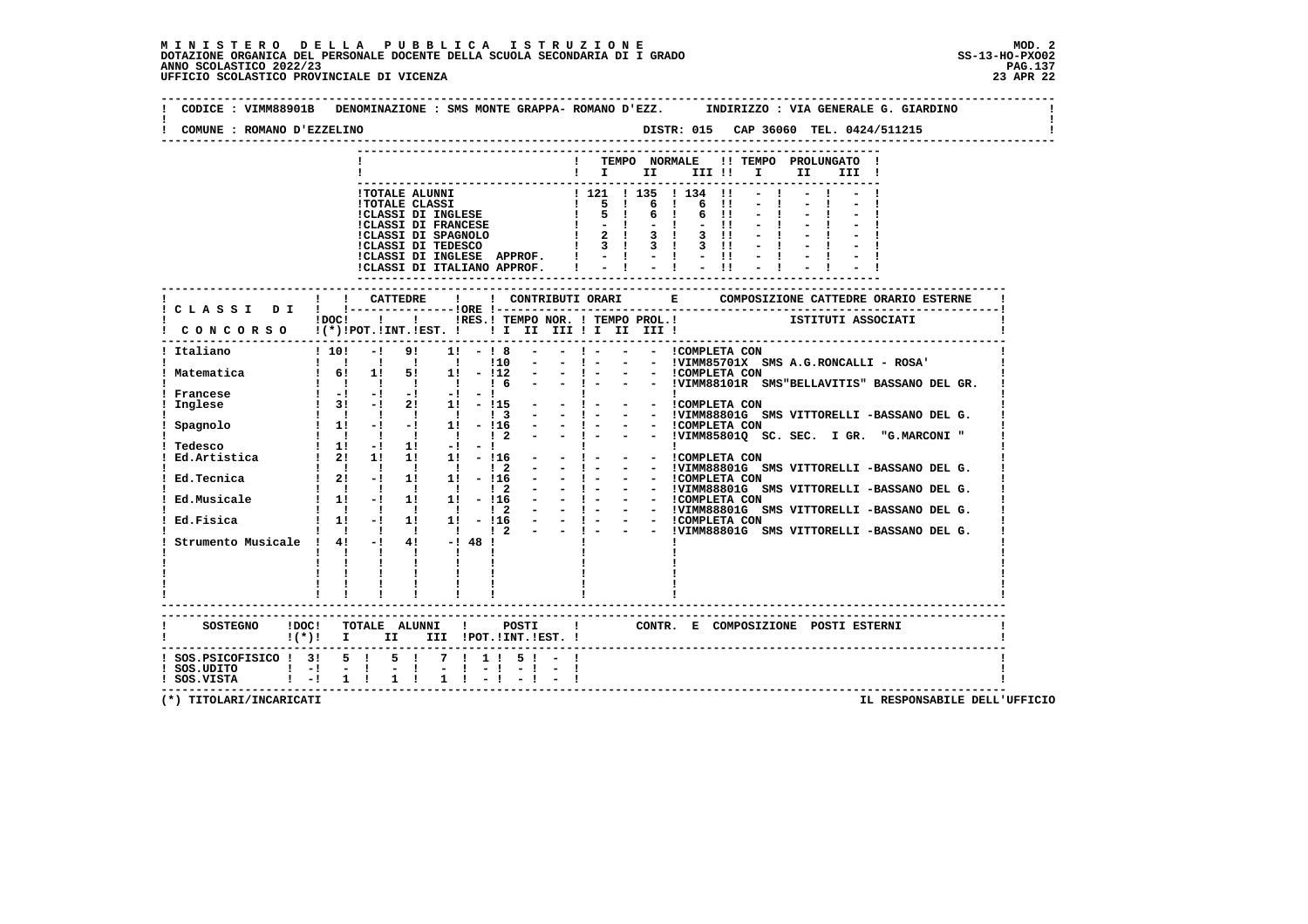**Contract** 

 $\mathbf{I}$ 

 **-------------------------------------------------------------------------------------------------------------------------------- ! CODICE : VIMM88901B DENOMINAZIONE : SMS MONTE GRAPPA- ROMANO D'EZZ. INDIRIZZO : VIA GENERALE G. GIARDINO ! ! ! ! COMUNE : ROMANO D'EZZELINO DISTR: 015 CAP 36060 TEL. 0424/511215 ! --------------------------------------------------------------------------------------------------------------------------------**

 **NUMERO DI CORSI ATTIVATI SULLA SCUOLA: 2**

|                          |                 |     | POSTI                 |     |                       |        | !CONTR. ORARI E COMPOSIZIONE POSTI ORARIO ESTERNI |
|--------------------------|-----------------|-----|-----------------------|-----|-----------------------|--------|---------------------------------------------------|
| IS TRUMENTI<br>IMUSICALI | DOC!<br>( * ) ! |     | !POT. ! INT. ! EST. ! |     | ! ORE<br>IRES. IORE ! | !UTIL! | ISTITUTI ASSOCIATI                                |
| ! ARPA                   | $-1$            | - 1 | - 1                   | - 1 | - 1                   |        |                                                   |
| ! CHITARRA               | 11              | - ! | 11                    | - ! | - 1                   |        |                                                   |
| ! CLARINETTO             | 1!              | - 1 | 11                    | - 1 | - 1                   |        |                                                   |
| ! CORNO                  | - !             | - ! | - 1                   | - ! | - 1                   |        |                                                   |
| ! FAGOTTO                | - 1             | - ! | - 1                   | - 1 | - 1                   |        |                                                   |
| <b>!FISARMONICA</b>      | - 1             | - 1 | - 1                   | - 1 | 12!                   |        |                                                   |
| ! FLAUTO                 | 11              | - ! | 1!                    | - 1 | - 1                   |        |                                                   |
| ! OBOE                   | - 1             | - 1 | - 1                   | - 1 | - 1                   |        |                                                   |
| <b>!PERCUSSIONI</b>      | - 1             | - 1 | - 1                   | - 1 | 12!                   |        |                                                   |
| <b>!PIANOFORTE</b>       | 1!              | - 1 | 11                    | - ! | - 1                   |        |                                                   |
| ! SAXOFONO               | - 1             | - 1 | - !                   | - 1 | - 1                   |        |                                                   |
| ! TROMBA                 | - 1             | - ! | - 1                   | - 1 | - 1                   |        |                                                   |
| ! VIOLINO                | - 1             | - 1 | - 1                   | - 1 | 12!                   |        |                                                   |
| ! VIOLONCELLO            | - 1             | - ! | - 1                   | - 1 | 12!                   |        |                                                   |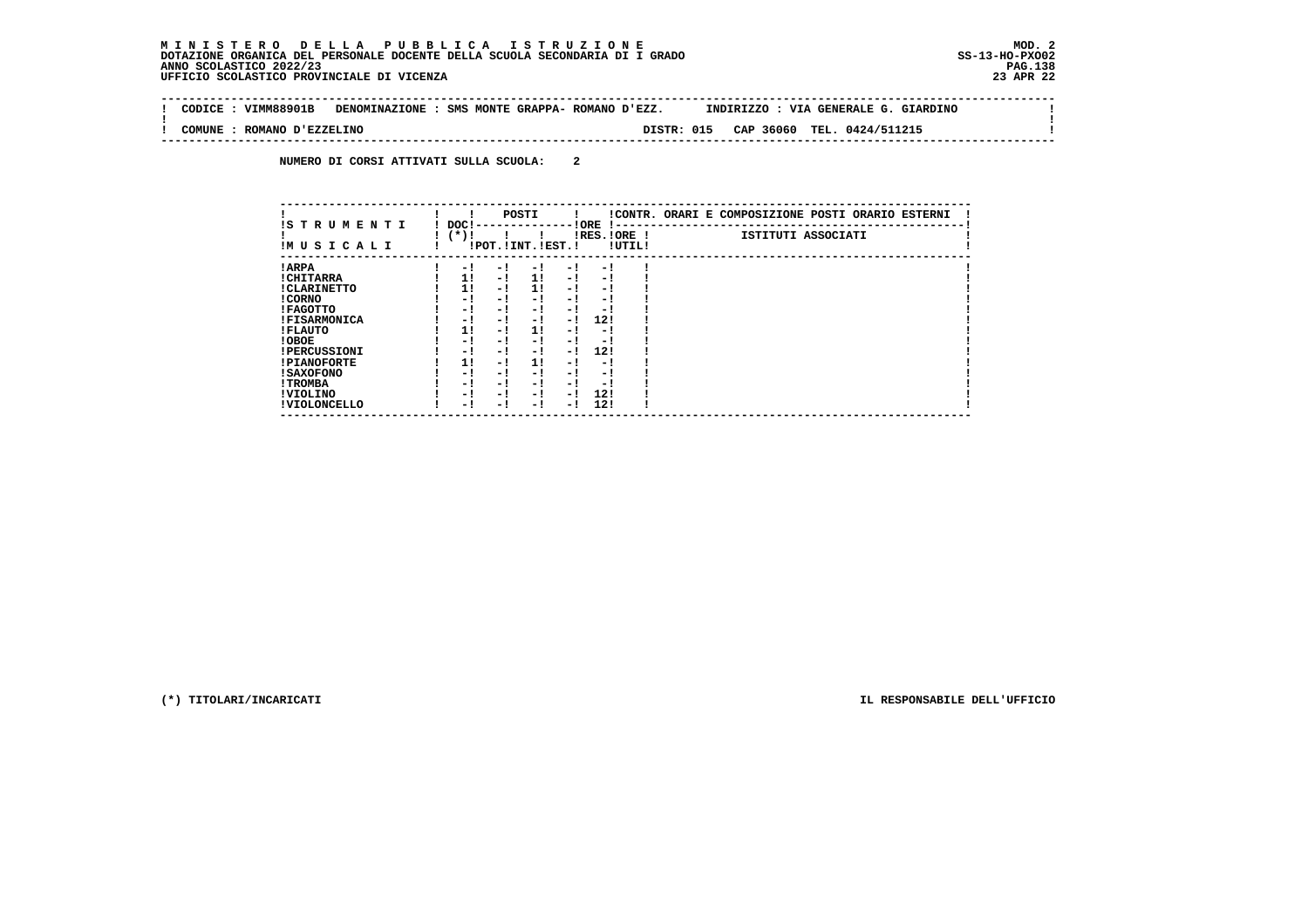## **M I N I S T E R O D E L L A P U B B L I C A I S T R U Z I O N E MOD. 2**DOTAZIONE ORGANICA DEL PERSONALE DOCENTE DELLA SCUOLA SECONDARIA DI I GRADO **SCOLASTICO SCOLASTICO 2022/23 PAG-**<br>PAGO SCOLASTICO 2022/23 PAG.139<br>23 APR 22 UFFICIO SCOLASTICO PROVINCIALE DI VICENZA

|                                              | CODICE: VIMM89001G DENOMINAZIONE: D. ALIGHIERI<br>INDIRIZZO : VIA S.G.BOSCO, 1                                 |
|----------------------------------------------|----------------------------------------------------------------------------------------------------------------|
| COMUNE : SOSSANO                             |                                                                                                                |
|                                              | ! TEMPO NORMALE !! TEMPO PROLUNGATO !<br>$\mathbf{I}$ is the set of $\mathbf{I}$<br>III !!!!!<br>II a<br>III ! |
|                                              |                                                                                                                |
|                                              |                                                                                                                |
|                                              | CONCORSO !(*)!POT.!INT.!EST. ! ! I II III ! I III III !                                                        |
| Italiano                                     | $18!$ 1! 9! $-1216$ $-$<br>- ! - - - !ALLA VIMM83301B SEC. PRIMO GRADO "A. FOGAZZAR!                           |
|                                              |                                                                                                                |
|                                              | $!(*)!$ I II III !POT.!INT.!EST. !                                                                             |
| ! SOS.UDITO ! -! - !<br>! SOS.VISTA ! -! - ! | $1$ SOS.PSICOFISICO $1$ 1 4 1 6 1 2 1 - 1 7 1 - 1<br>$-1$                                                      |